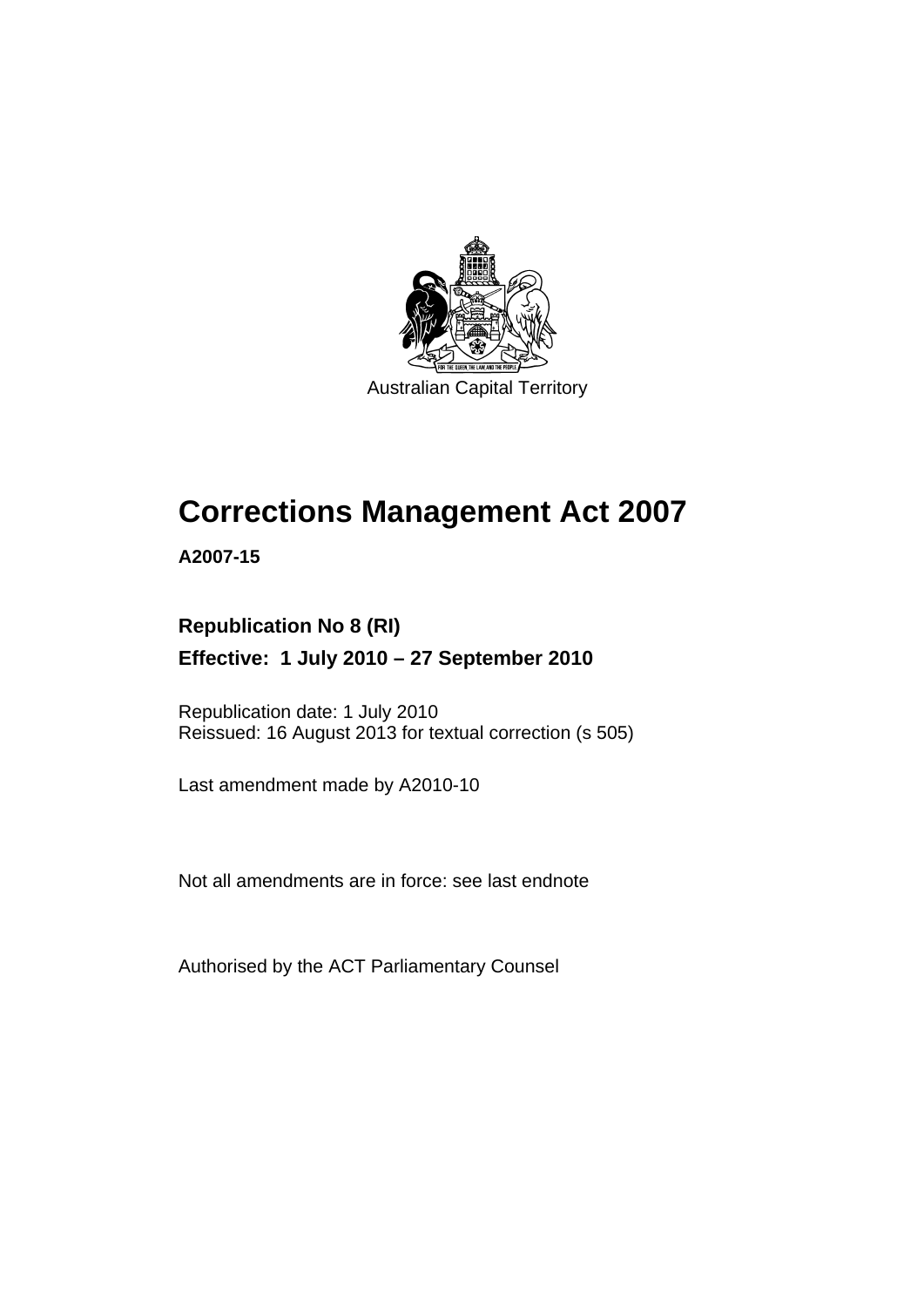#### **About this republication**

#### **The republished law**

This is a republication of the *Corrections Management Act 2007* (including any amendment made under the *Legislation Act 2001*, part 11.3 (Editorial changes)) as in force on 1 July 2010*.*  It also includes any amendment, repeal or expiry affecting the republished law to 1 July 2010.

The legislation history and amendment history of the republished law are set out in endnotes 3 and 4.

#### **Kinds of republications**

The Parliamentary Counsel's Office prepares 2 kinds of republications of ACT laws (see the ACT legislation register at www.legislation.act.gov.au):

- authorised republications to which the *Legislation Act 2001* applies
- unauthorised republications.

The status of this republication appears on the bottom of each page.

#### **Editorial changes**

The *Legislation Act 2001*, part 11.3 authorises the Parliamentary Counsel to make editorial amendments and other changes of a formal nature when preparing a law for republication. Editorial changes do not change the effect of the law, but have effect as if they had been made by an Act commencing on the republication date (see *Legislation Act 2001*, s 115 and s 117). The changes are made if the Parliamentary Counsel considers they are desirable to bring the law into line, or more closely into line, with current legislative drafting practice.

This republication does not include amendments made under part 11.3 (see endnote 1).

#### **Uncommenced provisions and amendments**

If a provision of the republished law has not commenced or is affected by an uncommenced amendment, the symbol  $\mathbf{U}$  appears immediately before the provision heading. The text of the uncommenced provision or amendment appears only in the last endnote.

#### **Modifications**

If a provision of the republished law is affected by a current modification, the symbol  $\mathbf{M}$ appears immediately before the provision heading. The text of the modifying provision appears in the endnotes. For the legal status of modifications, see *Legislation Act 2001*, section 95.

#### **Penalties**

At the republication date, the value of a penalty unit for an offence against this law is \$110 for an individual and \$550 for a corporation (see *Legislation Act 2001*, s 133).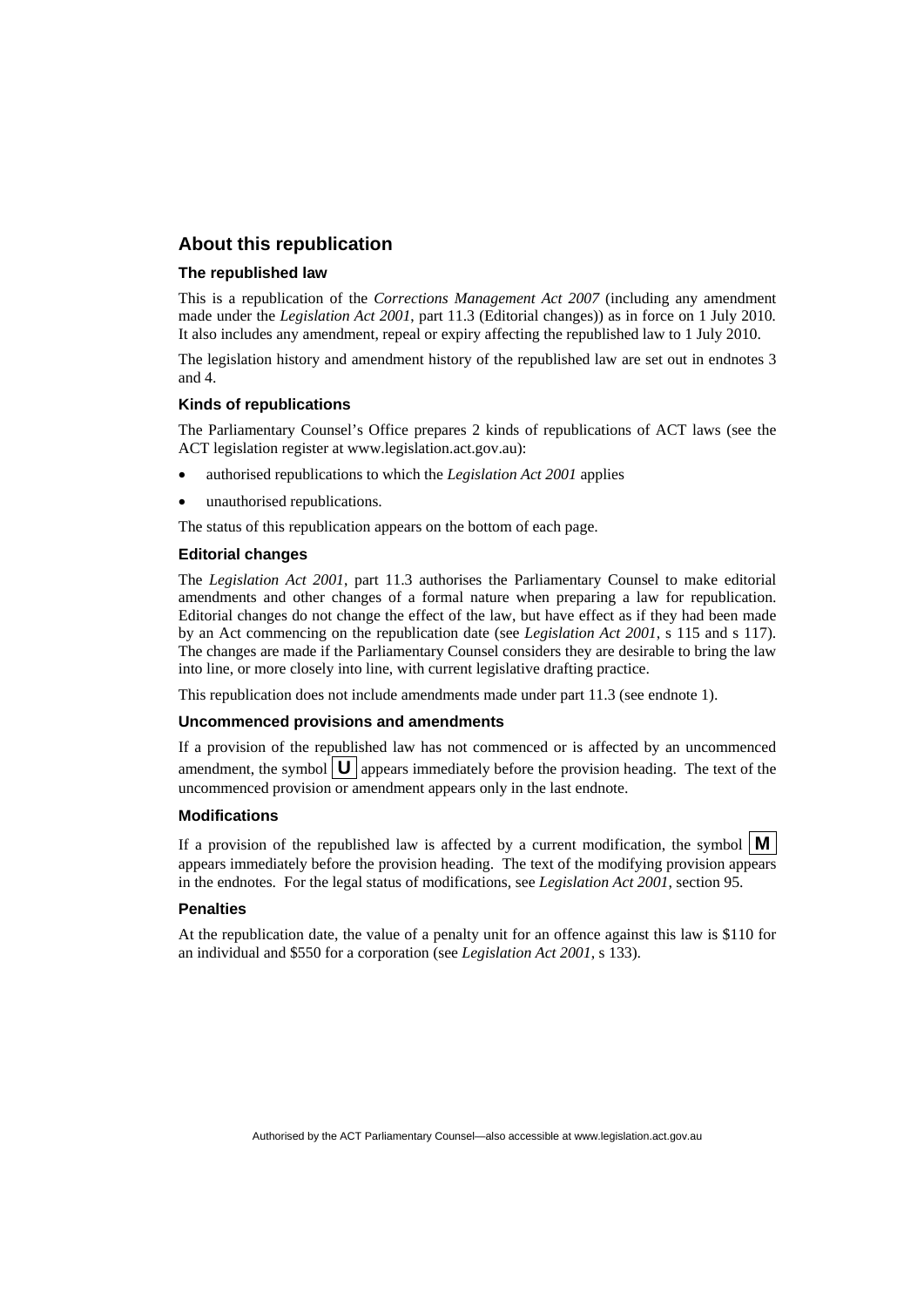

# **Corrections Management Act 2007**

# **Contents**

|                  |                                                       | Page       |
|------------------|-------------------------------------------------------|------------|
| Preamble         |                                                       | 2          |
|                  |                                                       |            |
| <b>Chapter 1</b> | <b>Preliminary</b>                                    |            |
| 1                | Name of Act                                           | 3          |
| 3                | Dictionary                                            | 3          |
| 4                | <b>Notes</b>                                          | 3          |
| 5                | Offences against Act—application of Criminal Code etc | 4          |
| 6                | Application of Act-detainees                          | 4          |
|                  |                                                       |            |
| <b>Chapter 2</b> | <b>Objects and principles</b>                         |            |
| 7                | Main objects of Act                                   | 6          |
| 8                | Management of correctional services                   | 6          |
| 9                | Treatment of detainees generally                      |            |
| 10               | Treatment of remandees                                |            |
|                  |                                                       |            |
| R8 (RI)          | Corrections Management Act 2007                       | contents 1 |
| 16/08/13         | Effective: 01/07/10-27/09/10                          |            |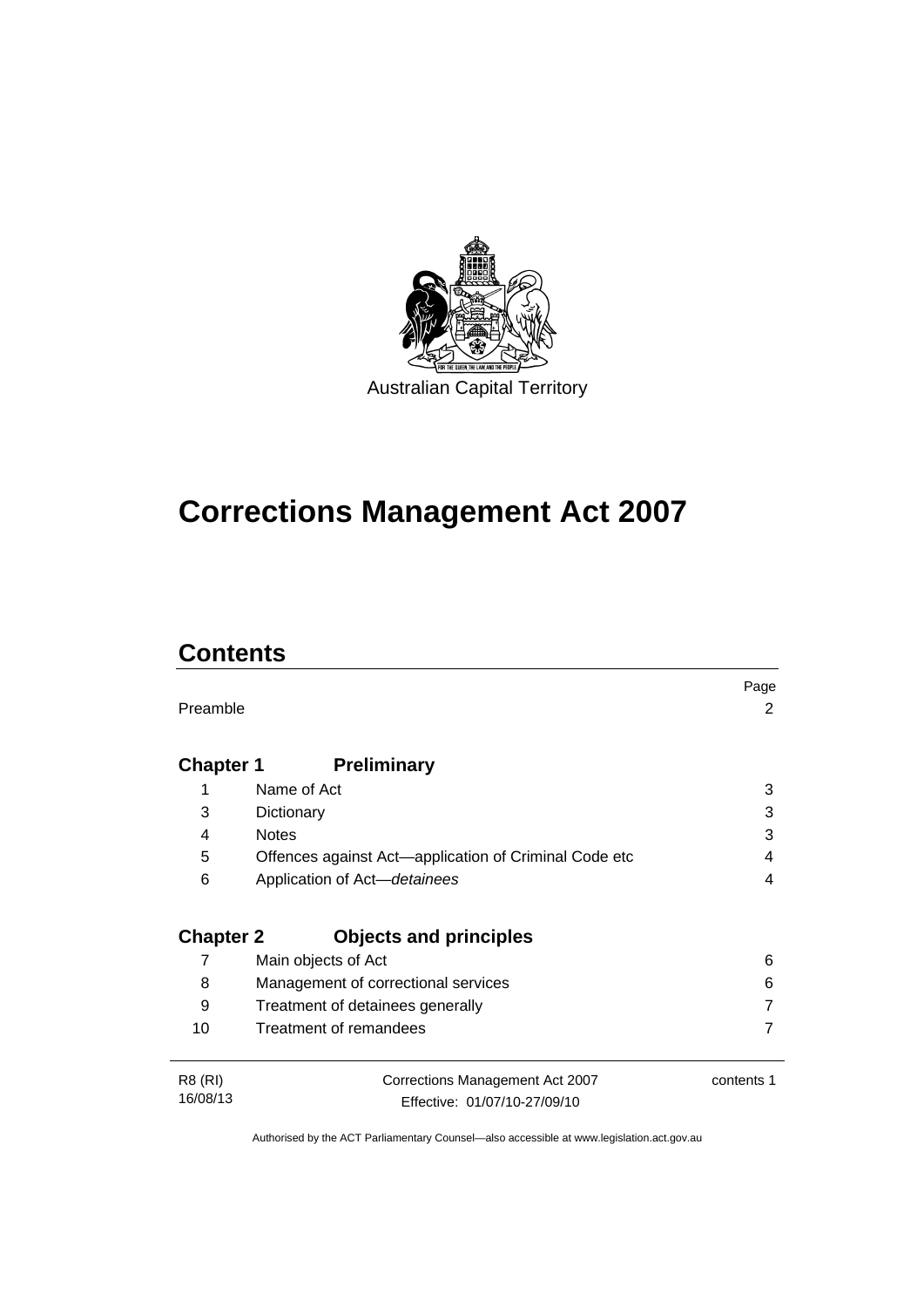|       |                                                | Page |
|-------|------------------------------------------------|------|
| $-11$ | Treatment of certain detainees                 |      |
| -12   | Correctional centres—minimum living conditions |      |

### **Chapter 3 [Administration](#page-23-0)**

| <b>Part 3.1</b>  | <b>Administration-general</b>                                          |                |
|------------------|------------------------------------------------------------------------|----------------|
| 13               | Ministerial directions to chief executive                              | 10             |
| 14               | Corrections policies and operating procedures                          | 10             |
| 15               | Exclusions from notified corrections policies and operating procedures | 11             |
| 16               | Chief executive directions                                             | 12             |
| 17               | Chief executive delegations                                            | 12             |
| 18               | Chief police officer delegations                                       | 13             |
| <b>Part 3.2</b>  | <b>Corrections officers</b>                                            |                |
| 19               | Corrections officers-appointment                                       | 14             |
| 20               | Corrections officers-functions                                         | 14             |
| 21               | Doctors-health service appointments                                    | 15             |
| 22               | Health practitioners-non-therapeutic functions                         | 15             |
| 23               | Identity cards                                                         | 15             |
| <b>Part 3.3</b>  | <b>Correctional centres</b>                                            |                |
| 24               | Correctional centres-declaration                                       | 17             |
| 25               | Correctional centres-arrangements with NSW                             | 17             |
| <b>Part 3.4</b>  | <b>Administration-special provisions</b>                               |                |
| 26               | Declaration of emergency                                               | 19             |
| 27               | <b>Emergency powers</b>                                                | 20             |
| 28               | Arrangements with police                                               | 20             |
| <b>Chapter 4</b> | Detention in police and court cells etc                                |                |
| 29               | Definitions-ch 4                                                       | 21             |
| 30               | Detention in police cells                                              | 21             |
| 31               | Detention in police cells-search powers etc                            | 22             |
| 31A              | Detention in police cells—additional provisions for young detainees    | 23             |
|                  |                                                                        |                |
| contents 2       | Corrections Management Act 2007                                        | <b>R8 (RI)</b> |
|                  | Effective: 01/07/10-27/09/10                                           | 16/08/13       |

Effective: 01/07/10-27/09/10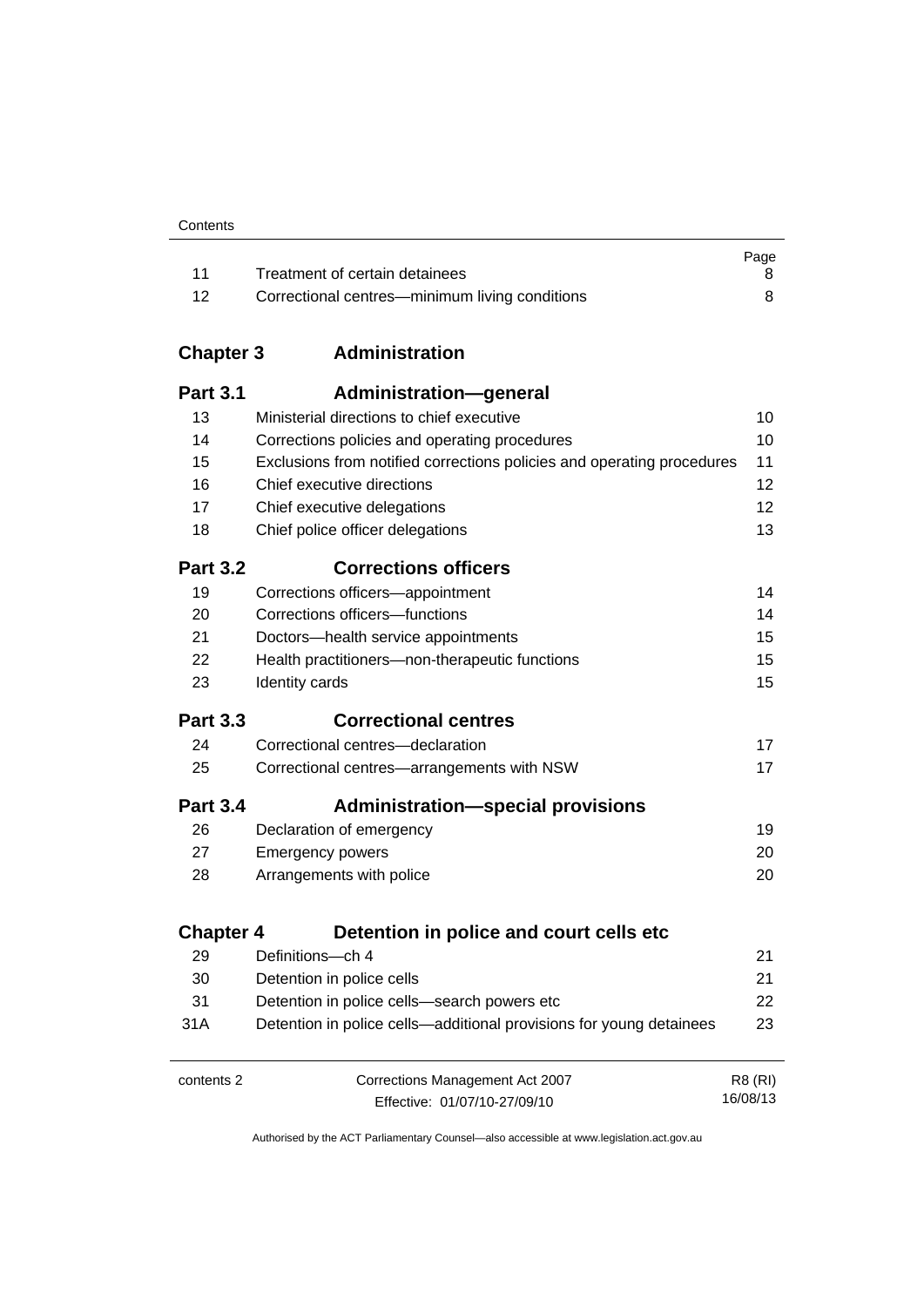|                                                                    | Page |
|--------------------------------------------------------------------|------|
| Other police powers not limited                                    | 24   |
| Detention in court cells                                           | 24   |
| Detention in court cells—additional provisions for young detainees | 25   |
| Detainees accommodated away from correctional centre               | 26.  |
|                                                                    |      |

### **Chapter 5 [Escorting detainees](#page-41-0)**

| Escort officer functions etc                      | 28. |
|---------------------------------------------------|-----|
| Escorting arrested person to court etc.           | 28. |
| Custody etc during proceedings                    | 29. |
| Executing warrants of imprisonment or remand etc. | 29  |
| Other powers not limited                          | 30  |
|                                                   |     |

### **Chapter 6 [Living conditions at correctional centres](#page-44-0)**

| 40 | Food and drink                                     | 31 |
|----|----------------------------------------------------|----|
| 41 | Clothing                                           | 32 |
| 42 | Personal hygiene                                   | 32 |
| 43 | Sleeping areas                                     | 33 |
| 44 | Treatment of convicted and non-convicted detainees | 33 |
| 45 | Access to open air and exercise                    | 34 |
| 46 | Communication with family and others               | 35 |
| 47 | Telephone calls                                    | 36 |
| 48 | Mail                                               | 37 |
| 49 | Visits by family members etc                       | 39 |
| 50 | Contact with accredited people                     | 40 |
| 51 | Visits---protected communications                  | 41 |
| 52 | News and educational services                      | 41 |
| 53 | Health care                                        | 42 |
| 54 | Transfers to health facilities                     | 43 |
| 55 | Religious, spiritual and cultural needs            | 44 |
|    |                                                    |    |

### **Chapter 7 [Inspection of correctional centres](#page-59-0)**

| 56       | Independent inspections         | 46         |
|----------|---------------------------------|------------|
| 57       | Official visitors-appointment   | 46         |
|          |                                 |            |
| R8 (RI)  | Corrections Management Act 2007 | contents 3 |
| 16/08/13 | Effective: 01/07/10-27/09/10    |            |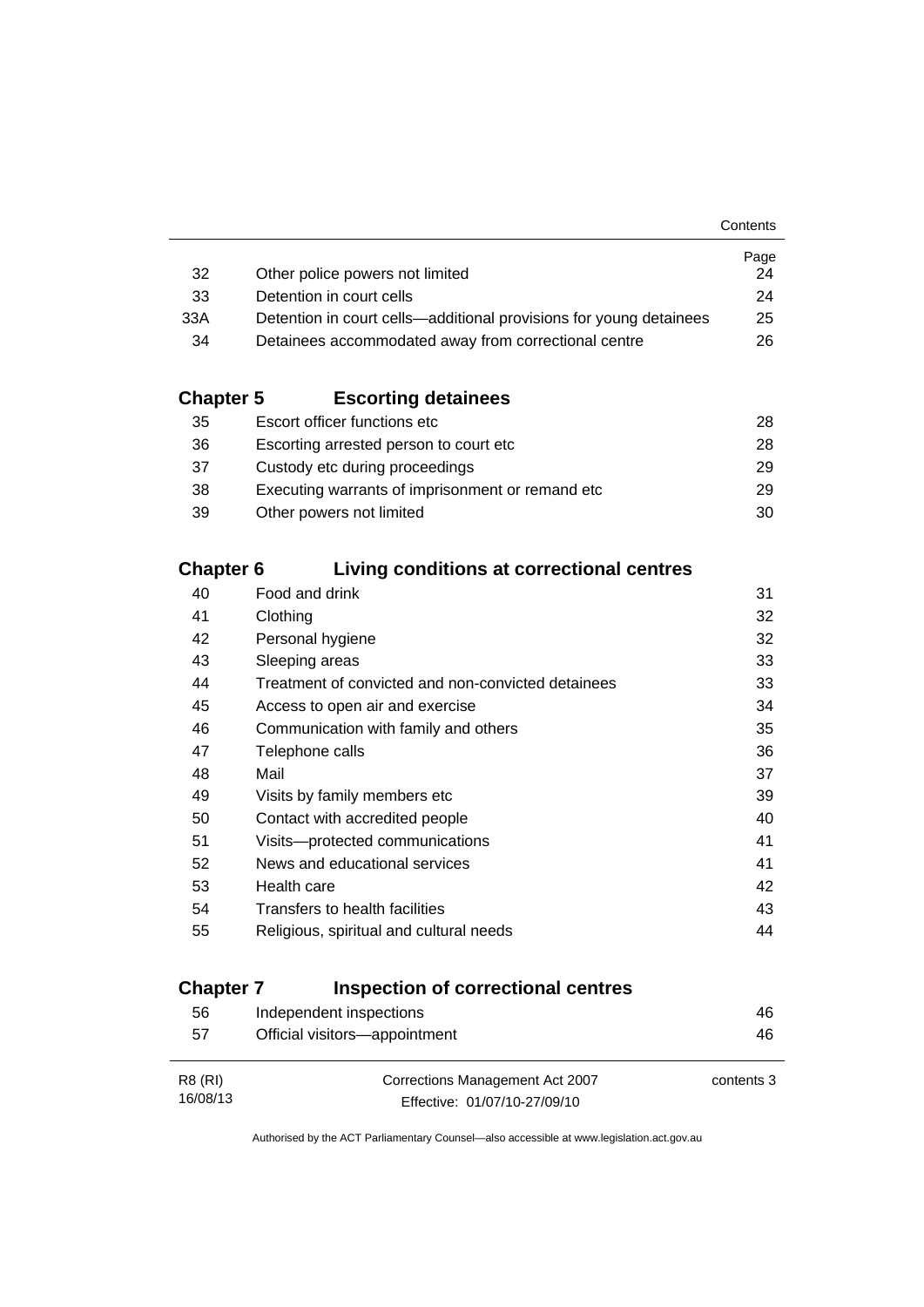|    |                                         | Page |
|----|-----------------------------------------|------|
| 58 | Official visitors-functions             | 47   |
| 59 | Complaints to official visitors         | 48   |
| 60 | Investigation etc by official visitors  | 48   |
| 61 | Official visitors—ending appointments   | 49   |
| 62 | Relationship with other inspection laws | 50   |

### **Chapter 8 [Admission to correctional centres](#page-65-0)**

| 63 | Meaning of admission to correctional centre    | 52 |
|----|------------------------------------------------|----|
| 64 | Authority for detention                        | 52 |
| 65 | Identification of detainees                    | 53 |
| 66 | Information about entitlements and obligations | 54 |
| 67 | Initial assessment                             | 56 |
| 68 | Health assessment                              | 56 |
| 69 | Alcohol and drug tests on admission            | 57 |
| 70 | Strip search on admission                      | 57 |
| 71 | Property of detainees                          | 57 |
| 72 | Security classification                        | 58 |
| 73 | Case management plan                           | 58 |
| 74 | Entries in register of detainees               | 58 |

### **Chapter 9 [Management and security](#page-72-0)**

| <b>Part 9.1</b> | <b>Management and security-general</b>             |    |
|-----------------|----------------------------------------------------|----|
| 75              | Compliance with chief executive's directions       | 59 |
| 76              | Register of detainees                              | 59 |
| 77              | Health reports                                     | 60 |
| 78              | Case management plans-scope etc                    | 62 |
| 79              | Transgender and intersex detainees—sexual identity | 64 |
| 80              | Security classification-basis etc                  | 65 |
| 81              | Prohibited things                                  | 66 |
| 82              | Possession of prohibited things                    | 66 |
| 83              | Work by detainees                                  | 67 |
| 84              | Trust accounts for detainees                       | 67 |

| contents 4 | Corrections Management Act 2007 | R8 (RI)  |
|------------|---------------------------------|----------|
|            | Effective: 01/07/10-27/09/10    | 16/08/13 |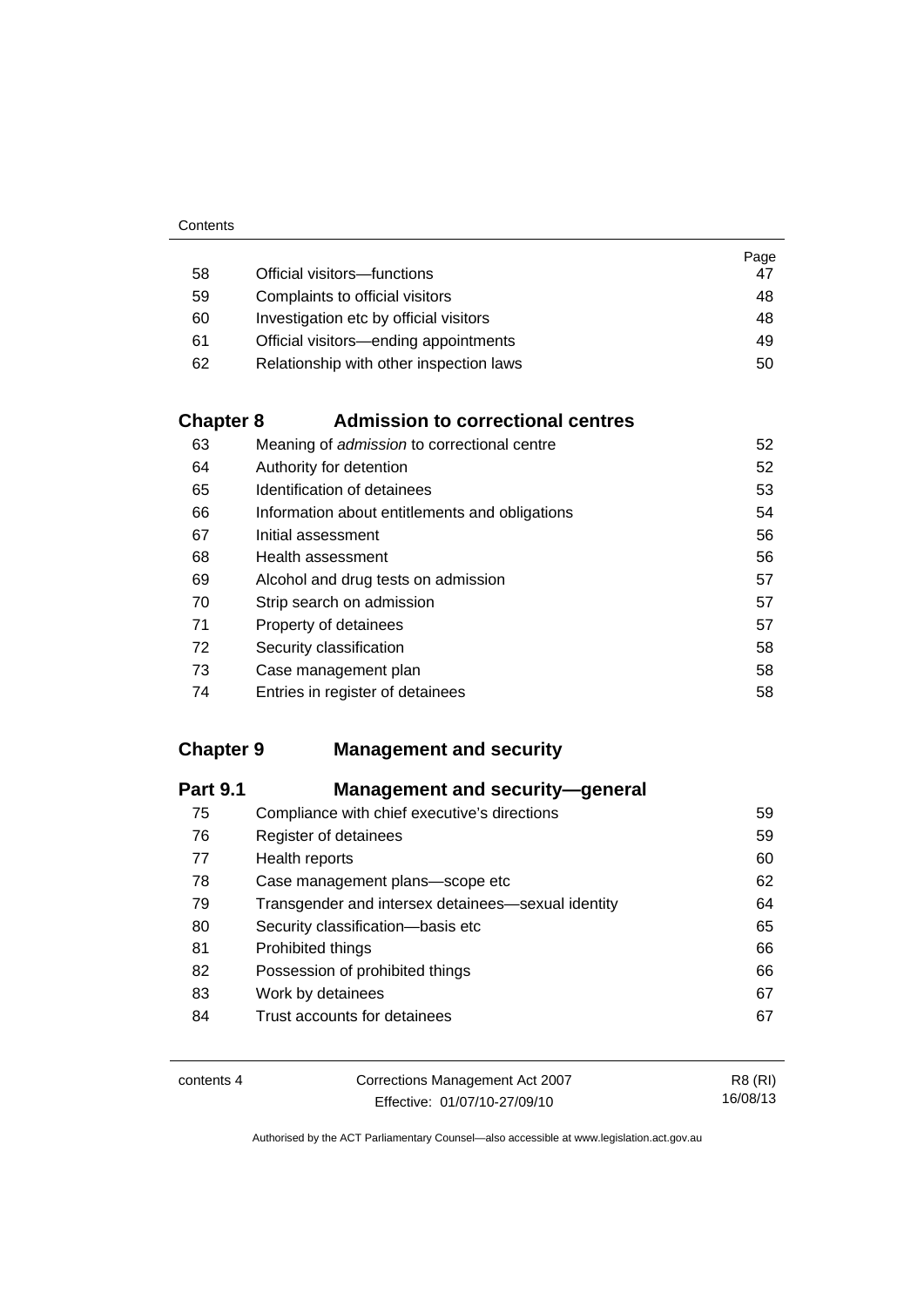|                       |                                                                          | Contents |
|-----------------------|--------------------------------------------------------------------------|----------|
|                       |                                                                          | Page     |
| 85                    | <b>Prohibited areas</b>                                                  | 67       |
| 86                    | Nonsmoking areas                                                         | 68       |
| 87                    | Management and security-corrections policies and operating<br>procedures | 68       |
| <b>Part 9.2</b>       | <b>Segregation</b>                                                       |          |
| 88                    | Meaning of segregation                                                   | 69       |
| 89                    | Segregation under pt 9.2-purpose                                         | 69       |
| 90                    | Segregation-safety and security                                          | 69       |
| 91                    | Segregation-protective custody                                           | 70       |
| 92                    | Segregation-health                                                       | 72       |
| 93                    | Interstate segregated detainees transferred to ACT                       | 73       |
| 94                    | Segregated detainees removed to NSW                                      | 74       |
| 95                    | Segregation not to affect minimum living conditions                      | 74       |
| 96                    | Application for review of segregation directions                         | 74       |
| 97                    | Review of segregation directions                                         | 75       |
| 98                    | Other separation of detainees                                            | 76       |
| <b>Part 9.3</b>       | <b>Monitoring</b>                                                        |          |
| 99                    | Monitoring-general considerations                                        | 77       |
| 100                   | Monitoring at correctional centres                                       | 77       |
| 101                   | Personal monitoring devices                                              | 78       |
| 102                   | Interfering with personal monitoring devices                             | 78       |
| 103                   | Monitoring telephone calls etc                                           | 78       |
| 104                   | Monitoring ordinary mail                                                 | 79       |
| 105                   | Monitoring protected mail                                                | 80       |
| 106                   | Mail searches-consequences                                               | 81       |
| <b>Part 9.4</b>       | <b>Searches</b>                                                          |          |
| <b>Division 9.4.1</b> | Searches-general                                                         |          |
| 107                   | Definitions-searches                                                     | 82       |
| 108                   | Intrusiveness of searches                                                | 83       |
| 109                   | Searches of transgender and intersex detainees                           | 83       |
| 110                   | Register of strip and body searches                                      | 84       |
|                       |                                                                          |          |

| R8 (RI)  | Corrections Management Act 2007 | contents 5 |
|----------|---------------------------------|------------|
| 16/08/13 | Effective: 01/07/10-27/09/10    |            |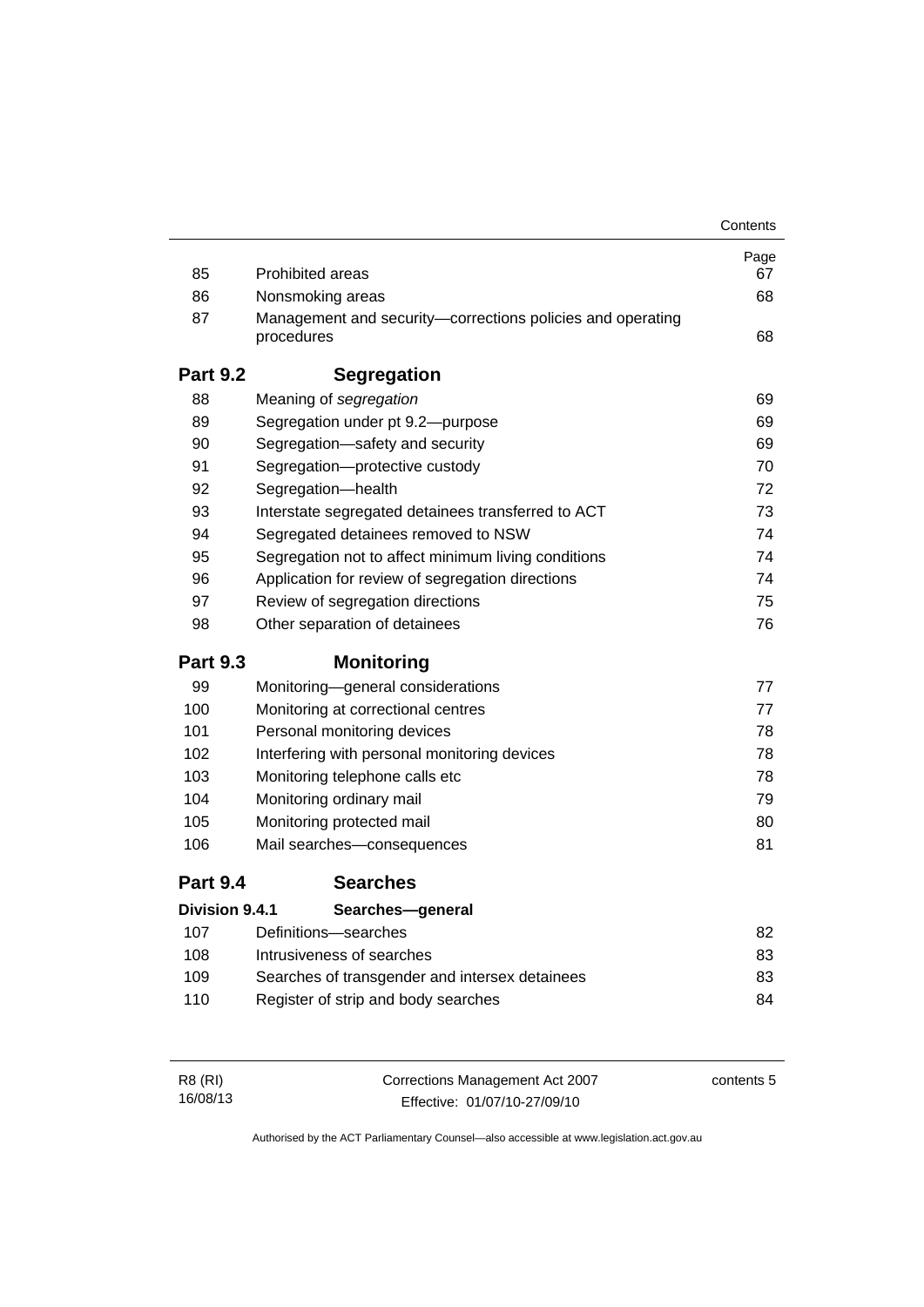#### **Contents**

| Division 9.4.2  | Scanning, frisk and ordinary searches                            | Page |
|-----------------|------------------------------------------------------------------|------|
| 111             | Scanning, frisk and ordinary searches-directions                 | 84   |
| 112             | Scanning, frisk and ordinary searches-requirements               | 85   |
| Division 9.4.3  | <b>Strip searches</b>                                            |      |
| 113             | Meaning of seizeable item-div 9.4.3                              | 86   |
| 113A            | Strip searches-when may be conducted                             | 86   |
| 113B            | Strip searches-on suspicion                                      | 86   |
| 113C            | Strip searches-where prudent                                     | 87   |
| 114             | Strip searches-presence of corrections officers                  | 88   |
| 115             | Strip searches-general rules                                     | 88   |
| Division 9.4.4  | <b>Body searches</b>                                             |      |
| 116             | Body searches-directions                                         | 89   |
| 117             | Body searches-presence of nurse and corrections officers         | 90   |
| 118             | Body searches—assistance from corrections officer                | 90   |
| 119             | Body searches—rules about detainee's clothing                    | 91   |
| 120             | Body searches—rules about touching detainee                      | 91   |
| 121             | Body searches-seizing things                                     | 91   |
| Division 9.4.5  | Searches of premises and property                                |      |
| 122             | Searches-premises and property                                   | 92   |
| 123             | Searches of detainee cells-legally privileged material           | 93   |
| 124             | Searches of detainee cells-suspected legally privileged material | 93   |
| Division 9.4.6  | Searches-miscellaneous                                           |      |
| 125             | Searches-use of corrections dogs                                 | 94   |
| 126             | Searches-use of force                                            | 95   |
| <b>Part 9.5</b> | <b>Seizing property</b>                                          |      |
| 127             | Seizing mail etc                                                 | 96   |
| 128             | Seizing property-general                                         | 97   |
| 129             | Receipt for seizure                                              | 97   |
| 130             | Forfeiture of things seized                                      | 98   |
| 131             | Return of things seized but not forfeited                        | 99   |
|                 |                                                                  |      |

contents 6 Corrections Management Act 2007 Effective: 01/07/10-27/09/10

R8 (RI) 16/08/13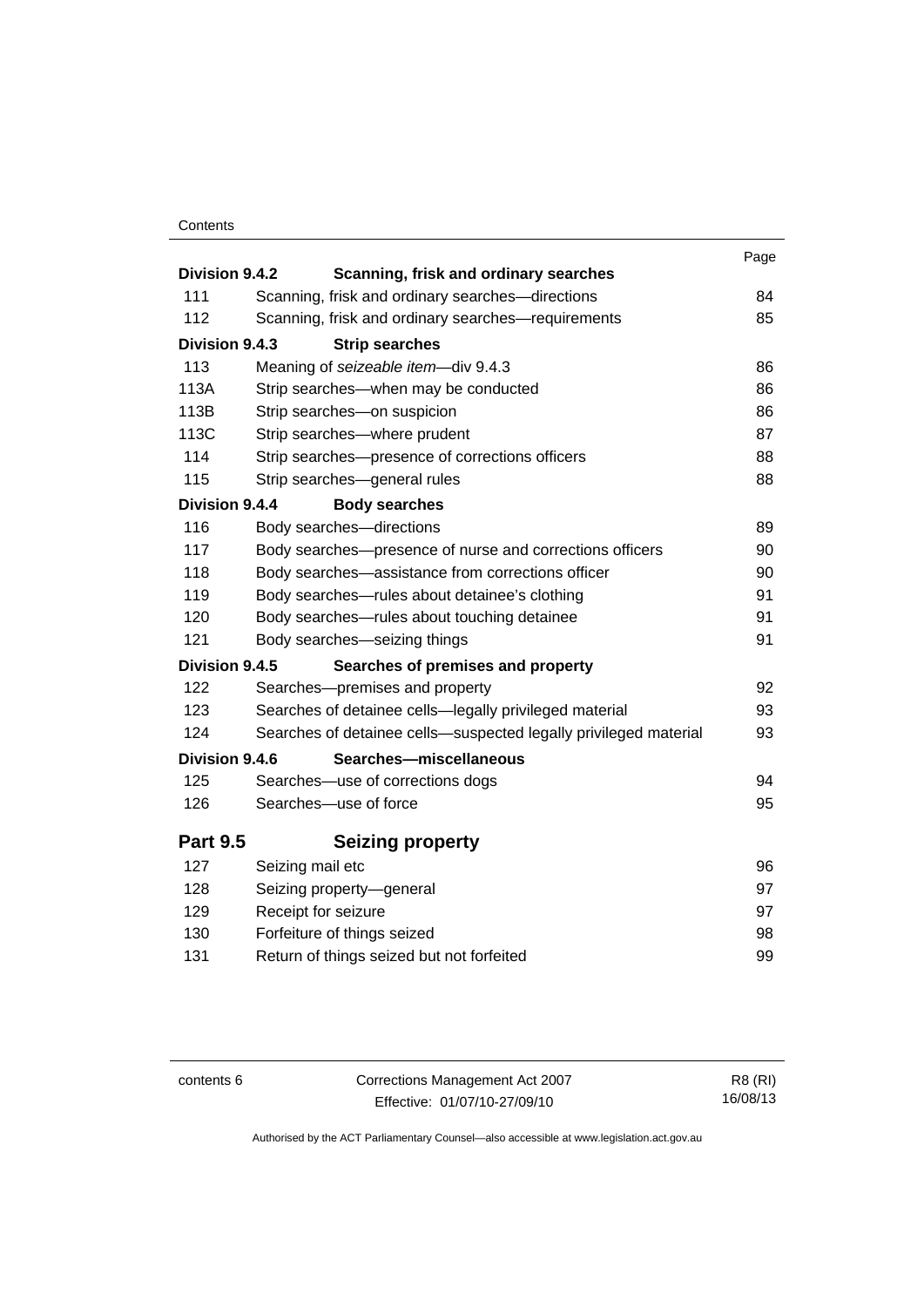|                       |                                                       | Contents |
|-----------------------|-------------------------------------------------------|----------|
|                       |                                                       | Page     |
| <b>Part 9.6</b>       | <b>Alcohol and drug testing</b>                       |          |
| Division 9.6.1        | General                                               |          |
| 132                   | Definitions-drug and test sample                      | 101      |
| 133                   | When test sample positive                             | 101      |
| Division 9.6.2        | Alcohol and drug testing-detainees                    |          |
| 134                   | Alcohol and drug testing of detainees                 | 103      |
| 135                   | Effect of positive test sample from detainee          | 103      |
| <b>Division 9.6.3</b> | Alcohol and drug testing-corrections officers etc     |          |
| 136                   | Alcohol and drug testing of corrections officers etc  | 104      |
| <b>Part 9.7</b>       | Use of force                                          |          |
| 137                   | Managing use of force                                 | 105      |
| 138                   | Authorised use of force                               | 105      |
| 139                   | Application of force                                  | 106      |
| 140                   | Use of restraints or weapons                          | 106      |
| 141                   | Medical examination after use of force                | 108      |
| 142                   | Reporting use of force                                | 108      |
| <b>Part 9.8</b>       | <b>Access to correctional centres</b>                 |          |
| 143                   | Visiting conditions                                   | 109      |
| 144                   | Notice of visiting conditions                         | 109      |
| 145                   | Taking prohibited things etc into correctional centre | 110      |
| 146                   | Directions to visitors                                | 110      |
| 147                   | Searches of visitors                                  | 111      |
| 148                   | Directions to leave correctional centre etc.          | 111      |
| 149                   | Removing people from correctional centre              | 112      |
| <b>Chapter 10</b>     | <b>Discipline</b>                                     |          |
| <b>Part 10.1</b>      | General                                               |          |
| 150                   | Application-ch 10                                     | 113      |
| 151                   | Definitions-discipline                                | 113      |

| R8 (RI)  | Corrections Management Act 2007 | contents 7 |
|----------|---------------------------------|------------|
| 16/08/13 | Effective: 01/07/10-27/09/10    |            |

Authorised by the ACT Parliamentary Counsel—also accessible at www.legislation.act.gov.au

152 Meaning of *disciplinary breach* [114](#page-127-0) 153 Meaning of *investigator* [116](#page-129-0)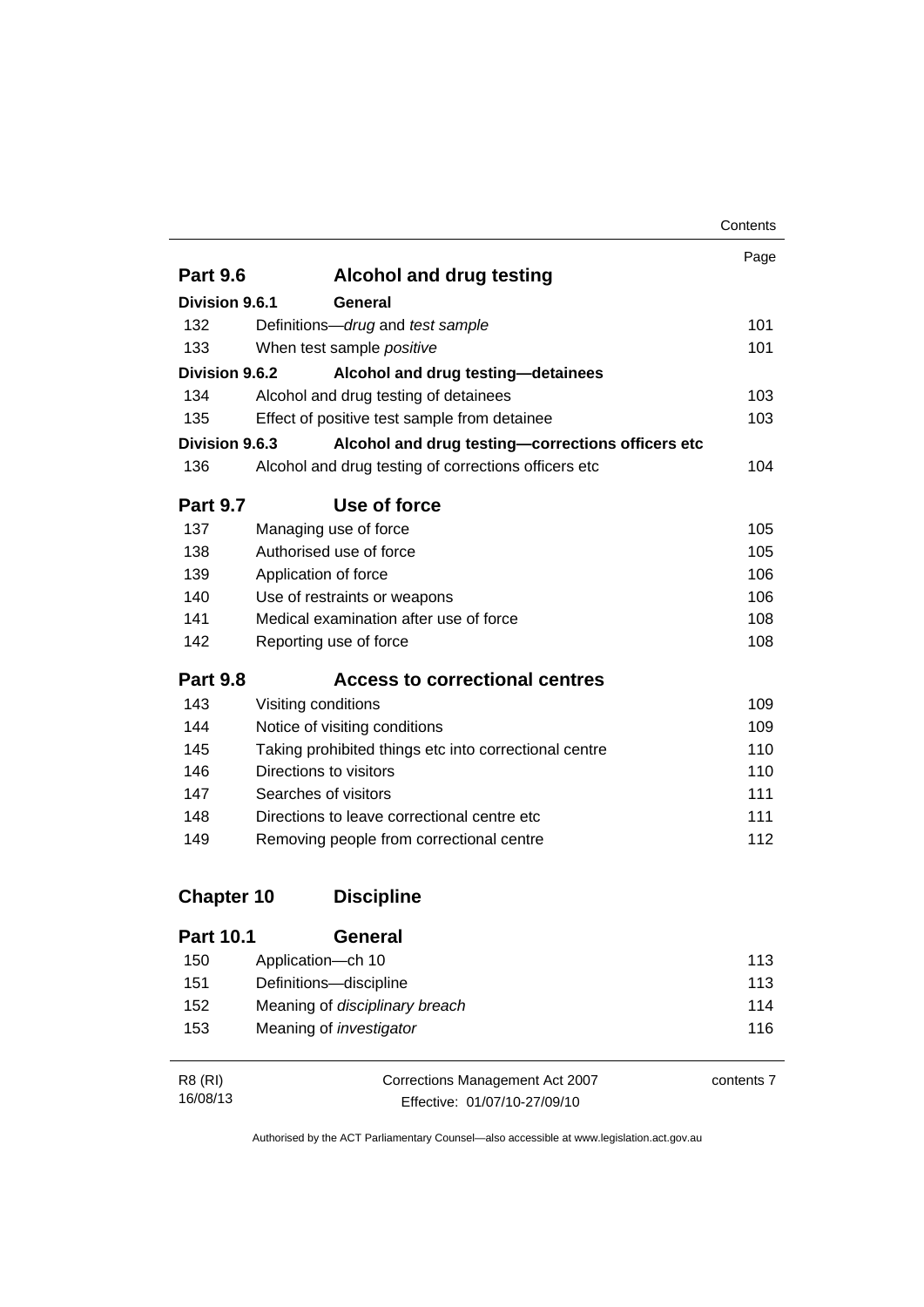| Contents |
|----------|
|----------|

| 154              | Meaning of <i>privilege</i>                                    | Page<br>117 |
|------------------|----------------------------------------------------------------|-------------|
| 155              | Overlapping disciplinary breaches and criminal offences        | 117         |
| <b>Part 10.2</b> | <b>Disciplinary investigations</b>                             |             |
| Division 10.2.1  | Investigation of disciplinary breaches                         |             |
| 156              | Report etc by corrections officer                              | 119         |
| 157              | Report etc by investigator                                     | 120         |
| 158              | Action by administrator                                        | 121         |
| 159              | Disciplinary charge                                            | 122         |
| Division 10.2.2  | <b>Investigative segregation</b>                               |             |
| 160              | Chief executive directions-investigative segregation           | 123         |
| 161              | Grounds for investigative segregation                          | 123         |
| 162              | Notice of investigative segregation                            | 123         |
| 163              | Duration of investigative segregation                          | 124         |
| 164              | Application for review of investigative segregation directions | 125         |
| 165              | Review of investigative segregation directions                 | 125         |
| <b>Part 10.3</b> | Disciplinary action and review                                 |             |
| Division 10.3.1  | Disciplinary action-with accused's consent                     |             |
| 166              | Meaning of presiding officer-div 10.3.1                        | 127         |
| 167              | Disciplinary breach admitted by accused                        | 127         |
| 168              | Presiding officer's powers-breach admitted by accused          | 128         |
| Division 10.3.2  | Internal disciplinary inquiry                                  |             |
| 169              | Meaning of presiding officer-div 10.3.2                        | 128         |
| 170              | Disciplinary inquiry into charge                               | 129         |
| 171              | Presiding officer's powers after internal inquiry              | 129         |
| Division 10.3.3  | Internal review of inquiry decision                            |             |
| 172              | Meaning of review officer-div 10.3.3                           | 130         |
| 173              | Application for review of inquiry decision                     | 131         |
| 174              | Chief executive to assign review officer                       | 131         |
| 175              | Review of inquiry decision                                     | 132         |
| 176              | Review officer's powers after further inquiry                  | 132         |
| Division 10.3.4  | <b>External review of inquiry decisions</b>                    |             |
| 177              | Appointment of adjudicator                                     | 133         |
| contents 8       | Corrections Management Act 2007                                | R8 (RI)     |

Effective: 01/07/10-27/09/10

16/08/13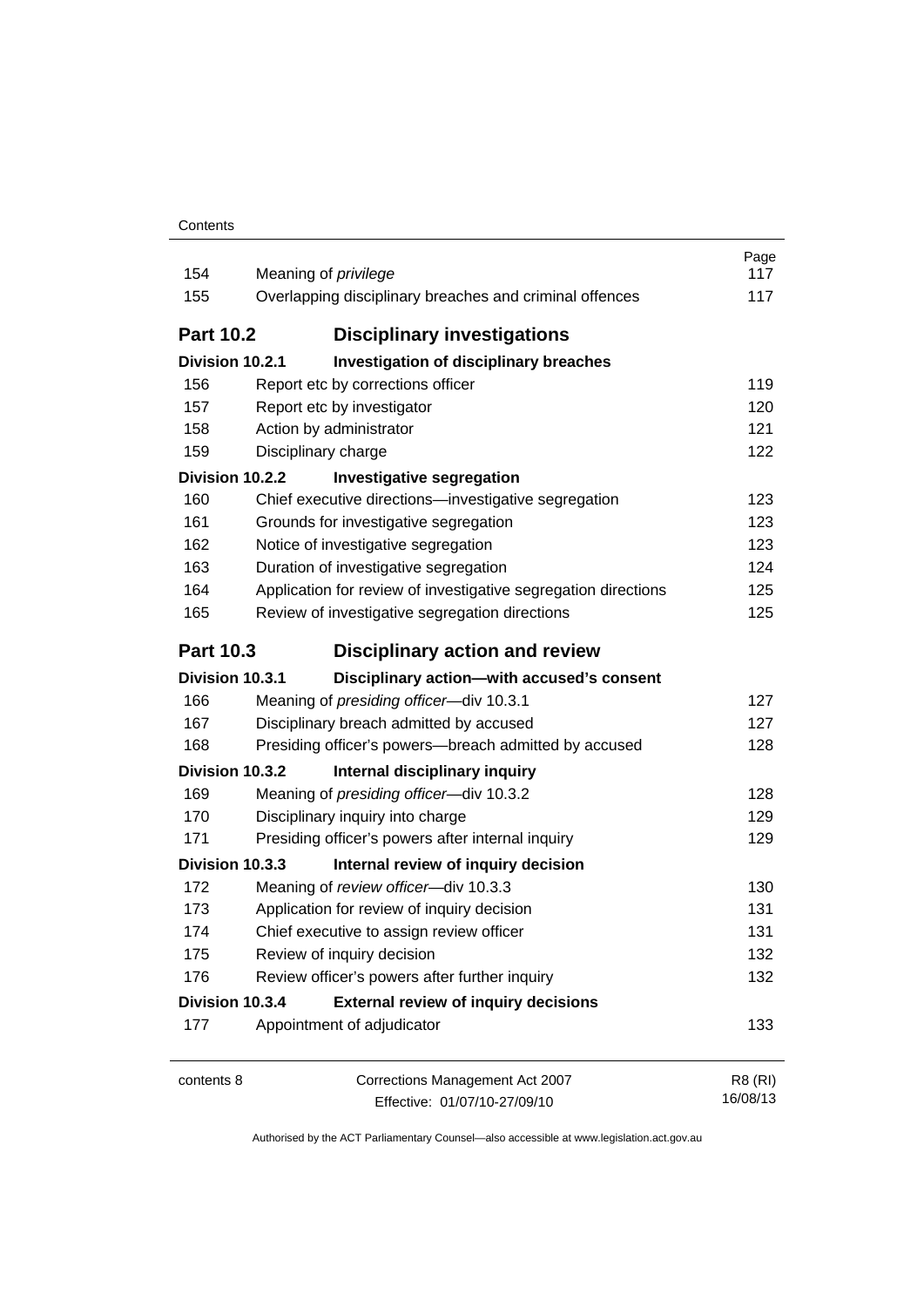|     |                                                   | Contents |
|-----|---------------------------------------------------|----------|
|     |                                                   | Page     |
| 178 | Application for review by adjudicator             | 133      |
| 179 | Review by adjudicator                             | 134      |
| 180 | Adjudicator's powers after review                 | 134      |
|     | Division 10.3.5<br><b>Disciplinary action</b>     |          |
| 181 | Application-div 10.3.5                            | 135      |
| 182 | Meaning of relevant presiding officer-div 10.3.5  | 135      |
| 183 | Disciplinary action by relevant presiding officer | 136      |
| 184 | Administrative penalties                          | 136      |
| 185 | Reparation                                        | 137      |
| 186 | Maximum administrative penalties                  | 138      |
| 187 | Separate confinement conditions                   | 138      |
| 188 | Privileges and entitlements—impact of discipline  | 138      |
| 189 | Record of disciplinary action                     | 139      |

### **Chapter 11 [Disciplinary inquiries](#page-153-0)**

| <b>Part 11.1</b> | Conduct of disciplinary inquiries—general               |            |
|------------------|---------------------------------------------------------|------------|
| 190              | Application-ch 11                                       | 140        |
| 191              | Meaning of presiding officer-ch 11                      | 140        |
| <b>Part 11.2</b> | <b>Disciplinary inquiry procedures</b>                  |            |
| 192              | Nature of disciplinary inquiries                        | 141        |
| 193              | Application of Criminal Code, ch 7                      | 141        |
| 194              | Notice of disciplinary inquiry etc                      | 141        |
| 195              | Conduct of disciplinary inquiries                       | 142        |
| 196              | Presiding officer may require official reports          | 143        |
| 197              | Presiding officer may require information and documents | 143        |
| 198              | Possession of inquiry documents etc                     | 144        |
| 199              | Record of inquiry                                       | 144        |
| <b>Part 11.3</b> | <b>Disciplinary hearing procedures</b>                  |            |
| 200              | Notice of disciplinary hearing                          | 145        |
| 201              | Appearance at disciplinary hearing                      | 145        |
| 202              | Rights of accused at disciplinary hearing               | 146        |
| <b>R8 (RI)</b>   | Corrections Management Act 2007                         | contents 9 |
| 16/08/13         | Effective: 01/07/10-27/09/10                            |            |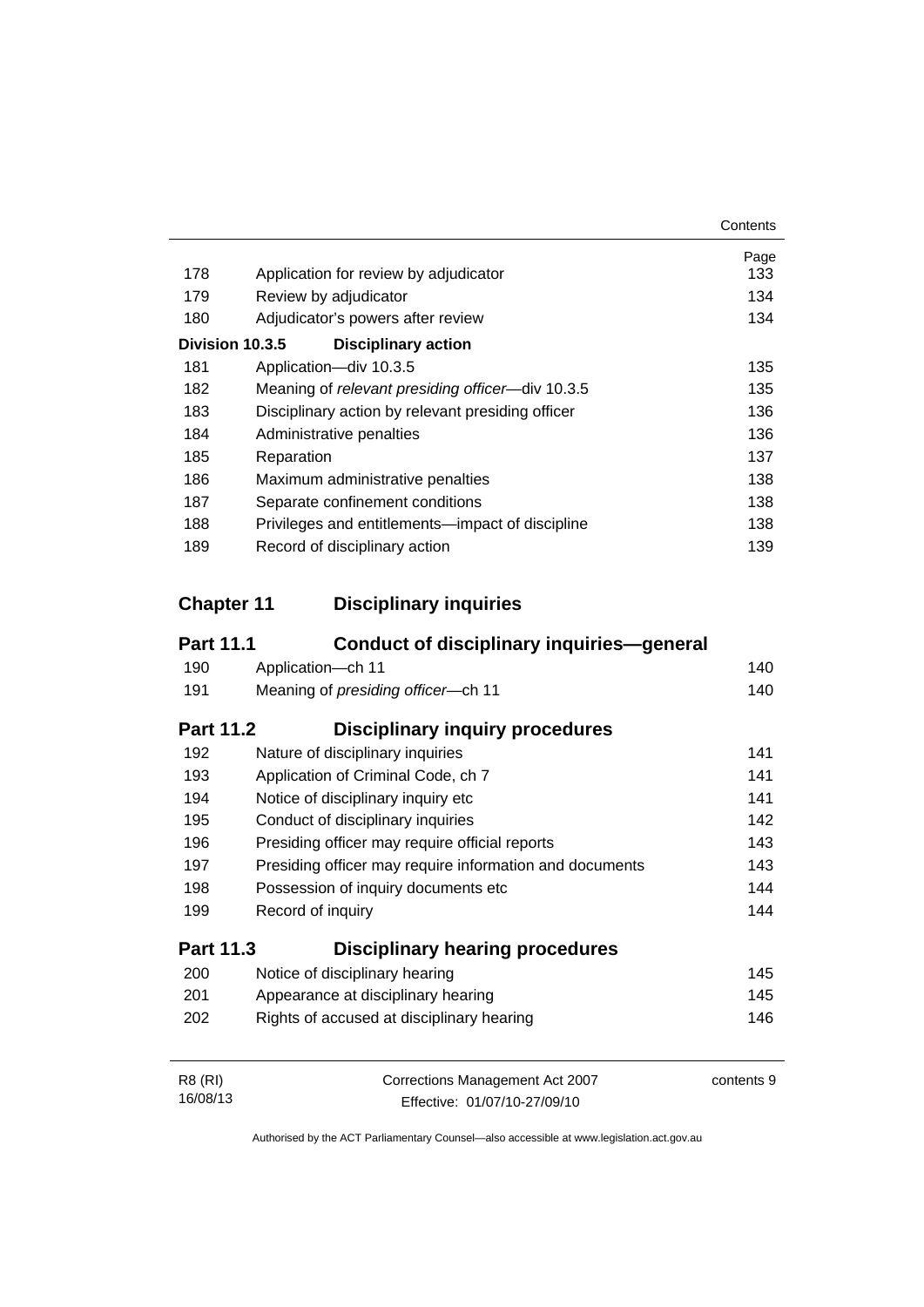| 203               |                                           | Appearance at disciplinary hearing—audiovisual or audio link           | Page<br>147 |
|-------------------|-------------------------------------------|------------------------------------------------------------------------|-------------|
| <b>Chapter 12</b> |                                           | <b>Full-time detainees-leave</b>                                       |             |
| <b>Part 12.1</b>  | <b>Local leave</b>                        |                                                                        |             |
| 204               | Local leave directions                    |                                                                        | 149         |
| 205               | Local leave permits                       |                                                                        | 150         |
| <b>Part 12.2</b>  |                                           | <b>Interstate leave</b>                                                |             |
| Division 12.2.1   | General                                   |                                                                        |             |
| 206               | Definitions-pt 12.2                       |                                                                        | 151         |
| 207               |                                           | Declaration of corresponding leave laws                                | 151         |
| Division 12.2.2   |                                           | <b>ACT permits for interstate leave</b>                                |             |
| 208               | Interstate leave permits                  |                                                                        | 152         |
| 209               | Effect of ACT permit for interstate leave |                                                                        | 153         |
| 210               | Notice to participating States            |                                                                        | 154         |
| 211               | Powers of escort officers                 |                                                                        | 154         |
| 212               | Liability for damage etc                  |                                                                        | 155         |
| Division 12.2.3   |                                           | Interstate leave under corresponding leave laws                        |             |
| 213               |                                           | Effect in ACT of interstate leave permit under corresponding leave law | 155         |
| 214               | Powers of interstate escort officers      |                                                                        | 155         |
| 215               | Escape of interstate detainee             |                                                                        | 156         |
| 216               | Return of escaped interstate detainee     |                                                                        | 156         |
| <b>Chapter 13</b> |                                           | <b>Miscellaneous</b>                                                   |             |
| 217               |                                           | Lawful temporary absence from correctional centre                      | 158         |
| 218               |                                           | Detainee's work-no employment contract etc                             | 158         |
| 219               | Detainee's work-work safety               |                                                                        | 159         |
| 220               |                                           | Personal injury management-detainees etc                               | 159         |
| 221               |                                           | Random testing of detainees—statistical purposes                       | 160         |
| 222               | Confidentiality                           |                                                                        | 160         |
| 223               | Protection from liability                 |                                                                        | 163         |
| 224               | Corrections dogs                          |                                                                        | 163         |
| contents 10       |                                           | Corrections Management Act 2007                                        | R8 (RI)     |

Effective: 01/07/10-27/09/10

16/08/13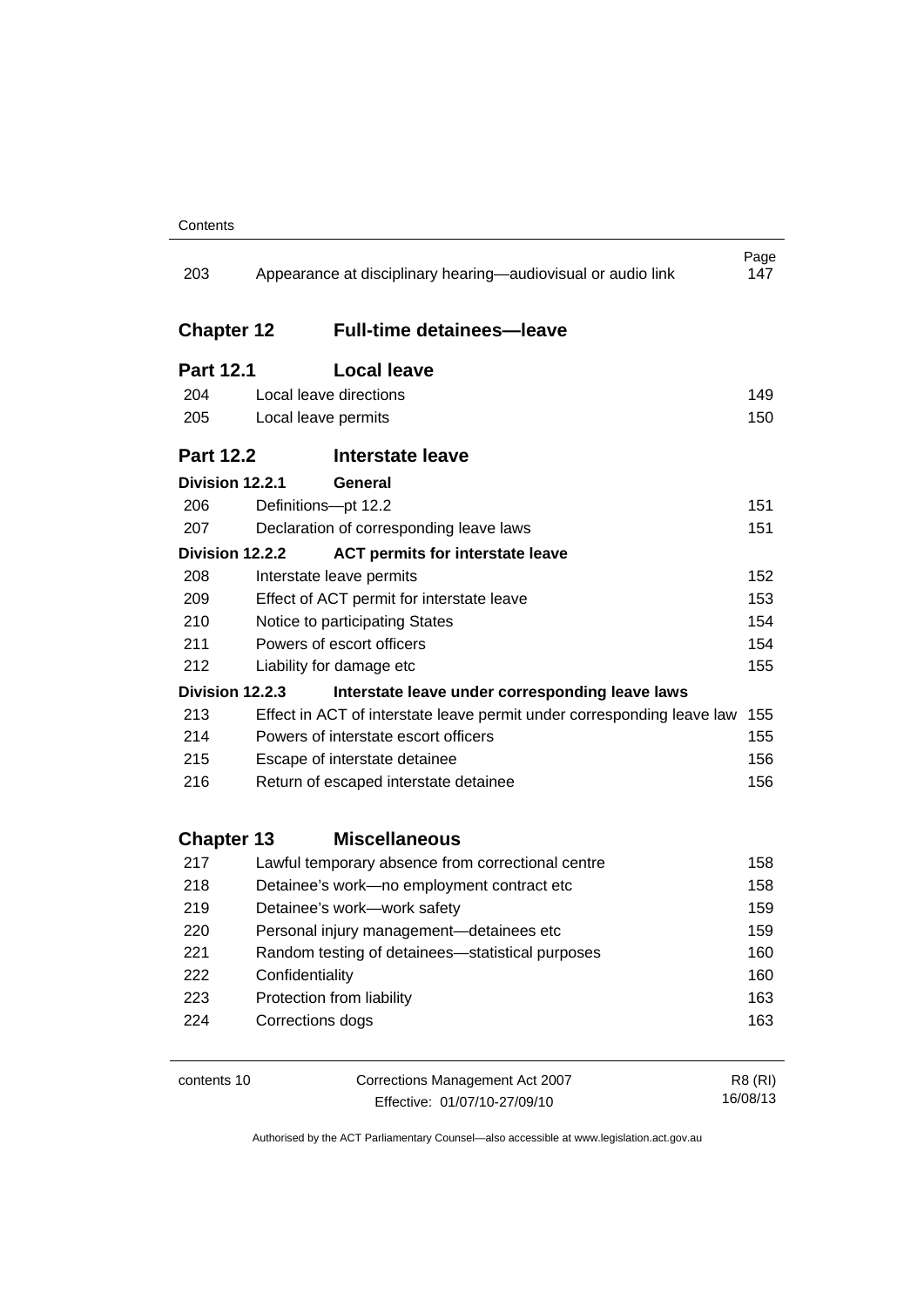**Contents** 

|     |                                              | Page |
|-----|----------------------------------------------|------|
| 225 | Declaration of corresponding corrections law | 164  |
| 226 | Evidentiary certificates                     | 164  |
| 227 | Determination of fees                        | 165  |
| 228 | Approved forms                               | 165  |
| 229 | Regulation-making power                      | 166  |

### **Chapter 50 [Transitional](#page-181-0)**

| 500 | Meaning of <i>commencement</i> day—ch 50                    | 168 |
|-----|-------------------------------------------------------------|-----|
| 501 | Application of Act to transitional detainees                | 168 |
| 502 | Application of Act to transitional interstate leave permits | 168 |
| 505 | Construction of outdated references                         | 169 |

### **[Dictionary](#page-184-0)** [171](#page-184-0)

#### **[Endnotes](#page-191-0)**

|   | About the endnotes     | 178 |
|---|------------------------|-----|
| 2 | Abbreviation key       | 178 |
| 3 | Legislation history    | 179 |
| 4 | Amendment history      | 180 |
| 5 | Earlier republications | 183 |
| 6 | Uncommenced amendments | 184 |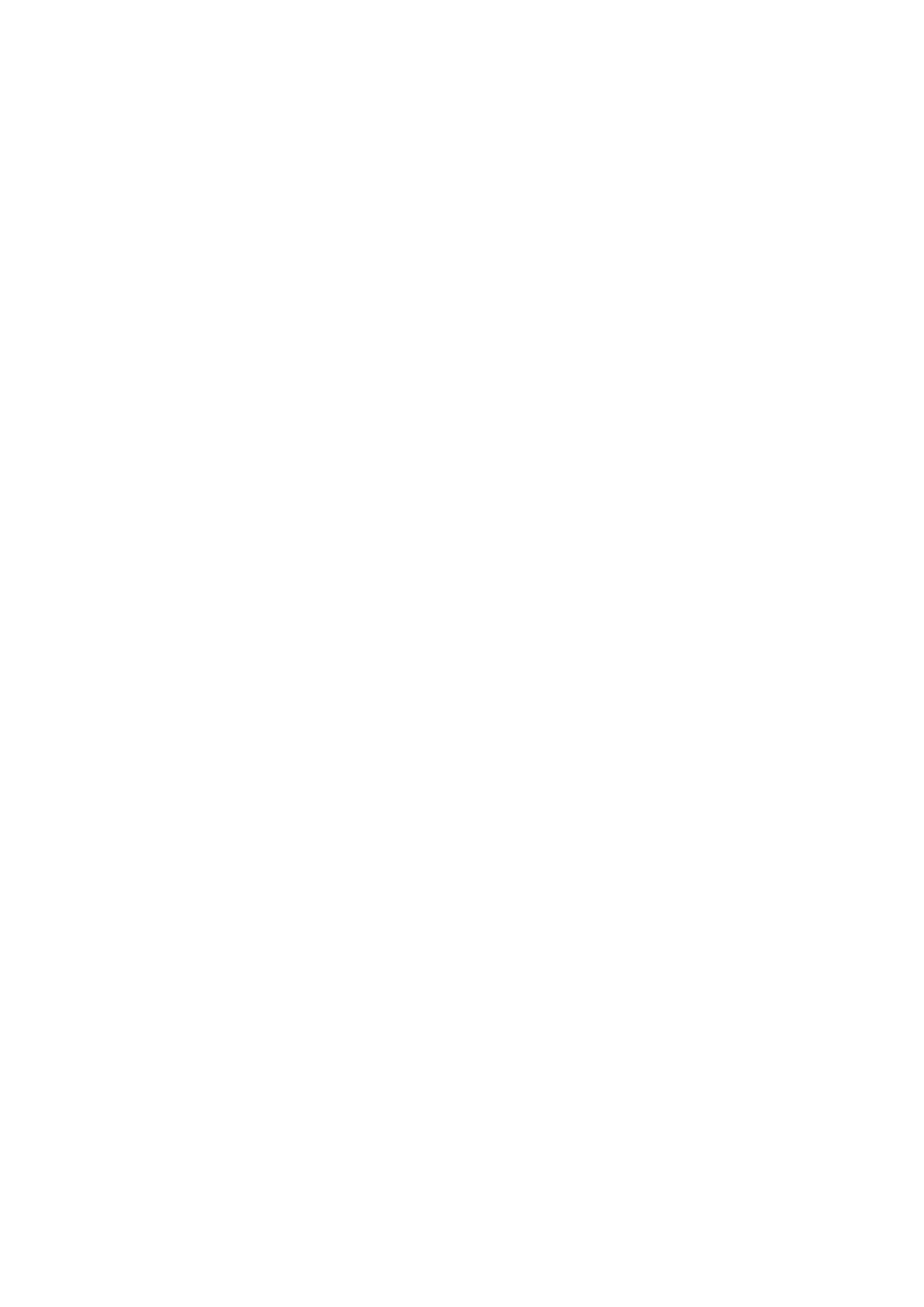

# **Corrections Management Act 2007**

An Act relating to correctional services, and for other purposes

R8 (RI) 16/08/13

l

page 1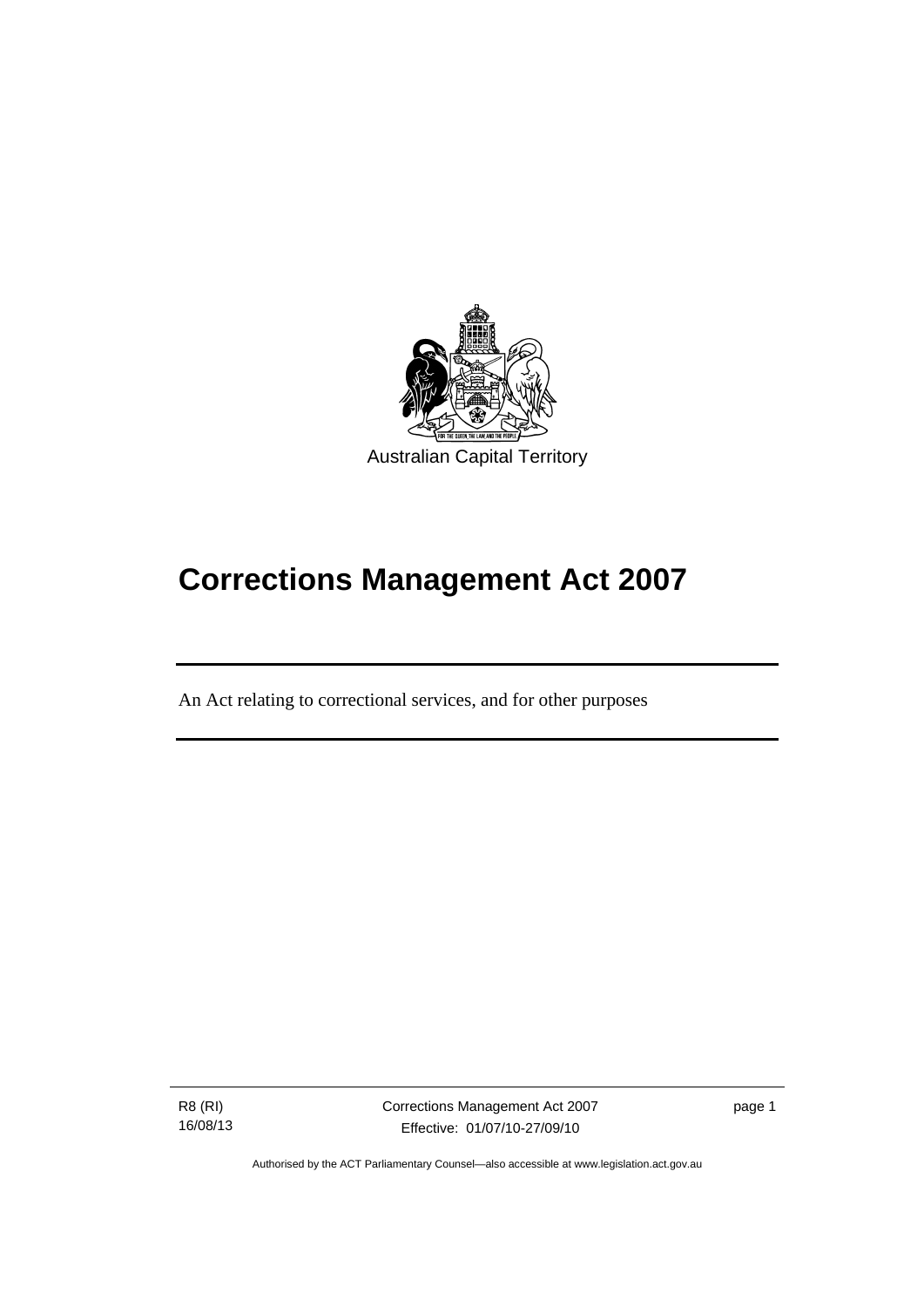#### <span id="page-15-0"></span>**Preamble**

- 1 The inherent dignity of all human beings, whatever their personal or social status, is one of the fundamental values of a just and democratic society.
- 2 The criminal justice system should respect and protect all human rights in accordance with the *Human Rights Act 2004* and international law.
- 3 Sentences are imposed on offenders as punishment, not for punishment.
- 4 The management of imprisoned offenders, and people remanded or otherwise detained in lawful custody, should contribute to the maintenance of a safe, just and democratic society, particularly as follows:
	- (a) by ensuring justice, security and good order at correctional centres;
	- (b) by ensuring that harm suffered by victims of offenders, and their need for protection, are considered appropriately in making decisions about the management of offenders;
	- (c) by promoting the rehabilitation of imprisoned offenders and their reintegration into society;
	- (d) by ensuring that imprisoned offenders and people remanded or otherwise detained in lawful custody are treated in a decent, humane and just way.

The Legislative Assembly for the Australian Capital Territory therefore enacts as follows: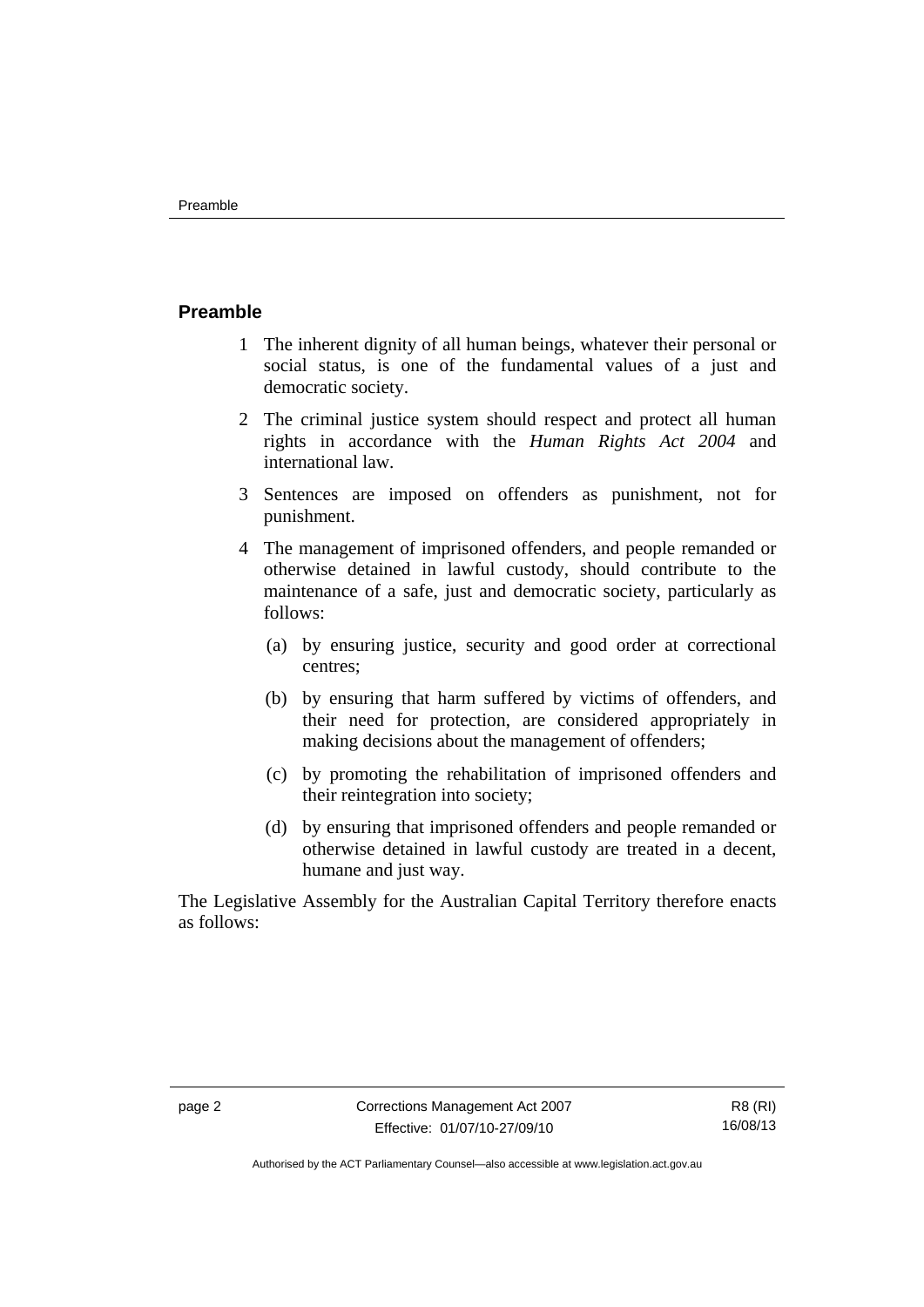# <span id="page-16-0"></span>**Chapter 1** Preliminary

### <span id="page-16-1"></span>**1 Name of Act**

This Act is the *Corrections Management Act 2007*.

### <span id="page-16-2"></span>**3 Dictionary**

The dictionary at the end of this Act is part of this Act.

*Note 1* The dictionary at the end of this Act defines certain terms used in this Act, and includes references (*signpost definitions*) to other terms defined elsewhere.

> For example, the signpost definition '*detainee*—see section 6.' means that the term '*detainee*' is defined in that section and the definition applies to this Act.

*Note 2* A definition in the dictionary (including a signpost definition) applies to the entire Act unless the definition, or another provision of the Act, provides otherwise or the contrary intention otherwise appears (see Legislation Act,  $s$  155 and  $s$  156 (1)).

### <span id="page-16-3"></span>**4 Notes**

A note included in this Act is explanatory and is not part of this Act.

*Note* See the Legislation Act, s 127 (1), (4) and (5) for the legal status of notes.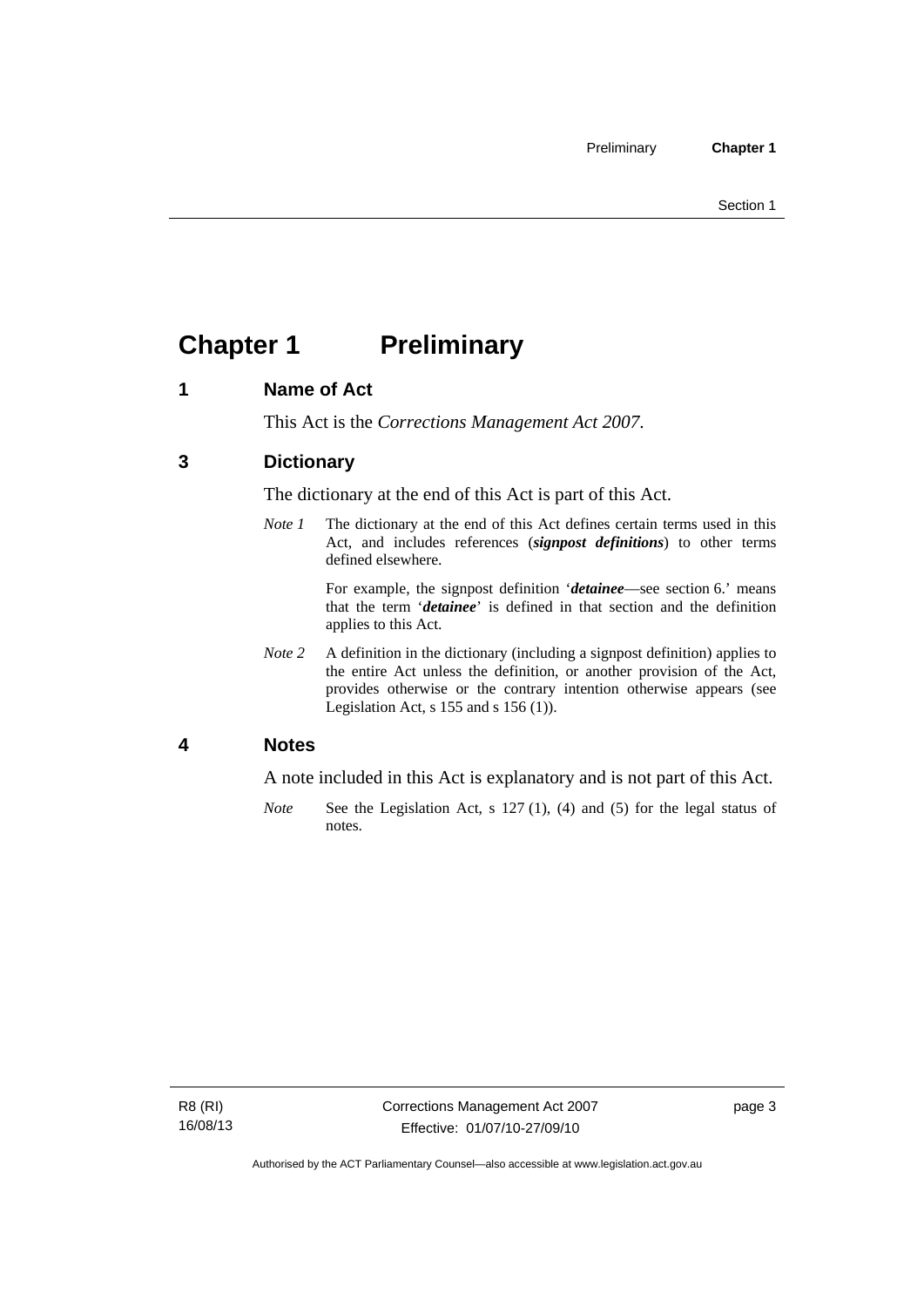#### <span id="page-17-0"></span>**5 Offences against Act—application of Criminal Code etc**

Other legislation applies in relation to offences against this Act.

#### *Note 1 Criminal Code*

The Criminal Code, ch 2 applies to all offences against this Act (see Code, pt 2.1).

The chapter sets out the general principles of criminal responsibility (including burdens of proof and general defences), and defines terms used for offences to which the Code applies (eg *conduct*, *intention*, *recklessness* and *strict liability*).

#### *Note 2 Penalty units*

The Legislation Act, s 133 deals with the meaning of offence penalties that are expressed in penalty units.

#### <span id="page-17-1"></span>**6 Application of Act—***detainees*

- (1) This Act applies to each of the following (each of whom is a *detainee*):
	- (a) an offender while the offender is required to be imprisoned under full-time detention because of a committal order for the *Crimes (Sentence Administration) Act 2005*, part 3.1;
	- (b) an offender under a sentence of imprisonment while the offender is required to perform periodic detention in a detention period under the *Crimes (Sentence Administration) Act 2005,* part 5.3;
	- (c) a person while the person is remanded in custody because of an order for remand for the *Crimes (Sentence Administration) Act 2005*, part 3.2;
	- (d) anyone else while the person is required to be held in custody or detention under a territory law or a law of the Commonwealth, a State or another Territory.

#### **Examples—par (d)**

1 a person held on a warrant issued under the *Royal Commissions Act 1991*, section 35 (Apprehension of witnesses failing to appear)

R8 (RI) 16/08/13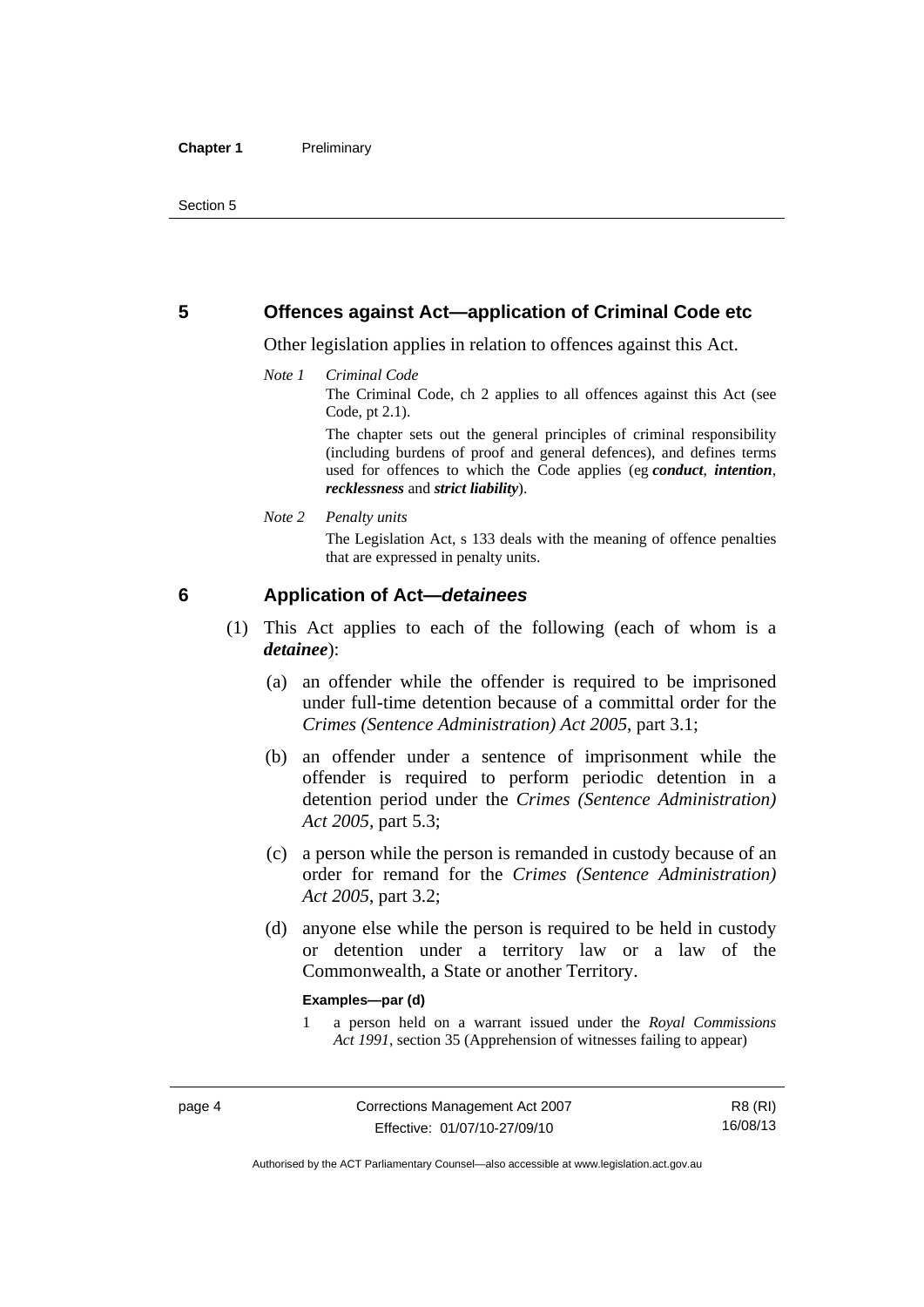- 2 a person in immigration detention under the *Migration Act 1958*  (Cwlth)
- 3 an interstate detainee on leave in the ACT held in custody overnight
- *Note 1* An example is part of the Act, is not exhaustive and may extend, but does not limit, the meaning of the provision in which it appears (see Legislation Act, s 126 and s 132).
- *Note 2* For the application of the Act to offenders in full-time imprisonment, or people remanded or otherwise in custody, immediately before the commencement of this Act, see s 501 (Application of Act to transitional detainees).
- (2) However, the application of this Act is subject to the *Crimes (Sentence Administration) Act 2005*, part 4.3 (Full-time detention in NSW).
- (3) Also, this Act (other than chapter 4 (Detention in police and court cells)) does not apply to a person detained under the *Children and Young People Act 2008*.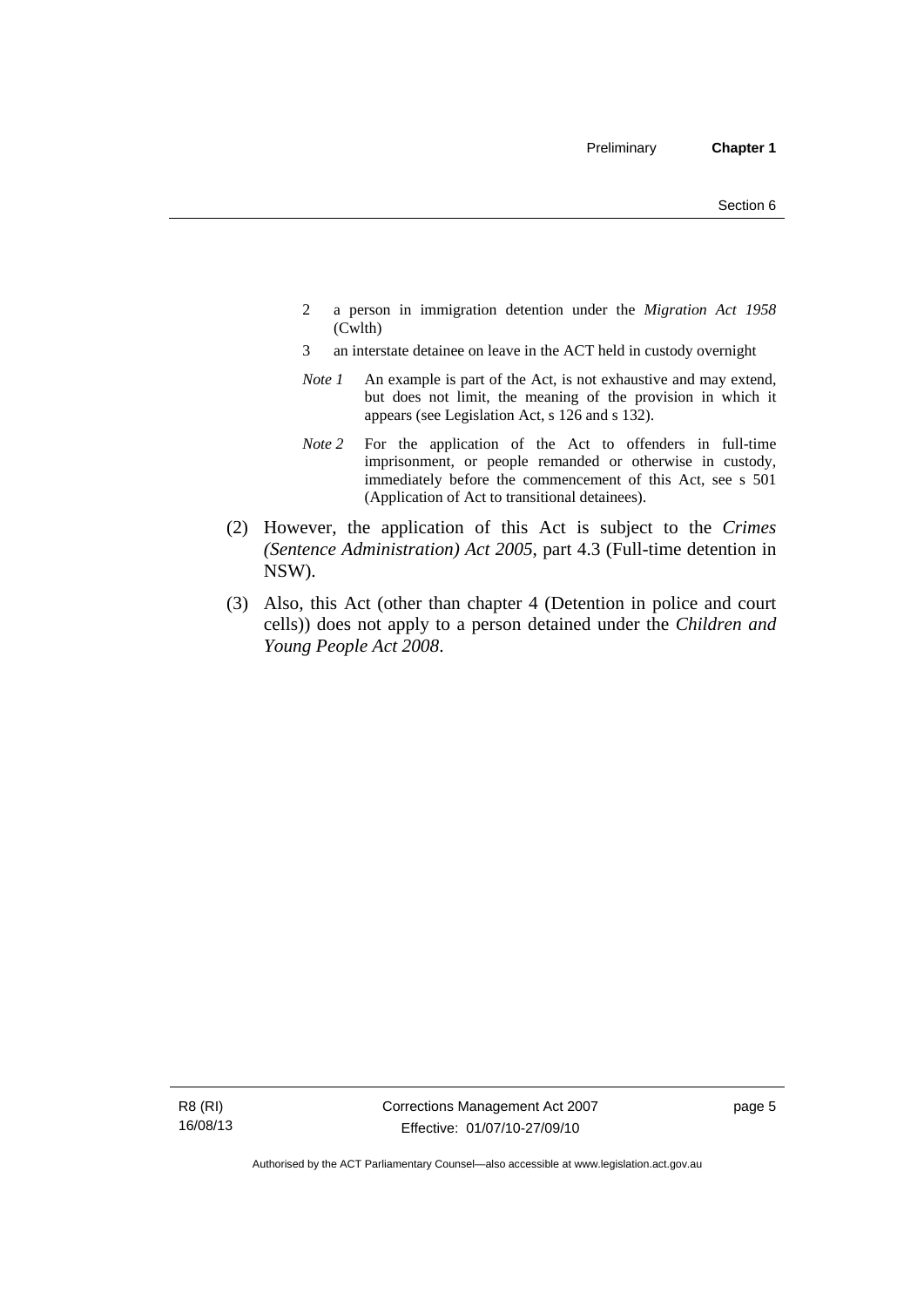Section 7

# <span id="page-19-0"></span>**Chapter 2 Objects and principles**

#### <span id="page-19-1"></span>**7 Main objects of Act**

The main objects of this Act are to promote public safety and the maintenance of a just society, particularly by—

- (a) ensuring the secure detention of detainees at correctional centres; and
- (b) ensuring justice, security and good order at correctional centres; and
- (c) ensuring that detainees are treated in a decent, humane and just way; and
- (d) promoting the rehabilitation of offenders and their reintegration into society.

#### <span id="page-19-2"></span>**8 Management of correctional services**

Correctional services must be managed so as to achieve the main objects of this Act, particularly by—

- (a) ensuring that public safety is the paramount consideration in decision-making about the management of detainees; and
- (b) ensuring respect for the humanity of everyone involved in correctional services, including detainees, corrections officers and other people who work at or visit correctional centres; and
- (c) ensuring behaviour by corrections officers that recognises and respects the inherent dignity of detainees as individuals; and
- (d) ensuring that harm suffered by victims, and their need for protection, are considered appropriately in decision-making about the management of detainees.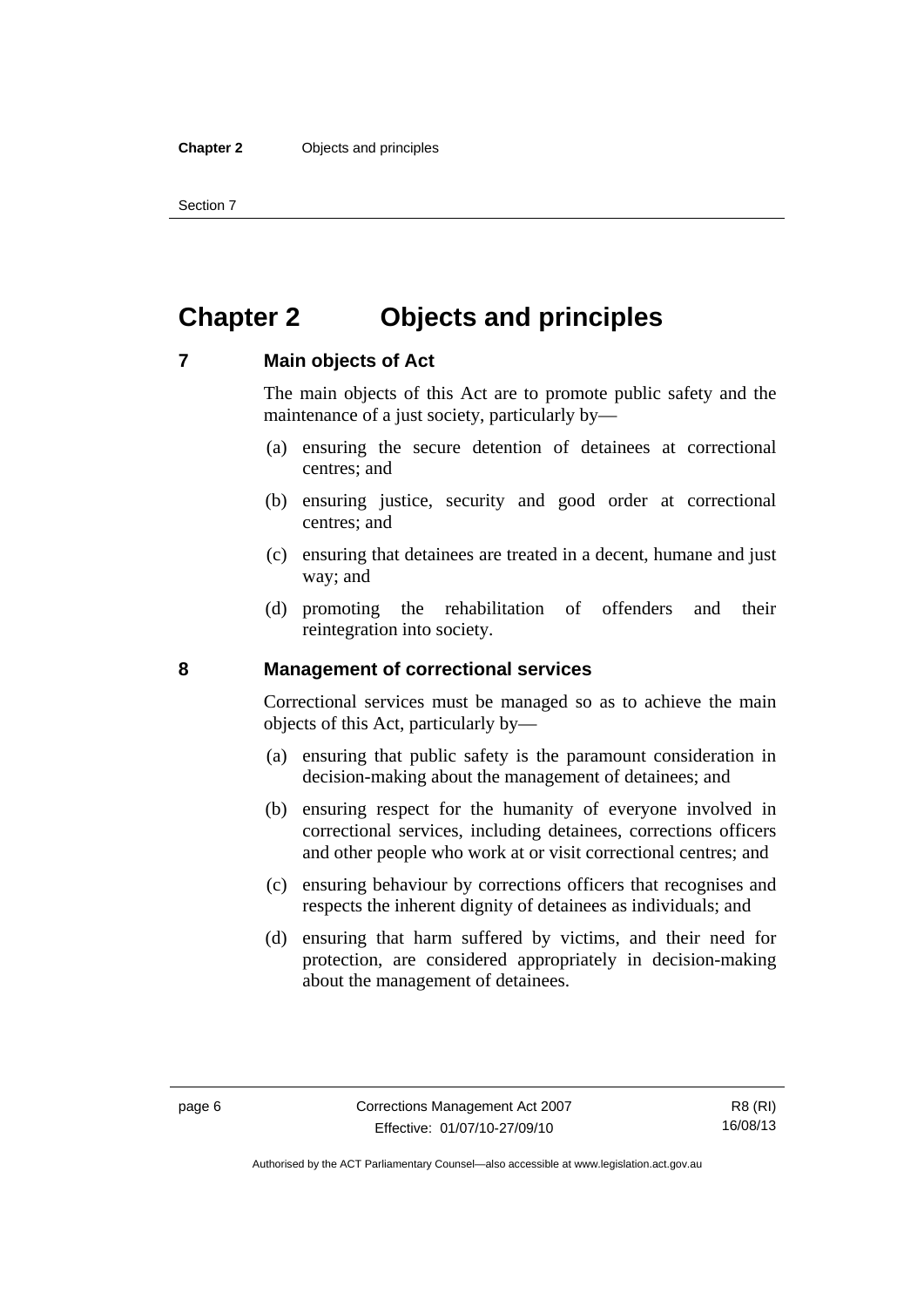### <span id="page-20-0"></span>**9 Treatment of detainees generally**

Functions under this Act in relation to a detainee must be exercised as follows:

- (a) to respect and protect the detainee's human rights;
- (b) to ensure the detainee's decent, humane and just treatment;
- (c) to preclude torture or cruel, inhuman or degrading treatment;
- (d) to ensure the detainee is not subject to further punishment (in addition to deprivation of liberty) only because of the conditions of detention;
- (e) to ensure the detainee's conditions in detention comply with section 12 (Correctional centres—minimum living conditions);
- (f) if the detainee is an offender—to promote, as far as practicable, the detainee's rehabilitation and reintegration into society.

### <span id="page-20-1"></span>**10 Treatment of remandees**

- (1) Functions under this Act in relation to a detainee who is a remandee must also be exercised to recognise and respect that—
	- (a) the remandee must be presumed innocent of any offence for which the remandee is remanded; and
	- (b) the detention is not imposed as punishment of the remandee.
- (2) Subsection (1) does not apply if the remandee—
	- (a) has been convicted or found guilty of the offence for which the remandee is detained; or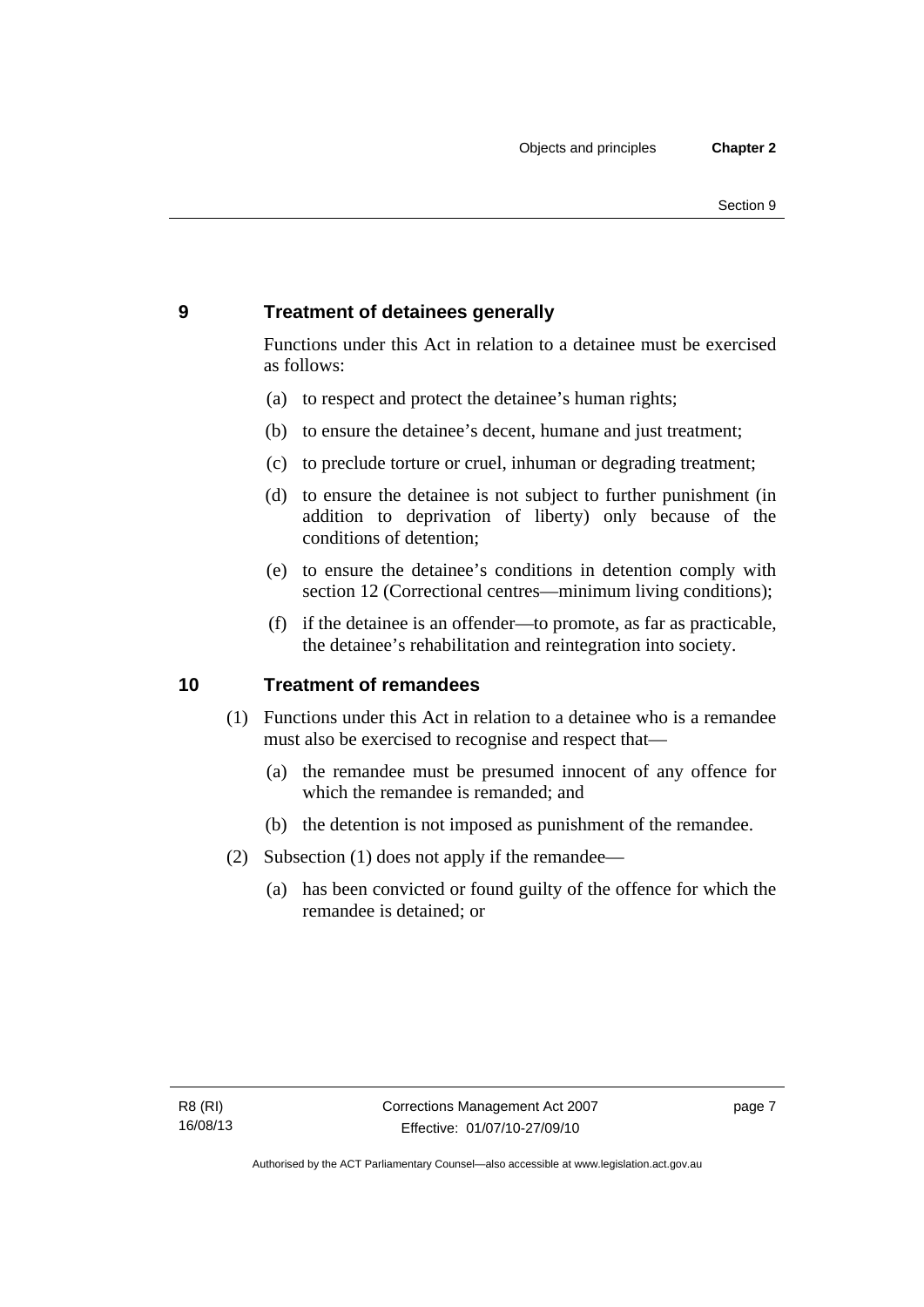(b) is under a sentence of imprisonment in relation to another offence.

#### **Examples—par (a)**

- 1 a convicted person remanded in custody for sentencing
- 2 a paroled offender remanded in custody during an adjournment of a hearing by the sentence administration board
- *Note* An example is part of the Act, is not exhaustive and may extend, but does not limit, the meaning of the provision in which it appears (see Legislation Act, s 126 and s 132).

#### <span id="page-21-0"></span>**11 Treatment of certain detainees**

- (1) This section applies to a person (other than a sentenced offender or remandee) while the person is required to be held in custody or detention under a territory law or a law of the Commonwealth, a State or another Territory.
- (2) Functions under this Act in relation to the person must be exercised to recognise and respect the purpose for which the person is held in custody or detention.
- (3) This Act applies in relation to the person as a full-time detainee, with any changes prescribed by regulation.

#### <span id="page-21-1"></span>**12 Correctional centres—minimum living conditions**

- (1) To protect the human rights of detainees at correctional centres, the chief executive must ensure, as far as practicable, that conditions at correctional centres meet at least the following minimum standards:
	- (a) detainees must have access to sufficient food and drink to avoid hunger and poor nourishment;
	- (b) detainees must have access to sufficient suitable clothing that does not degrade or humiliate detainees;
	- (c) detainees must have access to suitable facilities for personal hygiene;

Authorised by the ACT Parliamentary Counsel—also accessible at www.legislation.act.gov.au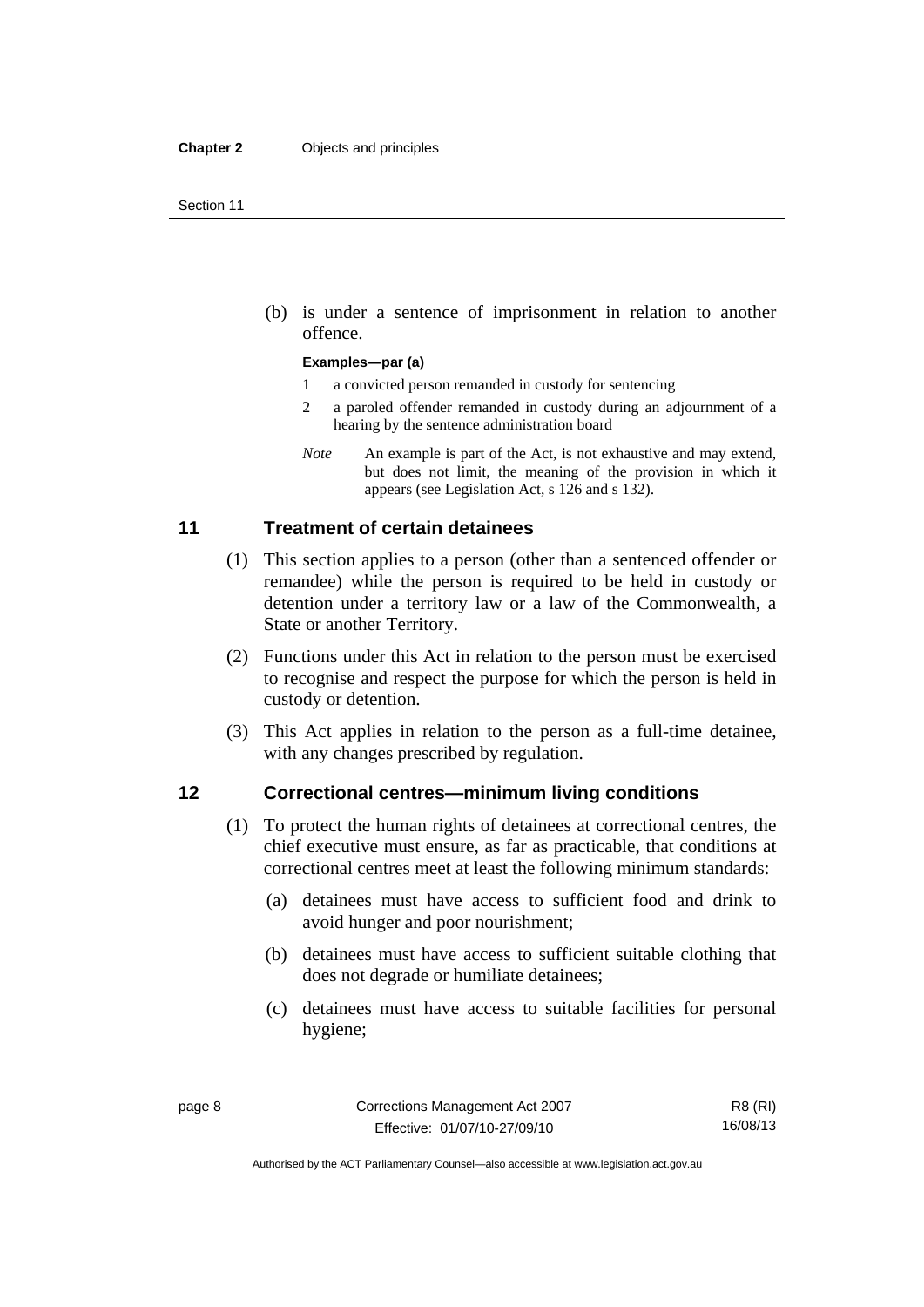- (d) detainees must have suitable accommodation and bedding for sleeping in reasonable privacy and comfort;
- (e) detainees must have reasonable access to the open air and exercise;
- (f) detainees must have reasonable access to telephone, mail and other facilities for communicating with people in the community;
- (g) detainees must have reasonable opportunities to receive visits from family members, accredited people and others;
	- *Note Family member* and *accredited person* are defined in the dictionary.
- (h) detainees must have reasonable opportunities to communicate with their lawyers;
- (i) detainees must have reasonable access to news and education services and facilities to maintain contact with society;
- (j) detainees must have access to suitable health services and health facilities;
- (k) detainees must have reasonable opportunities for religious, spiritual and cultural observances.

#### **Example—par (k)**

observances and practices relating to religious or spiritual beliefs, including indigenous spiritual beliefs

- *Note* An example is part of the Act, is not exhaustive and may extend, but does not limit, the meaning of the provision in which it appears (see Legislation Act, s 126 and s 132).
- (2) Chapter 6 (Living conditions at correctional centres) applies in relation to correctional centres.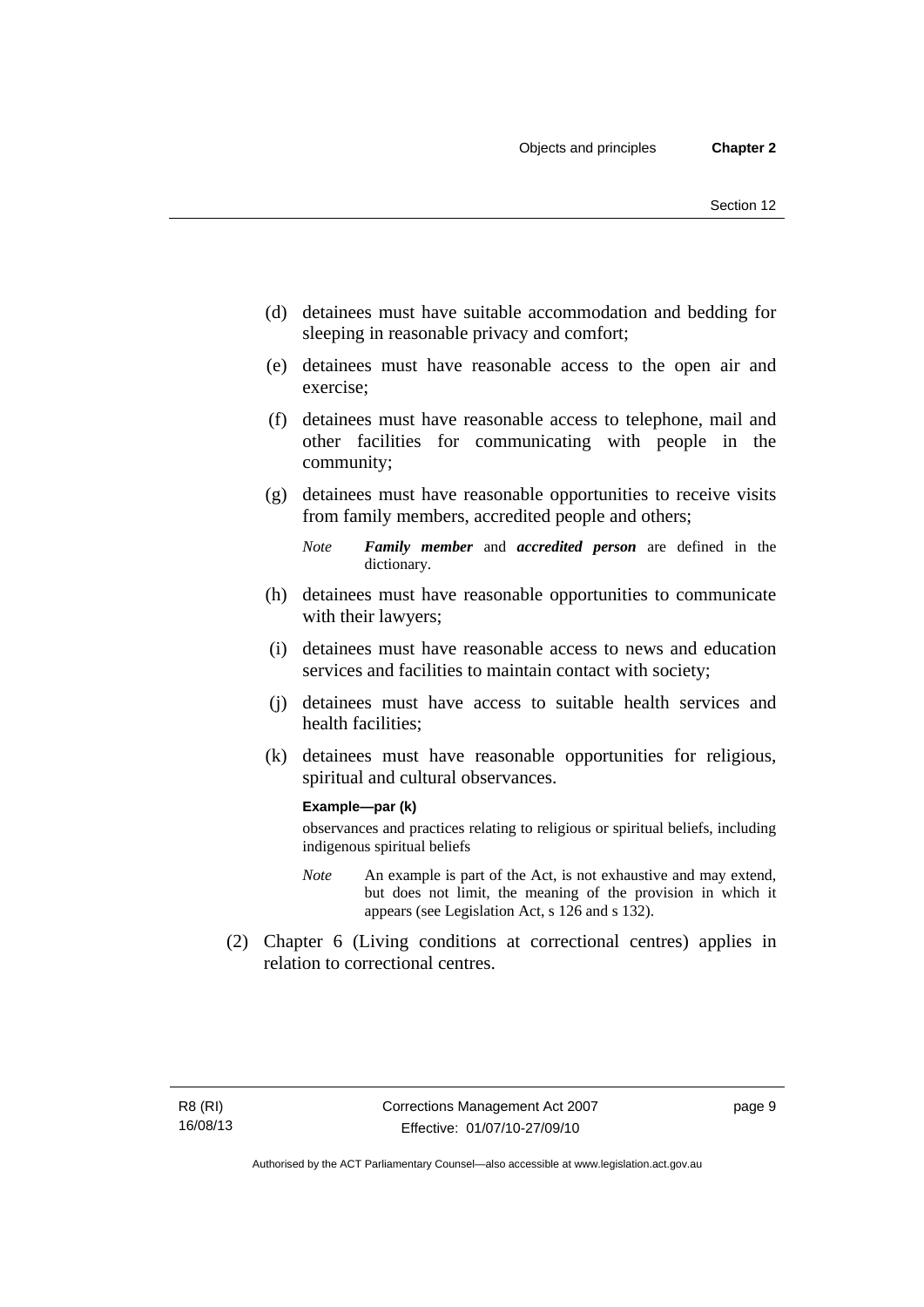**Chapter 3** Administration<br>**Part 3.1** Administration-Administration—general

Section 13

### <span id="page-23-0"></span>**Chapter 3 Administration**

### <span id="page-23-1"></span>**Part 3.1 Administration—general**

#### <span id="page-23-2"></span>**13 Ministerial directions to chief executive**

 (1) The Minister may give written directions to the chief executive about the exercise of functions under this Act.

#### **Example of direction**

a direction to make corrections policies or operating procedures to ensure that functions are exercised in accordance with a particular decision of the Supreme Court or a particular finding of a board of inquiry or royal commission

- *Note* An example is part of the Act, is not exhaustive and may extend, but does not limit, the meaning of the provision in which it appears (see Legislation Act, s 126 and s 132).
- (2) The chief executive must comply with a direction under this section.
- (3) A direction is a notifiable instrument.

*Note* A notifiable instrument must be notified under the Legislation Act.

#### <span id="page-23-3"></span>**14 Corrections policies and operating procedures**

- (1) The chief executive may make corrections policies and operating procedures, consistent with this Act, to facilitate the effective and efficient management of correctional services.
- (2) Each corrections policy or operating procedure is a notifiable instrument.
	- *Note 1* A notifiable instrument must be notified under the Legislation Act.
	- *Note* 2 The amendment or repeal of a corrections policy or operating procedure is also a notifiable instrument. See the Legislation Act, section 46 (Power to make instrument includes power to amend or repeal).

Authorised by the ACT Parliamentary Counsel—also accessible at www.legislation.act.gov.au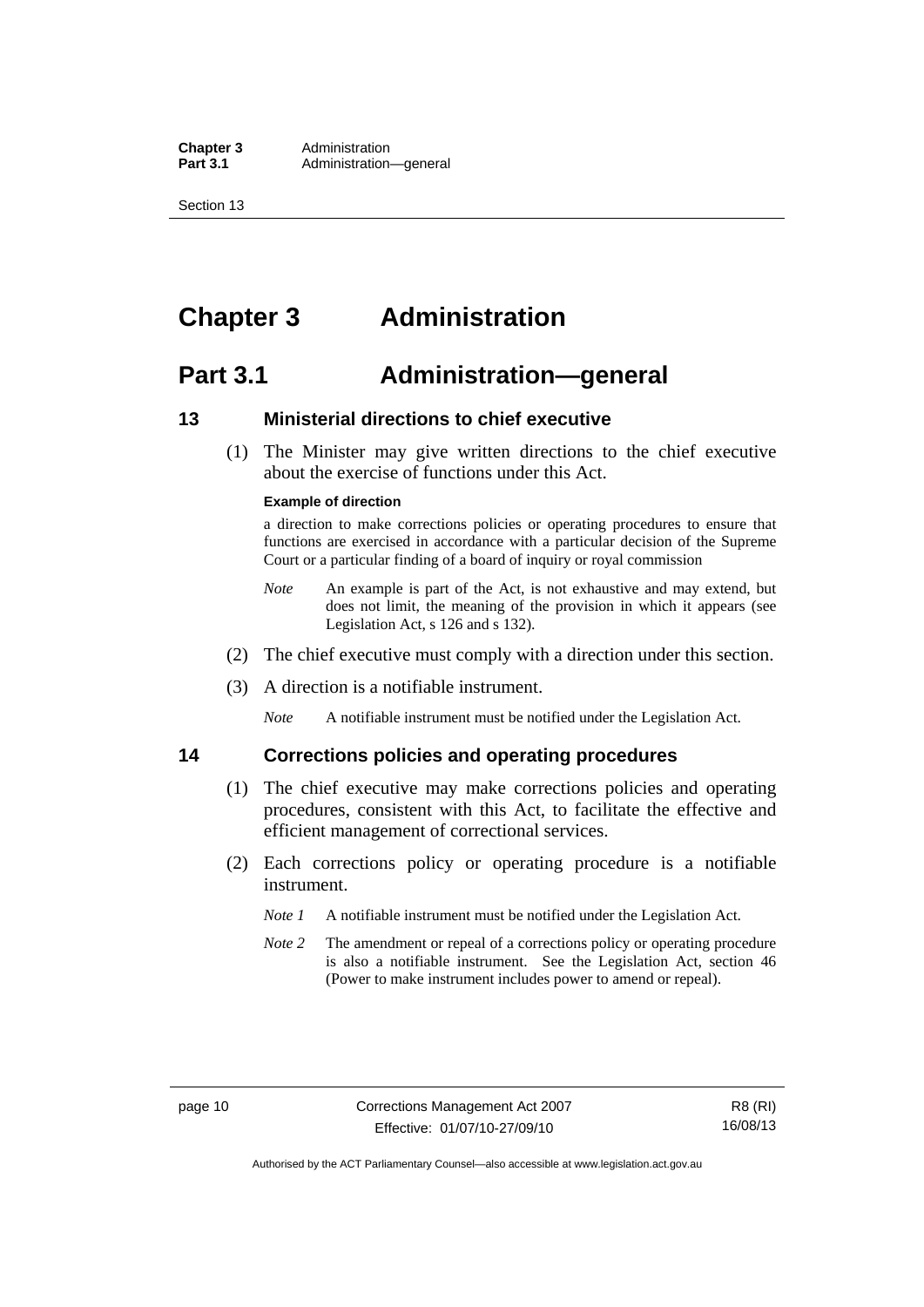- (3) Each corrections policy or operating procedure—
	- (a) must be available for inspection by anyone at each correctional centre; and
	- (b) may be made available for inspection at any other place decided by the chief executive.

#### <span id="page-24-0"></span>**15 Exclusions from notified corrections policies and operating procedures**

- (1) The chief executive may exclude from a corrections policy or operating procedure notified or available for inspection in accordance with section 14 any matter that the chief executive believes, on reasonable grounds, would be likely to disclose—
	- (a) information that may endanger public safety or undermine justice, security or good order at a correctional centre; or
	- (b) anything prescribed by regulation.
- (2) If subsection (1) applies to a corrections policy or operating procedure—
	- (a) the policy or procedure must contain a statement about the effect of this section; and
	- (b) the excluded matter must be available for inspection, on request, by any of the following:
		- (i) a judge or magistrate;
		- (ii) a member of the Legislative Assembly;
		- (iii) an official visitor;
		- (iv) the human rights commissioner;
		- (v) the public advocate;
		- (vi) the ombudsman;

page 11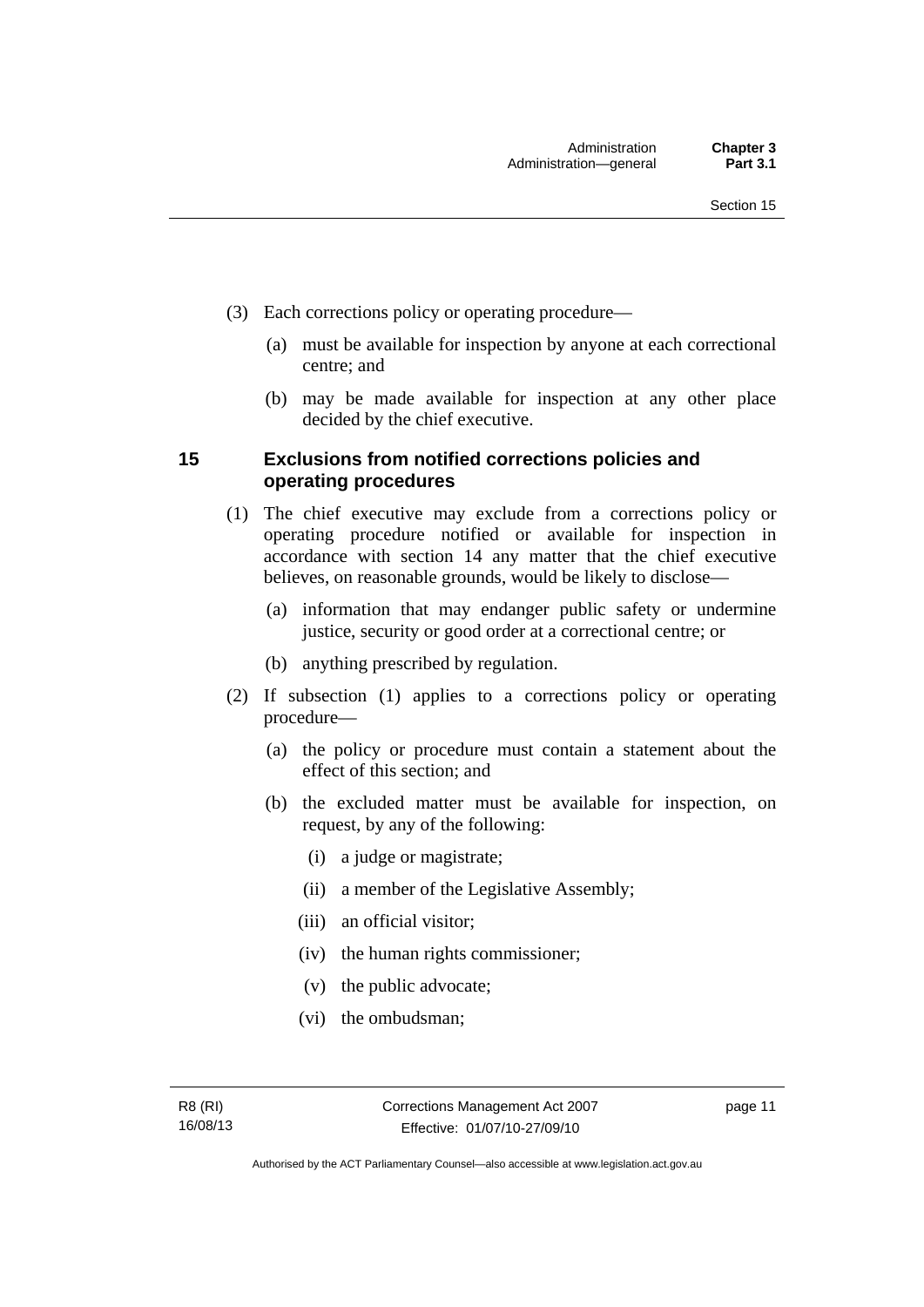Section 16

- (vii) anyone else prescribed by regulation.
- *Note* Territory laws apply to a delegate of a person in the exercise of a delegation as if the delegate were the person who appointed the delegate (see Legislation Act, s 239 (2)).

#### <span id="page-25-0"></span>**16 Chief executive directions**

- (1) The chief executive may give directions in relation to a detainee.
- (2) Without limiting subsection (1), the chief executive may give a direction that the chief executive considers necessary and reasonable in relation to any of the following:
	- (a) the welfare or safety of the detainee or anyone else;
	- (b) security or good order at a correctional centre;
	- (c) ensuring compliance with any requirement under this Act or another territory law.
- (3) A direction may be given orally or in writing and may apply to a particular detainee or 2 or more detainees.
- (4) A direction by the chief executive under this Act, or anything done under the direction, is not invalid because of a defect or irregularity in or in relation to the direction.

#### <span id="page-25-1"></span>**17 Chief executive delegations**

- (1) The chief executive may delegate any of the chief executive's functions under this Act to a corrections officer.
- (2) This section does not limit the chief executive's power to delegate a function under any other territory law.

#### **Examples of delegation**

1 a delegation for directions to be given to detainees at a correctional centre by the corrections officer in charge of the centre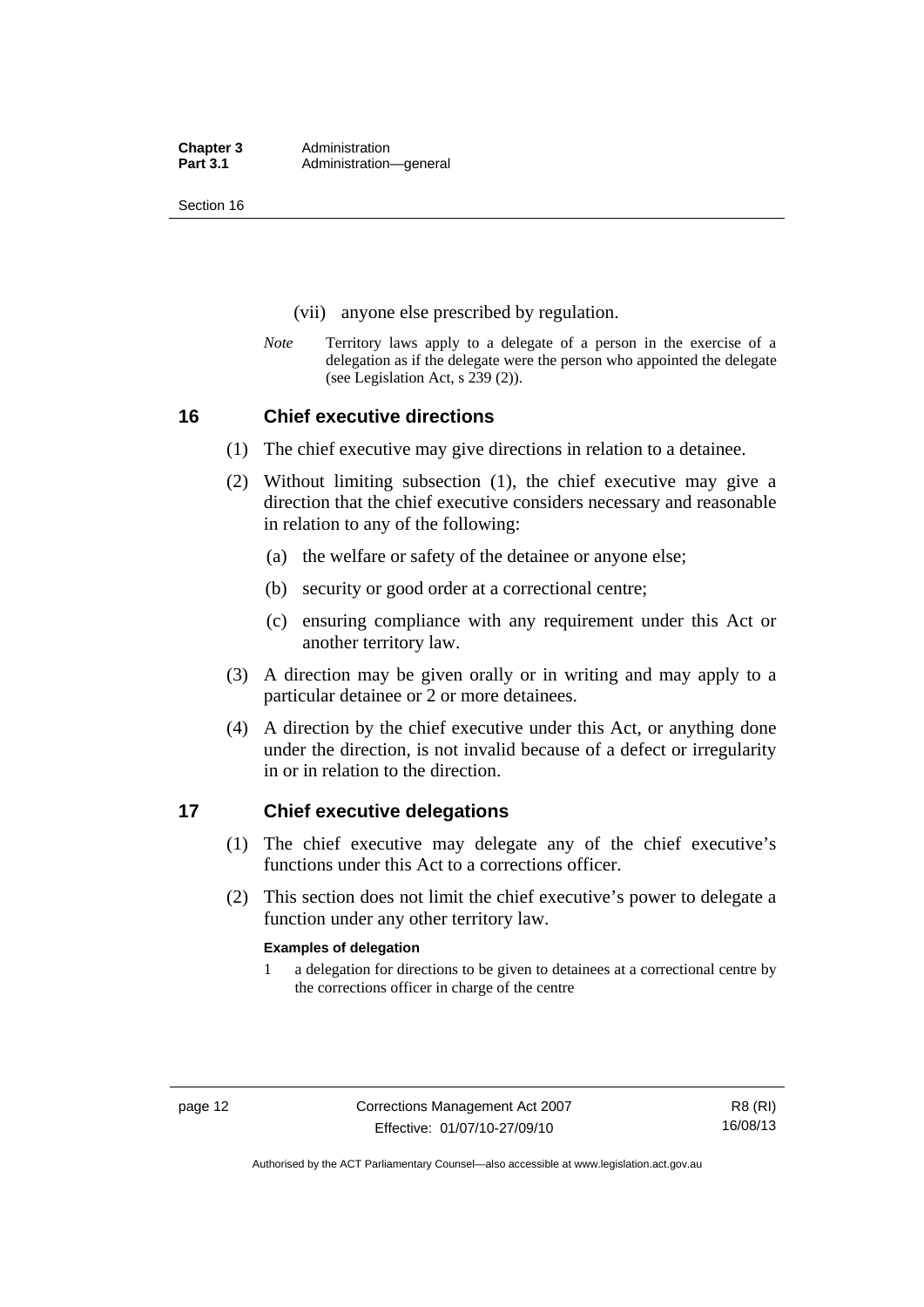- 2 a delegation for functions under chapter 10 (Discipline) to be exercised by a corrections officer at a correctional centre
- *Note 1* An example is part of the Act, is not exhaustive and may extend, but does not limit, the meaning of the provision in which it appears (see Legislation Act, s 126 and s 132).
- *Note 2* For the making of delegations and the exercise of delegated functions, see the Legislation Act, pt 19.4.
- *Note 3* The *Public Sector Management Act 1994*, s 36 also provides for a chief executive to delegate, and sub-delegate, powers given to the chief executive under a territory law.

#### <span id="page-26-0"></span>**18 Chief police officer delegations**

- (1) The chief police officer may delegate any of the chief police officer's functions under this Act to a police officer.
- (2) This section does not limit the chief police officer's power to delegate a function under any other territory law.

#### **Example of delegation**

a delegation for giving directions under section 30 (Detention in police cells).

- *Note 1* An example is part of the Act, is not exhaustive and may extend, but does not limit, the meaning of the provision in which it appears (see Legislation Act, s 126 and s 132).
- *Note* 2 For the making of delegations and the exercise of delegated functions, see the Legislation Act, pt 19.4.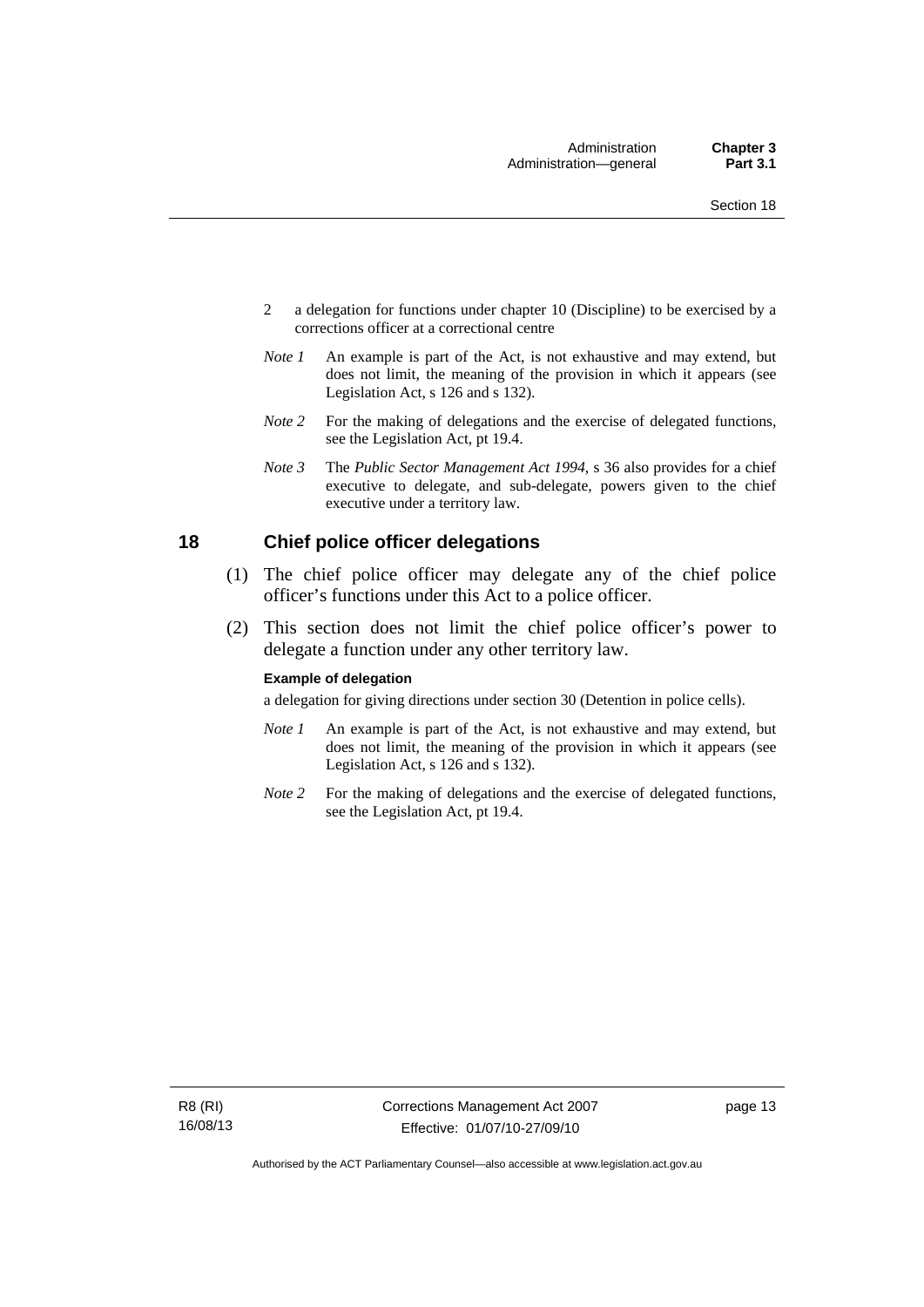**Chapter 3** Administration<br> **Part 3.2** Corrections off **Corrections officers** 

Section 19

### <span id="page-27-0"></span>**Part 3.2 Corrections officers**

#### <span id="page-27-1"></span>**19 Corrections officers—appointment**

- (1) The chief executive may appoint a public servant, or anyone else, as a corrections officer for this Act.
	- *Note 1* For the making of appointments (including acting appointments), see the Legislation Act, pt 19.3.
	- *Note 2* In particular, a person may be appointed for a particular provision of a law (see Legislation Act, s 7 (3)) and an appointment may be made by naming a person or nominating the occupant of a position (see s 207).
	- *Note 3* A reference to an Act includes a reference to the statutory instruments made or in force under the Act, including any regulation and corrections policy and operating procedure (see Legislation Act, s 104).
- (2) The chief executive may make an appointment under this section only if satisfied that the appointee has appropriate qualifications or experience to exercise the functions of a corrections officer.

#### <span id="page-27-2"></span>**20 Corrections officers—functions**

- (1) A corrections officer—
	- (a) has the functions given to the officer under this Act or any other territory law; and
	- (b) is subject to the directions of the chief executive in the exercise of the functions.
- (2) The functions of a corrections officer may be limited by—
	- (a) the instrument appointing the officer; or
	- (b) written notice given to the officer by the chief executive; or
	- (c) a regulation.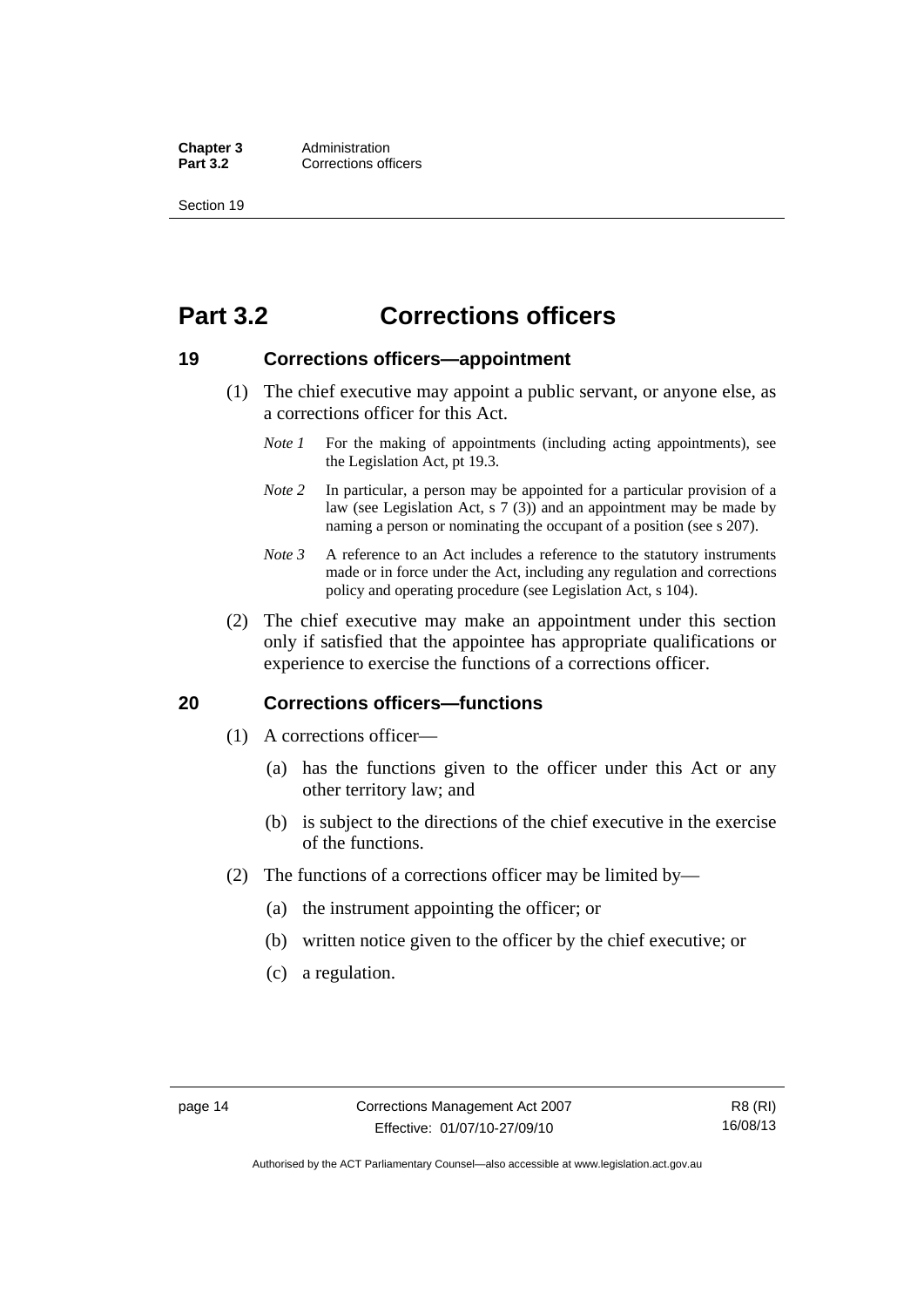#### <span id="page-28-0"></span>**21 Doctors—health service appointments**

- (1) The chief executive responsible for the administration of the *Public Health Act 1997* must appoint a doctor for each correctional centre.
- (2) The doctor's functions are—
	- (a) to provide health services to detainees; and
	- (b) to protect the health of detainees (including preventing the spread of disease at correctional centres).
- (3) A doctor appointed for a correctional centre must be available to provide health services at the centre at least once each week.
- (4) The doctor may give written directions to the chief executive for subsection (2) (b).
- (5) The chief executive must ensure that each direction under subsection (4) is complied with unless the chief executive believes, on reasonable grounds, that compliance would undermine security or good order at the correctional centre.

#### <span id="page-28-1"></span>**22 Health practitioners—non-therapeutic functions**

- (1) The chief executive must appoint a health practitioner to exercise non-therapeutic functions at each correctional centre.
	- *Note Health practitioner* includes a doctor and nurse registered under the *Health Practitioner Regulation National Law (ACT)*.
- (2) In this section:

*non-therapeutic function* does not include a health service or other function mentioned in section 21.

#### <span id="page-28-2"></span>**23 Identity cards**

- (1) This section applies in relation to a person appointed under any of the following:
	- (a) section 19 (Corrections officers—appointment);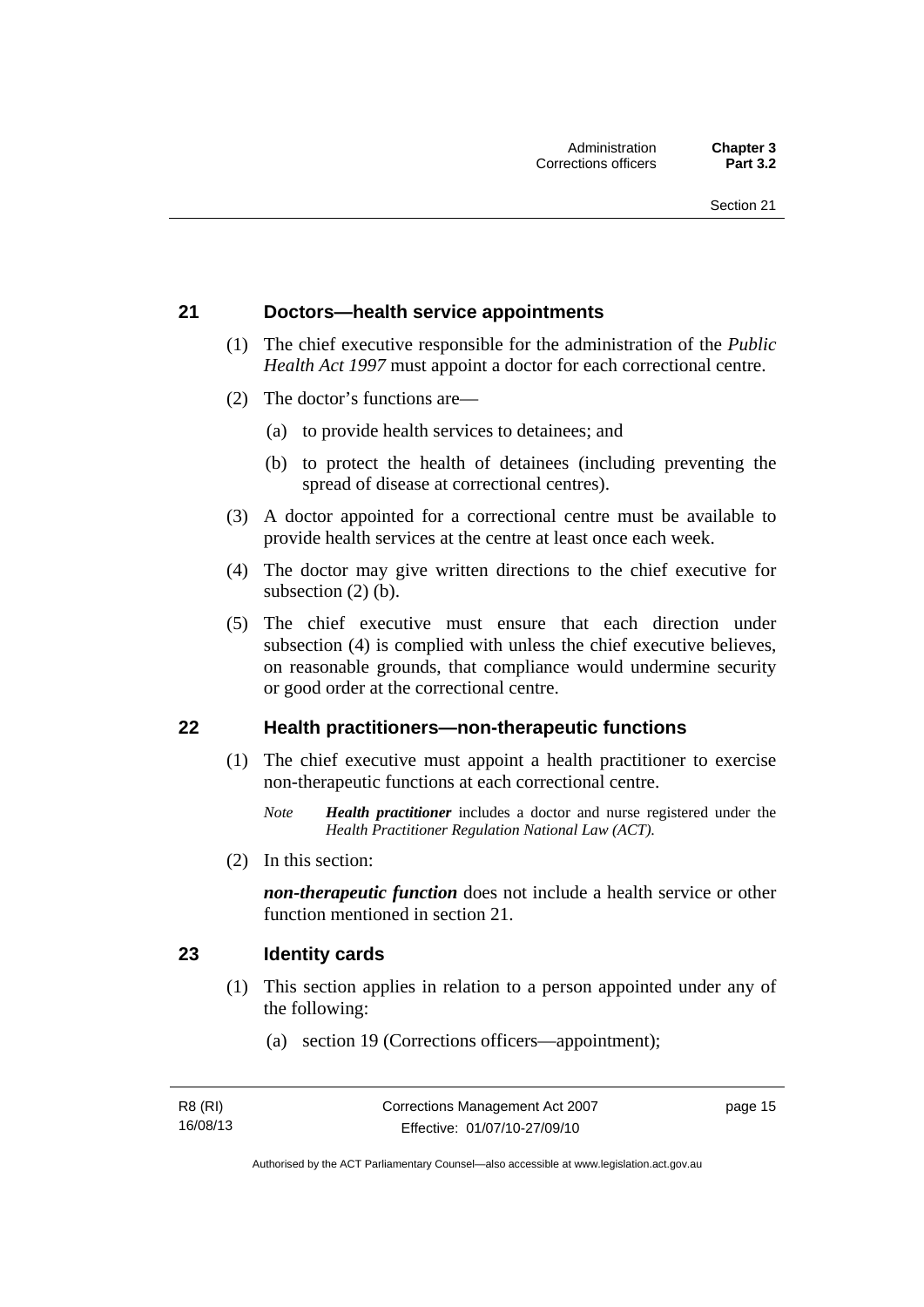Section 23

- (b) section 21 (Doctors—health service appointments);
- (c) section 22 (Health practitioners—non-therapeutic functions).
- (2) The chief executive must give each person an identity card stating the person's name and the position to which the person is appointed.
- (3) The identity card must show—
	- (a) a recent photograph of the person; and
	- (b) the card's date of issue and expiry; and
	- (c) anything else prescribed by regulation.
- (4) A person commits an offence if the person—
	- (a) stops being a person to whom this section applies; and
	- (b) does not return the person's identity card to the chief executive no later than 7 days after the day the person stops being a corrections officer.

Maximum penalty: 1 penalty unit.

(5) An offence against this section is a strict liability offence.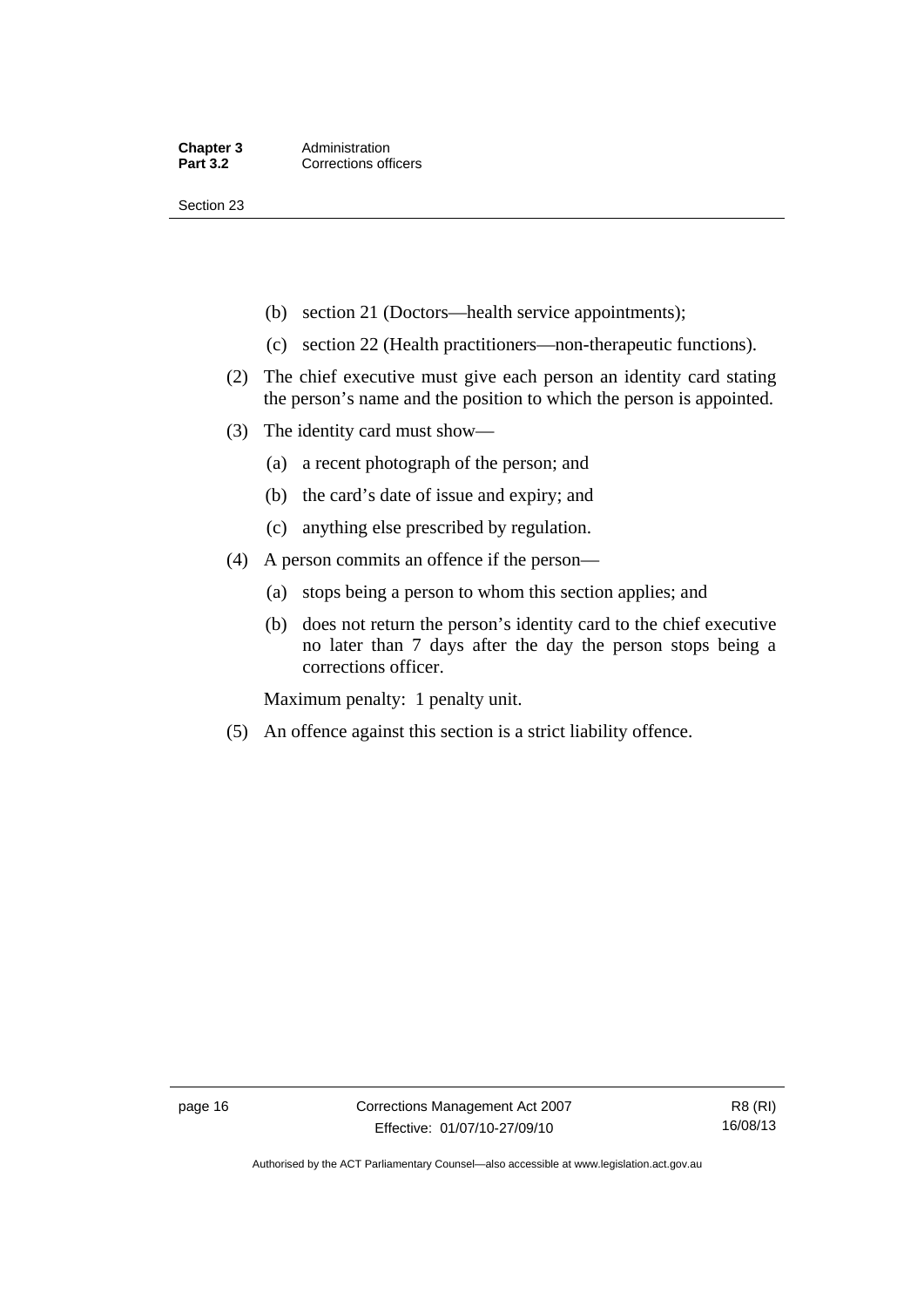### <span id="page-30-0"></span>**Part 3.3 Correctional centres**

#### <span id="page-30-1"></span>**24 Correctional centres—declaration**

- (1) The Minister may declare a place to be a correctional centre.
- (2) A declaration is a notifiable instrument.

#### **Examples of declarations**

- 1 the declaration of a place, including a buffer zone surrounding a secure perimeter, to be a correctional centre
- 2 a declaration of a place to be a correctional centre for full-time detention, or for a stated time and purpose, eg a temporary correctional centre for remandees
- *Note 1* An example is part of the Act, is not exhaustive and may extend, but does not limit, the meaning of the provision in which it appears (see Legislation Act, s 126 and s 132).
- *Note 2* A notifiable instrument must be notified under the Legislation Act.
- *Note 3* The power to make an instrument includes power to make different provisions in relation to different matters or different classes of matters, and provisions that apply differently by reference to stated exceptions or factors (see Legislation Act, s 48).

#### <span id="page-30-2"></span>**25 Correctional centres—arrangements with NSW**

- (1) The Chief Minister may make arrangements with the Governor of New South Wales in relation to keeping full-time detainees at a NSW correctional centre.
- (2) The arrangements may include provision for—
	- (a) the exercise by NSW officers of functions in relation to full-time detainees kept at a NSW correctional centre; and
	- (b) reports by NSW officers about the exercise of those functions.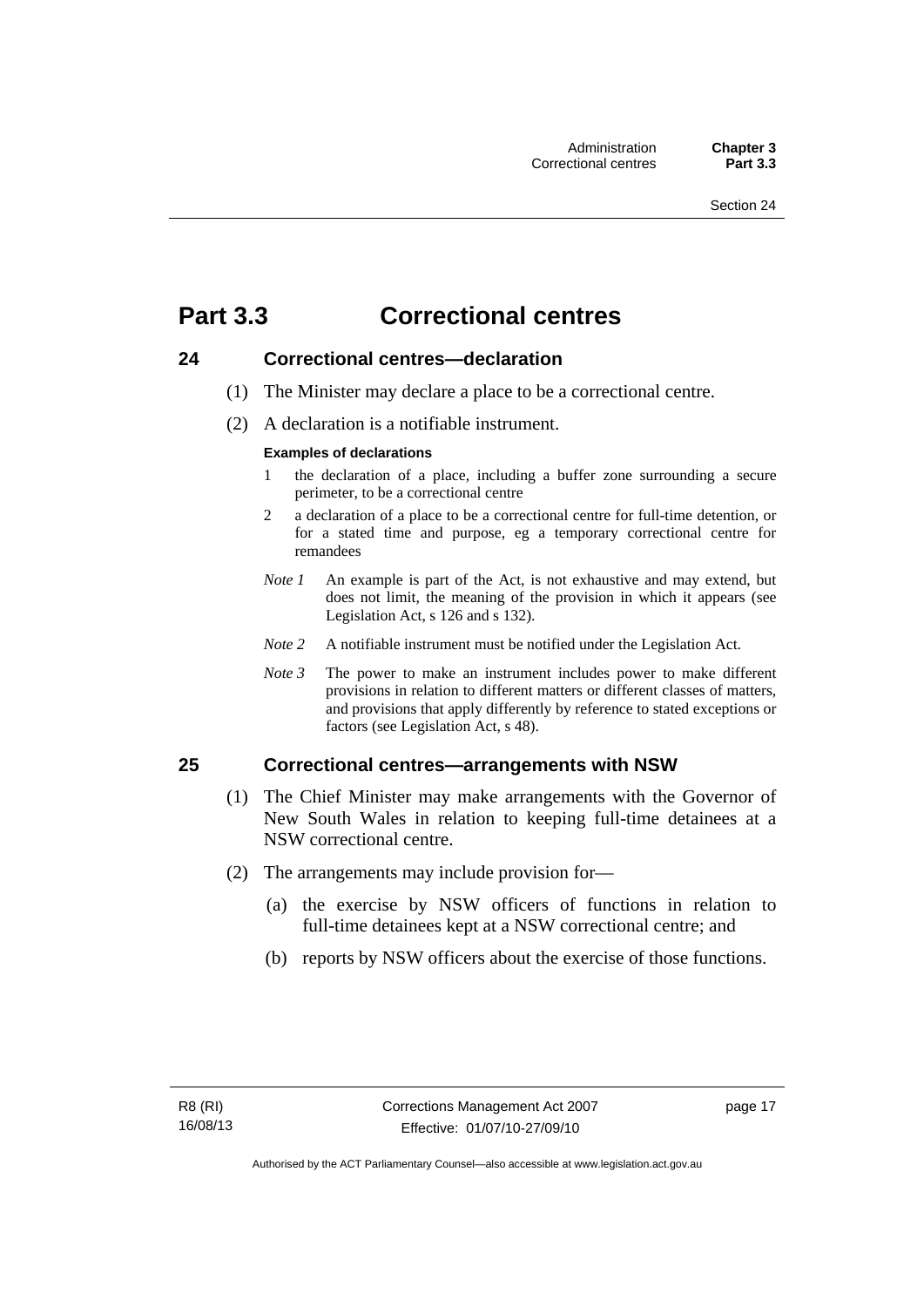| Chapter 3       | Administration       |
|-----------------|----------------------|
| <b>Part 3.3</b> | Correctional centres |

Section 25

(3) In this section:

*NSW officer* means an officer or other person having authority under the *Crimes (Administration of Sentences) Act 1999* (NSW) to exercise a function in relation to a full-time detainee.

*Note* The *Crimes (Sentence Administration) Act 2005*, pt 4.3 (Full-time detention in NSW) provides for the removal of full-time detainees to NSW correctional centres.

page 18 Corrections Management Act 2007 Effective: 01/07/10-27/09/10

R8 (RI) 16/08/13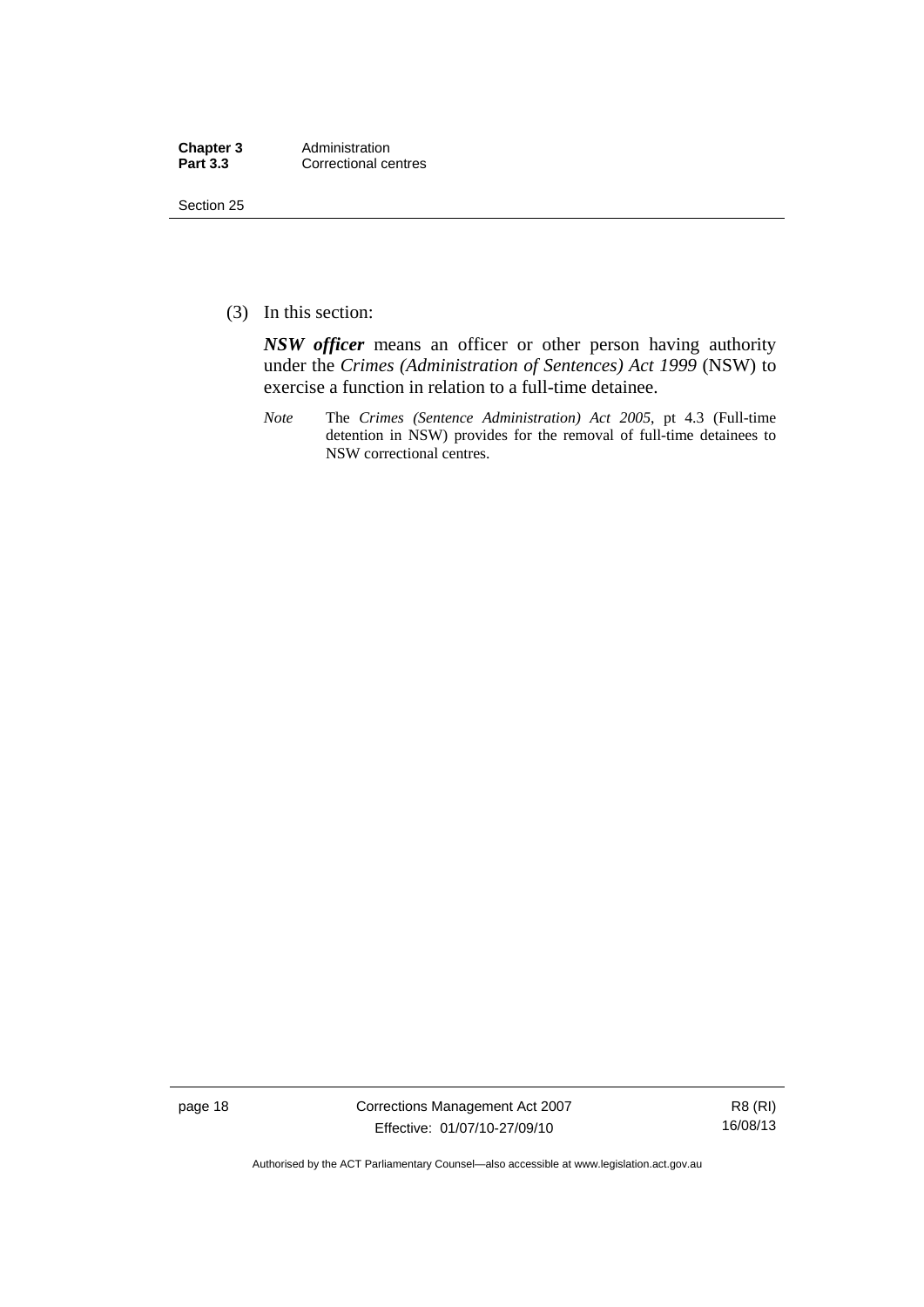## <span id="page-32-0"></span>**Part 3.4 Administration—special provisions**

#### <span id="page-32-1"></span>**26 Declaration of emergency**

- (1) This section applies if the chief executive believes, on reasonable grounds, that an emergency (including an imminent emergency) exists in relation to a correctional centre that threatens or is likely to threaten—
	- (a) security or good order at the centre; or
	- (b) the safety of anyone at the centre or elsewhere.
- (2) The chief executive may declare that an emergency exists in relation to the correctional centre for a stated period of not more than—
	- (a) 3 days; or
	- (b) if another period is prescribed by regulation—the period prescribed.
- (3) To remove any doubt, the chief executive may make declarations for 2 or more consecutive periods in relation to the same emergency.
- (4) A declaration commences when it is made, unless it provides for a later commencement.
- (5) A declaration—
	- (a) is a notifiable instrument; and
	- (b) must be notified under the Legislation Act no later than the day after the day it is made.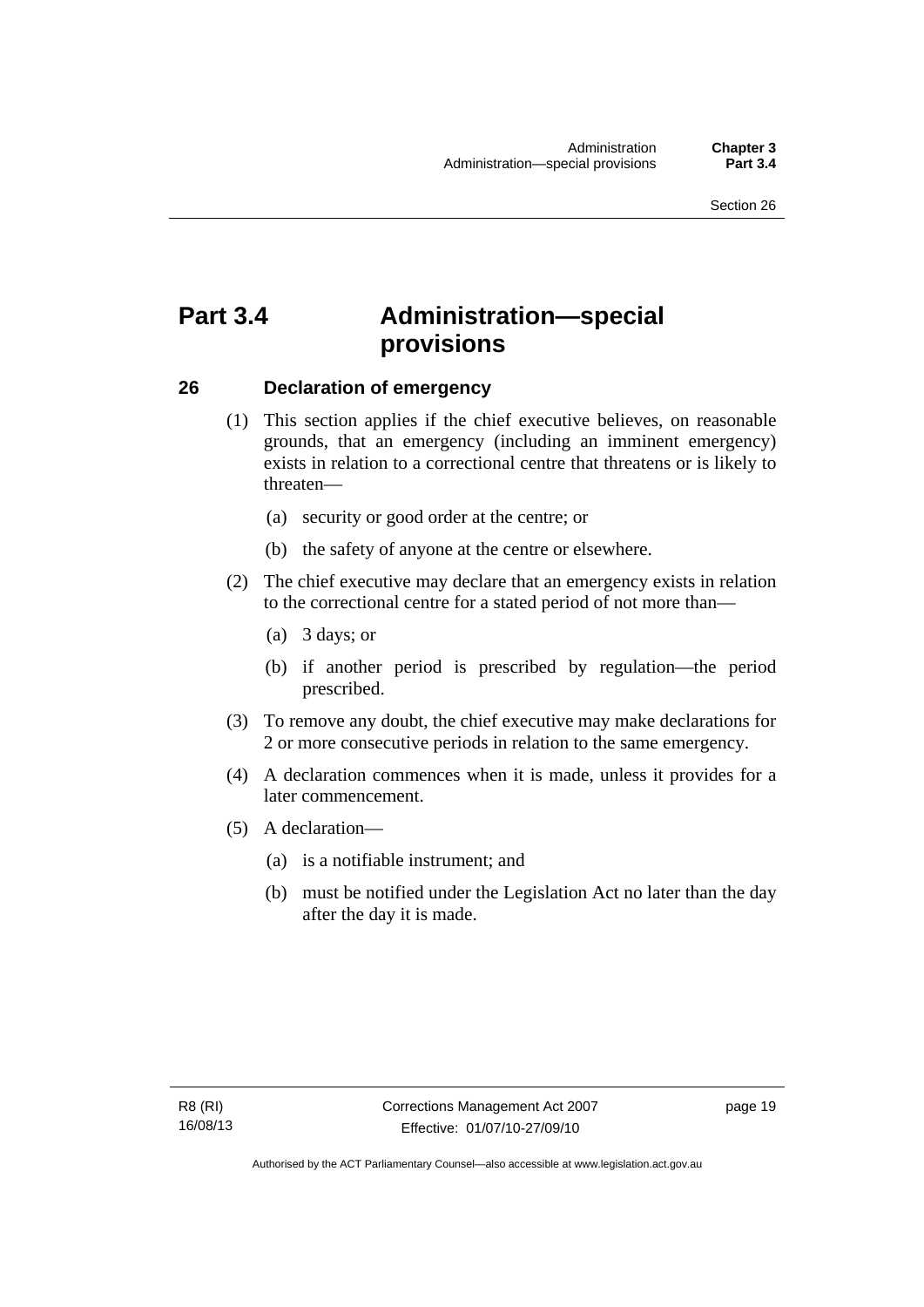Section 27

#### <span id="page-33-0"></span>**27 Emergency powers**

- (1) While an emergency is declared under section 26 in relation to a correctional centre, the chief executive may do 1 or more of the following:
	- (a) restrict any work or activity at the centre;
	- (b) restrict access in, or to or from, the centre or any part of the centre;
	- (c) restrict communications between a detainee and anyone else;
	- (d) authorise a police officer or public servant to exercise any function exercisable by a corrections officer under this Act in accordance with any direction by the chief executive.
- (2) The chief executive must ensure that action taken under this section is necessary and reasonable in the circumstances.

### <span id="page-33-1"></span>**28 Arrangements with police**

- (1) The chief executive may make arrangements with the chief police officer for police assistance in relation to the administration of the following Acts:
	- (a) the *Crimes (Sentencing) Act 2005*;
	- (b) the *Crimes (Sentence Administration) Act 2005*;
	- (c) this Act.
- (2) Subject to any arrangement under this section, the chief police officer must comply, as far as practicable, with any request by the chief executive for police assistance mentioned in subsection (1).
- (3) A police officer providing assistance under this section may exercise any function exercisable by a corrections officer under an Act mentioned in subsection (1) in accordance with any direction by the chief executive.

Authorised by the ACT Parliamentary Counsel—also accessible at www.legislation.act.gov.au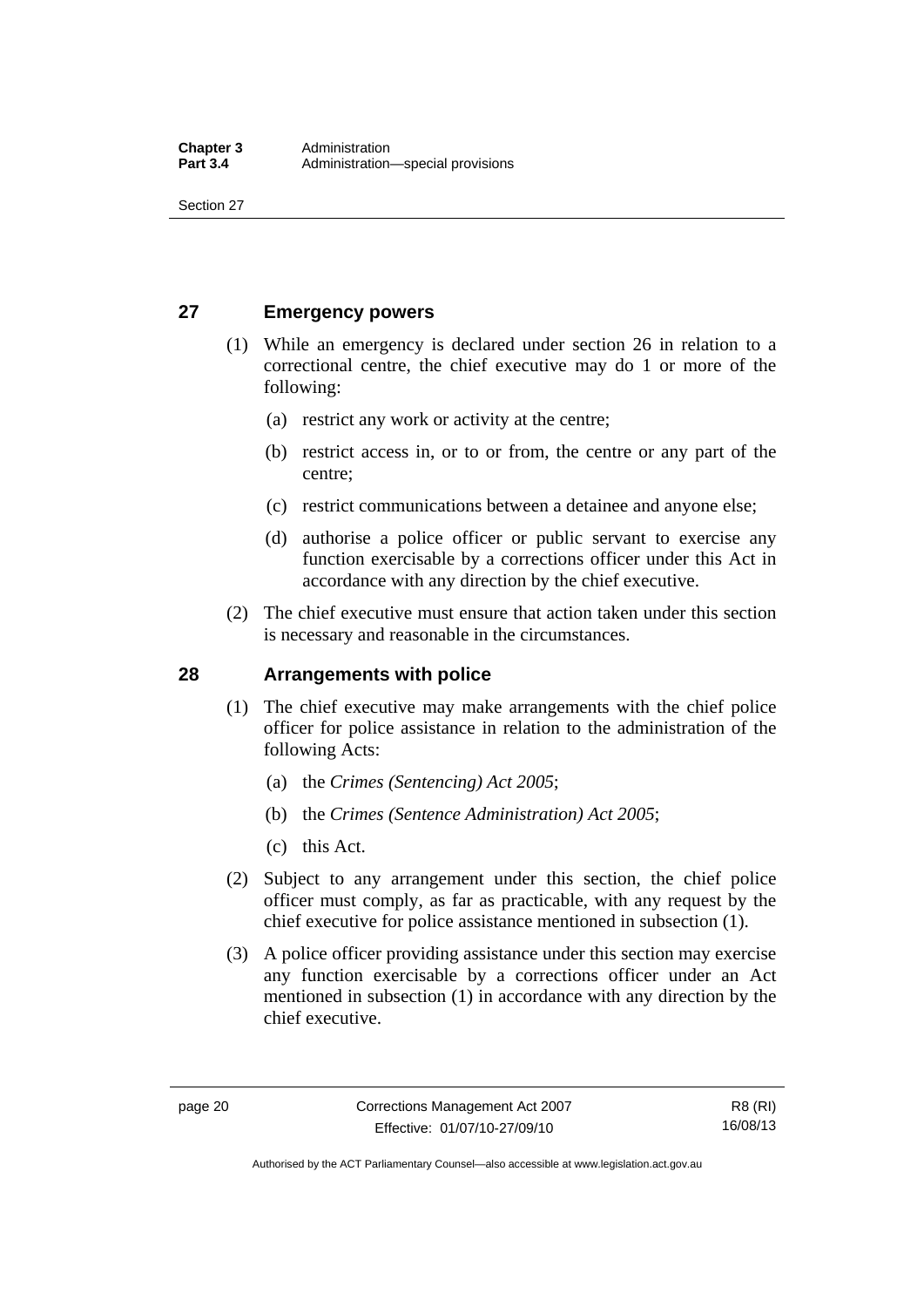# <span id="page-34-0"></span>**Chapter 4 Detention in police and court cells etc**

#### <span id="page-34-1"></span>**29 Definitions—ch 4**

(1) In this chapter:

*chief executive* means—

- (a) for a detainee (other than a young detainee)—the chief executive responsible for this Act;
- (b) for a young detainee—the chief executive responsible for the *Children and Young People Act 2008*.

*court cell* means a cell (however described) for the detention of a person at a court.

*police cell* means a cell (however described) for the detention of a person at a police station.

*young detainee*—see the *Children and Young People Act 2008*, section 95.

- (2) In this chapter—
	- (a) a reference to a *correctional centre* is, in relation to the custody or detention of a young detainee, a reference to a detention place under the *Children and Young People Act 2008*; and
	- (b) a reference to a *corrections officer* is, in relation to the custody or detention of a young detainee, a reference to a youth detention officer under the *Children and Young People Act 2008*.

#### <span id="page-34-2"></span>**30 Detention in police cells**

 (1) A person lawfully required to be in police custody may, for the purposes of the custody, be detained at a police cell.

| R8 (RI)  | Corrections Management Act 2007 | page 21 |
|----------|---------------------------------|---------|
| 16/08/13 | Effective: 01/07/10-27/09/10    |         |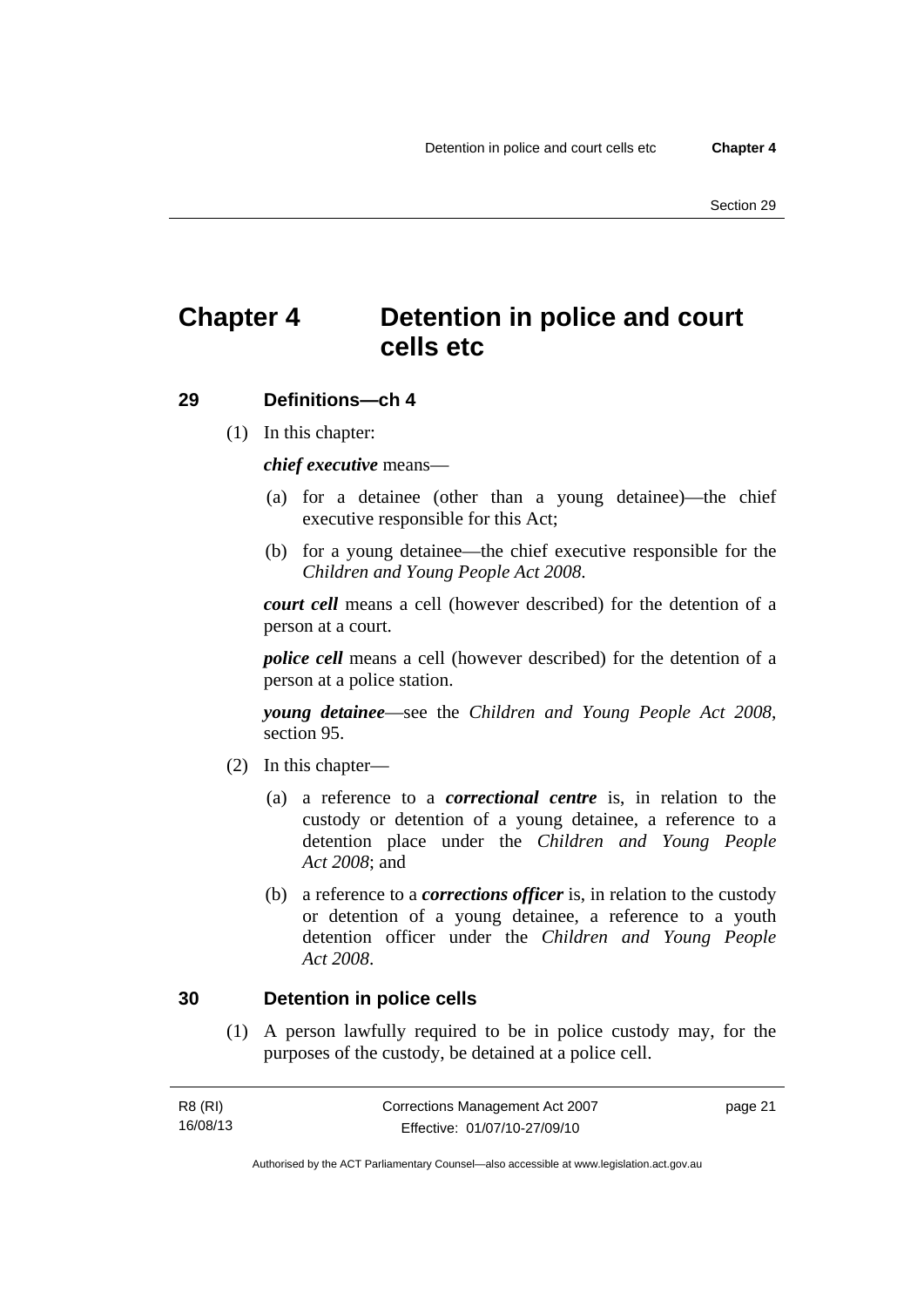#### Section 31

- (2) However, a person lawfully required to be in police custody must not be detained continuously at a police cell for a period longer than the following period (the *allowed period*):
	- (a) for a detainee (other than a young detainee)—36 hours;
	- (b) for a young detainee—12 hours.
- (3) If a person is lawfully required to remain in police custody for a period longer than the allowed period, the chief police officer may direct that the person be transferred to the custody of the chief executive for the purposes of the police custody.
- (4) The direction by the chief police officer—
	- (a) authorises the chief executive to have custody of the person under the direction; and
	- (b) requires the chief executive to do the following:
		- (i) take the person into custody;
		- (ii) arrange for the person's admission to a correctional centre;
		- (iii) keep the person in custody under full-time detention under the direction;
		- (iv) provide for police access to the person;
		- (v) return the person to the custody of the chief police officer as required by the direction.
- (5) To remove any doubt, the person is also taken to remain in police custody while in custody under subsection (4).

#### <span id="page-35-0"></span>**31 Detention in police cells—search powers etc**

 (1) The chief police officer may direct a police officer to conduct a scanning search, frisk search, ordinary search or strip search of a person detained at a police cell.

R8 (RI) 16/08/13

Authorised by the ACT Parliamentary Counsel—also accessible at www.legislation.act.gov.au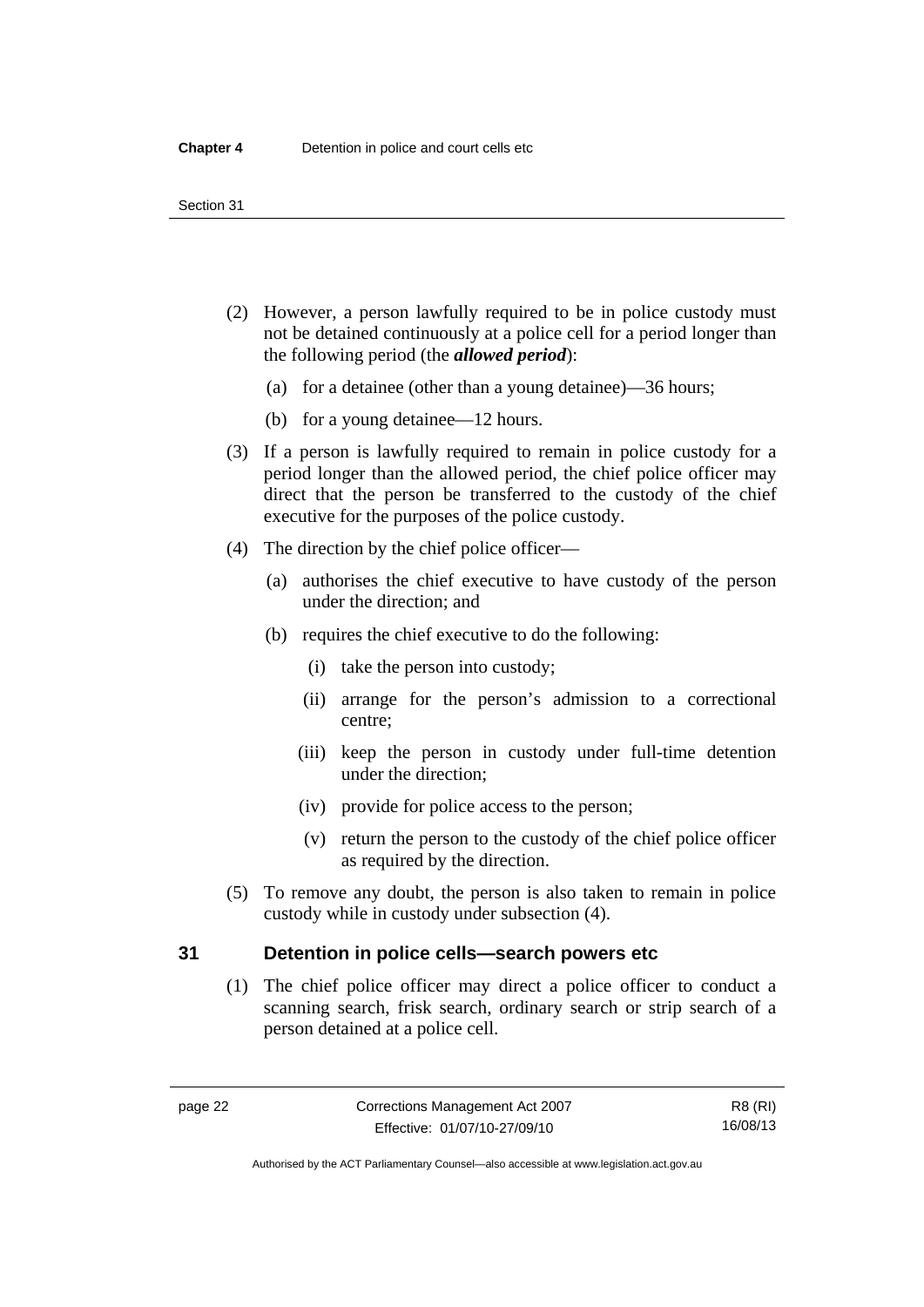- (2) For the application of this section to a detainee (other than a young detainee), part 9.4 (Searches) and part 9.5 (Seizing property) apply as if the direction, search or seizure occurred under the relevant part in relation to a detainee at a correctional centre.
- (3) For the application of this section to a young detainee, the following provisions of the *Children and Young People Act 2008* apply as if the direction, search or seizure occurred under the relevant part in relation to a young detainee at a detention place:
	- (a) part 7.1 (Preliminary—ch 7);
	- (b) part 7.2 (Searches generally);
	- (c) part 7.3 (Scanning, frisking and ordinary searches);
	- (d) part 7.4 (Strip searches—young detainees);
	- (e) part 7.9 (Seizing property).

# **31A Detention in police cells—additional provisions for young detainees**

- (1) This section applies if a young detainee is detained at a police cell under section 30.
- (2) The chief police officer must ensure that the young detainee—
	- (a) is kept separate from adult detainees; and
	- (b) has prompt access to medical and legal assistance; and
	- (c) is told, in language and a way he or she can readily understand, about the reason for the detention and the procedures that apply; and
	- (d) is able to contact and be contacted by each of the following:
		- (i) a commissioner exercising functions under the *Human Rights Commission Act 2005*;
		- (ii) the public advocate;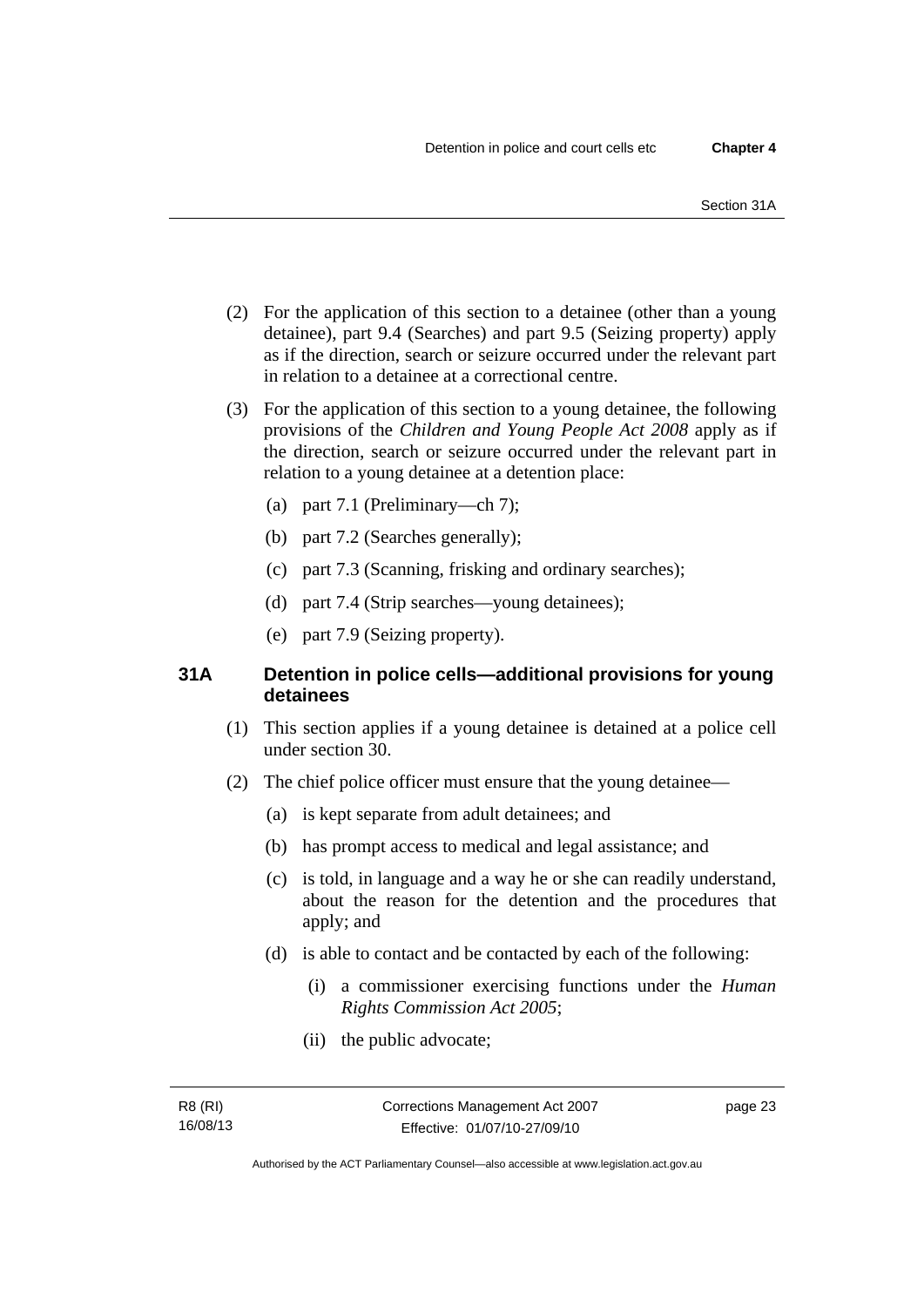#### (iii) the ombudsman.

*Note* The *Crimes Act 1914* (Cwlth), pt 1C contains provisions about investigation of offences (including about periods of arrest and obligations of investigating officials) that apply to offences against ACT laws punishable by imprisonment for longer than 12 months.

In particular, that Act, s 23Q provides that a person who is under arrest or a protected suspect must be treated with humanity and with respect for human dignity, and must not be subjected to cruel, inhuman or degrading treatment.

## **32 Other police powers not limited**

To remove any doubt, section 30 and section 31 are additional to, and do not limit, any other provision relating to a police function under a territory law or a law of the Commonwealth, a State or another Territory.

## **33 Detention in court cells**

- (1) This section applies to a person who is—
	- (a) in the chief executive's custody but not admitted as a detainee at a correctional centre; and
	- (b) required to attend a court.
- (2) The chief executive may direct that the person be detained at a court cell in the custody of a corrections officer for the purposes of the person's attendance at the court.
	- *Note* If the person is a young offender who is under 18 years old, he or she must not be placed in a room with an adult who is under detention (see *Children and Young People Act 2008*, s 100).
- (3) However, the person must not be detained continuously at a court cell for a period longer than the following period (the *allowed period*):
	- (a) for a detainee (other than a young detainee)—36 hours;
	- (b) for a young detainee—12 hours.

Authorised by the ACT Parliamentary Counsel—also accessible at www.legislation.act.gov.au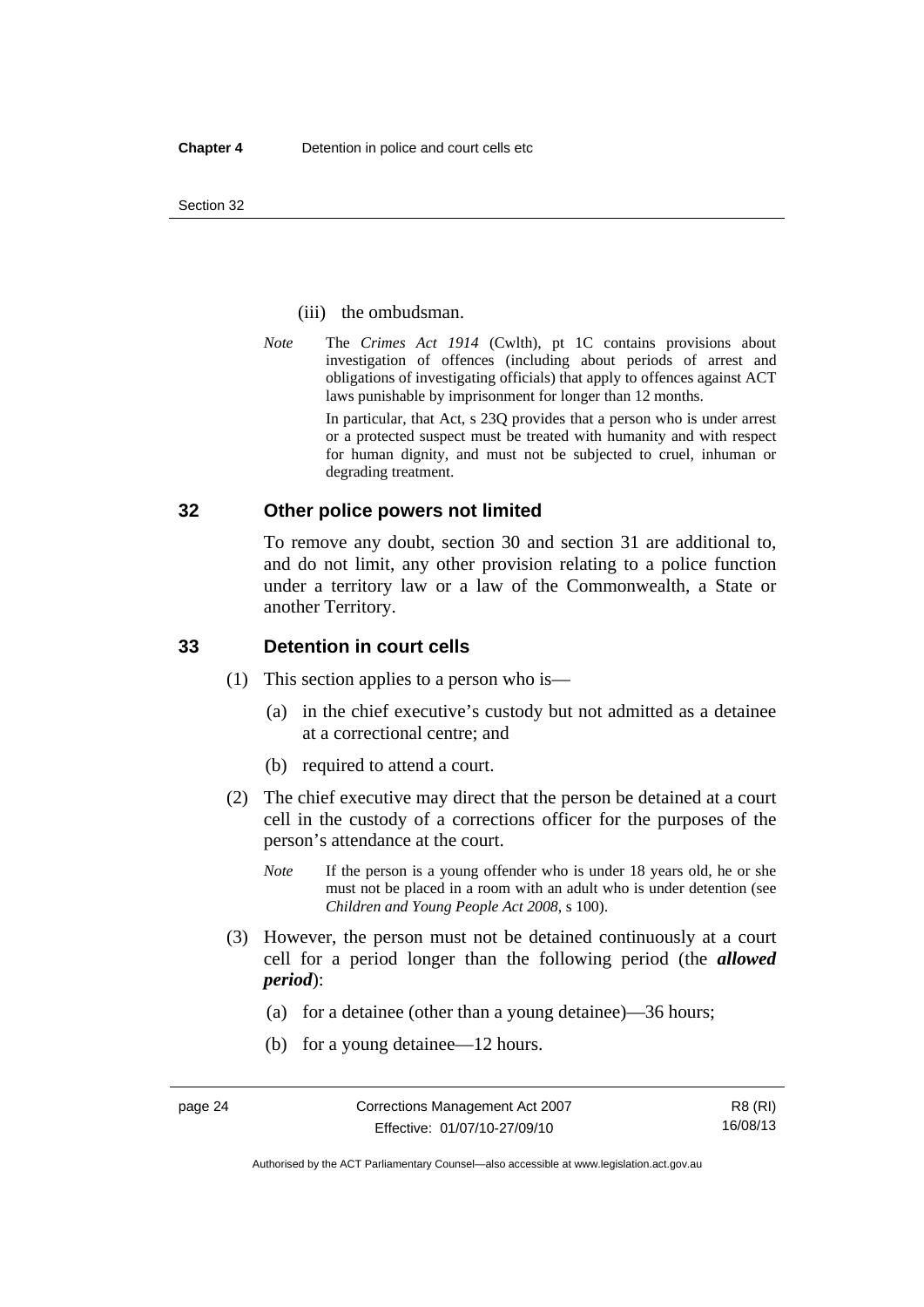- (4) If the person is required to remain in detention for a period longer than the allowed period for the court attendance, the chief executive must—
	- (a) arrange for the person's admission to a correctional centre; and
	- (b) keep the person in custody under full-time detention for the attendance; and
	- (c) take the person to the court as required by the court.
- (5) While detained at a court cell under this section—
	- (a) a detainee (other than a young detainee) is taken to be a detainee for all purposes under this Act; and
	- (b) a young detainee is taken to be a young detainee for all purposes under the *Children and Young People Act 2008*.

## **33A Detention in court cells—additional provisions for young detainees**

- (1) This section applies if a young detainee is detained at a court cell under section 33.
- (2) The chief executive must ensure that the young detainee—
	- (a) is kept separate from adult detainees; and
	- (b) has prompt access to medical and legal assistance; and
	- (c) is told, in language and a way he or she can readily understand, about the reason for the detention and the procedures that apply; and
	- (d) is able to contact and be contacted by each of the following:
		- (i) a commissioner exercising functions under the *Human Rights Commission Act 2005*;
		- (ii) the public advocate;
		- (iii) the ombudsman.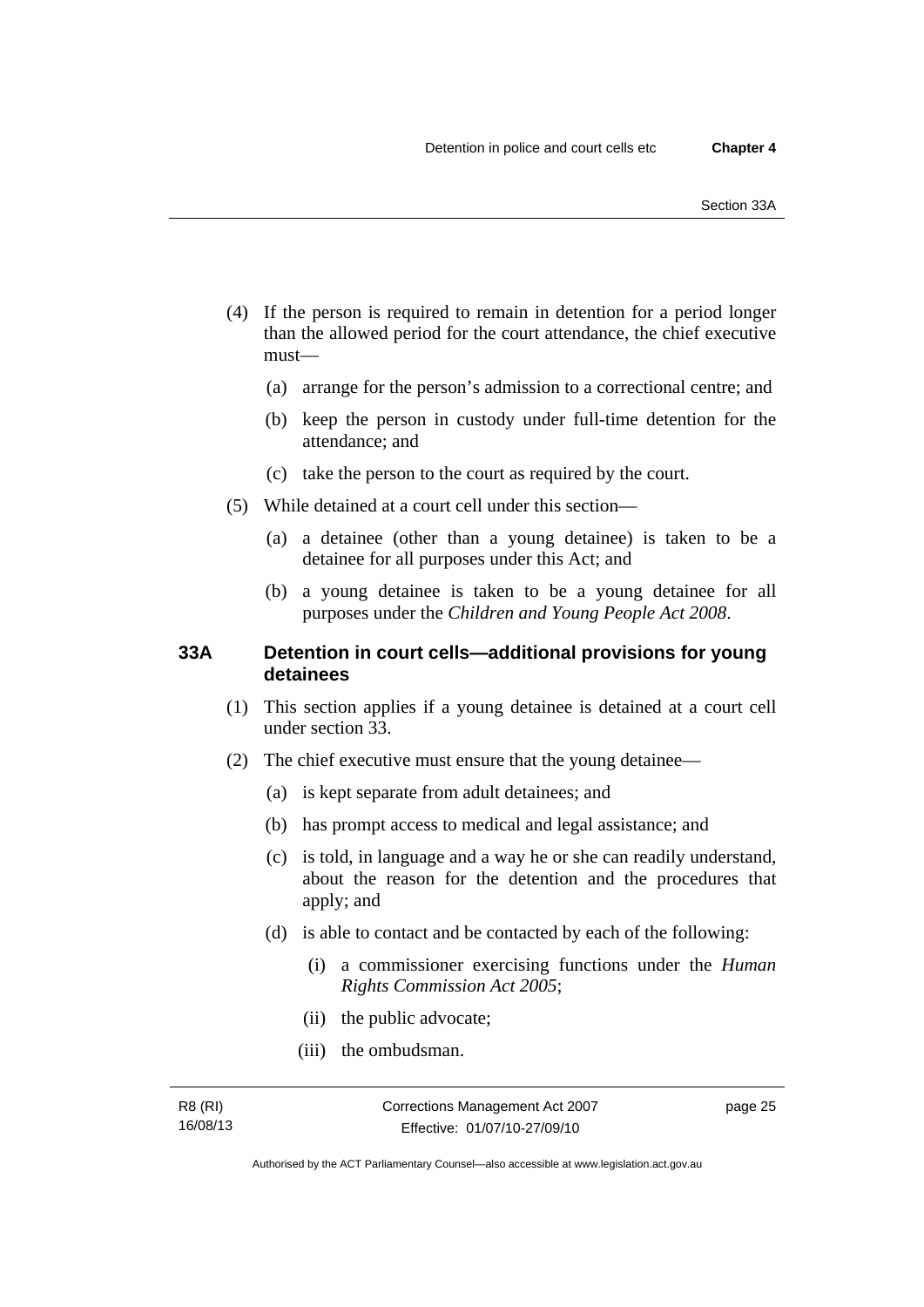### **34 Detainees accommodated away from correctional centre**

 (1) This section applies if the chief executive believes, on reasonable grounds, that circumstances exist in relation to a correctional centre that make it necessary or prudent for a detainee admitted at the centre to be accommodated temporarily away from the centre.

#### **Examples**

- 1 where a correctional centre cannot properly accommodate any more detainees
- 2 where there is an outbreak of disease or violent behaviour at a correctional centre
- 3 where a detainee is being transferred to or from a correctional centre or other place and needs accommodation in transit
- *Note* An example is part of the Act, is not exhaustive and may extend, but does not limit, the meaning of the provision in which it appears (see Legislation Act, s 126 and s 132).
- (2) The chief executive may declare that this section applies in relation to the correctional centre for a stated period.
- (3) A declaration is a notifiable instrument.

*Note* A notifiable instrument must be notified under the Legislation Act.

- (4) The chief executive may direct that, while a declaration is in force in relation to a correctional centre, a detainee at the centre be detained—
	- (a) at a police cell in the custody of a police officer; or
	- (b) at a court cell in the custody of a corrections officer.
- (5) The period of detention at a police cell or court cell is not limited by section 30 or section 33.
- (6) To remove any doubt, while detained under this section—
	- (a) a detainee (other than a young detainee) remains a detainee for all purposes under this Act; and

Authorised by the ACT Parliamentary Counsel—also accessible at www.legislation.act.gov.au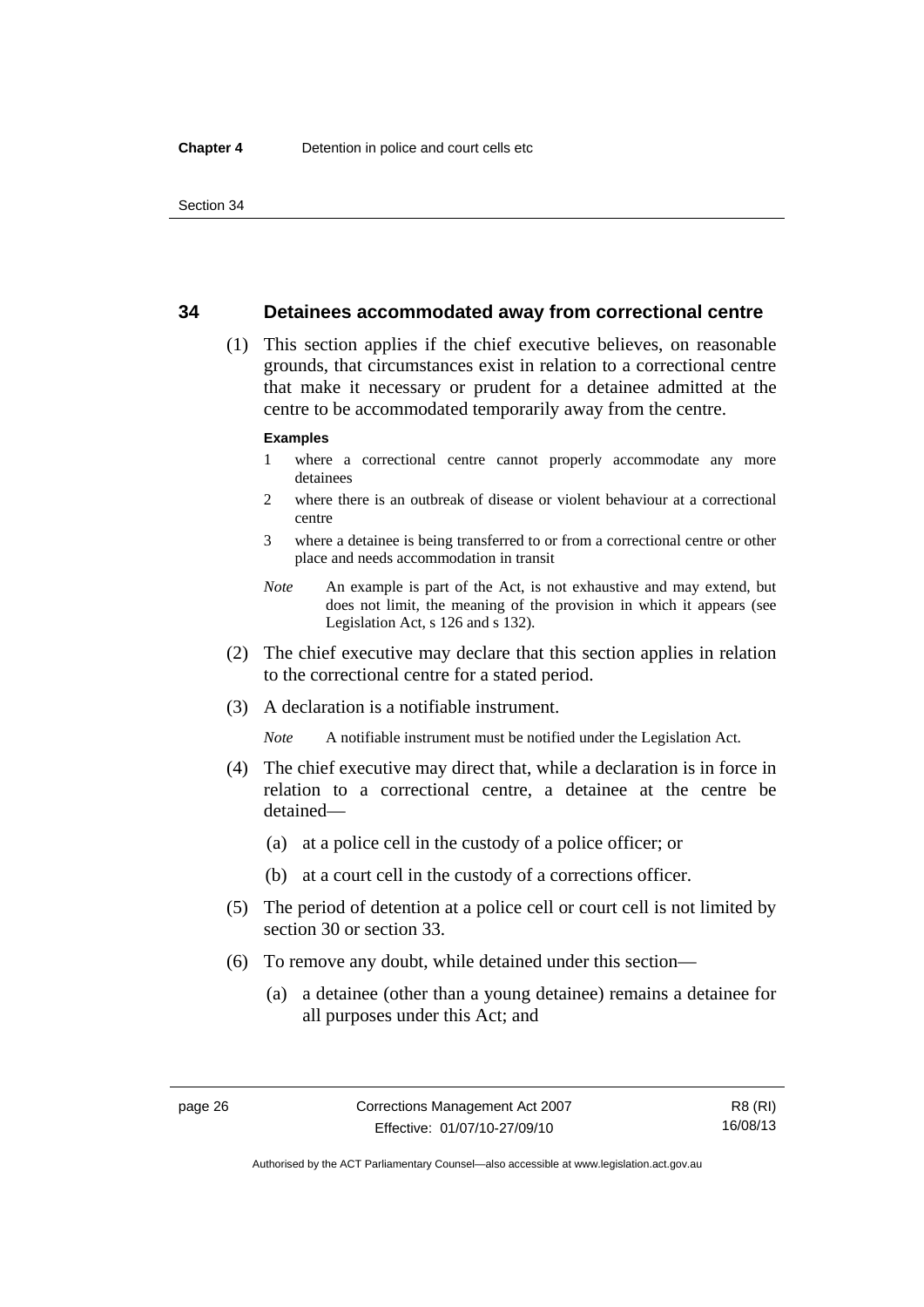(b) a young detainee remains a young detainee for all purposes under the *Children and Young People Act 2008*.

R8 (RI) 16/08/13 Corrections Management Act 2007 Effective: 01/07/10-27/09/10

page 27

Authorised by the ACT Parliamentary Counsel—also accessible at www.legislation.act.gov.au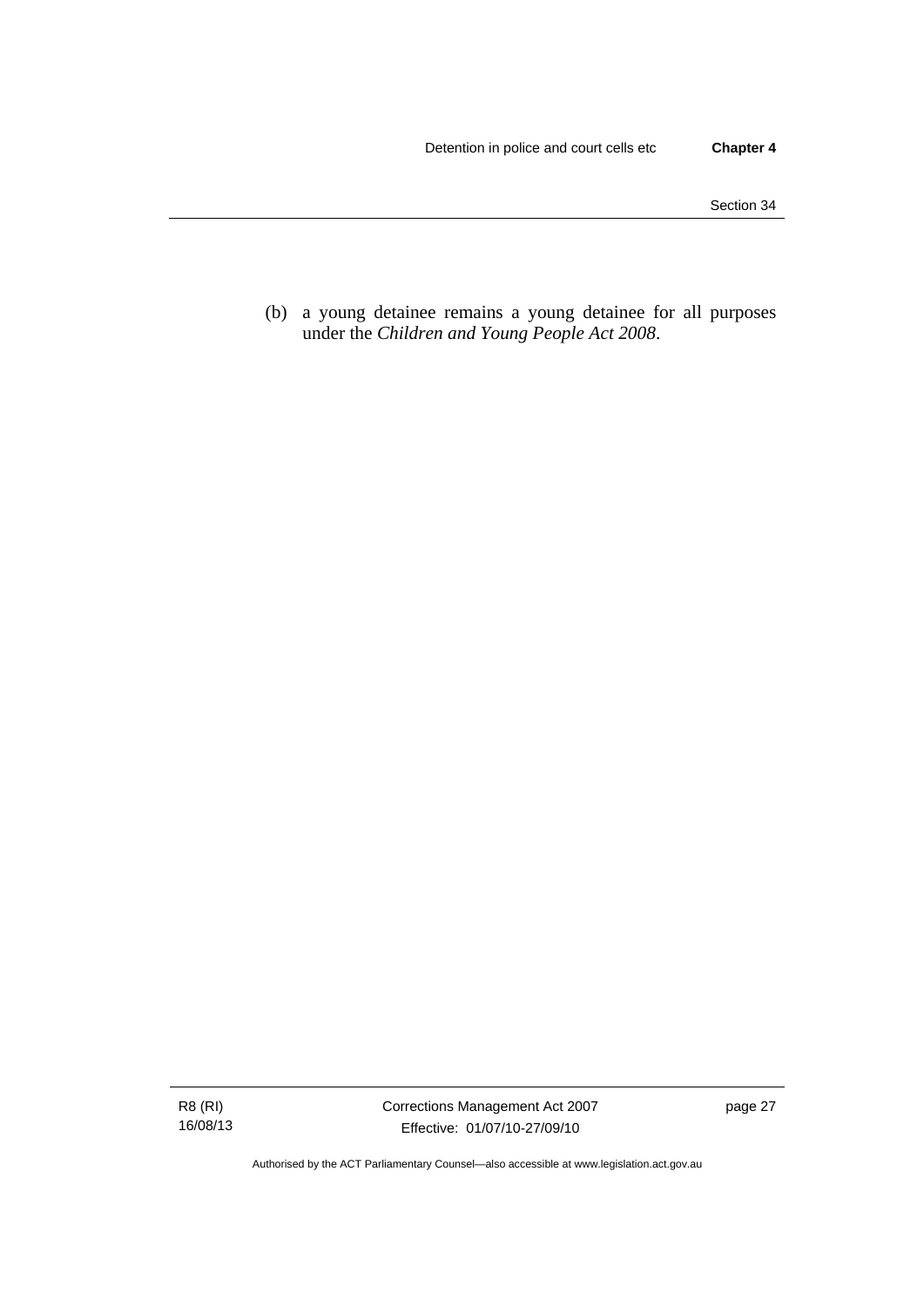#### **Chapter 5** Escorting detainees

Section 35

# **Chapter 5 Escorting detainees**

# **35 Escort officer functions etc**

- (1) This section applies if, under a law in force in the ACT, a person required to be held in the chief executive's custody is to be escorted anywhere by an escort officer.
- (2) To remove any doubt—
	- (a) the escort officer is authorised to have custody of the person for the purpose of escorting the person; and
	- (b) the person is also taken to be in the chief executive's custody; and
	- (c) a corrections officer acting as the escort officer may, for the purpose of escorting the person, exercise any function under this Act that the officer may exercise in relation to a detainee admitted at a correctional centre.

#### **Examples of functions—par (c)**

- 1 functions given to the officer under section 20 (Corrections officers functions) or delegated to the officer by the chief executive (for example, giving directions to detainees)
- 2 the officer's functions under part 9.4 (Searches) or part 9.7 (Use of force)
- *Note* An example is part of the Act, is not exhaustive and may extend, but does not limit, the meaning of the provision in which it appears (see Legislation Act, s 126 and s 132).

# **36 Escorting arrested person to court etc**

- (1) This section applies if a person arrested by a police officer—
	- (a) has not been released on bail; and
	- (b) is in police custody; and
	- (c) is required by law to be brought before a court or tribunal.

R8 (RI) 16/08/13

Authorised by the ACT Parliamentary Counsel—also accessible at www.legislation.act.gov.au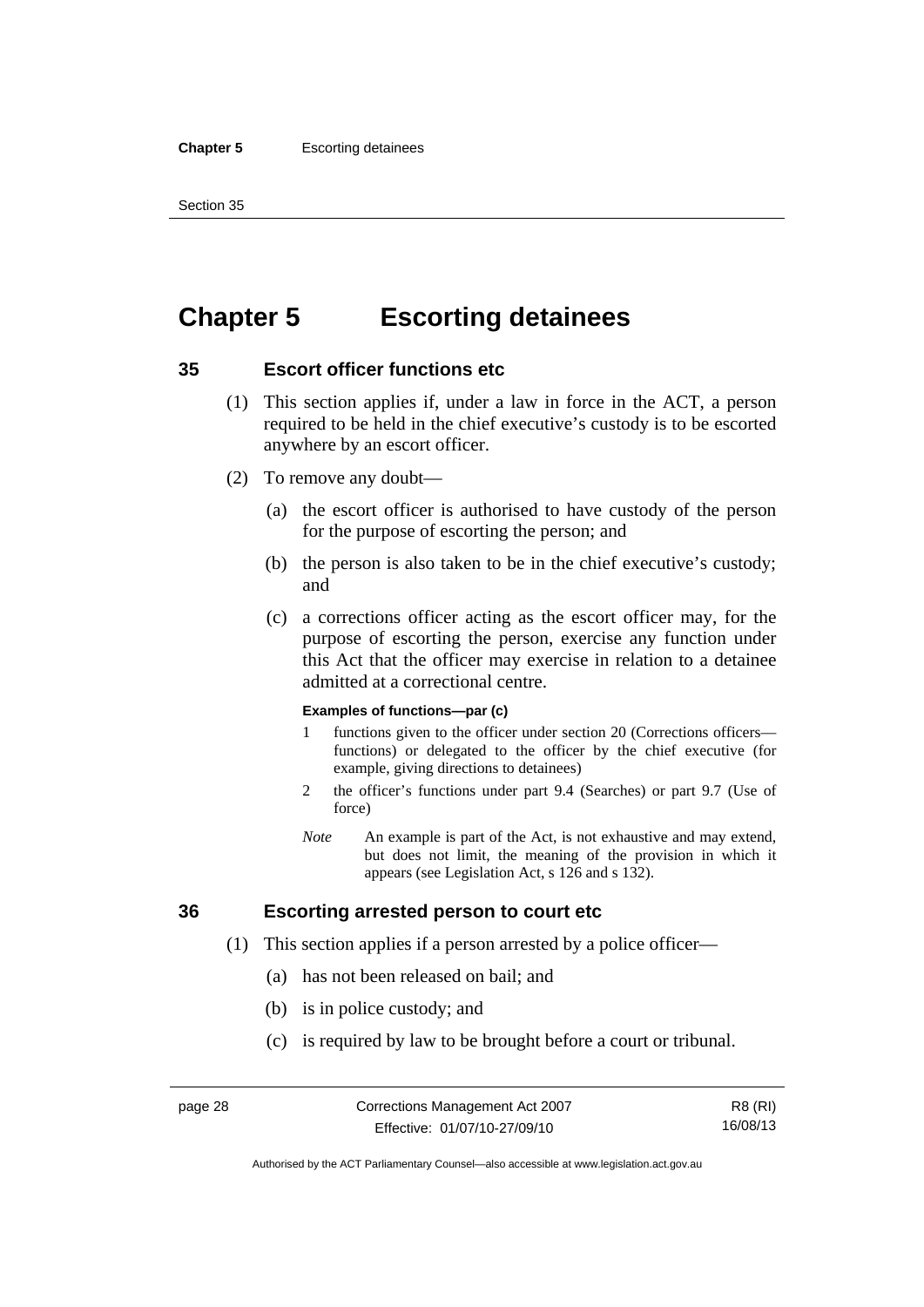- (2) A police officer may request an escort officer to bring the person before the court or tribunal.
- (3) The escort officer must bring the person before the court or tribunal and, for that purpose, may—
	- (a) take the person into custody; and
	- (b) arrange for the person to be detained under this Act until the person is brought before the court or tribunal.

# **37 Custody etc during proceedings**

Subject to any order or direction of a court, an escort officer who is required to bring a person before a court must, as far as practicable—

- (a) ensure the safe custody and welfare of the person for the purposes of the proceeding; and
- (b) ensure that the person does not obstruct or hinder the proceeding.

# **38 Executing warrants of imprisonment or remand etc**

- (1) The chief executive may make escort officers available to attend on a court or tribunal—
	- (a) to take a person into custody; or
	- (b) to arrange for a person to be kept in custody; or
	- (c) to transfer or otherwise deal with a person.
- (2) An order or direction of the court addressed to all escort officers—
	- (a) is taken to be addressed to each escort officers; and
	- (b) may be executed by any escort officers.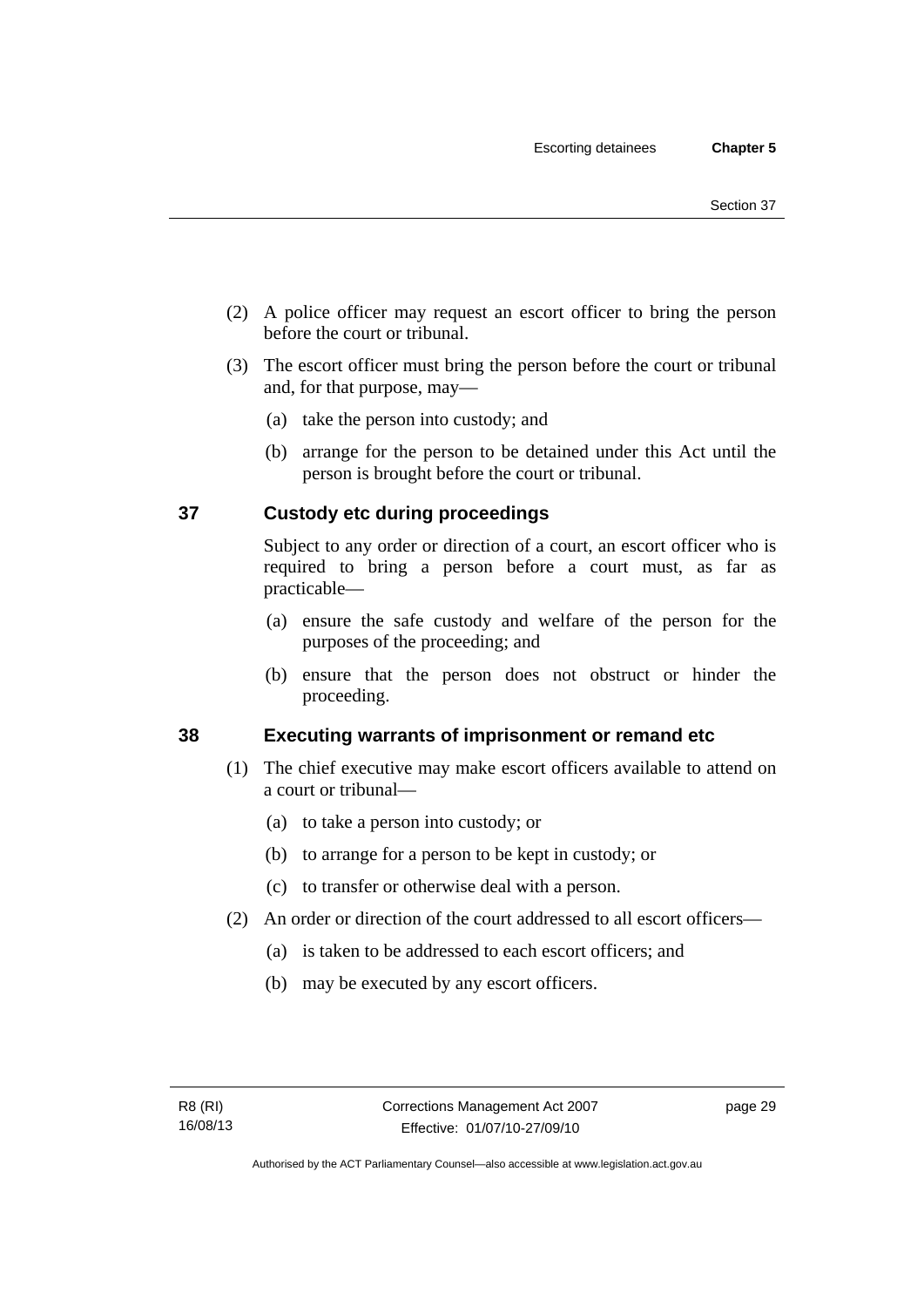#### **Chapter 5** Escorting detainees

Section 39

# **39 Other powers not limited**

To remove any doubt, this chapter is additional to, and does not limit, any other provision relating to the escorting of detainees under a territory law or a law of the Commonwealth, a State or another territory.

#### **Examples of other provisions**

- 1 The *Crimes Sentence (Administration) Act 2005*, part 3.3 (Committal miscellaneous)—
	- section 20 (Directions to escort officers)
	- section 21 (Orders to bring offender or remandee before court etc).
- 2 A law of a State relating to the escort of prisoners through the ACT.
- *Note* An example is part of the Act, is not exhaustive and may extend, but does not limit, the meaning of the provision in which it appears (see Legislation Act, s 126 and s 132).

page 30 Corrections Management Act 2007 Effective: 01/07/10-27/09/10

R8 (RI) 16/08/13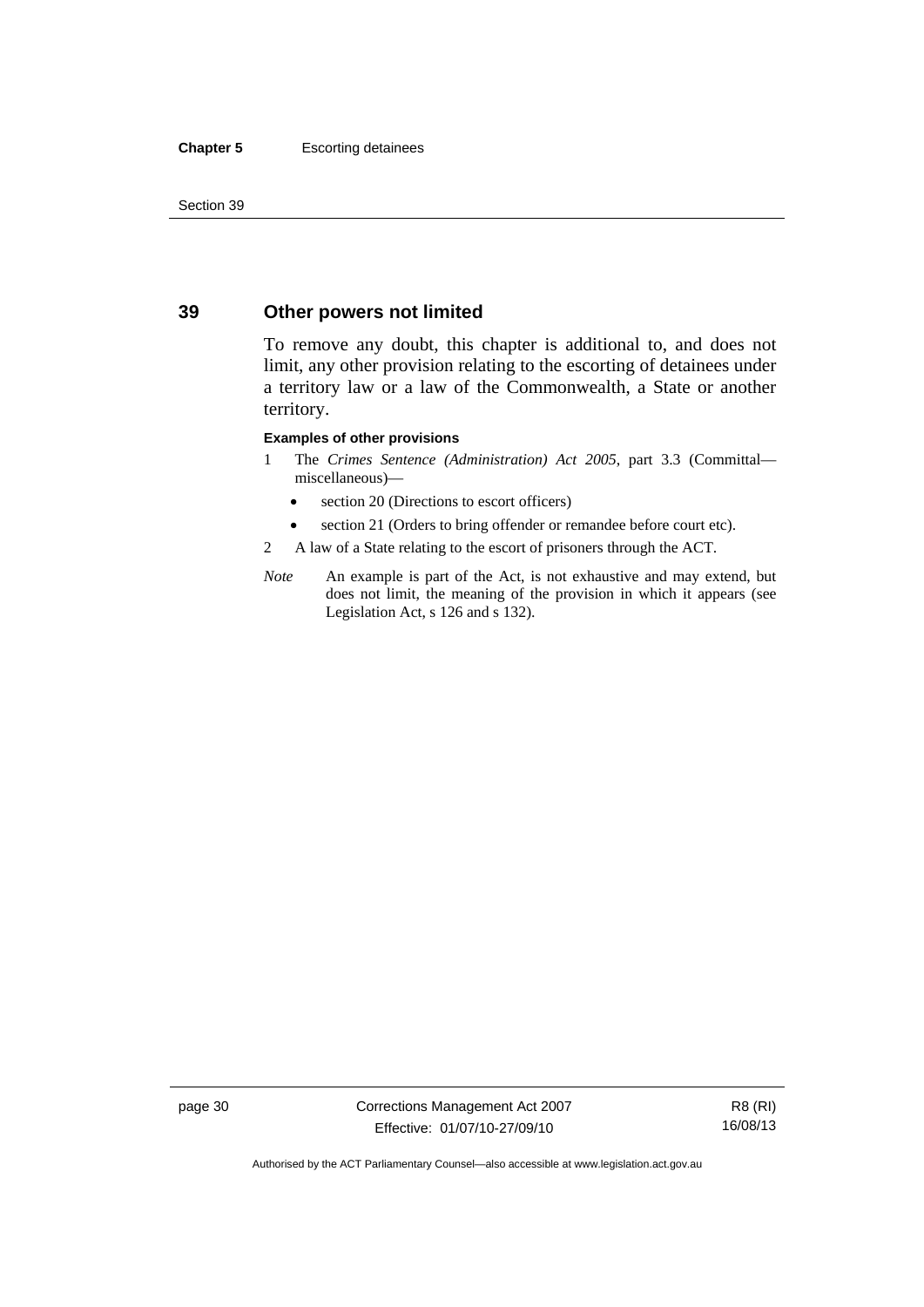# **Chapter 6 Living conditions at correctional centres**

#### *Note to ch 6*

Anything expressed in this chapter to be an entitlement for ch 10 (Discipline) is not affected by anything that happens under that chapter. See s 154 (Meaning of *privilege*) and s 188 (Privileges and entitlements—impact of discipline).

#### **40 Food and drink**

- (1) The chief executive must ensure that—
	- (a) sufficient nutritional food and drink are provided for detainees to avoid hunger and poor nourishment; and
	- (b) meals are provided for detainees at times consistent with the cultural norms of Australia; and
	- (c) clean drinking water is provided to meet the needs of detainees.
- (2) The chief executive must also ensure, as far as practicable, that allowance is made for the religious, spiritual and cultural needs of detainees in relation to the provision of food and drink.
- (3) If a doctor, other than a doctor appointed under section 22 (Health practitioners—non-therapeutic functions), prescribes a particular diet for a detainee, the chief executive must ensure that reasonable steps are taken to provide the detainee with the diet.
- (4) For chapter 10 (Discipline), subsections (1), (2) and (3) are taken to provide an entitlement for each detainee in relation to food and drink.

page 31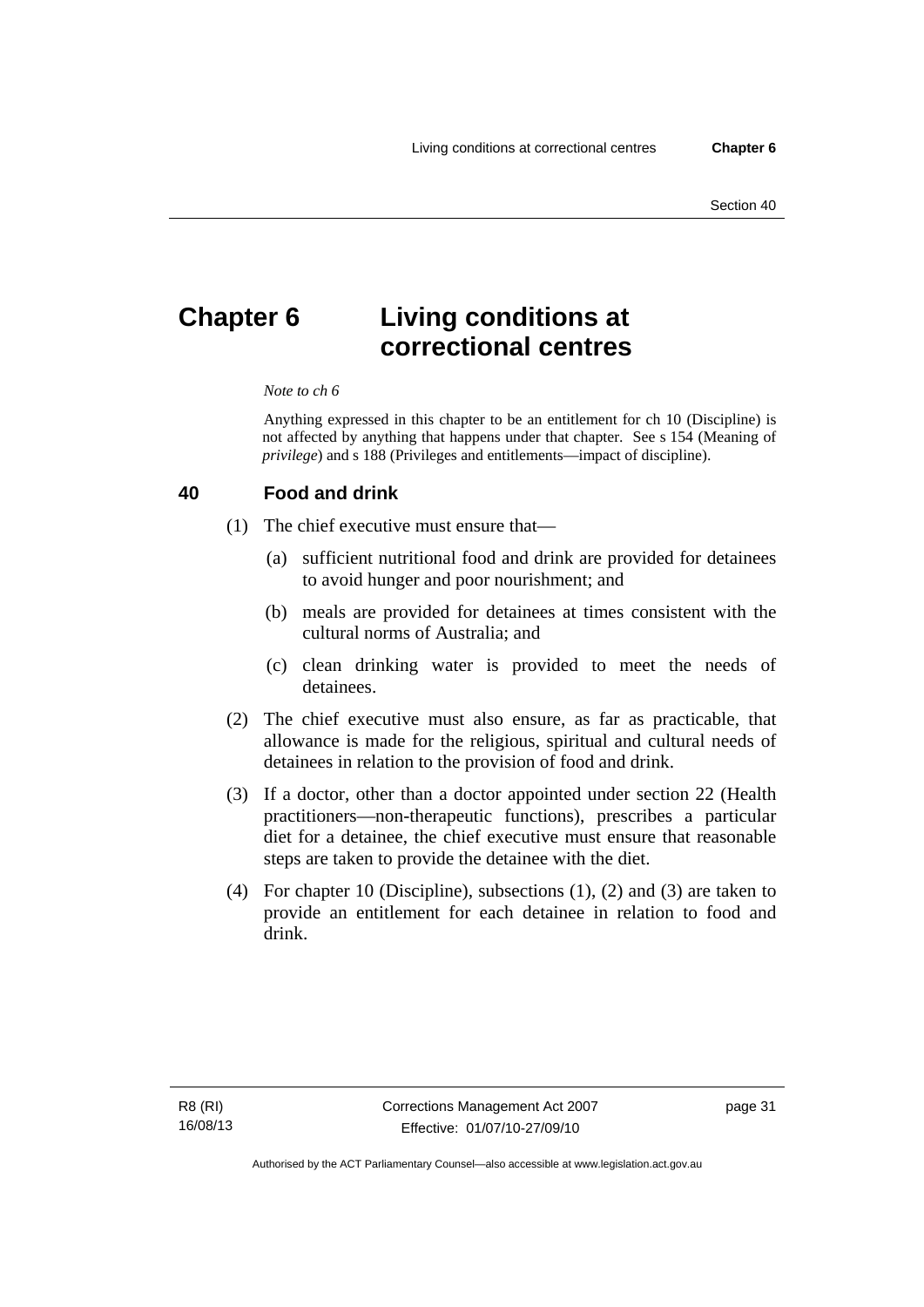- (5) Without limiting section 14 (Corrections policies and operating procedures), a corrections policy or operating procedure may include provision for any of the following:
	- (a) the nutritional standards to be met by food and drink for detainees;
	- (b) the provision of nutritional advice about food and drink provided to detainees;
	- (c) the appointment of a nutritionist.
- (6) For chapter 10 (Discipline), a detainee's entitlement in relation to food and drink includes anything expressed to be an entitlement in a corrections policy or operating procedure made for subsection (5).

# **41 Clothing**

- (1) The chief executive must ensure that—
	- (a) sufficient, suitable clothing is provided for detainees; and
	- (b) any particular clothing, including a uniform, issued to detainees is not likely to degrade or humiliate detainees.
- (2) The chief executive must also ensure, as far as practicable, that clothing provided for detainees is clean and hygienic.
- (3) For chapter 10 (Discipline), this section is taken to provide an entitlement for each detainee in relation to clothing.

# **42 Personal hygiene**

- (1) The chief executive must ensure that—
	- (a) toilet facilities and washing or showering facilities are available to detainees; and
	- (b) the facilities are clean, hygienic and private enough to ensure the dignity and self-respect of detainees.

Authorised by the ACT Parliamentary Counsel—also accessible at www.legislation.act.gov.au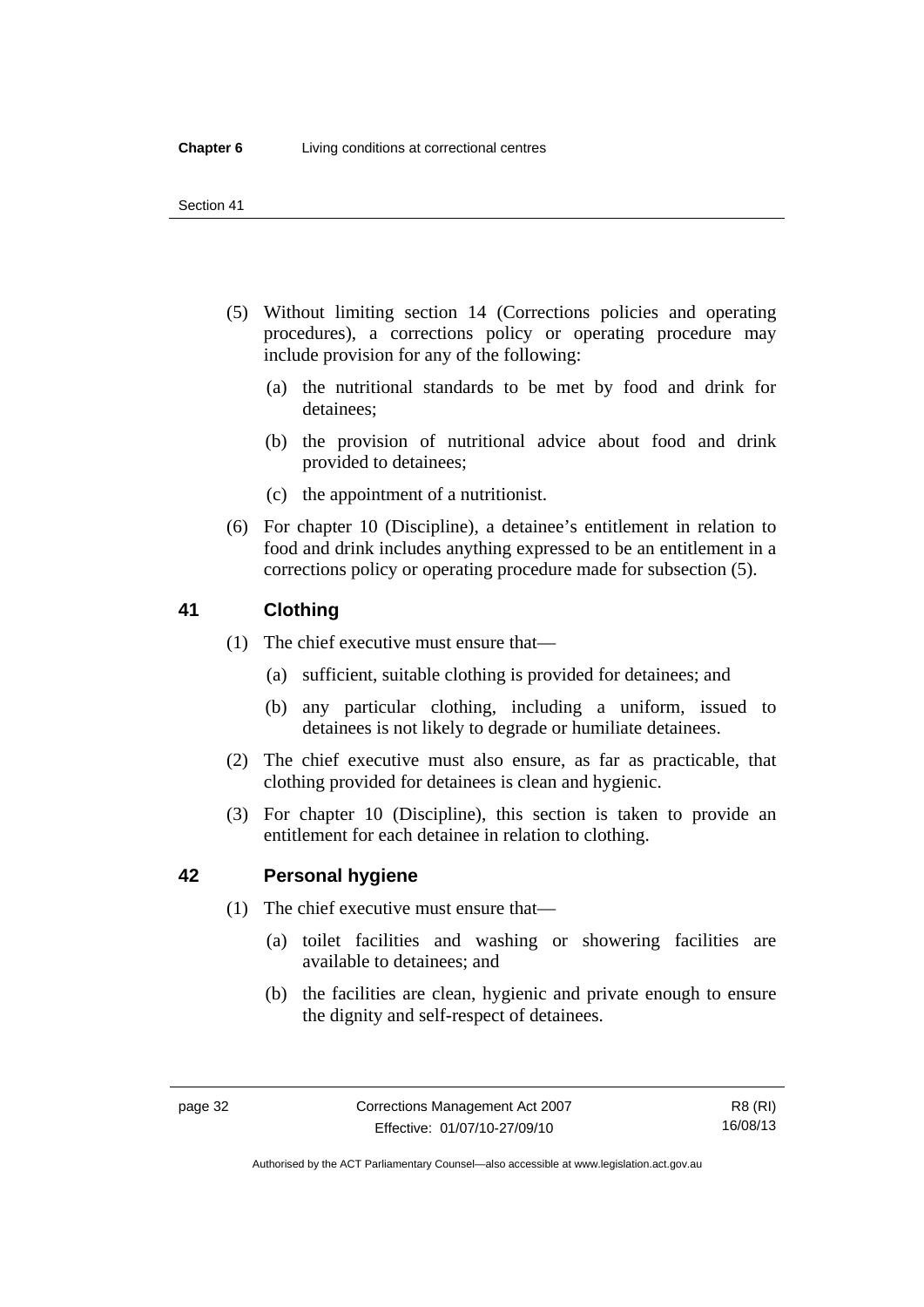(2) For chapter 10 (Discipline), this section is taken to provide an entitlement for each detainee in relation to personal hygiene.

# **43 Sleeping areas**

- (1) The chief executive must ensure that—
	- (a) detainees have sleeping places, with bed and bedding, suitable for reasonable privacy and comfort; and
	- (b) sleeping places, including beds and bedding, are clean and hygienic.
- (2) For chapter 10 (Discipline), this section is taken to provide an entitlement for each detainee in relation to sleeping areas.

# **44 Treatment of convicted and non-convicted detainees**

 (1) Without limiting section 14 (Corrections policies and operating procedures), the chief executive must make a corrections policy or operating procedure providing for different treatment of convicted detainees and non-convicted detainees.

#### **Example**

a corrections policy or operating procedure, in accordance with the following rules of the United Nations *Standard Minimum Rules for the Treatment of Prisoners*, for non-convicted detainees to be able to—

- procure food at own expense (r 87)
- be offered work but not be obliged to work (r 89)
- procure reading and writing material at own expense (r 90)
- visit and be treated by own doctor at own expense (r 91)
- *Note* An example is part of the Act, is not exhaustive and may extend, but does not limit, the meaning of the provision in which it appears (see Legislation Act, s 126 and s 132).
- (2) The chief executive must also ensure that convicted detainees are accommodated separately from non-convicted detainees.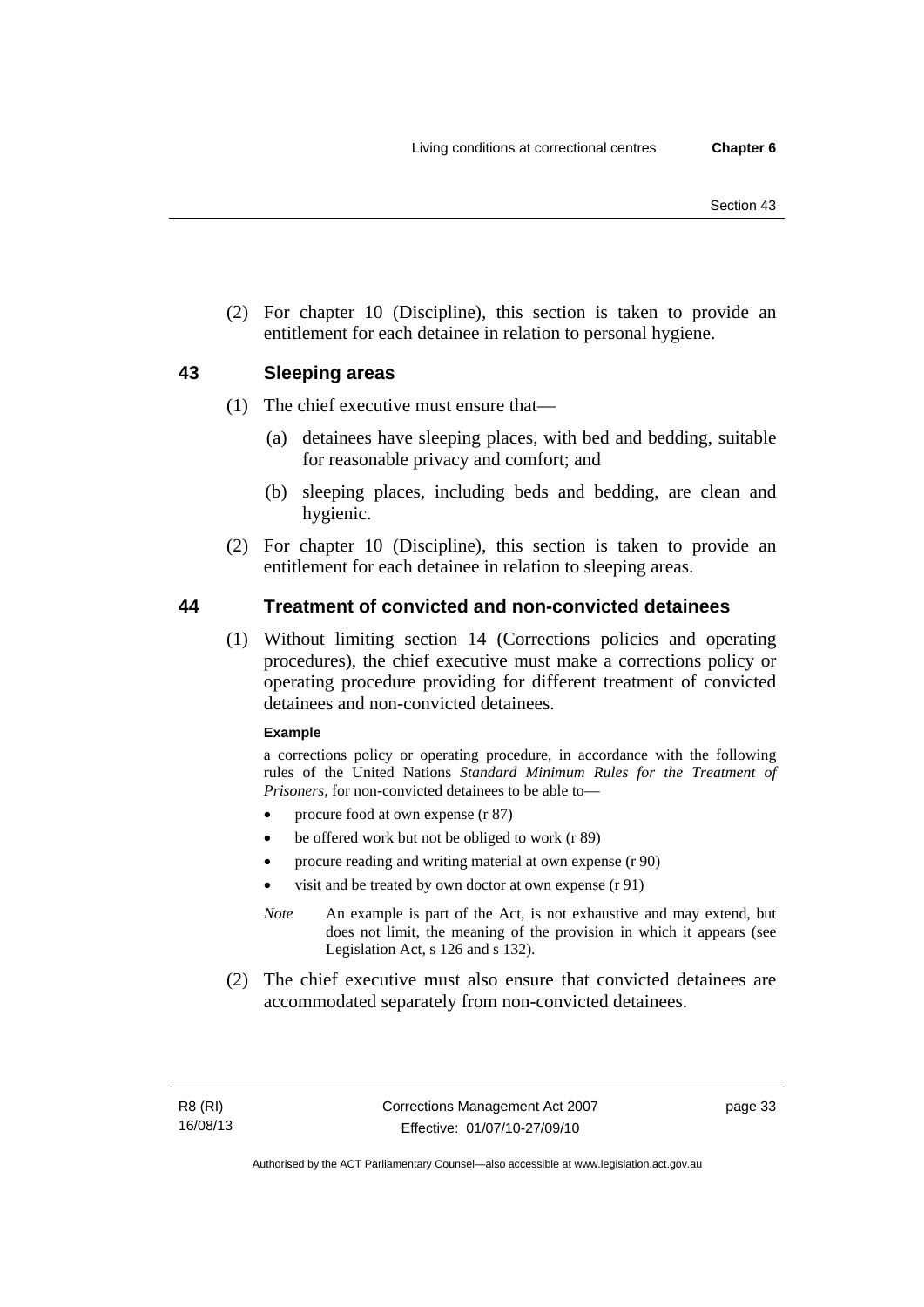- (3) For chapter 10 (Discipline)—
	- (a) a detainee's entitlement in relation to treatment in detention includes anything expressed to be an entitlement in a corrections policy or operating procedure made for subsection (1); and
	- (b) subsection (2) is taken to provide an entitlement for each detainee in relation to accommodation.
- (4) However, the chief executive may give directions for different accommodation of a non-convicted detainee if the chief executive suspects, on reasonable grounds, that is necessary to ensure the safety of the detainee or anyone else.

#### **Example**

Remandee J has served various sentences for violence offences, has an aggressive personality and enjoys bullying other people. The chief executive suspects that other remandees detained with J are highly vulnerable in comparison with J. The chief executive decides that J should be accommodated with convicted offenders.

- *Note* An example is part of the Act, is not exhaustive and may extend, but does not limit, the meaning of the provision in which it appears (see Legislation Act, s 126 and s 132).
- (5) In this section:

*convicted detainee* means a detainee whose detention is because of the detainee's conviction of an offence.

# **45 Access to open air and exercise**

- (1) The chief executive must ensure, as far as practicable, that detainees—
	- (a) have access to the open air for at least 1 hour each day; and
	- (b) can exercise for at least 1 hour each day.
- (2) The standards under subsection (1) may both be satisfied during the same hour on any day.

Authorised by the ACT Parliamentary Counsel—also accessible at www.legislation.act.gov.au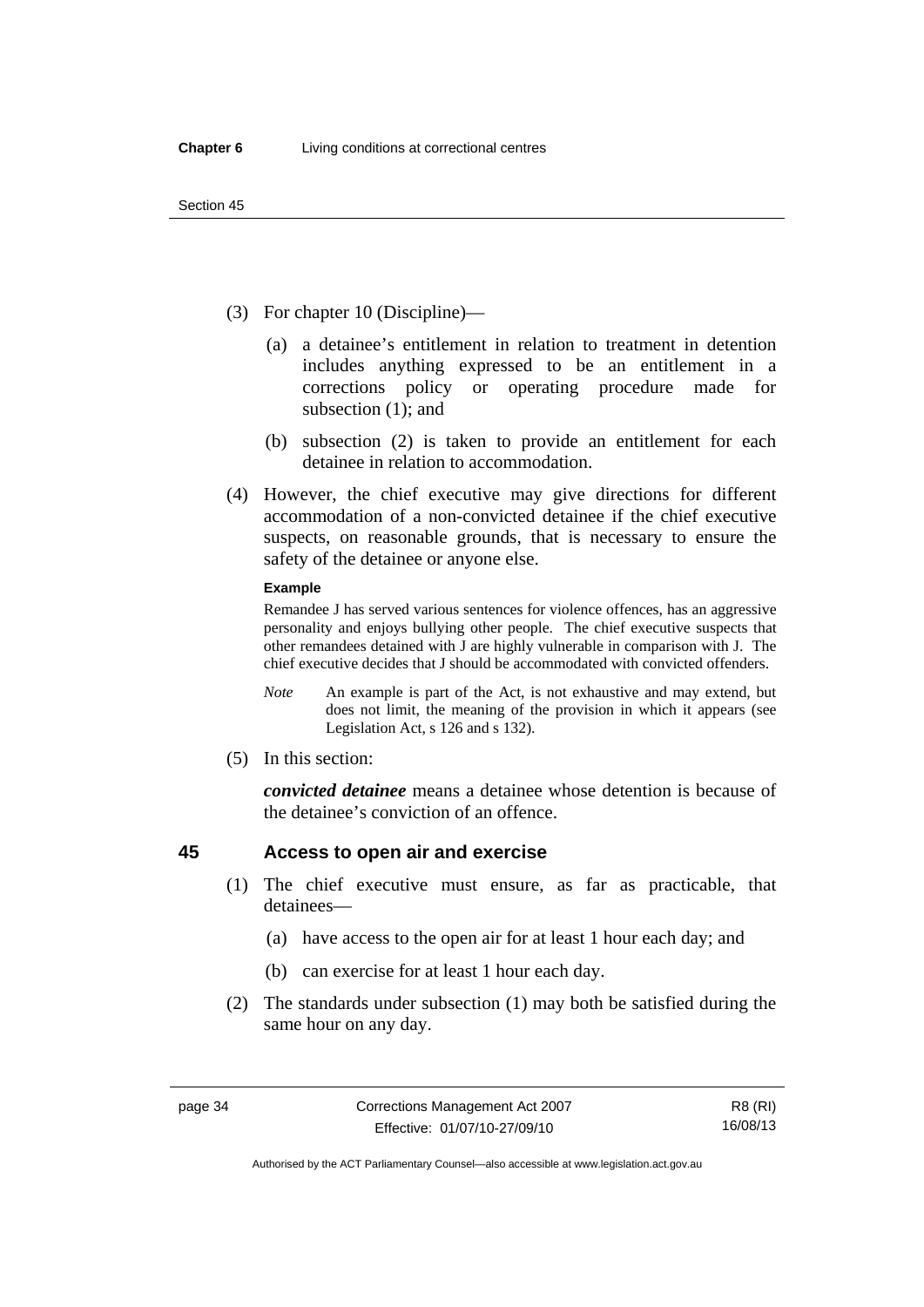(3) For chapter 10 (Discipline), this section is taken to provide an entitlement for each detainee in relation to access to the open air and exercise.

# **46 Communication with family and others**

- (1) The chief executive must ensure, as far as practicable, that adequate opportunities are provided for detainees to be able to remain in contact with family members, friends, associates and others by telephone calls, mail and visits.
- (2) For subsection (1), the chief executive must have regard, in addition to any other relevant matter, to whether the detainee's detention is for a reason other than the conviction of an offence.
- (3) The chief executive must also ensure that the overall treatment of a detainee, including any segregation or disciplinary action, does not unreasonably deprive the detainee generally of all communication with other people.
- (4) In particular, the chief executive must ensure that the overall treatment of a detainee does not deprive the detainee generally of all communication with any of the following:
	- (a) the courts;
	- (b) accredited people;
	- (c) a doctor of the detainee's choice for health services;
	- (d) family members;
	- (e) other people with whom the detainee may communicate under this Act.
- (5) For chapter 10 (Discipline), subsections (1) to (4) are taken to provide an entitlement for each detainee in relation to communication generally with other people.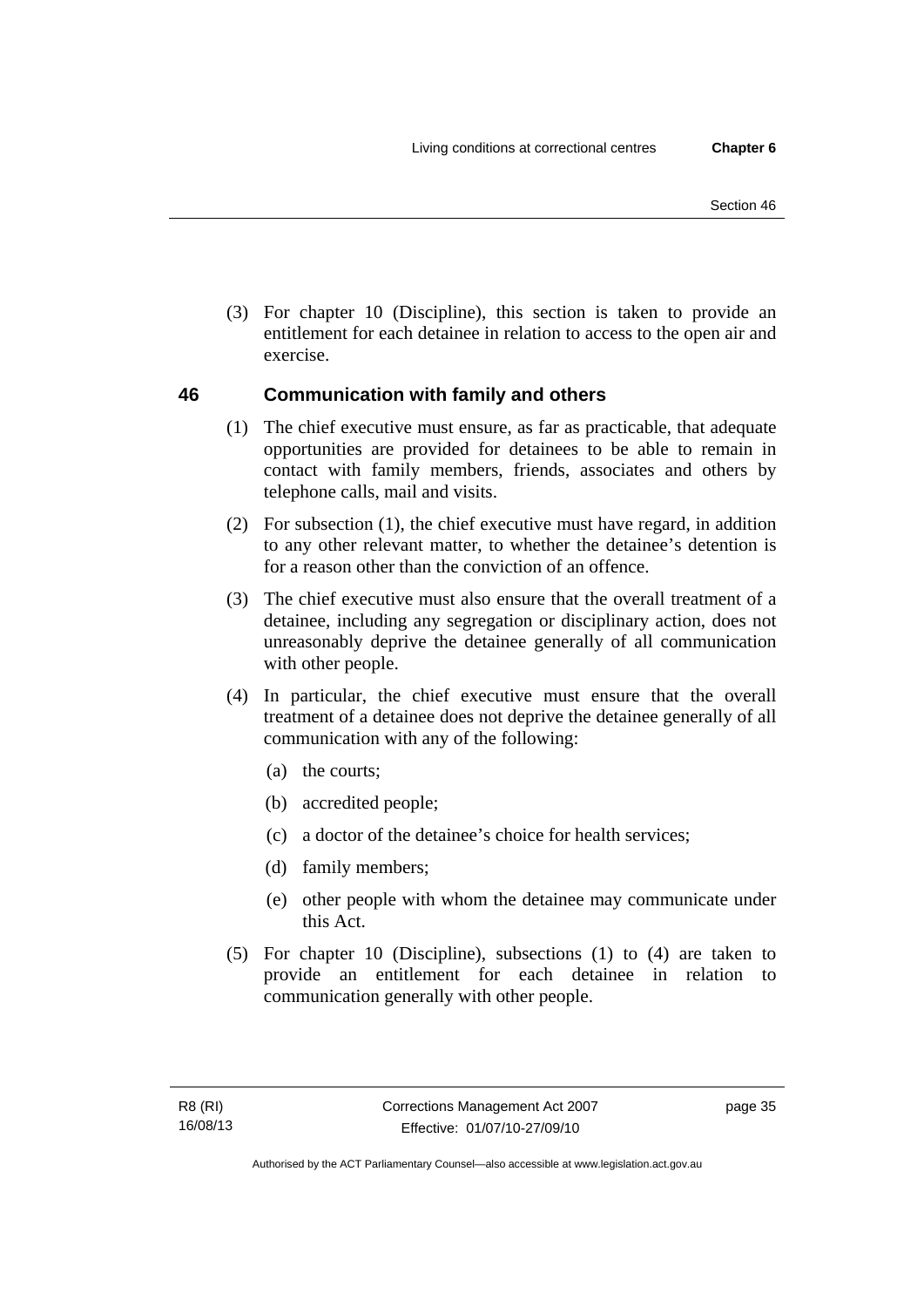- (6) However, this section is subject to the following:
	- (a) section 47 (Telephone calls);
	- (b) section 48 (Mail);
	- (c) section 49 (Visits by family members etc);
	- (d) section 50 (Contact with accredited people).

## **47 Telephone calls**

- (1) The chief executive must ensure that each correctional centre has telephone facilities for detainees to make and receive telephone calls.
- (2) A detainee may make at least—
	- (a) 1 telephone call on admission to a correctional centre; and
	- (b) 1 telephone call each week to a family member.

*Note Family member* is defined in the dictionary.

- (3) A detainee may also make and receive further telephone calls for necessary contact with a family member, friend or someone else.
- (4) A detainee who makes a telephone call mentioned in subsection (2) or (3) must pay for the call if the chief executive believes, on reasonable grounds, that is appropriate.

#### **Example**

if the detainee can afford to pay for the call

- *Note* An example is part of the Act, is not exhaustive and may extend, but does not limit, the meaning of the provision in which it appears (see Legislation Act, s 126 and s 132).
- (5) For chapter 10 (Discipline), subsections (2) and (3) are taken to provide entitlements for each detainee in relation to telephone calls.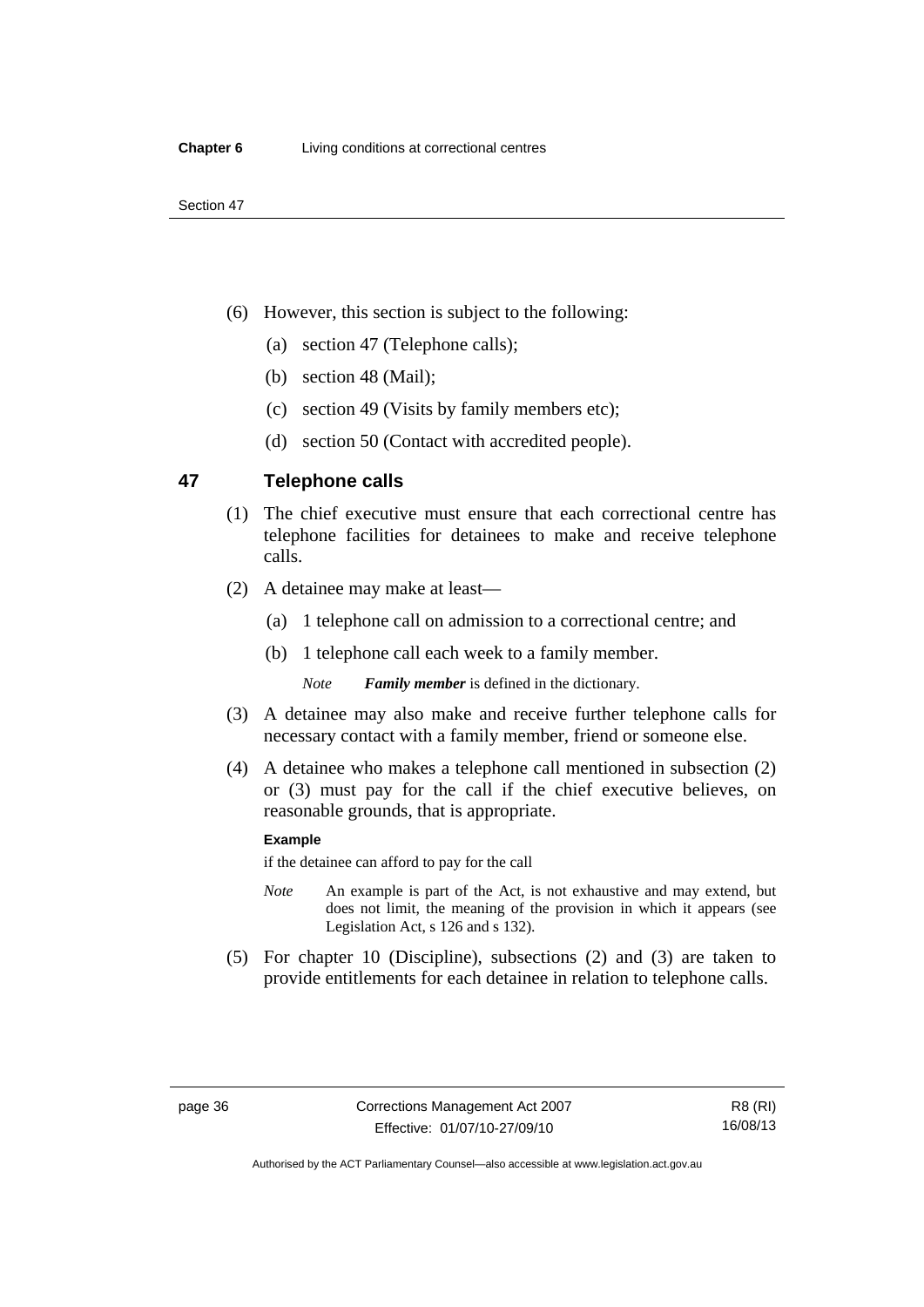- (6) However, the chief executive may give directions denying or limiting the use of a telephone by a detainee for a call mentioned in subsection (2) or (3) if the chief executive suspects, on reasonable grounds, that the call may—
	- (a) undermine security or good order at a correctional centre; or
	- (b) revictimise a victim; or
	- (c) circumvent any process for investigating complaints or reviewing decisions under this Act; or
	- (d) have the purpose of causing community distress.

#### **Example—par (d)**

Mr F was imprisoned for intentionally inflicting grievous bodily harm against his former wife. He had been convicted previously of domestic violence offences. He believes he has a right to assault his former wife and advocates the matter is private. Mr F believes that organisations that support victims of domestic violence are a social evil. He begins to use telephone calls to his brother to organise him into inciting violence against organisations advocating women's rights. Following complaints from the organisations, the chief executive denies phone calls between Mr F and his brother.

- (7) Also, subsections (2) and (3) are subject to—
	- (a) section 103 (Monitoring telephone calls etc); and
	- (b) any operating procedure mentioned in subsection (8).
- (8) An operating procedure may include provision regulating the following in relation to detainees' telephone calls:
	- (a) the times for making or receiving calls;
	- (b) the frequency and length of calls;
	- (c) arrangements for payment for the cost of calls made.

### **48 Mail**

 (1) The chief executive must ensure, as far as practicable, that detainees can send and receive as much mail as they wish.

| R8 (RI)  | Corrections Management Act 2007 | page 37 |
|----------|---------------------------------|---------|
| 16/08/13 | Effective: 01/07/10-27/09/10    |         |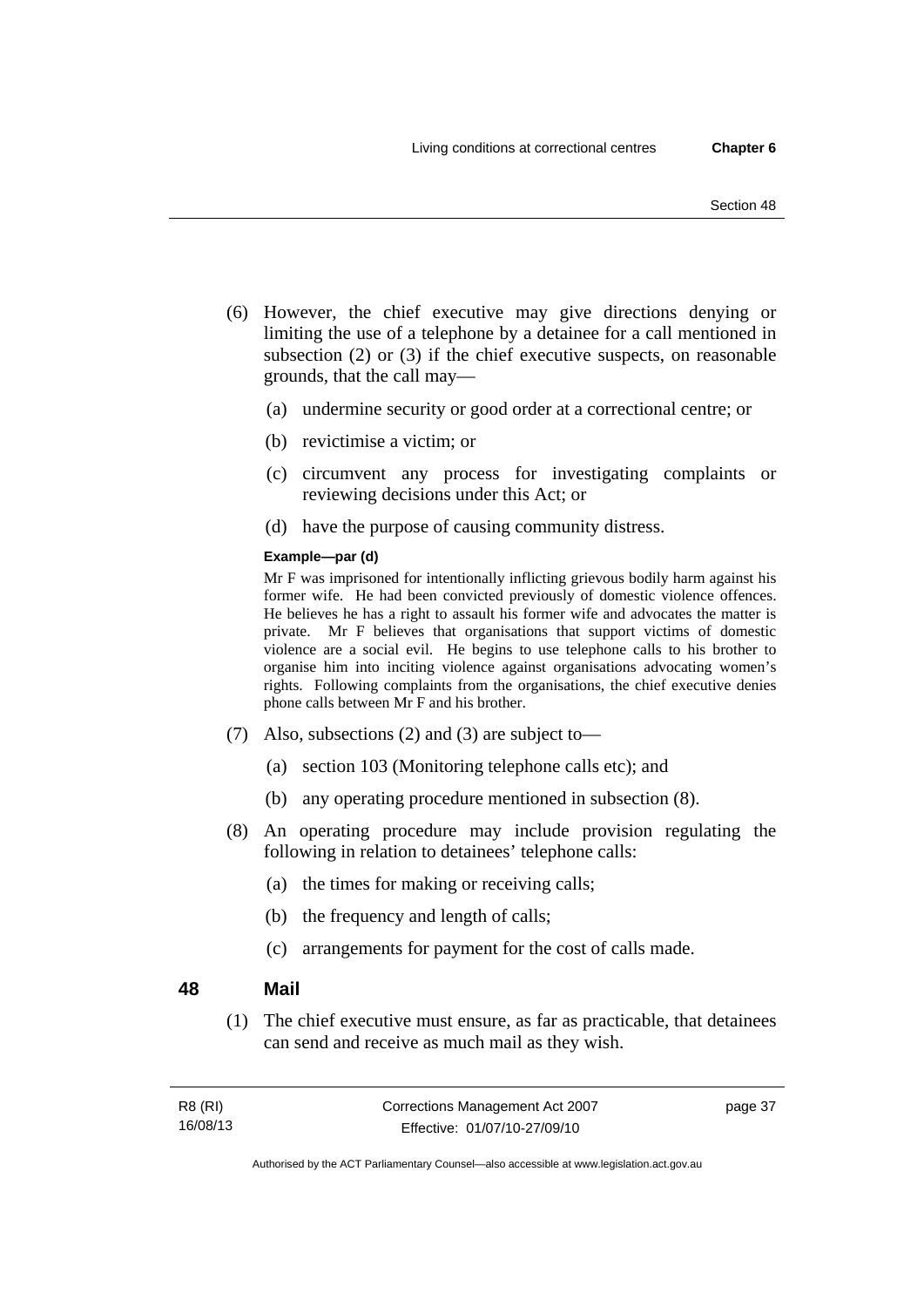- (2) However, a detainee may send mail to, and receive mail from, a person only if the person is nominated by the detainee by written notice given to the chief executive.
- (3) A detainee who sends mail must pay for the cost of any writing and other material, and postage, for the mail if the chief executive believes, on reasonable grounds, that is appropriate.

#### **Example**

if the detainee can afford to pay for the material and postage

- *Note* An example is part of the Act, is not exhaustive and may extend, but does not limit, the meaning of the provision in which it appears (see Legislation Act, s 126 and s 132).
- (4) For chapter 10 (Discipline), subsection (2) is taken to provide an entitlement for each detainee in relation to mail.
- (5) However, the chief executive may give directions denying or limiting the sending or receiving of an item of mail by a detainee if the chief executive suspects, on reasonable grounds, that it may—
	- (a) undermine security or good order at a correctional centre; or
	- (b) revictimise a victim; or
	- (c) circumvent any process for investigating complaints or reviewing decisions under this Act; or
	- (d) have the purpose of causing community distress.

#### **Example—par (d)**

AW was convicted of murdering her parents with a view to obtaining an inheritance. The W family are well known in the community and family members had actively campaigned for a higher sentence for AW. AW began writing inflammatory letters to her relatives and friends of her parents. Having received complaints about the letters from family members, the chief executive denies AW from sending further letters to family members who had complained about the letters.

- (6) Also, subsections (1) and (2) are subject to—
	- (a) section 104 (Monitoring ordinary mail); and

Authorised by the ACT Parliamentary Counsel—also accessible at www.legislation.act.gov.au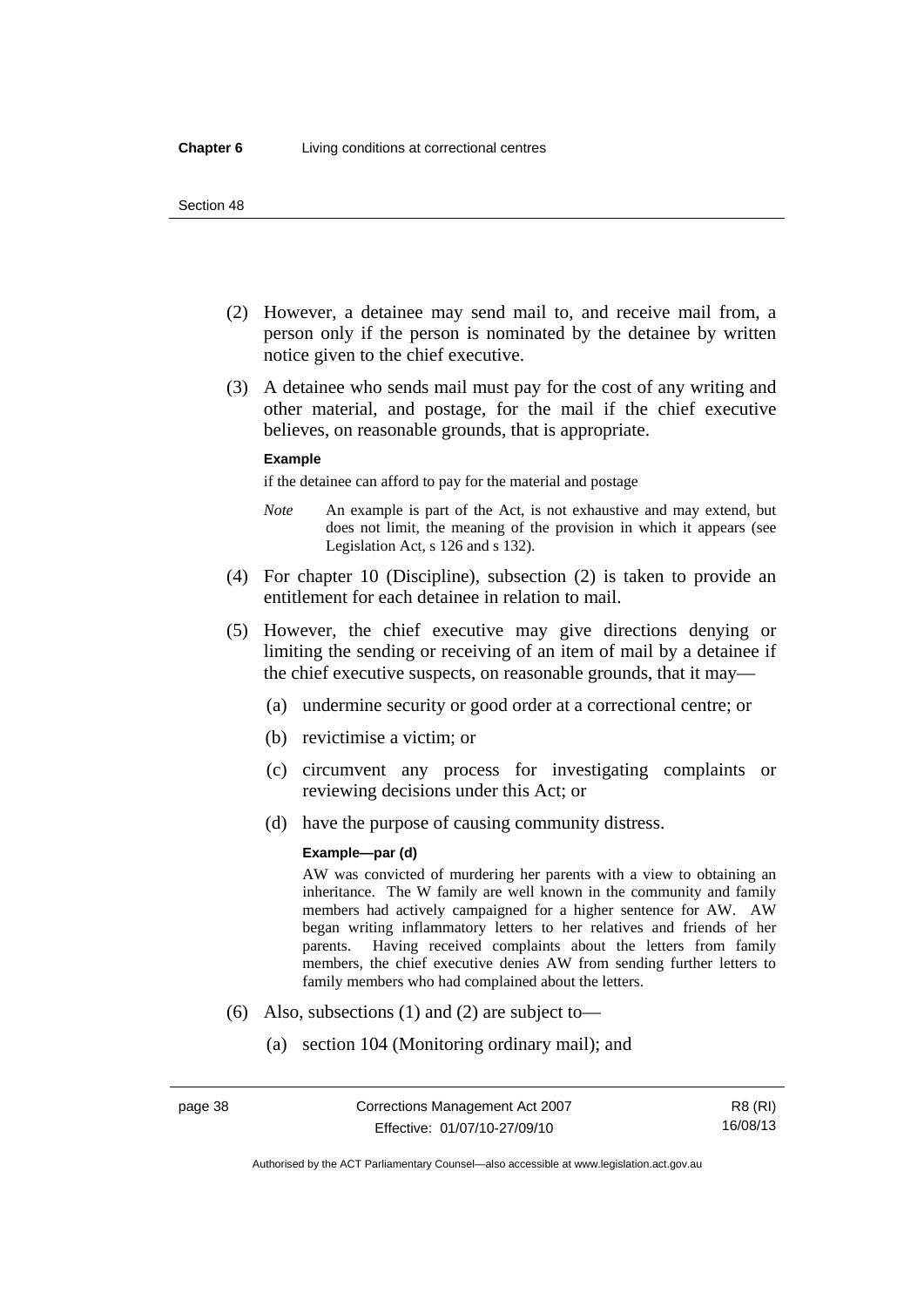- (b) section 105 (Monitoring protected mail); and
- (c) any operating procedure mentioned in subsection (7).
- (7) An operating procedure may include provision regulating the following in relation to detainees' mail:
	- (a) the way mail is sent or received;
	- (b) the provision of writing and other material for sending mail;
	- (c) arrangements for payment for the cost of the material and postage.

# **49 Visits by family members etc**

 (1) The chief executive must ensure that each correctional centre has suitable facilities for detainees to receive visits from family members and other people.

#### **Example of non-family member visitor**

a person who is a long-term friend or a friend who normally lives with the detainee

- *Note* An example is part of the Act, is not exhaustive and may extend, but does not limit, the meaning of the provision in which it appears (see Legislation Act, s 126 and s 132).
- (2) A detainee may have at least 1 visit, of at least 30 minutes, each week by a family member.

*Note Family member* is defined in the dictionary.

- (3) For chapter 10 (Discipline), subsection (2) is taken to provide an entitlement for each detainee in relation to visits by family members.
- (4) However, the chief executive may give directions denying or limiting a visit mentioned in subsection (1) if the chief executive suspects, on reasonable grounds, that the visit may—
	- (a) undermine security or good order at a correctional centre; or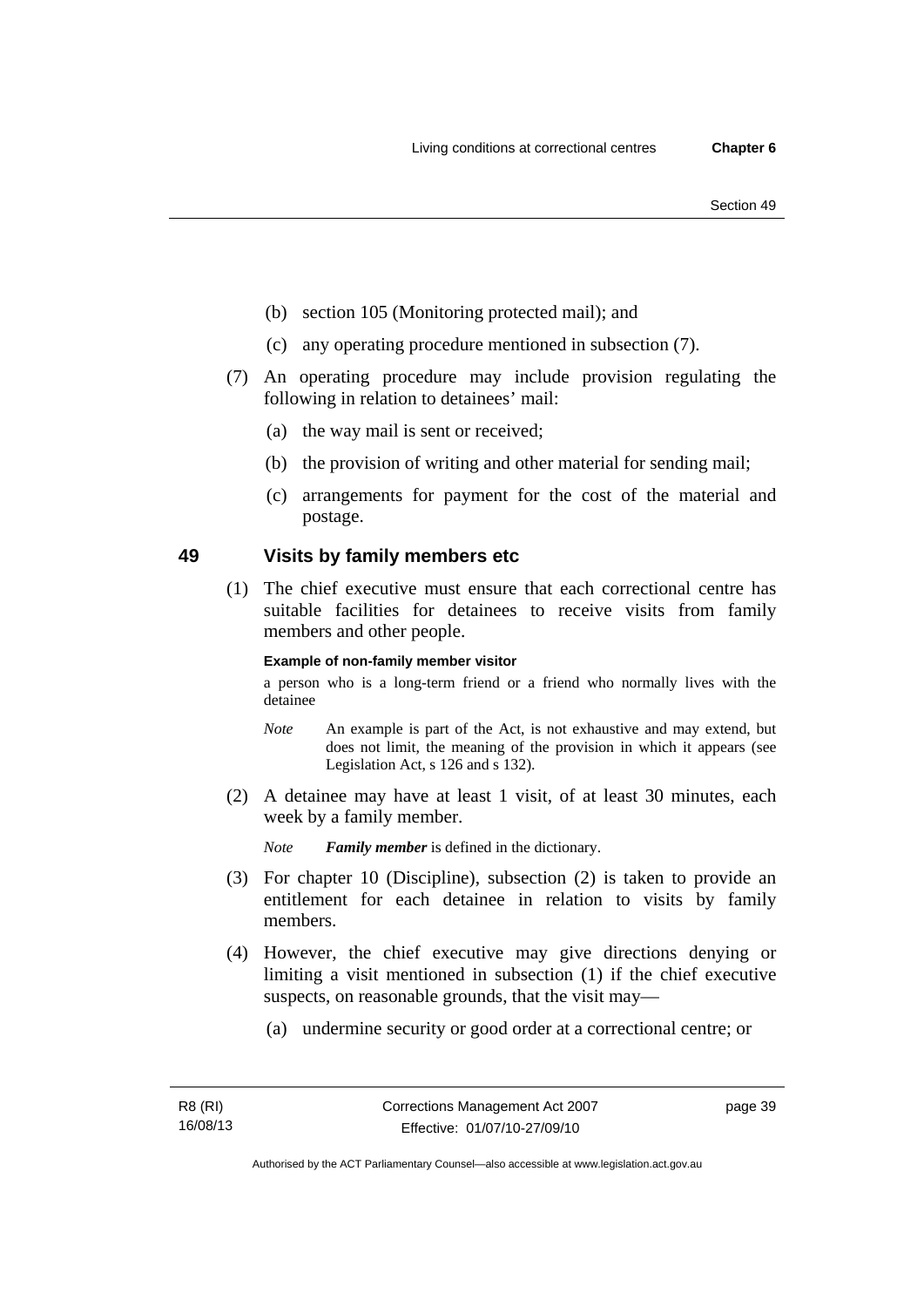- (b) revictimise a victim; or
- (c) circumvent any process for investigating complaints or reviewing decisions under this Act; or
- (d) have the purpose of causing community distress.

#### **Example—par (d)**

Mr J is convicted of numerous serious sexual offences against young girls. He begins to write letters to various public figures, including journalists, stating that his crimes were motivated by a love for the children and that he intends to change his name to that of one of his victims. He makes arrangements for a visit by a journalist for a story about why he wants to change his name. The chief executive may deny the visit on the ground that it may cause community distress.

(5) Also, this section is subject to section 143 (Visiting conditions).

## **50 Contact with accredited people**

 (1) The chief executive must ensure that a detainee has adequate opportunities for contact with an accredited person, whether by telephone or mail or by a visit by an accredited person.

*Note Accredited person* is defined in the dictionary.

- (2) For chapter 10 (Discipline), subsection (1) is taken to provide an entitlement for each detainee in relation to contact with an accredited person.
- (3) However, the chief executive may give directions denying or limiting a detainee's contact with an accredited person if the chief executive suspects, on reasonable grounds, that the contact may—
	- (a) undermine security or good order at a correctional centre; or
	- (b) circumvent any process for investigating complaints or reviewing decisions under this Act.
- (4) Also, this section is subject to section 143 (Visiting conditions).

Authorised by the ACT Parliamentary Counsel—also accessible at www.legislation.act.gov.au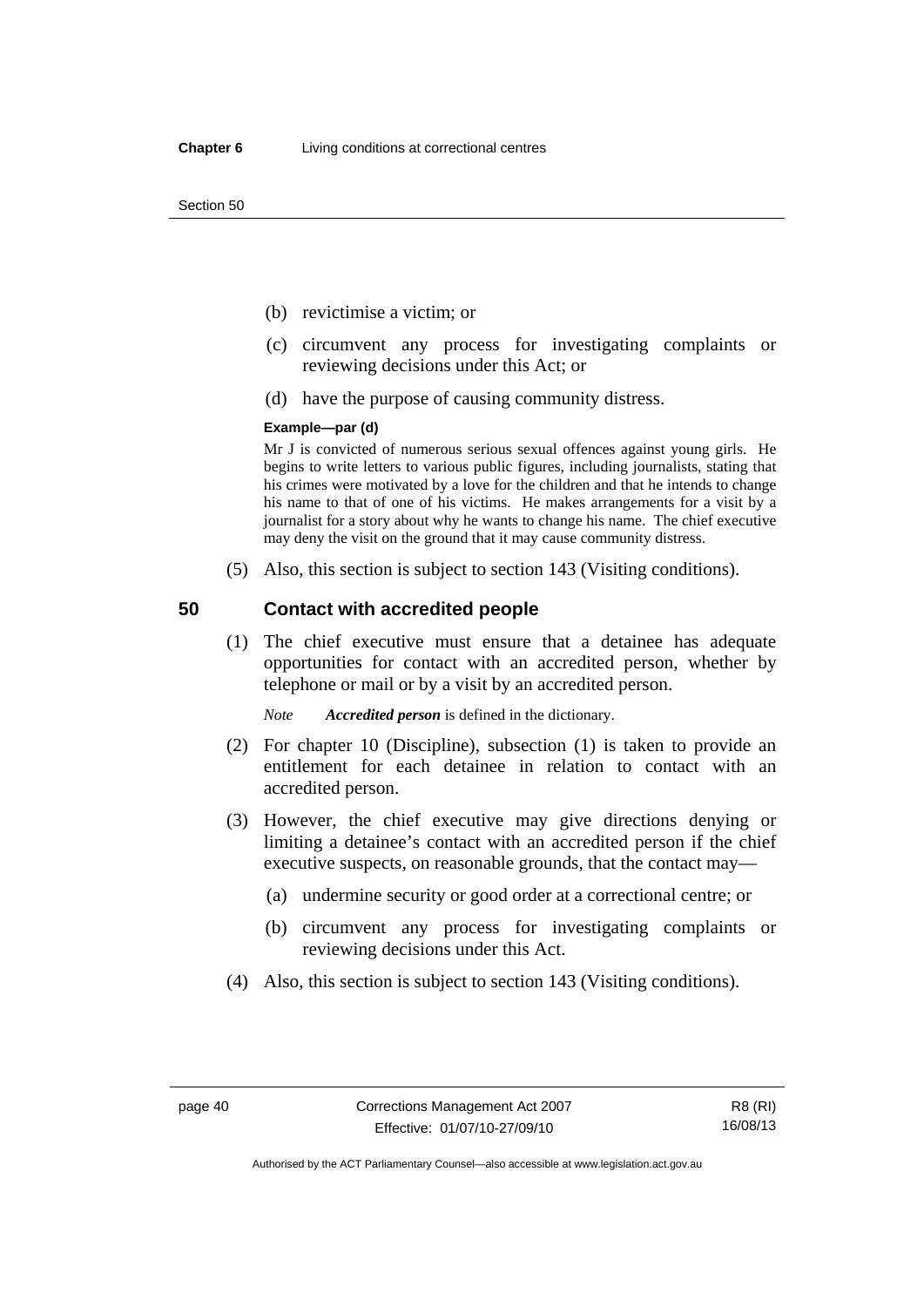# **51 Visits—protected communications**

The chief executive must not listen to, or record, a communication at a visit between a detainee and any of the following people:

- (a) a lawyer representing the detainee;
- (b) an official visitor;
- (c) the human rights commissioner;
- (d) the public advocate;
- (e) the ombudsman;
- (f) a person prescribed by regulation.
- *Note 1* Electronic communications between a detainee and a person mentioned in this section must not be monitored, see s 103.
- *Note 2* For restrictions on monitoring mail between a detainee and a person mentioned in this section, see s 105.

# **52 News and educational services**

- (1) The chief executive must ensure, as far as practicable, that detainees have reasonable access to—
	- (a) newspapers, radio and television broadcasts and other mass media (including the internet) for news and information; and
	- (b) a library or library service.
- (2) The chief executive may, as part of a detainee's case management plan, approve a detainee participating in academic, vocational or cultural education or training if satisfied it would benefit the detainee in any of the following ways:
	- (a) by providing the detainee with suitable vocational skills;
	- (b) by promoting the detainee's rehabilitation or reintegration into society;

page 41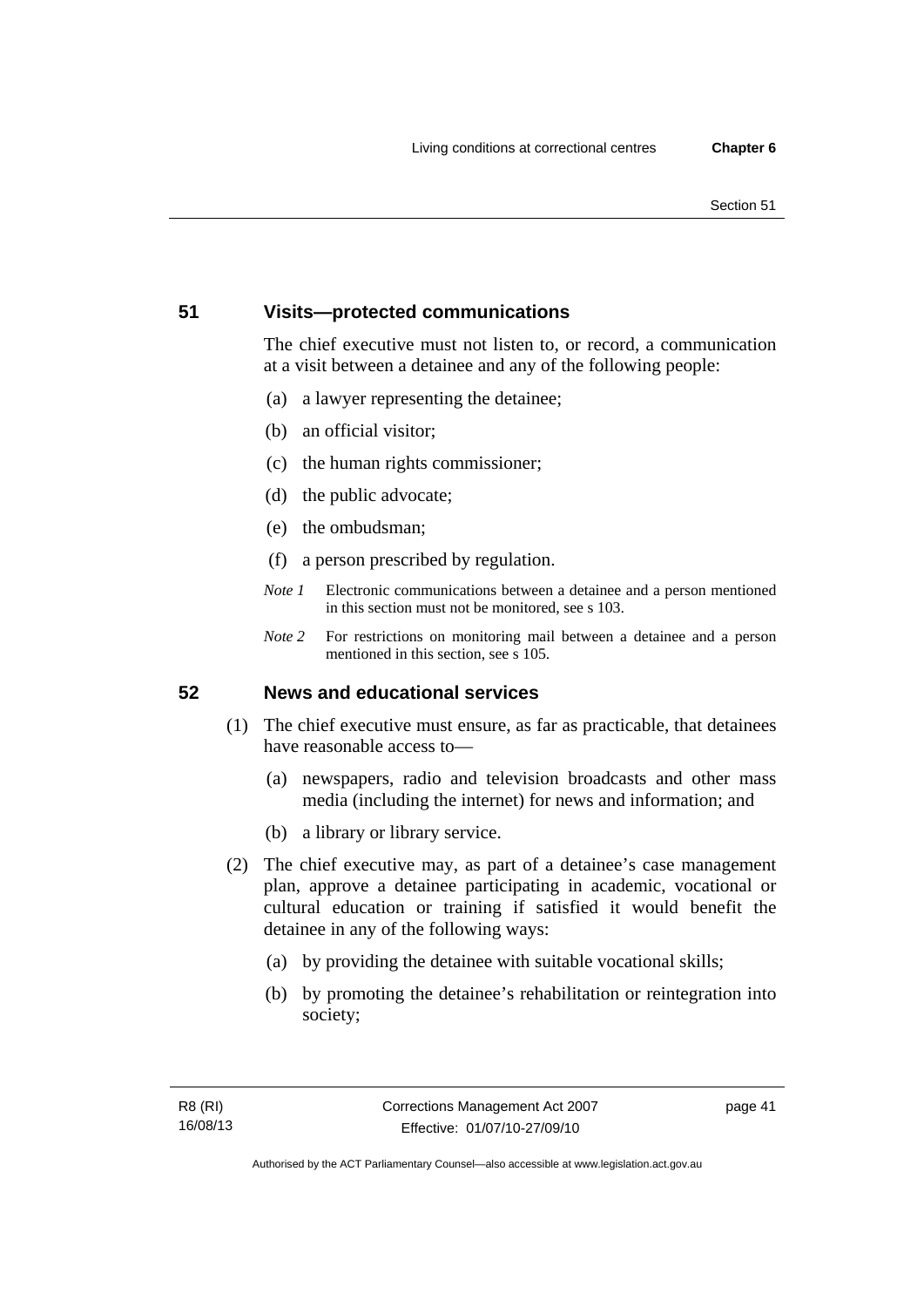- (c) by contributing satisfactorily to the detainee's personal development.
- (3) For chapter 10 (Discipline), participation in education or training approved under subsection (2) is taken to be an entitlement for the detainee.

## **53 Health care**

- (1) The chief executive must ensure that—
	- (a) detainees have a standard of health care equivalent to that available to other people in the ACT; and
	- (b) arrangements are made to ensure the provision of appropriate health services for detainees; and
	- (c) conditions in detention promote the health and wellbeing of detainees; and
	- (d) as far as practicable, detainees are not exposed to risks of infection.
- (2) In particular, the chief executive must ensure that detainees have access to—
	- (a) regular health checks; and
	- (b) timely treatment where necessary, particularly in urgent circumstances; and
	- (c) hospital care where necessary; and
	- (d) as far as practicable—
		- (i) specialist health services from health practitioners; and
		- (ii) necessary health care programs, including rehabilitation programs.
- (3) For chapter 10 (Discipline), subsections (1) and (2) are taken to provide an entitlement for each detainee in relation to health care.

Authorised by the ACT Parliamentary Counsel—also accessible at www.legislation.act.gov.au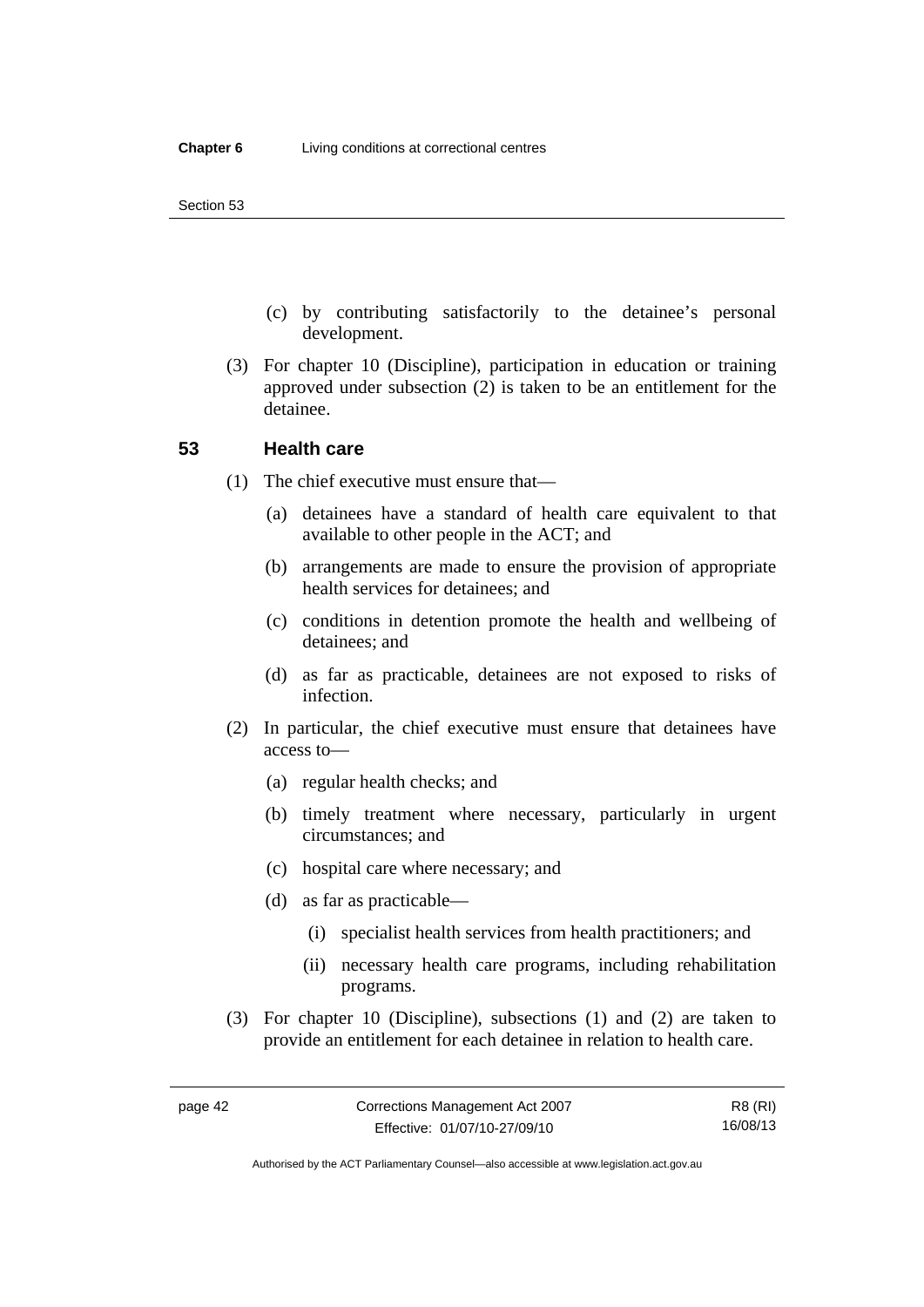- (4) A regulation may make provision in relation to health services for detainees, including provision about the following:
	- (a) the appointment of health practitioners for this Act;
	- (b) the provision of health service clinics for detainees;
	- (c) appointments for detainees with health practitioners;
	- (d) rehabilitation for detainees who suffer personal injury arising out of or in the course of their detention;
	- (e) security arrangements for detainees visiting health practitioners or health facilities, particularly outside correctional centres.
- (5) For chapter 10 (Discipline), a detainee's entitlement in relation to health care includes anything expressed to be an entitlement in a regulation made for subsection (4).

# **54 Transfers to health facilities**

 (1) The chief executive may direct that a detainee be transferred to a health facility at a correctional centre, or outside a correctional centre, if the chief executive believes, on reasonable grounds, that is necessary or desirable for the detainee to receive health services at the facility.

*Note Health facility* is defined in the dictionary.

- (2) The chief executive must have regard to the advice of a doctor appointed under section 21 (Doctors—health service appointments) when considering whether to make a direction under subsection  $(1)$ .
- (3) The chief executive may direct an escort officer to escort the detainee to or from the health facility, or while at the facility.
- (4) The detainee may be discharged from the health facility only if—
	- (a) the health practitioner in charge of the detainee's care approves the discharge; or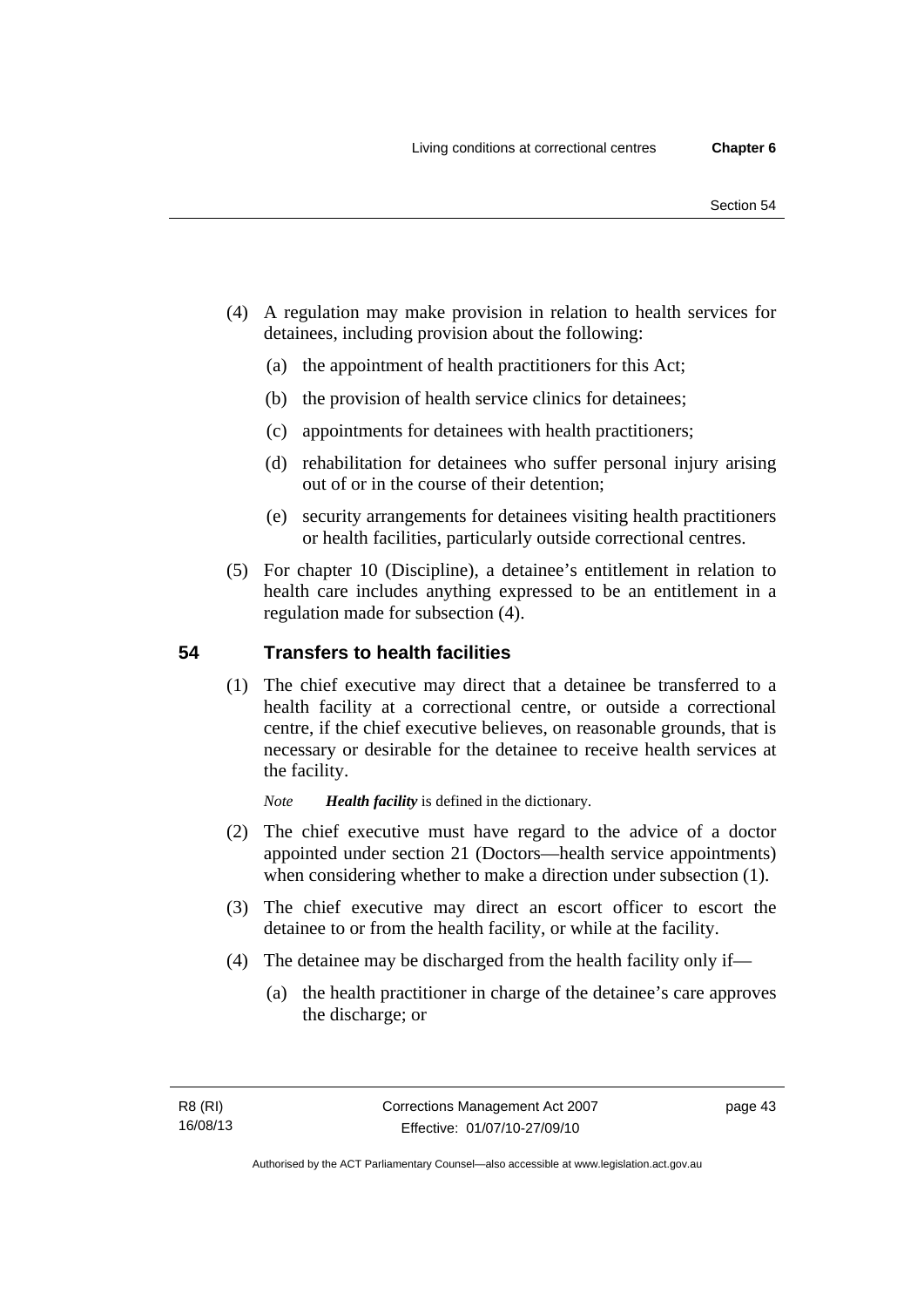(b) the chief executive directs that the detainee be removed from the facility.

#### **Example of direction for removal of detainee from health facility**

where the detainee is a danger to the safety of people at the facility

- *Note* An example is part of the Act, is not exhaustive and may extend, but does not limit, the meaning of the provision in which it appears (see Legislation Act, s 126 and s 132).
- (5) The chief executive may give a direction for ensuring that a detainee discharged from a health facility under this section is returned to a correctional centre stated in the direction.
- (6) For chapter 10 (Discipline), this section is taken to provide an entitlement for each detainee in relation to health care.

## **55 Religious, spiritual and cultural needs**

 (1) The chief executive must ensure, as far as practicable, that provision is made at correctional centres for the religious, spiritual and cultural needs of detainees.

#### **Examples of religious, spiritual or cultural needs**

- 1 observances and practices relating to religious or spiritual beliefs, including indigenous spiritual beliefs
- 2 observances or practices arising because a person belongs to a particular culture
- *Note* An example is part of the Act, is not exhaustive and may extend, but does not limit, the meaning of the provision in which it appears (see Legislation Act, s 126 and s 132).
- (2) In particular, the chief executive must ensure, as far as practicable, that detainees have reasonable access to—
	- (a) ministers of religion and other people with standing in a particular culture whom detainees wish to see for religious, spiritual or cultural purposes; and
	- (b) religious services at the correctional centre; and

Authorised by the ACT Parliamentary Counsel—also accessible at www.legislation.act.gov.au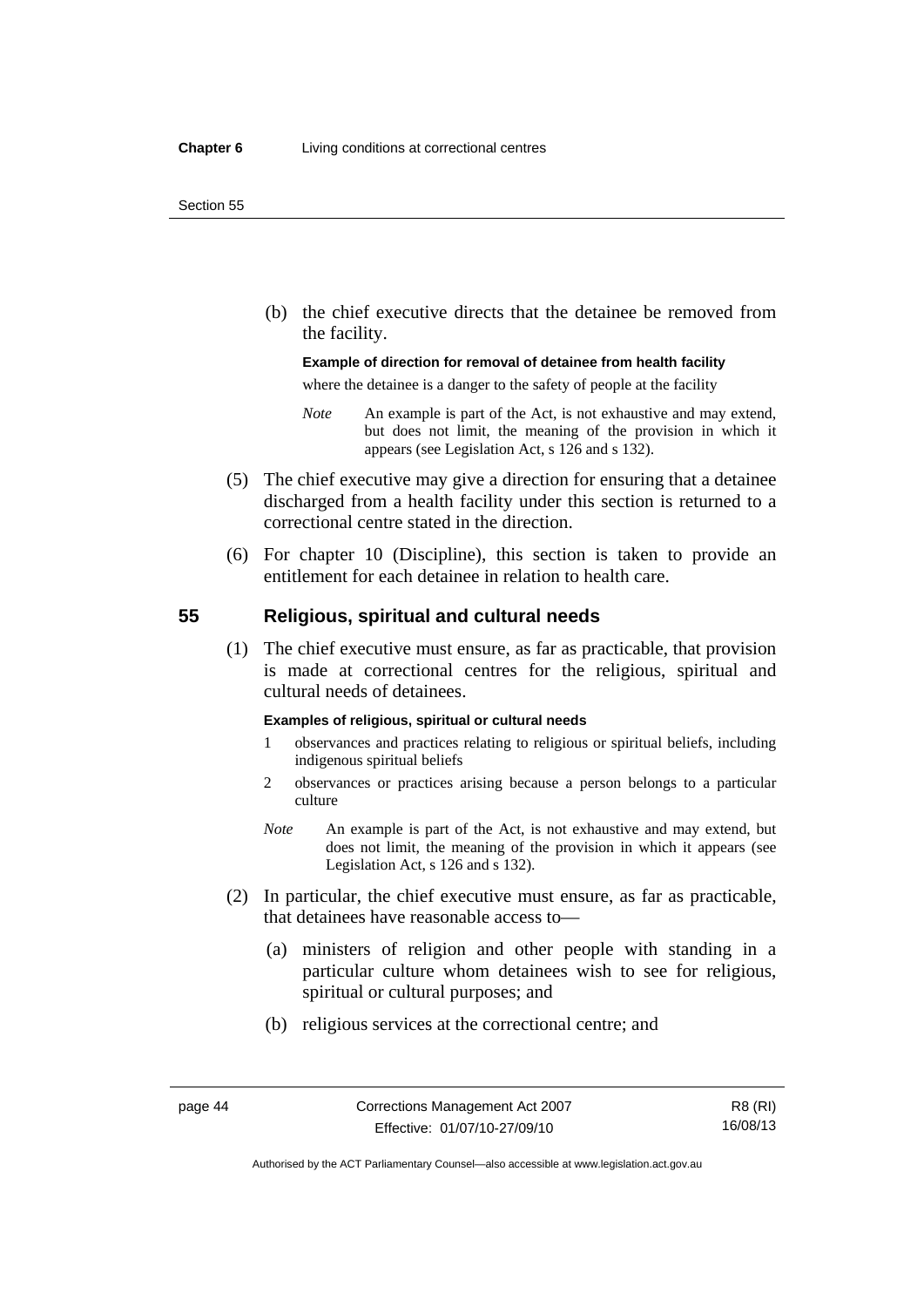- (c) books and other articles associated with their religious, spiritual or cultural practices.
- (3) However, the chief executive may give directions denying or limiting a detainee's access under subsection (1) or (2) if the chief executive suspects, on reasonable grounds, that it may—
	- (a) undermine security or good order at a correctional centre; or
	- (b) revictimise a victim; or
	- (c) circumvent any process for investigating complaints or reviewing decisions under this Act; or
	- (d) cause community distress.
- (4) A detainee must not be required to receive a visit from anyone representing a particular religion, spiritual belief or culture, or attend any related service or practice, if the detainee does not wish to do so.
- (5) For chapter 10 (Discipline), subsections (1) and (2) are taken to provide an entitlement for each detainee in relation to religious observance.
- (6) In this section:

*minister of religion* means—

- (a) a person registered under the *Marriage Act 1961* (Cwlth), part 4.1 (Authorised celebrants); or
- (b) a person prescribed by regulation.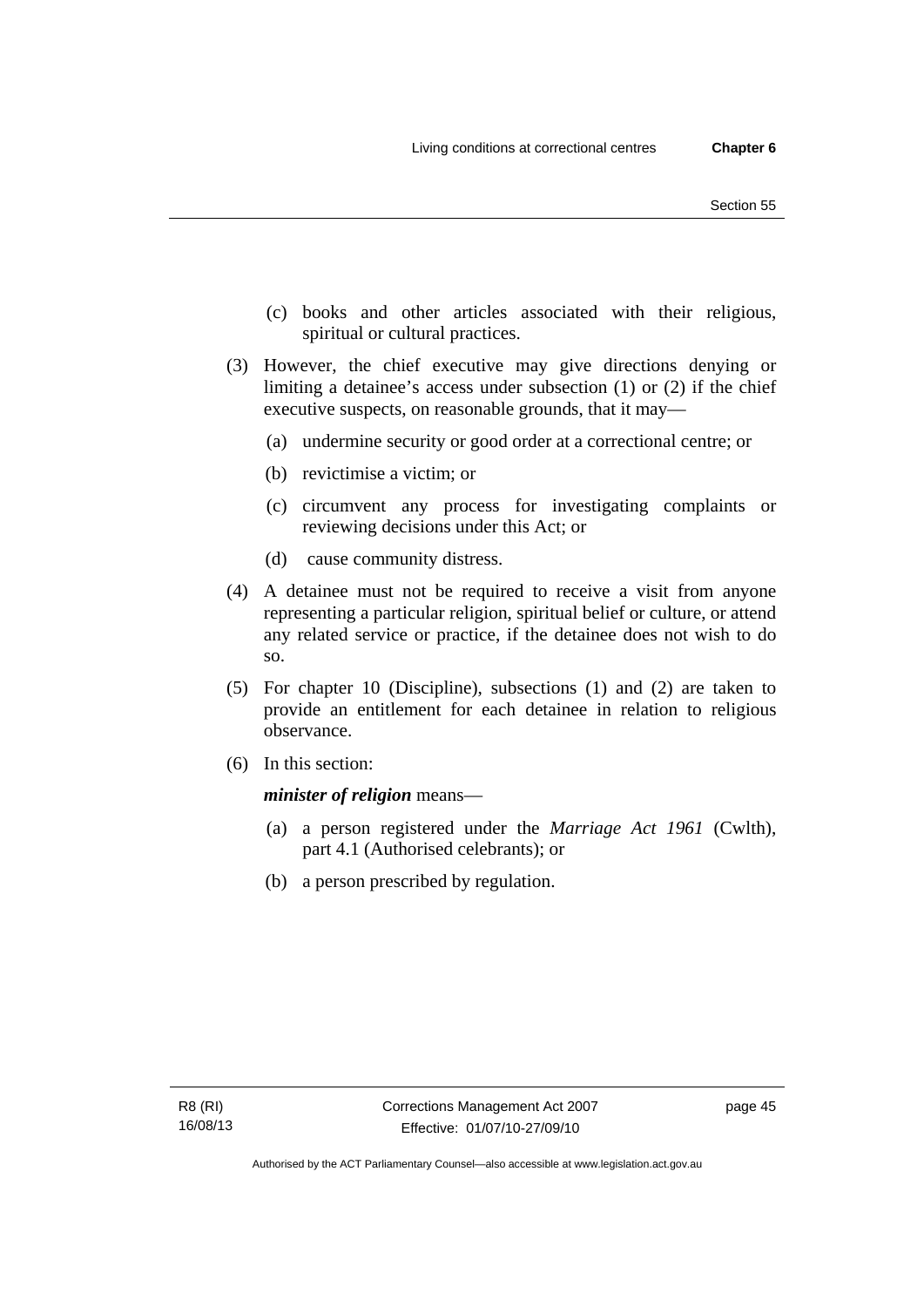# **Chapter 7 Inspection of correctional centres**

### **56 Independent inspections**

- (1) This section applies to each of the following:
	- (a) a judge;
	- (b) a magistrate;
	- (c) a member of the Legislative Assembly;
	- (d) the human rights commissioner;
	- (e) the ombudsman.
- (2) A person mentioned in subsection (1) may, at any reasonable time, enter and inspect—
	- (a) a correctional centre; or
	- (b) a place outside a correctional centre where a detainee is, or has been, directed to work or participate in an activity.

#### **Example of time that would not be reasonable**

a time that would hinder a search at a correctional centre

*Note* An example is part of the Act, is not exhaustive and may extend, but does not limit, the meaning of the provision in which it appears (see Legislation Act, s 126 and s 132).

## **57 Official visitors—appointment**

- (1) The Minister must appoint at least 1 official visitor.
- (2) The Minister may appoint a person as an official visitor only if satisfied the person has suitable qualifications or experience to exercise the functions of an official visitor.
- (3) The Minister must not appoint a public employee as an official visitor.

R8 (RI) 16/08/13

Authorised by the ACT Parliamentary Counsel—also accessible at www.legislation.act.gov.au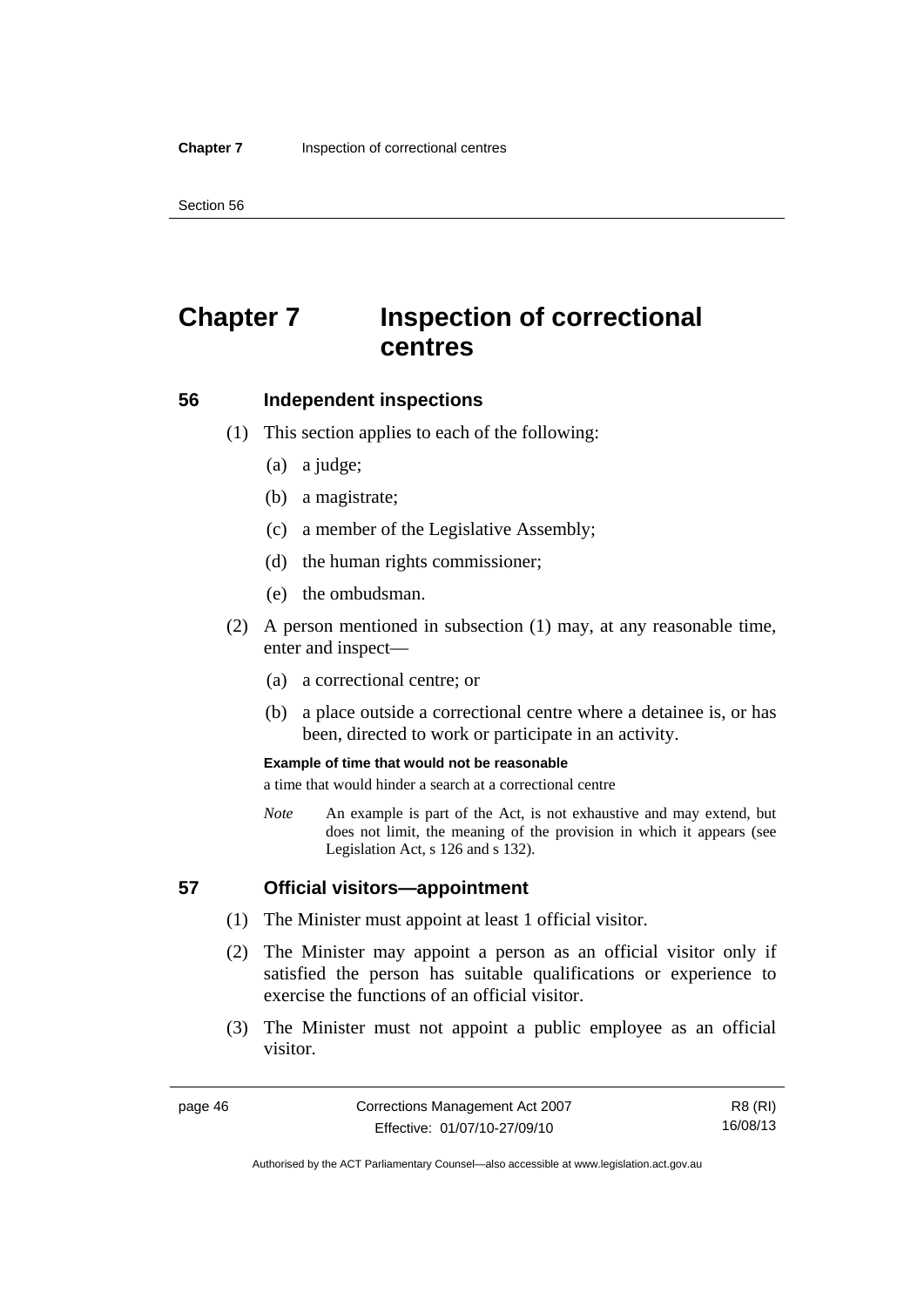- (4) An appointment of an official visitor must be for not longer than 3 years.
- (5) The conditions of appointment of an official visitor are the conditions agreed between the Minister and the member, subject to any determination under the *Remuneration Tribunal Act 1995*.
	- *Note 1* For the making of appointments (including acting appointments), see the Legislation Act, pt 19.3.
	- *Note 2* Certain Ministerial appointments require consultation with an Assembly committee and are disallowable (see Legislation Act, div 19.3.3).
	- *Note 3* A person may be reappointed to a position if the person is eligible to be appointed to the position (see Legislation Act, s 208 and dict, pt 1, def *appoint*).

# **58 Official visitors—functions**

- (1) An official visitor's functions are—
	- (a) to inspect correctional centres and places outside correctional centres where detainees are, or have been, directed to work or participate in an activity; and
	- (b) to exercise any other function given to an official visitor under this Act or another territory law.
- (2) For subsection (1), an official visitor—
	- (a) must visit each correctional centre in accordance with the conditions of the official visitor's appointment; and
	- (b) may visit a place outside a correctional centre where a detainee is, or has been, directed to work or participate in an activity; and
	- (c) may, at any reasonable time, enter a correctional centre or a place mentioned in paragraph (b).

**Example of time that would not be reasonable** 

a time that would hinder a search at a correctional centre

page 47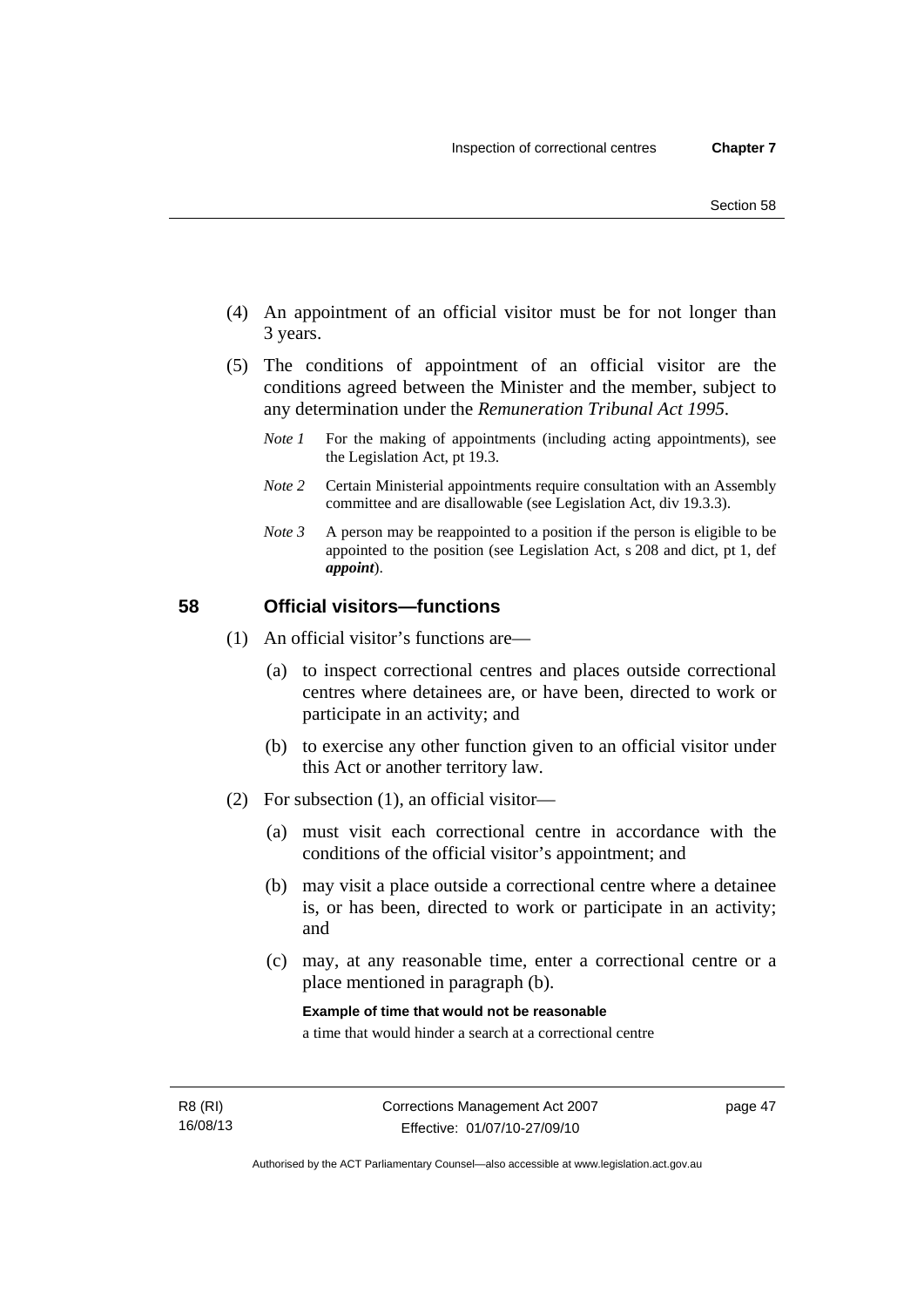- *Note* An example is part of the Act, is not exhaustive and may extend, but does not limit, the meaning of the provision in which it appears (see Legislation Act, s 126 and s 132).
- (3) If an official visitor believes, on reasonable grounds, that the detention of a detainee (including any aspect of the treatment, living conditions, work or activities of the detainee) is not in accordance with this Act, the official visitor must report that belief to the Minister in writing.
- (4) A corrections officer must give an official visitor any reasonable help the official visitor asks for to exercise the official visitor's functions.

# **59 Complaints to official visitors**

- (1) A detainee may complain to an official visitor about any aspect of the detainee's detention or treatment in detention, including—
	- (a) the operation of a correctional centre where the detainee is detained; or
	- (b) conditions, or work or activities provided, at a place where the detainee is, or has been, directed to work or participate in an activity.
- (2) The chief executive must ensure that an official visitor is told as soon as practicable about any detainee who has told a corrections officer that the detainee wants to see an official visitor.
- (3) A detainee is not required to explain to the chief executive or a corrections officer why the detainee may want to see an official visitor.

# **60 Investigation etc by official visitors**

 (1) An official visitor must investigate each complaint made under section 59 unless the official visitor believes, on reasonable grounds, that the complaint is frivolous or vexatious.

R8 (RI) 16/08/13

Authorised by the ACT Parliamentary Counsel—also accessible at www.legislation.act.gov.au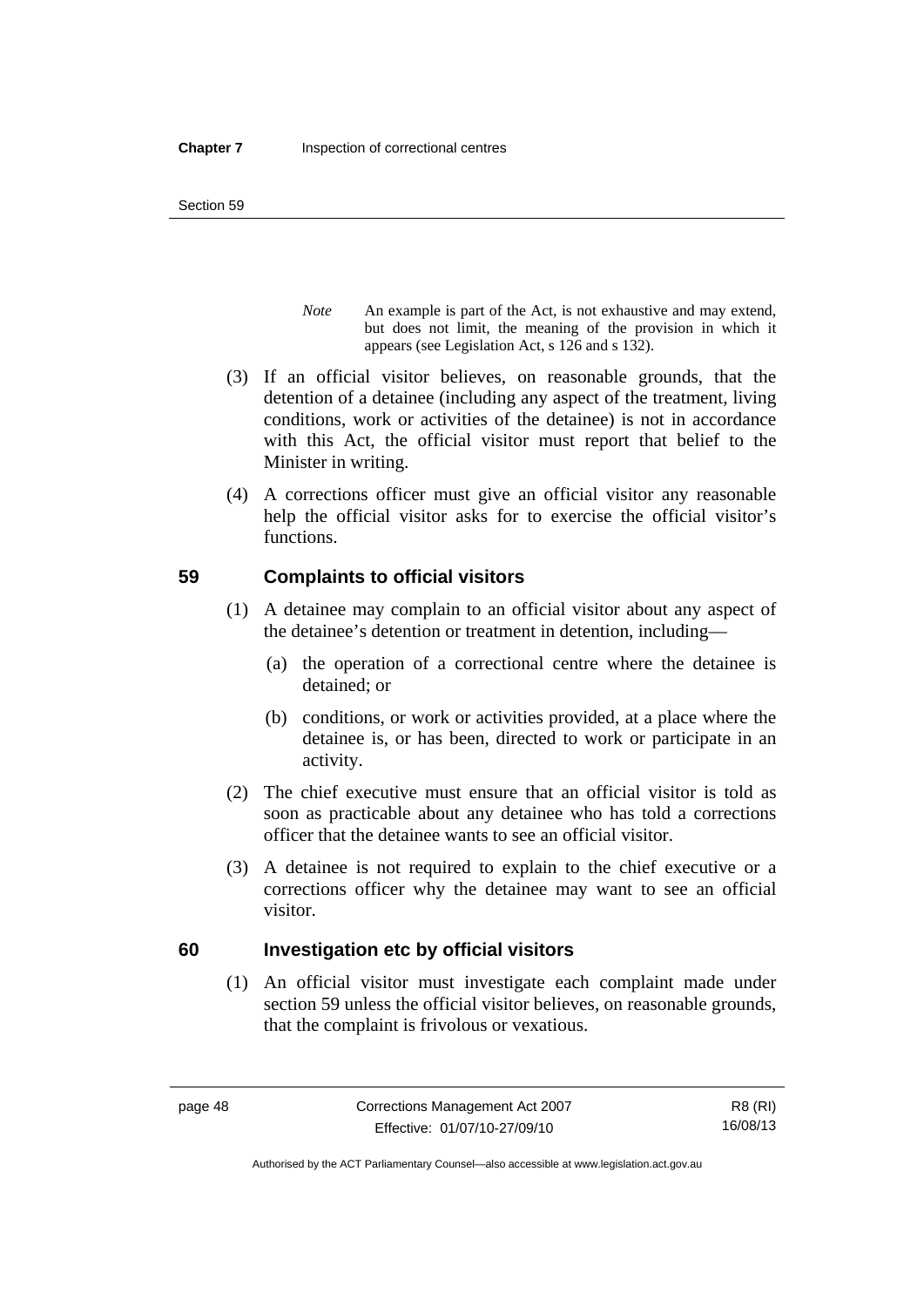- (2) An official visitor may—
	- (a) make a recommendation about the complaint to the chief executive; or
	- (b) if the official visitor considers it is appropriate, give the Minister a report about any complaint or investigation.
- (3) As soon as practicable after the end of each quarter, an official visitor must give the Minister a written report for the quarter summarising—
	- (a) the number and kinds of complaints received by the official visitor; and
	- (b) the number and kinds of complaints investigated by the official visitor; and
	- (c) the outcomes of investigations of complaints.
	- *Note* For the meaning of *quarter*, see the Legislation Act, dict, pt 1.
- (4) The quarterly report may include comments by the official visitor about anything in relation to a complaint or investigation to which the report applies.

#### **61 Official visitors—ending appointments**

- (1) The Minister may end the appointment of an official visitor—
	- (a) if the official visitor contravenes a territory law; or
	- (b) for misbehaviour; or
	- (c) if the official visitor becomes bankrupt or executes a personal insolvency agreement; or
	- (d) if the official visitor is convicted or found guilty, in the ACT, of an offence punishable by imprisonment for at least 1 year; or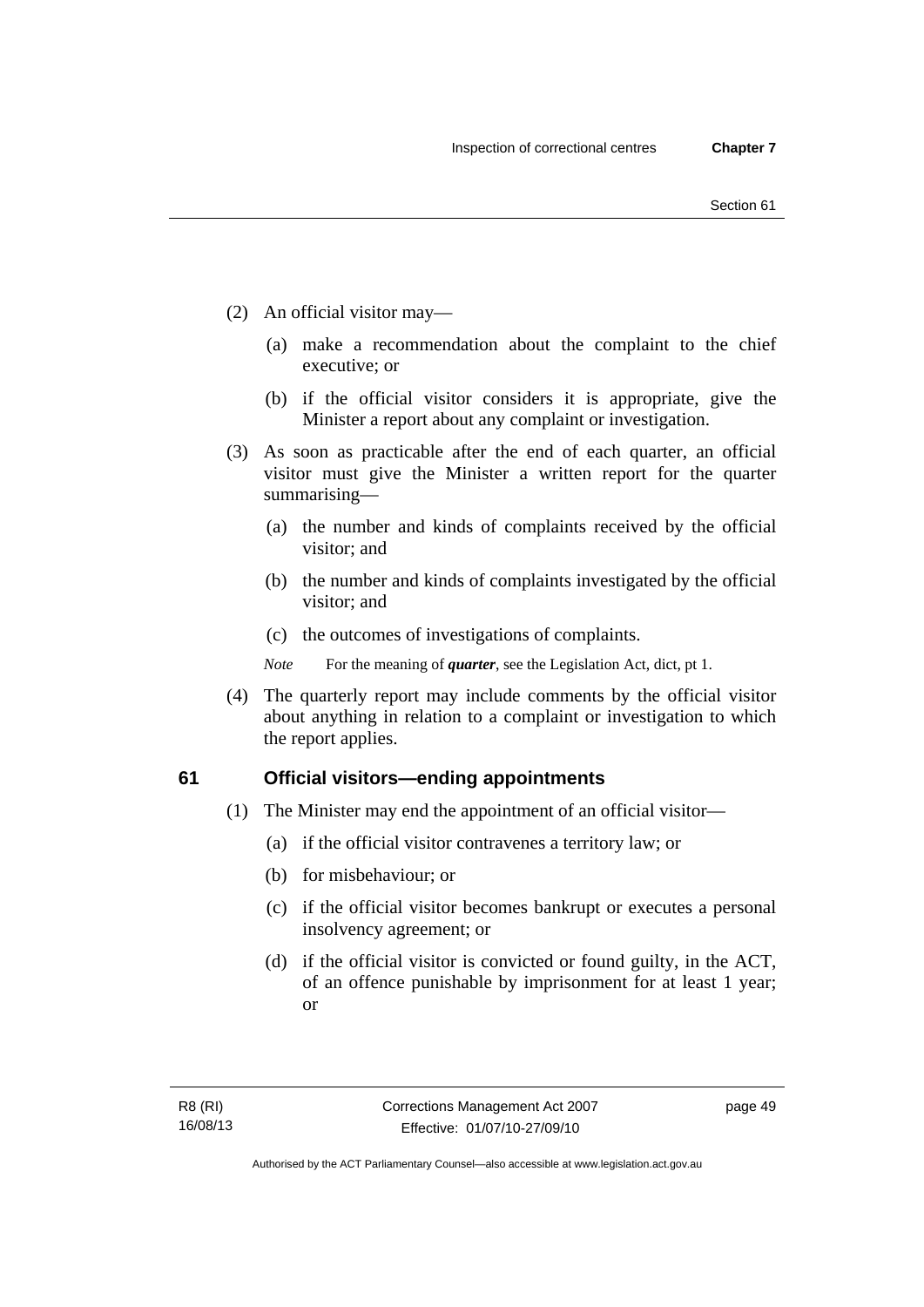- (e) if the official visitor is convicted or found guilty, outside the ACT, in Australia or elsewhere, of an offence that, if it had been committed in the ACT, would be punishable by imprisonment for at least 1 year; or
- (f) if the official visitor fails to visit a correctional centre in accordance with the conditions of the official visitor's appointment without the Minister's approval; or
- (g) for physical or mental incapacity, if the incapacity substantially affects the exercise of the official visitor's functions.
- (2) An official visitor's appointment ends if the person becomes a public employee.
	- *Note 1* A public employee must not be appointed as an official visitor (see s 57 (3)).
	- *Note 2* A person's appointment also ends if the person resigns (see Legislation Act, s 210).

## **62 Relationship with other inspection laws**

- (1) This Act must be construed and administered in a way that is consistent with an inspection law unless the contrary intention appears from this Act or that law.
- (2) This Act is taken to be consistent with an inspection law to the extent that it is capable of operating concurrently with that law.
- (3) The chief executive may make arrangements with a person responsible for the exercise of functions under an inspection law to ensure, as far as practicable, the safety of an inspector (however described) or anyone else affected by the exercise of the function in relation to a detainee or correctional centre.
- (4) A person exercising a function under an inspection law in relation to a detainee or correctional centre must exercise the function in accordance with any direction by the chief executive in relation to—
	- (a) the safety of anyone at the correctional centre; or

Authorised by the ACT Parliamentary Counsel—also accessible at www.legislation.act.gov.au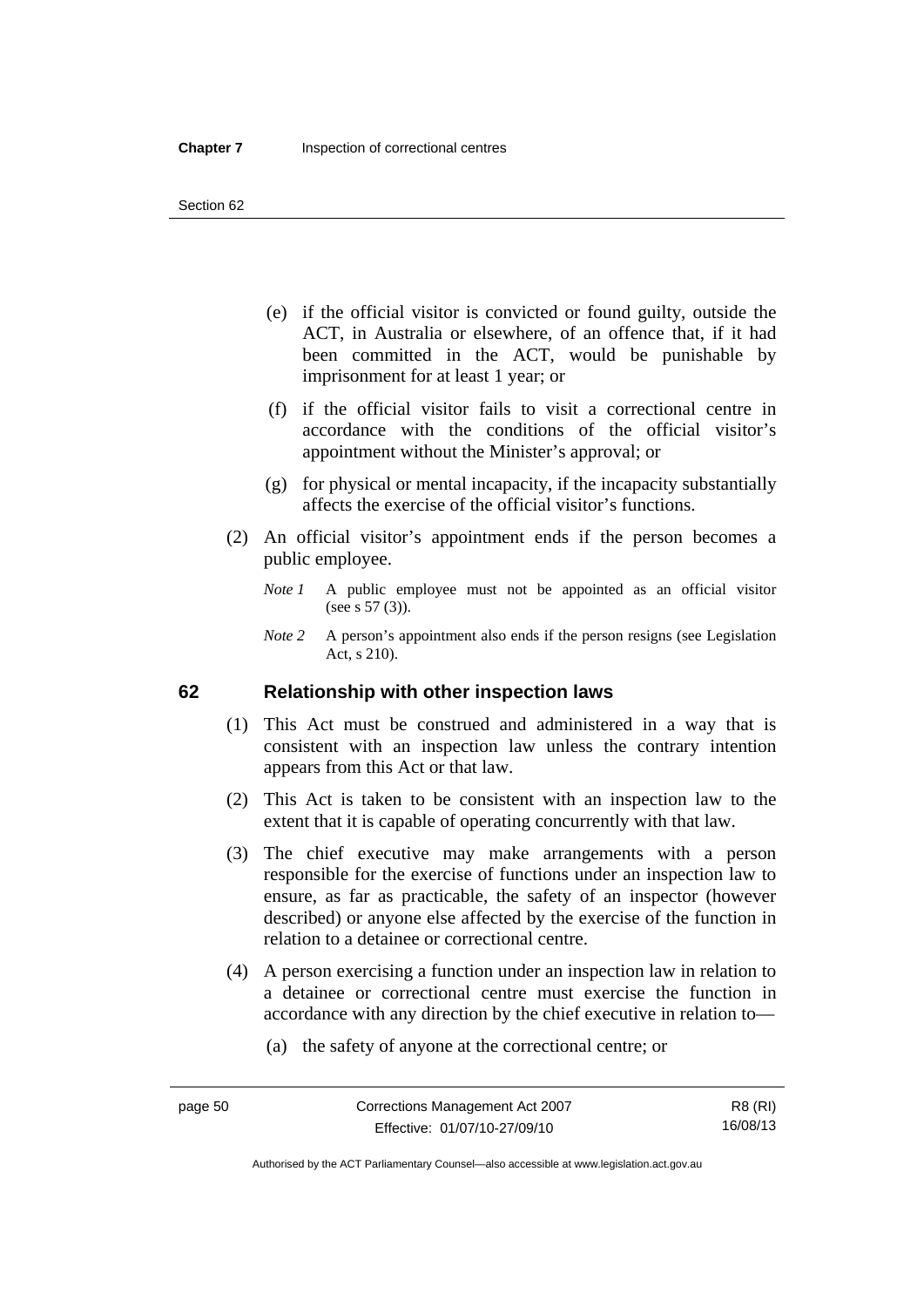- (b) security or good order at a correctional centre.
- (5) In this section:

*inspection law* means an Act that provides for the entry and inspection of premises, or the search of people or premises.

#### **Examples of inspection laws**

- *Crimes Act 1900*
- *Emergencies Act 2004*
- *Food Act 2001*
- *Public Health Act 1997*
- *Note* An example is part of the Act, is not exhaustive and may extend, but does not limit, the meaning of the provision in which it appears (see Legislation Act, s 126 and s 132).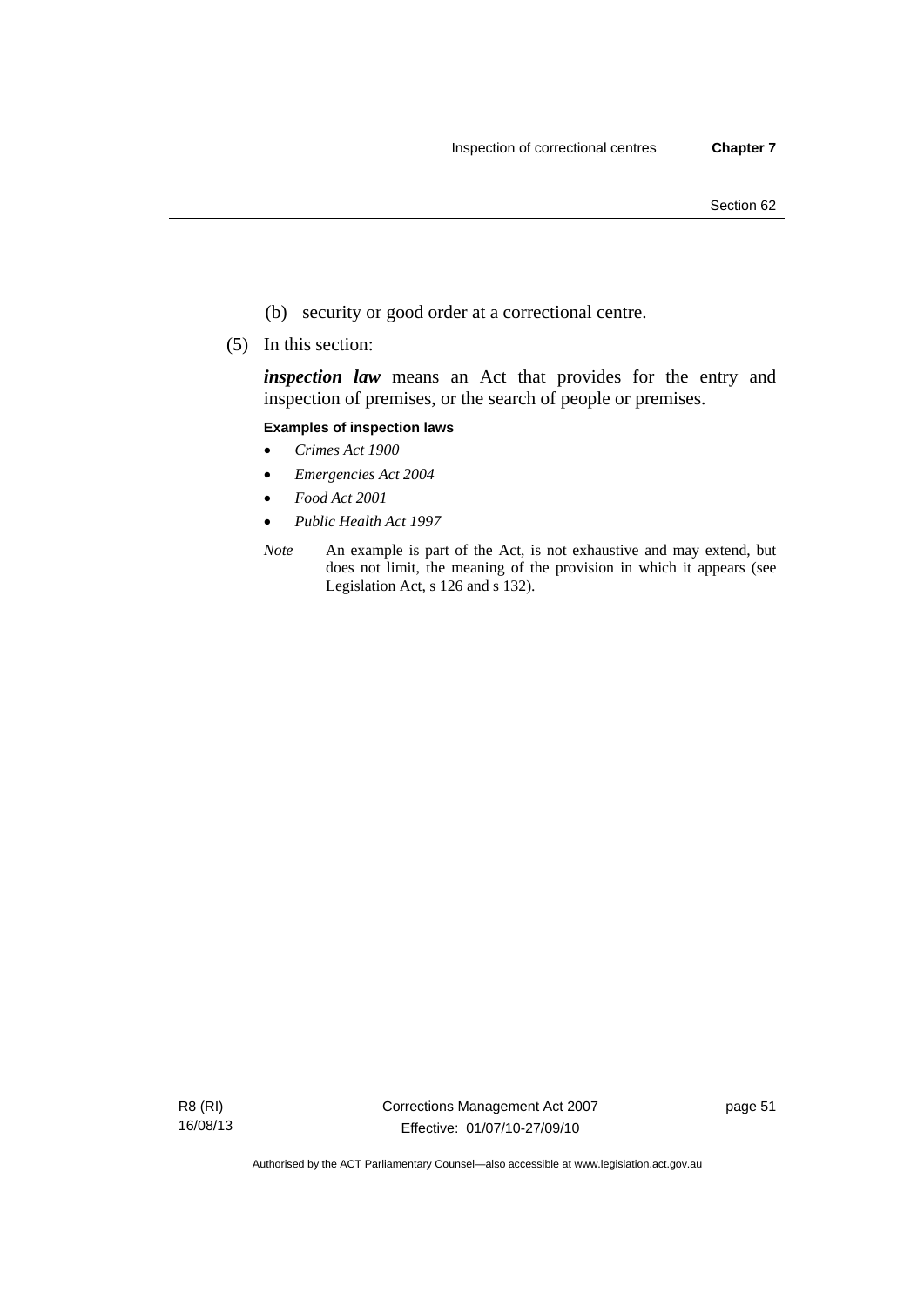# **Chapter 8 Admission to correctional centres**

### **63 Meaning of** *admission* **to correctional centre**

In this Act:

*admission,* of a detainee to a correctional centre, means—

- (a) admission of the detainee to the centre for detention; and
- (b) for a detainee reporting to the centre to perform periodic detention—includes the first, but not the second or subsequent, time the detainee reports to the centre to perform periodic detention.

#### **64 Authority for detention**

- (1) A person must not be admitted to, or detained at, a correctional centre unless the detention is—
	- (a) authorised by a warrant under the *Crimes (Sentence Administration) Act 2005*, section 12 (Warrant for imprisonment); or
	- (b) authorised by a warrant under the *Crimes (Sentence Administration) Act 2005*, section 17 (Warrant for remand); or
	- (c) otherwise authorised, whether by a warrant or other authority (however named), under a territory law or a law of the Commonwealth, a State or another Territory.

#### **Examples—par (c)**

- 1 an accused person who is refused bail by an authorised person under the *Bail Act 1992*
- 2 a person held on a warrant issued under the *Royal Commissions Act 1991*, section 35 (Apprehension of witnesses failing to appear)
- 3 a person in immigration detention under the Migration Act 1958 (Cwlth)

R8 (RI) 16/08/13

Authorised by the ACT Parliamentary Counsel—also accessible at www.legislation.act.gov.au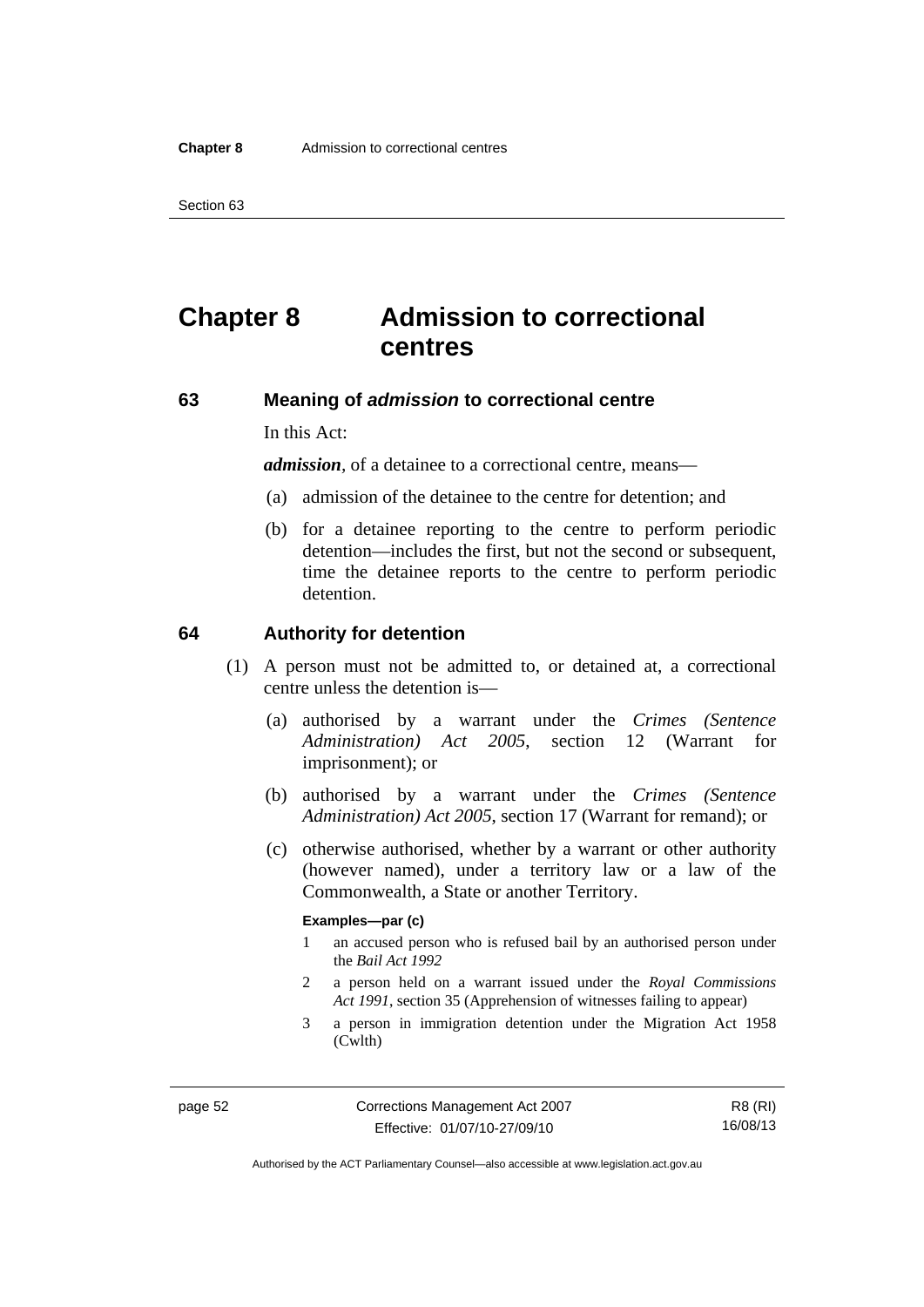- 4 an interstate detainee on leave in the ACT held in custody overnight
- *Note* An example is part of the Act, is not exhaustive and may extend, but does not limit, the meaning of the provision in which it appears (see Legislation Act, s 126 and s 132).
- (2) Before the person is admitted to the correctional centre, the chief executive must be given the warrant or evidence of other authority for the detention.
- (3) The validity of a person's detention at a correctional centre is not affected by a defect or irregularity in or in relation to the warrant or the evidence of other authority for the detention.

#### **65 Identification of detainees**

- (1) For the identification of a detainee admitted to a correctional centre, the chief executive may direct that all or any of the following be taken of, or from, the detainee:
	- (a) prints of the detainee's hands, fingers, feet or toes;
	- (b) a photograph or video recording;
	- (c) a measurement;
	- (d) a cast or impression;
	- (e) a buccal swab or saliva sample;
	- (f) a blood sample;
	- (g) anything else prescribed by regulation.
- (2) Anything taken of, or from, a detainee under subsection (1) must be destroyed if—
	- (a) the detainee is found not guilty of any offence to which the detention relates, other than on the ground of unsoundness of mind; or
	- (b) proceedings for any offence to which the detention relates are discontinued or dismissed.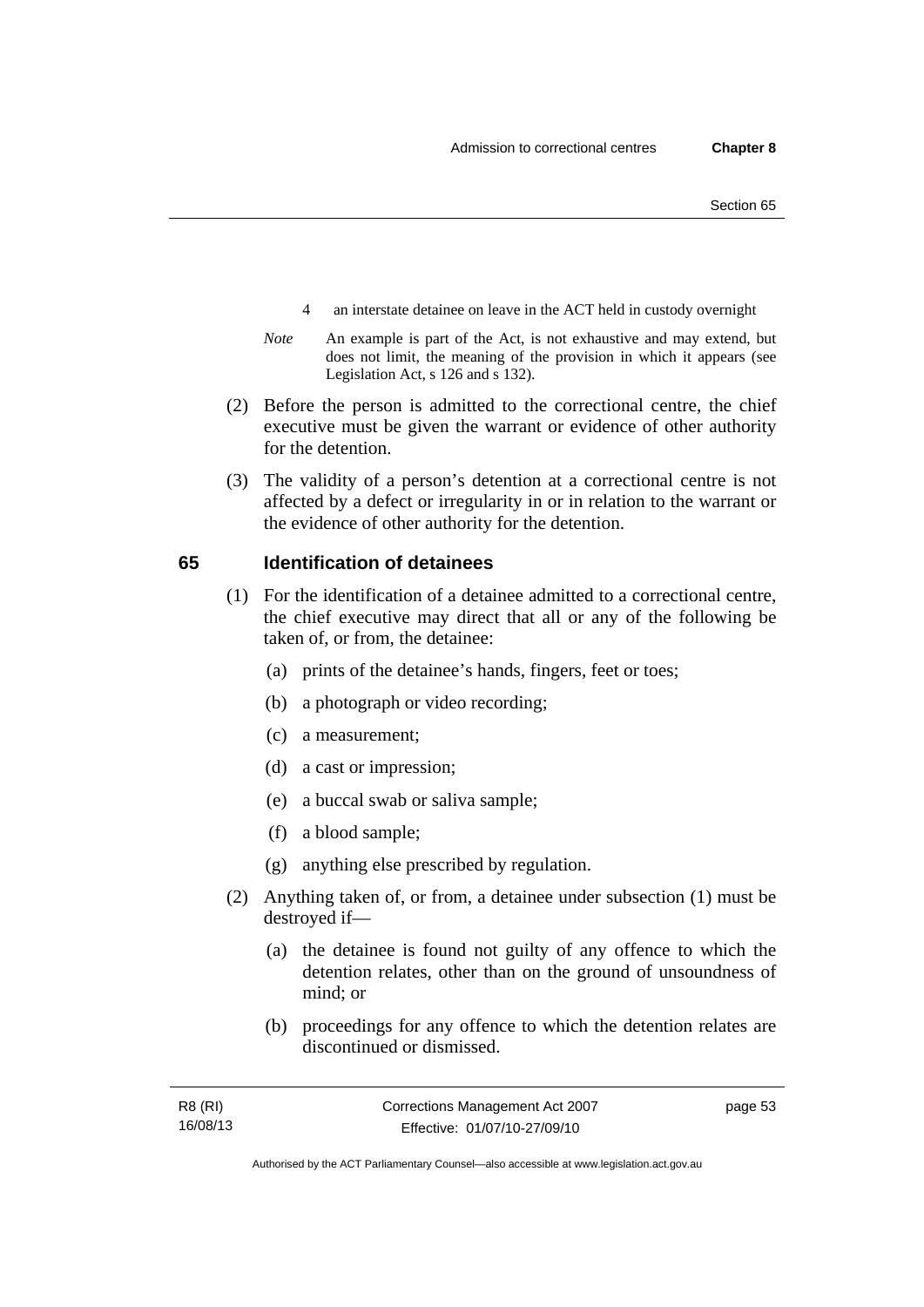- (3) However, subsection (2) does not apply if, for any part of the period of detention in relation to an offence, the detainee was also being detained for another offence—
	- (a) of which the detainee has been convicted; or
	- (b) for which a proceeding (including any appeal proceeding) is still pending.
- (4) A blood sample under this section may only be taken by a health practitioner appointed under section 22 (Health practitioners non-therapeutic functions).
	- *Note* The *Crimes (Forensic Procedures) Act 2000* includes provision for carrying out forensic procedures on people in custody. See particularly pt 2.7 (Carrying out of certain forensic procedures after conviction of serious offenders).

#### **66 Information about entitlements and obligations**

- (1) As soon as practicable after a detainee is admitted to a correctional centre, the chief executive must ensure that reasonable steps are taken to explain the following to the detainee:
	- (a) the detainee's entitlements and obligations under this Act;
	- (b) the case management plan arrangements;
	- (c) the role of official visitors;
	- (d) the procedures for seeking information and making complaints;
	- (e) if the detainee is a national of a foreign country—the right to have a diplomatic or consular representative of the country told about the detention;
	- (f) anything else prescribed by regulation;
	- (g) anything else the chief executive considers necessary or desirable.

**Examples—par (g)** 

1 corrections policies and operating procedures relevant to the detainee

| page 54 | Corrections Management Act 2007 | R8 (RI)  |
|---------|---------------------------------|----------|
|         | Effective: 01/07/10-27/09/10    | 16/08/13 |

Authorised by the ACT Parliamentary Counsel—also accessible at www.legislation.act.gov.au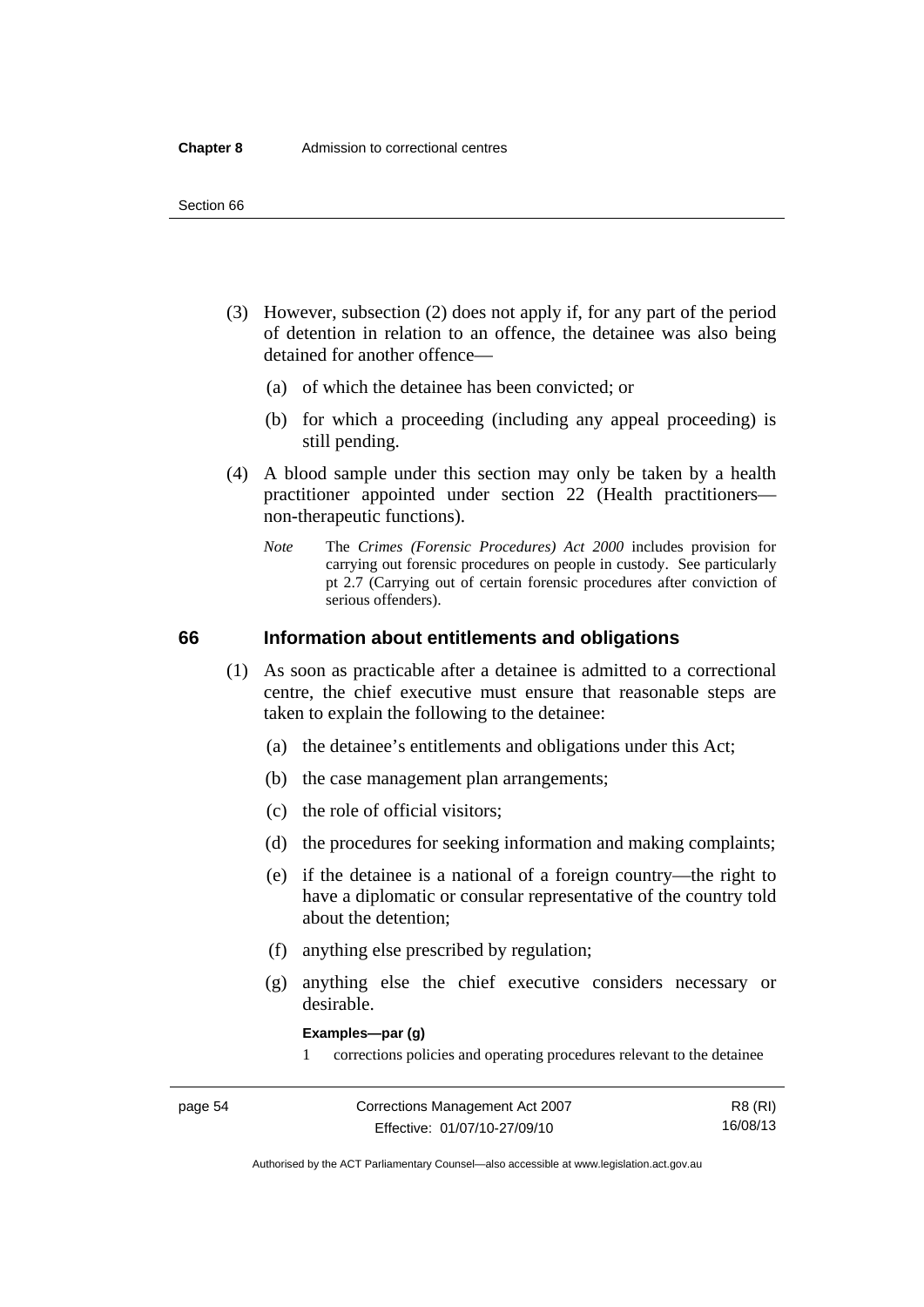- 2 the scope and effect of the chief executive's directions
- 3 for a transgender or intersex detainee—the effect of section 79 in relation to choice of sexual identity
- 4 the health services, work and activities available to detainees
- 5 for an offender—the role of the sentence administration board
- *Note* An example is part of the Act, is not exhaustive and may extend, but does not limit, the meaning of the provision in which it appears (see Legislation Act, s 126 and s 132).
- (2) The explanation under subsection (1)—
	- (a) may be in general terms; and
	- (b) as far as practicable, must be in language the detainee can readily understand.

**Example—par (a)** 

a written statement or checklist used by corrections officers to give detainees a general summary of the things mentioned in subsection (1)

- *Note* An example is part of the Act, is not exhaustive and may extend, but does not limit, the meaning of the provision in which it appears (see Legislation Act, s 126 and s 132).
- (3) The chief executive must arrange for the assistance of an interpreter in complying with subsection (1) or (2) if the chief executive believes, on reasonable grounds, that the detainee is unable, because of inadequate knowledge of the English language or a disability, to communicate with reasonable fluency in English.
- (4) Without limiting subsection (3), the assistance of the interpreter may be provided by telephone.
- (5) The chief executive must also ensure that copies of the following are available for inspection by detainees at each correctional centre:
	- (a) this Act;
	- (b) corrections policies and operating procedures available under section 14.

page 55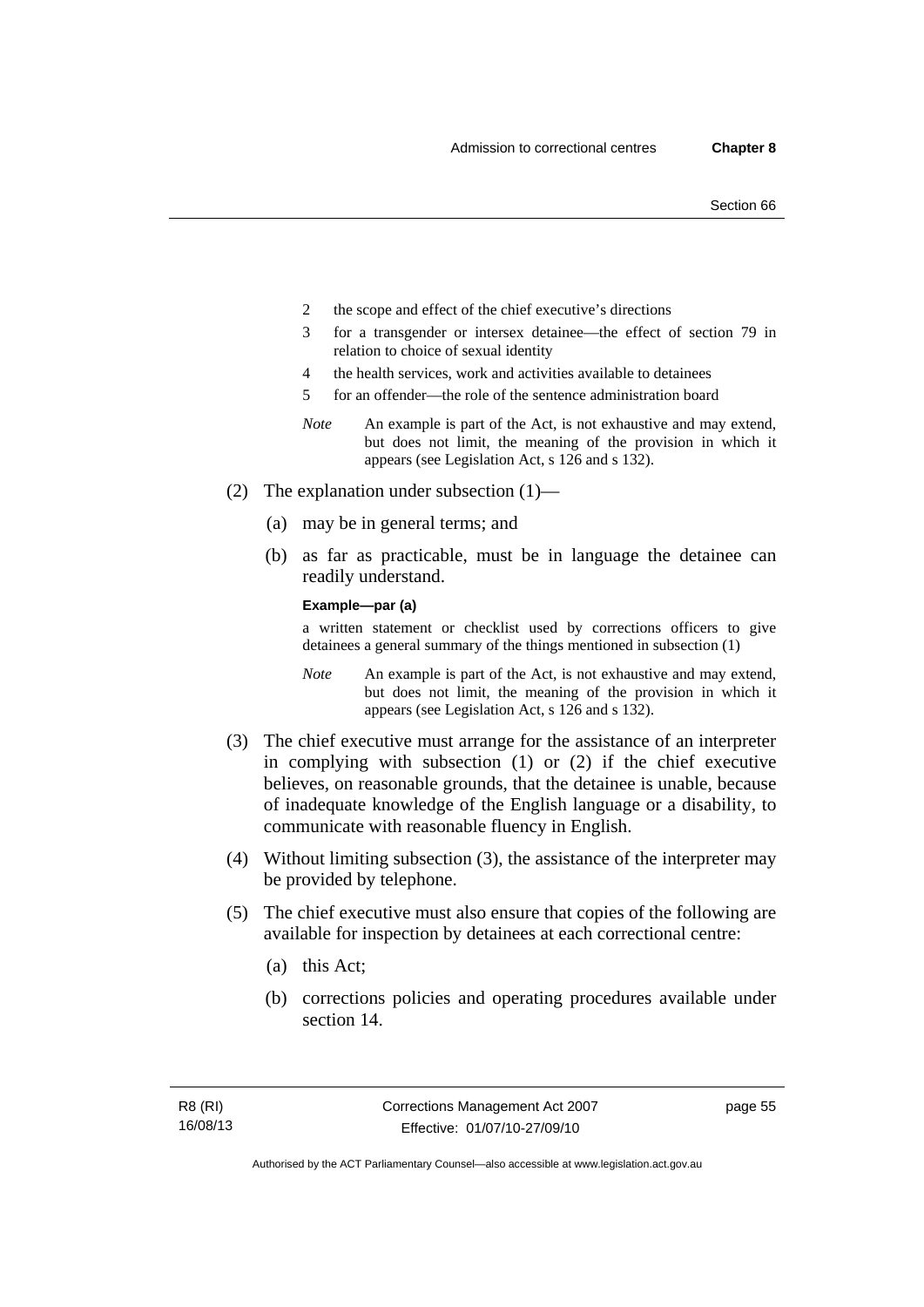(6) The chief executive must tell a diplomatic or consular representative of a foreign country about the detention of a national of that country, if asked by the detainee.

# **67 Initial assessment**

- (1) The chief executive must ensure that—
	- (a) each detainee admitted to a correctional centre is assessed as soon as practicable to identify any immediate physical or mental health, or safety or security, risks and needs; and
	- (b) any risks and needs identified by the assessment are addressed.
- (2) In particular, the chief executive must ensure that any ongoing risks and needs are addressed in the detainee's case management plan.

#### **68 Health assessment**

- (1) The assessment under section 67 of a detainee's physical and mental health needs and risks must be made within 24 hours after the detainee's admission.
- (2) The health assessment must involve—
	- (a) an initial assessment by a nurse and a review of the nurse's assessment by a doctor appointed under section 21 (Doctors health service appointments); or
	- (b) an assessment by a doctor appointed under section 21 (Doctors—health service appointments).
- (3) The health assessment must include an assessment of the detainee's risk of self-harm.
	- *Note 1* The detainee's case management plan must also address the detainee's health condition, any risk of self-harm and any treatment regime (see s 78).
	- *Note 2* The *Mental Health (Treatment and Care) Act 1994* also includes provision for assessment orders, and emergency detention and care, under that Act.

R8 (RI) 16/08/13

Authorised by the ACT Parliamentary Counsel—also accessible at www.legislation.act.gov.au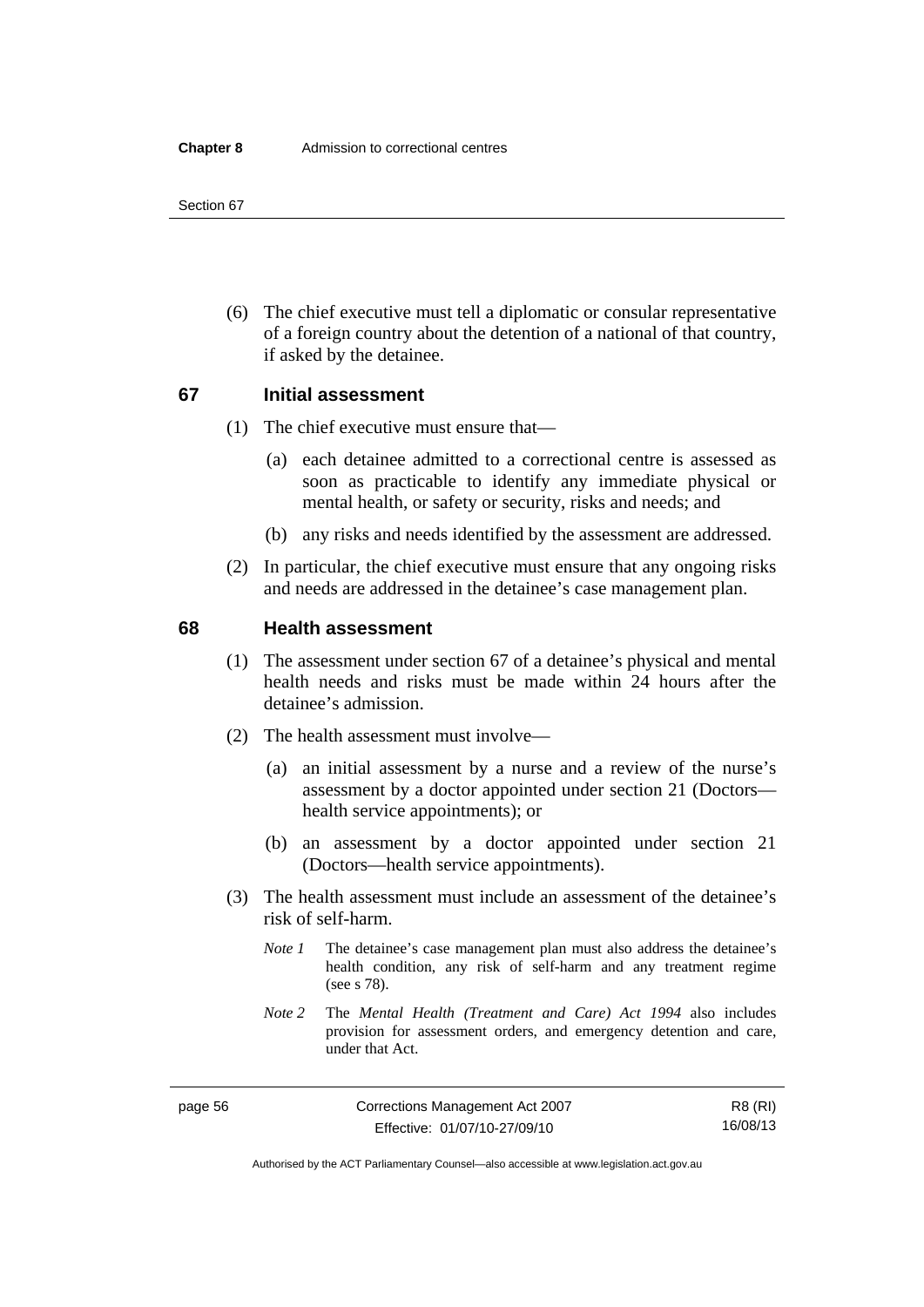# **69 Alcohol and drug tests on admission**

- (1) For an assessment under section 67, the chief executive may direct the detainee, orally or in writing, to provide a test sample.
- (2) Division 9.6.2 (Alcohol and drug testing—detainees) applies in relation to the direction and any sample given under the direction.

# **70 Strip search on admission**

- (1) For an assessment under section 67, the chief executive may direct the detainee, orally or in writing, to submit to a strip search.
- (2) Part 9.4 (Searches) and part 9.5 (Seizing property) apply in relation to the direction and any strip search conducted under the direction.

# **71 Property of detainees**

- (1) The chief executive may allow a detainee's property to be brought into a correctional centre.
- (2) However, the chief executive may give directions imposing conditions in relation to the detainee's property brought into a correctional centre, including conditions in relation to—
	- (a) the nature, amount and location of property that may be held by a detainee at the centre; and
	- (b) the use of the property.
- (3) The chief executive must ensure that the register of detainees includes details of the property each detainee has at a correctional centre.
- (4) Without limiting section 14 (Corrections policies and operating procedures), a corrections policy or operating procedure may make provision in relation to detainee's property, including provision in relation to the following:
	- (a) the taking and storage of the property;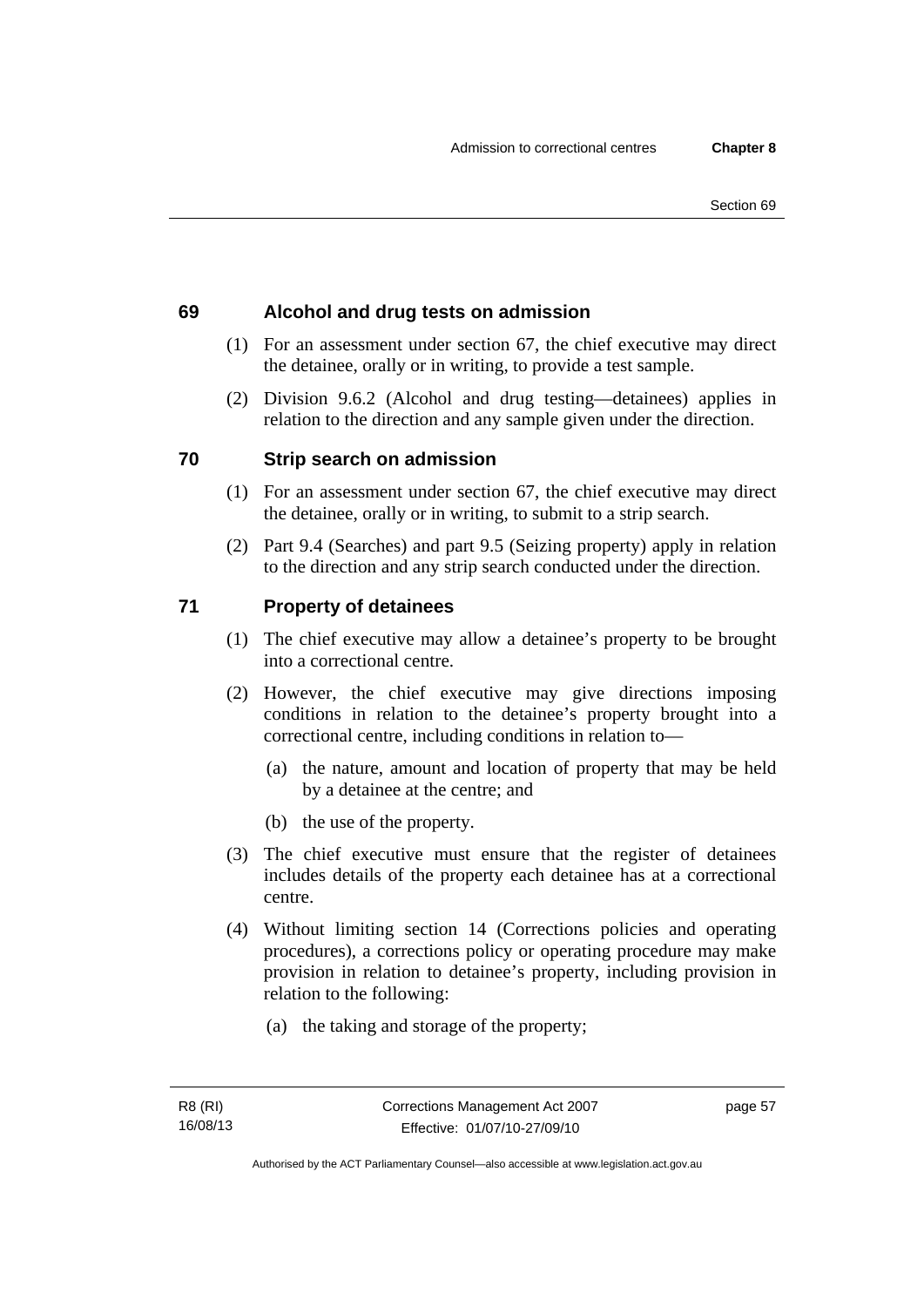- (b) access to, and use of, the property;
- (c) transfer of the property;
- (d) compensation for loss or damage;
- (e) return of the property to the detainee.
- (5) In this section:

*detainee's property* does not include a prohibited thing.

*Note* Pt 9.5 (Seizing property) provides generally for the seizure, forfeiture and return of property.

### **72 Security classification**

The chief executive must arrange a security classification for a detainee as soon as practicable after the detainee's admission to a correctional centre.

#### **73 Case management plan**

The chief executive must arrange for a case management plan to be prepared for a detainee as soon as practicable after the detainee's admission to a correctional centre.

# **74 Entries in register of detainees**

The chief executive must ensure that details of each detainee admitted to a correctional centre are entered in the register of detainees on the detainee's admission to the centre.

*Note* The chief executive must keep a register of detainees at a correctional centre (see s 76).

Authorised by the ACT Parliamentary Counsel—also accessible at www.legislation.act.gov.au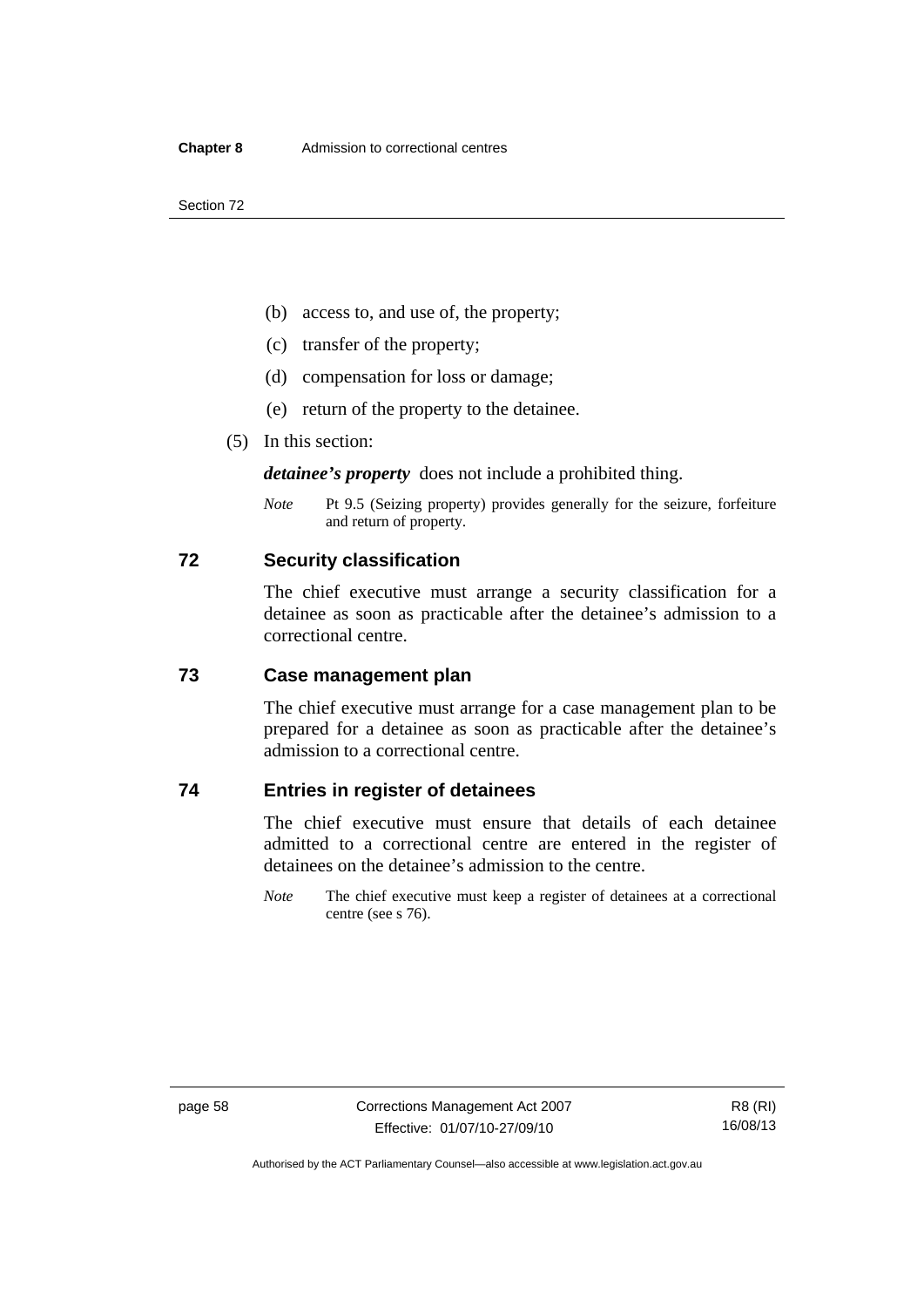# **Chapter 9 Management and security**

# **Part 9.1 Management and security general**

#### **75 Compliance with chief executive's directions**

A detainee must comply with any direction given under this Act to the detainee by the chief executive.

*Note* Under s 17, the chief executive may delegate any of the chief executive's functions, including the giving of directions, to a corrections officer.

#### **76 Register of detainees**

- (1) The chief executive must keep a register containing details of each detainee at a correctional centre.
- (2) The register must include details of the following for each detainee:
	- (a) full name;
	- (b) authority for detention;
	- (c) period of authorised detention;
	- (d) for a detainee under a sentence of imprisonment—
		- (i) the sentence, including any periodic detention period or other element of a combination sentence; and
		- (ii) any nonparole period;
	- (e) current place of detention;
	- (f) security classification;
	- (g) case management plan;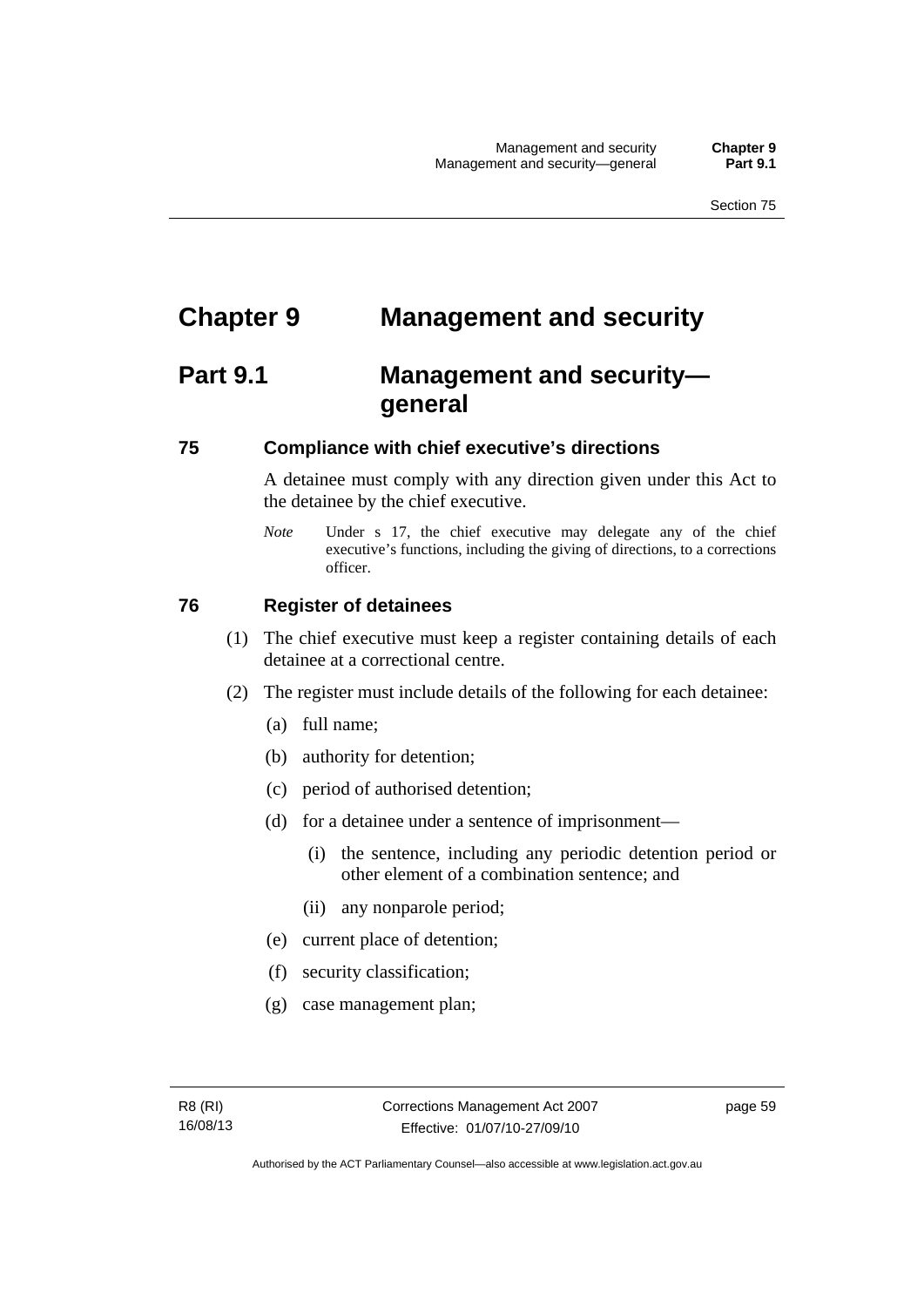- (h) sex, including that chosen under section 79 (Transgender and intersex detainees—sexual identity);
- (i) any known condition of the detainee that requires, or is likely to require, a health service;
- (j) anything taken under section 65 (Identification of detainees);
- (k) anything else the chief executive considers necessary or appropriate for the proper management of the detainee.

#### **Examples—par (i)**

- 1 nutritional or health needs
- 2 need for spectacles, contact lens, crutches, prosthesis or other artificial aids
- 3 language or literacy difficulties
- *Note* An example is part of the Act, is not exhaustive and may extend, but does not limit, the meaning of the provision in which it appears (see Legislation Act, s 126 and s 132).
- (3) The register must be available for inspection under chapter 7 (Inspection of correctional centres).
- (4) In this section:

*combination sentence*—see the *Crimes (Sentencing) Act 2005*, dictionary.

## **77 Health reports**

- (1) For this Act, the chief executive may ask a relevant chief executive for a written report about a detainee's health.
- (2) The relevant chief executive must comply with the request as soon as practicable.
- (3) The relevant chief executive's report must include personal health information about the detainee that is in a health record—
	- (a) in the relevant chief executive's custody; or

Authorised by the ACT Parliamentary Counsel—also accessible at www.legislation.act.gov.au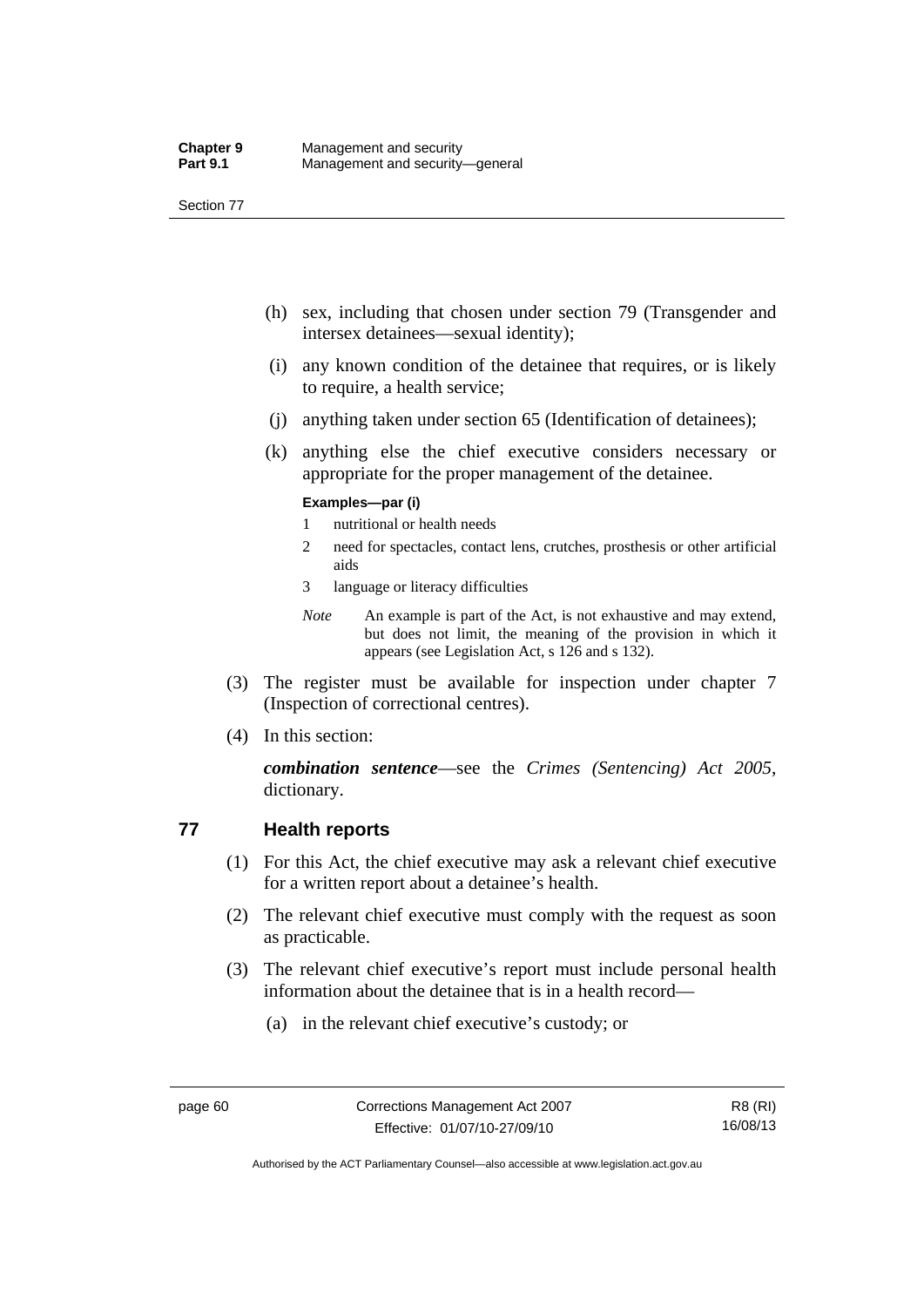- (b) to which the relevant chief executive has access through any arrangement with another chief executive.
- (4) The chief executive must ensure that a doctor appointed under section 21 (Doctors—health service appointments) assesses the report from a relevant chief executive and includes a statement of the detainee's condition (the *health schedule*) in the detainee's case management plan.
- (5) The health schedule must include a summary of—
	- (a) the detainee's condition and health risks, including any likelihood of the condition resulting in a medical emergency or the onset of significant health problems and any associated symptoms; and
	- (b) a treatment regime for the detainee

#### **Examples—s (5)**

- 1 Detainee D has diabetes. The health schedule for D explains the type of diabetes, the treatment required, any likely medical emergency or significant health problem and the associated symptoms, such as hypoglycaemia.
- 2 Detainee P has epilepsy. The health schedule for P explains the type of epilepsy, the treatment required, the symptoms and consequences of any failure to maintain the treatment regime.
- *Note* An example is part of the Act, is not exhaustive and may extend, but does not limit, the meaning of the provision in which it appears (see Legislation Act, s 126 and s 132).
- (6) Without limiting section 14 (Corrections policies and operating procedures), a corrections policy or operating procedure may include provision in relation to the health schedule, including provision in relation to any of the following:
	- (a) the content of the schedule and, in particular, any statement about the detainee's health risks and treatment regime;
	- (b) the people who may access the health schedule and the circumstances for access.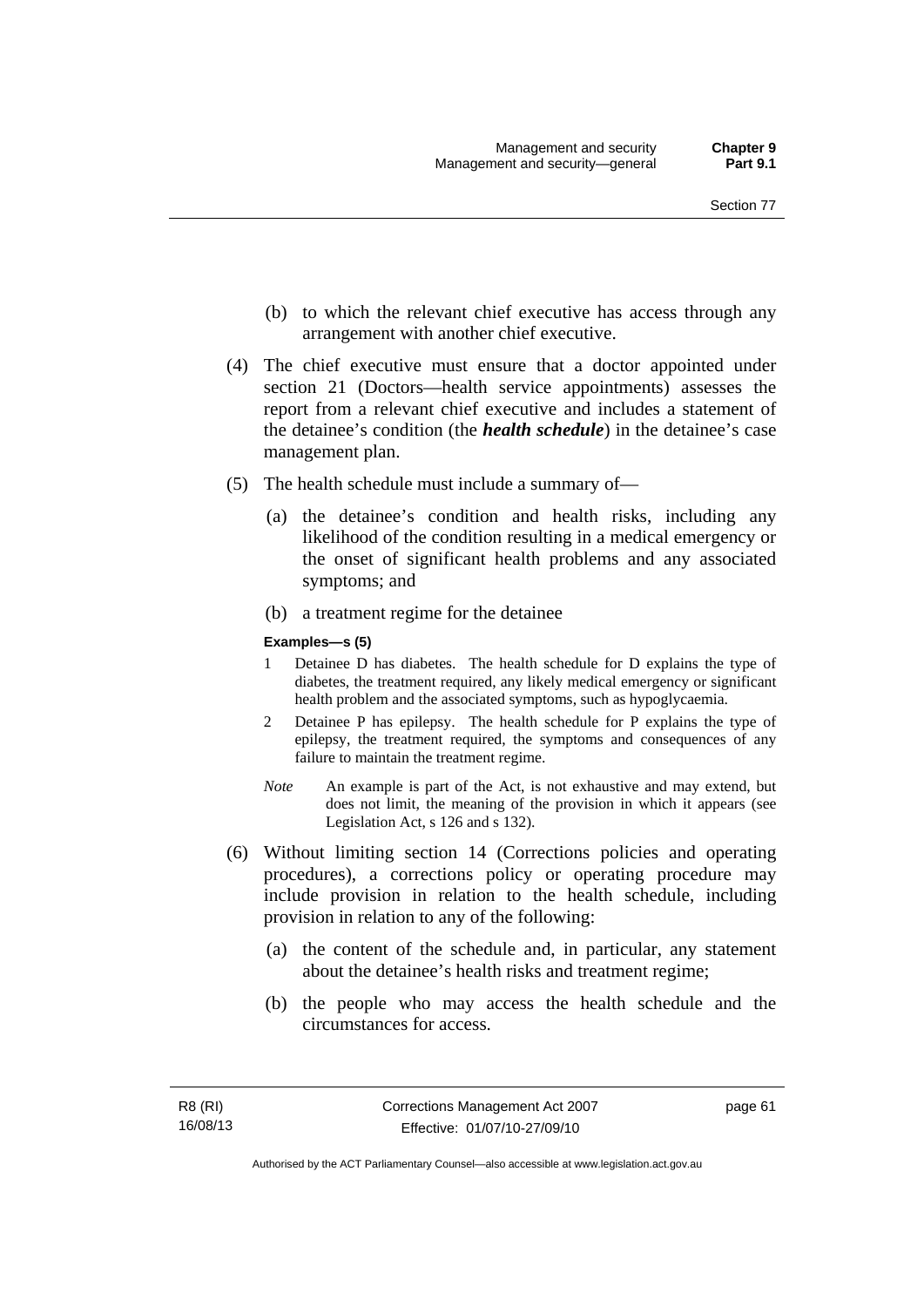- (7) The chief executive must ensure that the relevant chief executive's report and the health schedule is available only to people authorised by the chief executive.
- (8) In this section:

*health record*—see the *Health Records (Privacy and Access) Act 1997*, dictionary.

*personal health information*—see the *Health Records (Privacy and Access) Act 1997*, dictionary.

*relevant chief executive* means a chief executive whose administrative unit is responsible for any provision of the following Acts:

- (a) the *Children and Young People Act 2008*;
- (b) the *Disability Services Act 1991*;
- (c) the *Health Act 1993*;
- (d) the *Mental Health (Treatment and Care) Act 1994*.
- *Note* Compliance with a request under this section does not involve a contravention of a privacy principle under the *Health Records (Privacy and Access) Act 1997* (see that Act, s 5 (The privacy principles))*.*

#### **78 Case management plans—scope etc**

- (1) The chief executive—
	- (a) must maintain an individual management plan for each detainee, other than a remandee; and
	- (b) may maintain an individual management plan for a detainee who is a remandee.
- (2) A case management plan for a detainee must—
	- (a) outline work and activities for the detainee; and

Authorised by the ACT Parliamentary Counsel—also accessible at www.legislation.act.gov.au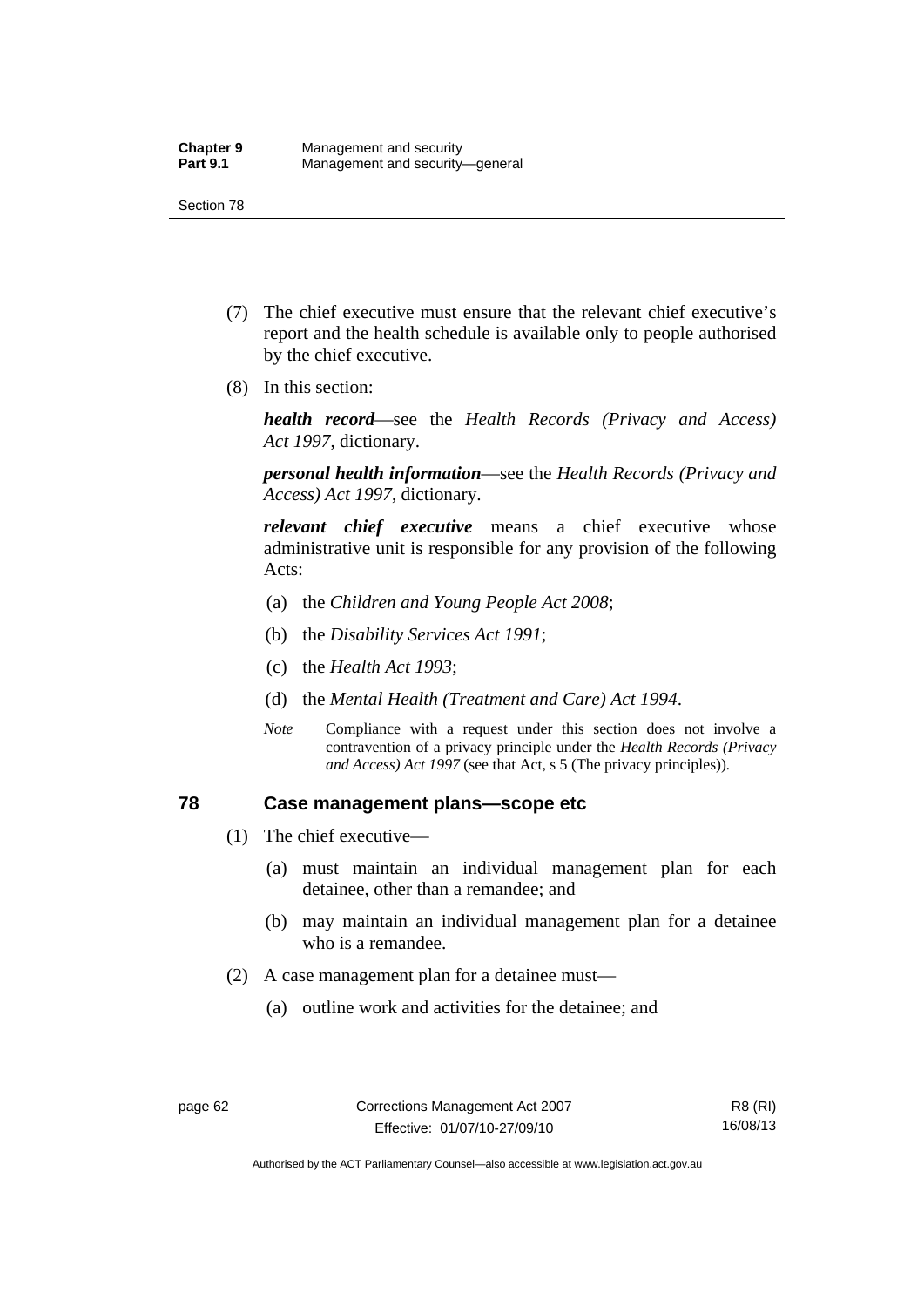- (b) be based on an assessment of the needs, capacities and disposition of the detainee; and
- (c) be consistent with the resources available to the chief executive to manage the detainee; and
- (d) if the detainee is an offender—outline how the detainee is to be prepared for lawful release and reintegration into society at the earliest possible time.
- (3) A case management plan may deal with any matter relating to a detainee, including the following:
	- (a) provision for the safe, secure and humane treatment of the detainee;
	- (b) for a detainee at risk of self-harm—an outline of the risk and strategies for managing the risk;
	- (c) the welfare of the detainee, including the detainee's participation in work or activities, and other constructive use of time in detention;
	- (d) details of any academic, vocational or cultural education or training for the detainee approved under section 52 (News and educational services);
	- (e) the detainee's health condition and risks, and any associated treatment regime;
	- (f) for a detainee with a physical, mental or educational disability—strategies for extra assistance to minimise any disadvantage suffered by the detainee because of the disability, particularly in relation to suitability for work and release from detention;
	- (g) for a detainee serving a sentence of imprisonment by full-time detention—requirements for the detainee to be—
		- (i) told the detainee's release date under the sentence; and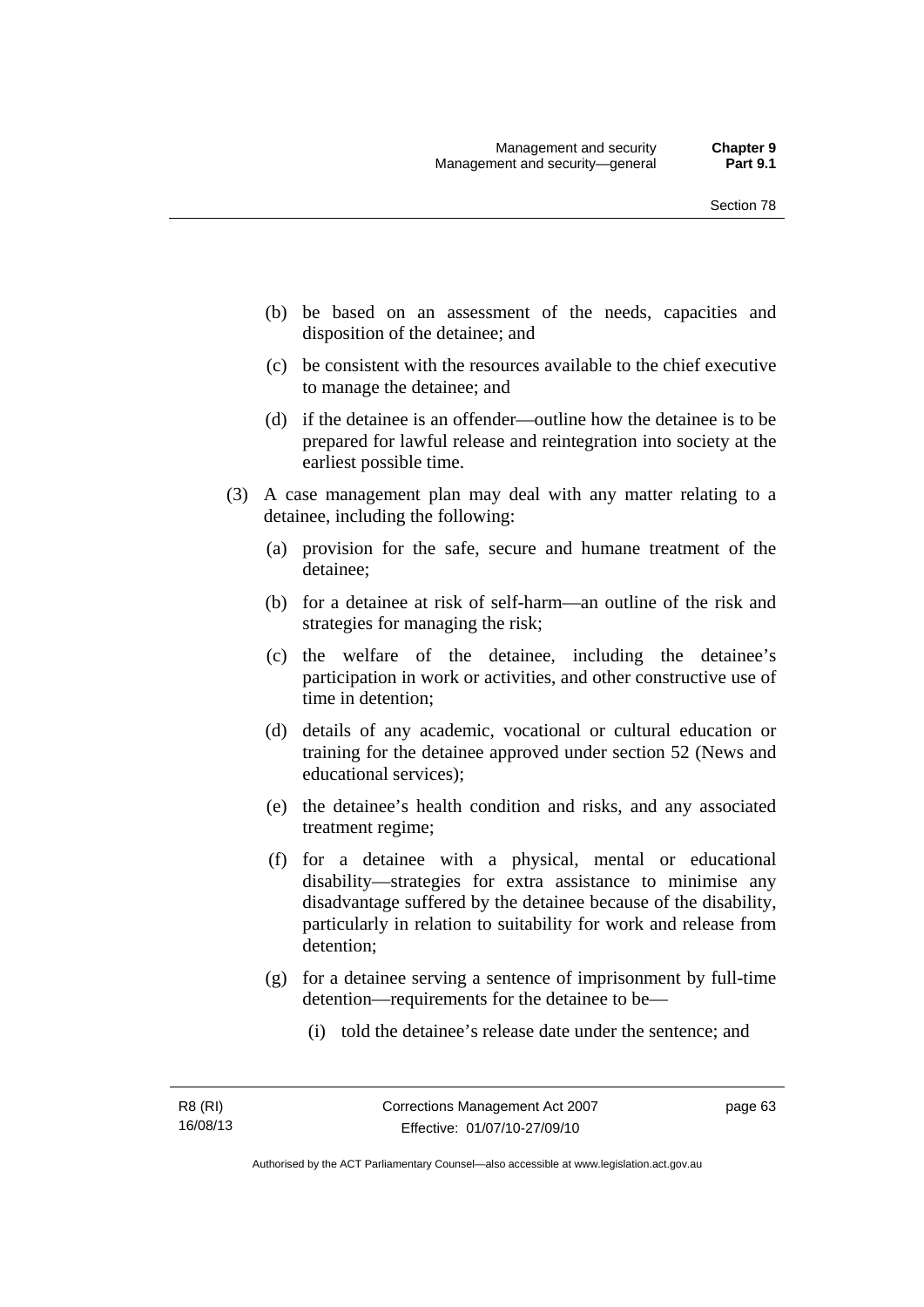- (ii) given necessary assistance in applying for parole;
- (h) anything else prescribed by regulation or directed by the chief executive.

#### **79 Transgender and intersex detainees—sexual identity**

- (1) This section applies to a transgender or intersex detainee.
- (2) For this Act, the sex of the detainee is taken to be—
	- (a) the sex chosen under subsection (3); or
	- (b) if subsection (4) applies—the sex chosen with approval under subsection (4).
- (3) On admission to a correctional centre—
	- (a) the detainee may tell the chief executive the sex the detainee chooses to be identified with; or
	- (b) if the detainee fails to make a choice under paragraph (a)—the chief executive may choose the sex the detainee is to be identified with having regard to the report obtained under subsection (5).

*Note Fail* includes refuse, see the Legislation Act, dict, pt 1.

- (4) The chief executive may, on application by the detainee, approve a change in the sex the detainee chooses to be identified with, having regard to the report obtained under subsection (5).
- (5) Before making a decision under subsection (3) or (4), the chief executive must obtain a report by a doctor appointed under section 22 (Health practitioners—non-therapeutic functions) about the detainee's sexual identity.
- (6) The chief executive must—
	- (a) give the detainee written notice of a decision by the chief executive under subsection (3) or (4); and

Authorised by the ACT Parliamentary Counsel—also accessible at www.legislation.act.gov.au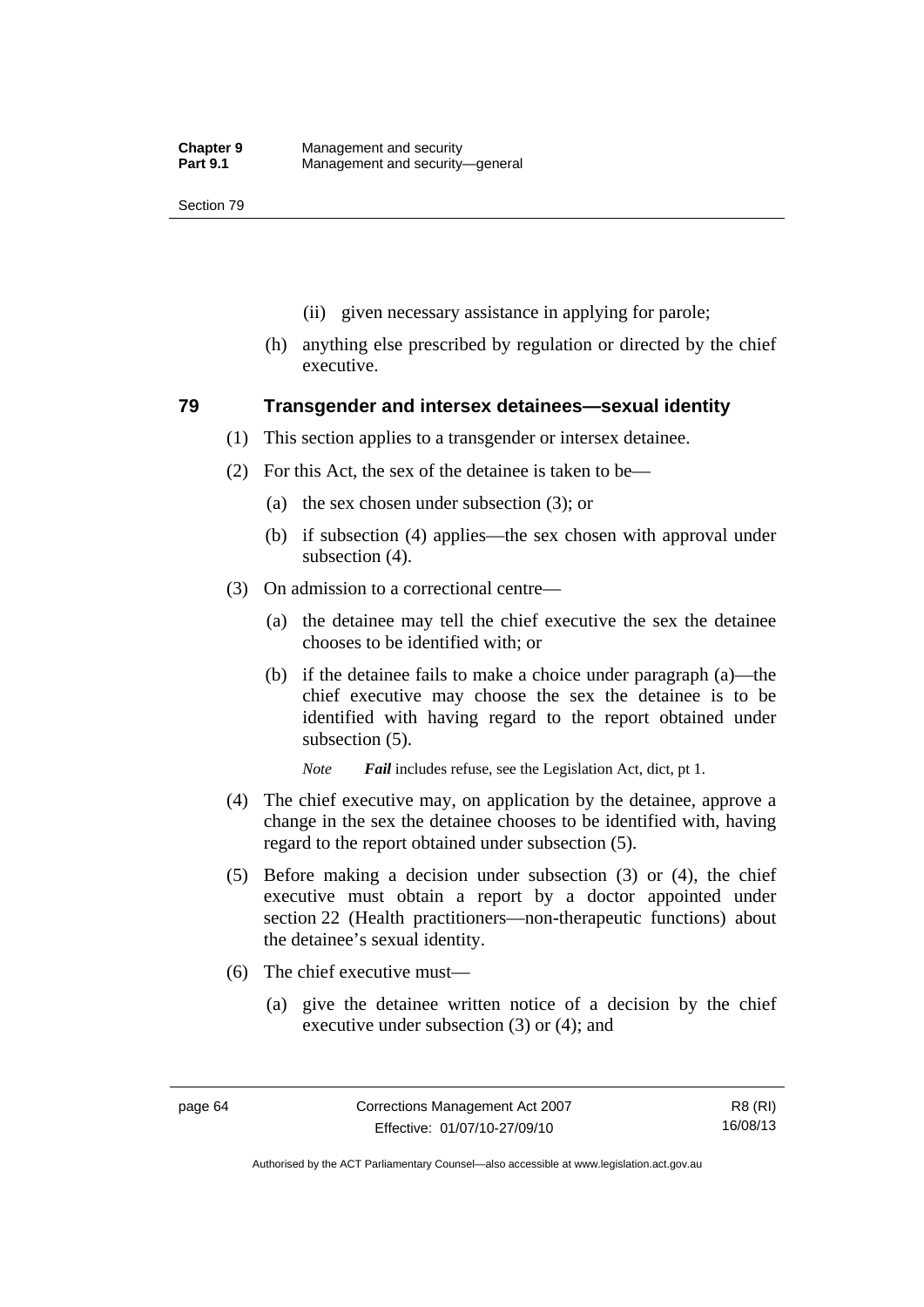(b) must ensure that the detainee's sex chosen under this section is entered in the register of detainees.

#### **Examples of effect of this section**

The conduct of searches of the detainee, and the allocation of accommodation and sanitary facilities for the detainee, would be on the basis that the detainee was a person of the chosen sex.

*Note* An example is part of the Act, is not exhaustive and may extend, but does not limit, the meaning of the provision in which it appears (see Legislation Act, s 126 and s 132).

#### **80 Security classification—basis etc**

- (1) The chief executive must—
	- (a) give each detainee a security classification; and
	- (b) review the classification at least annually or otherwise as prescribed by regulation.
- (2) When deciding a detainee's security classification, the chief executive must consider the following:
	- (a) the reason for the detention, including the nature of any offence for which the detainee is detained;
	- (b) the risks posed by the detainee if the detainee were to escape;
	- (c) the risk of the detainee escaping;
	- (d) the risks posed by the detainee while at a correctional centre;
	- (e) the risks to the detainee of being accommodated with particular detainees or in particular areas at a correctional centre;
	- (f) any matter prescribed by regulation.
- (3) The chief executive may consider anything else the chief executive considers relevant.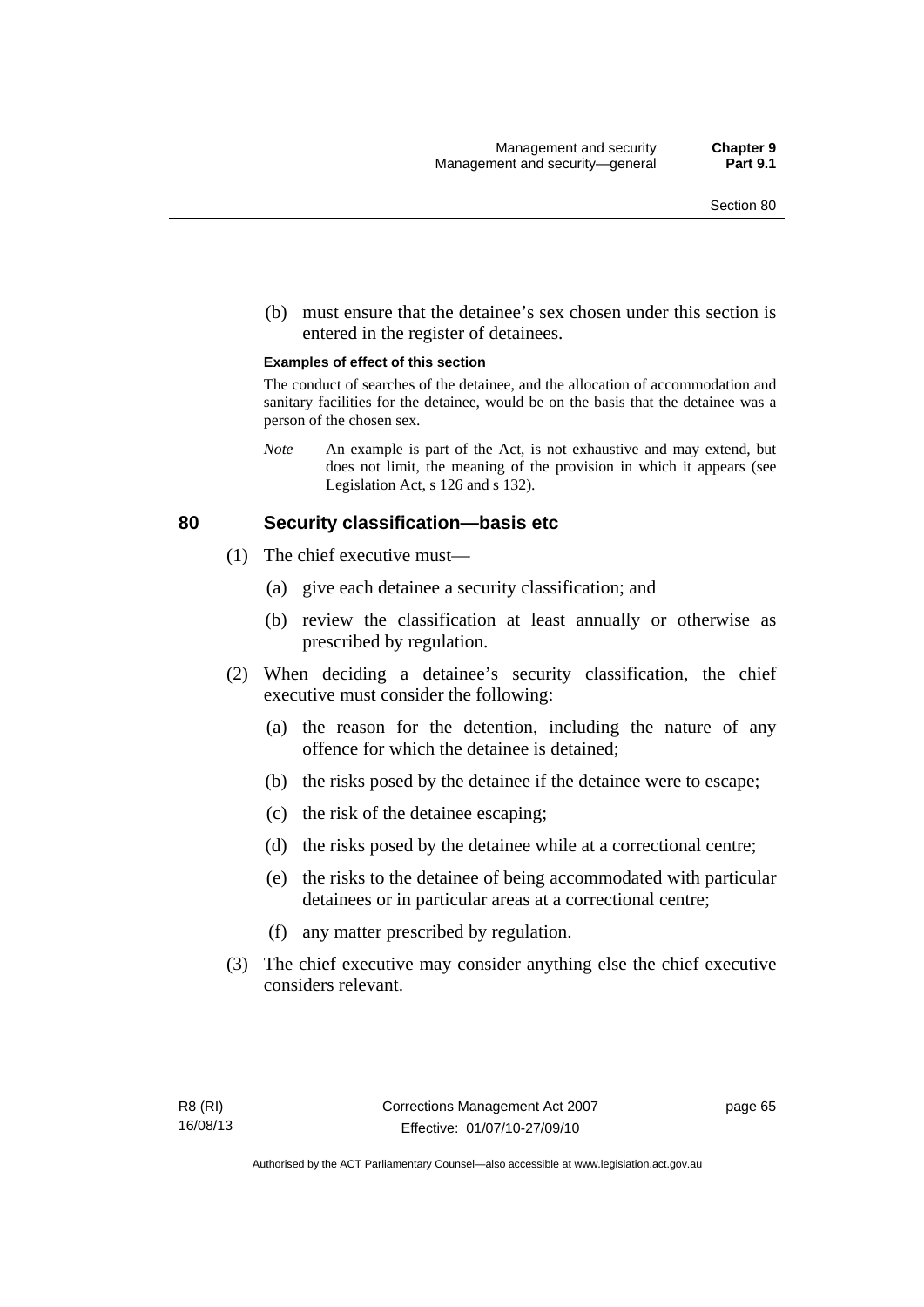(4) The security measures to which a detainee is subject under a security classification must be the minimum necessary to ensure secure detention of the detainee.

#### **81 Prohibited things**

- (1) The chief executive may declare a thing to be a prohibited thing.
- (2) A declaration is a notifiable instrument.

#### **Examples of prohibited things**

- 1 a weapon or something crafted as a weapon
- 2 an explosive
- 3 alcohol
- 4 a controlled drug under the Criminal Code
- 5 a mobile phone
- *Note 1* The power to make an instrument includes power to make different provisions in relation to different matters or different classes of matters, and provisions that apply differently by reference to stated exceptions or factors (see Legislation Act, s 48.)
- *Note 2* A notifiable instrument must be notified under the Legislation Act.
- *Note 3* An example is part of the Act, is not exhaustive and may extend, but does not limit, the meaning of the provision in which it appears (see Legislation Act, s 126 and s 132).

#### **82 Possession of prohibited things**

 (1) A detainee commits an offence if the detainee possesses a prohibited thing.

Maximum penalty: 50 penalty units, imprisonment for 6 months or both.

 (2) Subsection (1) does not apply if the chief executive approves the detainee's possession of the thing.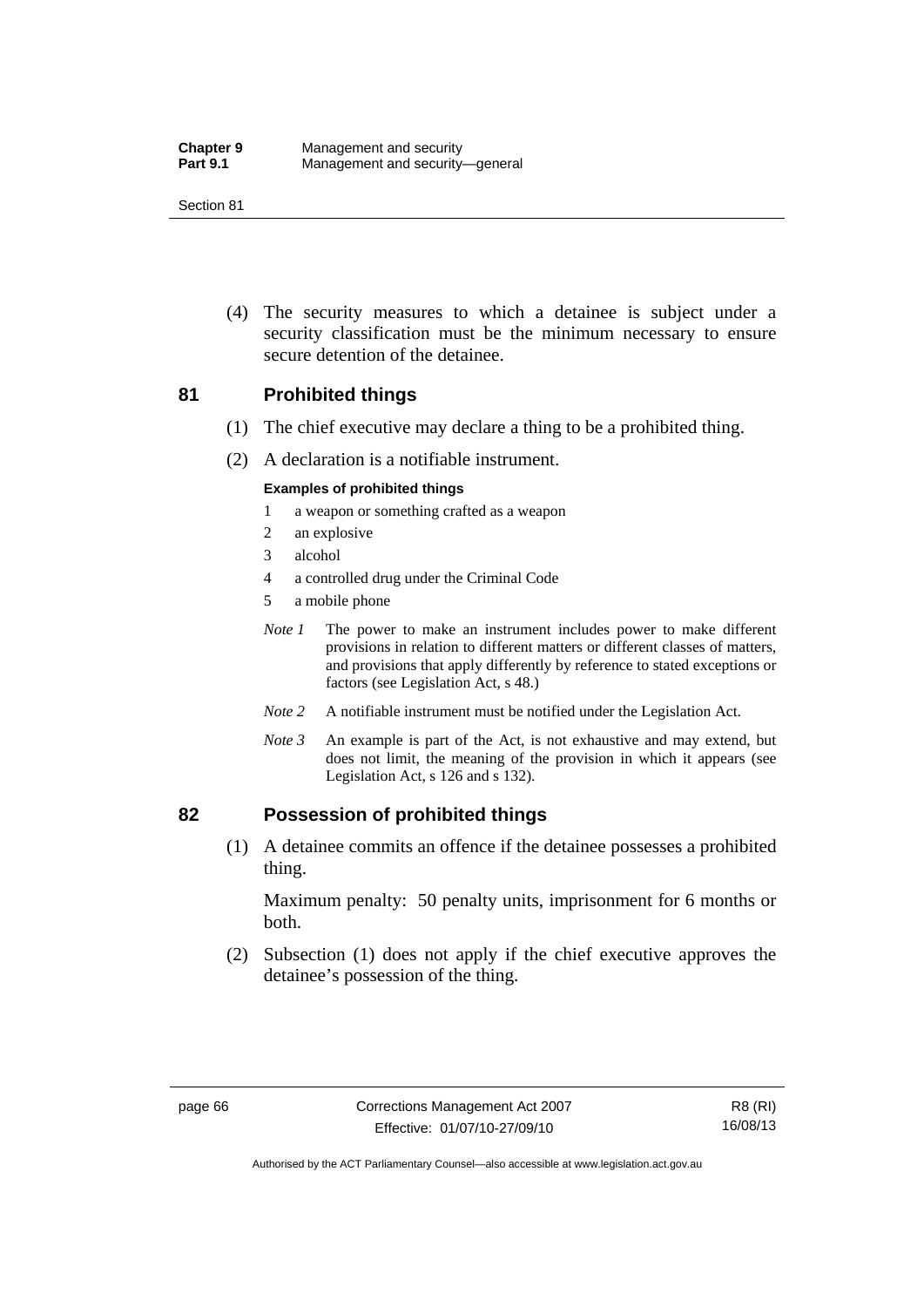## **83 Work by detainees**

A regulation may make provision in relation to work by detainees, including provision in relation to any of the following:

- (a) the kind of work that may be done by detainees;
- (b) the places where detainees may work, including places outside a correctional centre;
- (c) any payment or other return to which detainees are entitled for work done;
- (d) accounting for any payment or other return credited to detainees for work done.

#### **84 Trust accounts for detainees**

- (1) The chief executive must ensure that money belonging to a detainee is held for the detainee in a trust account.
- (2) The chief executive may deduct amounts from the amount held in trust for a detainee the amount for payment of any financial penalty or reparation that must be paid as disciplinary action against the detainee.
- (3) A regulation may make provision in relation to the operation or maintenance of trust accounts.

#### **85 Prohibited areas**

- (1) The chief executive may define an area at a correctional centre where detainees are prohibited (a *prohibited area*).
- (2) The chief executive must take reasonable steps to bring each prohibited area to the attention of detainees, corrections officers and other people who work at or visit the centre.
- (3) Without limiting subsection (1), the chief executive must ensure that notices or signs are prominently displayed at or near each prohibited area indicating that it is an area where detainees are prohibited.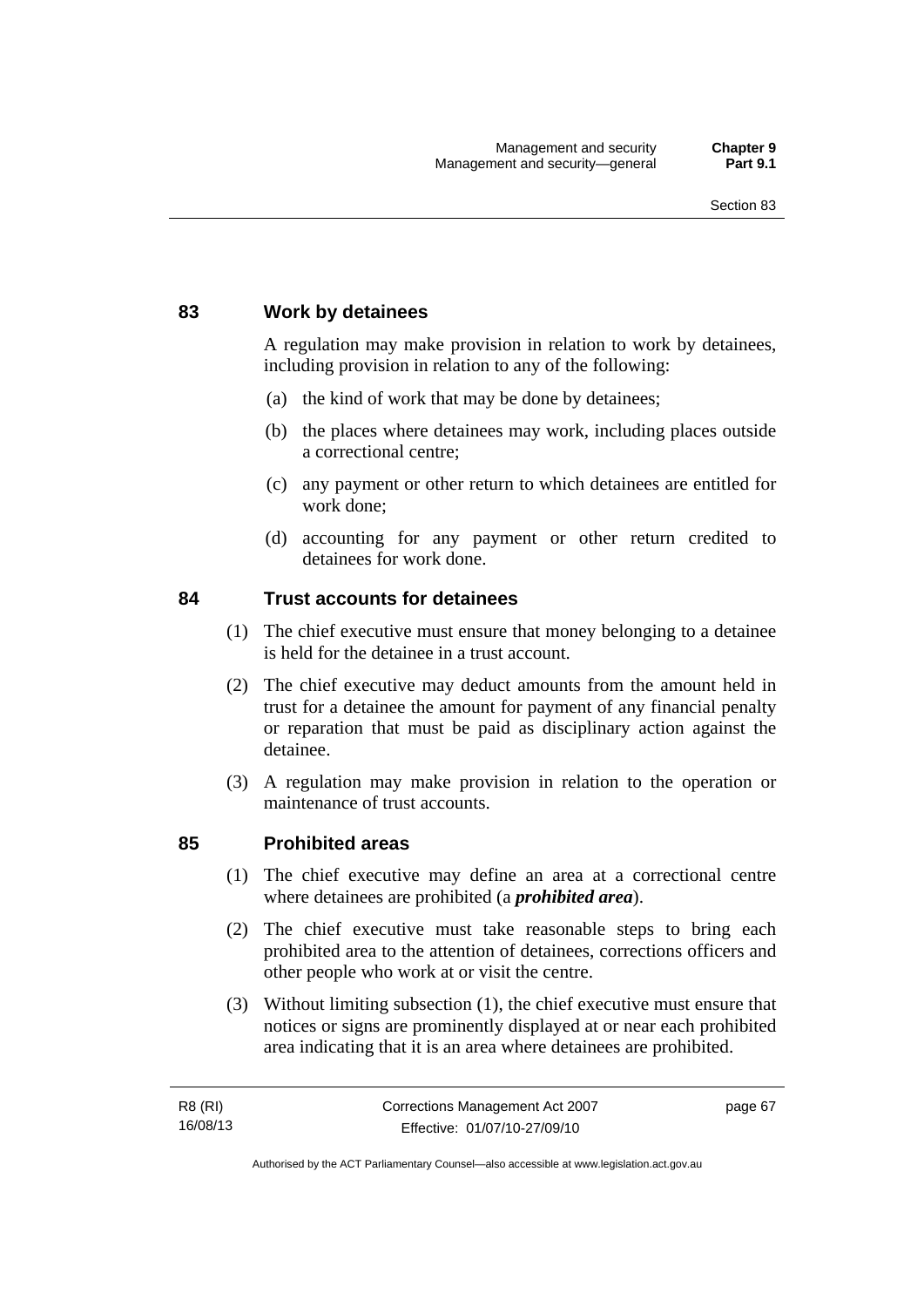## **U 86 Nonsmoking areas**

- (1) The chief executive may define an area at a correctional centre as an area in which smoking is prohibited (a *nonsmoking area*).
- (2) The chief executive must take reasonable steps to bring each non-smoking area to the attention of detainees, corrections officers and other people who work at or visit the centre.
- (3) Without limiting subsection (1), the chief executive must ensure that notices or signs are prominently displayed at or near each nonsmoking area indicating that smoking is prohibited in the area.
- (4) The *Smoking (Prohibition in Enclosed Public Places) Act 2003* does not apply to a correctional centre.

## **87 Management and security—corrections policies and operating procedures**

- (1) Without limiting section 14 (Corrections policies and operating procedures), a corrections policy or operating procedure may include provision for any other matter in relation to the management or security of detainees.
- (2) The chief executive must ensure that a corrections policy or operating procedure makes provision in relation to each the following:
	- (a) a detainee giving birth;
	- (b) a marriage or civil partnership of a detainee;
	- (c) the death of a detainee.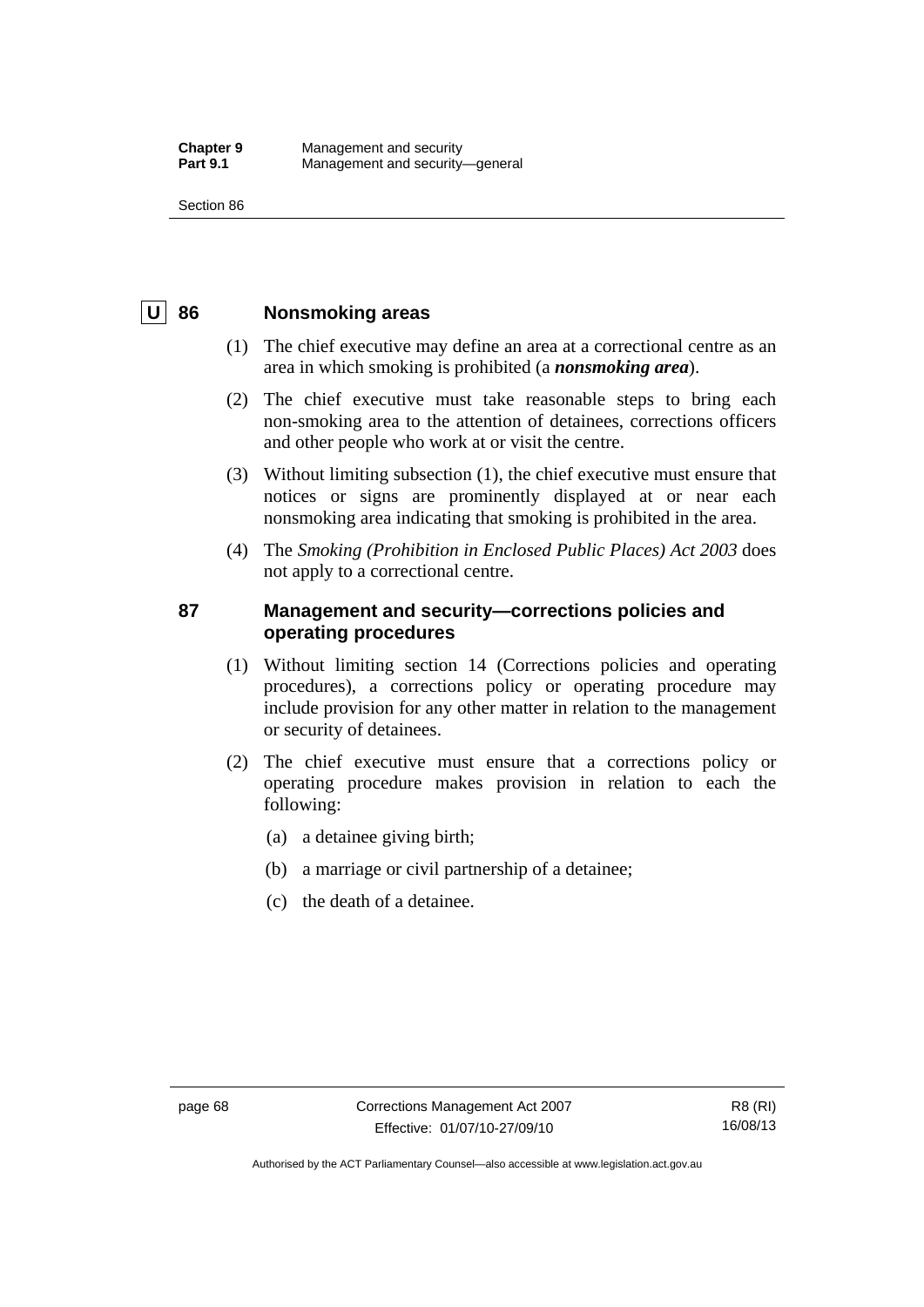# **Part 9.2 Segregation**

## **88 Meaning of** *segregation*

In this Act:

*segregation*, of a detainee—

- (a) means the restriction or denial of the detainee's opportunity—
	- (i) to go into, or be in, a particular part of a correctional centre; or
	- (ii) to associate with other detainees; and
- (b) includes separate confinement.

## **89 Segregation under pt 9.2—purpose**

To remove any doubt, segregation under this part must not be used for punishment or disciplinary purposes.

#### **90 Segregation—safety and security**

- (1) The chief executive may direct that a detainee be segregated from other detainees if the chief executive believes, on reasonable grounds, that the segregation is necessary or prudent to protect—
	- (a) the safety of anyone else at a correctional centre; or
	- (b) security or good order at a correctional centre.
- (2) When making a direction under this section, the chief executive must also have regard to any relevant, known cultural consideration and the likely impact of segregation on the health and wellbeing of the detainee.
- (3) The chief executive must give the detainee prompt notice of the direction, why it was given, when it takes effect and the provisions for its duration and review under this part.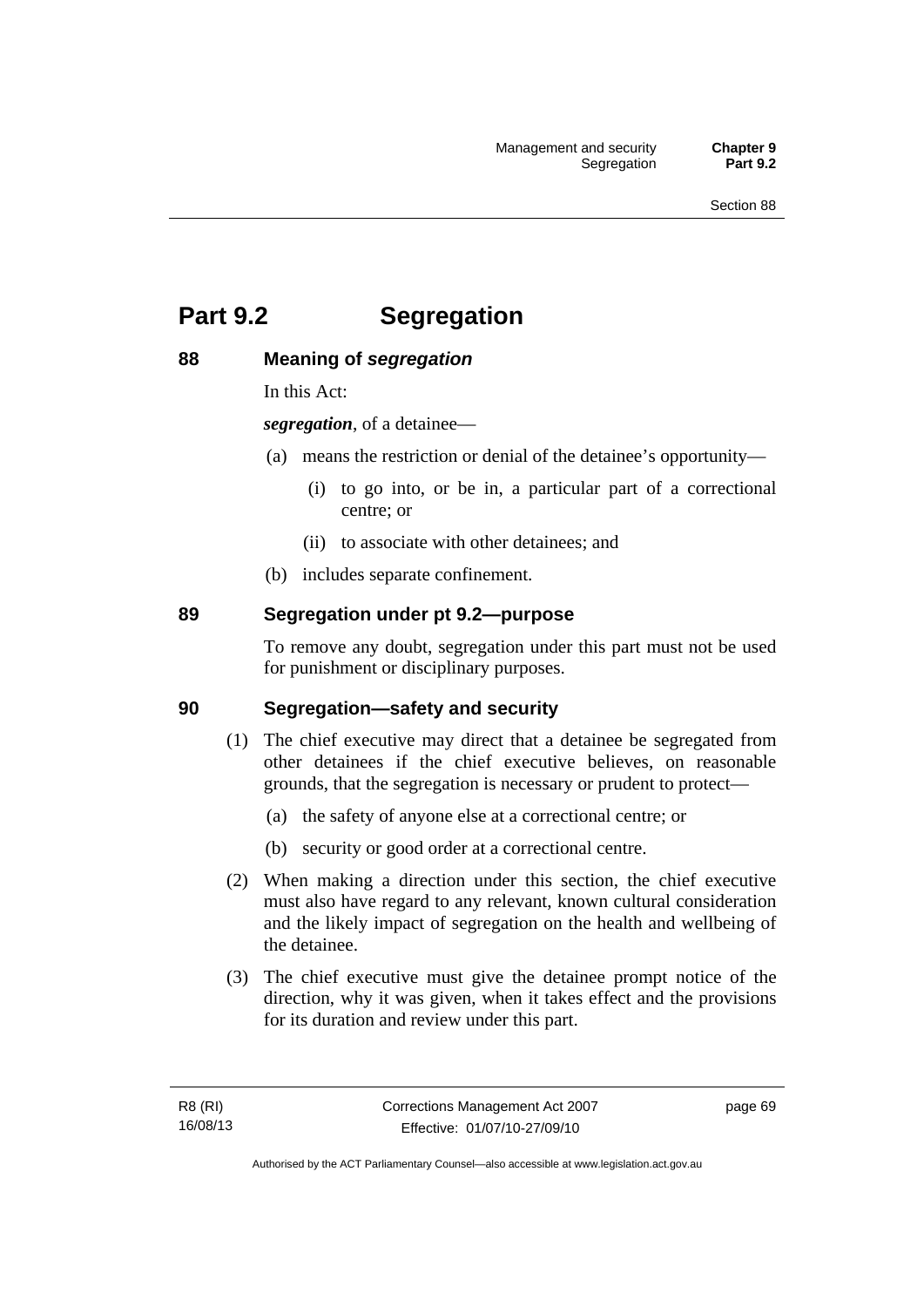- (4) The chief executive must revoke the direction if the chief executive believes, on reasonable grounds, that the protection mentioned in subsection (1) is no longer necessary or prudent.
- (5) The chief executive—
	- (a) may review the direction at any time, on the chief executive's own initiative or on request by the detainee; and
	- (b) must review the direction before any transfer of the detainee to another correctional centre; and
	- (c) must review the direction at least once every 21 days while it remains in force.
- (6) After reviewing the direction, the chief executive may—
	- (a) confirm the direction; or
	- (b) make a further direction under subsection (1); or
	- (c) revoke the direction under subsection (4).
- (7) To remove any doubt, the chief executive may make more than 1 further direction under this section.
- (8) Subject to this section and section 94 (Segregated detainees removed to NSW), a direction ends at the end of—
	- (a) 28 days after the day it is given; or
	- (b) if subsection (6) (b) applies—90 days after the day the further direction, or latest further direction, is given.

## **91 Segregation—protective custody**

 (1) The chief executive may direct that a detainee be segregated from other detainees if the chief executive believes, on reasonable grounds, that the segregation is necessary or prudent to protect the safety of the detainee.

Authorised by the ACT Parliamentary Counsel—also accessible at www.legislation.act.gov.au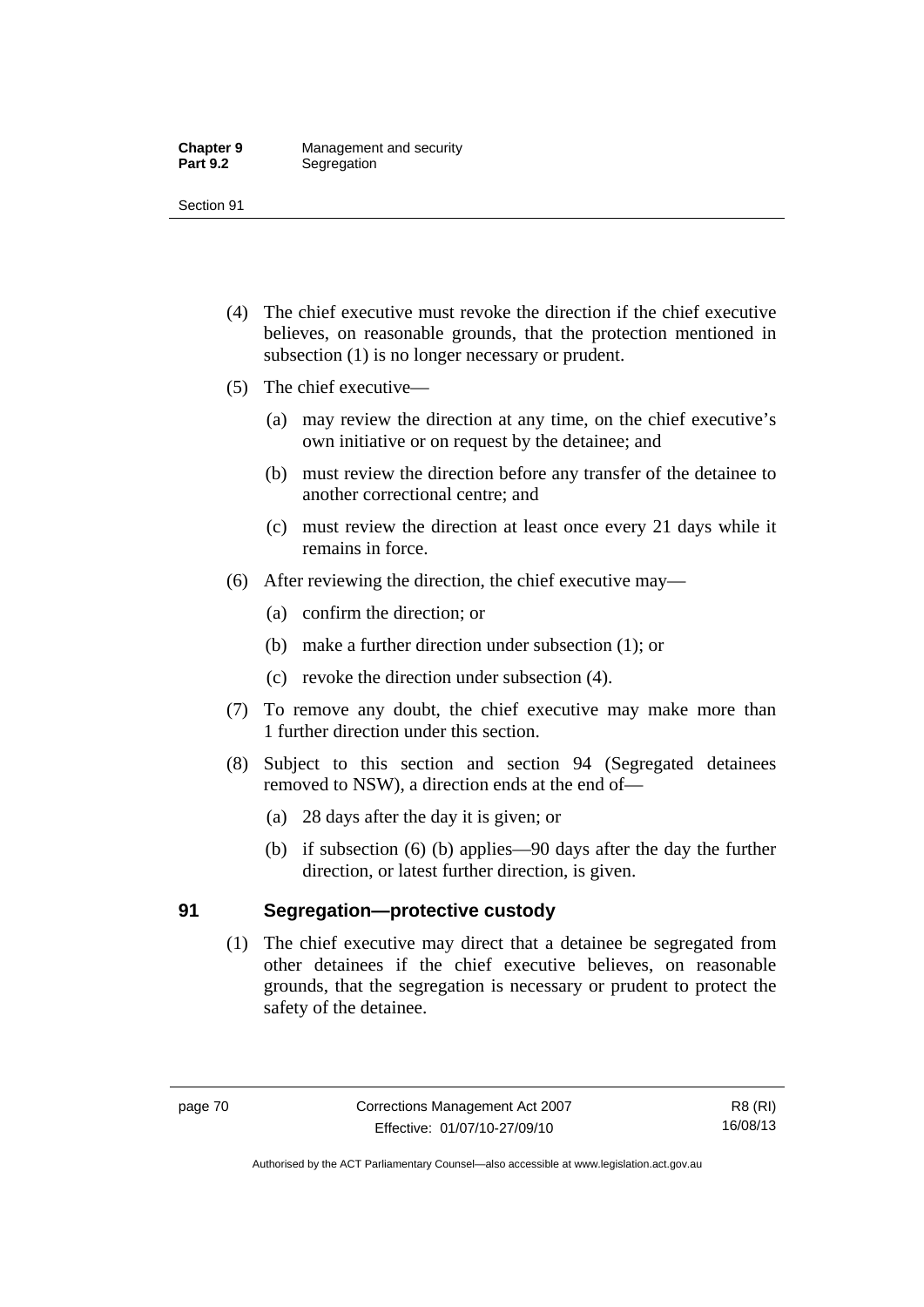- (2) The chief executive may give the direction at any time, on the chief executive's own initiative or on request by the detainee.
- (3) The chief executive must give the detainee prompt notice of the direction, why it was given, when it takes effect and the provisions for its duration and review under this part.
- (4) The chief executive must revoke the direction if the chief executive believes, on reasonable grounds, that the protection mentioned in subsection (1) is no longer necessary or prudent.
- (5) The chief executive—
	- (a) may review the direction at any time, on the chief executive's own initiative or on request by the detainee; and
	- (b) must review the direction before any transfer of the detainee to another correctional centre; and
	- (c) must review the direction at least once every 21 days while it remains in force.
- (6) After reviewing the direction, the chief executive may—
	- (a) confirm the direction; or
	- (b) make a further direction under subsection (1); or
	- (c) revoke the direction under subsection (4).
- (7) To remove any doubt, the chief executive may make more than 1 further direction under this section.
- (8) Subject to this section and section 94 (Segregated detainees removed to NSW), a direction ends—
	- (a) 28 days after the day it is given; or
	- (b) if subsection (6) (b) applies—90 days after the day the further direction, or latest further direction, is given.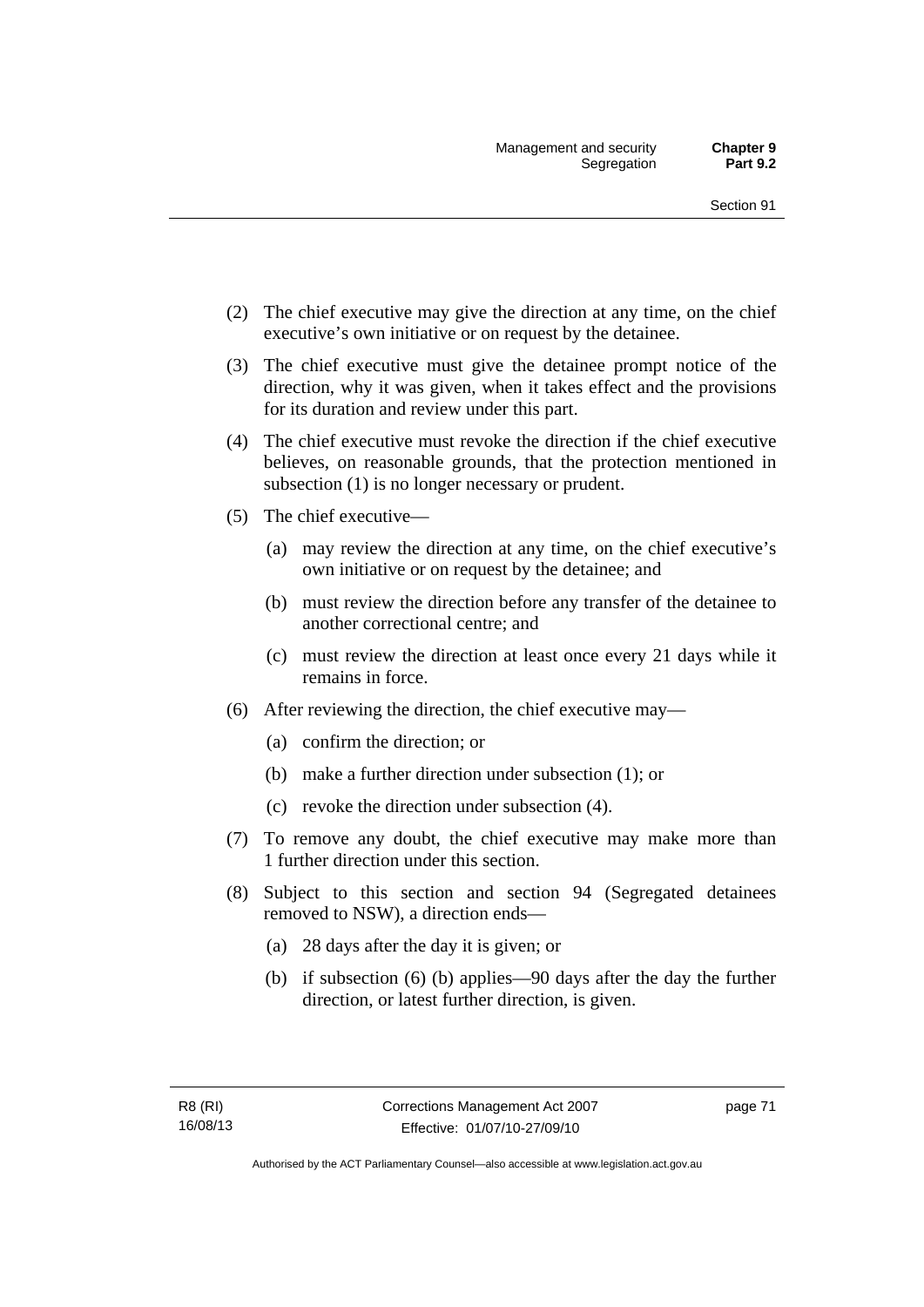## **92 Segregation—health**

- (1) The chief executive may direct that a detainee be segregated from other detainees if the chief executive believes, on reasonable grounds, that the segregation is necessary or prudent—
	- (a) to assess the detainee's physical or mental health; or
	- (b) to protect anyone (including the detainee) from harm because of the detainee's physical or mental health; or
	- (c) to prevent the spread of disease.
- (2) The chief executive must give the detainee prompt notice of the direction, why it was given, when it takes effect and the provisions for its duration and review under this part.
- (3) The chief executive must revoke the direction if the chief executive believes, on reasonable grounds, that the direction is no longer necessary or prudent.
- (4) The chief executive—
	- (a) may review the direction at any time, on the chief executive's own initiative or on request by the detainee; and
	- (b) must review the direction on request by a doctor appointed under section 21 (Doctors—health service appointments); and
	- (c) must review the direction before any transfer of the detainee to another correctional centre; and
	- (d) must review the direction at least once every 21 days while it remains in force.
- (5) After reviewing the direction, the chief executive may—
	- (a) confirm the direction; or
	- (b) make a further direction under subsection (1); or
	- (c) revoke the direction under subsection (3).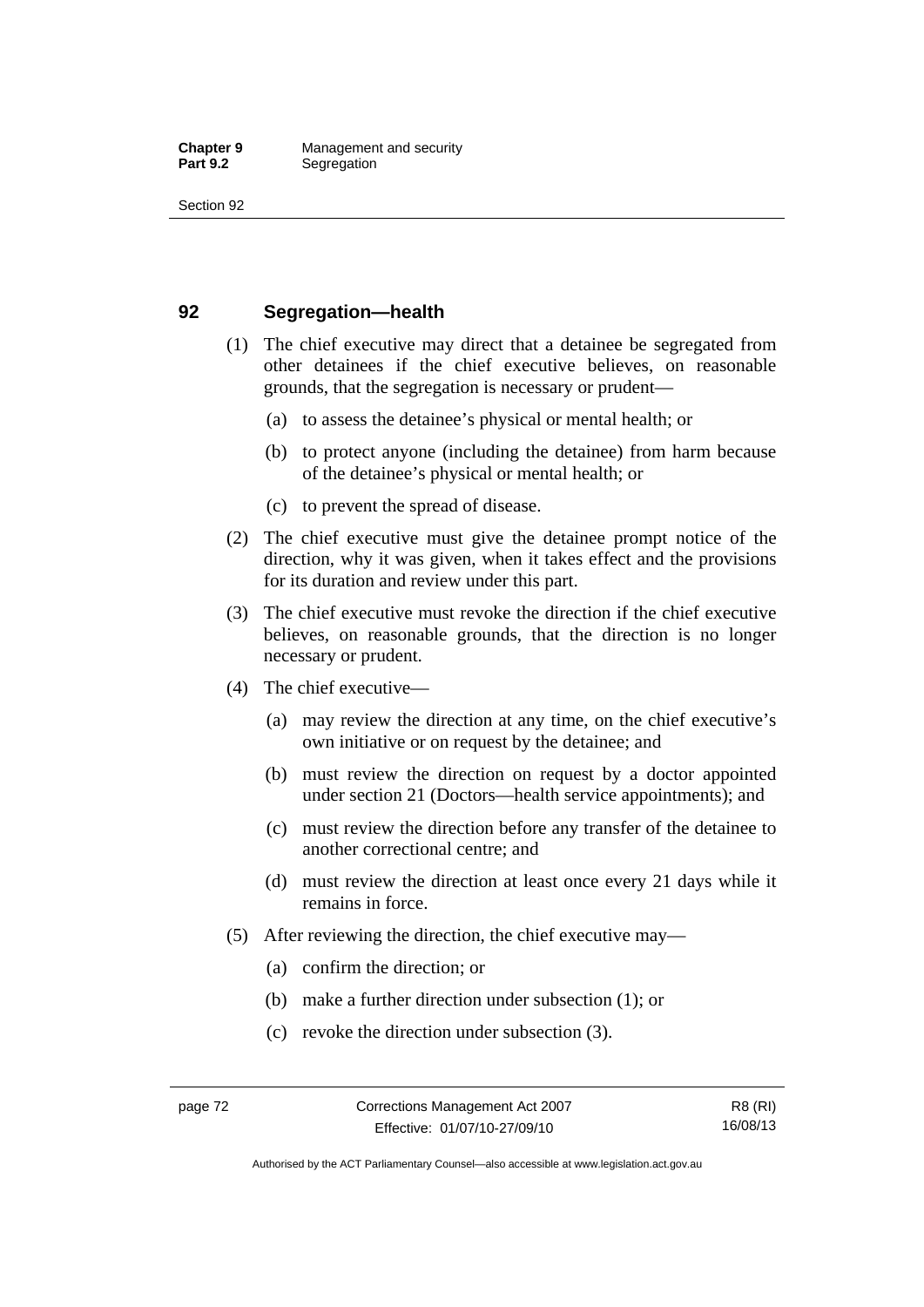- (6) To remove any doubt, the chief executive may make more than 1 further direction under this section.
- (7) When acting under subsection (1), (3) or (4), the chief executive must have regard to any advice given by a doctor appointed under section 21 (Doctors—health service appointments) in relation to the segregation of the detainee.

## **93 Interstate segregated detainees transferred to ACT**

- (1) This part applies if—
	- (a) an interstate segregation direction applies to a detainee; and
	- (b) the detainee is transferred (however described) into custody at a correctional centre in the ACT.
- (2) Despite the transfer, the interstate direction—
	- (a) continues to apply in relation to the detainee—
		- (i) as if it were a direction under this part; and
		- (ii) with any necessary changes, and any change prescribed by regulation; and
	- (b) subject to this part, ends 3 days after the day the detainee is taken into custody at the correctional centre in the ACT.
- (3) In this section:

*interstate segregation direction* means a direction or order (however described) that—

- (a) corresponds substantially to a direction under this part; and
- (b) is in force under a law of the Commonwealth, a State or another Territory that is declared by regulation to be a corresponding law for this section.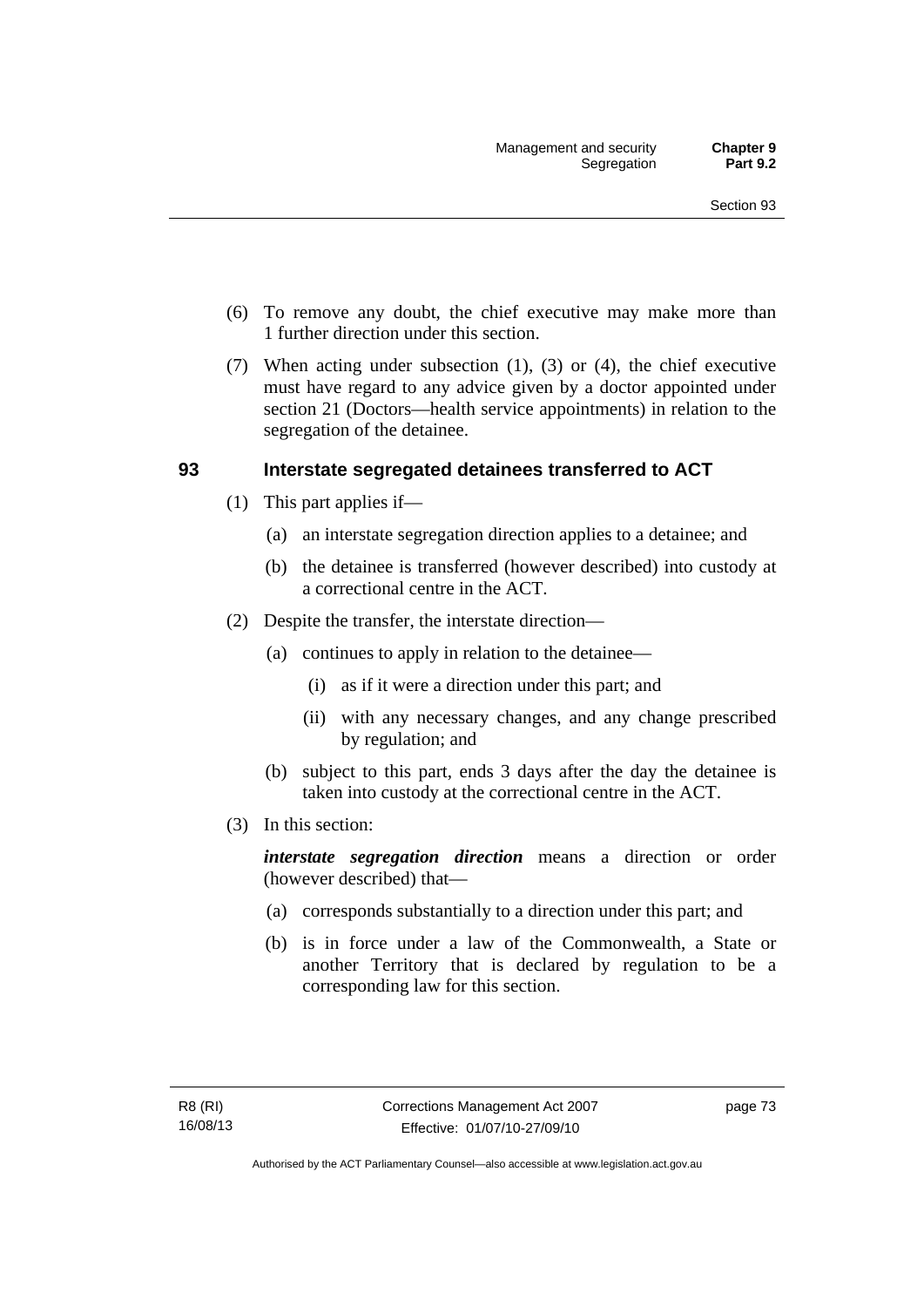## **94 Segregated detainees removed to NSW**

- (1) This section applies if both of the following apply to a detainee:
	- (a) a direction under the *Crimes (Sentence Administration) Act 2005*, section 26 (Full-time detention in ACT or NSW) that the detainee be removed to a NSW correctional centre;
	- (b) a direction (the *ACT direction*)—
		- (i) under this part; or
		- (ii) under chapter 10 (Discipline) for investigative segregation.
- (2) Despite the detainee's removal to a NSW correctional centre, the ACT direction—
	- (a) continues to apply in relation to the detainee, with any necessary changes, and any change prescribed by regulation; and
	- (b) subject to this part, ends 3 days after the day the detainee is taken into custody at the NSW correctional centre.

## **95 Segregation not to affect minimum living conditions**

- (1) The segregation of a detainee under this part does not affect the standards applying to the detainee under section 12 (Correctional centres—minimum living conditions).
- (2) However, subsection (1) does not prevent the application of the standards in a way that is necessary and reasonable for the purpose of the segregation.

## **96 Application for review of segregation directions**

- (1) A detainee may apply to an adjudicator for a review of the chief executive's directions under any of the following sections:
	- (a) section 90 (Segregation—safety and security);

Authorised by the ACT Parliamentary Counsel—also accessible at www.legislation.act.gov.au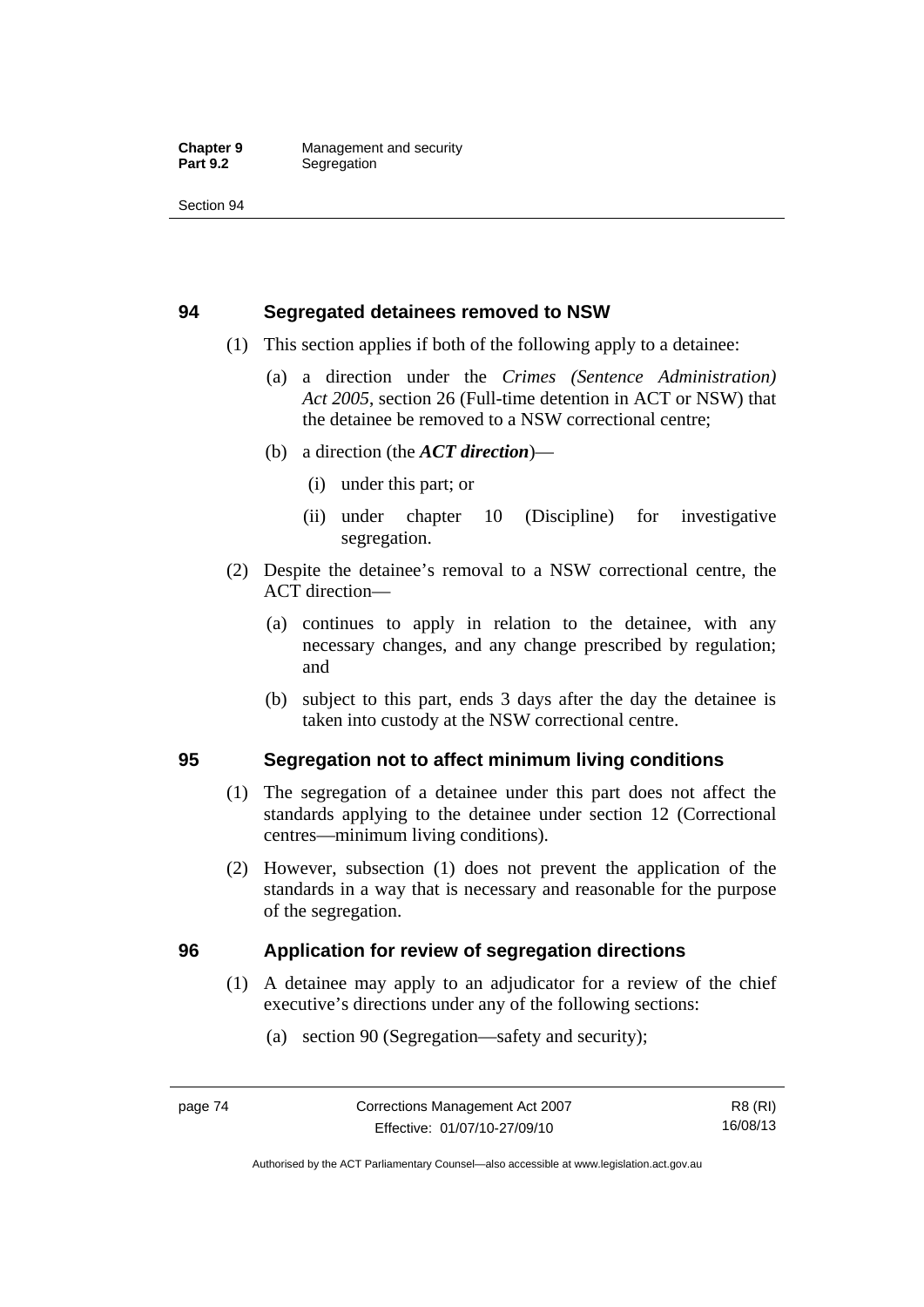- (b) section 91 (Segregation—protective custody);
- (c) section 92 (Segregation—health).
- (2) The application must be made no later than 7 days after the day the chief executive gives the detainee notice of the direction.
	- *Note* If a form is approved under s 228 for an application under this section, the form must be used.
- (3) Subject to any decision by the adjudicator under section 97, the application does not affect the segregation of the detainee under the direction under review.

## **97 Review of segregation directions**

- (1) On application under section 96, an adjudicator may—
	- (a) conduct an inquiry to review the chief executive's direction; or
	- (b) refuse to review the chief executive's direction.
- (2) Chapter 11 (Disciplinary inquiries) applies, with any changes prescribed by regulation, in relation to the inquiry as if it were an inquiry under that chapter.
- (3) After completing an inquiry under this section, the adjudicator may—
	- (a) confirm the direction under review; or
	- (b) give any direction the chief executive may make under the section authorising the direction under review, either by—
		- (i) amending the direction under review; or
		- (ii) setting aside the direction under review and making a direction in substitution for the direction set aside.
- (4) The adjudicator must give the detainee prompt written notice of the adjudicator's decision under this section.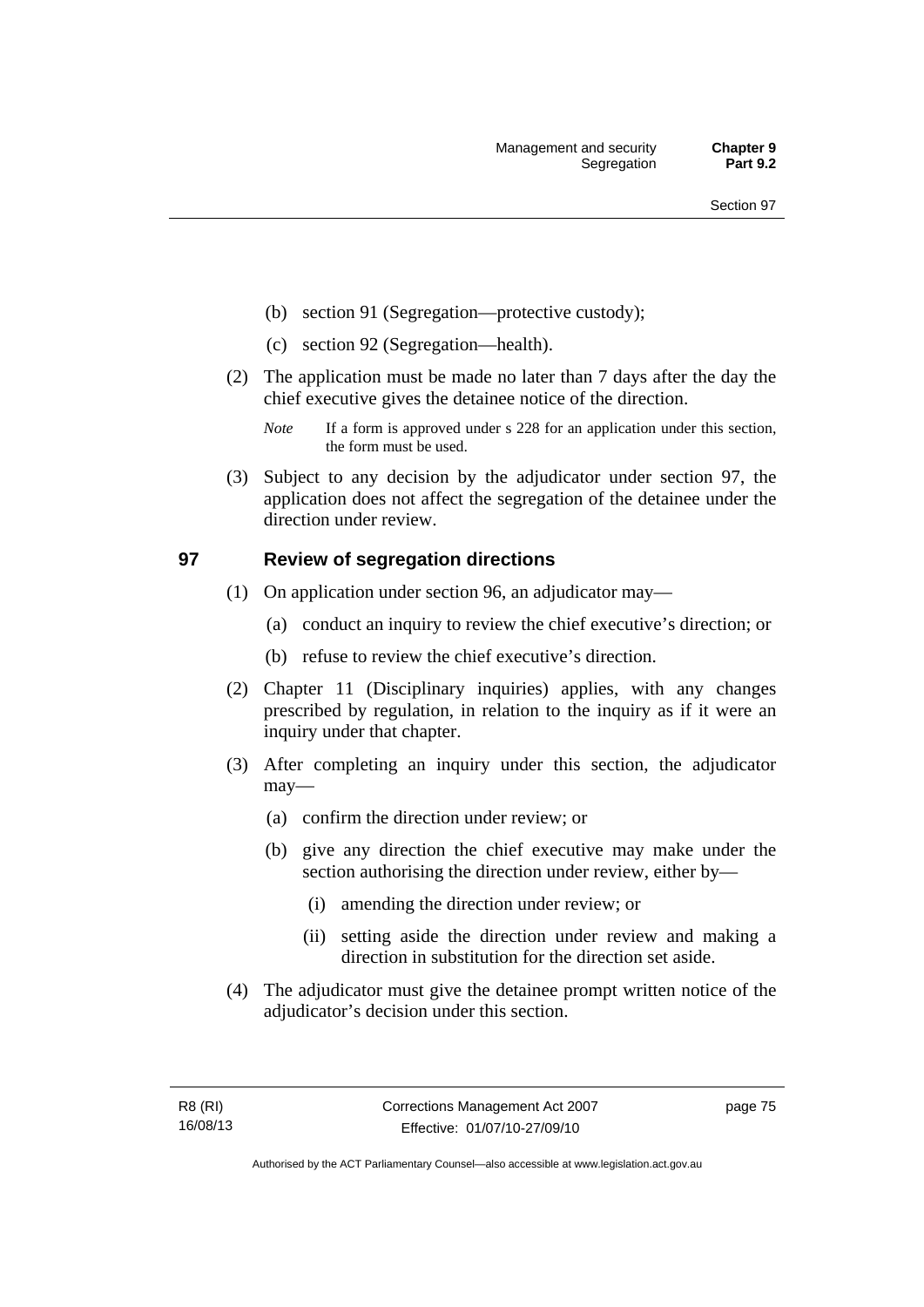- (5) If the adjudicator refuses to review the chief executive's direction, the notice must include the reasons for the refusal.
	- *Note* Under the *Administrative Decisions (Judicial Review) Act 1989*, a person aggrieved by an administrative decision made under an enactment may apply to the Supreme Court for a review of the decision. Subject to any order of the court, the making of the application does not affect the operation of the decision or prevent its implementation (see that Act, s 16).

#### **98 Other separation of detainees**

- (1) The chief executive must provide separate accommodation for males and females.
- (2) Without limiting section 14 (Corrections policies and operating procedures), the chief executive may make a corrections policy or operating procedure in relation to the management of detainees, including provision in relation to the separation of detainees in relation to any of the following:
	- (a) the cultural background or vulnerability of detainees;
	- (b) accommodation or use of facilities;
	- (c) participation in work or other activities.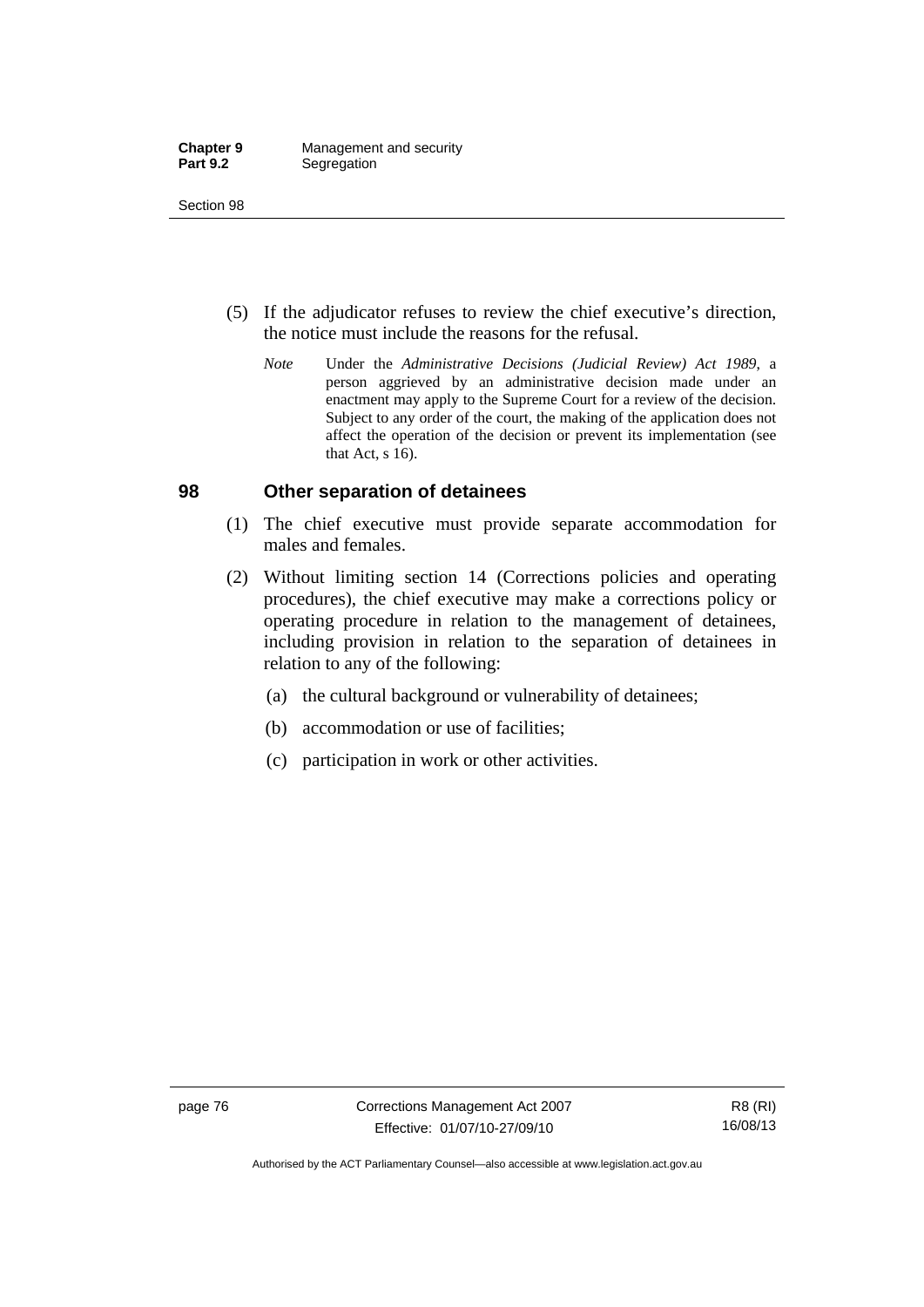# **Part 9.3 Monitoring**

## **99 Monitoring—general considerations**

In exercising a function under this part, the chief executive must ensure that the following are balanced appropriately:

- (a) the need to protect the safety of detainees, corrections officers, other people who work at or visit correctional centres, and the community;
- (b) the need for security and good order at correctional centres;
- (c) the benefits of detainees maintaining contact with the community outside correctional centres;
- (d) the need to protect the privacy of detainees;
- (e) the need to prevent intimidation and corruption at correctional centres, and the commission of offences;
- (f) the need to detect prohibited things entering, at, or leaving correctional centres;
- (g) anything else the chief executive considers, on reasonable grounds, to be relevant.

#### **100 Monitoring at correctional centres**

The chief executive may arrange for any part of a correctional centre to be monitored for any activity, including the movement of anyone at the centre.

#### **Examples of monitoring**

direct viewing, closed-circuit television coverage and the use of other devices for detecting movement

*Note* An example is part of the Act, is not exhaustive and may extend, but does not limit, the meaning of the provision in which it appears (see Legislation Act, s 126 and s 132).

R8 (RI) 16/08/13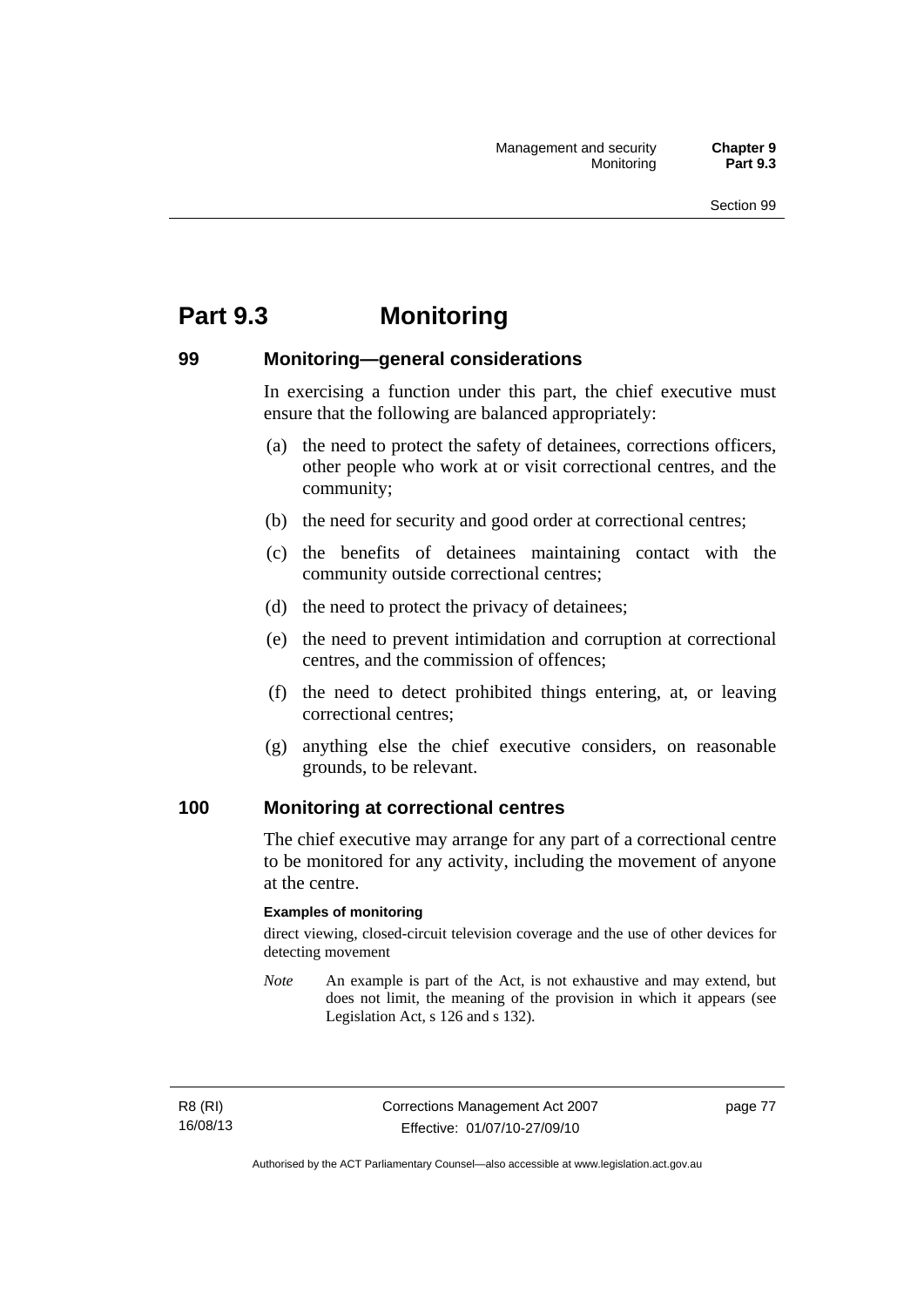#### **Chapter 9 Management and security**<br>**Part 9.3 Monitoring Monitoring**

Section 101

## **101 Personal monitoring devices**

- (1) The chief executive may, orally or in writing, direct a person at a correctional centre to wear a device (a *personal monitoring device*) that allows the person's location at the centre to be monitored.
- (2) To remove any doubt, a direction under this section may be given to any of the following:
	- (a) a detainee;
	- (b) a corrections officer;
	- (c) anyone working at or visiting a correctional centre.

#### **102 Interfering with personal monitoring devices**

 (1) A person commits an offence if the person interferes with a personal monitoring device.

Maximum penalty: 50 penalty units, imprisonment for 6 months or both.

- (2) It does not matter whether the interference is by the person directed to wear the device or someone else.
- (3) Subsection (1) does not apply if the interference is authorised by the chief executive.
- (4) In this section:

*interfere*, with a personal monitoring device, includes damage, cause to malfunction, disable and remove but does not include the effect of normal wear and tear associated with wearing the device.

#### **103 Monitoring telephone calls etc**

 (1) This section applies in relation to an electronic communication with a detainee, other than a protected electronic communication.

Authorised by the ACT Parliamentary Counsel—also accessible at www.legislation.act.gov.au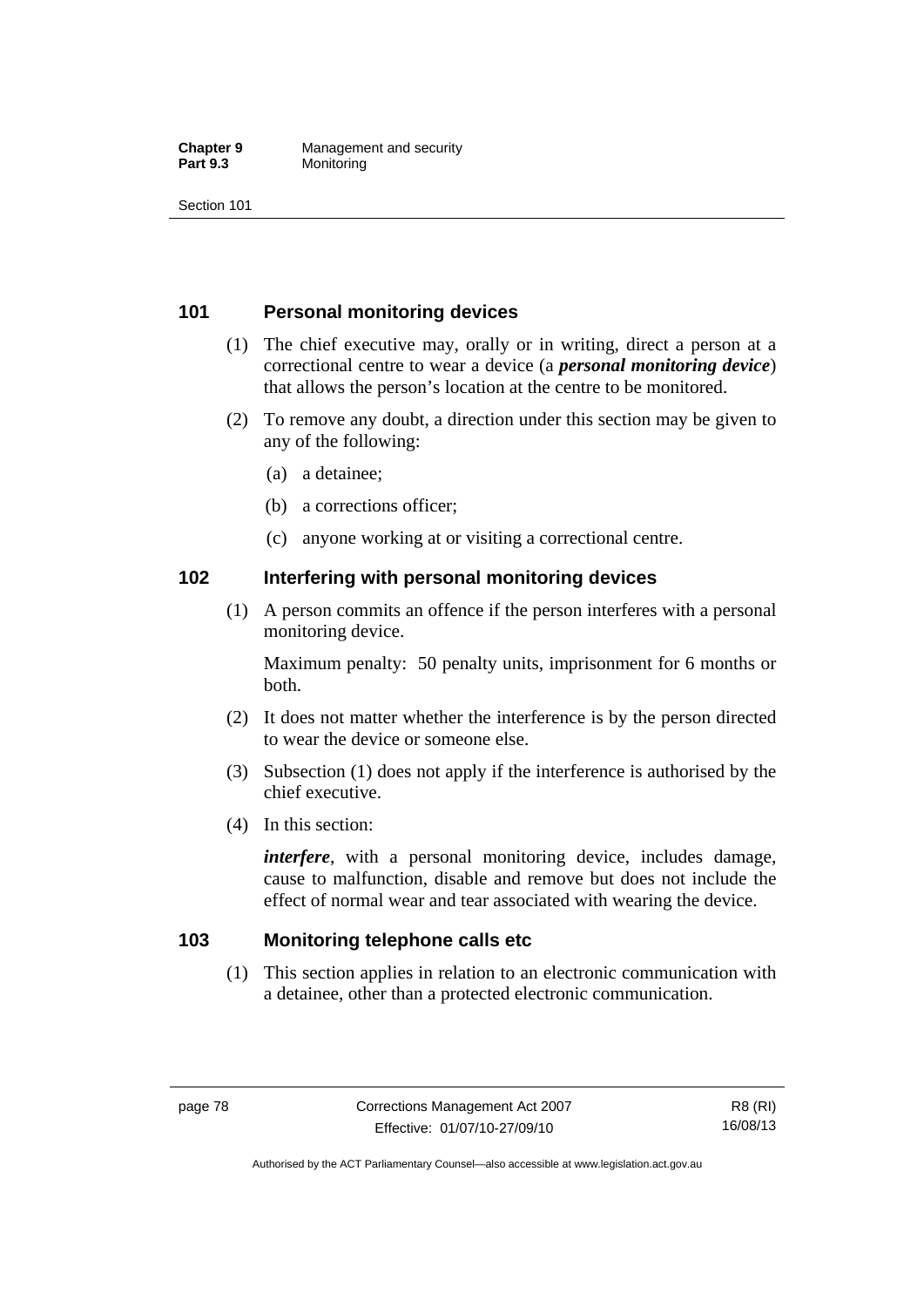- (2) The chief executive may do either or both of the following in relation to the communication:
	- (a) monitor the communication;
	- (b) record the communication.
- (3) The chief executive must tell the parties to the communication that the communication might be monitored and recorded.
- (4) If the communication reveals information about the commission of an offence, the chief executive must give the information to the chief police officer.
- (5) In this section:

*electronic communication* means communication by—

- (a) telephone, email or fax; or
- (b) any other electronic means.

*protected electronic communication* means an electronic communication between a detainee and any of the following:

- (a) a lawyer representing the detainee;
- (b) an official visitor;
- (c) the human rights commissioner;
- (d) the public advocate;
- (e) the ombudsman;
- (f) a person prescribed by regulation.

## **104 Monitoring ordinary mail**

- (1) The chief executive may open and search a detainee's ordinary mail.
- (2) The chief executive may read a detainee's ordinary mail only if the chief executive suspects, on reasonable grounds, that the mail may—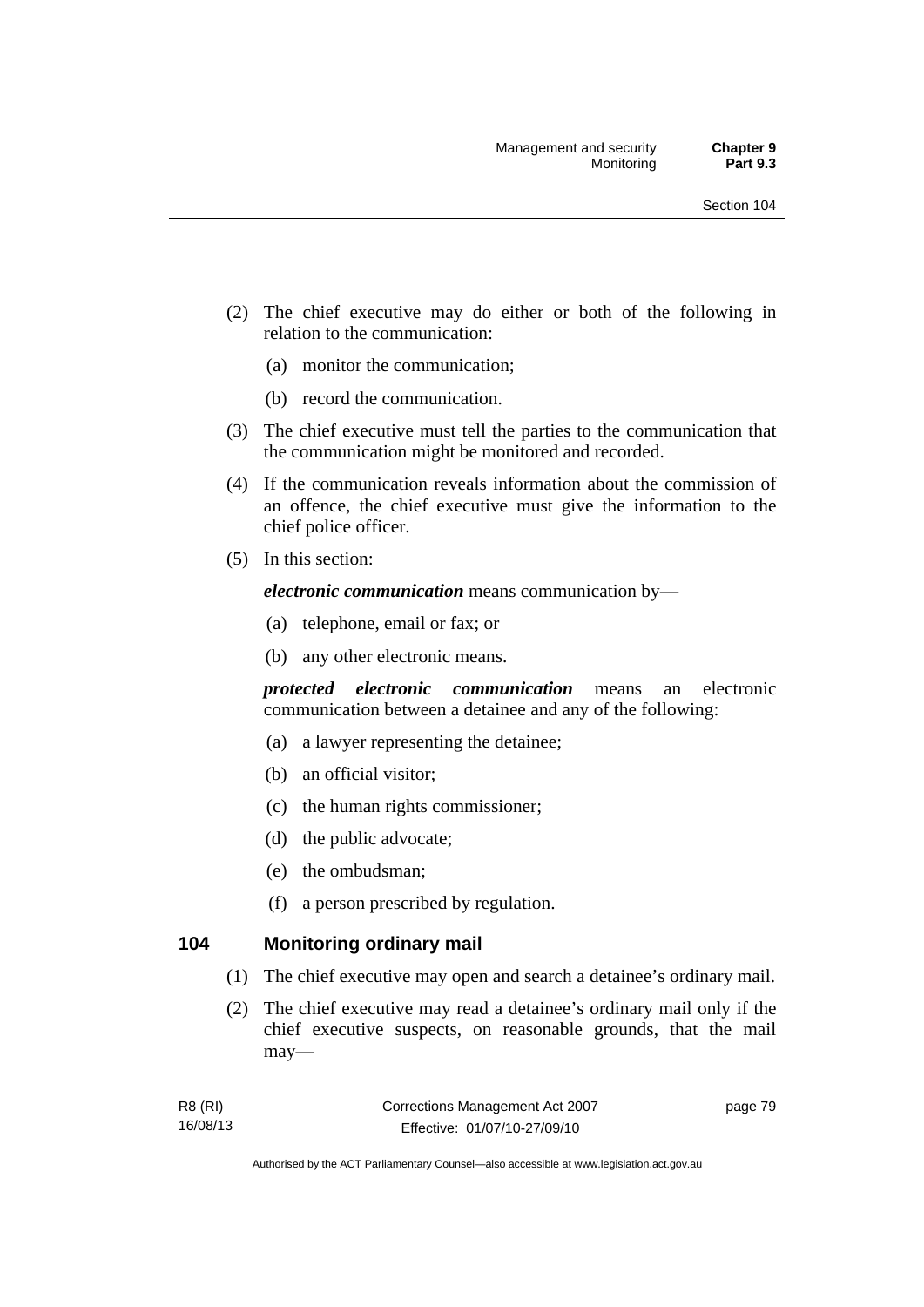- (a) undermine security or good order at a correctional centre; or
- (b) revictimise a victim; or
- (c) circumvent any process for investigating complaints or reviewing decisions under this Act.
- (3) However, and without limiting section 14 (Corrections policies and operating procedures), the chief executive may make a corrections policy or operating procedure in relation to reading a random selection of detainees' ordinary mail.
- (4) In this section:

*ordinary mail* means mail other than protected mail.

*protected mail* means mail between a detainee and any of the following:

- (a) a lawyer representing the detainee;
- (b) an official visitor;
- (c) the human rights commissioner;
- (d) the public advocate;
- (e) the ombudsman;
- (f) a person prescribed by regulation.

*search* includes search—

- (a) with any device using electronic or other technology; and
- (b) by physical means; and
- (c) with the assistance of a corrections dog.

#### **105 Monitoring protected mail**

 (1) The chief executive may open and search a detainee's protected mail in the detainee's presence if the chief executive suspects, on reasonable grounds, that the mail contains—

Authorised by the ACT Parliamentary Counsel—also accessible at www.legislation.act.gov.au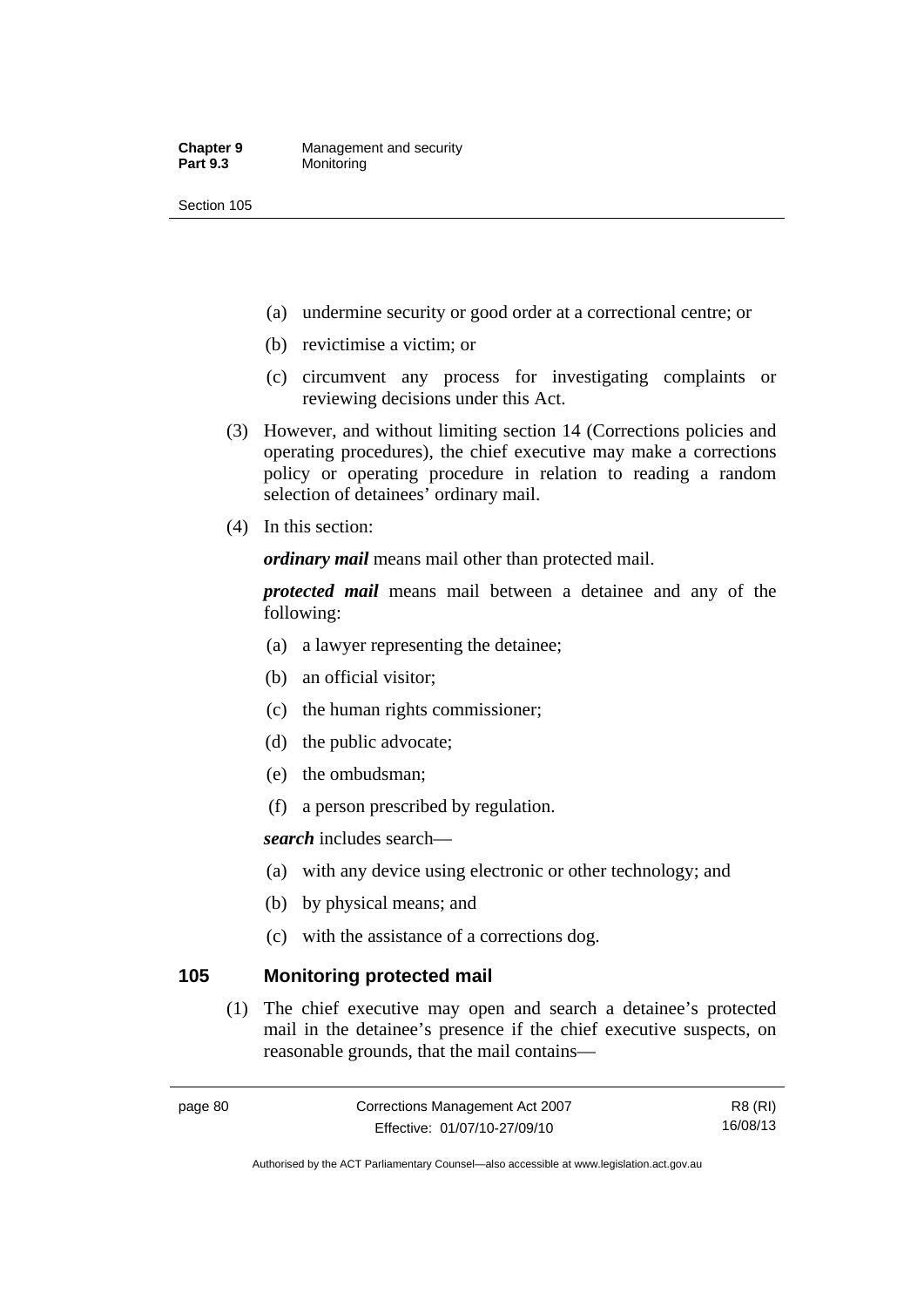- (a) something that may physically harm the addressee; or
- (b) a prohibited thing.
- (2) However, the chief executive must not read a detainee's protected mail without the detainee's written consent.
- (3) In this section:

*search*—see section 104 (4).

## **106 Mail searches—consequences**

- (1) Subject to section 127 (Seizing mail etc), a detainee's mail, once searched, must be delivered to the addressee as soon as practicable.
- (2) If a search of a detainee's mail reveals information about the commission of an offence, the chief executive must give the information to the chief police officer.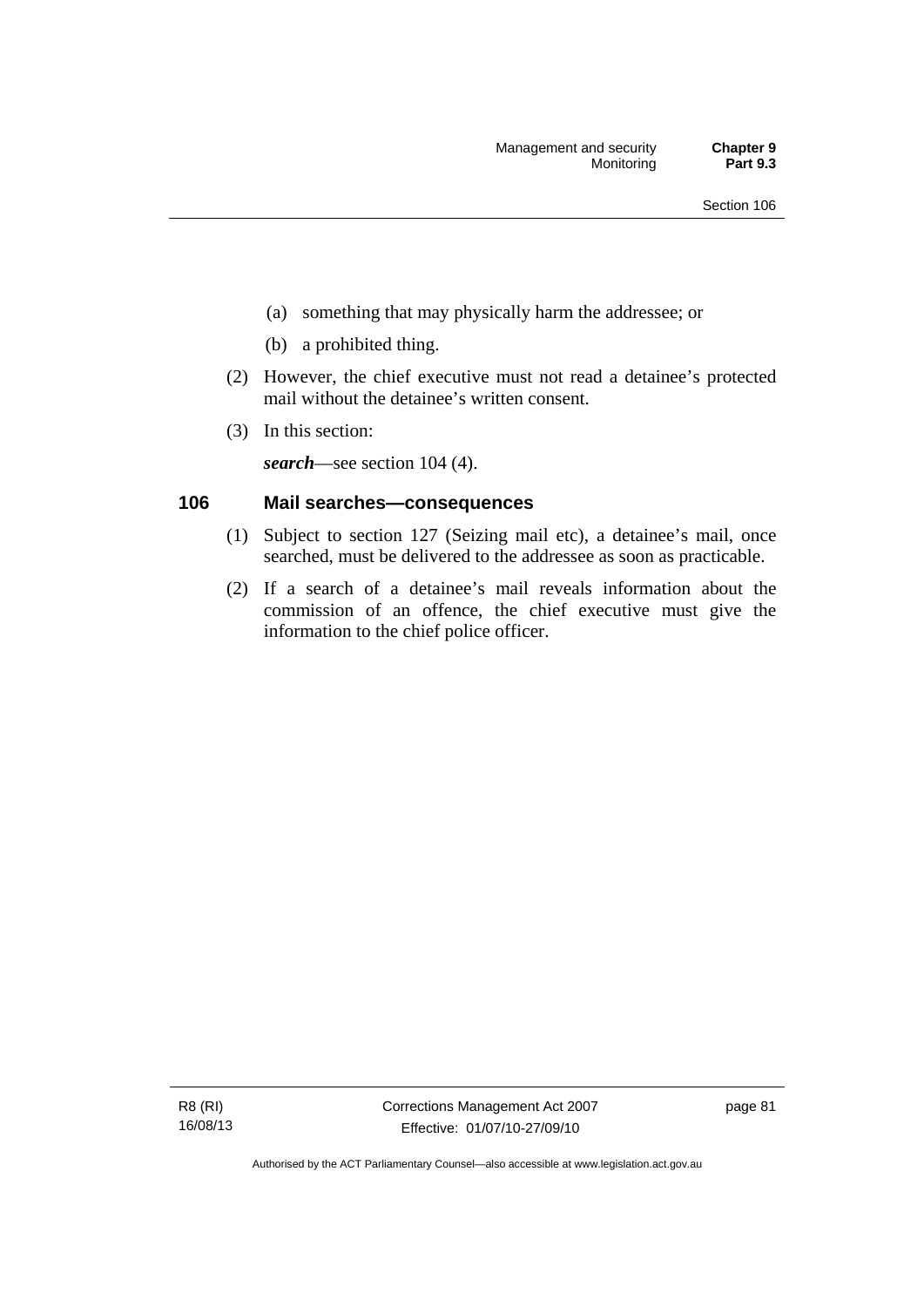**Chapter 9 Management and security**<br>**Part 9.4 Searches Part 9.4 Searches**<br>**Division 9.4.1 Searches Division 9.4.1** Searches—general Section 107

**Part 9.4 Searches** 

## **Division 9.4.1 Searches—general**

#### **107 Definitions—searches**

In this Act:

*body search*, of a detainee, means a search of the detainee's body, including an examination of any orifice or cavity of the detainee's body.

*frisk search* means—

- (a) a search of a person conducted by quickly running the hands over the person's outer garments; and
- (b) an examination of anything worn or carried by the person that is conveniently and voluntarily removed by the person.

*ordinary search* means a search of a person, or of articles in a person's possession, that may include—

- (a) requiring the person to remove the person's overcoat, coat or jacket and any gloves, shoes or hat; and
- (b) an examination of those items.

*scanning search* means a search of a person by electronic or other means that does not require the person to remove the person's clothing or to be touched by someone else.

#### **Examples of scanning searches**

- 1 passing a portable electronic or other device over a person
- 2 requiring a person to pass by or through an electronic or other device
- *Note* An example is part of the Act, is not exhaustive and may extend, but does not limit, the meaning of the provision in which it appears (see Legislation Act, s 126 and s 132).

page 82 Corrections Management Act 2007 Effective: 01/07/10-27/09/10

R8 (RI) 16/08/13

Authorised by the ACT Parliamentary Counsel—also accessible at www.legislation.act.gov.au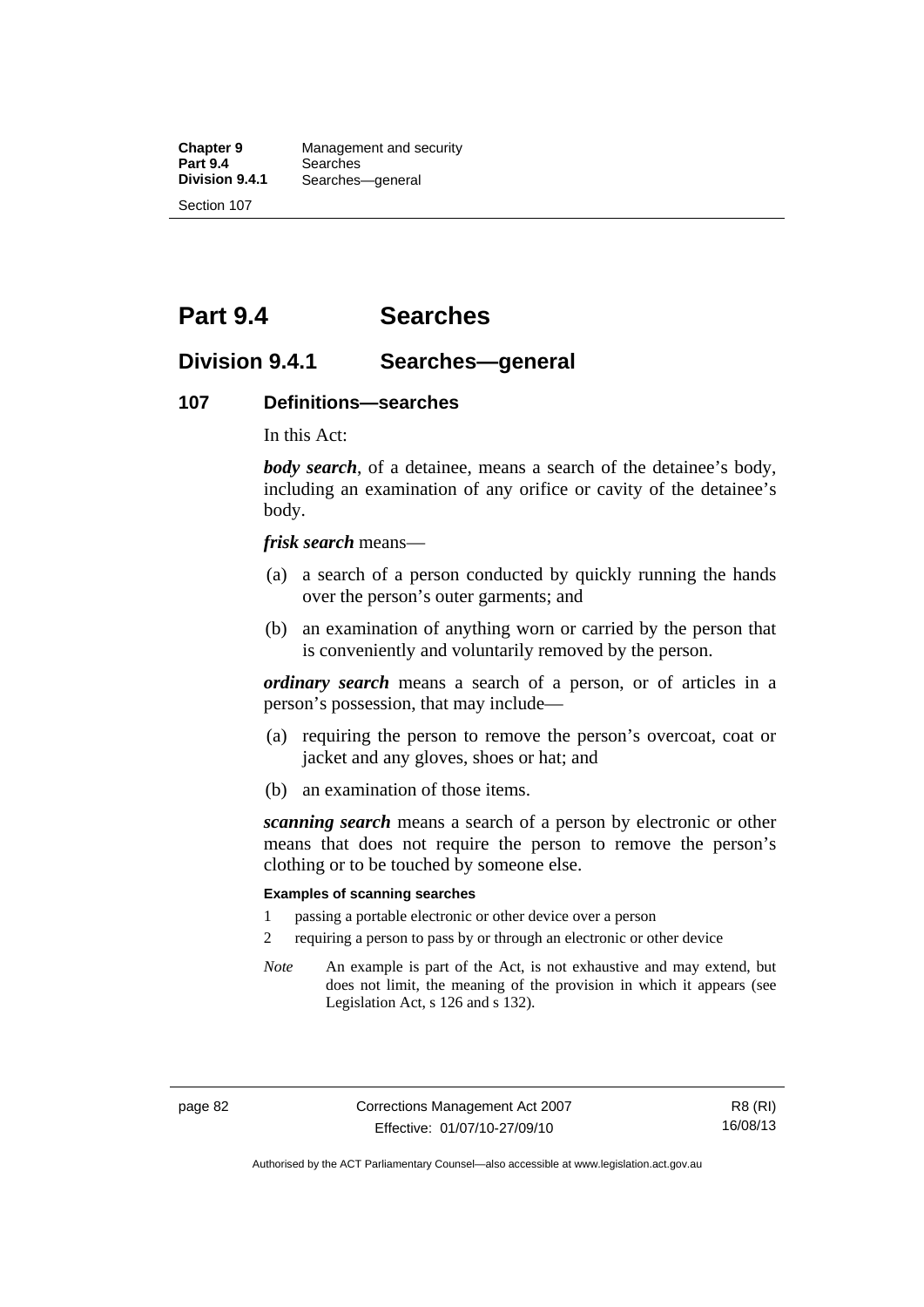*strip search*, of a detainee, means a search of the detainee, or of articles in the detainee's possession, that may include—

- (a) requiring the detainee to remove all of the detainee's clothing; and
- (b) an examination of the detainee's body (but not the detainee's body orifices or cavities) and of that clothing.

#### **108 Intrusiveness of searches**

The person conducting a search of a person under this part must ensure, as far as practicable, that—

- (a) the search is the least intrusive kind of search that is reasonable and necessary in the circumstances; and
- (b) the search is conducted in the least intrusive way that is reasonable and necessary in the circumstances.

#### **Example**

searching for a prohibited thing by a frisk search (rather than an ordinary search) with the assistance of a corrections dog

*Note* An example is part of the Act, is not exhaustive and may extend, but does not limit, the meaning of the provision in which it appears (see Legislation Act, s 126 and s 132).

## **109 Searches of transgender and intersex detainees**

- (1) This section applies if a transgender or intersex detainee is to be subjected to a search under this part.
- (2) To remove any doubt, the detainee's sex is taken to be that entered for the detainee in the register of detainees.
	- *Note* For the meaning of *transgender person* and *intersex person*, see the Legislation Act, s 169A and s 169B.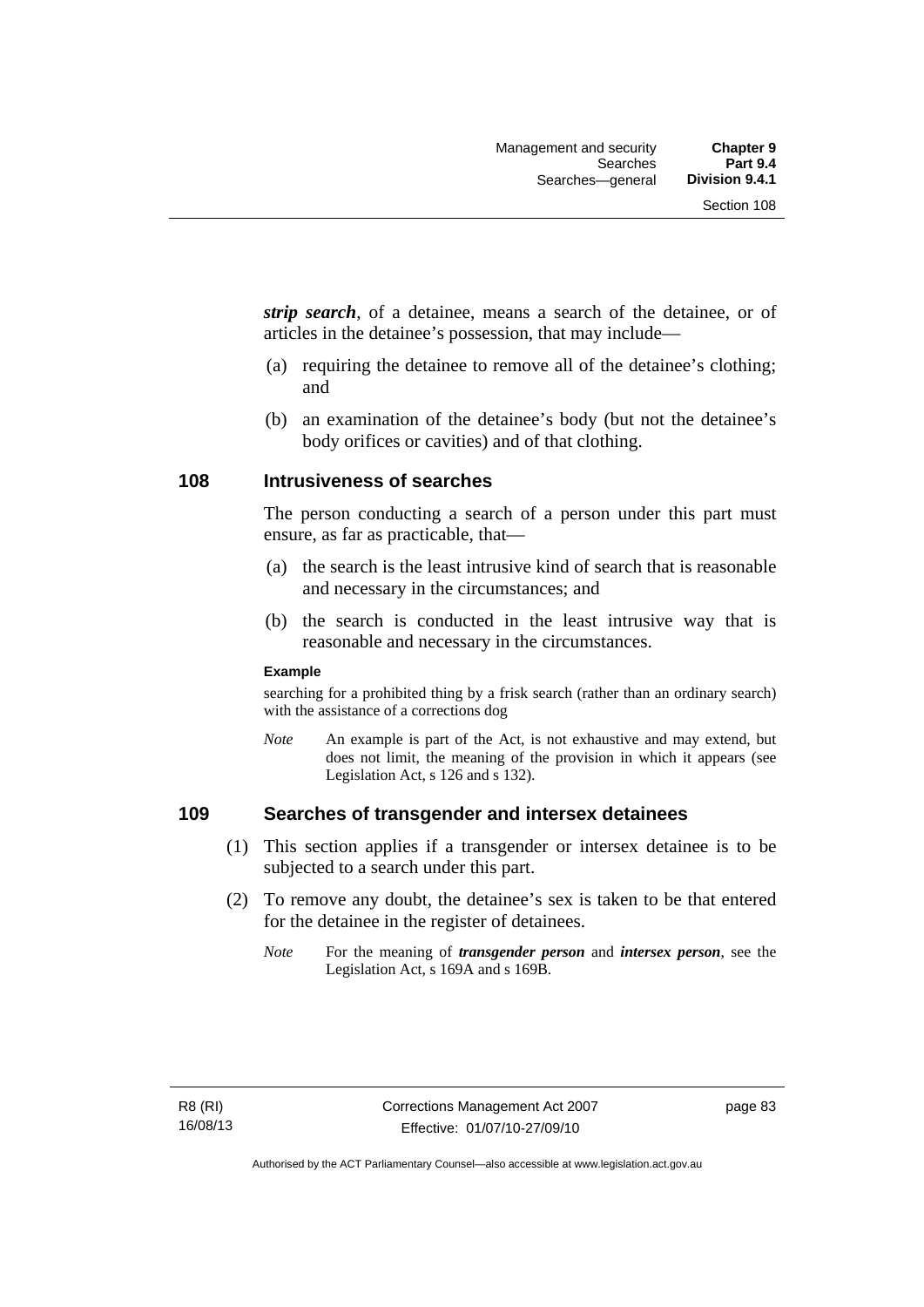## **110 Register of strip and body searches**

- (1) This section applies in relation to—
	- (a) a strip search of a detainee; and
	- (b) a body search of a detainee.
- (2) The chief executive must keep a register containing the following details in relation to each search:
	- (a) the name of the detainee searched;
	- (b) the reason for the search;
	- (c) when the search was conducted;
	- (d) the name of each person present at any time during the search;
	- (e) details of anything seized during the search;
	- (f) anything else prescribed by regulation.
- (3) The register may contain anything else the chief executive considers relevant.
- (4) The register must be available for inspection under chapter 7 (Inspection of correctional centres).

## **Division 9.4.2 Scanning, frisk and ordinary searches**

#### **111 Scanning, frisk and ordinary searches—directions**

- (1) The chief executive may, at any time, direct a corrections officer to conduct a scanning search, frisk search or ordinary search of a detainee, another corrections officer or anyone else working at or visiting a correctional centre if the chief executive believes, on reasonable grounds, that it is prudent to conduct the search to protect—
	- (a) the safety of anyone at a correctional centre; or

Authorised by the ACT Parliamentary Counsel—also accessible at www.legislation.act.gov.au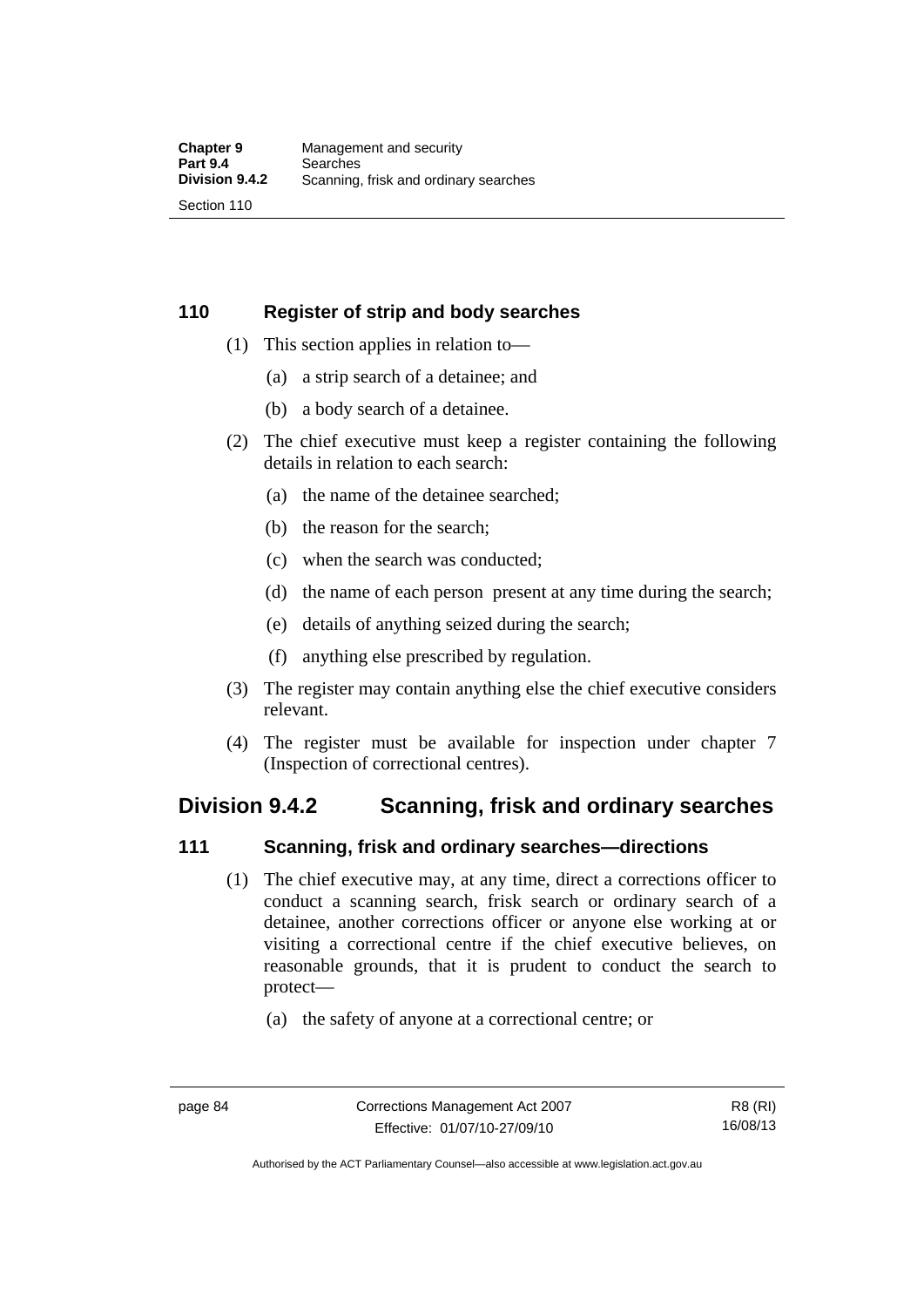#### (b) security or good order at a correctional centre.

#### **Examples of other people working at correctional centre**

counsellors, psychologists, maintenance workers and volunteers

#### **Examples of searches**

- 1 searching a detainee returning to a correctional centre after performing community service
- 2 searching a corrections officer reporting for work
- 3 searching a person engaged to provide an educational program at a correctional centre when the person arrives at, or returns to, the centre
- 4 searching a detainee returning to the detainee's accommodation at a correctional centre after working in another part of the centre
- *Note* An example is part of the Act, is not exhaustive and may extend, but does not limit, the meaning of the provision in which it appears (see Legislation Act, s 126 and s 132).
- (2) Also, a corrections officer may conduct a scanning search, frisk search or ordinary search of a detainee if the officer suspects, on reasonable grounds, that the detainee is carrying—
	- (a) a prohibited thing; or
	- (b) anything else that creates, or is likely to create, a risk to—
		- (i) the personal safety of the detainee or anyone else; or
		- (ii) security or good order at a correctional centre.
	- *Note* Section 126 provides for the use of force to carry out searches under this part.

#### **112 Scanning, frisk and ordinary searches—requirements**

- (1) A corrections officer may conduct a scanning search, frisk search or ordinary search of a person under section 111 only if—
	- (a) the person is of the same sex as the officer; or
	- (b) if that is not the case—another person of the same sex as the person to be searched is present while the search is conducted.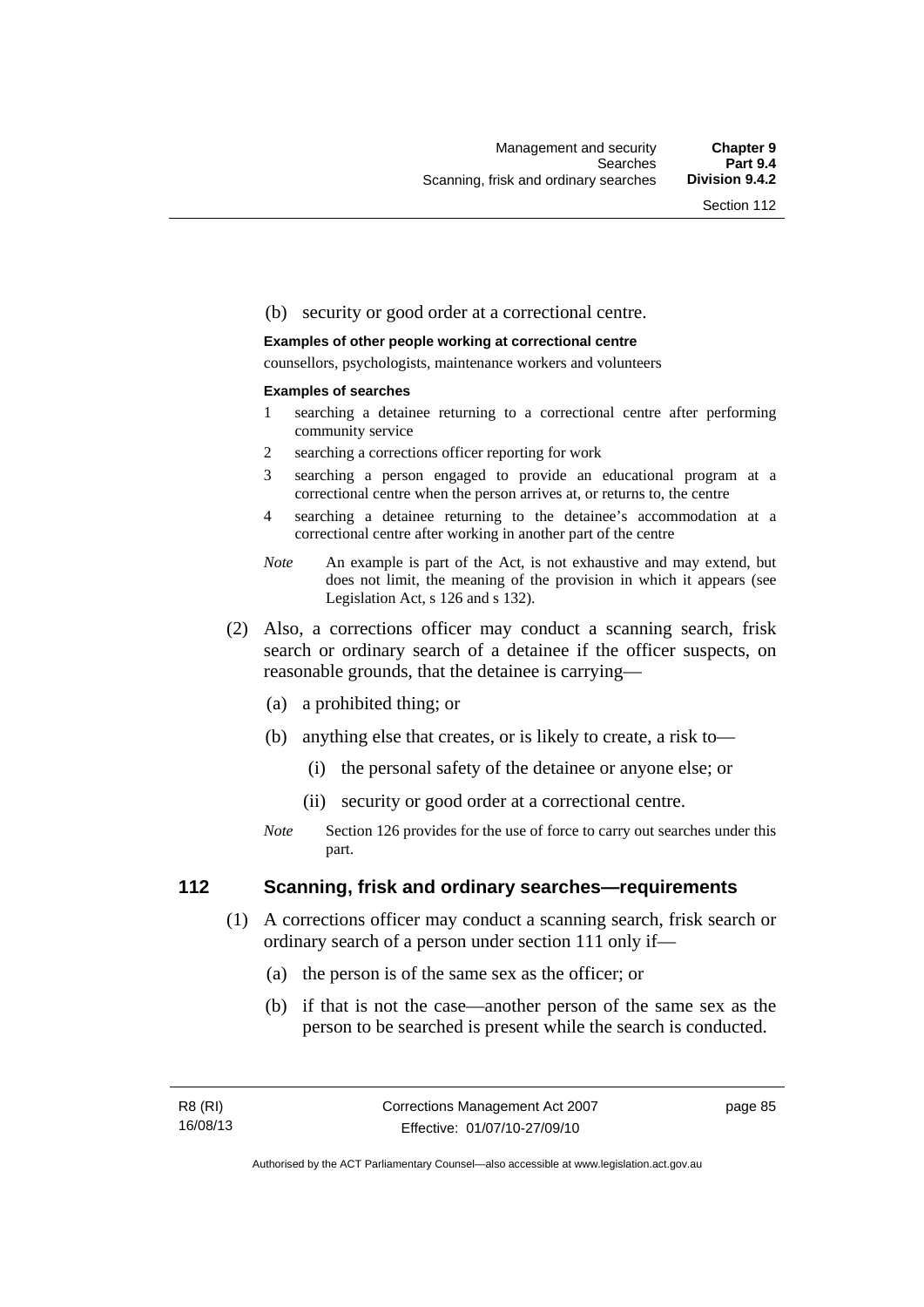(2) The other person mentioned in subsection (1) must not be a detainee.

## **Division 9.4.3 Strip searches**

## **113 Meaning of** *seizeable item***—div 9.4.3**

In this division:

*seizeable item* means anything that—

- (a) is a prohibited thing; or
- (b) may be used by the detainee in a way that may involve—
	- (i) intimidating anyone else; or
	- (ii) an offence or disciplinary breach; or
	- (iii) a risk to the personal safety of anyone else; or
	- (iv) a risk to security or good order at a correctional centre.

## **113A Strip searches—when may be conducted**

- (1) A detainee may be strip searched only if the chief executive gives a direction in accordance with section 113B or section 113C.
	- *Note* Section 126 provides for the use of force to carry out searches under this part.
- (2) To remove any doubt, a strip search of a detainee may be conducted immediately after any scanning search, frisk search or ordinary search of the detainee.

## **113B Strip searches—on suspicion**

The chief executive may direct a corrections officer to strip search a detainee if the chief executive suspects on reasonable grounds that the detainee has a seizeable item concealed on the detainee.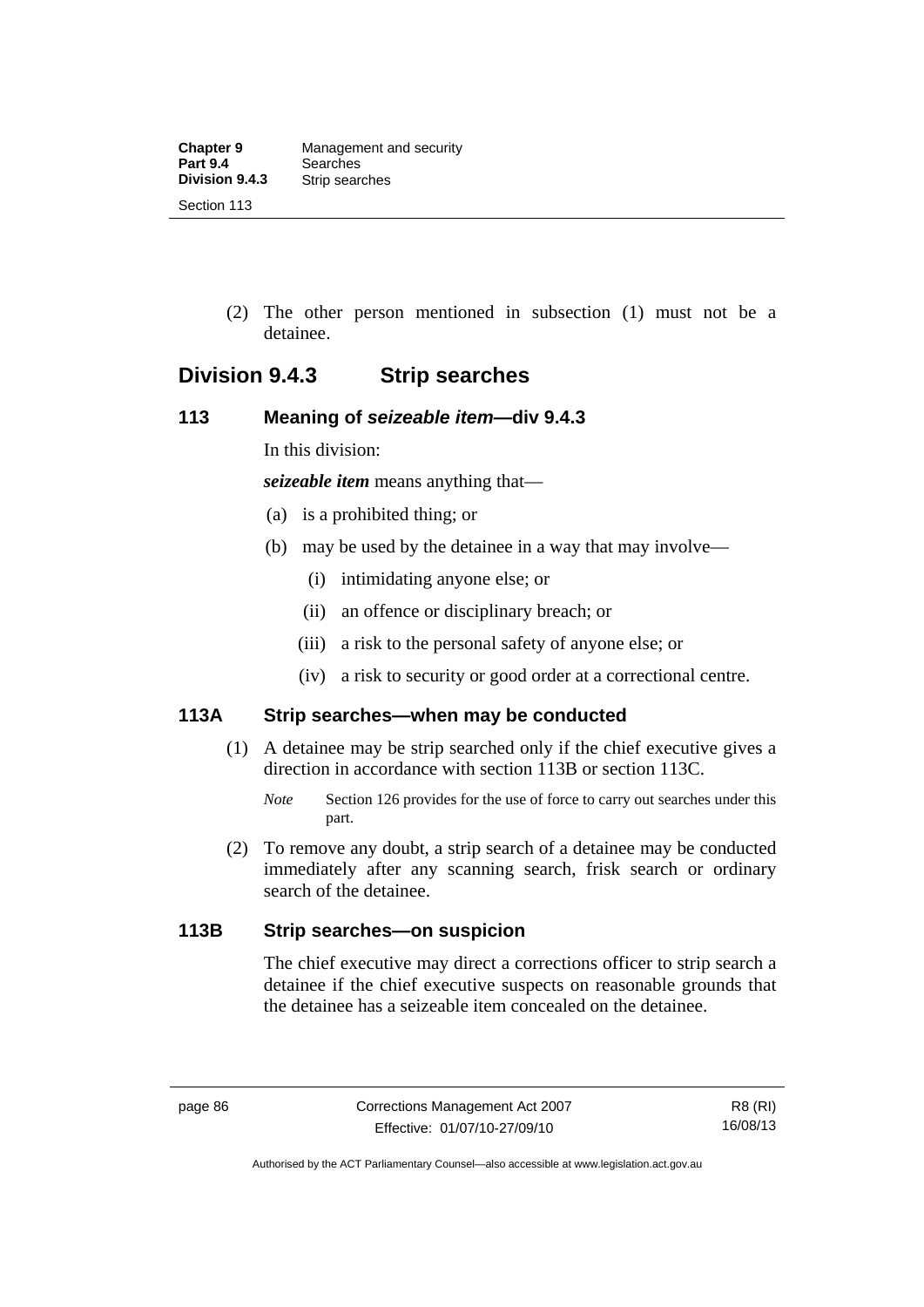## **113C Strip searches—where prudent**

- (1) The chief executive may direct a corrections officer to strip search a detainee at a correctional centre if—
	- (a) the chief executive believes on reasonable grounds that it is prudent to search the detainee for a seizeable item that may be concealed on or in the detainee because the detainee—
		- (i) has recently not been under the control or immediate supervision of a corrections officer for a period; and
		- (ii) during the period, may have had an opportunity to obtain a seizeable item; and
	- (b) a scanning search may assist in detecting the item but—
		- (i) the means of conducting the search is not available at the correctional centre; or
		- (ii) if the means of conducting the search is available—the scanning search is not likely to detect more than a limited range of seizeable items; or
		- (iii) the search could only be carried out using force that would be likely to make it ineffectual; and
	- (c) a frisk search or ordinary search is not likely to detect more than a limited range of seizeable items.

#### **Example—par (a) (ii)**

the detainee has had a personal contact visit by someone who is not an accredited person

#### **Example—par (b) (ii)**

a metal detector

*Note* An example is part of the Act, is not exhaustive and may extend, but does not limit, the meaning of the provision in which it appears (see Legislation Act, s 126 and s 132).

R8 (RI) 16/08/13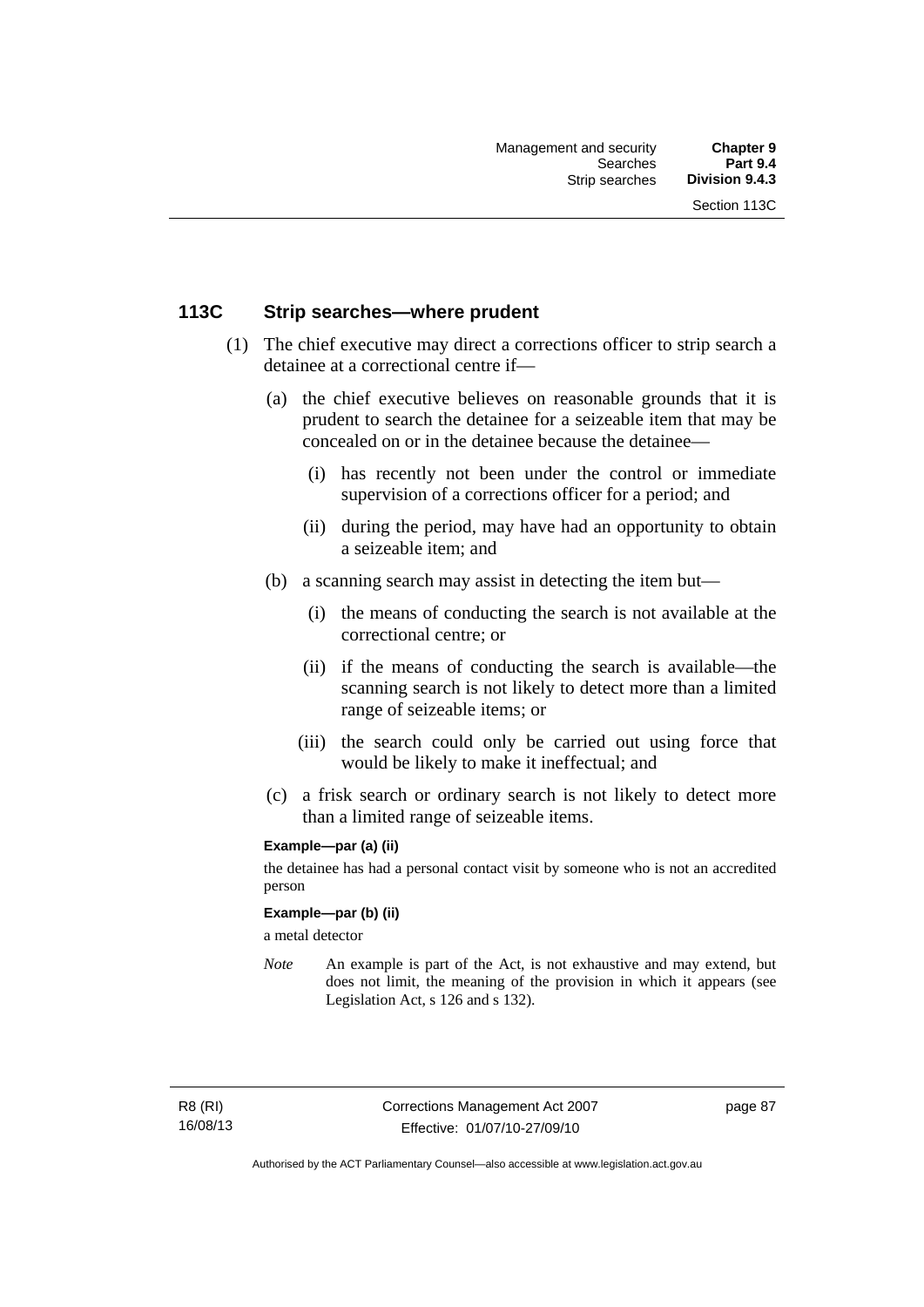(2) Without limiting section 14 (Corrections policies and operating procedures), the chief executive must make a corrections policy or operating procedure in relation to strip searches under this section.

#### **114 Strip searches—presence of corrections officers**

- (1) A strip search of a detainee must be done—
	- (a) by a corrections officer of the same sex as the detainee; and
	- (b) in the presence of 1 or more other corrections officers each of whom must be of the same sex as the detainee.
- (2) However, the number of corrections officers present during the search must be no more than necessary and reasonable to ensure the search is carried out as safely and effectively as possible.
- (3) The corrections officer conducting the search may direct another corrections officer present to provide assistance that the conducting officer believes, on reasonable grounds, is necessary and reasonable for the search.
- (4) A corrections officer may give directions to the detainee for the conduct of the search in accordance with this section.

#### **Examples**

directions that the detainee raise 1 or both arms, raise any long hair or turn in a particular direction

*Note* An example is part of the Act, is not exhaustive and may extend, but does not limit, the meaning of the provision in which it appears (see Legislation Act, s 126 and s 132).

## **115 Strip searches—general rules**

- (1) A strip search must be conducted in a private area or an area that provides reasonable privacy for the detainee being searched.
- (2) The search must not be conducted—
	- (a) in the presence of someone of the opposite sex to the detainee; or

R8 (RI) 16/08/13

Authorised by the ACT Parliamentary Counsel—also accessible at www.legislation.act.gov.au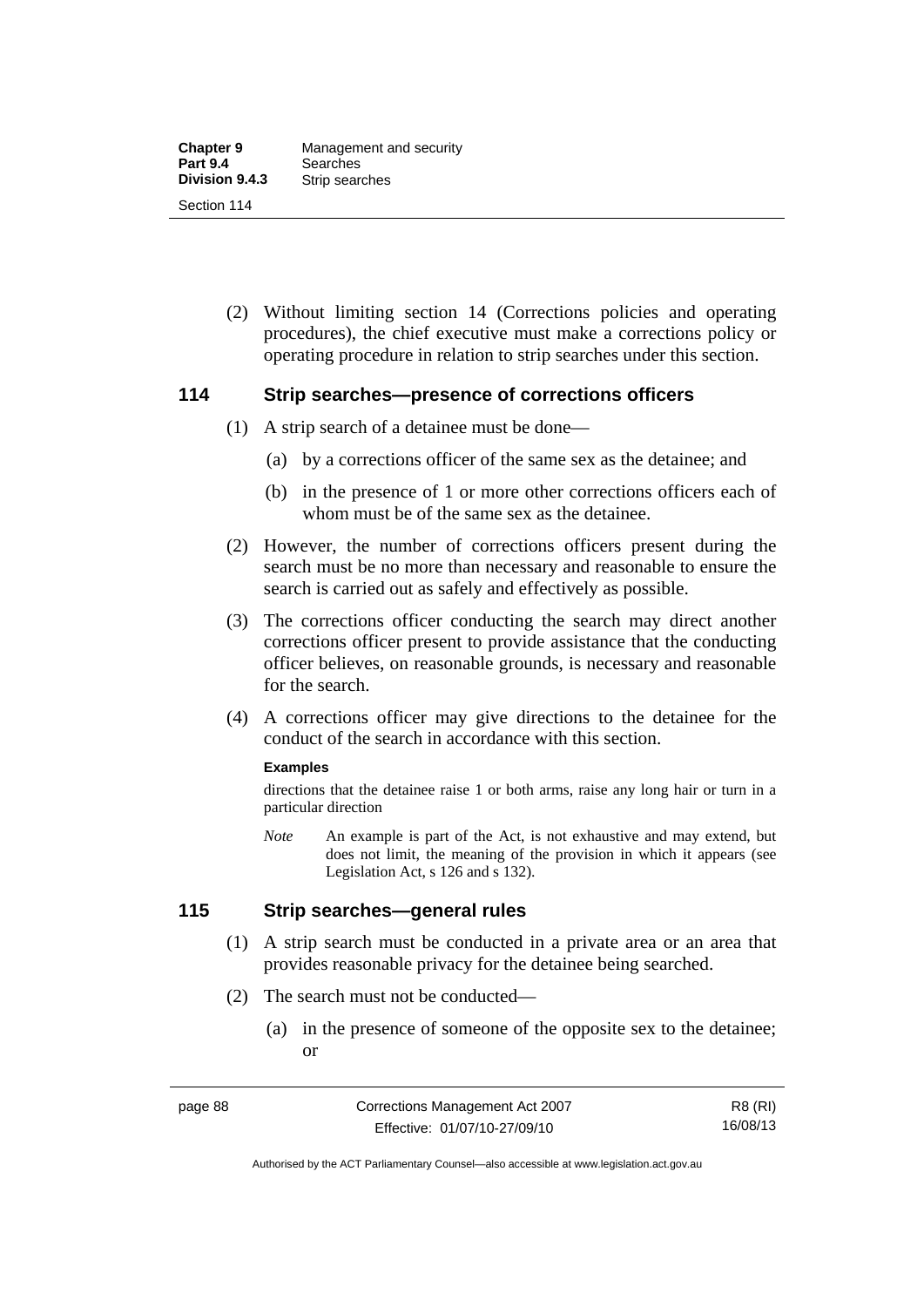- (b) in the presence or sight of someone else whose presence is not necessary for the search or the safety of everyone present.
- (3) The search must not involve—
	- (a) the removal from the detainee of more clothes than is necessary and reasonable to conduct the search; or
	- (b) the removal from the detainee of more clothes at any time than is necessary and reasonable to conduct the search; or
	- (c) without limiting paragraph (b), both the upper and lower parts of the person's body being uncovered at the same time.
- (4) Subject to section 126 (Searches—use of force), the search must not involve any touching of the detainee's body by a corrections officer.
- (5) Each corrections officer present during the search must ensure, as far as practicable, that—
	- (a) the search is done in a way that minimises embarrassment for the detainee; and
	- (b) the search is done quickly; and
	- (c) the detainee is allowed to dress in private immediately after the search is finished.
- (6) If clothing from a detainee is seized during a strip search, the chief executive must ensure that the detainee is left with, or given, appropriate clothing to wear.

## **Division 9.4.4 Body searches**

#### **116 Body searches—directions**

The chief executive may direct a doctor appointed under section 22 (Health practitioners—non-therapeutic functions) to conduct a body search of a detainee if the chief executive suspects, on reasonable grounds, that the detainee—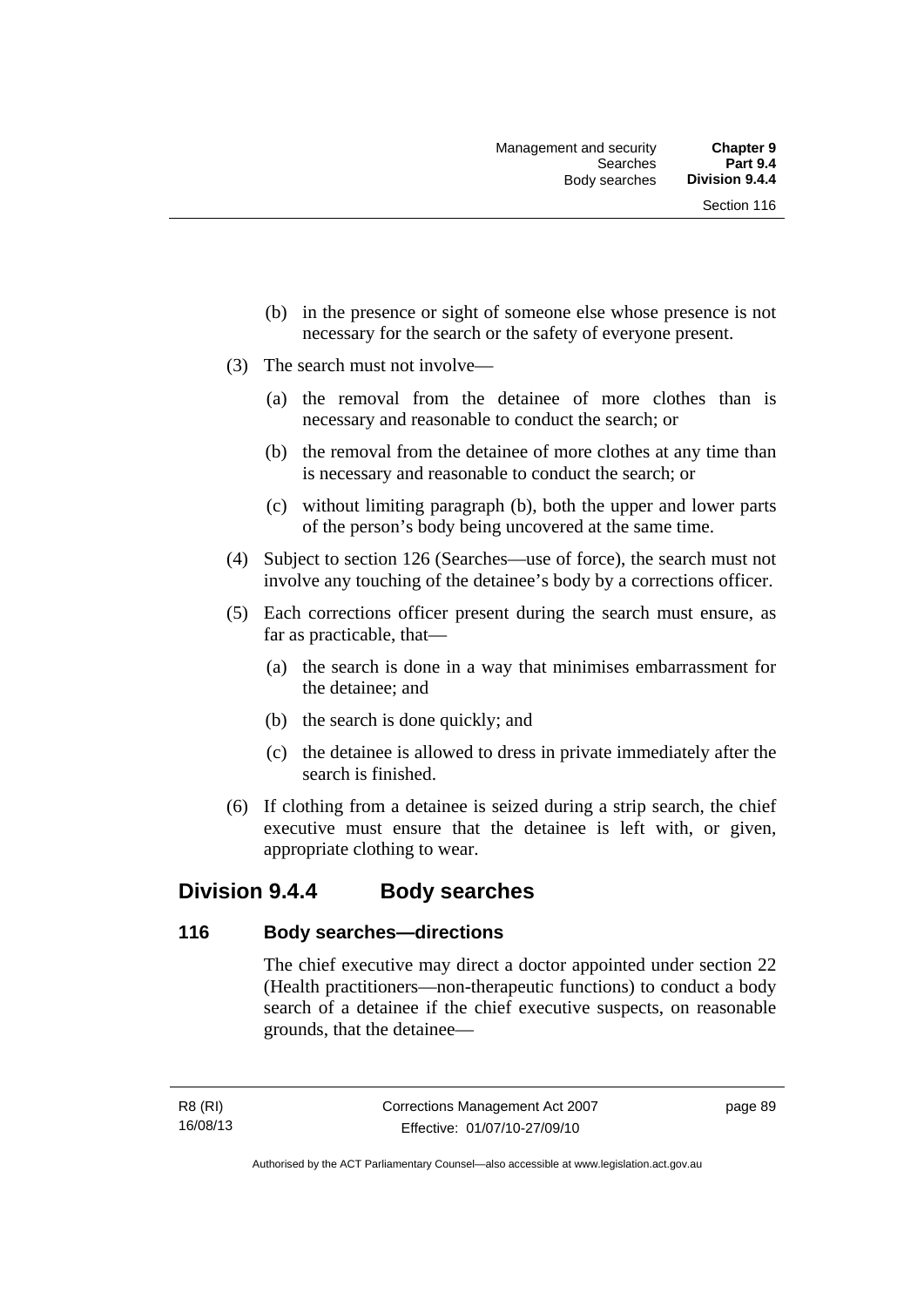- (a) has ingested or inserted something in the detainee's body that may jeopardise the detainee's health or wellbeing; or
- (b) has a prohibited thing concealed in or on the detainee's body that may be used in a way that may pose a risk to the security or good order at a correctional centre; or
- (c) has evidence of the commission of an offence or disciplinary breach concealed in or on the detainee.

## **117 Body searches—presence of nurse and corrections officers**

- (1) A nurse appointed under section 22 (Health practitioners non-therapeutic functions) must be present during the body search of a detainee.
- (2) If the doctor conducting the body search is not of the same sex as the detainee, the nurse must be of the same sex as the detainee.
- (3) The chief executive may direct 1 or more corrections officers to be present during the search, each of whom must be of the same sex as the detainee.
- (4) However, the number of corrections officers present during the search must be no more than is necessary and reasonable to ensure the search is carried out as safely and effectively as possible.
- (5) A body search must be conducted in a private area or an area that provides reasonable privacy for the detainee being searched.

## **118 Body searches—assistance from corrections officer**

- (1) This section applies if the doctor conducting a body search of a detainee asks the chief executive for assistance that the doctor believes, on reasonable grounds, is necessary and reasonable for the search.
- (2) The chief executive may direct a corrections officer (the *assistant*) to assist in the conduct of the search.

Authorised by the ACT Parliamentary Counsel—also accessible at www.legislation.act.gov.au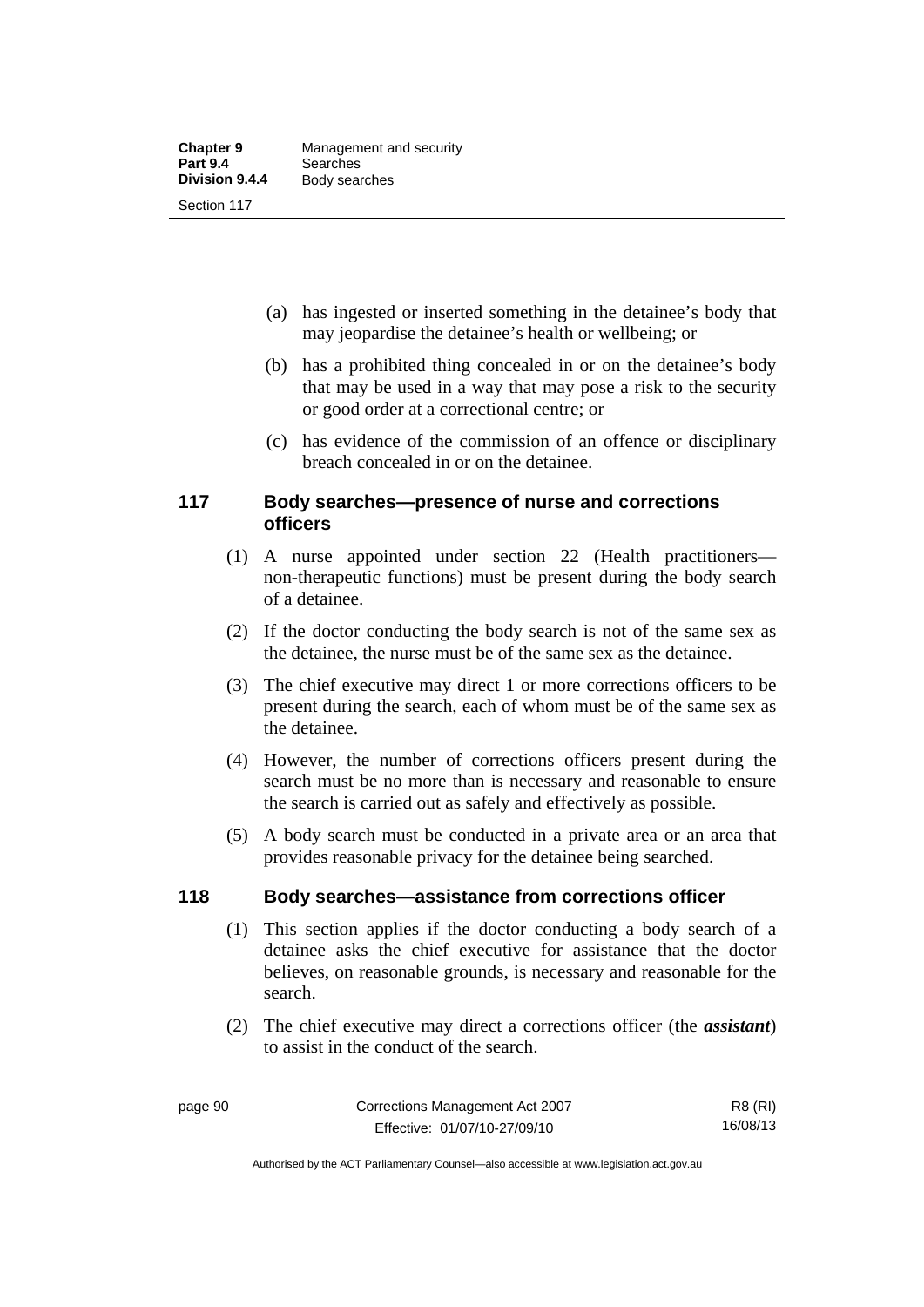(3) However, the assistant must be of the same sex as the detainee.

*Note* Section 126 provides for the use of force to assist at a body search.

## **119 Body searches—rules about detainee's clothing**

- (1) A body search of a detainee must not involve—
	- (a) the removal of more clothes than is necessary and reasonable to conduct the search; or
	- (b) the removal of more clothes at any time than is necessary and reasonable to conduct the search; or
	- (c) without limiting paragraph (b), both the upper and lower parts of the person's body being uncovered at the same time.
- (2) A detainee who has been body searched must be allowed to dress in private immediately after the search is finished.
- (3) If clothing from a detainee is seized during a body search, the chief executive must ensure that the detainee is left with, or given, appropriate clothing to wear.

## **120 Body searches—rules about touching detainee**

The doctor conducting the body search of a detainee, and the nurse present at the search, may, for the search, touch the detainee and examine the detainee's orifices and cavities, but only if the doctor or nurse is of the same sex as the detainee.

## **121 Body searches—seizing things**

- (1) The doctor conducting a body search of a detainee may seize anything discovered during the search if—
	- (a) seizing the thing would not be likely to cause injury to the detainee; and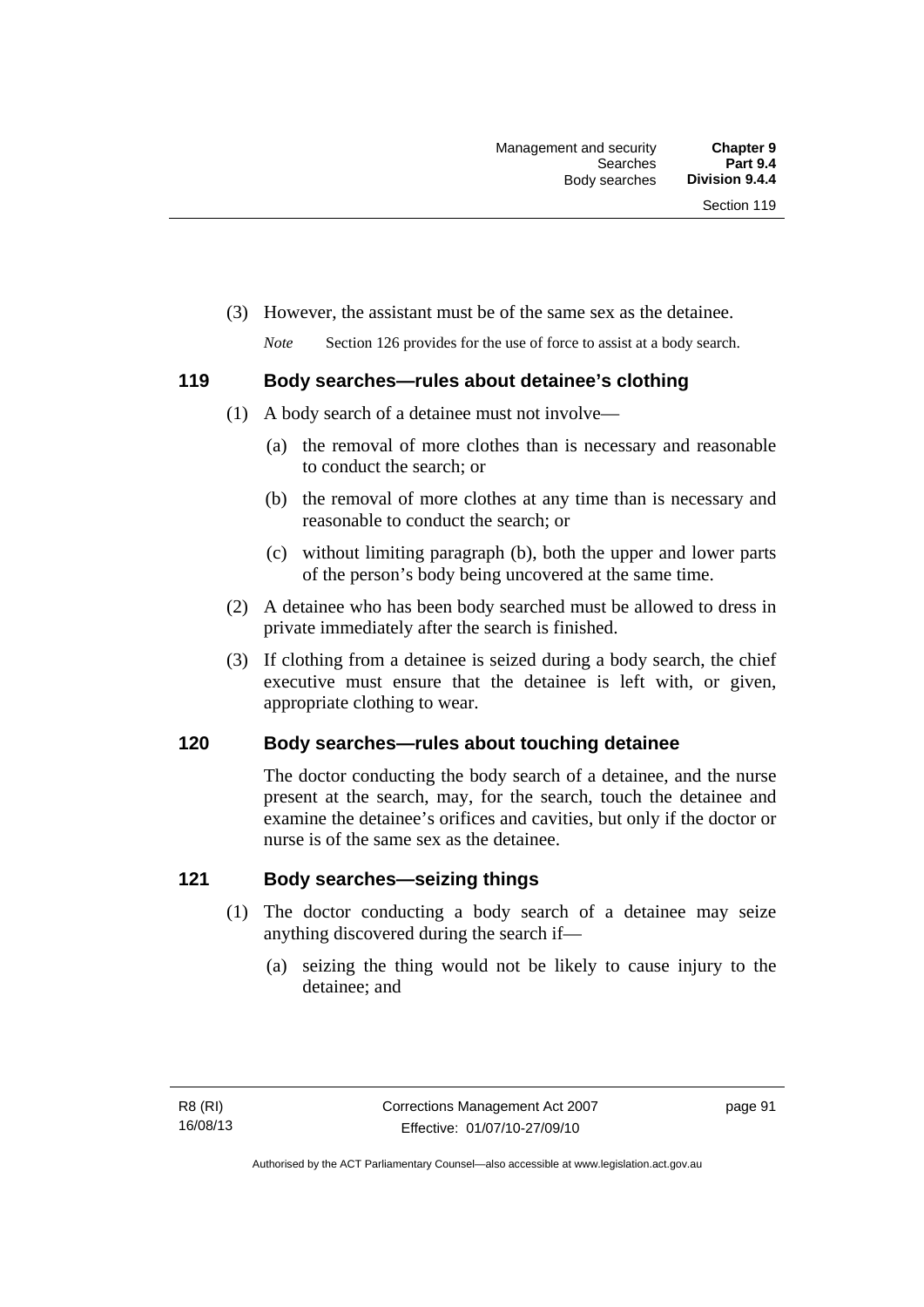- (b) the doctor believes, on reasonable grounds, that the thing may be evidence of the commission of an offence or disciplinary breach by the detainee.
- (2) The doctor must give the thing seized to a corrections officer as soon as practicable.

## **Division 9.4.5 Searches of premises and property**

## **122 Searches—premises and property**

- (1) The chief executive may, at any time, direct a corrections officer to search—
	- (a) any part of a correctional centre; or
	- (b) anything at a correctional centre, including anything in the possession of anyone at a correctional centre; or
	- (c) any vehicle used for transporting a detainee.

#### **Examples of searches under this section**

a search of any of the following for a prohibited thing:

- any area or building or part of a building (including a cell) at a correctional centre
- any storage area, including an area used by detainees or corrections officers, at a correctional centre
- any vehicle, machinery or equipment at a correctional centre
- *Note* An example is part of the Act, is not exhaustive and may extend, but does not limit, the meaning of the provision in which it appears (see Legislation Act, s 126 and s 132).
- (2) However, this section does not authorise—
	- (a) a search of anyone at a correctional centre; or
	- (b) any clothing being worn by anyone at a correctional centre at the time of the search.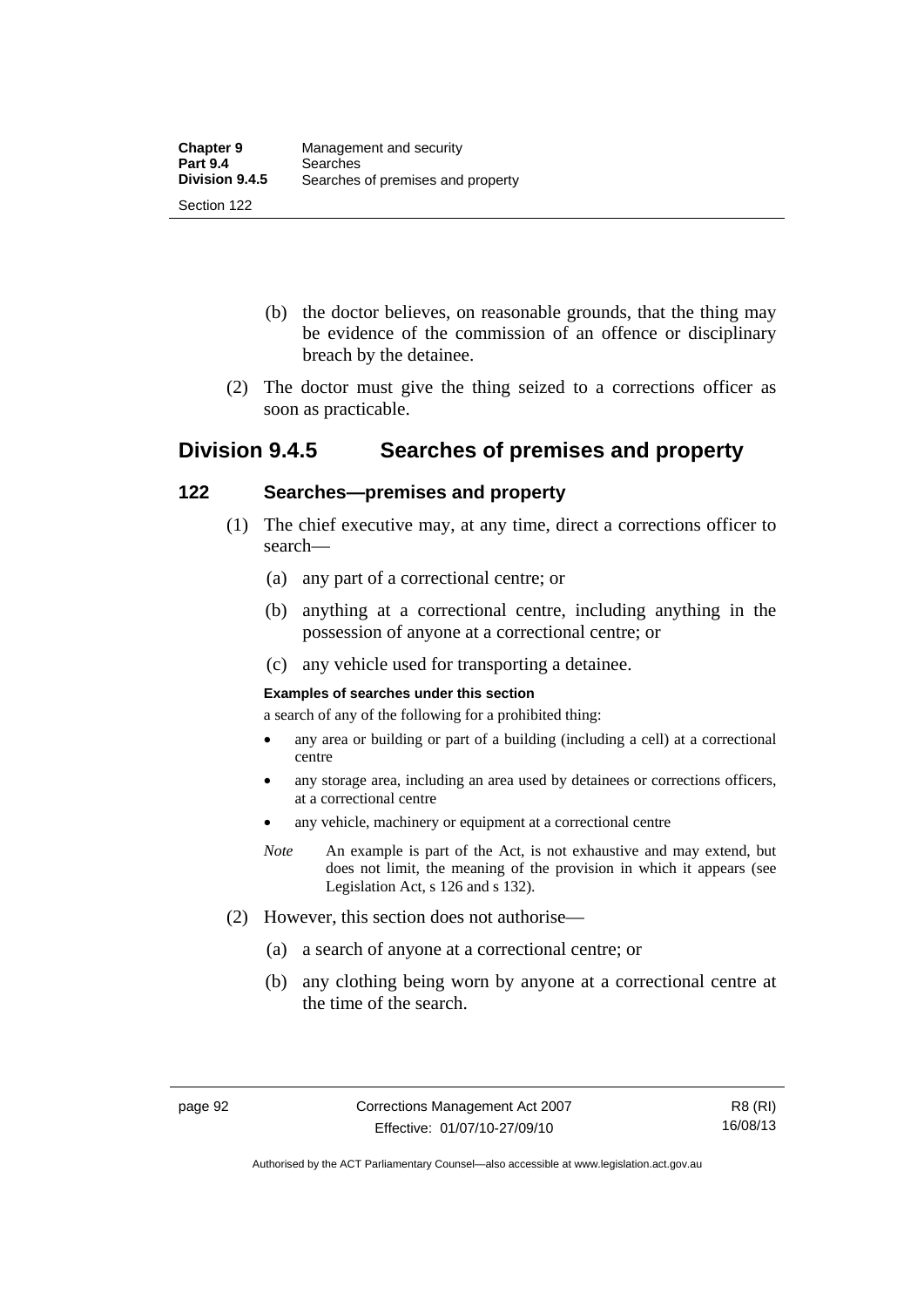(3) In this section:

*search* includes search—

- (a) with any device using electronic or other technology; and
- (b) by physical means; and
- (c) with the assistance of a corrections dog.

## **123 Searches of detainee cells—legally privileged material**

- (1) This section applies if a detainee has legally privileged material at a correctional centre.
- (2) A corrections officer may search the detainee's cell under section 122 in the absence of the detainee if—
	- (a) the detainee removes the legally privileged material from the cell; or
	- (b) the legally privileged material is stored in accordance with a corrections policy or operating procedure made for subsection (3).
- (3) Without limiting section 14 (Corrections policies and operating procedures), a corrections policy or operating procedure may include provision for the secure storage at a correctional centre of legally privileged material for detainees.

## **124 Searches of detainee cells—suspected legally privileged material**

- (1) If a corrections officer suspects, on reasonable grounds, that a detainee's cell contains legally privileged material, the officer may search the cell only if the detainee is present.
- (2) A search under subsection (1) may include an examination of any legally privileged material, and anything containing the material, found in the cell.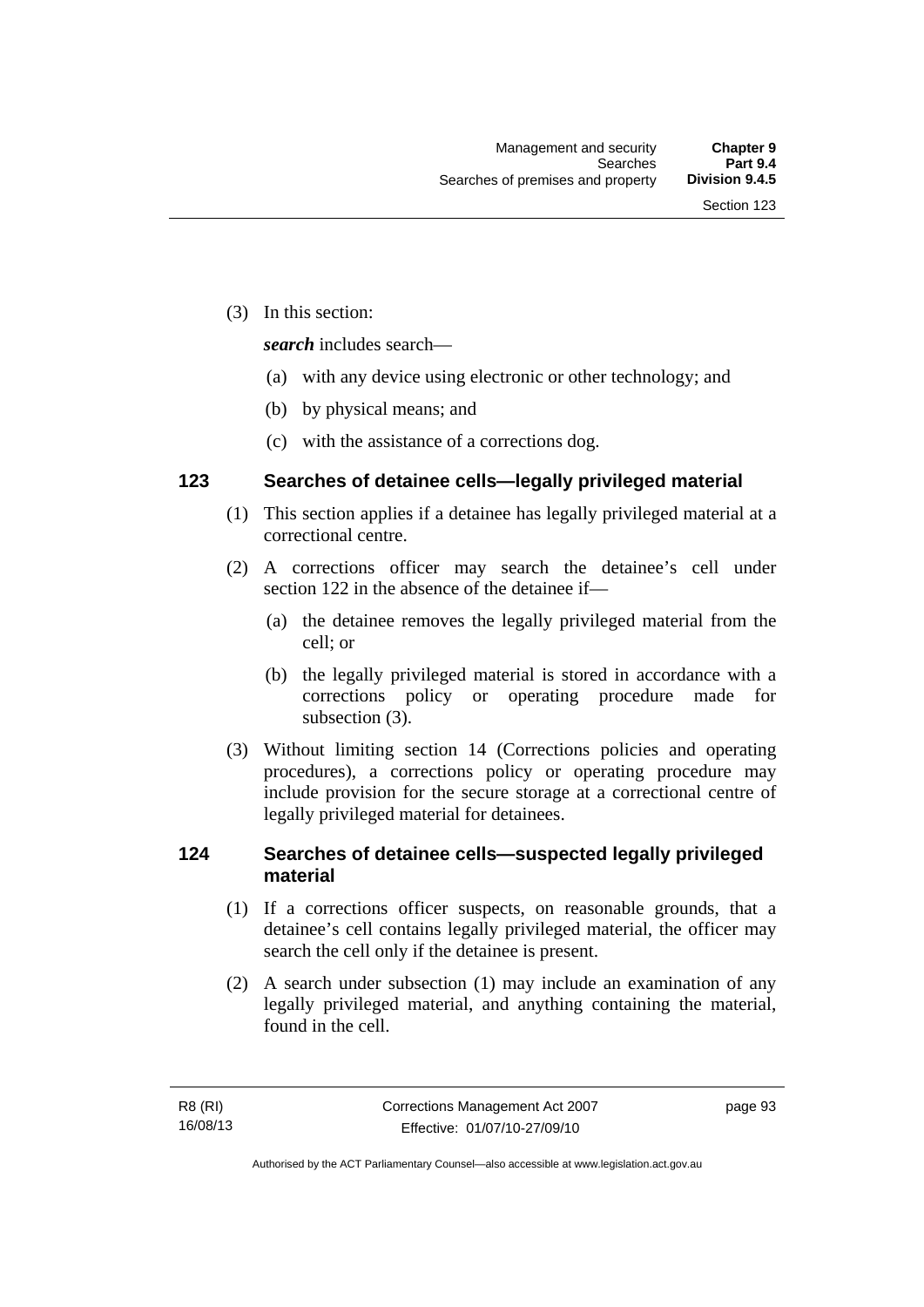- (3) However, the officer may not read any legally privileged material found in the cell unless the detainee is present and—
	- (a) the detainee consents to the officer reading the material; or
	- (b) the officer suspects, on reasonable grounds, that the material contains information that—
		- (i) may threaten security or good order at a correctional centre; or
		- (ii) relates to an offence or disciplinary breach.
- (4) The officer need not comply with subsection (1) or (3) if the officer believes, on reasonable grounds, that urgent circumstances exist and that complying with the subsection would create a risk of injury to the officer, the detainee or anyone else.
- (5) The chief executive must ensure that a record of action under subsection (4) is made and entered in the register of detainees.

## **Division 9.4.6 Searches—miscellaneous**

## **125 Searches—use of corrections dogs**

- (1) The chief executive may direct a corrections officer to use a corrections dog to assist the officer in conducting a search under this part.
- (2) Without limiting subsection (1), the chief executive may give the direction if the chief executive believes, on reasonable grounds, that the assistance of the dog would minimise the intrusiveness of the search of a detainee by the officer.
- (3) The corrections officer and corrections dog may enter, and remain at any place, to assist in the conduct of a search under this part.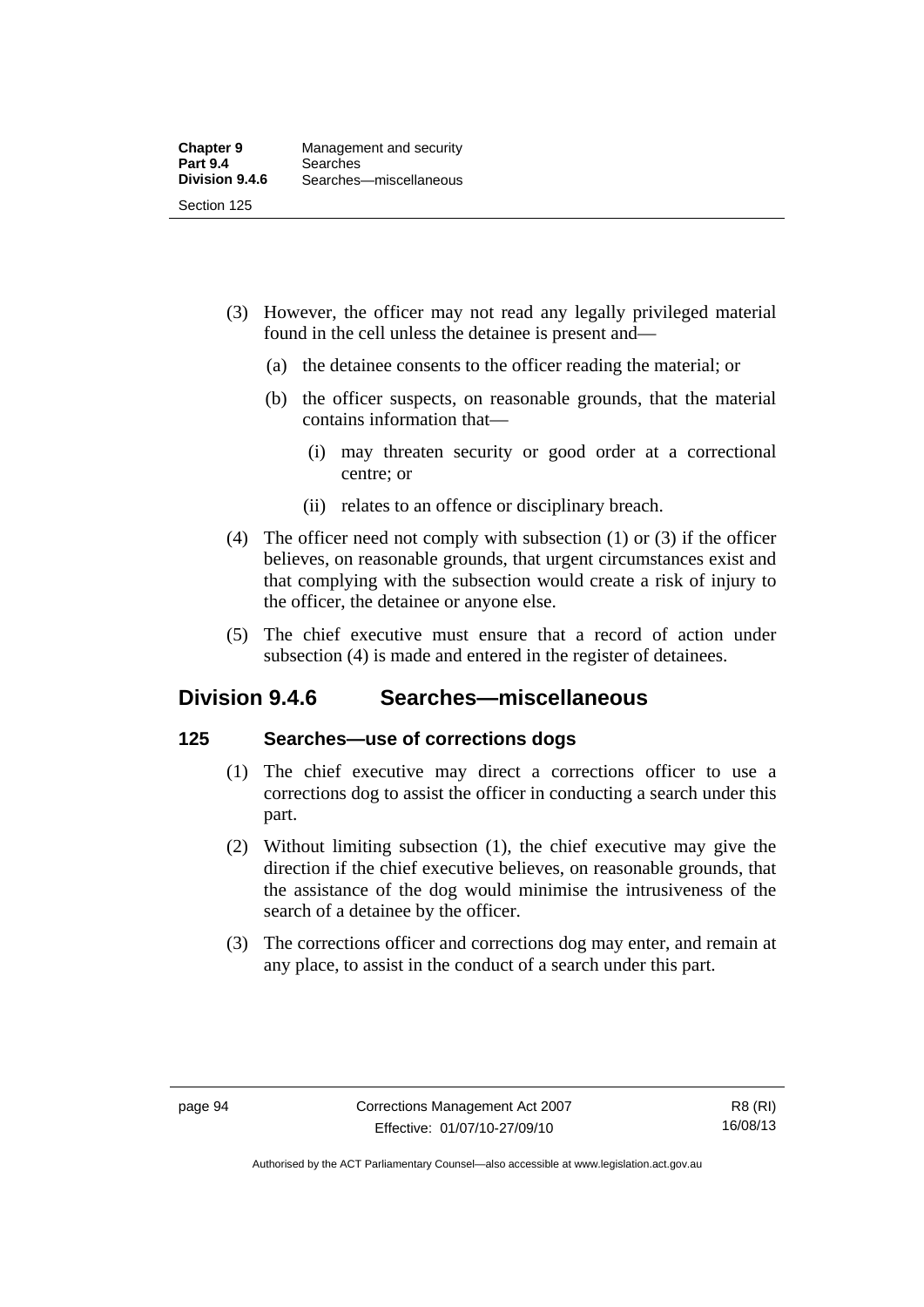### **126 Searches—use of force**

- (1) A corrections officer may use force—
	- (a) to carry out a search under this part; or
	- (b) to assist at a body search under section 118 (Body searches assistance from corrections officer); or
	- (c) to prevent the loss, destruction or contamination of anything seized, or that may be seized, during the search.
- (2) However, the corrections officer may use force only in accordance with part 9.7 (Use of force).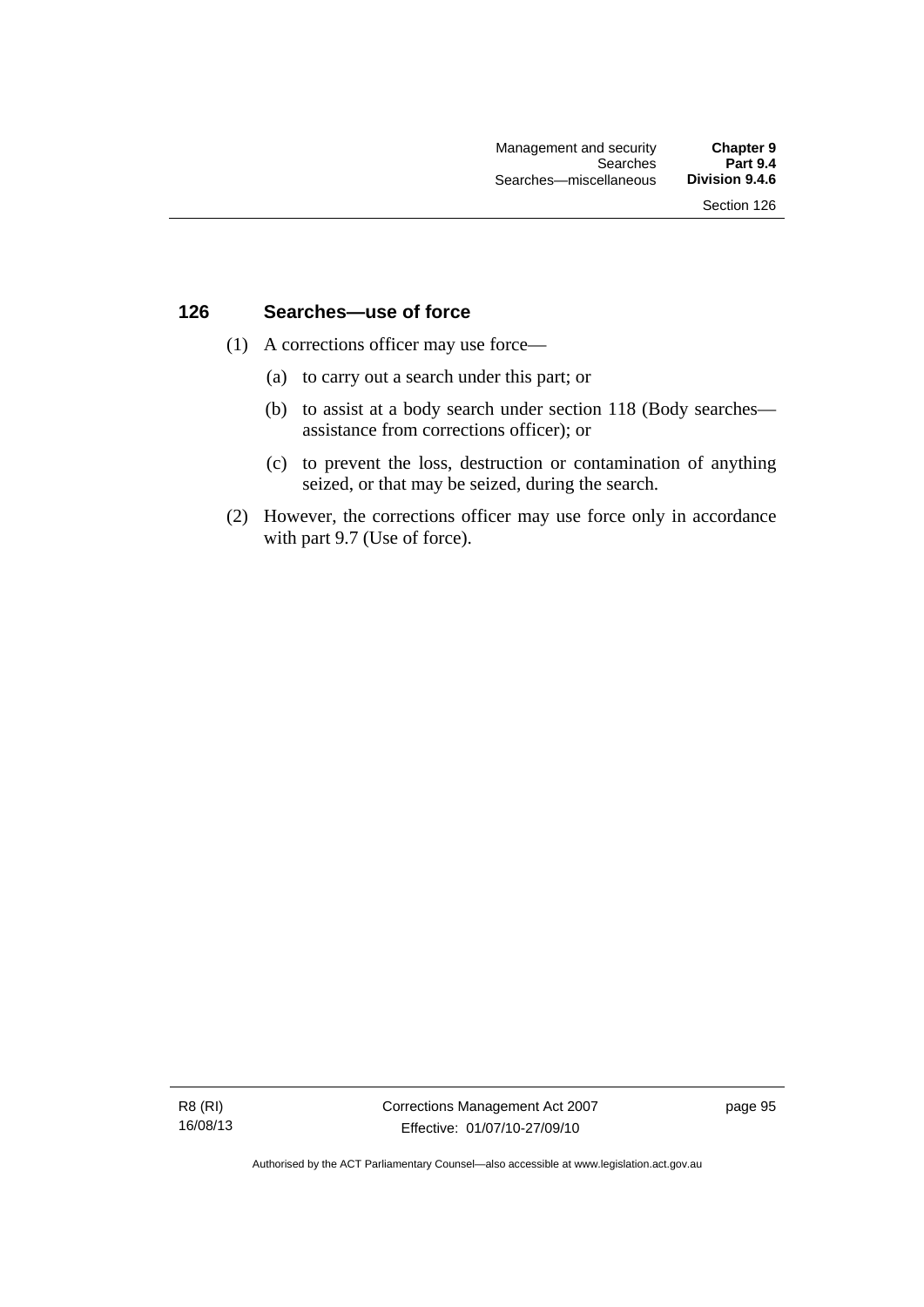**Chapter 9 Management and security**<br>**Part 9.5 Seizing property Seizing property** 

Section 127

## **Part 9.5 Seizing property**

### **127 Seizing mail etc**

- (1) The chief executive may seize anything in a detainee's protected mail if the chief executive believes, on reasonable grounds, that the thing—
	- (a) may physically harm the addressee or anyone else; or
	- (b) is a prohibited thing.
- (2) The chief executive may seize other mail of a detainee, or anything in the mail, if the chief executive suspects, on reasonable grounds, that the seizure is necessary to stop—
	- (a) any of the following entering or leaving a correctional centre:
		- (i) a prohibited thing;
		- (ii) anything that may pose a risk to security or good order at a correctional centre;
		- (iii) anything that appears is being used, or is intended, for the commission of an offence or disciplinary breach; or
	- (b) threatening or otherwise inappropriate correspondence leaving a correctional centre; or
	- (c) a detainee obtaining or buying goods without the chief executive's approval.

#### **Example of inappropriate correspondence—par (b)**

mail addressed to a person by someone convicted of a sexual offence against the person

*Note* An example is part of the Act, is not exhaustive and may extend, but does not limit, the meaning of the provision in which it appears (see Legislation Act, s 126 and s 132).

Authorised by the ACT Parliamentary Counsel—also accessible at www.legislation.act.gov.au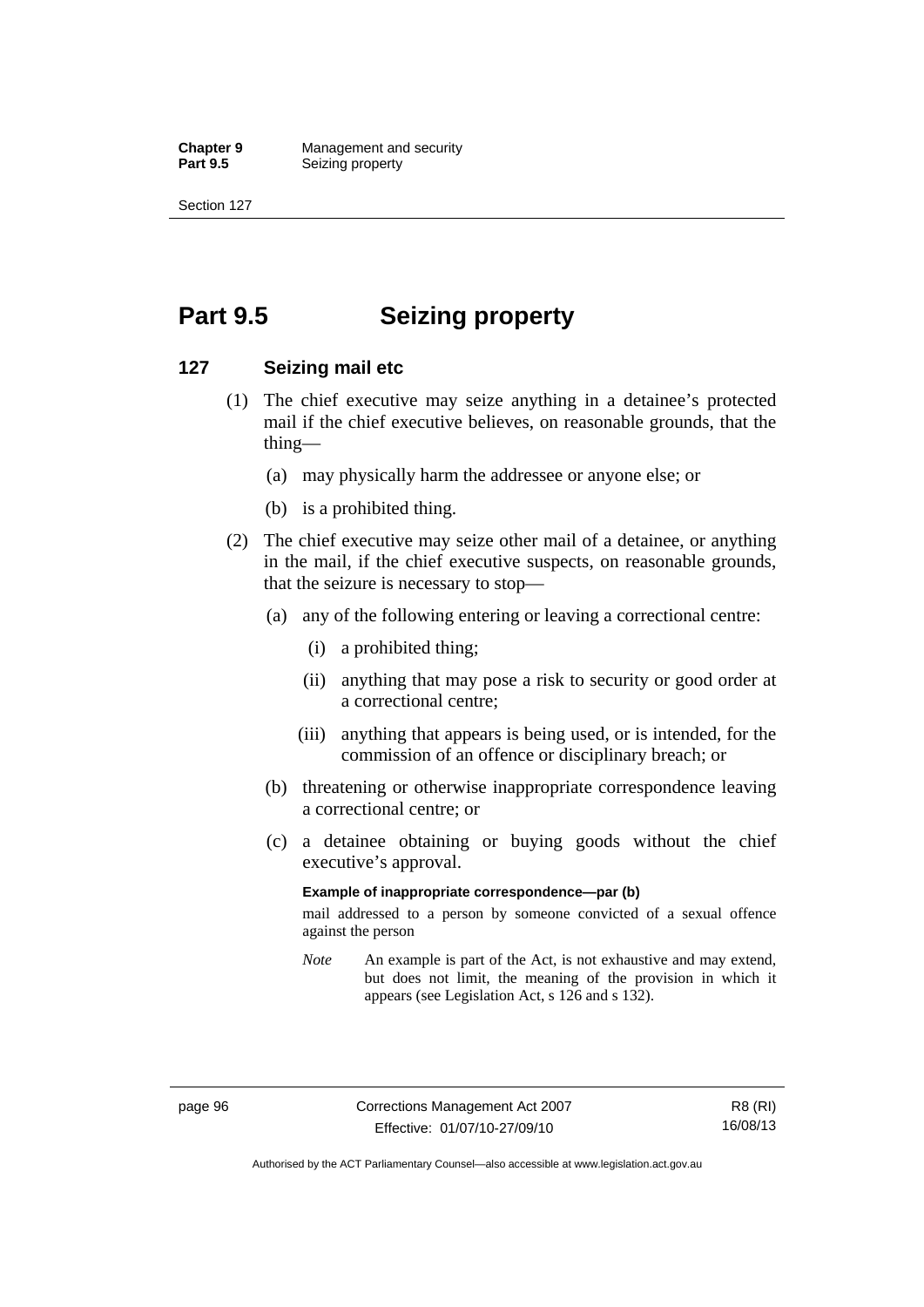(3) The chief executive may seize a document only if the chief executive believes, on reasonable grounds, that the document is not legally privileged.

## **128 Seizing property—general**

- (1) The chief executive may seize—
	- (a) anything found at a correctional centre, whether or not in a person's custody or possession, that the chief executive suspects, on reasonable grounds, jeopardises or is likely to jeopardise—
		- (i) security or good order at a correctional centre; or
		- (ii) the safety of anyone at a correctional centre; or
	- (b) anything found at a correctional centre, whether or not in a person's possession, that the chief executive suspects, on reasonable grounds, is being used, or is intended, for the commission of an offence or a disciplinary breach; or
	- (c) a prohibited thing found on a detainee or in a detainee's custody or possession, unless the detainee has the written approval of the chief executive to possess the thing.
- (2) To remove any doubt, this section extends to anything found in a search under part 9.4 (Searches).
- (3) The chief executive may seize a document only if the chief executive believes, on reasonable grounds, that the document is not legally privileged.

## **129 Receipt for seizure**

 (1) The chief executive must prepare a written receipt for a seizure under section 127 or section 128.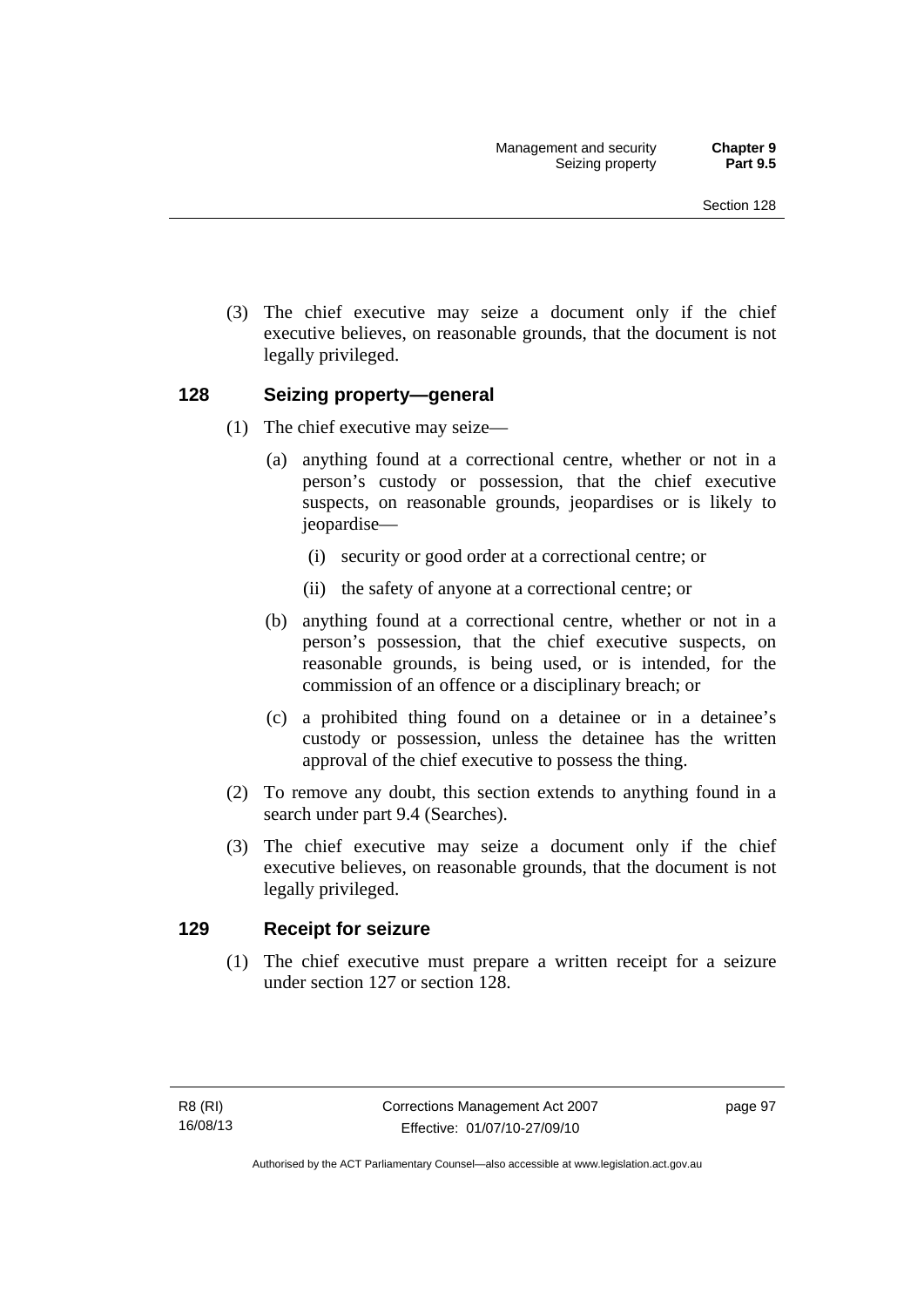#### **Chapter 9 Management and security**<br>**Part 9.5 Seizing property Seizing property**

Section 130

- (2) As soon as practicable after the seizure (but no later than 7 days after the day of the seizure), the chief executive must give a copy of the receipt to—
	- (a) the owner of the thing seized; or
	- (b) if the owner cannot be identified after reasonable inquiries (given the thing's apparent value)—the person from whom the thing was seized.
- (3) The receipt must—
	- (a) identify the thing seized; and
	- (b) outline the grounds for the seizure; and
	- (c) include a statement about the effect of section 130; and
	- (d) include anything else prescribed by regulation.
- (4) In this section:

*owner*, of a thing, includes a person entitled to possession of the thing.

## **130 Forfeiture of things seized**

- (1) A thing seized under section 127 or section 128 is forfeited to the Territory if the chief executive decides, on reasonable grounds—
	- (a) that—
		- (i) after making reasonable inquiries (given the thing's apparent value), the owner of the thing cannot be found; or
		- (ii) after making reasonable efforts (given the thing's apparent value), the thing cannot be returned to the owner; or

Authorised by the ACT Parliamentary Counsel—also accessible at www.legislation.act.gov.au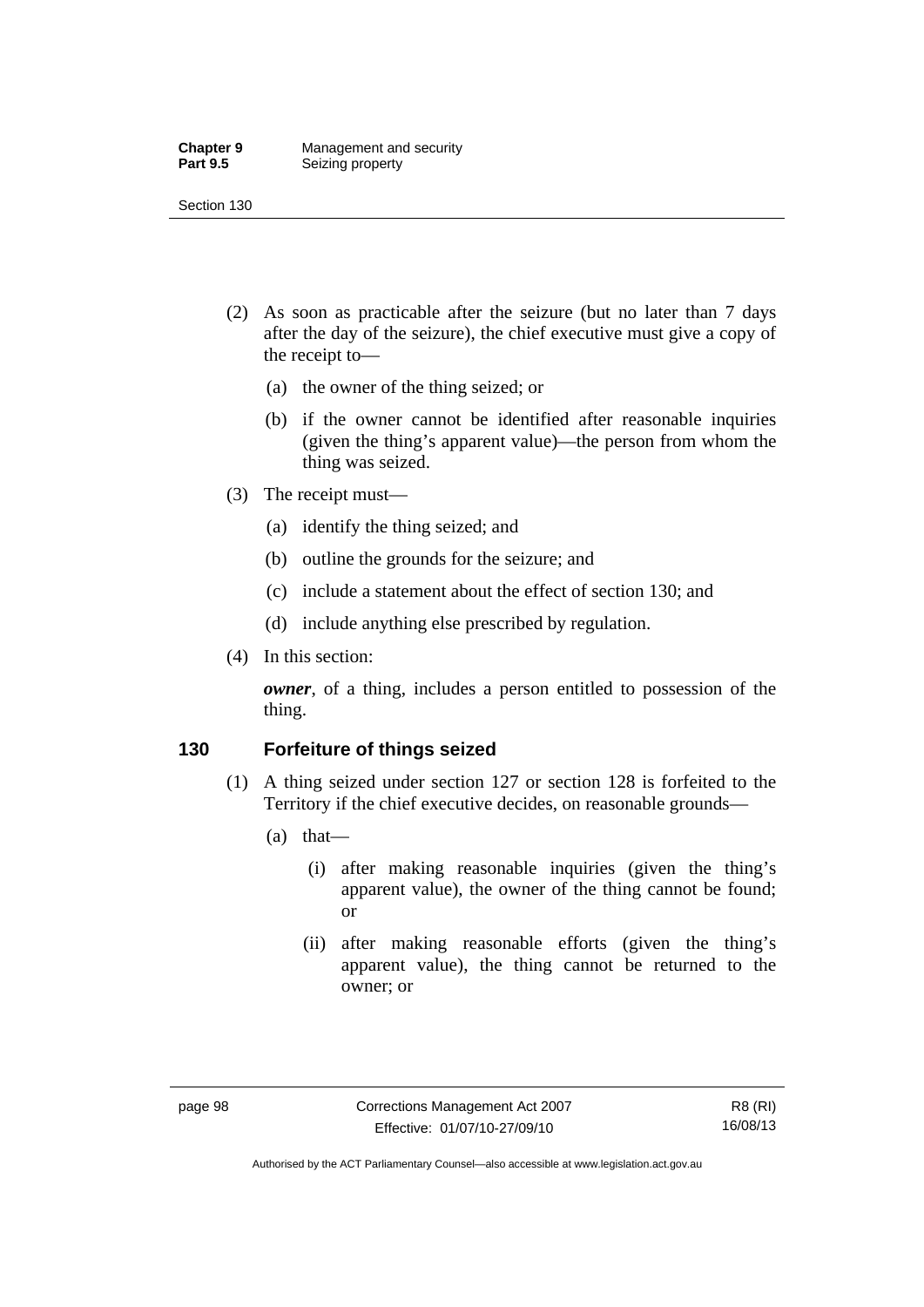- (b) that—
	- (i) possession of the thing by a detainee is an offence or disciplinary breach; or
	- (ii) it is necessary to keep the thing to stop it being used for the commission of an offence or disciplinary breach; or
	- (iii) the thing is inherently unsafe.
- (2) The chief executive may deal with a thing forfeited to the Territory under this section, or dispose of it, as the chief executive considers, on reasonable grounds, to be appropriate.
- (3) However, subsection (2) is subject to any order under the *Crimes Act 1900,* section 249 (Seizure of forfeited articles).

#### **Examples—s (2)**

- 1 giving a forfeited weapon to a police officer
- 2 keeping a forfeited electrical appliance and using it for the benefit of detainees generally
- 3 dumping a forfeited thing of little value
- *Note 1* An example is part of the Act, is not exhaustive and may extend, but does not limit, the meaning of the provision in which it appears (see Legislation Act, s 126 and s 132).
- *Note 2* The *Crimes Act 1900* also provides for articles forfeited under any law in force in the ACT to be seized by a member of the police force, taken before the Magistrates Court and for the court to order disposal of the article by the public trustee (see that Act, s 249 and s 250).
- *Note 3* The *Uncollected Goods Act 1996* provides generally for the disposal of uncollected goods, including goods abandoned on premises controlled by the Territory.

### **131 Return of things seized but not forfeited**

- (1) If a thing seized under section 127 or section 128 is not forfeited, the chief executive must return it to its owner—
	- (a) no later than the end of 6 months after the day it was seized; or

page 99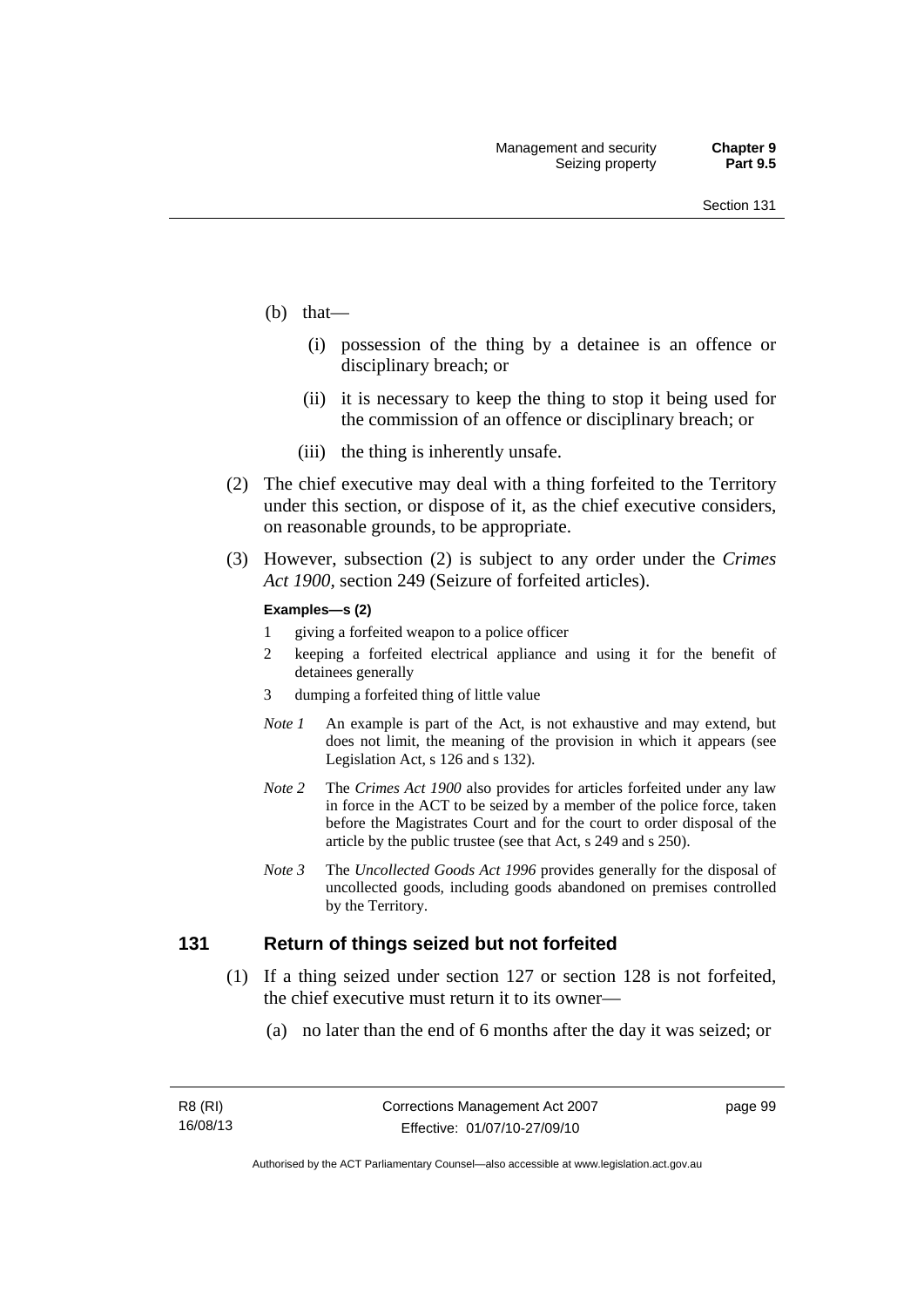| <b>Chapter 9</b> | Management and security |
|------------------|-------------------------|
| <b>Part 9.5</b>  | Seizing property        |

- (b) if a proceeding for an offence or disciplinary breach involving the thing is started within the 6-month period—at the end of the proceeding and any appeal from, or the review of, the proceeding.
- (2) However, if the thing was being retained as evidence of an offence or disciplinary breach and the chief executive believes, on reasonable grounds, that its retention as evidence is no longer necessary, the chief executive must return it immediately.
- (3) In this section:

*owner*—see section 129 (4).

page 100 Corrections Management Act 2007 Effective: 01/07/10-27/09/10

R8 (RI) 16/08/13

Authorised by the ACT Parliamentary Counsel—also accessible at www.legislation.act.gov.au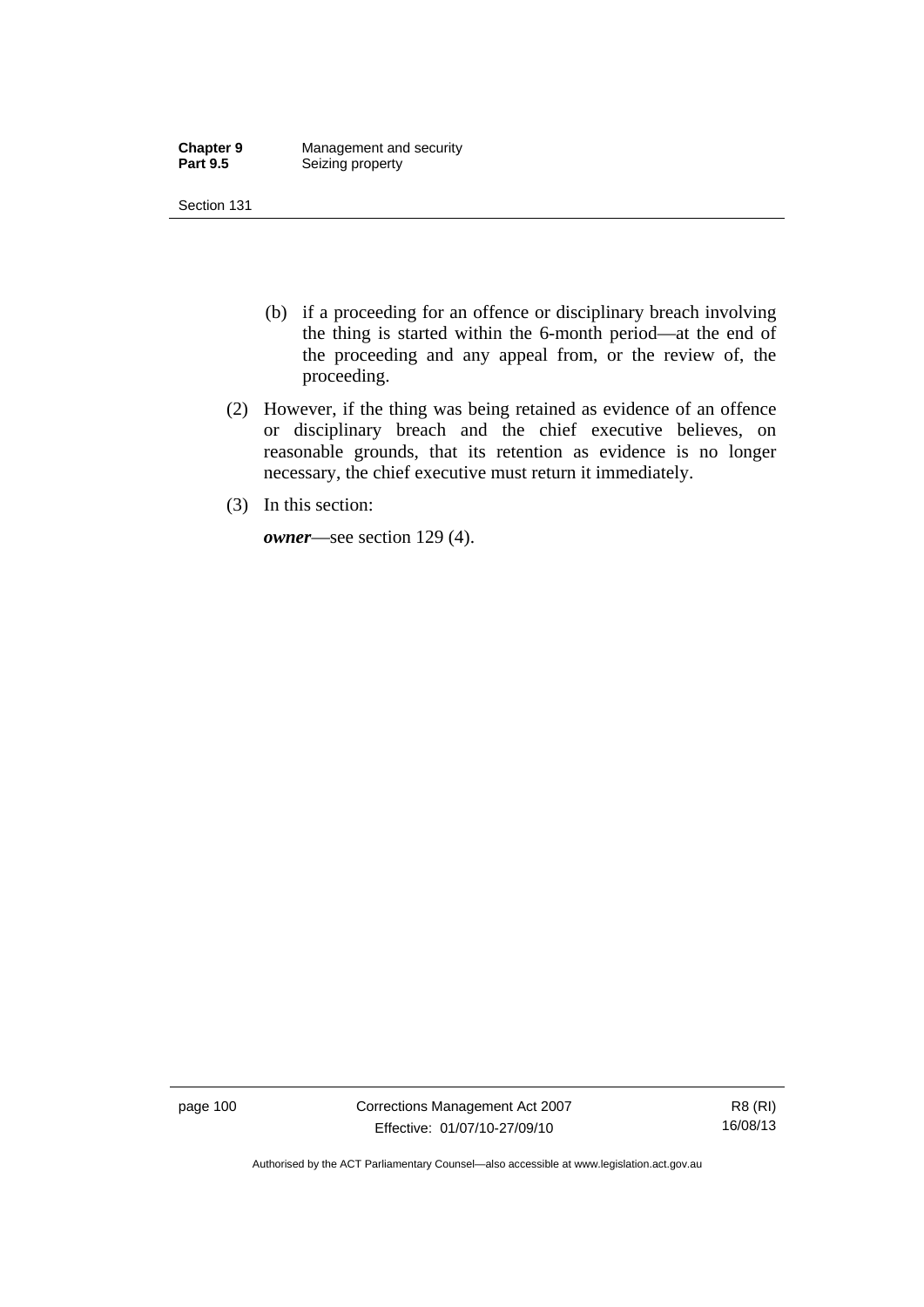## **Part 9.6 Alcohol and drug testing**

## **Division 9.6.1 General**

## **132 Definitions—***drug* **and** *test sample*

In this Act:

### *drug*—

- (a) means—
	- (i) a controlled drug under the Criminal Code, section 600; or
	- (ii) a substance prescribed by regulation for this definition; but
- (b) does not include any of the following:
	- (i) a drug lawfully supplied, and taken as prescribed or directed, by a health practitioner;
	- (ii) a drug lawfully supplied and self-administered;
	- (iii) a drug exempted under section 133.

*test sample* means a sample of breath, saliva, urine, hair, blood, or anything else prescribed by regulation.

## **133 When test sample** *positive*

- (1) A person is taken to provide a *positive* test sample for alcohol or a drug if, when directed under this Act or the *Crimes (Sentence Administration) Act 2005*, to provide a test sample—
	- (a) the person fails to provide a test sample in accordance with the direction; or
		- *Note Fail* includes refuse, see the Legislation Act, dict, pt 1.
	- (b) the person provides an invalid test sample; or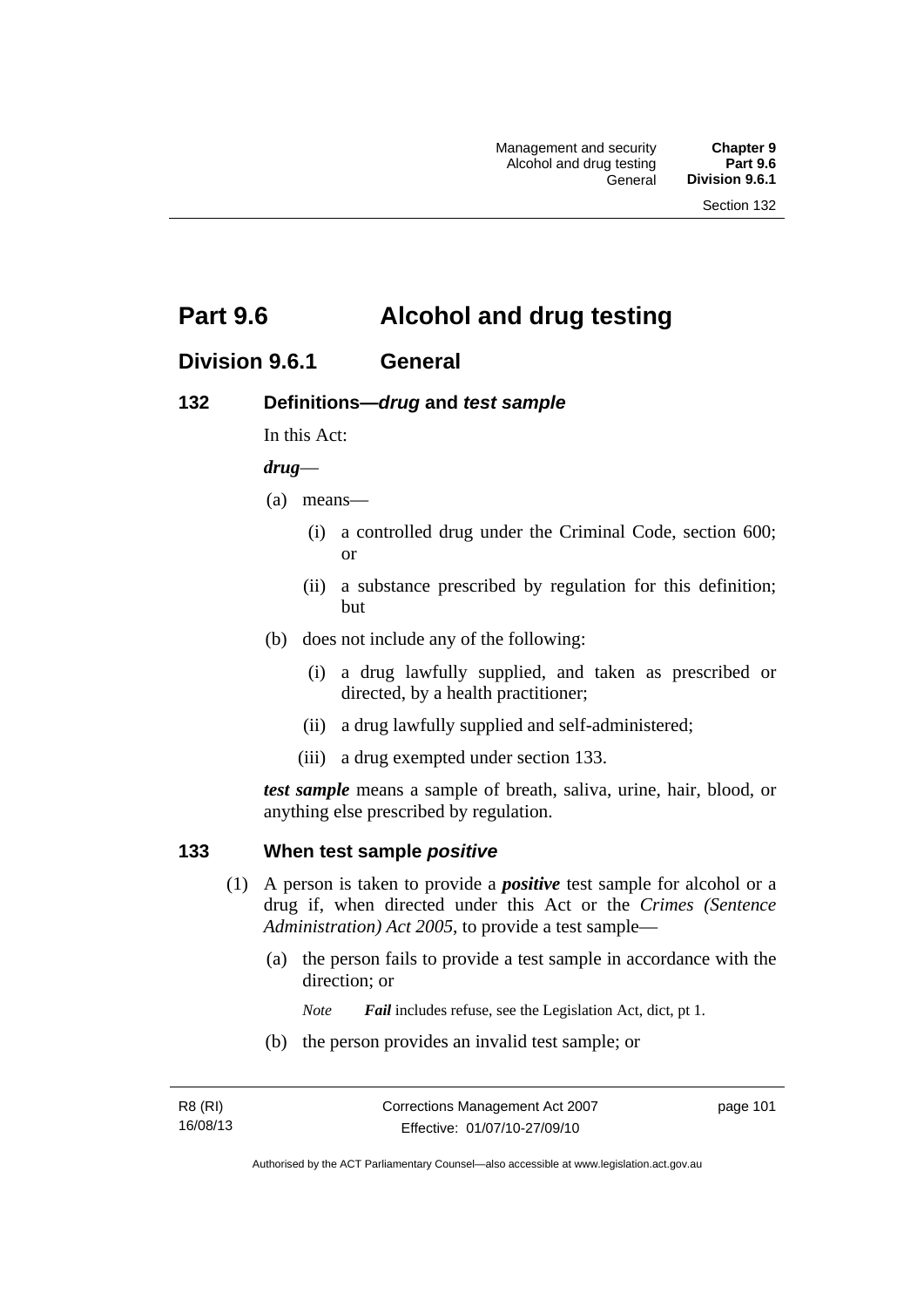- (c) for a full-time detainee—the detainee provides a test sample that shows the detainee has taken alcohol or a drug; or
- (d) for a detainee under periodic detention—the detainee provides a test sample that shows the detainee—
	- (i) has a blood alcohol concentration of the prescribed concentration or more; or
	- (ii) has taken a drug.
- (2) However, subsection (1) (a) does not apply if the person has a reasonable excuse for failing to provide the test sample within a reasonable time of the direction being given.

#### **Examples of reasonable excuse**

- 1 a medical condition that prevents the person from providing a test sample as directed
- 2 prescribed medication that may affect test results
- *Note* An example is part of the Act, is not exhaustive and may extend, but does not limit, the meaning of the provision in which it appears (see Legislation Act, s 126 and s 132).
- (3) The chief executive may exempt a drug from the application of this part.
- (4) An exemption is a notifiable instrument.

*Note* A notifiable instrument must be notified under the Legislation Act.

(5) In this section:

*invalid*—a test sample provided by a person is *invalid* if—

- (a) the person tampers, or attempts to tamper, with the test sample; or
- (b) the person otherwise changes, or attempts to change, the results of the test sample.

*prescribed concentration*, of alcohol, means—

(a) 0.02g of alcohol per 100mL of blood; or

Authorised by the ACT Parliamentary Counsel—also accessible at www.legislation.act.gov.au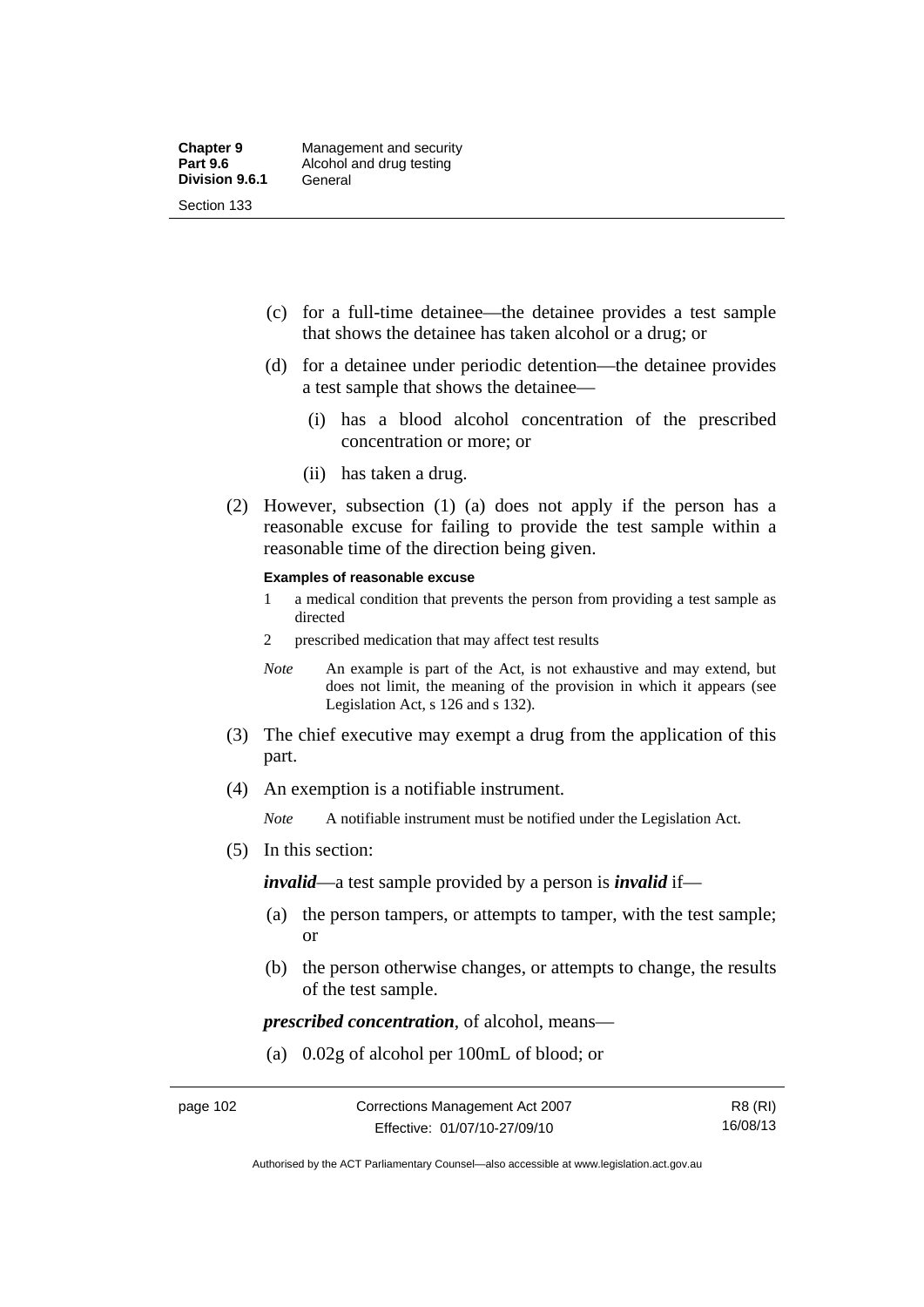(b) if a regulation prescribes another concentration—the prescribed concentration.

## **Division 9.6.2 Alcohol and drug testing—detainees**

## **134 Alcohol and drug testing of detainees**

- (1) The chief executive may direct a detainee to provide a stated kind of test sample.
- (2) The chief executive, or a doctor, or nurse, appointed under section 22 (Health practitioners—non-therapeutic functions), may give a detainee a direction about the way a detainee must provide the test sample.
- (3) However—
	- (a) a direction under this section must be consistent with any requirement prescribed by an operating procedure for this section; and
	- (b) only a doctor, or nurse, appointed under section 22 (Health practitioners—non-therapeutic functions) may take a blood sample.
- (4) A doctor or nurse who takes a test sample from a detainee must give the sample to a corrections officer.
- (5) The chief executive must give the detainee notice of the results of any test conducted on the test sample as soon as practicable after the chief executive receives them.

## **135 Effect of positive test sample from detainee**

- (1) This section applies if—
	- (a) a detainee is directed under this Act or the *Crimes (Sentence Administration) Act 2005* to provide a test sample; and
	- (b) the test sample provided by the detainee is positive.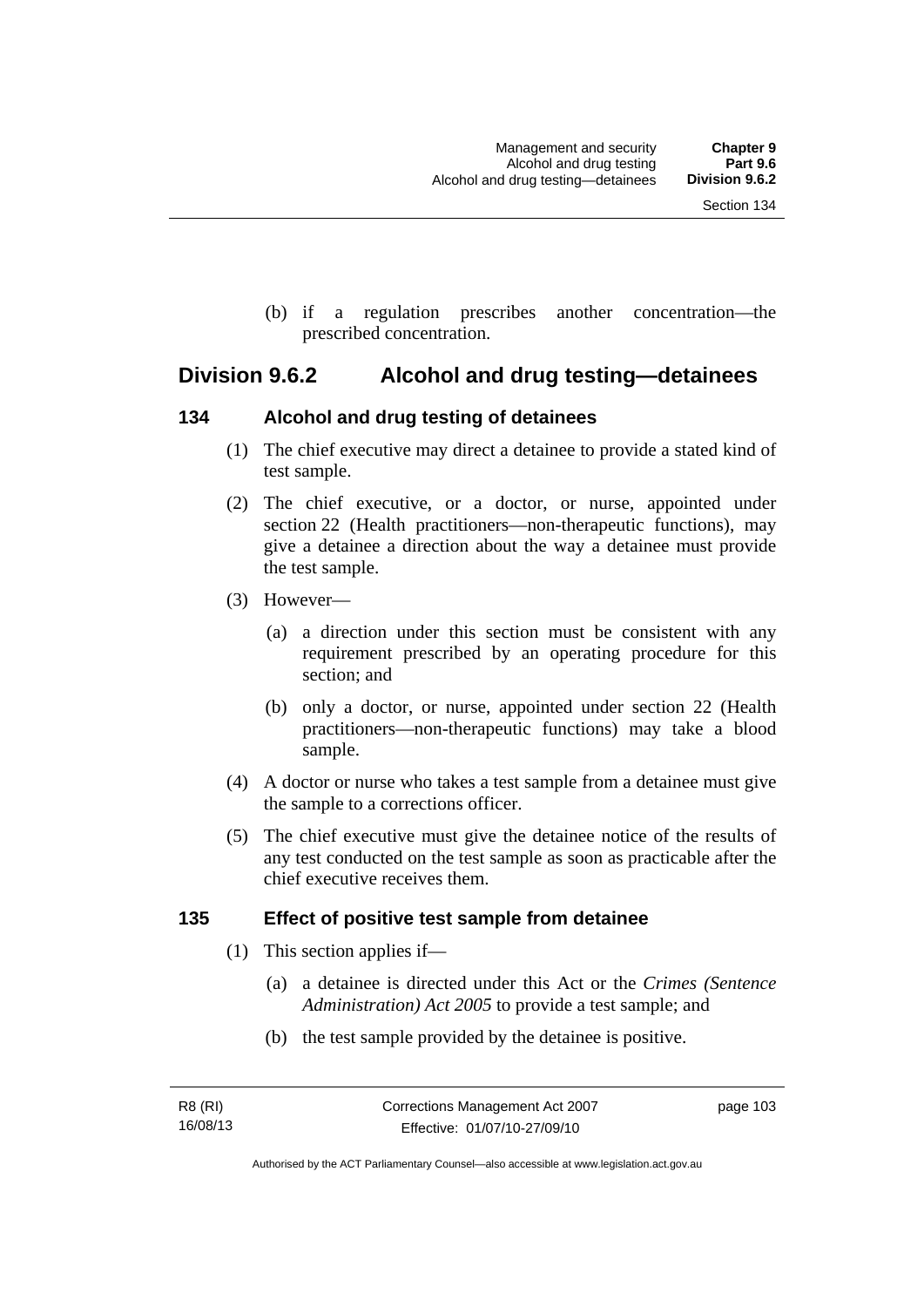(2) The chief executive may have regard to the positive test sample in making any decision in relation to the management of the detainee under this Act.

#### **Examples of decisions**

- 1 decisions under section 78 (Case management plans—scope etc) or section 80 (Security classification—basis etc)
- 2 decisions under chapter 10 (Discipline)
- *Note 1* An example is part of the Act, is not exhaustive and may extend, but does not limit, the meaning of the provision in which it appears (see Legislation Act, s 126 and s 132).
- *Note* 2 The taking (in any way) of alcohol or a drug into the body is a disciplinary breach (see s 152 (Meaning of *disciplinary breach*)). The results of the analysis of a substance under this Act, signed by an analyst, is evidence of the facts stated in the certificate (see s 226 (Evidentiary certificates)).

## **Division 9.6.3 Alcohol and drug testing—corrections officers etc**

## **136 Alcohol and drug testing of corrections officers etc**

- (1) A regulation may make provision in relation to alcohol and drug testing of—
	- (a) corrections officers; and
	- (b) public servants and other people who work at or visit correctional centres, whether as employees, contractors, volunteers or otherwise.
- (2) In particular, a regulation may make provision in relation to any of the following:
	- (a) the circumstances for testing, including when and where tests may be conducted;
	- (b) the conduct of the tests.

Authorised by the ACT Parliamentary Counsel—also accessible at www.legislation.act.gov.au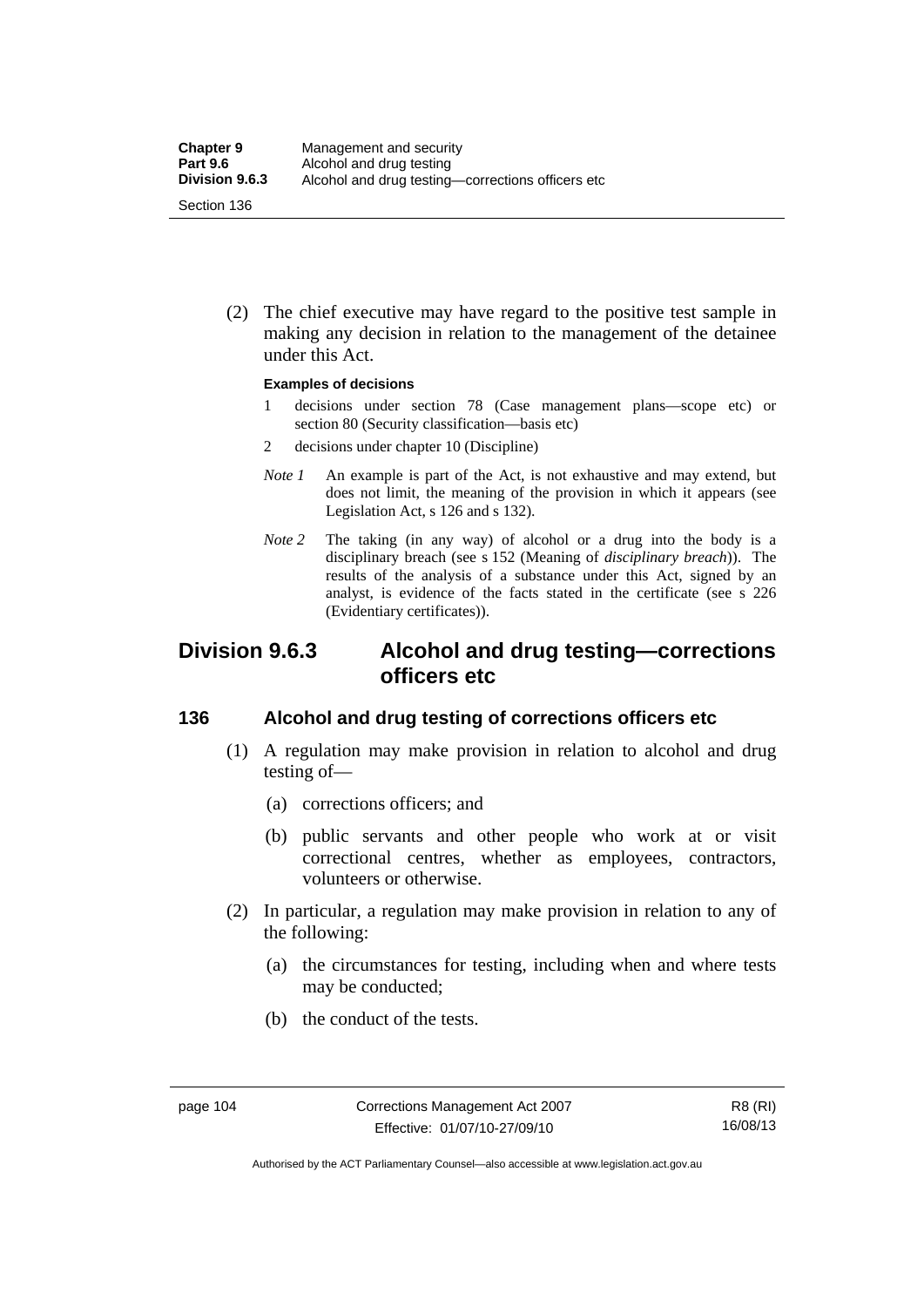## **Part 9.7 Use of force**

## **137 Managing use of force**

- (1) The chief executive must ensure, as far as practicable, that the use of force in relation to the management of detainees is always—
	- (a) a last resort; and
	- (b) in accordance with this part.
- (2) Without limiting section 14 (Corrections policies and operating procedures), the chief executive must make a corrections policy or operating procedure in relation to the use of force, including provision in relation to the following:
	- (a) the circumstances, and by whom, force may be used;
	- (b) the kinds of force that may be used.
	- *Note* The power to make a corrections policy or operating procedure includes power to make different provisions in relation to different matters or different classes of matters, and provisions that apply differently by reference to stated exceptions or factors (see Legislation Act, s 48).

## **138 Authorised use of force**

- (1) A corrections officer may use force that is necessary and reasonable for this Act, including for any of the following:
	- (a) to compel compliance with a direction given in relation to a detainee by the chief executive;
	- (b) to act under section 126 (Searches—use of force);
	- (c) to prevent or stop the commission of an offence or disciplinary breach;
	- (d) to prevent the escape of a detainee;
	- (e) to prevent unlawful damage, destruction or interference with property;

| R8 (RI)  | Corrections Management Act 2007 | page 105 |
|----------|---------------------------------|----------|
| 16/08/13 | Effective: 01/07/10-27/09/10    |          |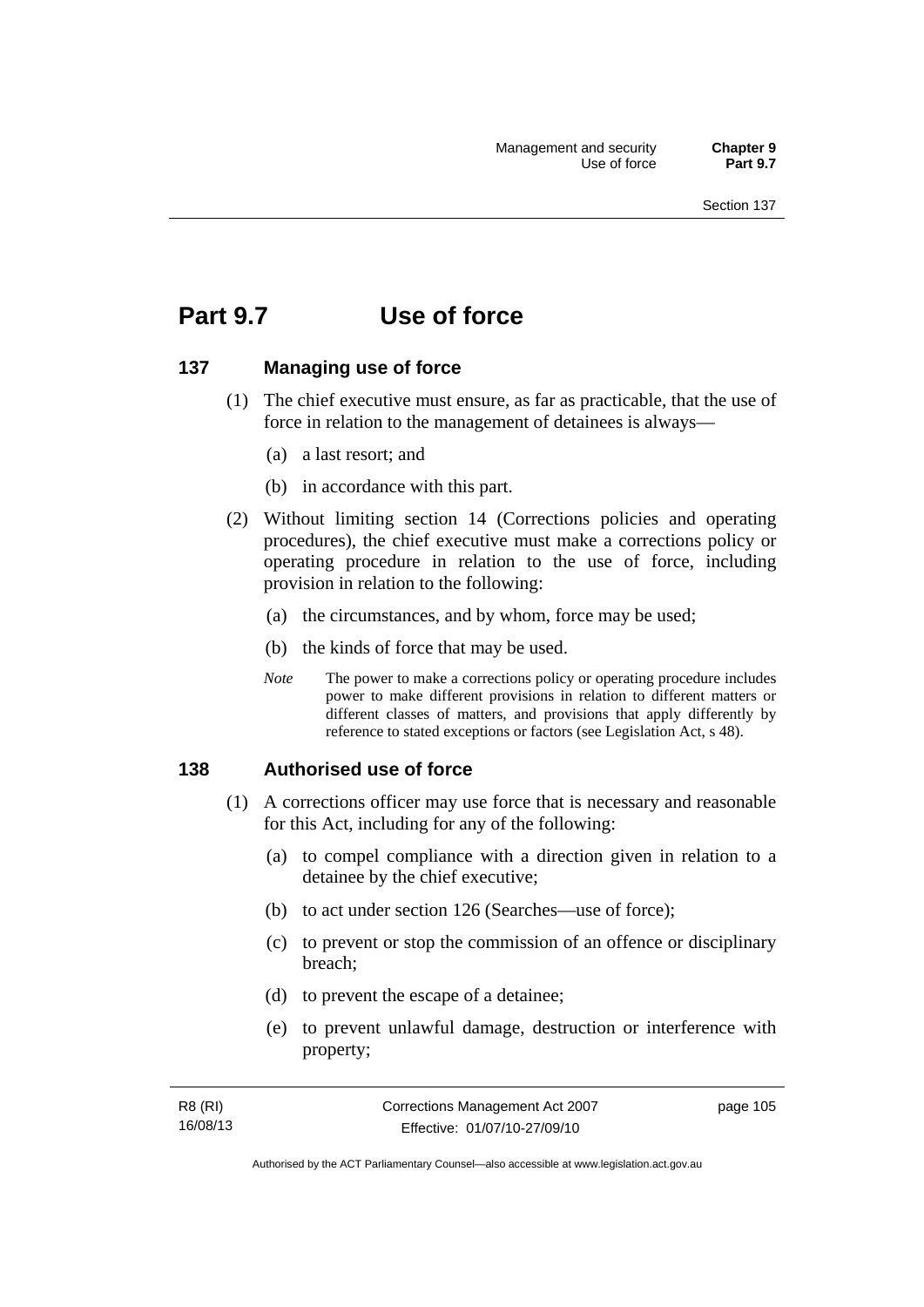- (f) to defend the officer or someone else;
- (g) to prevent a detainee from inflicting self-harm;
- (h) anything else prescribed by regulation.
- (2) However, a corrections officer may use force only if the officer believes, on reasonable grounds, that the purpose for which force may be used cannot be achieved in another way.

## **139 Application of force**

- (1) A corrections officer may use force under this part only if the officer—
	- (a) gives a clear warning of the intended use of force; and
	- (b) allows enough time for the warning to be observed; and
	- (c) uses no more force than is necessary and reasonable in the circumstances; and
	- (d) uses force, as far as practicable, in a way that reduces the risk of causing death or grievous bodily harm.
- (2) However, the corrections officer need not comply with subsection  $(1)$   $(a)$  or  $(b)$  if, in urgent circumstances, the officer believes, on reasonable grounds, that doing so would create a risk of injury to the officer, the detainee or anyone else.

### **Example of urgent circumstances**

the detainee is assaulting someone or engaging in self-harm

*Note* An example is part of the Act, is not exhaustive and may extend, but does not limit, the meaning of the provision in which it appears (see Legislation Act, s 126 and s 132).

## **140 Use of restraints or weapons**

 (1) The use of force under this part includes the use of restraints and weapons.

page 106 Corrections Management Act 2007 Effective: 01/07/10-27/09/10

R8 (RI) 16/08/13

Authorised by the ACT Parliamentary Counsel—also accessible at www.legislation.act.gov.au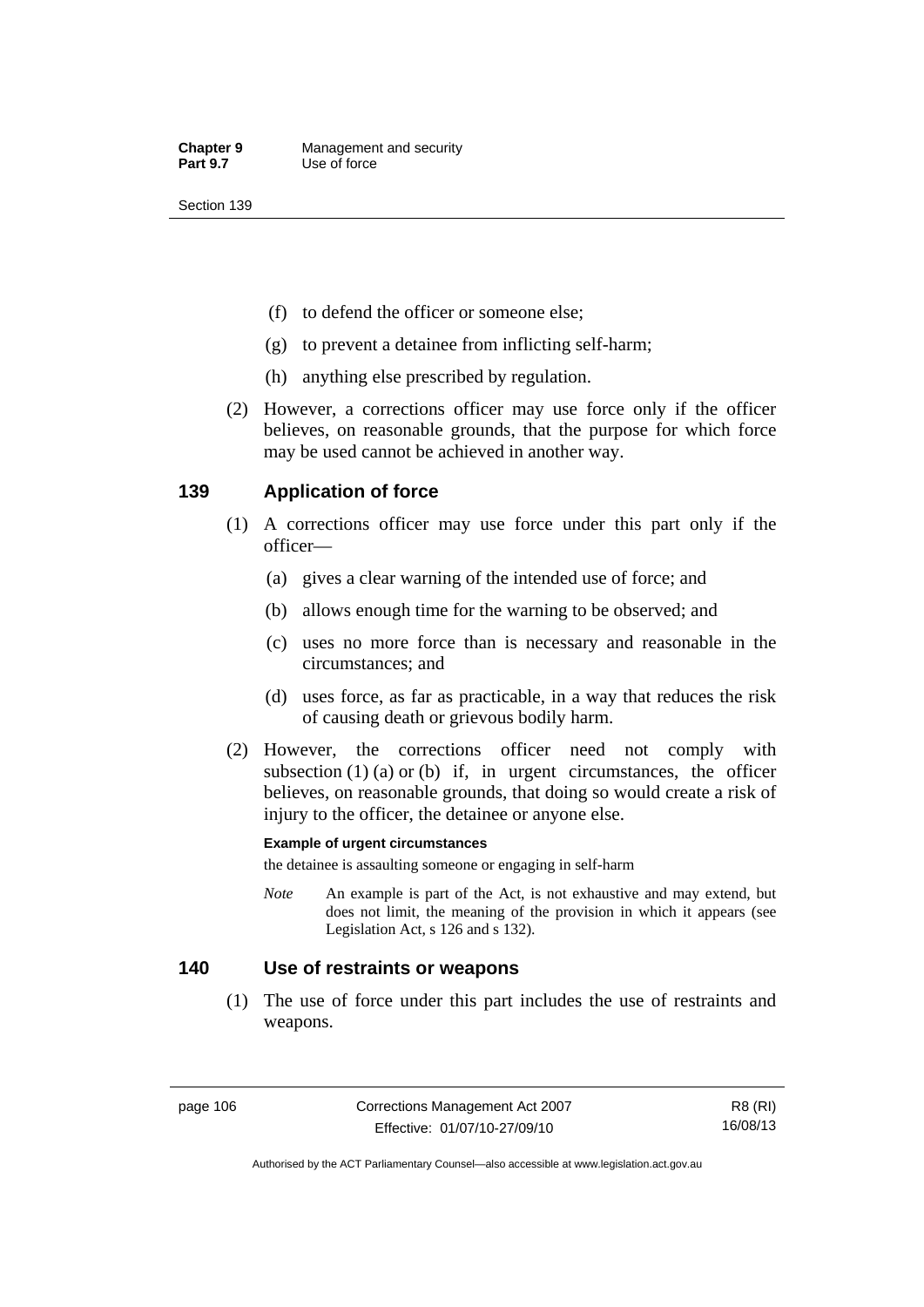- (2) The chief executive must ensure, as far as practicable, that the use of force involving a restraint or weapon is proportionate to the circumstances, and in particular that—
	- (a) the circumstances are sufficiently serious to justify the use; and
	- (b) the kind of restraint or weapon is appropriate in the circumstances; and
	- (c) the restraint or weapon is used appropriately in the circumstances.
- (3) The chief executive must also ensure that restraints and weapons are only used under this part—
	- (a) by corrections officers trained to use them; and
	- (b) in accordance with a corrections policy or operating procedure that applies to their use.
- (4) A health practitioner appointed under section 22 (Health practitioners—non-therapeutic functions) may administer a drug as a restraint, or direct the use of another form of restraint, if the health practitioner believes, on reasonable grounds, that is necessary and reasonable—
	- (a) to treat a detainee, particularly where the detainee's behaviour cannot be controlled otherwise; or
	- (b) to prevent a detainee inflicting self-harm, or harming someone else, particularly where other forms of restraint are unlikely to be effective; or
	- (c) to prevent the escape of a detainee, particularly while being transferred to or from a correctional centre or other place.
- (5) The chief executive must ensure that firearms are not used under this part unless someone's life is under threat or a detainee or other person offers armed resistance to a corrections officer or police officer exercising a function under this Act or another Act.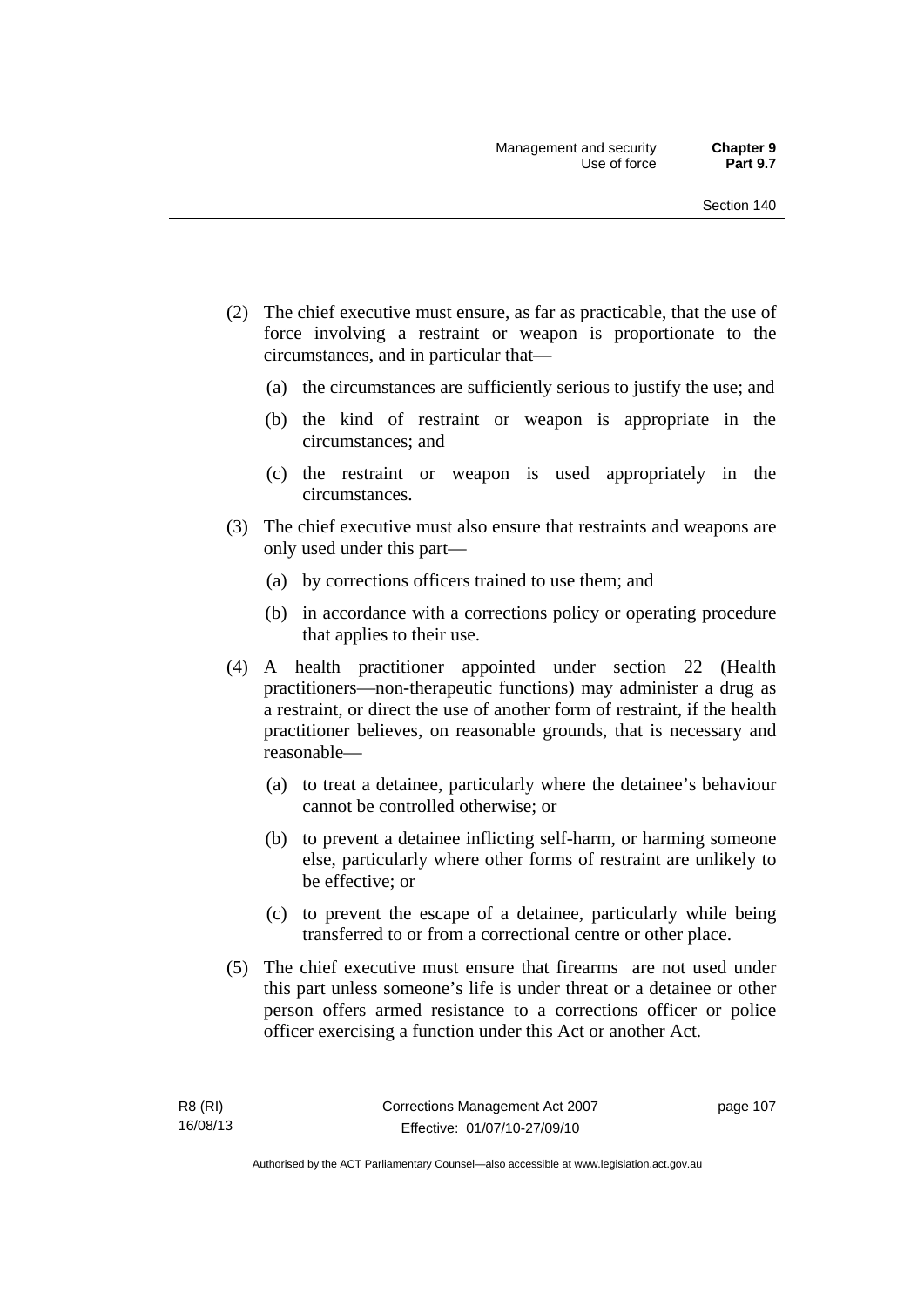| <b>Chapter 9</b> | Management and security |
|------------------|-------------------------|
| <b>Part 9.7</b>  | Use of force            |

- (6) In applying force under this part, a corrections officer may use a restraint or weapon, including any of the following:
	- (a) body contact;
	- (b) handcuffs, restraint jackets and other restraining devices;
	- (c) riot control equipment;
	- (d) a chemical agent;
	- (e) a gas gun;
	- (f) a firearm;
	- (g) anything else prescribed by regulation.

## **141 Medical examination after use of force**

The chief executive must ensure that a doctor appointed under section 21 (Doctors—health service appointments) examines a detainee injured by the use of force under this part as soon as practicable and that appropriate health care is available to the detainee.

## **142 Reporting use of force**

- (1) The chief executive must keep a record of any incident involving the use of force under this part that causes injury or death to anyone.
- (2) The record must—
	- (a) include details of the incident, including the circumstances, the decision to use force and the force used; and
	- (b) be available for inspection under chapter 7 (Inspection of correctional centres).
- (3) The chief executive must give a copy of the record to an official visitor.

Authorised by the ACT Parliamentary Counsel—also accessible at www.legislation.act.gov.au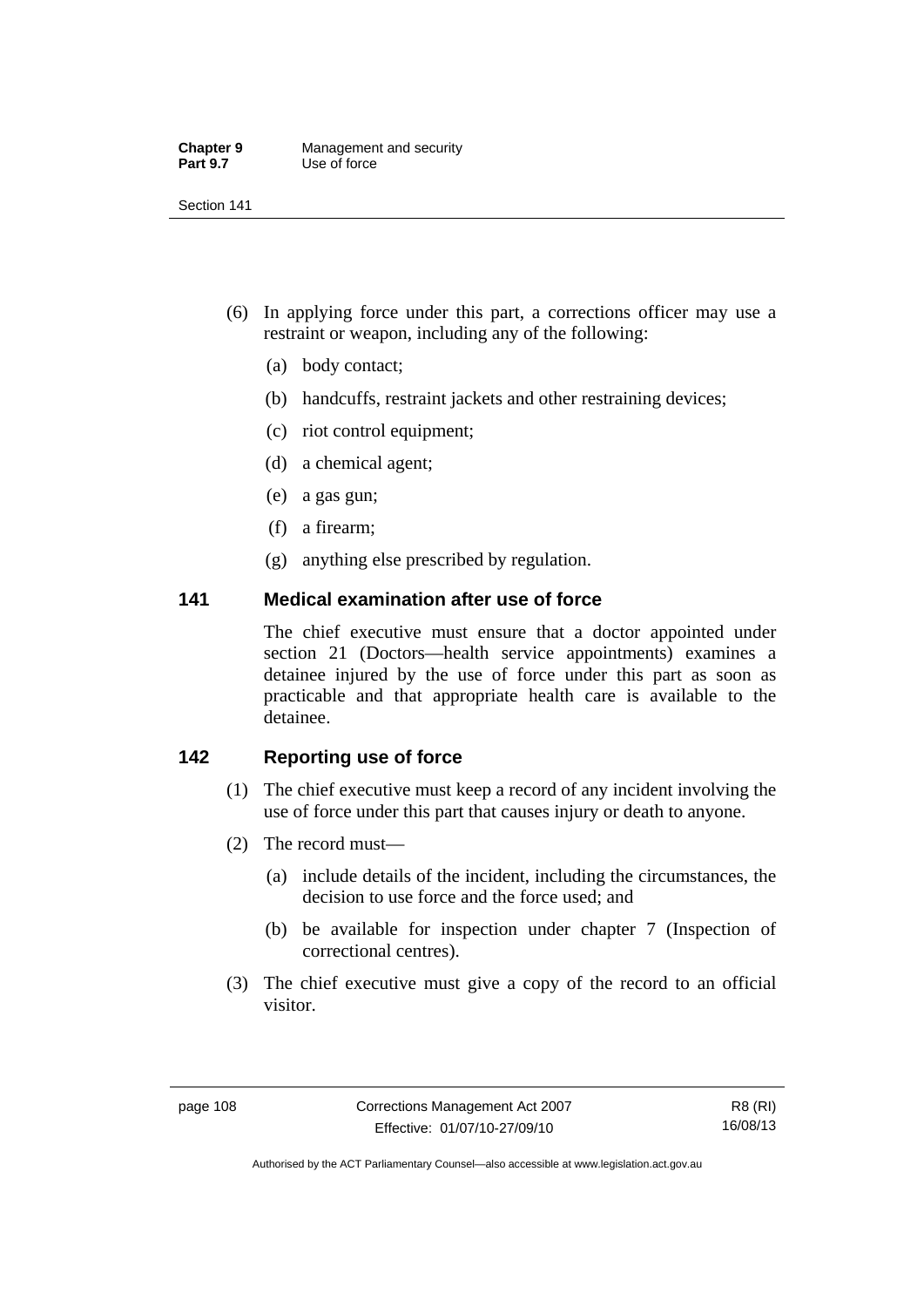## **Part 9.8 Access to correctional centres**

### **143 Visiting conditions**

 (1) The chief executive may declare conditions that apply in relation to visits to a correctional centre.

#### **Examples of conditions declared**

- 1 the times and duration of visits
- 2 the number of visitors allowed
- 3 the conditions for conjugal, contact and non-contact visits
- 4 the circumstances in which visitors may be monitored
- 5 a prohibition on smoking in nonsmoking areas
- *Note* An example is part of the Act, is not exhaustive and may extend, but does not limit, the meaning of the provision in which it appears (see Legislation Act, s 126 and s 132).
- (2) A declaration is a disallowable instrument.
	- *Note I* The power to make an instrument includes power to make different provisions in relation to different matters or different classes of matters, and provisions that apply differently by reference to stated exceptions or factors (see Legislation Act, s 48).
	- *Note 2* A disallowable instrument must be notified, and presented to the Legislative Assembly, under the Legislation Act.

### **144 Notice of visiting conditions**

- (1) The chief executive must take reasonable steps to bring the visiting conditions to the attention of visitors at a correctional centre.
- (2) Without limiting subsection (1), the chief executive must ensure that—
	- (a) a notice is prominently displayed at each entrance to the centre open to visitors to the effect that visiting conditions apply at the centre; and
	- (b) a copy of the visiting conditions is available for inspection on request by visitors at the centre.

| R8 (RI)  | Corrections Management Act 2007 | page 109 |
|----------|---------------------------------|----------|
| 16/08/13 | Effective: 01/07/10-27/09/10    |          |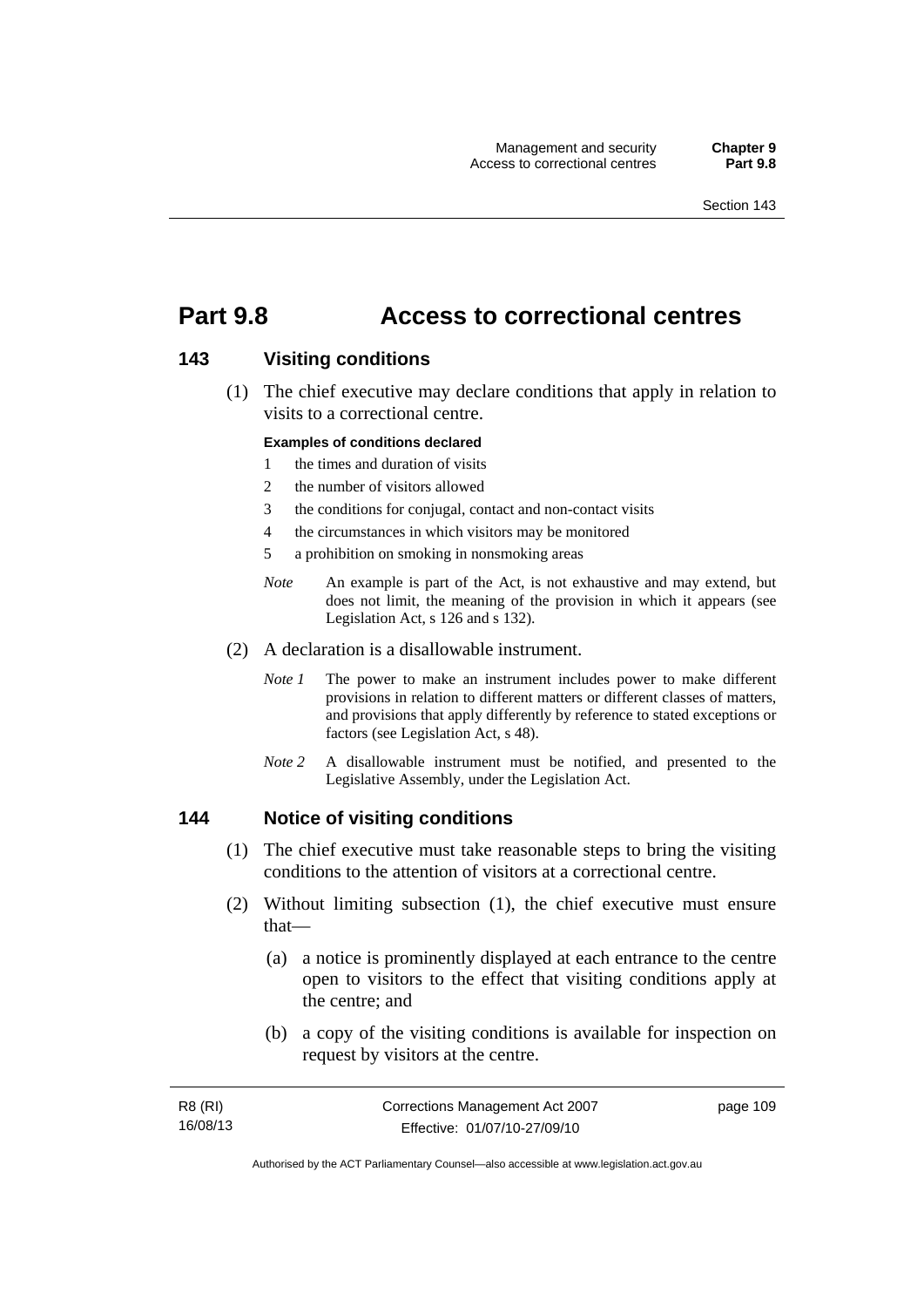## **145 Taking prohibited things etc into correctional centre**

- (1) A person commits an offence if the person—
	- (a) takes a prohibited thing into a correctional centre; or
	- (b) gives a prohibited thing to a detainee; or
	- (c) removes a prohibited thing from a correctional centre.

Maximum penalty: 100 penalty units, imprisonment for 1 year or both.

- (2) Subsection (1) does not apply to any action approved by the chief executive.
- (3) In this section:

*give* includes send.

*prohibited thing* includes something the person intends a detainee to use for making a prohibited thing or use otherwise in relation to a prohibited thing.

## **146 Directions to visitors**

- (1) The chief executive may, orally or in writing, give a direction to a visitor at a correctional centre to do, or not do, something if the chief executive believes, on reasonable grounds, that the direction is necessary and reasonable—
	- (a) to ensure compliance with the visiting conditions; or
	- (b) for security or good order at a correctional centre.
- (2) A person commits an offence if the person fails to comply with a direction given to the person under this section.

Maximum penalty: 50 penalty units, imprisonment for 6 months or both.

(3) An offence against this section is a strict liability offence.

R8 (RI) 16/08/13

Authorised by the ACT Parliamentary Counsel—also accessible at www.legislation.act.gov.au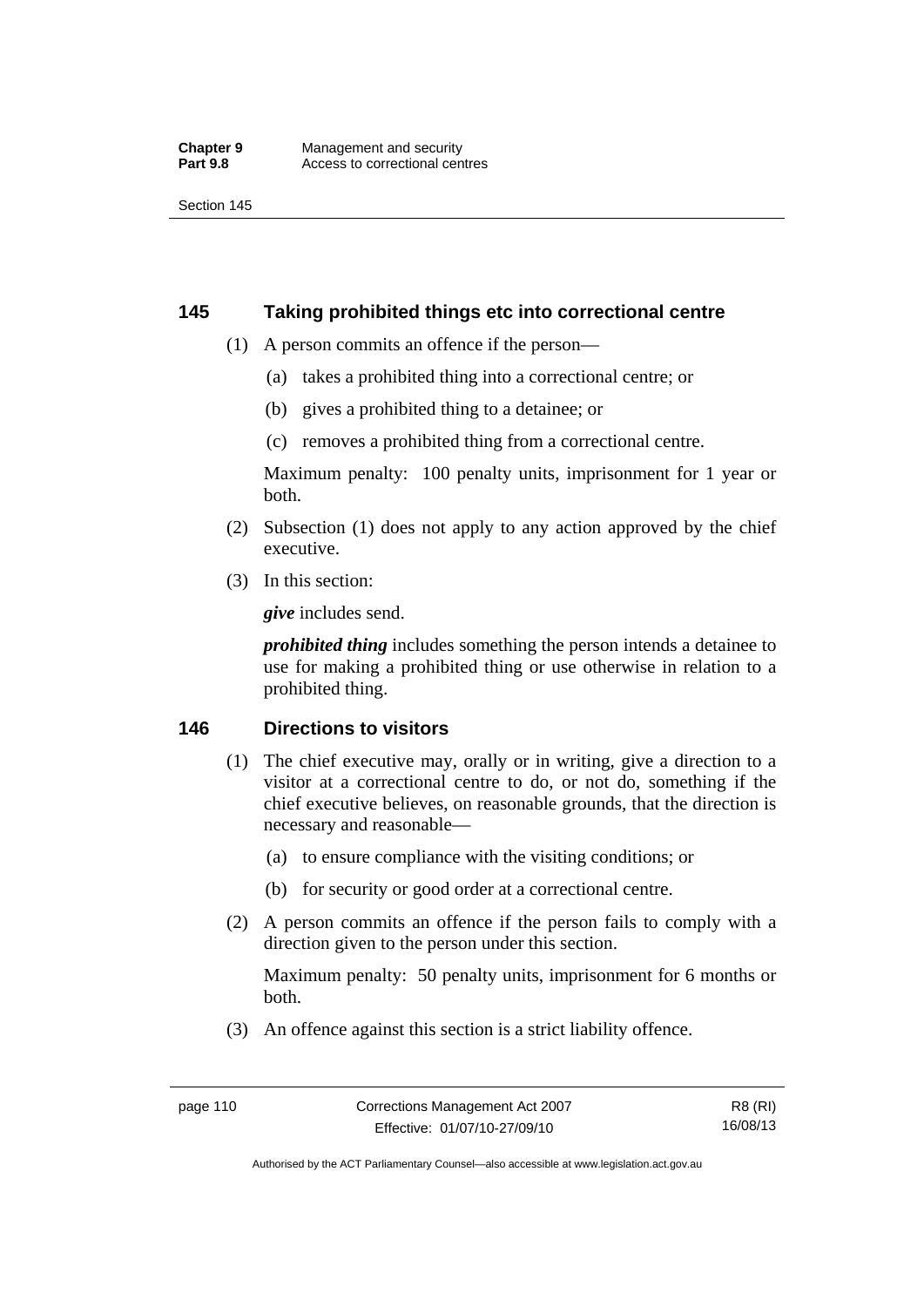(4) Subsection (2) does not apply if the person takes reasonable steps to comply with the direction.

### **147 Searches of visitors**

- (1) The chief executive may direct a corrections officer to conduct a scanning search, frisk search or ordinary search of a visitor at a correctional centre if the chief executive suspects, on reasonable grounds, that the visitor is carrying—
	- (a) a prohibited thing; or
	- (b) anything else that creates, or is likely to create, a risk to—
		- (i) the personal safety of anyone else; or
		- (ii) security or good order at a correctional centre.
- (2) Part 9.4 (Searches) and part 9.5 (Seizing property) apply as if a direction under this section, any scanning search, frisk search or ordinary search conducted under the direction, and anything found in the search, occurred under the relevant part in relation to a detainee at a correctional centre.
- (3) However, section 126 (Searches—use of force) does not apply in relation to a search of a visitor at a correctional centre.

### **148 Directions to leave correctional centre etc**

- (1) The chief executive may direct a person at a correctional centre—
	- (a) not to enter the centre; or
	- (b) if the person is already in the centre—to leave the centre.
- (2) The chief executive may give the direction only if—
	- (a) the chief executive suspects, on reasonable grounds, that—
		- (i) the person is intoxicated; or
		- (ii) the person has possession of a prohibited thing; or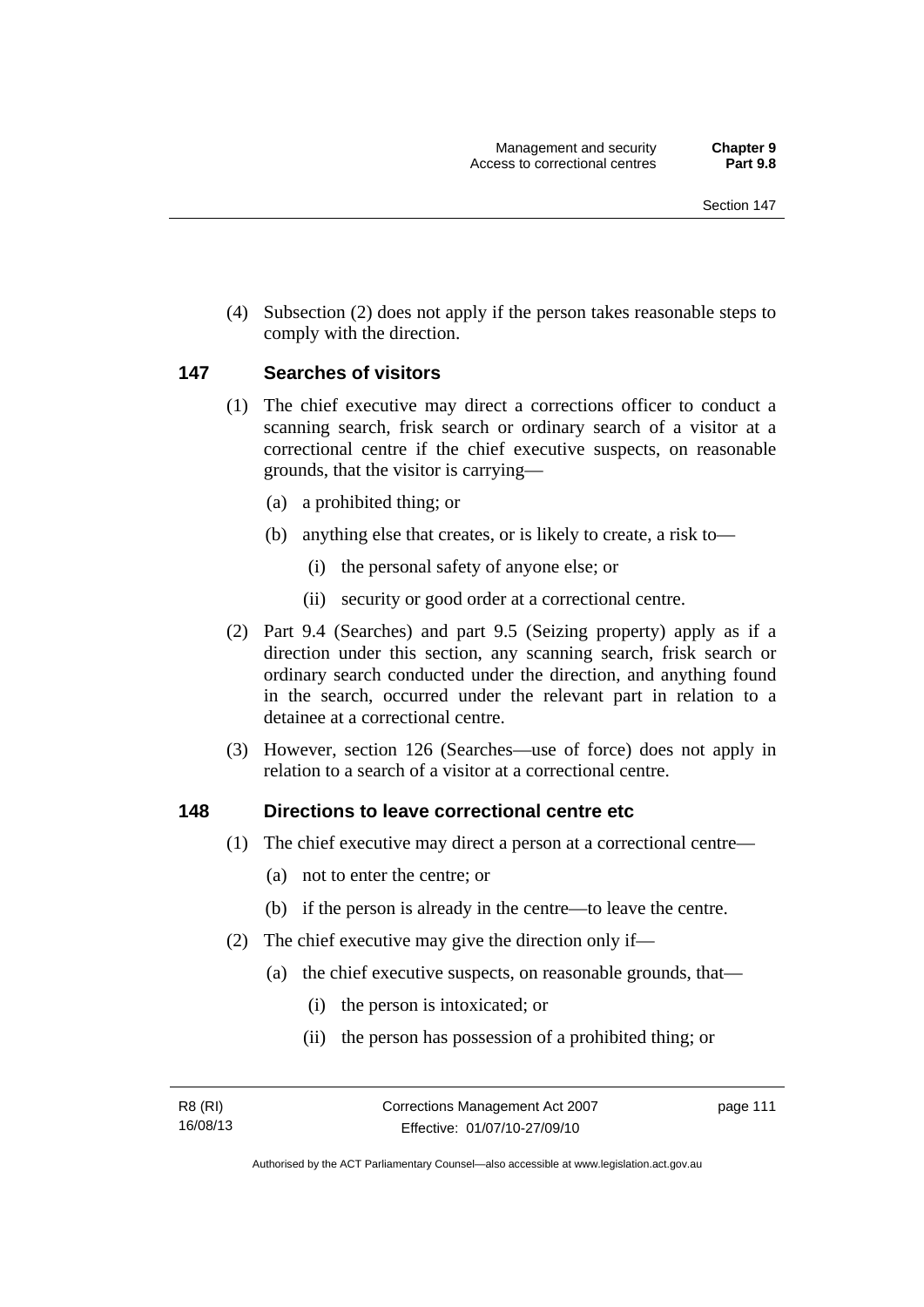- (iii) the direction is necessary and reasonable for security or good order at a correctional centre; or
- (b) the person contravenes a direction given to the person under section 146.
- (3) A person commits an offence if the person fails to comply with a direction given to the person under this section.

Maximum penalty: 50 penalty units, imprisonment for 6 months or both.

- (4) An offence against this section is a strict liability offence.
- (5) Subsection (3) does not apply if the person takes reasonable steps to comply with the direction.
- (6) In this section:

*intoxicated* means under the influence of alcohol, a drug or another substance, or a combination of alcohol, drugs or substances.

#### **Examples of substances**

- 1 glue
- 2 petrol
- 3 another solvent
- *Note* An example is part of the Act, is not exhaustive and may extend, but does not limit, the meaning of the provision in which it appears (see Legislation Act, s 126 and s 132).

*prohibited thing*—see section 145 (3).

### **149 Removing people from correctional centre**

- (1) The chief executive may direct a corrections officer to enforce a direction under section 148 if the person given the direction contravenes the direction.
- (2) The corrections officer may use force that is necessary and reasonable to enforce the direction.

Authorised by the ACT Parliamentary Counsel—also accessible at www.legislation.act.gov.au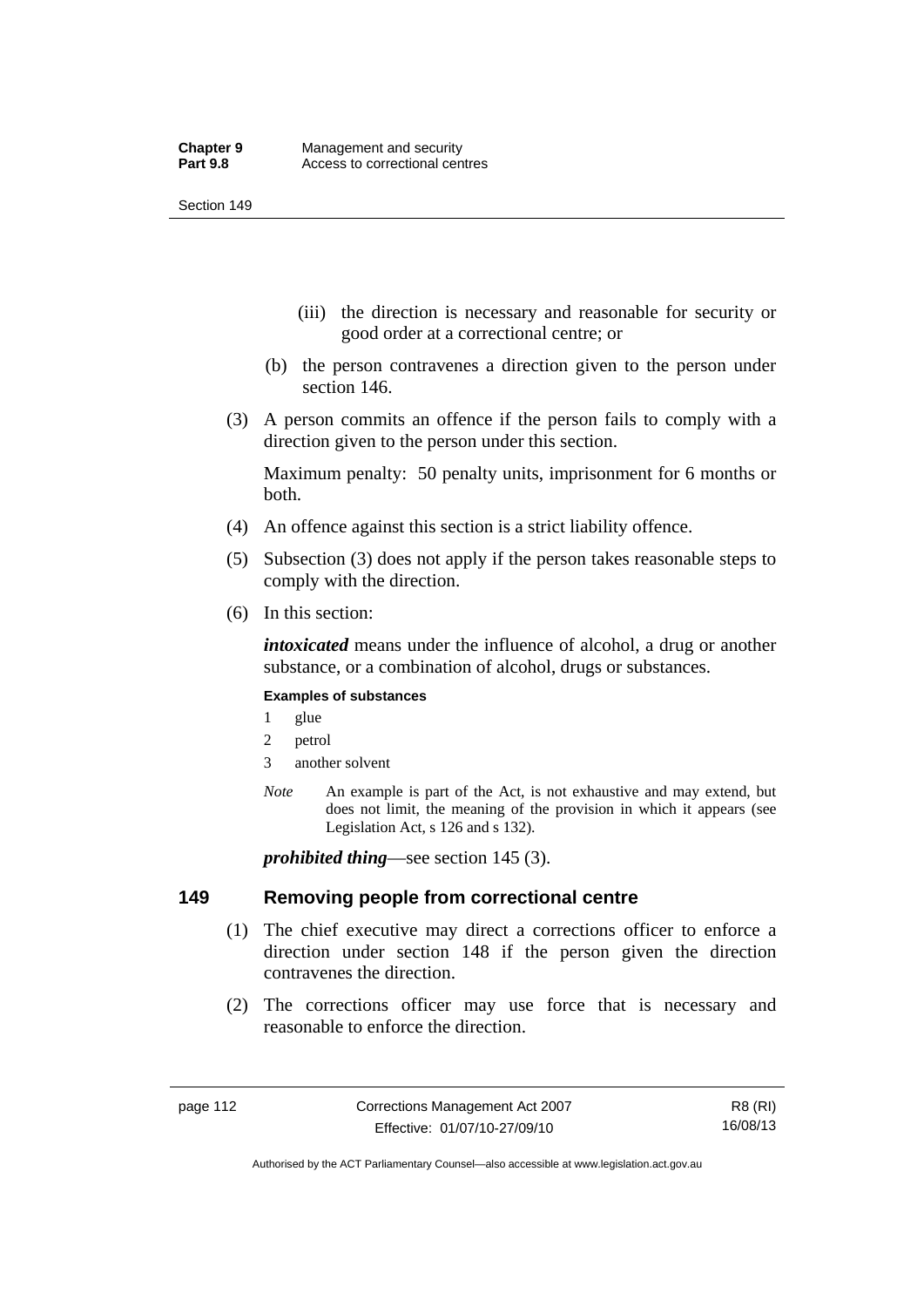# **Chapter 10 Discipline**

## **Part 10.1 General**

## **150 Application—ch 10**

This chapter applies in relation to a disciplinary breach committed, or allegedly committed, by a detainee.

## **151 Definitions—discipline**

In this Act:

*accused* means a detainee charged with a disciplinary breach.

*administrative penalty*—see section 184.

*administrator* means a corrections officer to whom the chief executive has given functions of an administrator under this chapter.

*charge* means a disciplinary charge.

*charge notice*—see section 159.

*disciplinary action*—see section 183.

*disciplinary breach*—see section 152.

*disciplinary charge* means a charge under section 159.

*hearing*, for an inquiry, means a hearing under part 11.3 (Disciplinary hearing procedures).

*inquiry* means an inquiry to which chapter 11 (Disciplinary inquiries) applies.

*investigative segregation* means segregation directed under any of the following:

(a) section 156 (Report etc by corrections officer);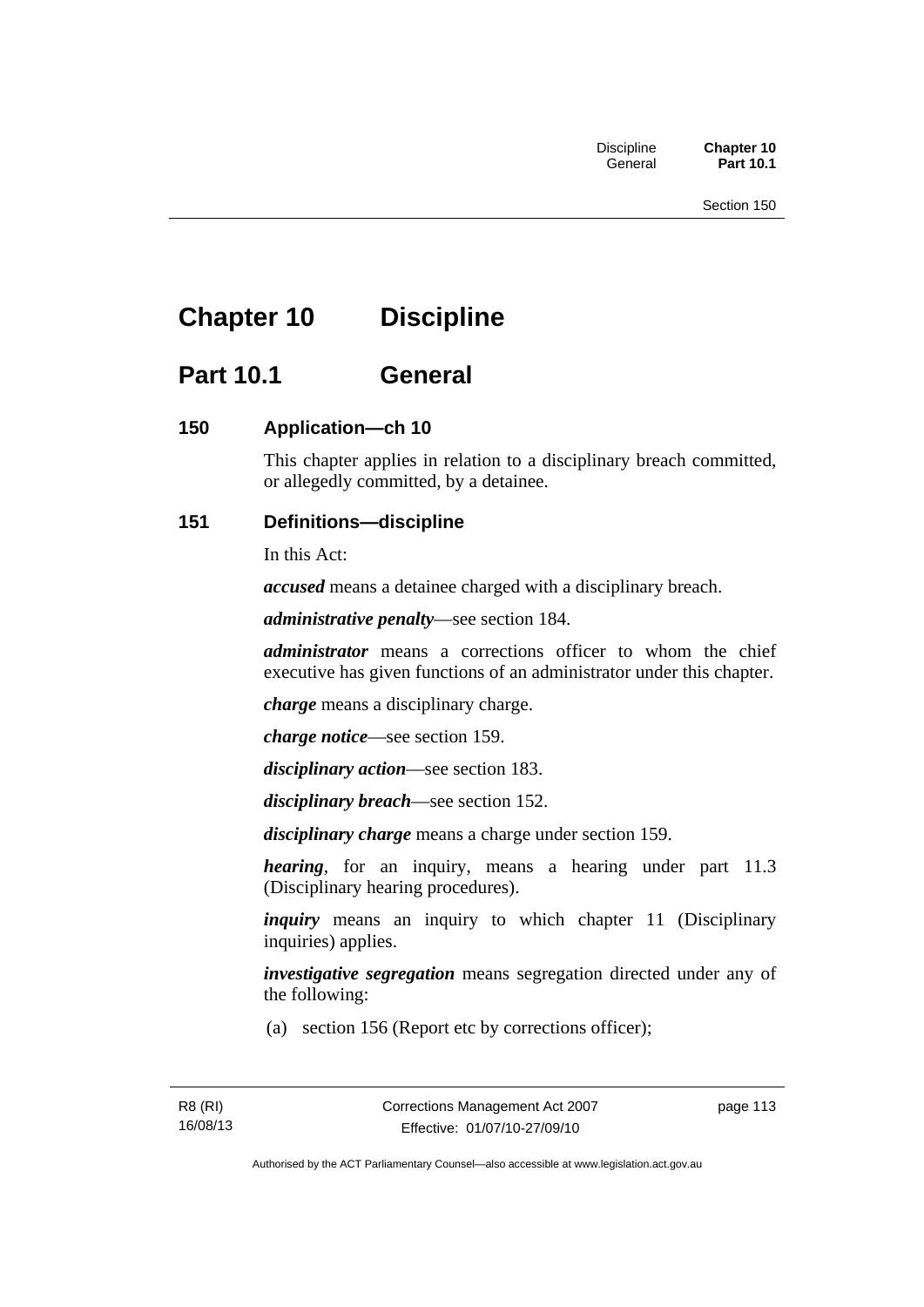- (b) section 157 (Report etc by investigator);
- (c) section 158 (Action by administrator);
- (d) section 160 (Chief executive directions—investigative segregation).

*investigator*—see section 153.

*investigator's report*—see section 157.

*privilege*, in relation to a detainee—see section 154.

*separate confinement*, of a detainee, means confinement of the detainee in a cell, away from other detainees.

## **152 Meaning of** *disciplinary breach*

For a detainee, each of the following is a *disciplinary breach*:

- (a) contravening a direction given to the detainee by the chief executive or a corrections officer under this Act or the *Crimes (Sentence Administration) Act 2005*;
	- *Note* A reference to an Act includes a reference to the statutory instruments made or in force under the Act, including any regulation (see Legislation Act, s 104).
- (b) being in a prohibited area, without the chief executive's approval;
- (c) smoking in a nonsmoking area at a correctional centre;
- (d) taking (in any way) alcohol or a drug into the detainee's body;
- (e) providing a positive test sample for alcohol or a drug when directed, under this Act or the *Crimes (Sentence Administration) Act 2005*, to provide a test sample;
- (f) making, possessing, concealing, knowingly consuming or dealing with a prohibited thing, without the chief executive's approval;

Authorised by the ACT Parliamentary Counsel—also accessible at www.legislation.act.gov.au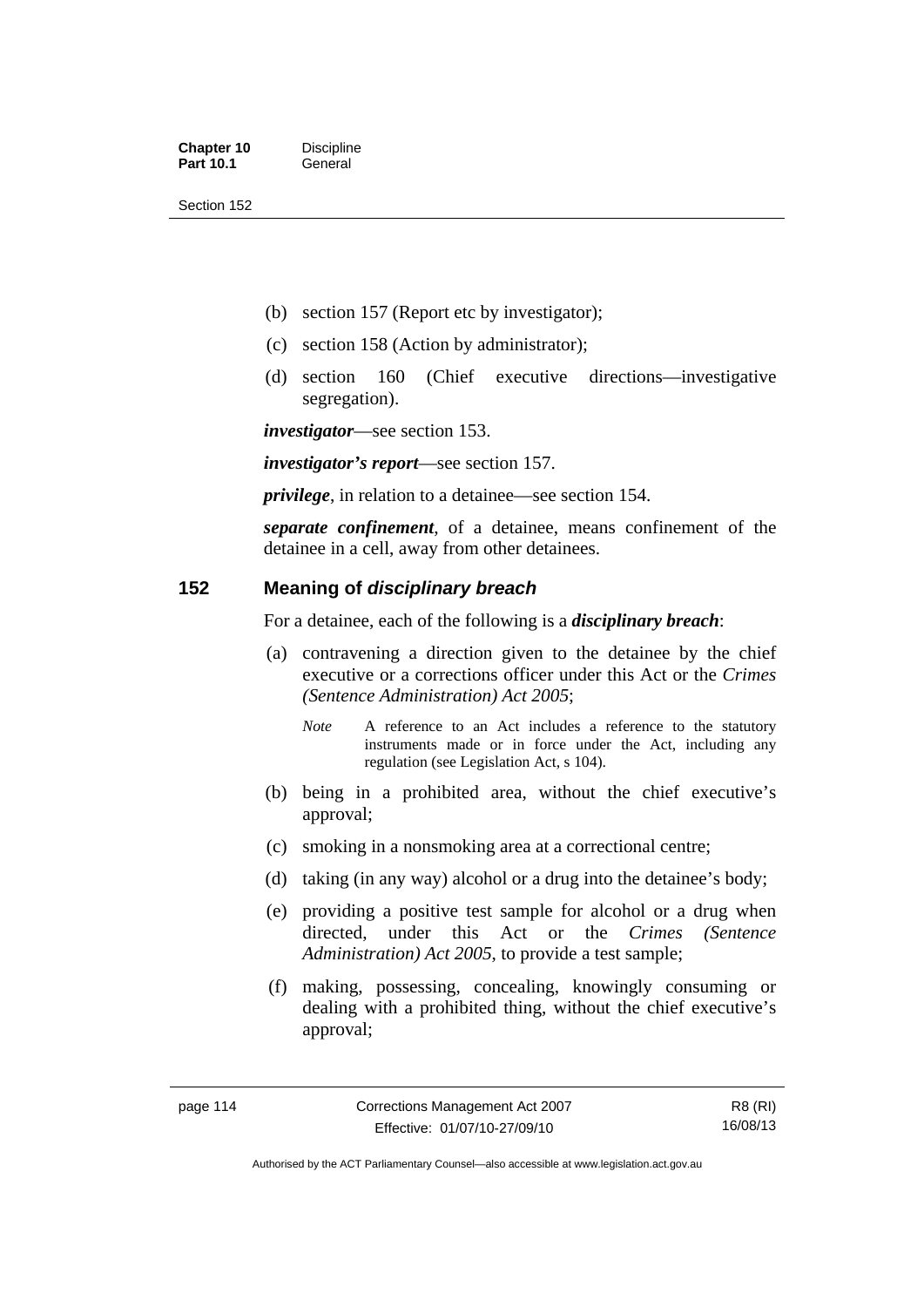- (g) gambling;
- (h) being disrespectful or abusive towards a corrections officer in a way that undermines the officer's authority;
- (i) being disrespectful or abusive towards someone in a way that is likely to provoke a person to be violent;
- (j) intentionally or recklessly engaging in conduct that endangers, or may endanger, the health or safety of the detainee or anyone else;
- (k) fighting;
- (l) assaulting someone else;
- (m) theft;
- (n) possessing stolen property;
- (o) possessing or dealing in things without the chief executive's approval;
- (p) intentionally or recklessly damaging or destroying property belonging to someone else;
- (q) interfering with property belonging to someone else, without approval by the owner of the property;
- (r) interfering with anyone's personal monitoring device without the chief executive's approval;
- (s) creating or participating in a disturbance, or other activity, likely to endanger security or good order at a correctional centre;
- (t) contravening a condition of any of the following:
	- (i) a direction under section 204 (Local leave directions);
	- (ii) a local leave permit;
	- (iii) an interstate leave permit;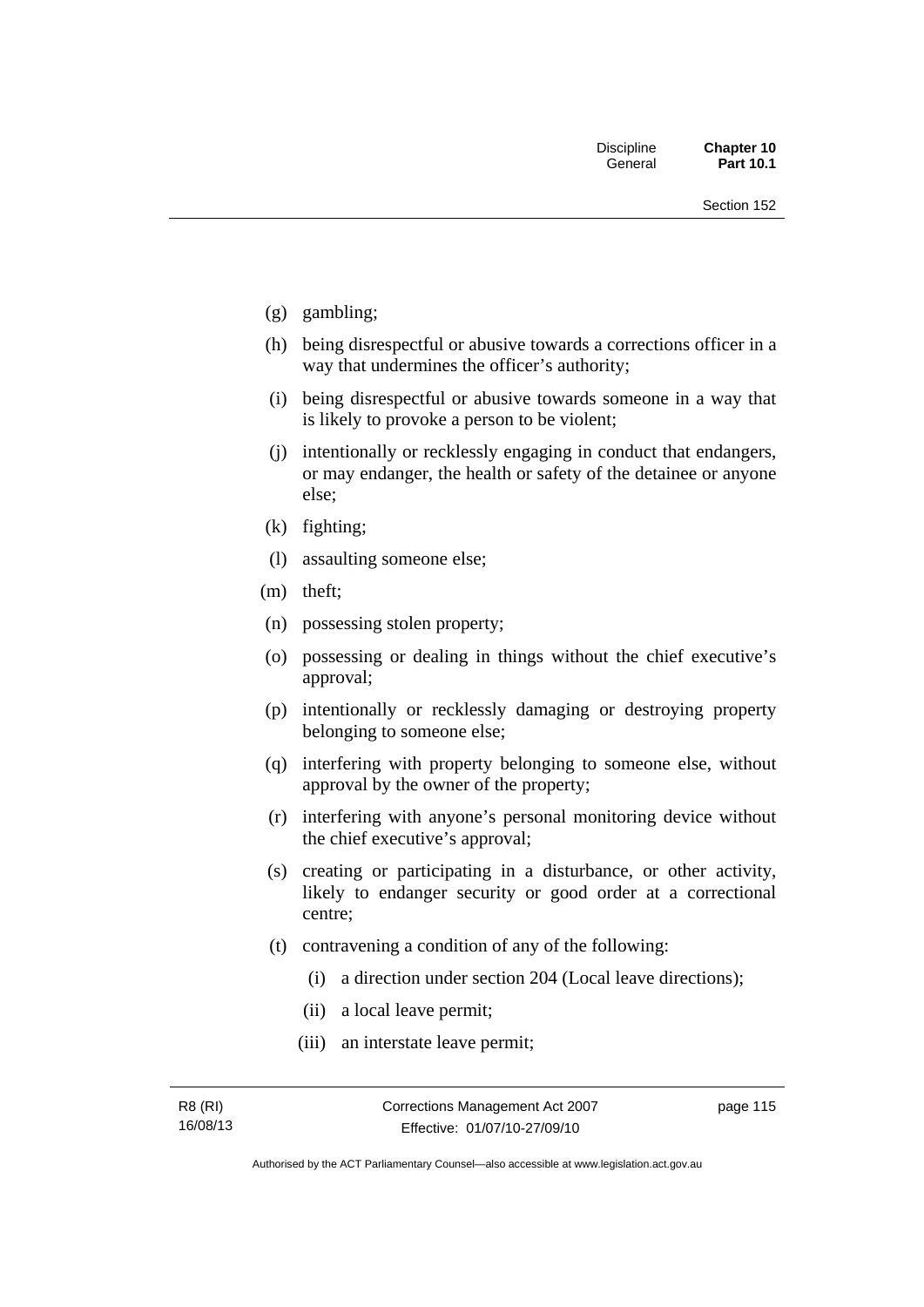| <b>Chapter 10</b> | <b>Discipline</b> |
|-------------------|-------------------|
| <b>Part 10.1</b>  | General           |

- (u) doing anything for the purpose of escaping, or assisting a detainee to escape, from detention;
- (v) offering, giving or taking a bribe;
- (w) attempting, or assisting anyone else attempting, to commit another disciplinary breach;
- $(x)$  threatening to do anything mentioned in paragraphs (j), (k), (l), (p) or (s);
- (y) anything else prescribed by regulation.

#### **Examples of contravening chief executive directions—par (a)**

failing to comply with a direction by the chief executive to provide a test sample or submit to a search under this Act

*Note* An example is part of the Act, is not exhaustive and may extend, but does not limit, the meaning of the provision in which it appears (see Legislation Act, s 126 and s 132).

## **153 Meaning of** *investigator*

- (1) An *investigator* is—
	- (a) a corrections officer to whom the chief executive has given functions of an investigator; or
	- (b) a person engaged under subsection (2).
- (2) The chief executive may, on behalf of the Territory, engage a person (other than a corrections officer) to exercise the functions of an investigator.
- (3) The chief executive may engage a person under subsection (2) only if satisfied the person has appropriate qualifications or experience to exercise the functions of an investigator.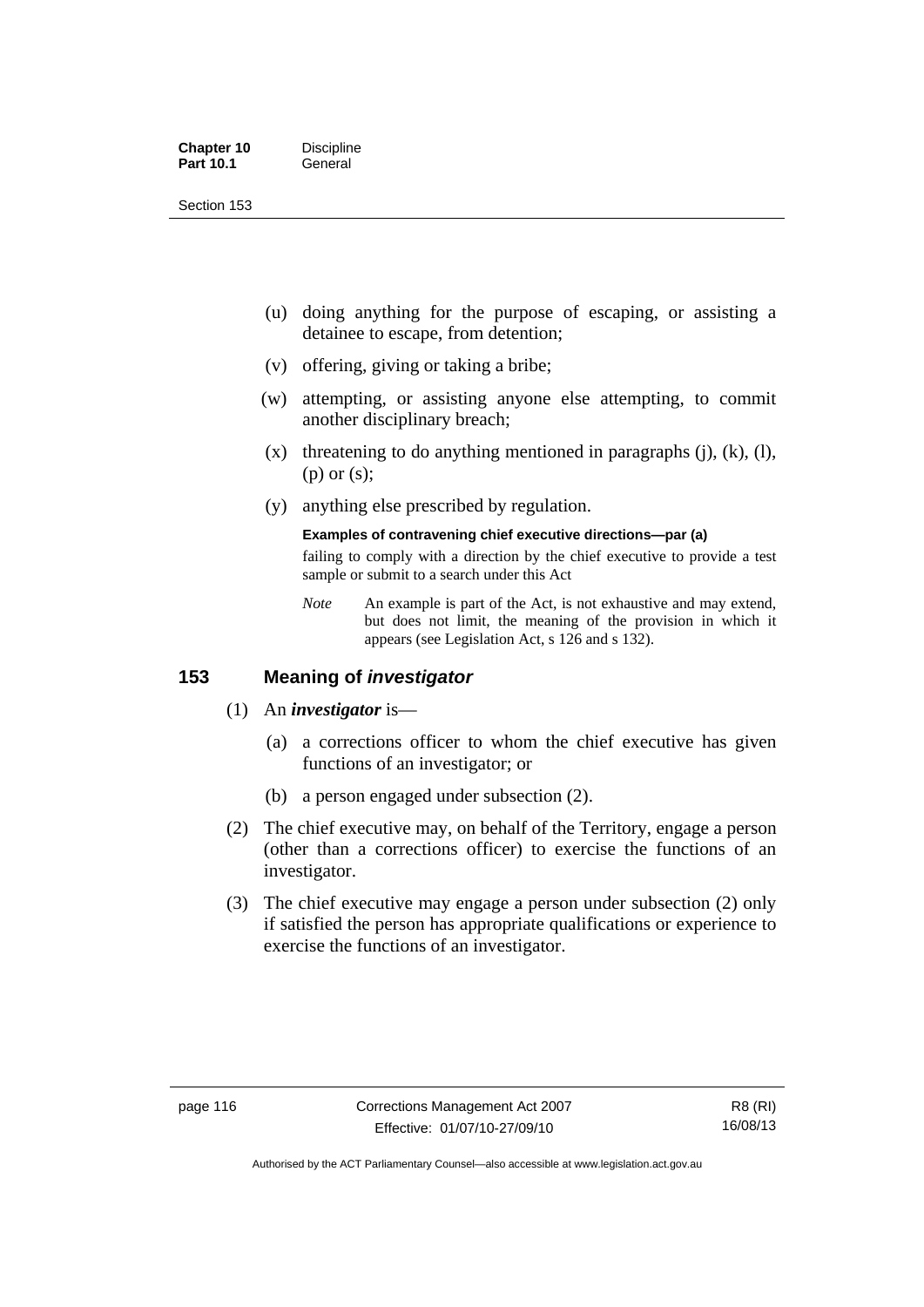## **154 Meaning of** *privilege*

A *privilege*, in relation to a detainee*—*

- (a) is any amenity, facility or opportunity the detainee may have the benefit of in detention; but
- (b) does not include anything that is, for this chapter, an entitlement for the detainee.

### **Examples of privileges**

- 1 using common areas at a correctional centre for mixing with other detainees
- 2 participating in activities other than those forming part of a detainee's case management plan
- 3 using phones, email or the internet other than for entitled usage
- 4 buying non-essential goods from money held in trust for a detainee
- 5 using a radio, television, CD or DVD player or other electronic equipment for recreational purposes
- 6 pursuing hobbies and crafts
- 7 keeping personal property in a cell

#### **Examples of entitlements**

things expressed in chapter 6 (Living conditions at correctional centres) to be entitlements for detainees

*Note* An example is part of the Act, is not exhaustive and may extend, but does not limit, the meaning of the provision in which it appears (see Legislation Act, s 126 and s 132).

## **155 Overlapping disciplinary breaches and criminal offences**

- (1) This section applies if a detainee engages, or is alleged to have engaged, in conduct that is both—
	- (a) a disciplinary breach; and
	- (b) an offence (a *criminal offence*) against a territory law, including this Act.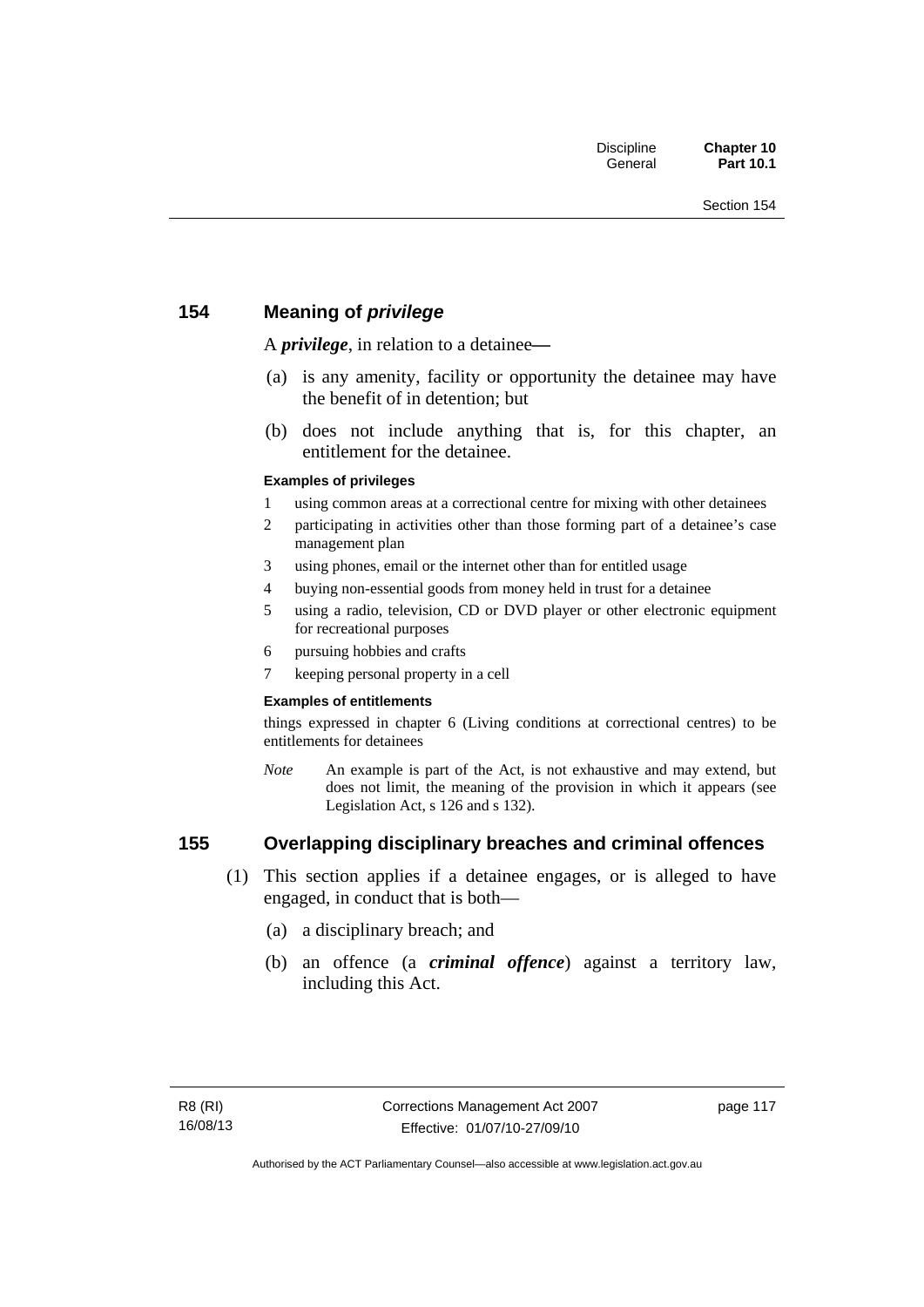| <b>Chapter 10</b> | <b>Discipline</b> |
|-------------------|-------------------|
| <b>Part 10.1</b>  | General           |

- (2) The detainee must not be prosecuted for the criminal offence if an administrative penalty has been imposed on the detainee because of the disciplinary breach.
- (3) A disciplinary charge for the disciplinary breach must not be started, or further dealt with, under this chapter if a prosecution for the criminal offence has been started in a court.
- (4) Disciplinary action for the disciplinary breach must not be taken against the detainee if the detainee has been convicted or found guilty of the criminal offence by a court.

*Note* For the kinds of disciplinary action that may be taken, see s 183.

page 118 Corrections Management Act 2007 Effective: 01/07/10-27/09/10

Authorised by the ACT Parliamentary Counsel—also accessible at www.legislation.act.gov.au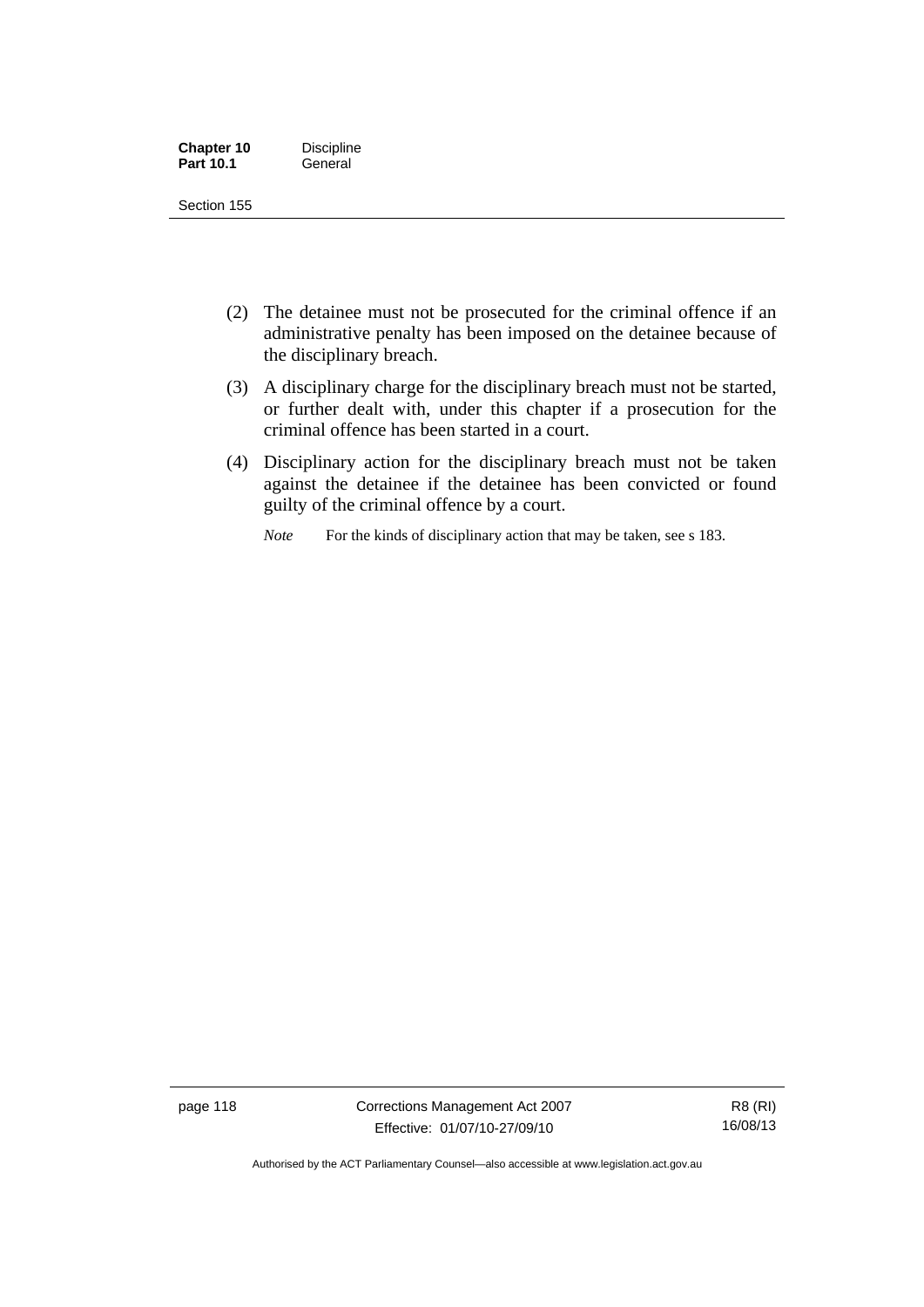## **Part 10.2 Disciplinary investigations**

## **Division 10.2.1 Investigation of disciplinary breaches**

## **156 Report etc by corrections officer**

- (1) This section applies if a corrections officer believes, on reasonable grounds, that a detainee has committed a disciplinary breach.
- (2) The corrections officer may do 1 or more of the following if the officer believes, on reasonable grounds, that it is appropriate in the circumstances:
	- (a) counsel the detainee;
	- (b) warn the detainee about committing a disciplinary breach;
	- (c) reprimand the detainee;
	- (d) subject to section 161 (Grounds for investigative segregation), direct that the detainee be segregated from other detainees for the purposes of this part;
	- (e) give an investigator a report about the alleged disciplinary breach.
- (3) A report under subsection (2) (e) must be given to an investigator as soon as possible, and must set out the following:
	- (a) details of the alleged disciplinary breach;
	- (b) the officer's reasons for believing the detainee has committed the disciplinary breach;
	- (c) if subsection  $(2)$  (d) applies—
		- (i) details of the segregation directed; and
		- (ii) the officer's reasons for the direction; and
		- (iii) a recommendation about the detainee's segregation;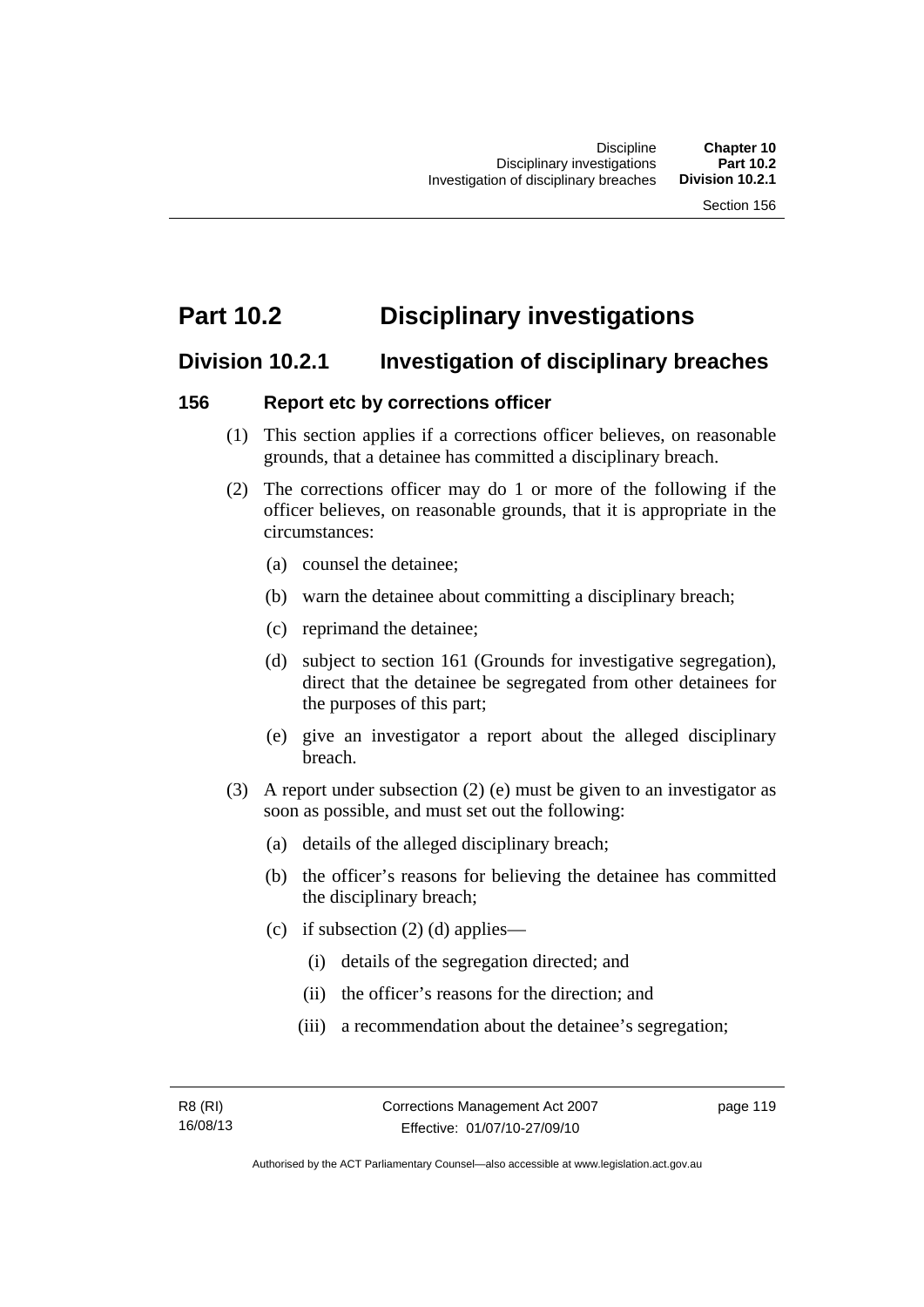(d) anything else prescribed by regulation.

## **157 Report etc by investigator**

- (1) This section applies if an investigator is given a report by a corrections officer under section 156 about an alleged disciplinary breach by a detainee.
- (2) After considering the report and making any investigation the investigator considers appropriate, the investigator may do 1 or more of the following if the investigator believes, on reasonable grounds, that it is appropriate in the circumstances:
	- (a) take no further action in relation to the report;
	- (b) counsel the detainee;
	- (c) warn the detainee about committing a disciplinary breach;
	- (d) reprimand the detainee;
	- (e) refer the allegation to the chief police officer;
	- (f) subject to section 161 (Grounds for investigative segregation), direct that the detainee be segregated from other detainees for the purposes of this part;
	- (g) give an administrator a report (an *investigator's report*) about the alleged disciplinary breach.
- (3) An investigator's report must be given to an administrator as soon as possible, and must set out the following:
	- (a) details (or a copy) of the corrections officer's report;
	- (b) details of any referral of the allegation to the chief police officer;
	- (c) if subsection  $(2)$  (f) applies—
		- (i) details of the segregation directed; and
		- (ii) the investigator's reasons for the direction; and

Authorised by the ACT Parliamentary Counsel—also accessible at www.legislation.act.gov.au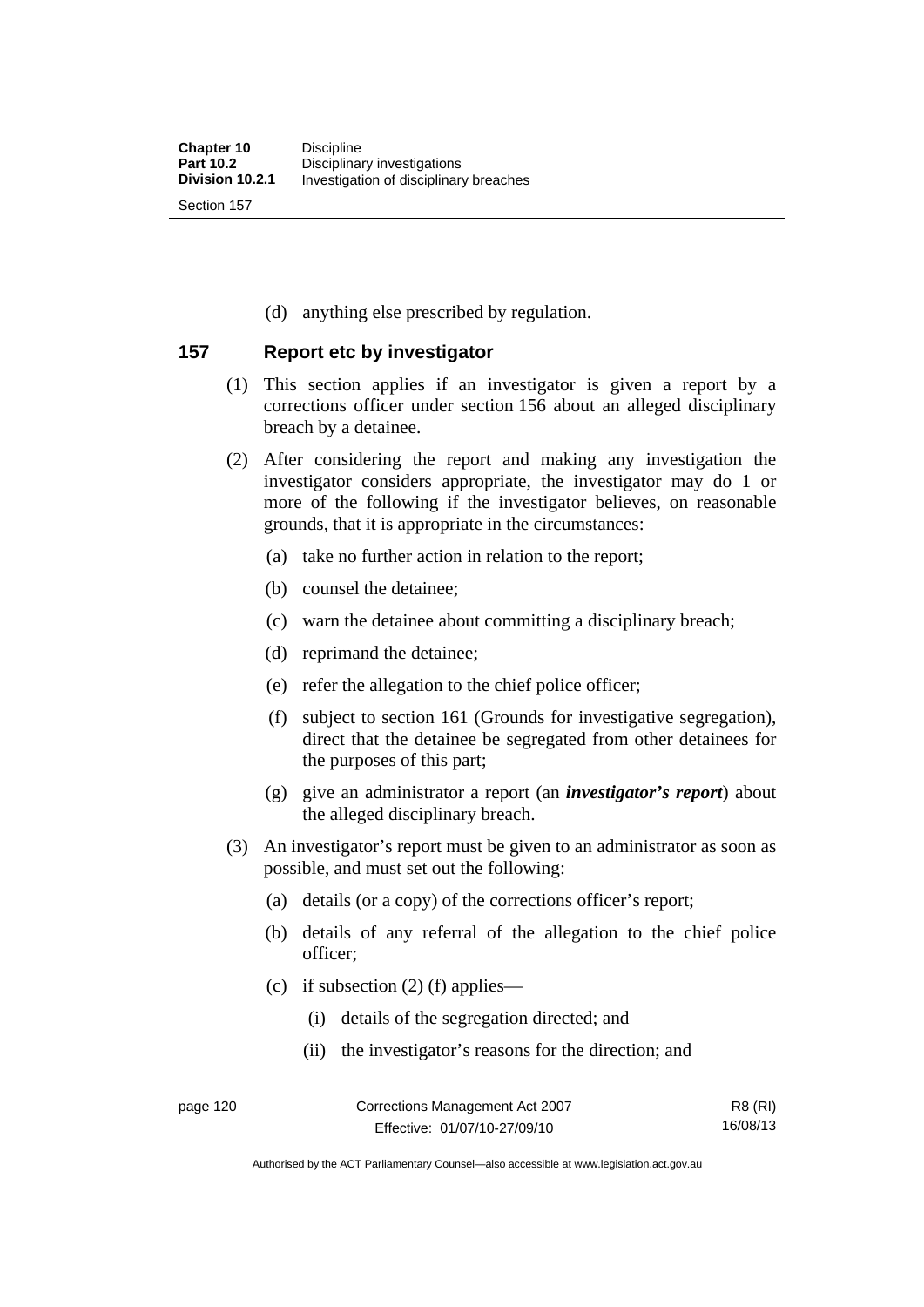- (iii) a recommendation about the detainee's segregation;
- (d) a recommendation for any action by the administrator under section 158;
- (e) anything else prescribed by regulation.
- (4) A referral under subsection (2) (e) must be in writing and be accompanied by the investigator's report.
- (5) A corrections officer who is also an investigator must not exercise any function as an investigator in relation to any report made by the officer under section 156.

### **158 Action by administrator**

- (1) This section applies if an administrator is given a report under section 157 about an alleged disciplinary breach by a detainee.
- (2) After considering the report and making any further investigation the administrator considers appropriate, the administrator may do 1 or more of the following if the administrator believes, on reasonable grounds, that it is appropriate in the circumstances:
	- (a) take no further action in relation to the report;
	- (b) counsel the detainee;
	- (c) warn the detainee about committing a disciplinary breach;
	- (d) reprimand the detainee;
	- (e) refer the allegation to—
		- (i) the chief police officer; or
		- (ii) the director of public prosecutions;
	- (f) charge the detainee under section 159 (Disciplinary charge);
	- (g) subject to section 161 (Grounds for investigative segregation), direct that the detainee be segregated from other detainees for the purposes of this part;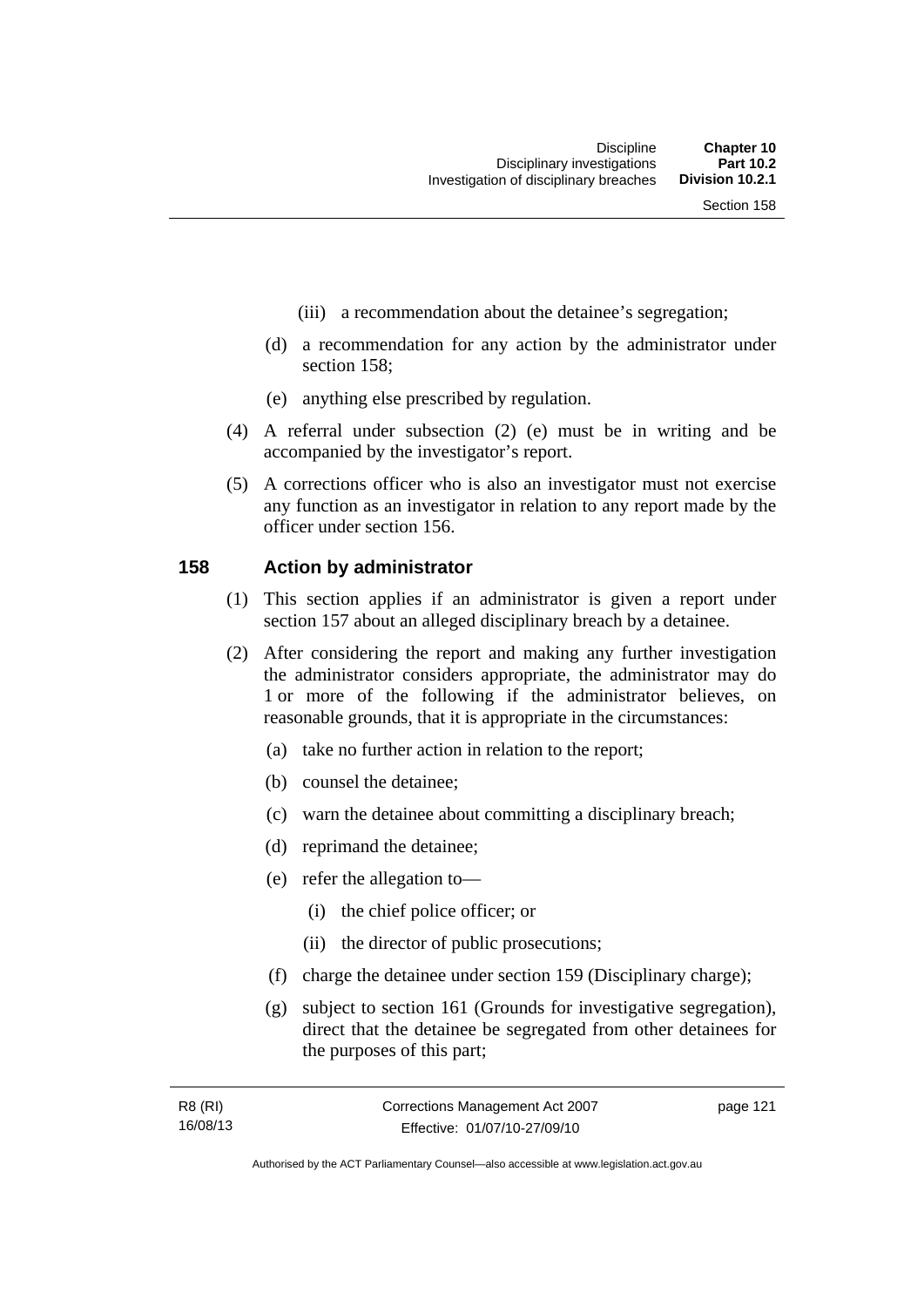(h) anything else prescribed by regulation.

- (3) A referral under subsection (2) (e) must be in writing and be accompanied by the investigator's report.
- (4) A corrections officer who is also an administrator, or who is or has been an investigator, must not exercise any function as an administrator under this section in relation to any report made by the officer under section 156 or section 157.

### **159 Disciplinary charge**

To charge a detainee with a disciplinary breach, the administrator must give the detainee written notice of the charge (a *charge notice*), including details of the following:

- (a) the disciplinary breach charged;
- (b) a brief statement of the conduct to which the charge applies and when, or the period during which, it happened or is alleged to have happened;
- (c) the option of having the charge dealt with by consent under division 10.3.1 (Disciplinary action—with accused's consent);
- (d) the election available under section 167 (Disciplinary breach admitted by accused) to accept the disciplinary action proposed by the administrator;
- (e) the disciplinary action the administrator believes, on reasonable grounds, would be appropriate if the charge were dealt with under section 168 (Presiding officer's powers breach admitted by accused).
- *Note* If a form is approved under s 228 for a disciplinary charge, the form must be used.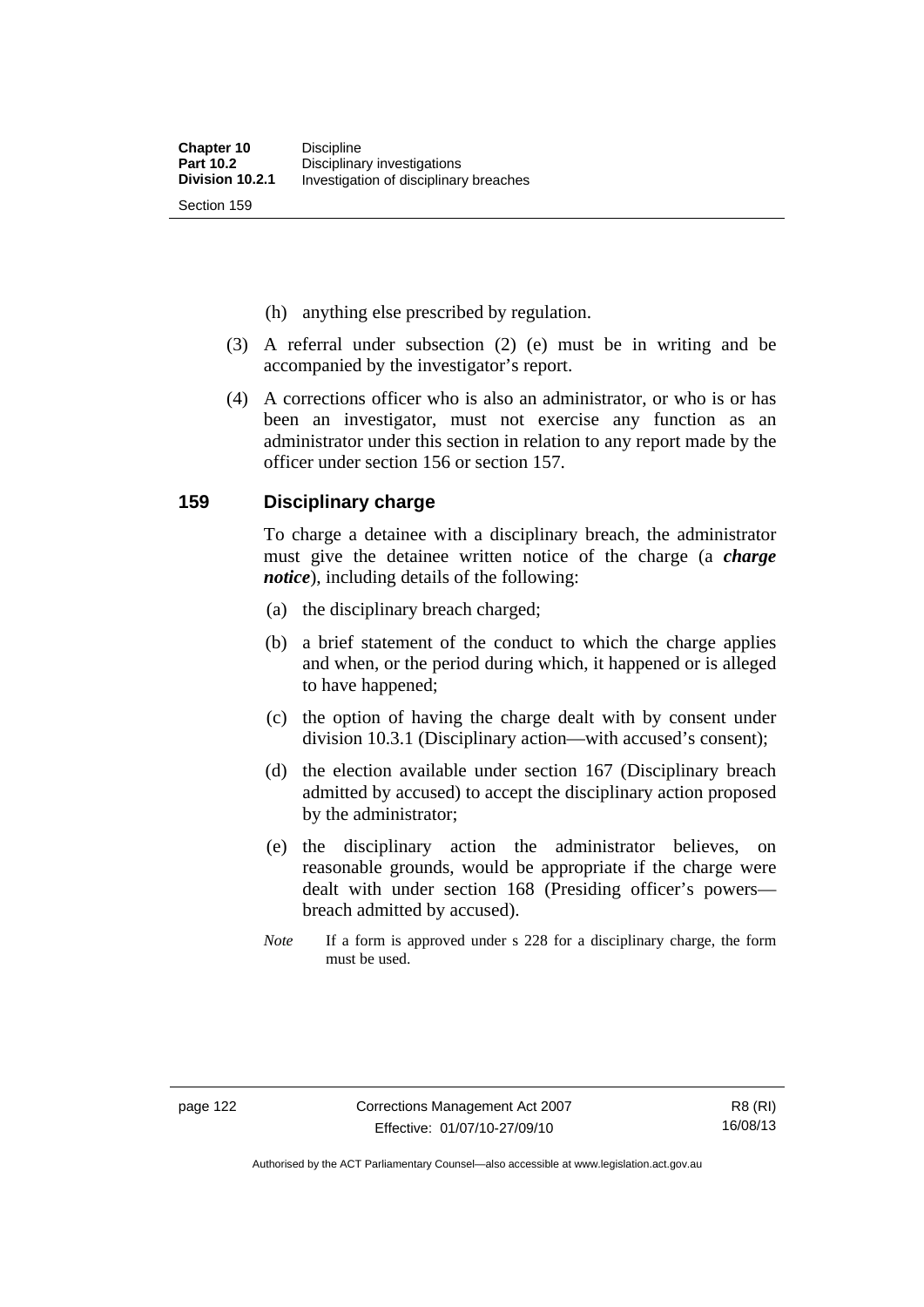## **Division 10.2.2 Investigative segregation**

## **160 Chief executive directions—investigative segregation**

- (1) Subject to section 161, the chief executive may direct that a detainee be segregated from other detainees for the purposes of this part.
- (2) To remove any doubt, this section is additional to, and does not limit, the power to direct that a detainee be segregated from other detainees under any of the following:
	- (a) section 156 (Report etc by corrections officer);
	- (b) section 157 (Report etc by investigator);
	- (c) section 158 (Action by administrator).

## **161 Grounds for investigative segregation**

- (1) This section applies to a direction for investigative segregation.
- (2) The direction may be given only if the person giving the direction believes, on reasonable grounds, that segregation of the detainee is necessary or prudent for the purposes of this part.
- (3) Without limiting subsection (2), the direction may be given if the person giving the direction believes, on reasonable grounds, that the opportunity for the detainee to associate with anyone else creates, or is likely to create, a risk of—
	- (a) harm, or threatened harm, to the detainee or anyone else; or
	- (b) the perverting, or attempted perverting, of an investigation, under this part; or
	- (c) undermining security or good order at a correctional centre.

## **162 Notice of investigative segregation**

The person giving a direction for investigative segregation of a detainee must give the detainee prompt notice of the direction, why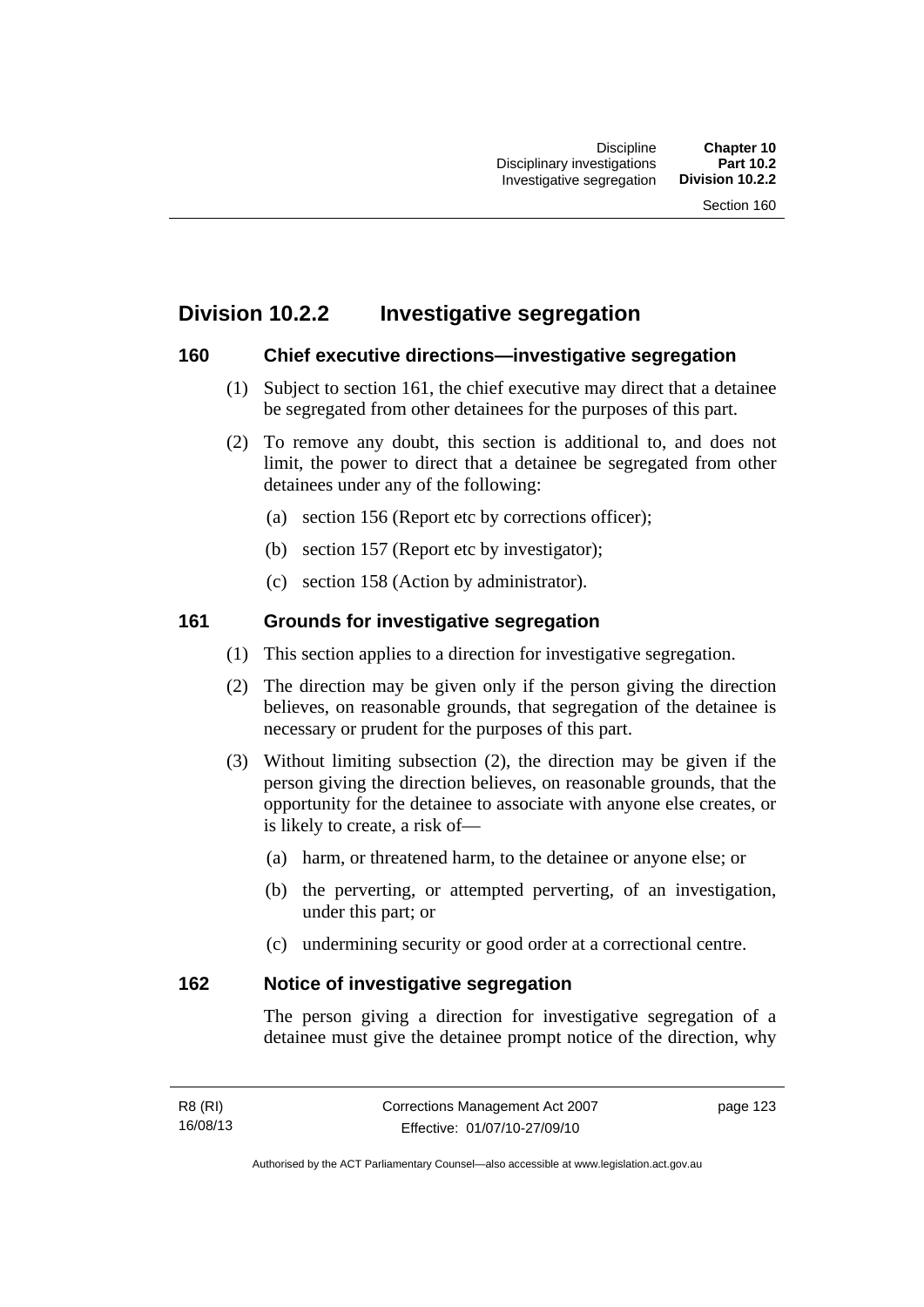it was given, when it takes effect and the provisions for its duration and review under this part.

## **163 Duration of investigative segregation**

- (1) The chief executive must revoke a direction for investigative segregation if the chief executive believes, on reasonable grounds, that the direction is no longer necessary or prudent.
- (2) The chief executive—
	- (a) may review a direction for investigative segregation of a detainee at any time on the chief executive's own initiative or on request by the detainee; and
	- (b) must review the direction before any transfer of the detainee to another correctional centre; and
	- (c) must review the direction at least once every 7 days while it remains in force.
- (3) After reviewing a direction for investigative segregation, the chief executive may—
	- (a) confirm the direction; or
	- (b) make a direction or further direction under section 160 (1); or
	- (c) revoke the direction under subsection (1).
- (4) To remove any doubt, the chief executive may make more than 1 direction under section 160 (1) in relation to a detainee for the same investigation.
- (5) Subject to this section and section 94 (Segregated detainees removed to NSW), a direction, or further direction, for investigative segregation ends at the end of the earlier of the following days:
	- (a) the 7th day after the day the direction is given;
	- (b) the day the administrator makes a decision under section 158 (Action by administrator) in relation to the alleged disciplinary

R8 (RI) 16/08/13

Authorised by the ACT Parliamentary Counsel—also accessible at www.legislation.act.gov.au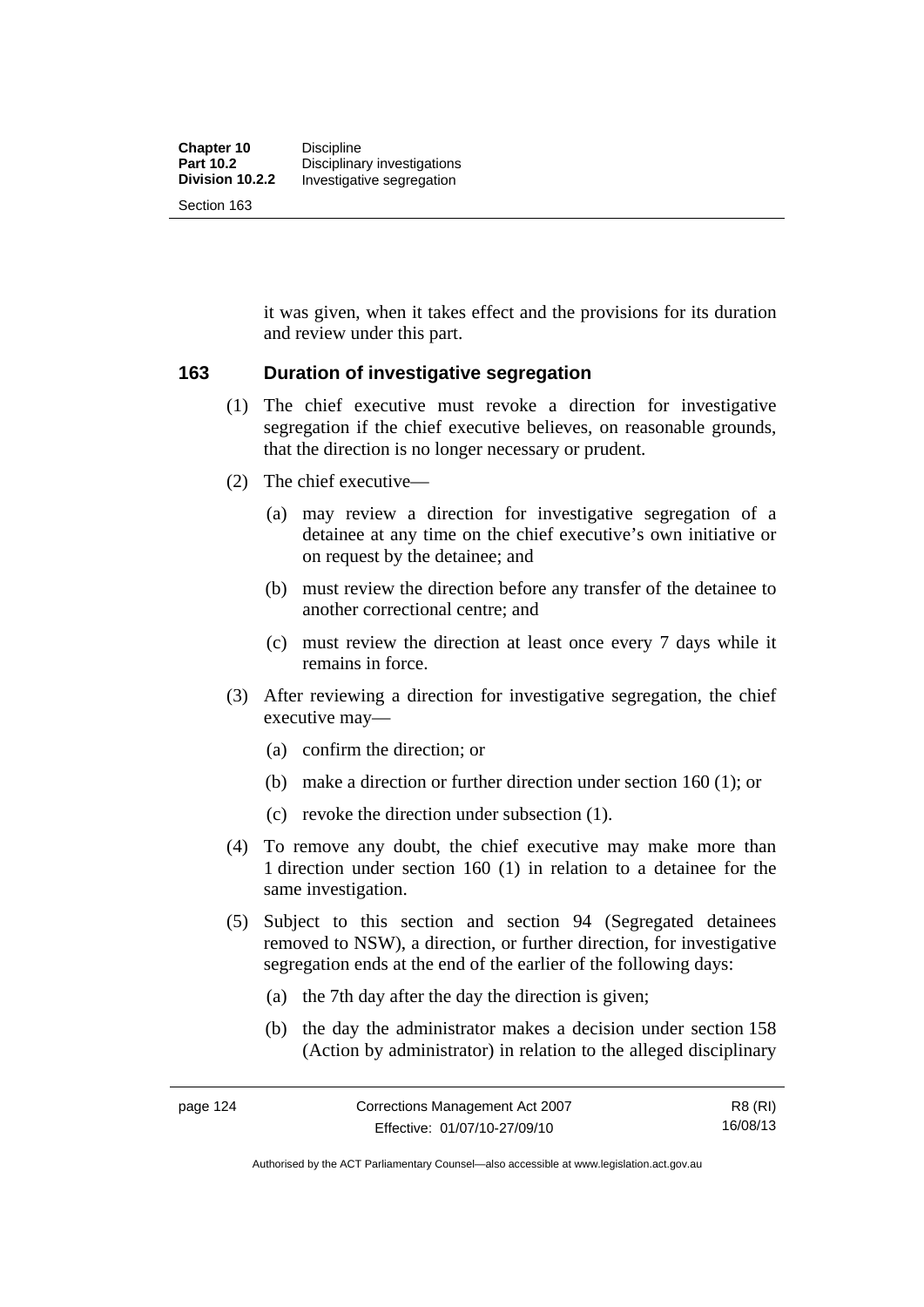breach to which the direction applies (other than a decision to direct investigative segregation of the detainee).

## **164 Application for review of investigative segregation directions**

- (1) A detainee may apply to an adjudicator for a review of a direction for investigative segregation of the detainee.
- (2) The application must be made no later than 7 days after the day the person making the direction gives the detainee notice under section 162 of the direction.

 (3) Subject to any decision by the adjudicator under section 165, the making of the application does not affect the segregation of the detainee under the direction.

## **165 Review of investigative segregation directions**

- (1) On application under section 164, an adjudicator may—
	- (a) conduct an inquiry to review the direction for investigative segregation of the detainee; or
	- (b) refuse to review the direction.
- (2) Chapter 11 (Disciplinary inquiries) applies to the inquiry, with any changes prescribed by regulation, as if it were an inquiry under that chapter.
- (3) After completing an inquiry under this section, the adjudicator may—
	- (a) confirm the direction under review; or
	- (b) amend the direction under review; or
	- (c) set aside the direction under review; or

*Note* If a form is approved under s 228 for an application under this section, the form must be used.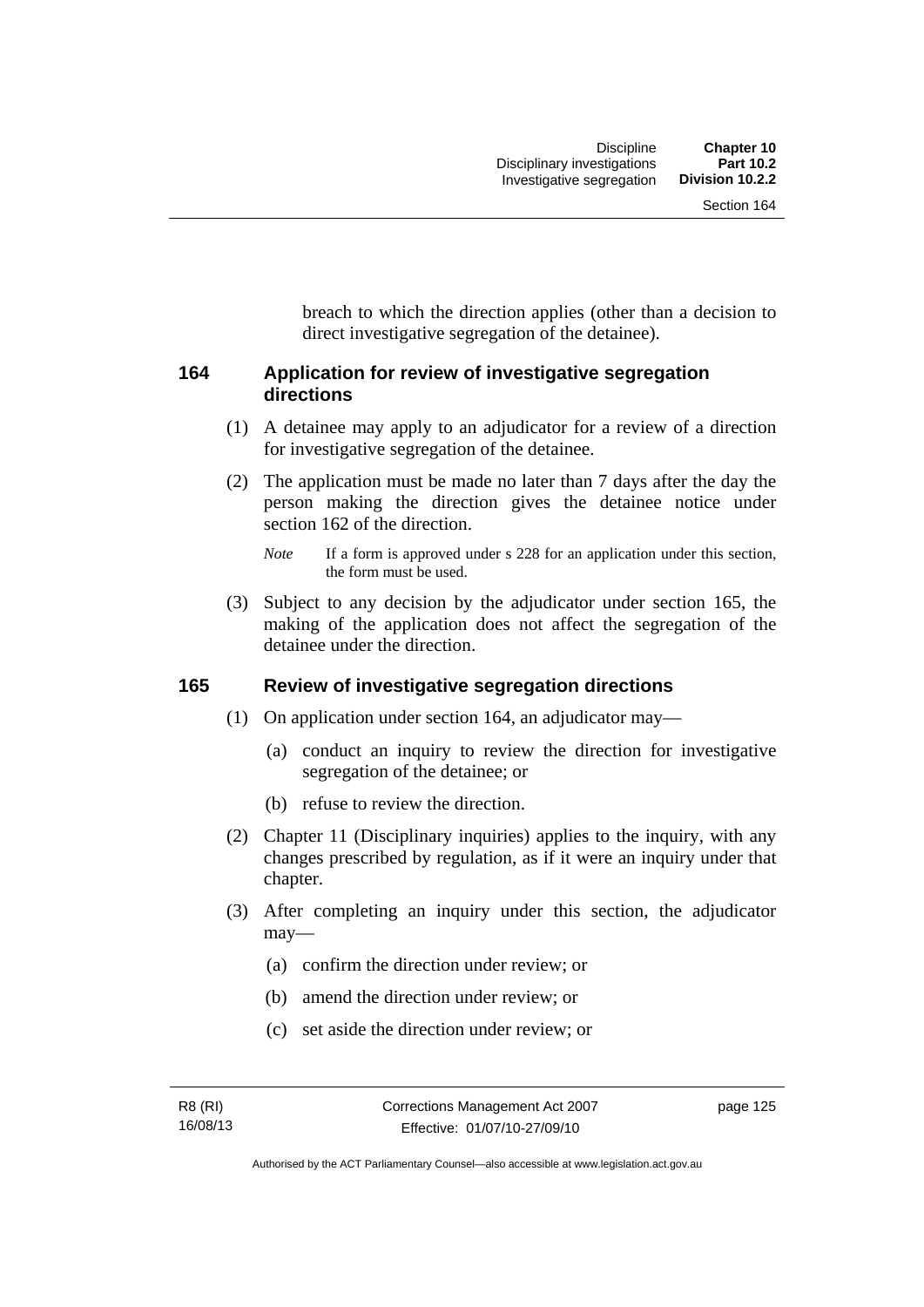- (d) set aside the direction under review and make a substitute direction that the detainee be segregated from other detainees for the purposes of this part.
- (4) The adjudicator must give the detainee prompt written notice of the adjudicator's decision under this section.
- (5) If the adjudicator refuses to review the direction, the notice must include the reasons for the refusal.
	- *Note* Under the *Administrative Decisions (Judicial Review) Act 1989*, a person aggrieved by an administrative decision made under an enactment may apply to the Supreme Court for a review of the decision. Subject to any order of the court, the making of the application does not affect the operation of the decision or prevent its implementation (see that Act,  $s$  16).

page 126 Corrections Management Act 2007 Effective: 01/07/10-27/09/10

R8 (RI) 16/08/13

Authorised by the ACT Parliamentary Counsel—also accessible at www.legislation.act.gov.au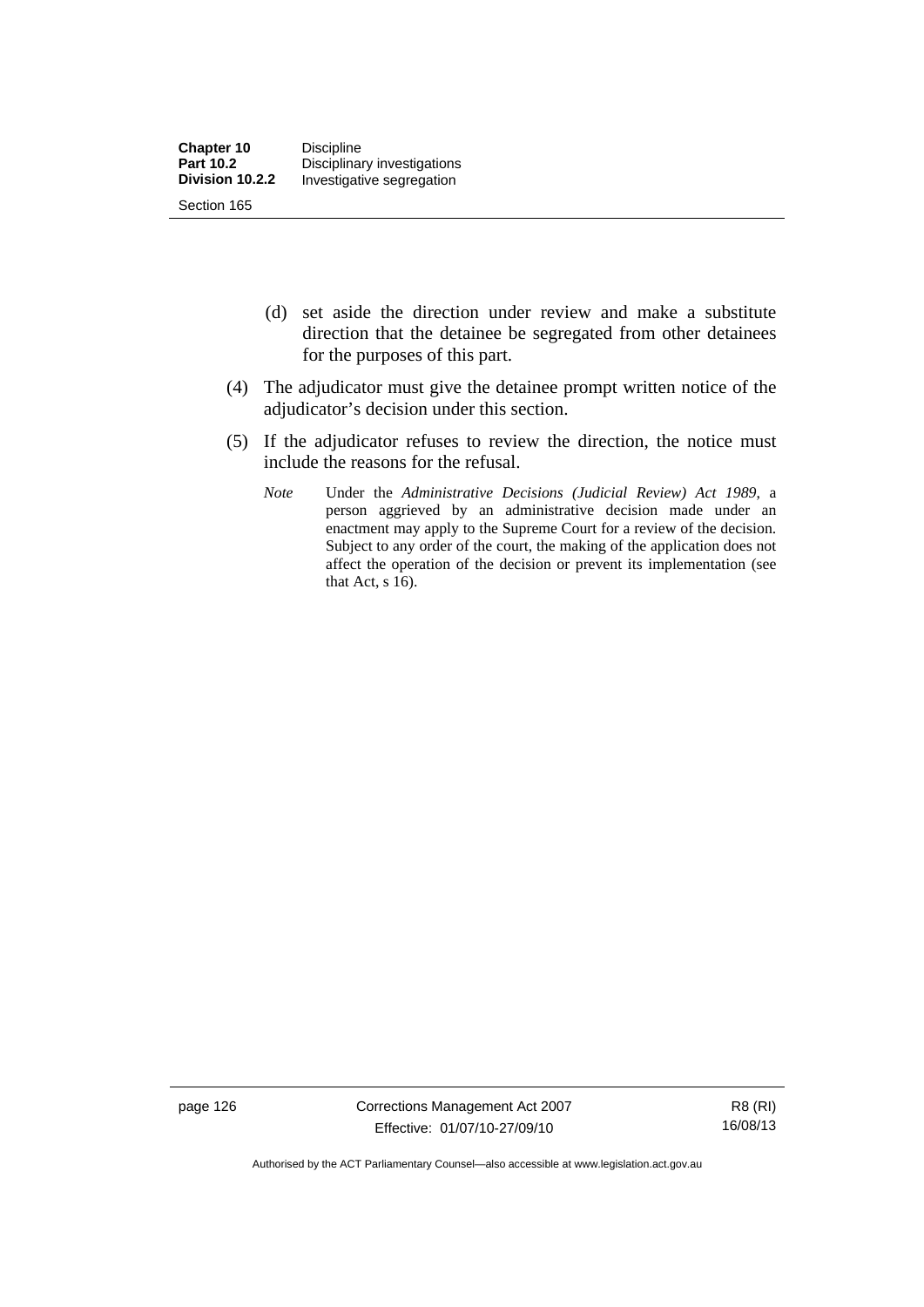## **Part 10.3 Disciplinary action and review**

## **Division 10.3.1 Disciplinary action—with accused's consent**

### **166 Meaning of** *presiding officer***—div 10.3.1**

In this division:

*presiding officer* means a corrections officer to whom the chief executive has given functions of a presiding officer under this division.

### **167 Disciplinary breach admitted by accused**

- (1) An accused may elect to have a disciplinary charge against the detainee dealt with under this division by giving the administrator a written notice in which the accused—
	- (a) admits the disciplinary breach charged; and
	- (b) accepts the proposed disciplinary action stated in the charge notice.

#### **Example of election**

a signed admission and acceptance on the charge notice

- *Note 1* An example is part of the Act, is not exhaustive and may extend, but does not limit, the meaning of the provision in which it appears (see Legislation Act, s 126 and s 132).
- *Note* 2 If a form is approved under s 228 for an election under this section, the form must be used.
- (2) The election must be given to the administrator—
	- (a) no later than the day after the day the administrator gives the accused the charge notice; or
	- (b) within any extended period allowed under subsection (3).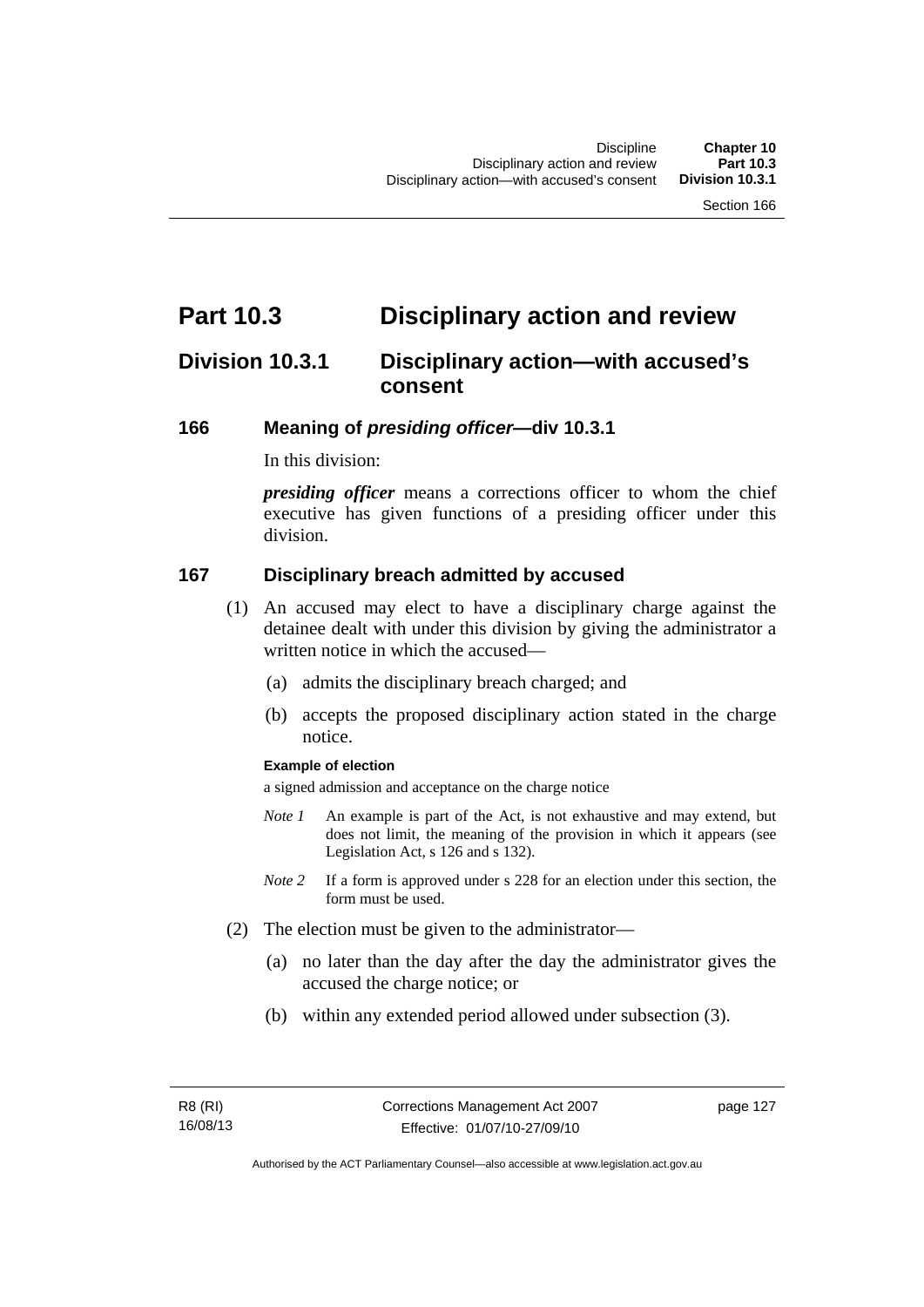- (3) For subsection (2) (b), the administrator may extend the period within which the election must be made if the administrator believes, on reasonable grounds, that is appropriate.
	- *Note* An extension of the time for making an election may be given even though the relevant time has ended (see Legislation Act, s 151C (Power to extend time)).
- (4) The administrator must give the accused written notice of a decision under subsection (3).

## **168 Presiding officer's powers—breach admitted by accused**

- (1) This section applies if the accused elects under section 167 to have a disciplinary charge dealt with under this division.
- (2) A presiding officer may, without further investigation or inquiry, counsel the accused and take disciplinary action against the accused in accordance with division 10.3.5 (Disciplinary action).
- (3) However, the only disciplinary action the presiding officer may take under this section is the disciplinary action stated as the appropriate action in the charge notice.
- (4) The presiding officer must give the accused written notice of a decision made under this section.

## **Division 10.3.2 Internal disciplinary inquiry**

## **169 Meaning of** *presiding officer***—div 10.3.2**

In this division:

*presiding officer* means a corrections officer to whom the chief executive has given functions of a presiding officer under this division.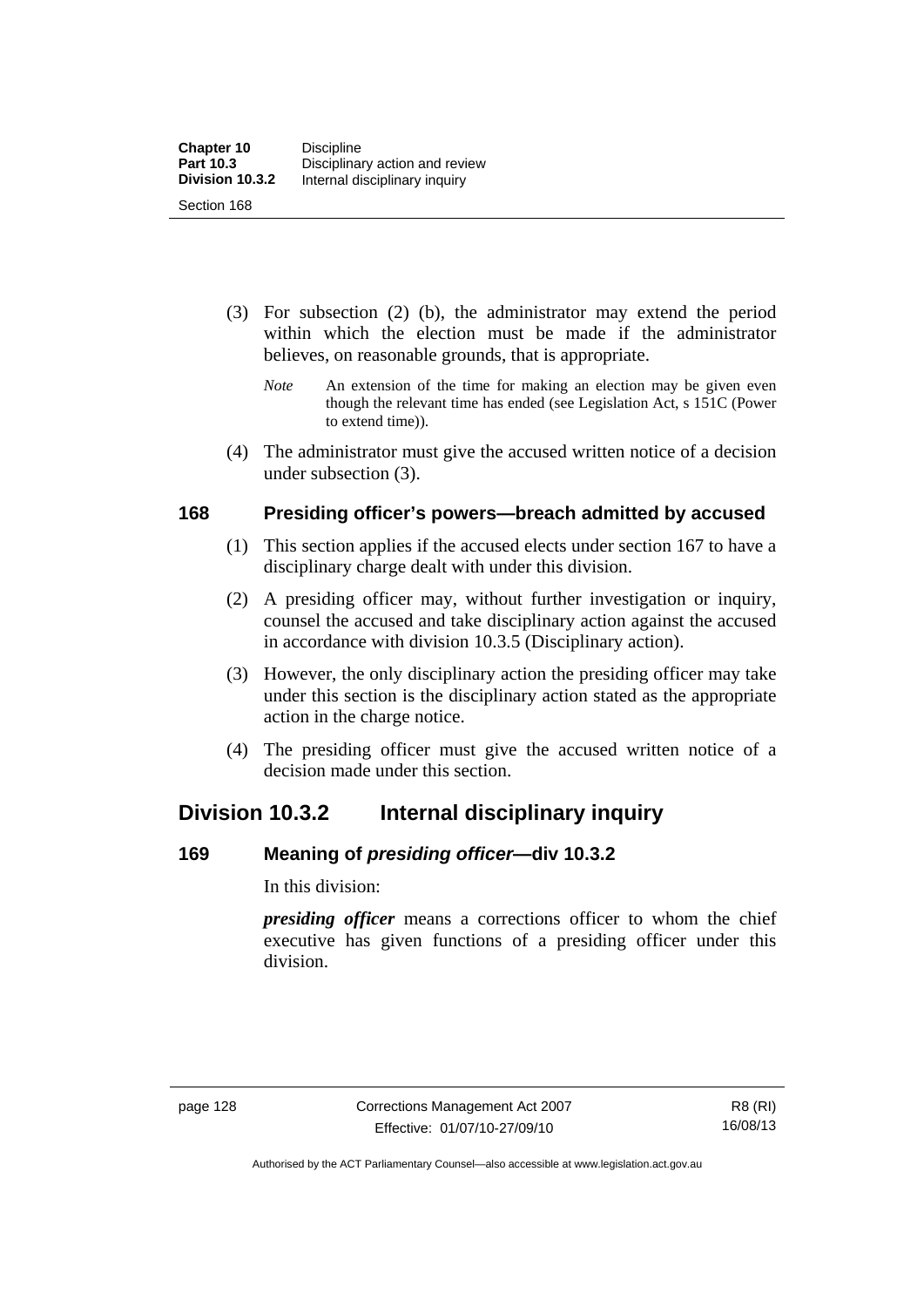## **170 Disciplinary inquiry into charge**

- (1) This section applies if an accused—
	- (a) is given a charge notice; and
	- (b) does not elect under section 167 to have the charge dealt with under division 10.3.1 (Disciplinary action—with accused's consent).
- (2) A presiding officer must conduct an inquiry into the disciplinary breach charged.
- (3) A corrections officer must not exercise any function of a presiding officer under this division in relation to the disciplinary charge if the officer—
	- (a) made a report under either of the following sections in relation to the alleged disciplinary breach to which the charge relates:
		- (i) section 156 (Report etc by corrections officer);
		- (ii) section 157 (Report etc by investigator); or
	- (b) made the charge under section 158 (Action by administrator).
	- *Note* Ch 11 (Disciplinary inquiries) applies in relation to an inquiry under this division (see s 190).

## **171 Presiding officer's powers after internal inquiry**

- (1) This section applies if a presiding officer has completed an inquiry under section 170.
- (2) If the presiding officer is satisfied, on the balance of probabilities, that a disciplinary breach charged has been proven, the presiding officer may take disciplinary action against the accused in accordance with division 10.3.5 (Disciplinary action).
- (3) The presiding officer must dismiss the charge—
	- (a) if not satisfied, on the balance of probabilities, that the disciplinary breach charged has been proven; or

| R8 (RI)  | Corrections Management Act 2007 | page 129 |
|----------|---------------------------------|----------|
| 16/08/13 | Effective: 01/07/10-27/09/10    |          |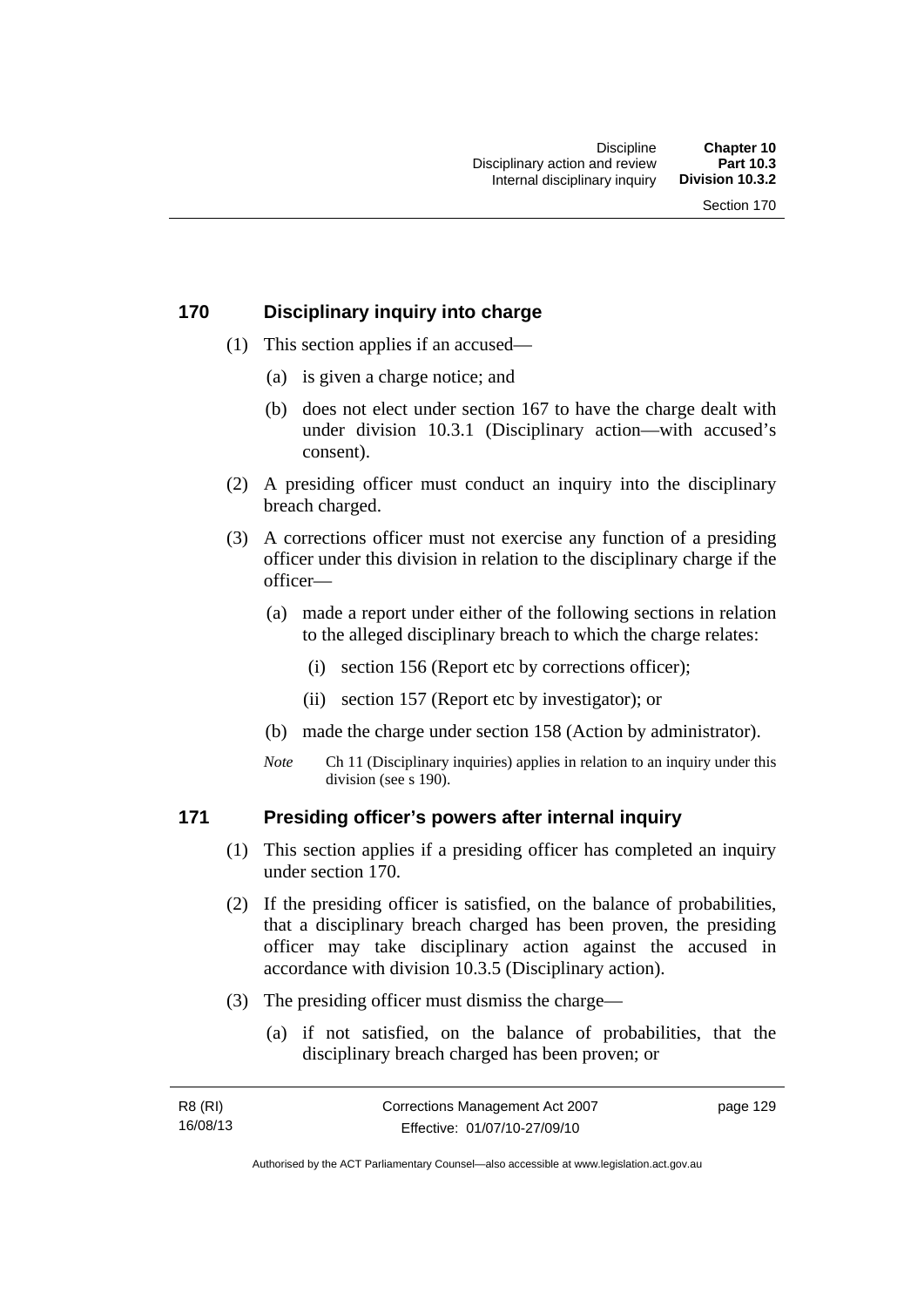(b) if satisfied, on reasonable grounds, that it would otherwise be appropriate to do so.

- (4) If the presiding officer believes, on reasonable grounds, that it is necessary or desirable to do so, the presiding officer may refer the charge to—
	- (a) the chief police officer; or
	- (b) the director of public prosecutions.
- (5) The presiding officer must give the accused prompt written notice of the presiding officer's decision under this section, including—
	- (a) a statement of the reasons for the decision; and
	- (b) a statement about the effect of division 10.3.3.
	- *Note 1* If a form is approved under s 228 for the notice, the form must be used.
	- *Note 2* For the meaning of a statement of reasons, see the Legislation Act, s 179.
- (6) A referral under subsection (4) must be in writing and be accompanied by a report by the presiding officer.

## **Division 10.3.3 Internal review of inquiry decision**

## **172 Meaning of** *review officer*—**div 10.3.3**

In this division:

*review officer* means a corrections officer to whom the chief executive has given functions of a review officer under this division.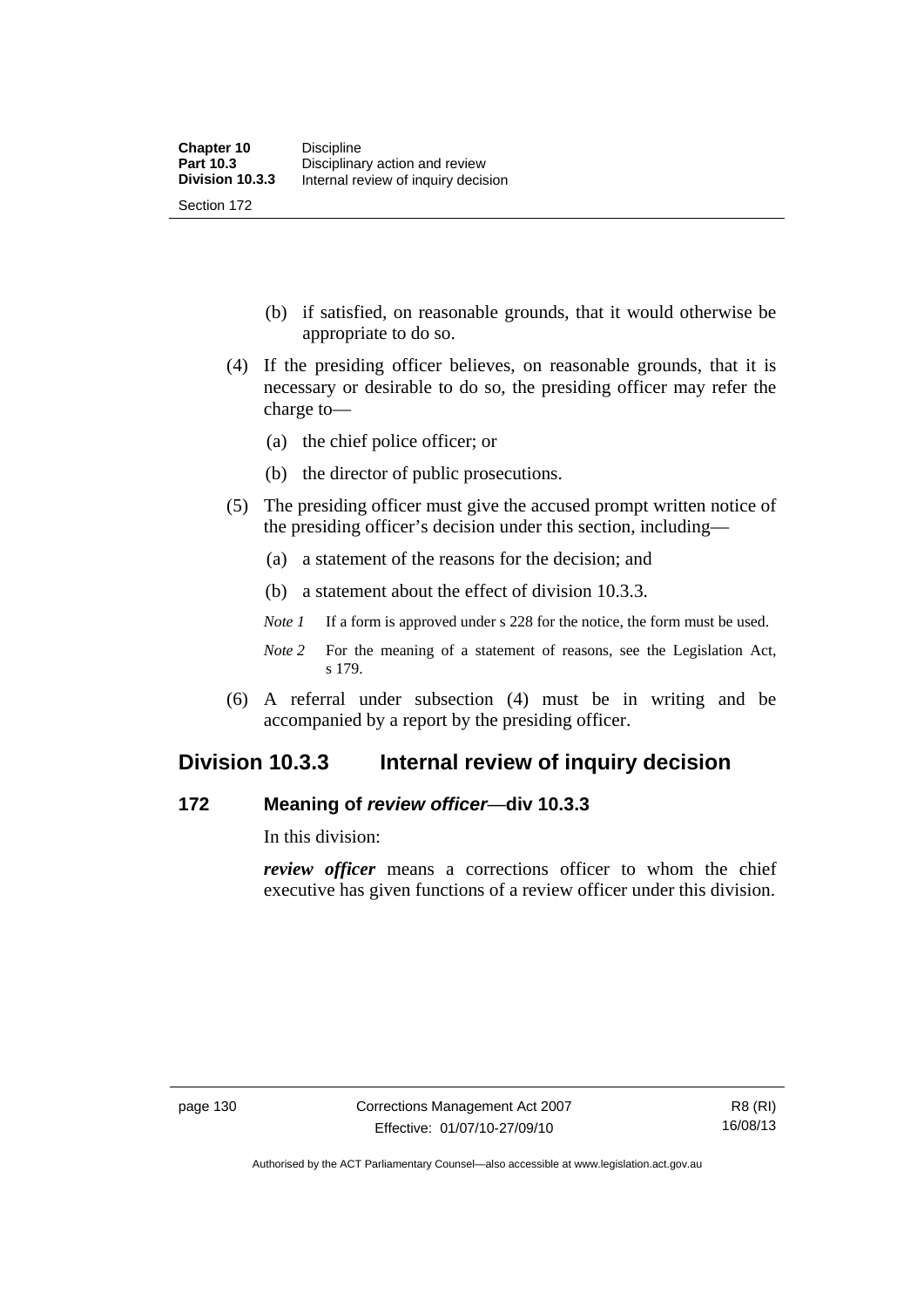# **173 Application for review of inquiry decision**

 (1) An accused may apply to the chief executive for a review of a decision by a presiding officer under section 171 in relation to the accused.

#### **Example of application for review**

a signed application on the presiding officer's notice under section 171

- *Note 1* An example is part of the Act, is not exhaustive and may extend, but does not limit, the meaning of the provision in which it appears (see Legislation Act, s 126 and s 132).
- *Note* 2 If a form is approved under s 228 for an application under this section, the form must be used.
- (2) The application must be made no later than 7 days after the day the accused is given notice of the decision under section 171.
- (3) Subject to any decision by a review officer under section 176, the making of the application does not affect the taking of disciplinary action under the decision under review.

## **174 Chief executive to assign review officer**

- (1) On application under section 173, the chief executive must assign a review officer, or review officers, to review the decision to which the application relates.
- (2) A corrections officer must not exercise any function of a review officer under this division in relation to a disciplinary charge if the officer—
	- (a) made a report under either of the following sections in relation to the alleged disciplinary breach to which the charge relates:
		- (i) section 156 (Report etc by corrections officer);
		- (ii) section 157 (Report etc by investigator); or
	- (b) made the charge under section 158 (Action by administrator); or

page 131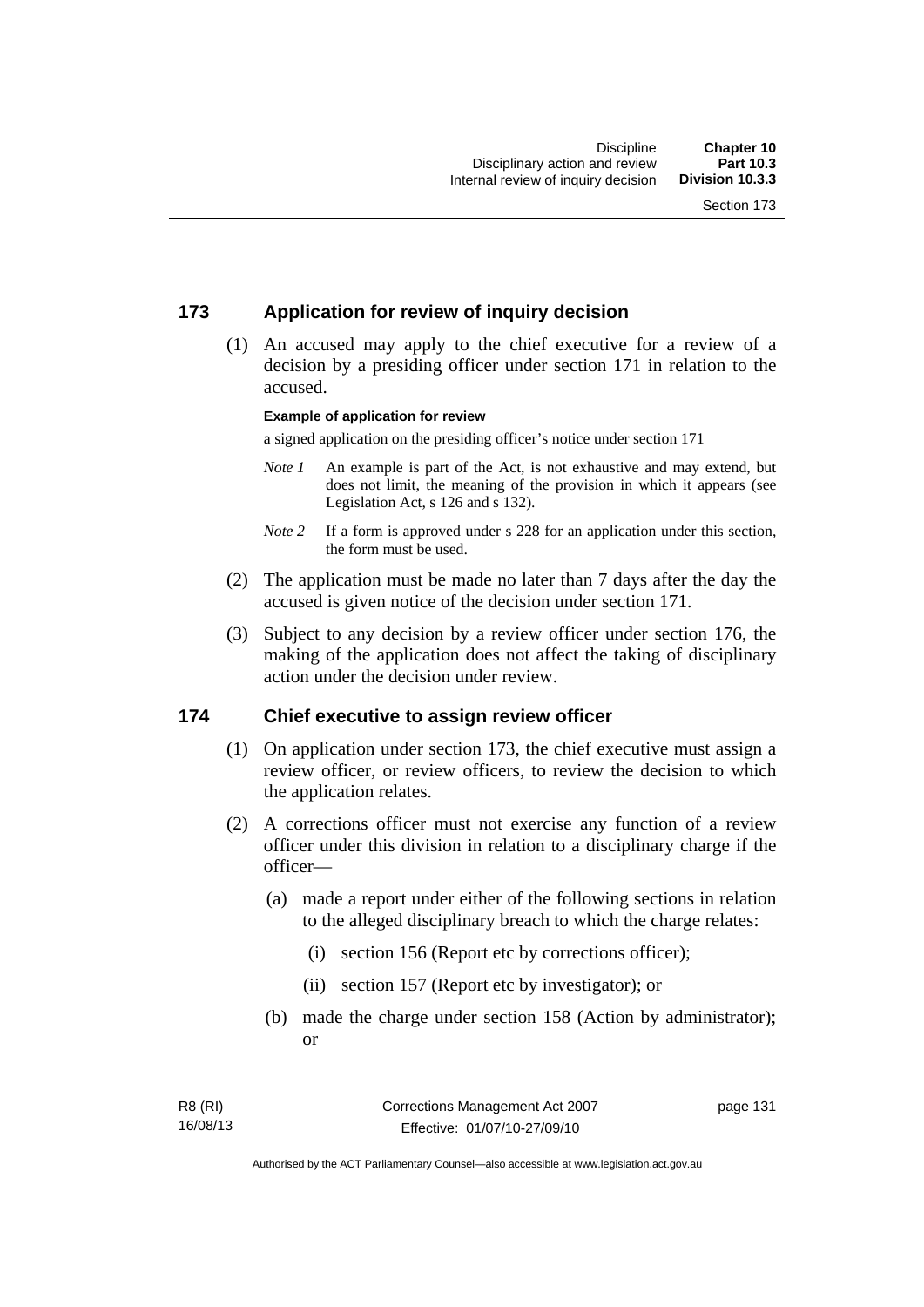Section 175

 (c) conducted an inquiry as presiding officer under section 170 (Disciplinary inquiry into charge) in relation to the charge.

## **175 Review of inquiry decision**

A review officer assigned under section 174 to review a decision under section 171 (Presiding officer's powers after internal inquiry) must conduct a further inquiry to review the decision.

*Note* Ch 11 (Disciplinary inquiries) applies in relation to an inquiry under this division (see s 190).

## **176 Review officer's powers after further inquiry**

- (1) After completing a review under section 175, the review officer may—
	- (a) confirm the decision under review; or
	- (b) exercise any function of a presiding officer under section 171 in relation to the accused, either by—
		- (i) amending the decision under review; or
		- (ii) setting aside the decision under review and making a decision in substitution for the decision set aside.
- (2) The review officer must give the accused prompt written notice of the review officer's decision under this section, including—
	- (a) a statement of the reasons for the decision; and
	- (b) a statement about the effect of division 10.3.4.
	- *Note 1* If a form is approved under s 228 for the notice, the form must be used.
	- *Note 2* For the meaning of a statement of reasons, see the Legislation Act, s 179.

Authorised by the ACT Parliamentary Counsel—also accessible at www.legislation.act.gov.au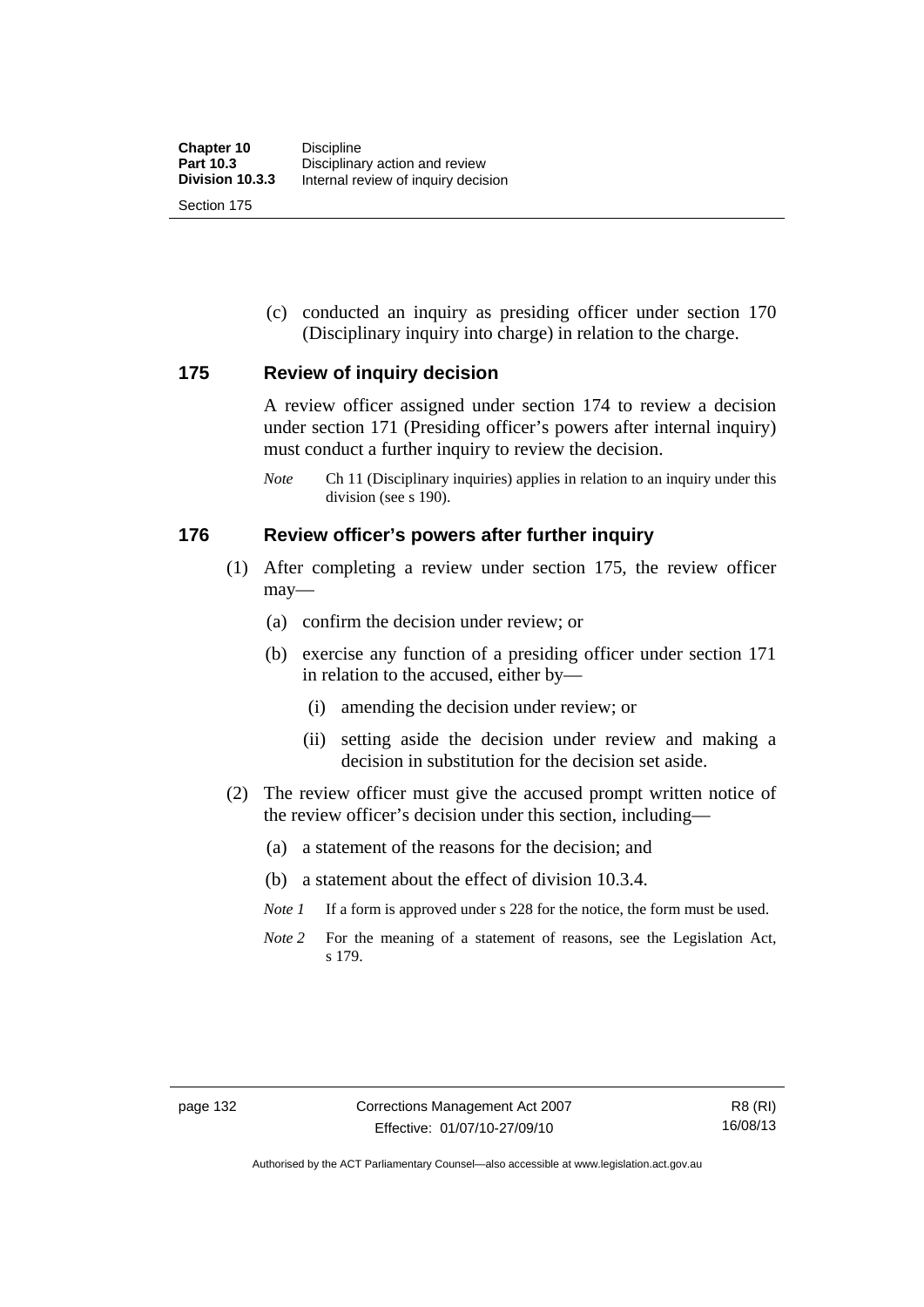# **Division 10.3.4 External review of inquiry decisions**

# **177 Appointment of adjudicator**

- (1) The Minister may appoint at least 1 adjudicator.
	- *Note* For the making of appointments (including acting appointments), see the Legislation Act, pt 19.3.
- (2) A person may be appointed as an adjudicator only if the person is a magistrate and consents, in writing, to be appointed as an adiudicator.
	- *Note* The appointment of a magistrate to another position under a law of the Territory requires consultation between the Attorney-General and the Chief Magistrate (see the *Magistrates Court Act 1930*, s 7G (Magistrates not to do other work)).
- (3) The Legislation Act, division 19.3.3 (Appointments—Assembly consultation) does not apply to an appointment of an adjudicator under subsection (1).

# **178 Application for review by adjudicator**

 (1) An accused may apply to an adjudicator for a review of a decision under section 176 (Review officer's powers after further inquiry) in relation to the accused.

## **Example of application for review**

a signed application on the review officer's notice under section 176

- *Note* An example is part of the Act, is not exhaustive and may extend, but does not limit, the meaning of the provision in which it appears (see Legislation Act, s 126 and s 132).
- (2) The application must be made no later than 7 days after the day the accused is given notice of the review officer's decision under section 176.
- (3) Subject to any decision by the adjudicator under section 180, the making of the application does not affect the taking of disciplinary action under the decision under review.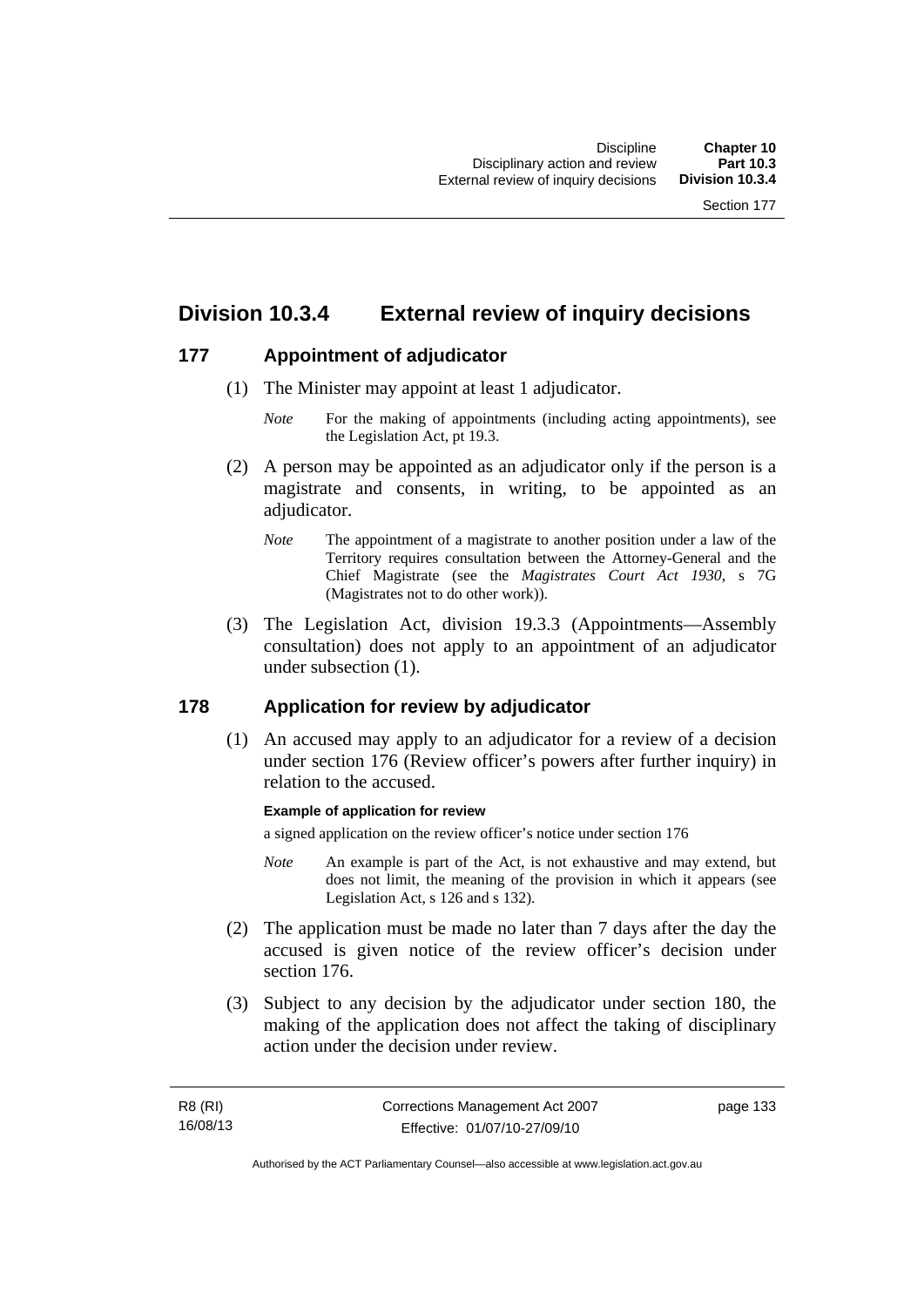# **179 Review by adjudicator**

Section 179

- (1) On application under section 178, an adjudicator may—
	- (a) conduct an inquiry to review the review officer's decision; or
	- (b) refuse to review the review officer's decision.

- (2) If the adjudicator refuses to review the review officer's decision, the adjudicator must give the accused prompt written notice of the refusal, including—
	- (a) a statement of the reasons for the refusal; and
	- (b) notice that a person aggrieved by the decision may apply for a review of the decision under the *Administrative Decisions (Judicial Review) Act 1989*.
	- *Note 1* If a form is approved under s 228 for the notice, the form must be used.
	- *Note 2* For the meaning of a statement of reasons, see the Legislation Act, s 179.
	- *Note 3* Under the *Administrative Decisions (Judicial Review) Act 1989*, a person aggrieved by an administrative decision made under an enactment may apply to the Supreme Court for a review of the decision. Subject to any order of the Court, the making of the application does not affect the operation of the decision or prevent its implementation (see that Act, s 16).

## **180 Adjudicator's powers after review**

- (1) After completing a review under section 179, the adjudicator may—
	- (a) confirm the decision under review; or
	- (b) exercise any function of a review officer under section 176 in relation to the accused, either by—
		- (i) amending the decision under review; or

*Note* Ch 11 (Disciplinary inquiries) applies in relation to an inquiry under this division (see s 190).

Authorised by the ACT Parliamentary Counsel—also accessible at www.legislation.act.gov.au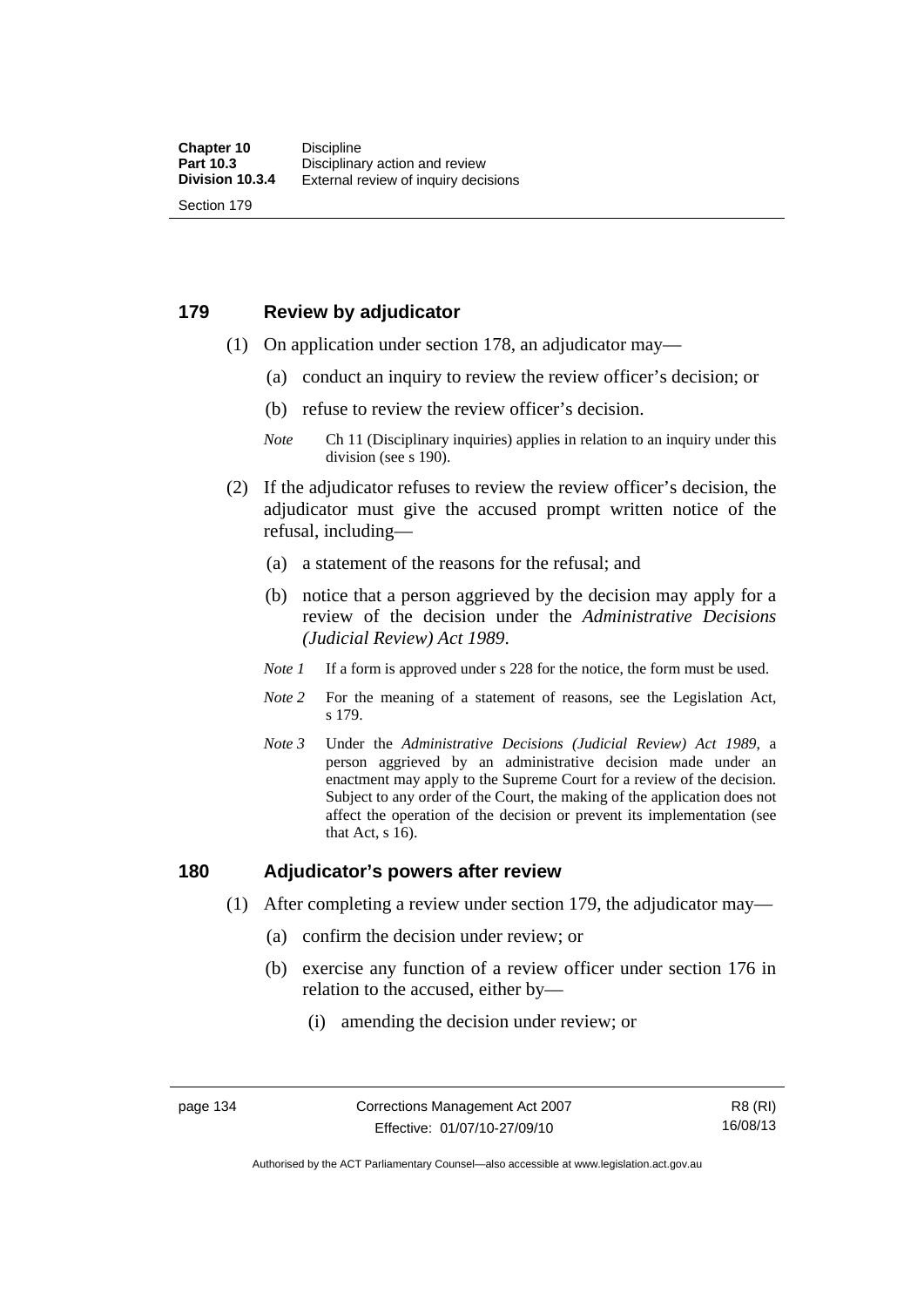- (ii) setting aside the decision under review and making a decision in substitution for the decision set aside.
- (2) The adjudicator must give the accused prompt written notice of the adjudicator's decision under this section, including—
	- (a) a statement of the reasons for the decision; and
	- (b) notice that a person aggrieved by the decision may apply for a review of the decision under the *Administrative Decisions (Judicial Review) Act 1989*.
	- *Note 1* If a form is approved under s 228 for the notice, the form must be used.
	- *Note* 2 For the meaning of a statement of reasons, see the Legislation Act, s 179.
	- *Note 3* Under the *Administrative Decisions (Judicial Review) Act 1989*, a person aggrieved by an administrative decision made under an enactment may apply to the Supreme Court for a review of the decision. Subject to any order of the Court, the making of the application does not affect the operation of the decision or prevent its implementation (see that Act, s 16).

# **Division 10.3.5 Disciplinary action**

#### **181 Application—div 10.3.5**

This division applies to a detainee against whom disciplinary action may be taken under this chapter.

# **182 Meaning of** *relevant presiding officer***—div 10.3.5**

In this division:

*relevant presiding officer* means any of the following:

- (a) a presiding officer under division 10.3.1 (Disciplinary action with accused's consent);
- (b) a presiding officer under division 10.3.2 (Internal disciplinary inquiry);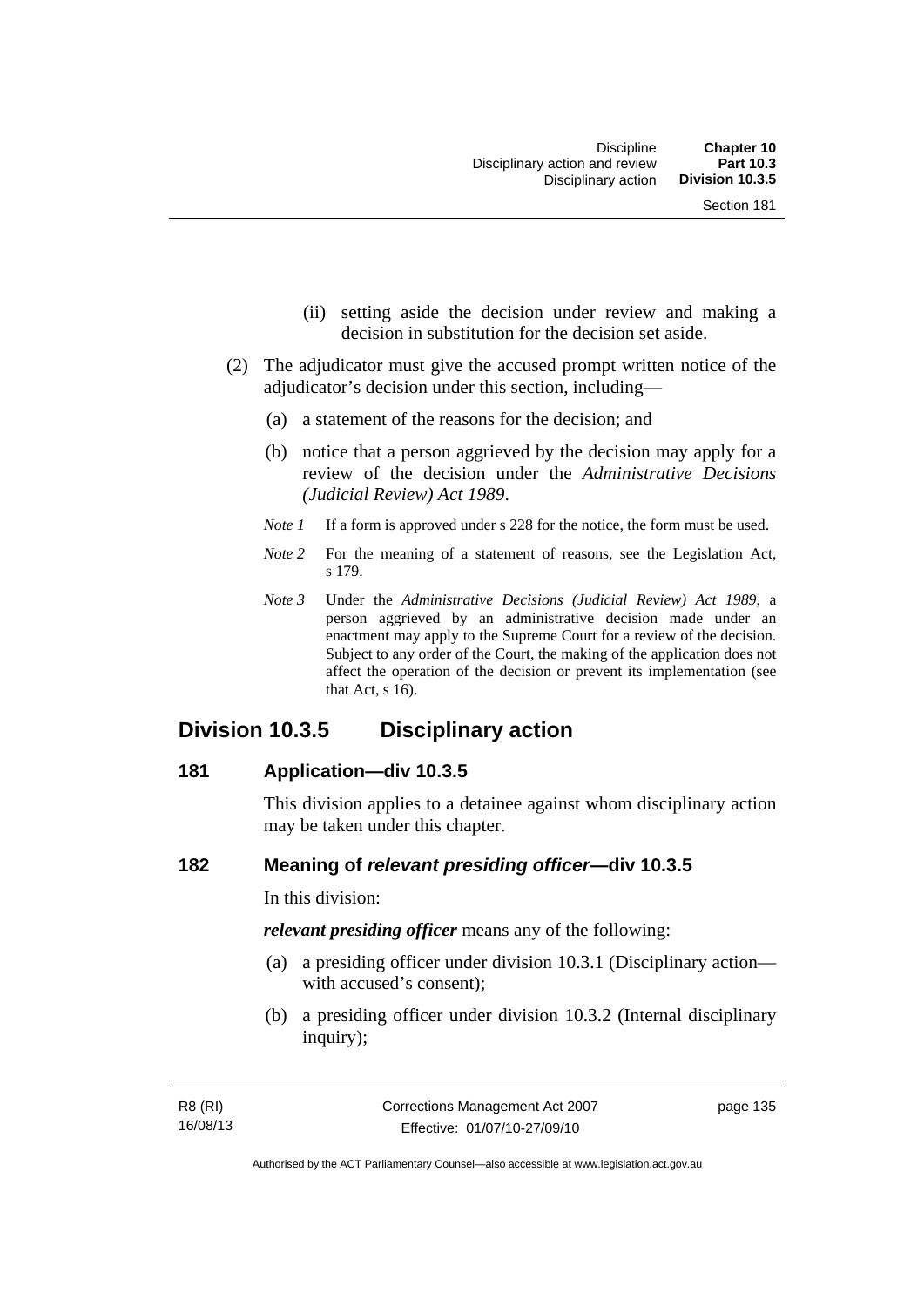- (c) a review officer under division 10.3.3 (Internal review of inquiry decision);
- (d) an adjudicator under division 10.3.4 (External review of inquiry decisions).

# **183 Disciplinary action by relevant presiding officer**

- (1) As disciplinary action against a detainee, a relevant presiding officer may do 1 or more of the following (each of which is *disciplinary action*):
	- (a) warn the detainee about committing a disciplinary breach;
	- (b) reprimand the detainee;
	- (c) impose an administrative penalty, or a combination of administrative penalties, on the detainee;
	- (d) give the detainee a direction under section 185 (Reparation).
- (2) The relevant presiding officer must ensure that the disciplinary action against a detainee for a disciplinary breach is proportionate to the breach.
- (3) Without limiting section 14 (Corrections policies and operating procedures), the chief executive must make a corrections policy and operating procedure providing for matters to be considered when deciding whether disciplinary action is proportionate to a disciplinary breach.

## **184 Administrative penalties**

Each of the following is an *administrative penalty*:

- (a) a financial penalty not exceeding \$500;
- (b) a withdrawal of privileges for not longer than 180 days;
- (c) a requirement to perform extra work;

Authorised by the ACT Parliamentary Counsel—also accessible at www.legislation.act.gov.au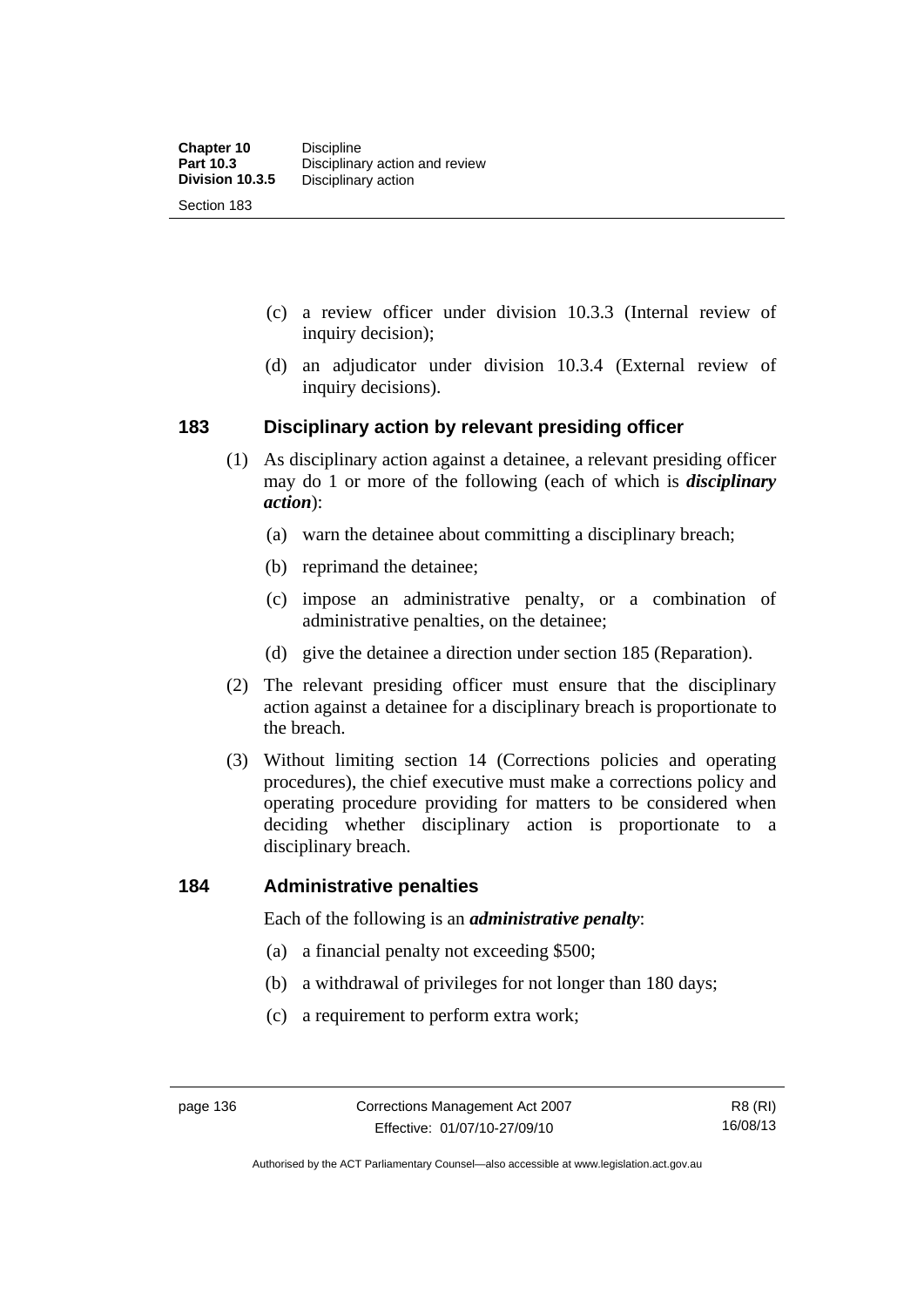- (d) separate confinement for 1 of the following:
	- $(i)$  3 days;
	- $(ii)$  7 days;
	- $(iii)$  28 days;
- (e) anything declared by regulation to be an administrative penalty.

# **185 Reparation**

- (1) This section applies if a relevant presiding officer finds that—
	- (a) a charge for a disciplinary breach by a detainee is proven; and
	- (b) a person (the *injured person*) suffered loss as a direct result of the breach.
- (2) The relevant presiding officer may direct the detainee to make reparation for the injured person's loss by payment of an amount or otherwise.
- (3) An amount directed to be paid must not exceed—
	- (a) \$100; or
	- (b) if a higher amount is prescribed by regulation—the prescribed amount.
- (4) An amount payable under a direction is payable out of any money held by the chief executive for the detainee.
- (5) In this section:

*loss*—

- (a) see the Criminal Code, section 300; and
- (b) includes out-of-pocket or other expense incurred.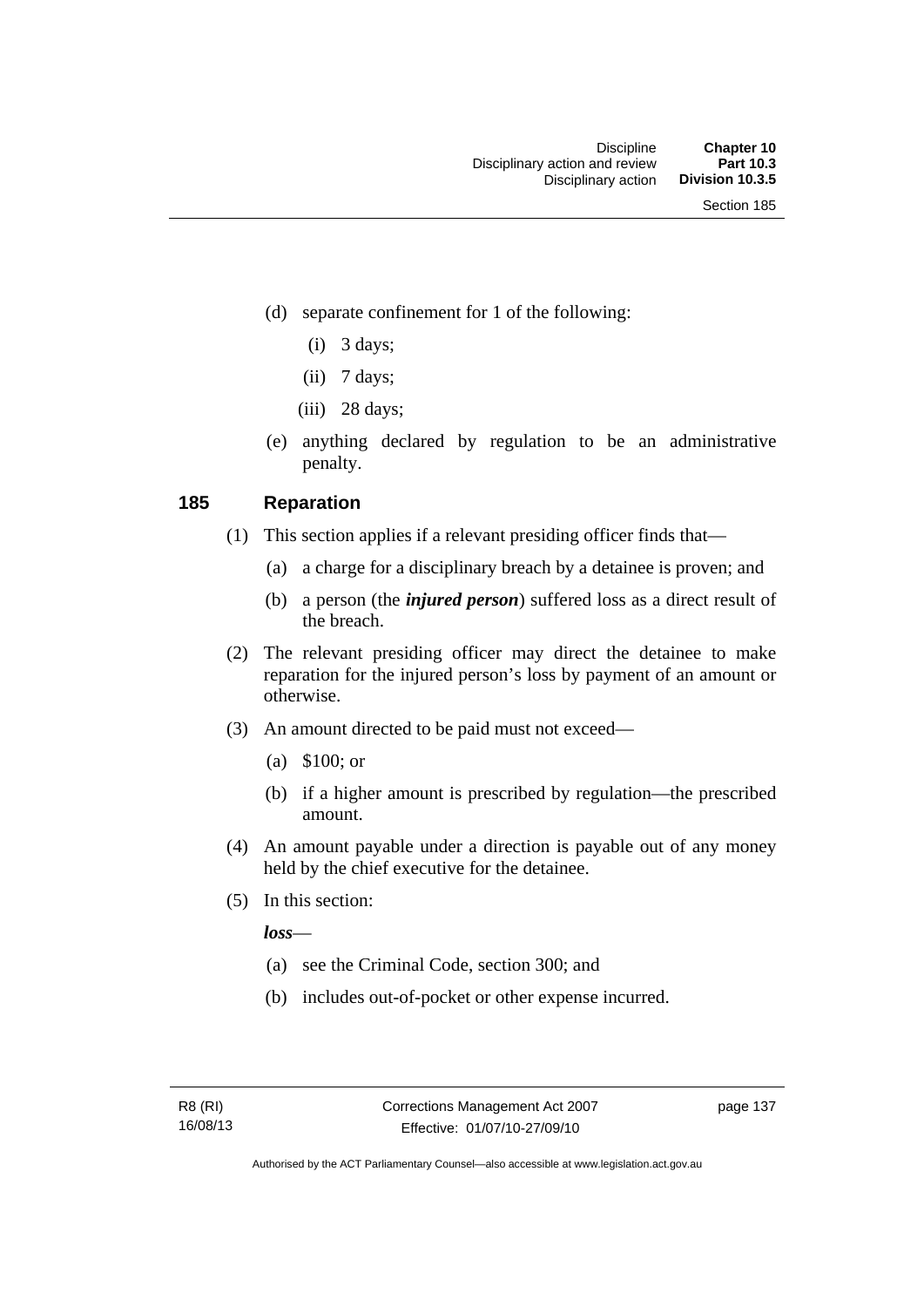Section 186

# **186 Maximum administrative penalties**

- (1) This section applies if—
	- (a) a detainee is charged with 2 or more disciplinary breaches; and
	- (b) the charges arise out of the same conduct.
- (2) The total of the administrative penalties imposed for the breaches must not, for any particular kind of penalty, be more than the maximum penalty that may be imposed for any 1 of those breaches.

# **187 Separate confinement conditions**

- (1) This section applies if separate confinement is imposed on a detainee as an administrative penalty for a disciplinary breach.
- (2) The chief executive must ensure that—
	- (a) a doctor appointed under section 21 (Doctors—health service appointments) examines the detainee as soon as practicable after the separate confinement starts and ends; and
	- (b) a corrections officer monitors the detainee's condition in separate confinement at least daily.

# **188 Privileges and entitlements—impact of discipline**

To remove any doubt—

- (a) anything expressed in chapter 6 (Living conditions at correctional centres) to be an entitlement for this chapter is not affected by anything that happens under this chapter, including—
	- (i) investigative segregation; and
	- (ii) disciplinary action; and
- (b) anything else mentioned in chapter 6 is, for this chapter, a privilege.

R8 (RI) 16/08/13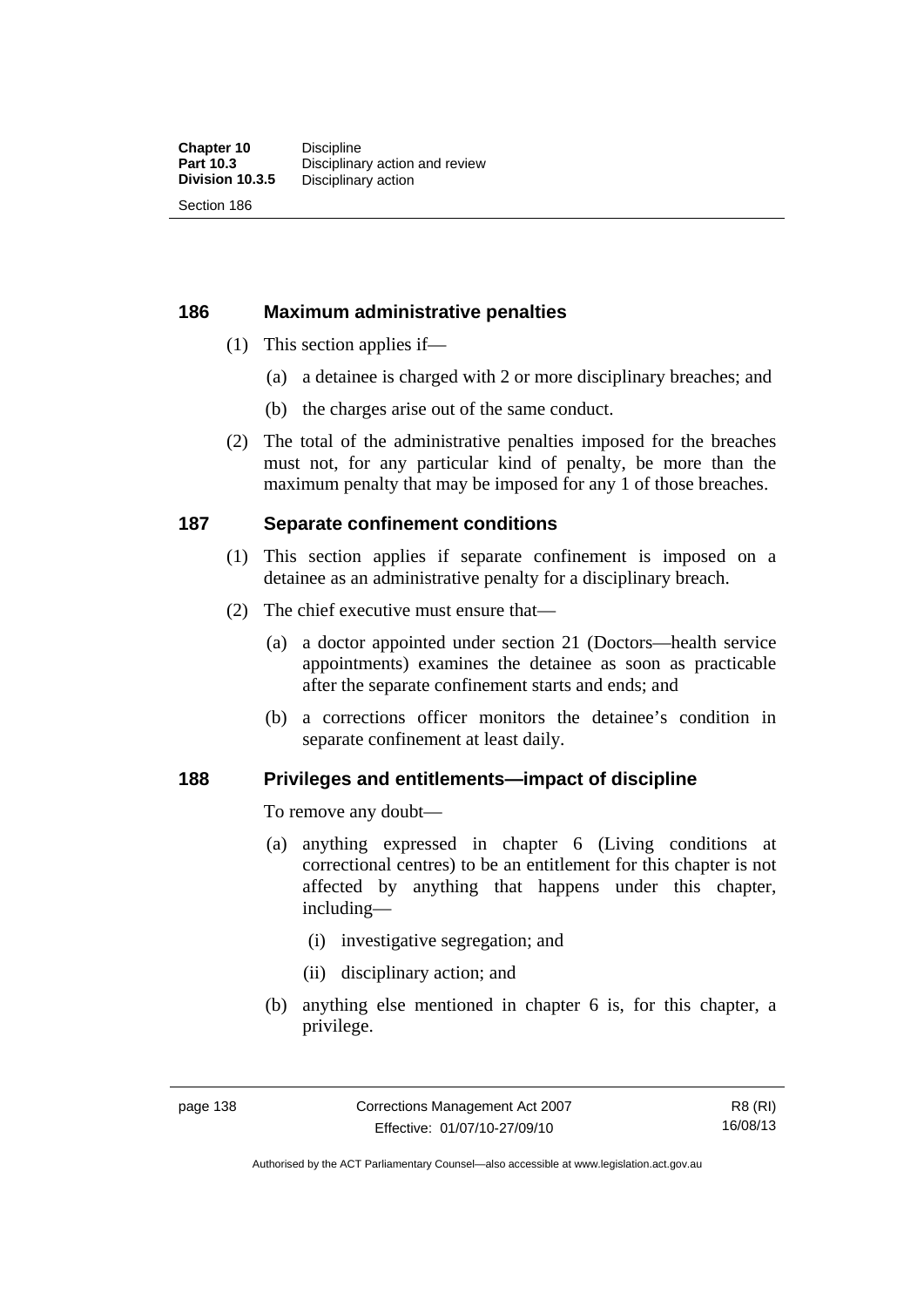# **189 Record of disciplinary action**

- (1) The chief executive must keep a record of any disciplinary action taken against a detainee.
- (2) The record must include details of the following:
	- (a) the detainee's name;
	- (b) the disciplinary breach;
	- (c) a brief statement of the conduct to which the disciplinary breach applies and when, or the period during which, it happened;
	- (d) the disciplinary action taken against the detainee;
	- (e) anything else prescribed by regulation.
- (3) The record must also include details of any finding by a relevant presiding officer that a disciplinary breach is proven against the detainee if the relevant presiding officer decides not to take disciplinary action against the detainee.
- (4) The record must be available for inspection under chapter 7 (Inspection of correctional centres).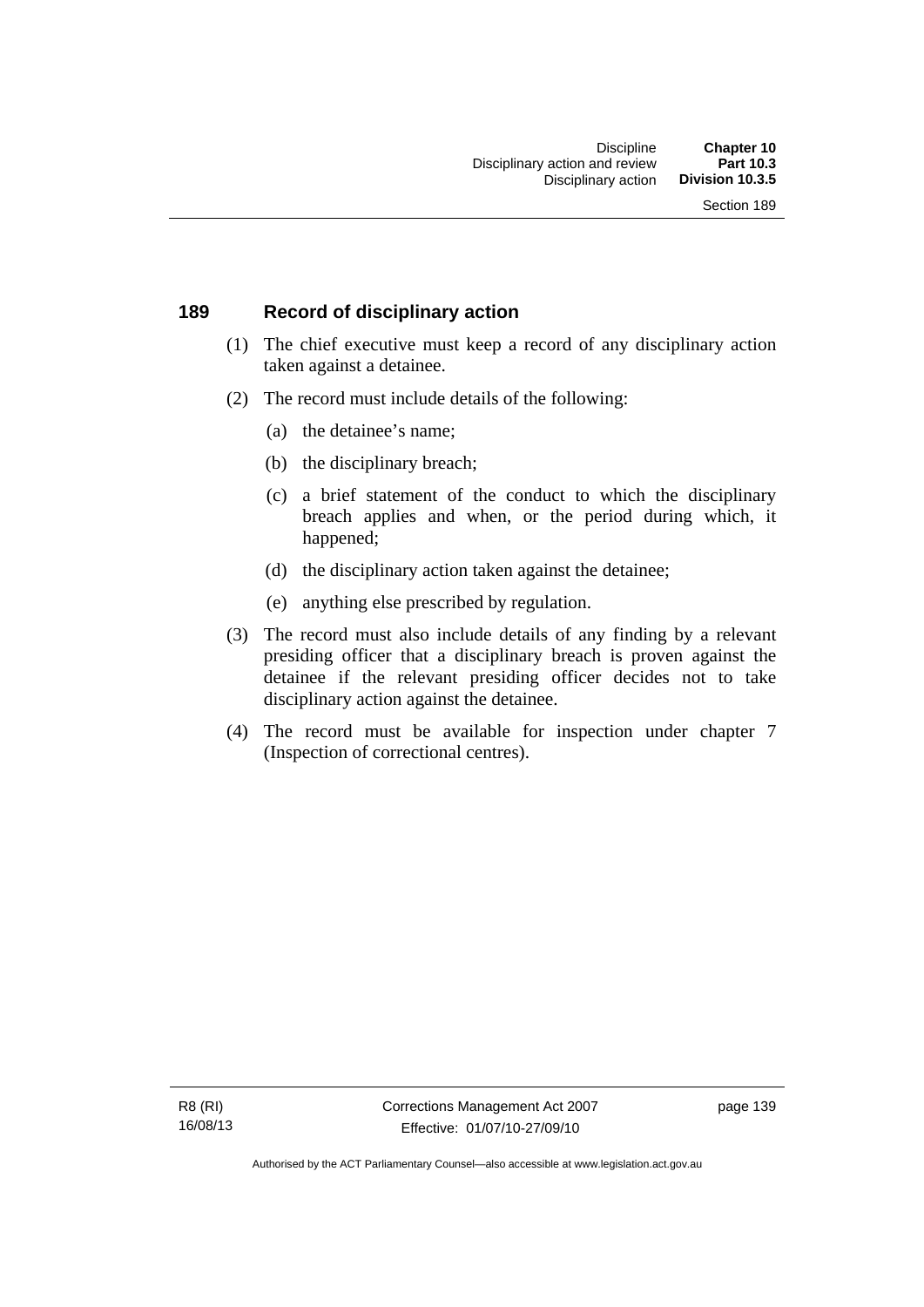Section 190

# **Chapter 11 Disciplinary inquiries**

# **Part 11.1 Conduct of disciplinary inquiries—general**

# **190 Application—ch 11**

This chapter applies to an inquiry under any of the following:

- (a) division 10.3.2 (Internal disciplinary inquiry);
- (b) division 10.3.3 (Internal review of inquiry decision);
- (c) division 10.3.4 (External review of inquiry decisions).

# **191 Meaning of** *presiding officer—***ch 11**

In this chapter:

*presiding officer*, for an inquiry, means the relevant presiding officer under division 10.3.5 (Disciplinary action) for the inquiry.

Authorised by the ACT Parliamentary Counsel—also accessible at www.legislation.act.gov.au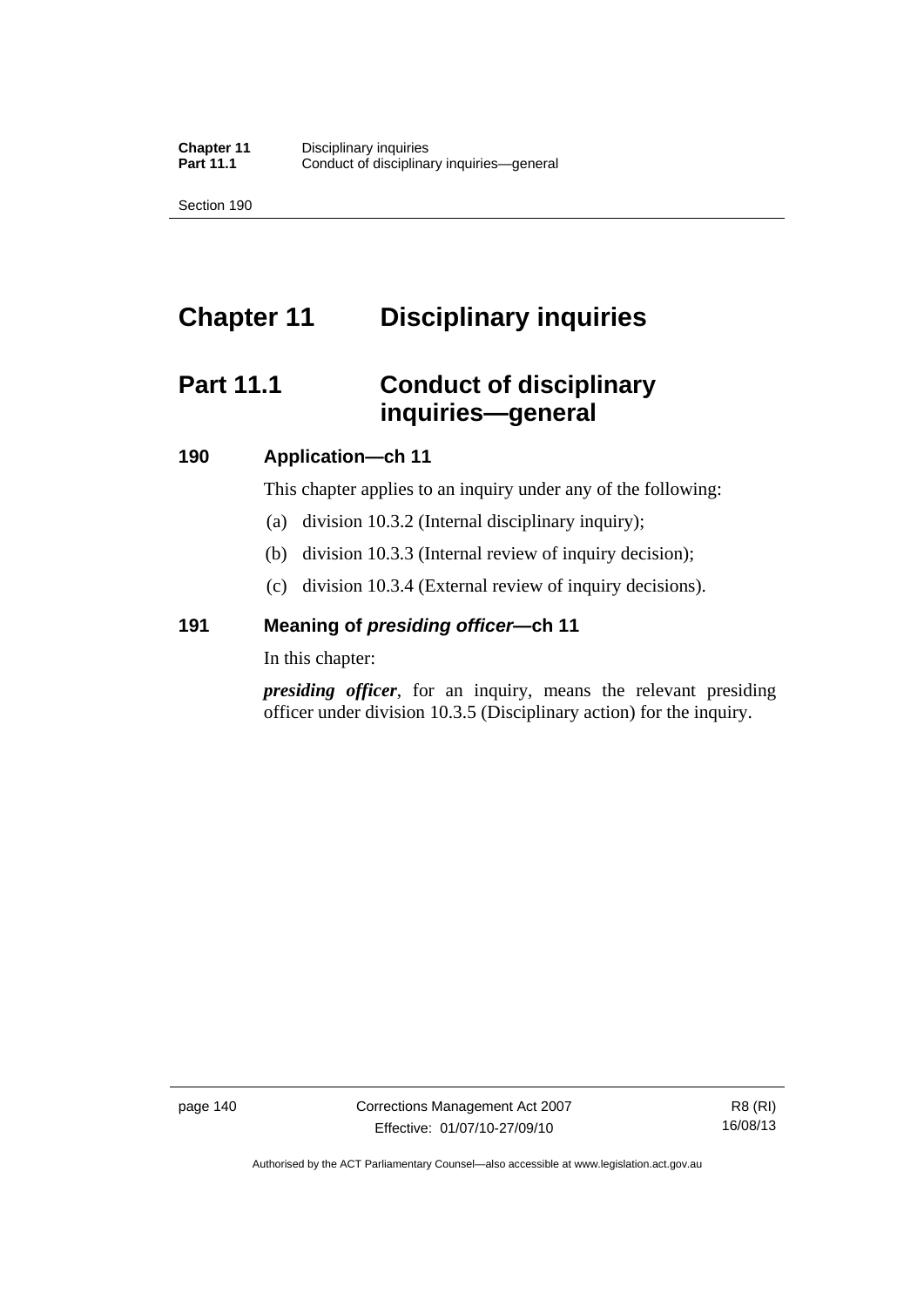# **Part 11.2 Disciplinary inquiry procedures**

# **192 Nature of disciplinary inquiries**

- (1) To remove any doubt, an inquiry is an administrative process.
- (2) At an inquiry—
	- (a) the rules of natural justice apply; and
	- (b) the laws of evidence do not apply; and
	- (c) evidence must not be given on oath or by affidavit; and
	- (d) the question whether a detainee has committed a disciplinary breach must be decided on the balance of probabilities.

# **193 Application of Criminal Code, ch 7**

To remove any doubt, an inquiry is not a legal proceeding for the Criminal Code, chapter 7 (Administration of justice offences).

*Note* That chapter includes offences (eg perjury, falsifying evidence, failing to attend and refusing to be sworn) applying in relation to an inquiry.

# **194 Notice of disciplinary inquiry etc**

- (1) The presiding officer for an inquiry in relation to an accused must give the accused written notice of the inquiry.
- (2) The notice must include the following:
	- (a) a statement about where and when the inquiry is to start;
	- (b) details of the disciplinary charge or disciplinary action to which the inquiry relates;
	- (c) the closing date for the accused to give the presiding officer submissions to the inquiry;
	- (d) a statement about the effect of section 192 (Nature of disciplinary inquiries);

page 141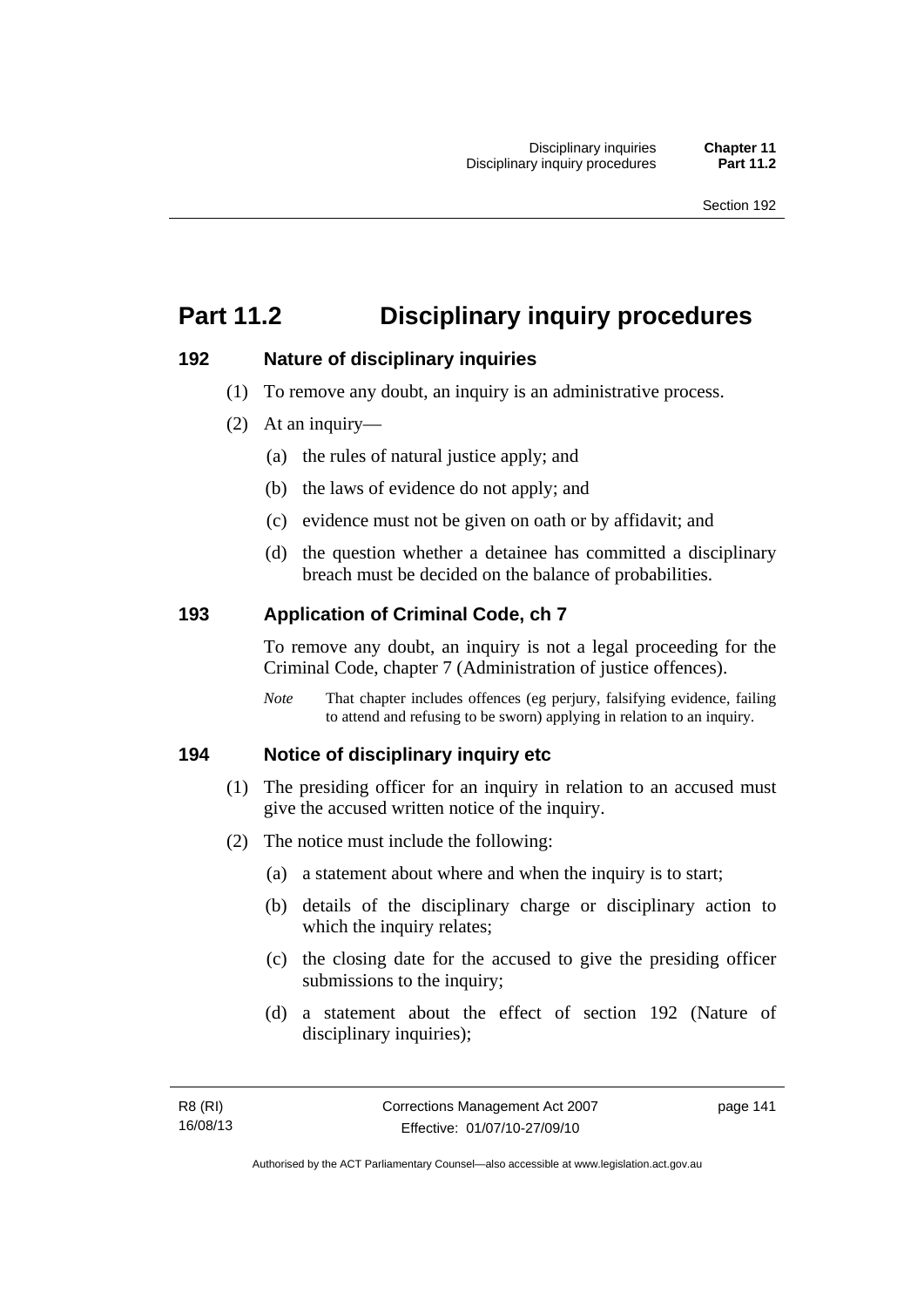Section 195

- (e) a statement about the effect of subsections (3) and (4);
- (f) a statement to the effect that the presiding officer may hold a hearing for the inquiry in accordance with part 11.3 (Disciplinary hearing procedures).
- (3) The accused may make submissions to the presiding officer for the inquiry in any form acceptable to the presiding officer.

#### **Example of acceptable form**

an audio recording or a document written for a detainee

- *Note* An example is part of the Act, is not exhaustive and may extend, but does not limit, the meaning of the provision in which it appears (see Legislation Act, s 126 and s 132).
- (4) The presiding officer must consider any submission given to the presiding officer by the accused before the closing date for submissions stated in the notice of the inquiry given to the accused.

# **195 Conduct of disciplinary inquiries**

- (1) An inquiry must be conducted with as little formality and technicality, and as quickly as the requirements of this Act and a proper consideration of the charge allow.
- (2) The presiding officer at an inquiry may hold a hearing for the inquiry.
- (3) A hearing for an inquiry must be held in accordance with part 11.3.
- (4) Proceedings at an inquiry are not open to the public, unless the presiding officer decides otherwise in a particular case.
- (5) A decision of the presiding officer at an inquiry is not invalid only because of any informality or lack of form.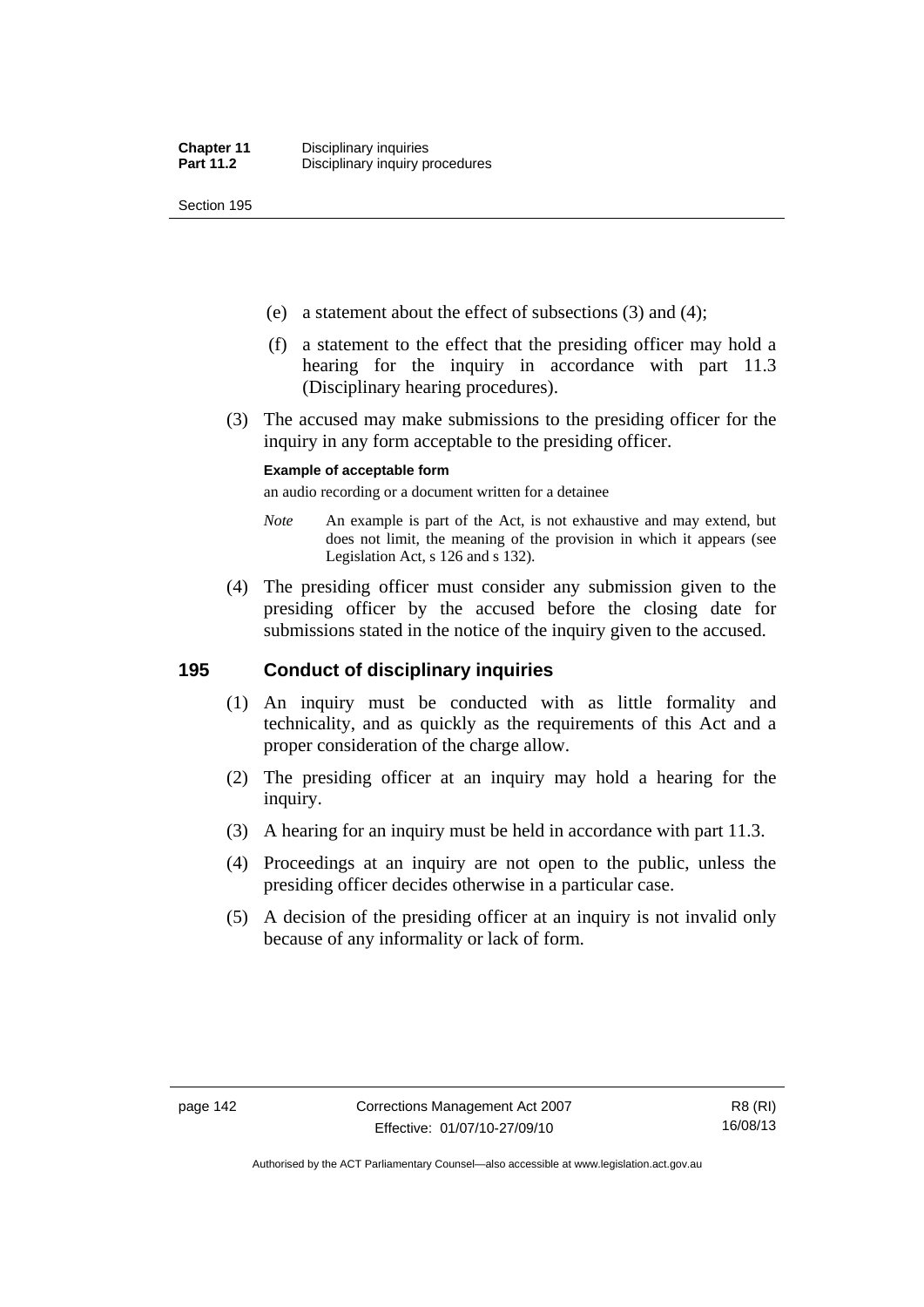# **196 Presiding officer may require official reports**

- (1) For an inquiry, the presiding officer may, by written notice given to any of the following, require the person to give the presiding officer a written report about the accused:
	- (a) the chief executive;
	- (b) if the accused has been detained at a NSW correctional centre—the commissioner of corrective services under the *Crimes (Administration of Sentences) Act 1999* (NSW);
	- (c) the director of public prosecutions;
	- (d) a corrections officer;
	- (e) a public servant.
- (2) The person given the notice must comply with it.

# **197 Presiding officer may require information and documents**

- (1) For an inquiry, the presiding officer may, by written notice given to a person, require the person—
	- (a) to provide stated information to the presiding officer relevant to the inquiry; or
	- (b) to produce to the presiding officer a stated document or thing relevant to the inquiry.
- (2) This section does not require a person to give information, or produce a document or other thing, to the presiding officer if the Minister certifies in writing that giving the information, or producing the document or other thing—
	- (a) may endanger a detainee or anyone else; or
	- (b) is contrary to the public interest.
	- *Note* The Legislation Act, s 170 and s 171 deal with the application of the privilege against selfincrimination and client legal privilege.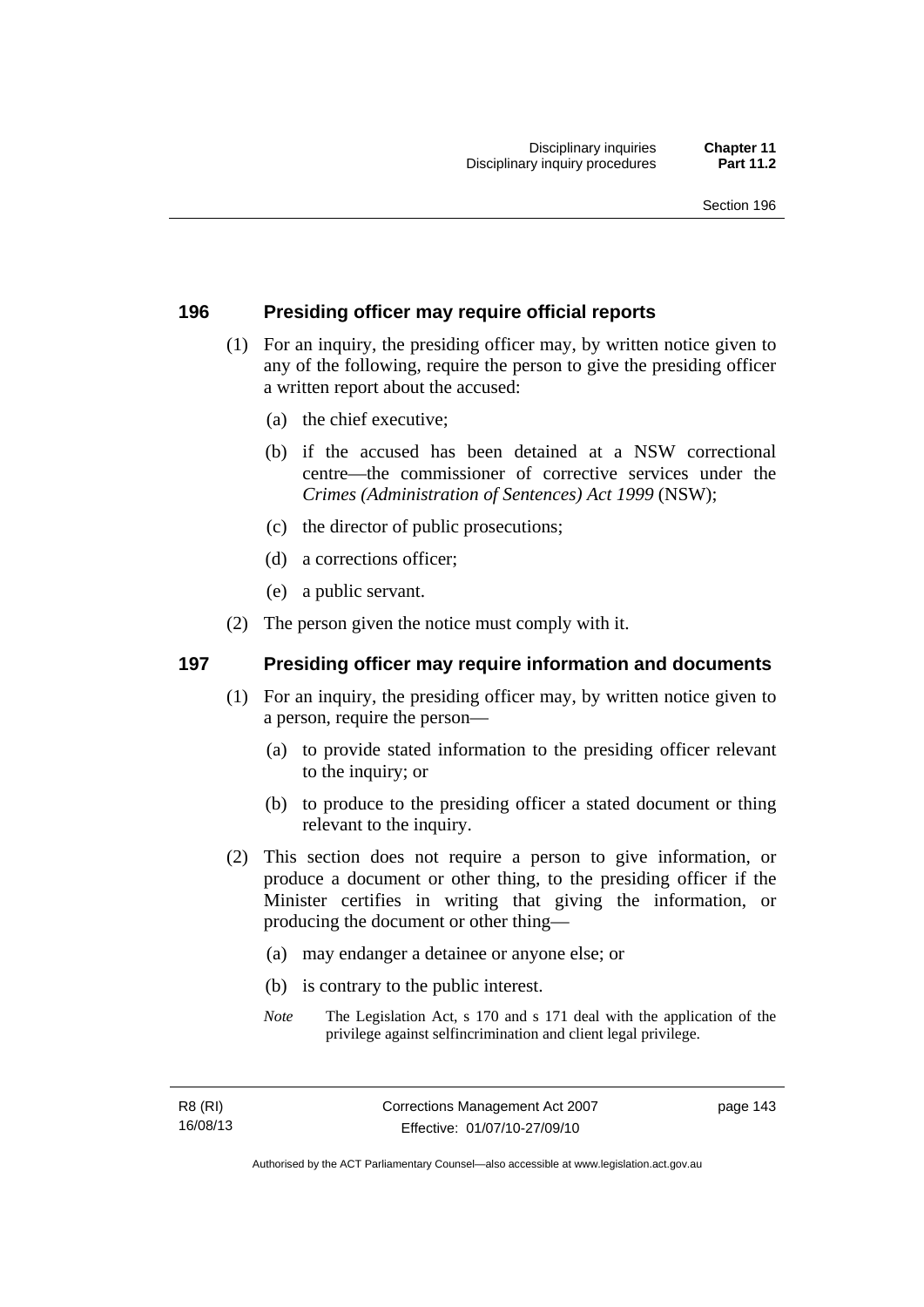| <b>Chapter 11</b> | Disciplinary inquiries          |
|-------------------|---------------------------------|
| <b>Part 11.2</b>  | Disciplinary inquiry procedures |

Section 198

# **198 Possession of inquiry documents etc**

The presiding officer may have possession of a document or other thing produced to the presiding officer for an inquiry for as long as the presiding officer considers necessary for the inquiry.

# **199 Record of inquiry**

The presiding officer for an inquiry must keep a written record of proceedings at the inquiry.

page 144 Corrections Management Act 2007 Effective: 01/07/10-27/09/10

R8 (RI) 16/08/13

Authorised by the ACT Parliamentary Counsel—also accessible at www.legislation.act.gov.au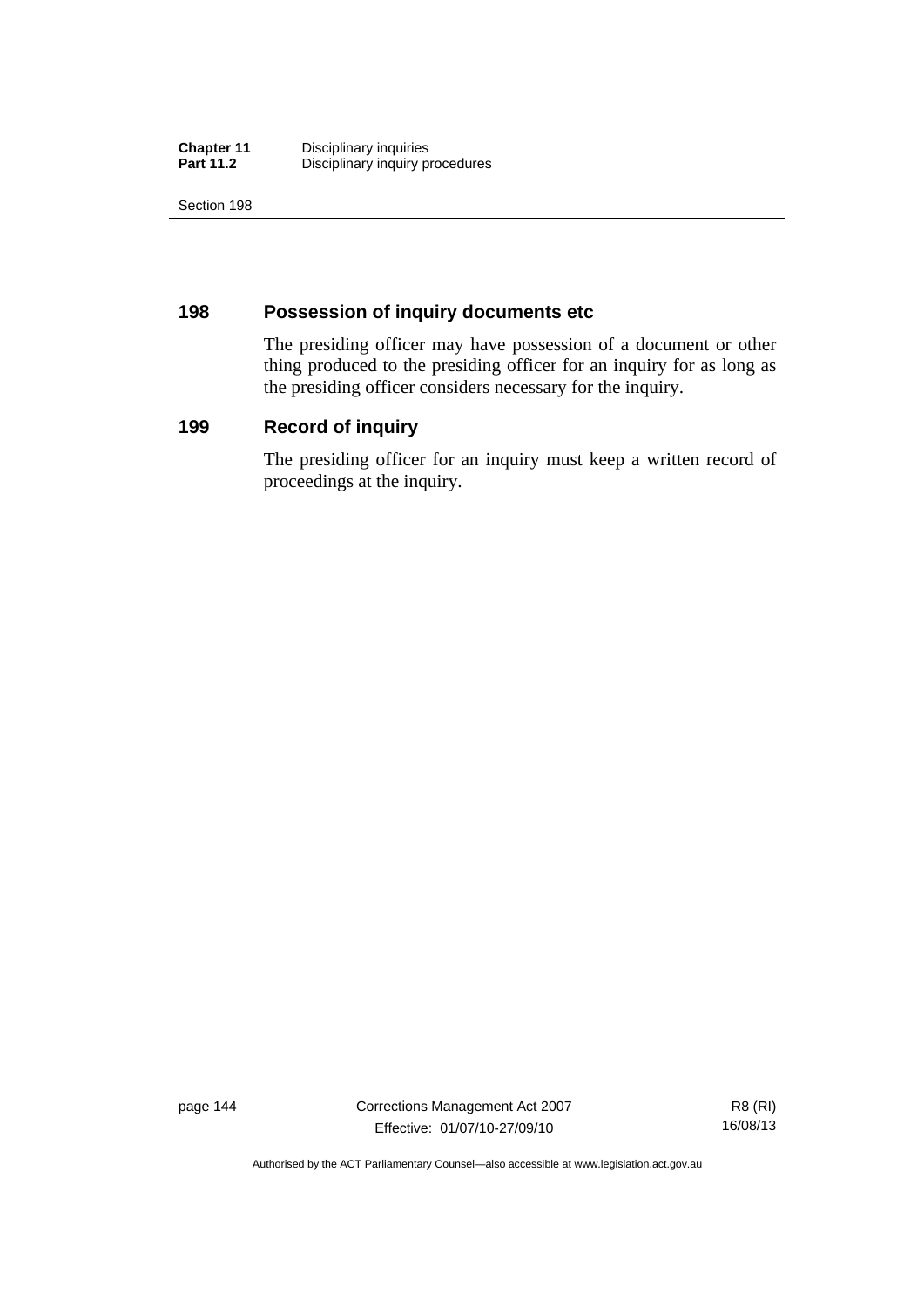# **Part 11.3 Disciplinary hearing procedures**

# **200 Notice of disciplinary hearing**

- (1) The presiding officer for an inquiry must give written notice of a hearing for the inquiry to each of the following:
	- (a) the accused to whom the inquiry relates;
	- (b) the chief executive.
- (2) The notice must include the following:
	- (a) a statement about where and when the hearing is to be held;
	- (b) a statement about the accused's entitlements under section 201 and section 202.
- (3) To remove any doubt, the hearing may be held at the correctional centre where the accused is detained.

# **201 Appearance at disciplinary hearing**

- (1) The accused is entitled to be present at a hearing for an inquiry in relation to the accused.
- (2) For the hearing, the presiding officer may, by written notice given to the accused or anyone else, require the person to appear before the presiding officer, at a stated time and place, to do either or both of the following:
	- (a) answer questions;
	- (b) produce a stated document or other thing relevant to the inquiry.
- (3) A person is taken to have complied with a notice under subsection (2) (b) if the person gives the document or thing to the presiding officer before the time stated in the notice for its production.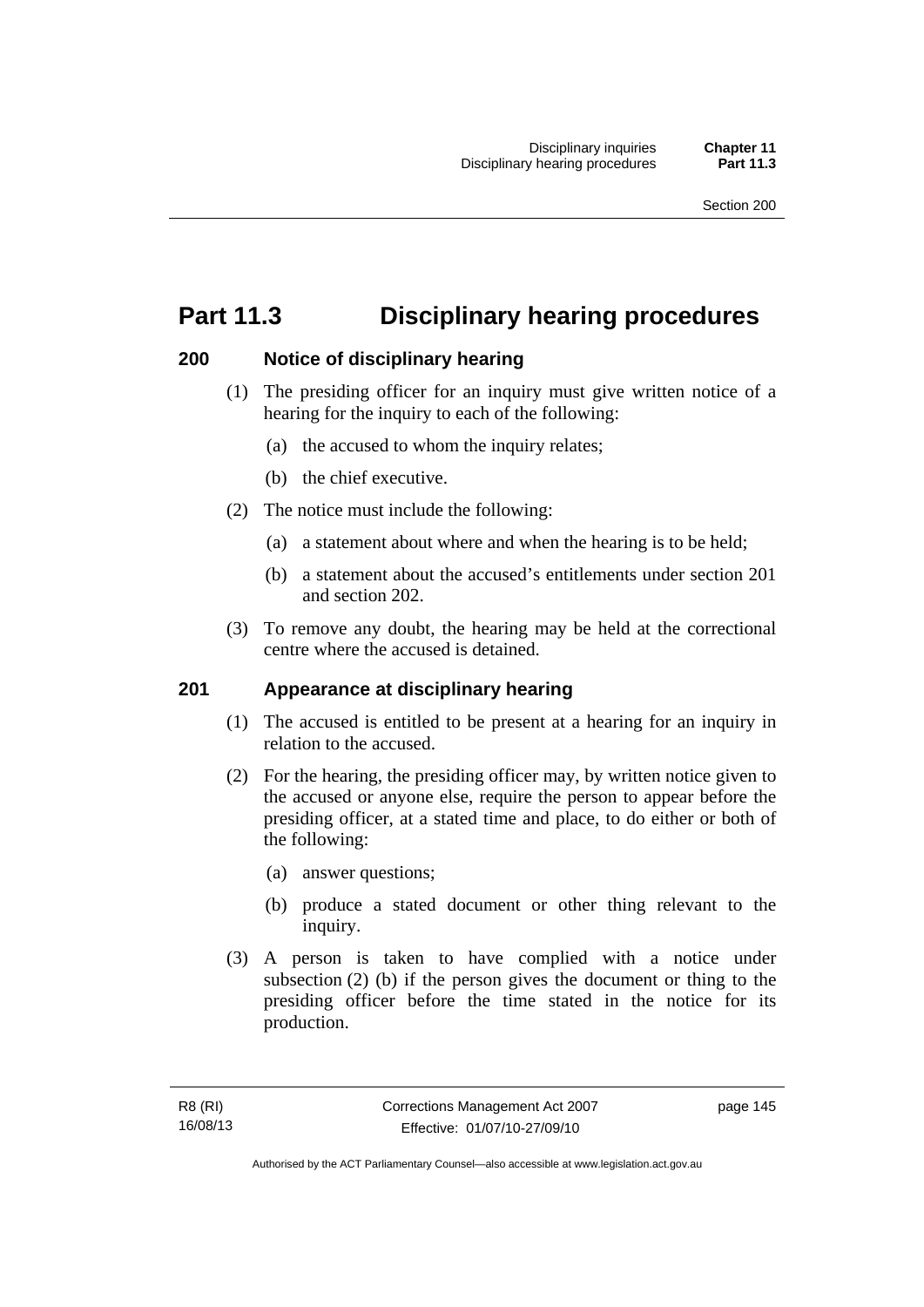Section 202

- (4) The presiding officer at a hearing for an inquiry may require the accused, or a witness, appearing before the presiding officer to do 1 or more of the following:
	- (a) answer a question relevant to the inquiry;
	- (b) produce a document or other thing relevant to the inquiry.
- (5) The presiding officer at the hearing may disallow a question put to a person if the presiding member considers the question—
	- (a) is unfair, unduly prejudicial or vexatious; or
	- (b) involves an abuse of the inquiry process.
	- *Note* The Legislation Act, s 170 and s 171 deal with the application of the privilege against selfincrimination and client legal privilege.
- (6) The presiding officer may allow a corrections officer or anyone else to be present, and to be heard, at a disciplinary hearing.

# **202 Rights of accused at disciplinary hearing**

- (1) An accused who appears at a hearing for an inquiry in relation to the accused—
	- (a) is entitled to be heard, to examine and cross-examine witnesses, and to make submissions for the inquiry; and
	- (b) is not entitled to be represented by a lawyer or anyone else, without the presiding officer's consent.
- (2) In deciding whether to grant leave for legal representation, the presiding officer must have regard to the following:
	- (a) the seriousness of the disciplinary breach charged;
	- (b) the administrative penalty likely to be imposed for the disciplinary breach charged;
	- (c) the likely procedural complexities;
	- (d) the accused's capacity for selfrepresentation;

Authorised by the ACT Parliamentary Counsel—also accessible at www.legislation.act.gov.au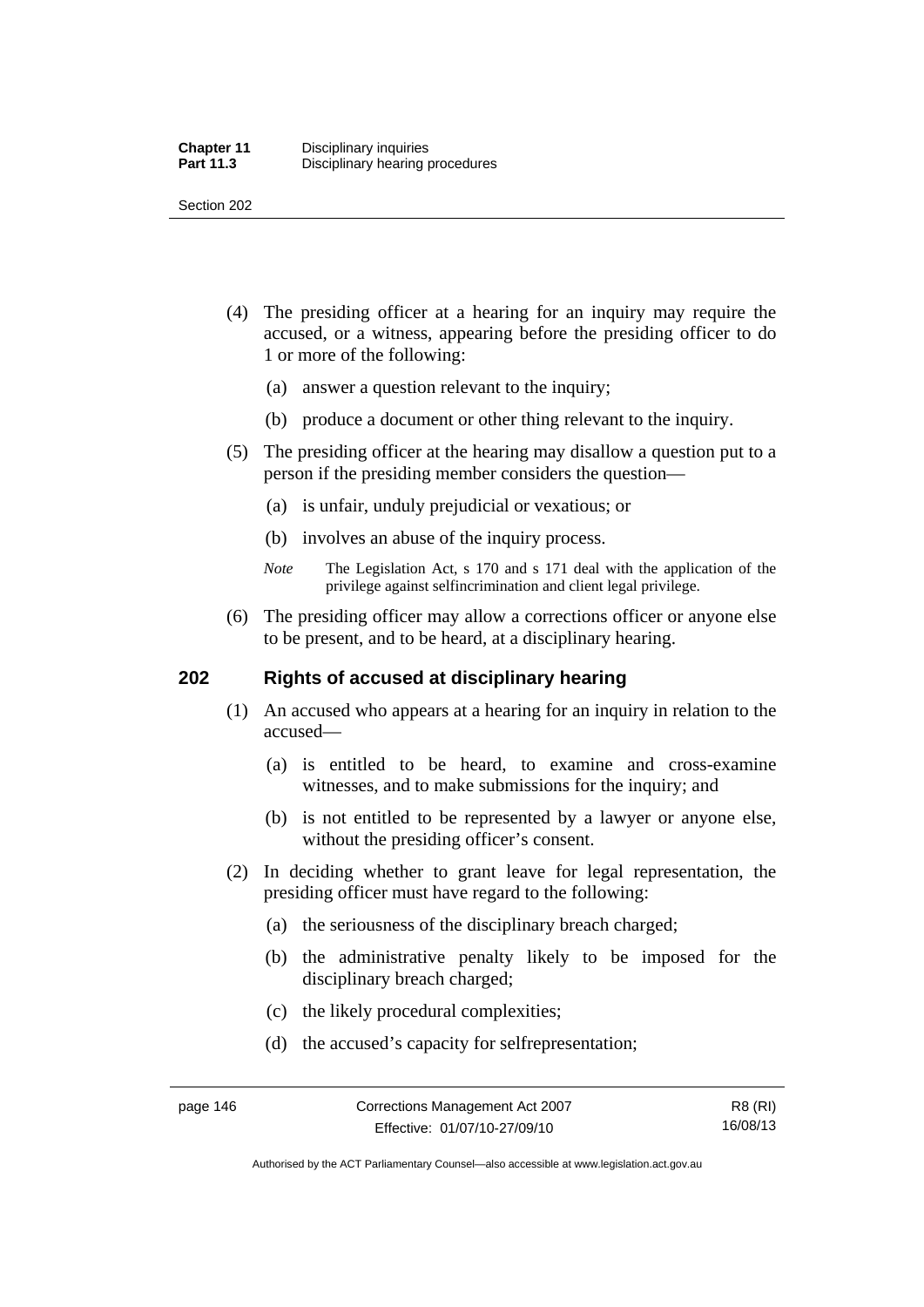(e) the need for a fair and prompt resolution of the charge.

#### **Example—par (c)**

the extent of cross-examination that might be required

- *Note* An example is part of the Act, is not exhaustive and may extend, but does not limit, the meaning of the provision in which it appears (see Legislation Act, s 126 and s 132).
- (3) However, the presiding officer may, by written order, exclude the accused from a hearing for the inquiry if the accused—
	- (a) unreasonably interrupts, interferes with or obstructs the hearing; or
	- (b) contravenes a reasonable direction by the presiding officer about the conduct of the hearing.
- (4) If the accused fails to attend a hearing for the inquiry, the presiding officer may conduct the hearing, and make a decision on the charge, in the accused's absence.

# **203 Appearance at disciplinary hearing—audiovisual or audio link**

- (1) This section applies if, in relation to a hearing for an inquiry, or part of the hearing, the presiding officer has given a direction under either of the following sections of the *Evidence (Miscellaneous Provisions) Act 1991*:
	- (a) section 20 (Territory courts may take evidence and submissions from outside ACT);
	- (b) section 32 (Use of link in proceedings).
- (2) A person may appear and take part in the hearing in accordance with the direction, if the person—
	- (a) is required or entitled to appear personally, whether as the accused or as a witness; or
	- (b) is entitled to appear for someone else.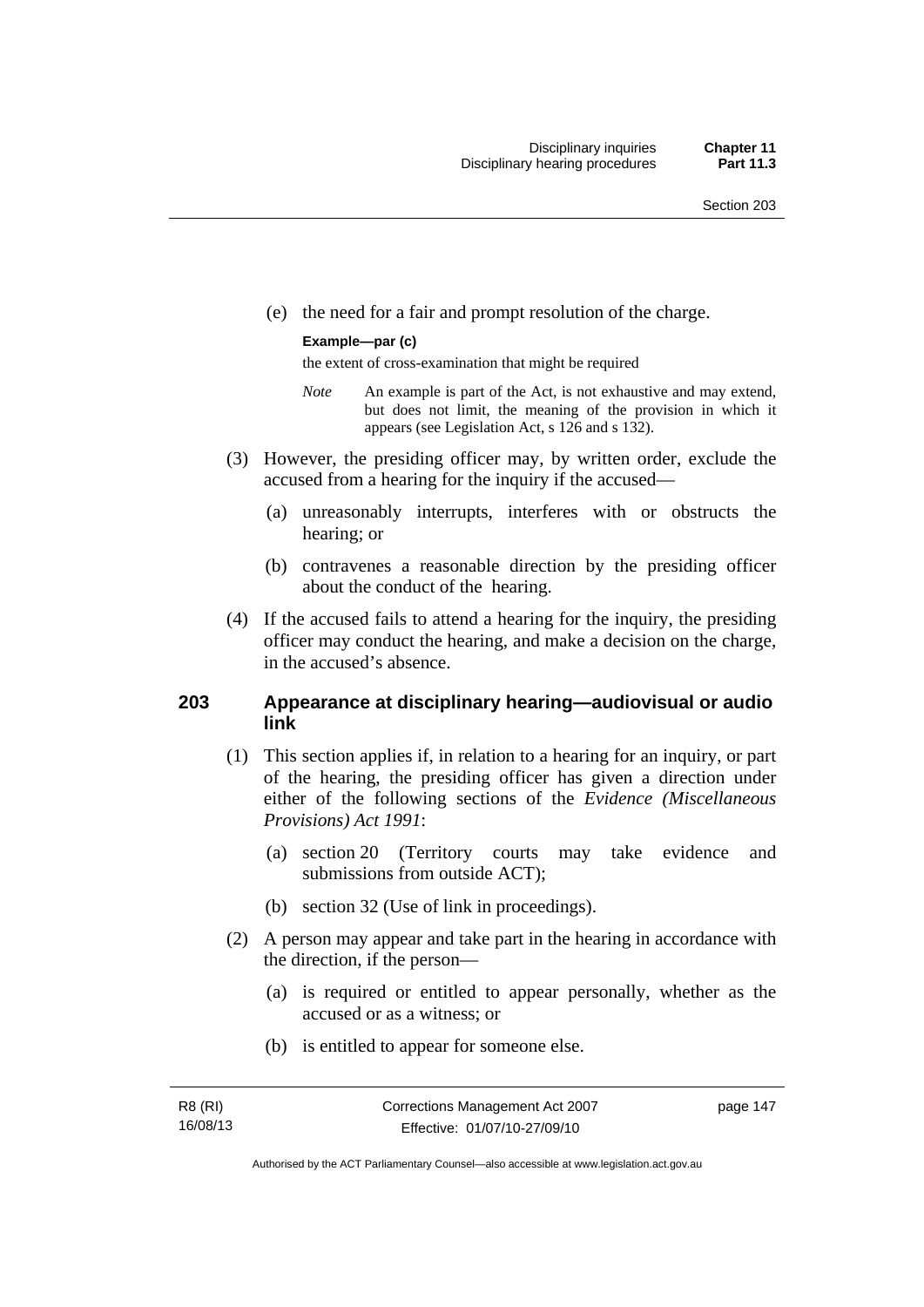| Chapter 11       | Disciplinary inquiries          |
|------------------|---------------------------------|
| <b>Part 11.3</b> | Disciplinary hearing procedures |

Section 203

 (3) A person who appears at the hearing under this section is taken to be before the presiding officer.

page 148 Corrections Management Act 2007 Effective: 01/07/10-27/09/10

R8 (RI) 16/08/13

Authorised by the ACT Parliamentary Counsel—also accessible at www.legislation.act.gov.au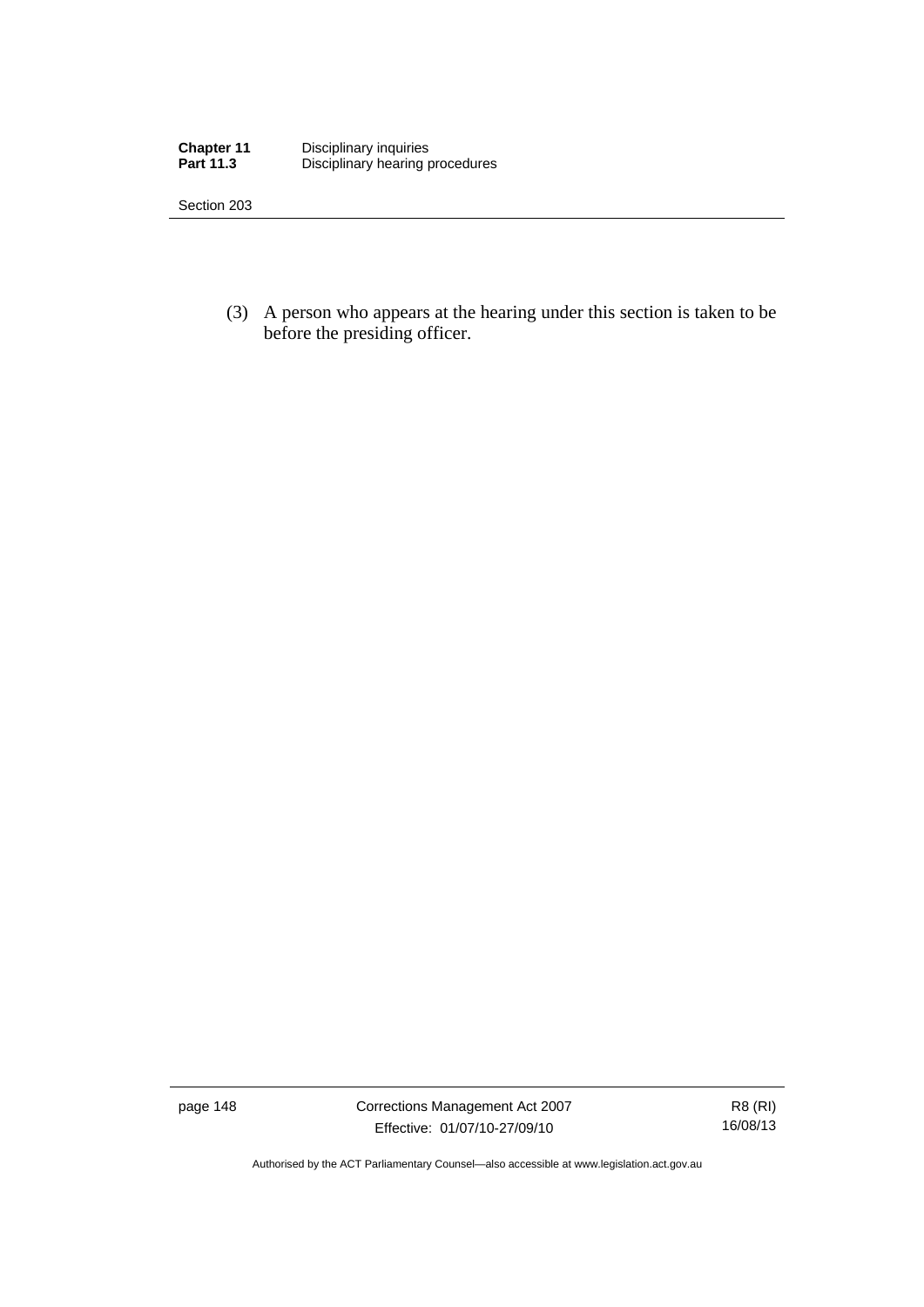# **Chapter 12 Full-time detainees—leave**

# **Part 12.1 Local leave**

## **204 Local leave directions**

 (1) The chief executive may direct that a full-time detainee be taken from a correctional centre to any place in the ACT for any purpose the chief executive considers appropriate.

#### **Example**

a direction that a detainee be taken to a place to assist police or a criminal justice entity in relation to the administration of justice

- *Note 1* An example is part of the Act, is not exhaustive and may extend, but does not limit, the meaning of the provision in which it appears (see Legislation Act, s 126 and s 132).
- *Note 2* Power given under an Act to make a statutory instrument (including a direction) includes power to amend or revoke the instrument (see Legislation Act, s 46 (1)).
- (2) The direction is subject to the following conditions:
	- (a) any condition prescribed by regulation;
	- (b) any other condition, consistent with the conditions (if any) prescribed by regulation, that—
		- (i) the chief executive believes, on reasonable grounds, is necessary and reasonable; and
		- (ii) is stated in the permit.

#### **Example of condition stated in direction**

a condition that an escort officer escorts the detainee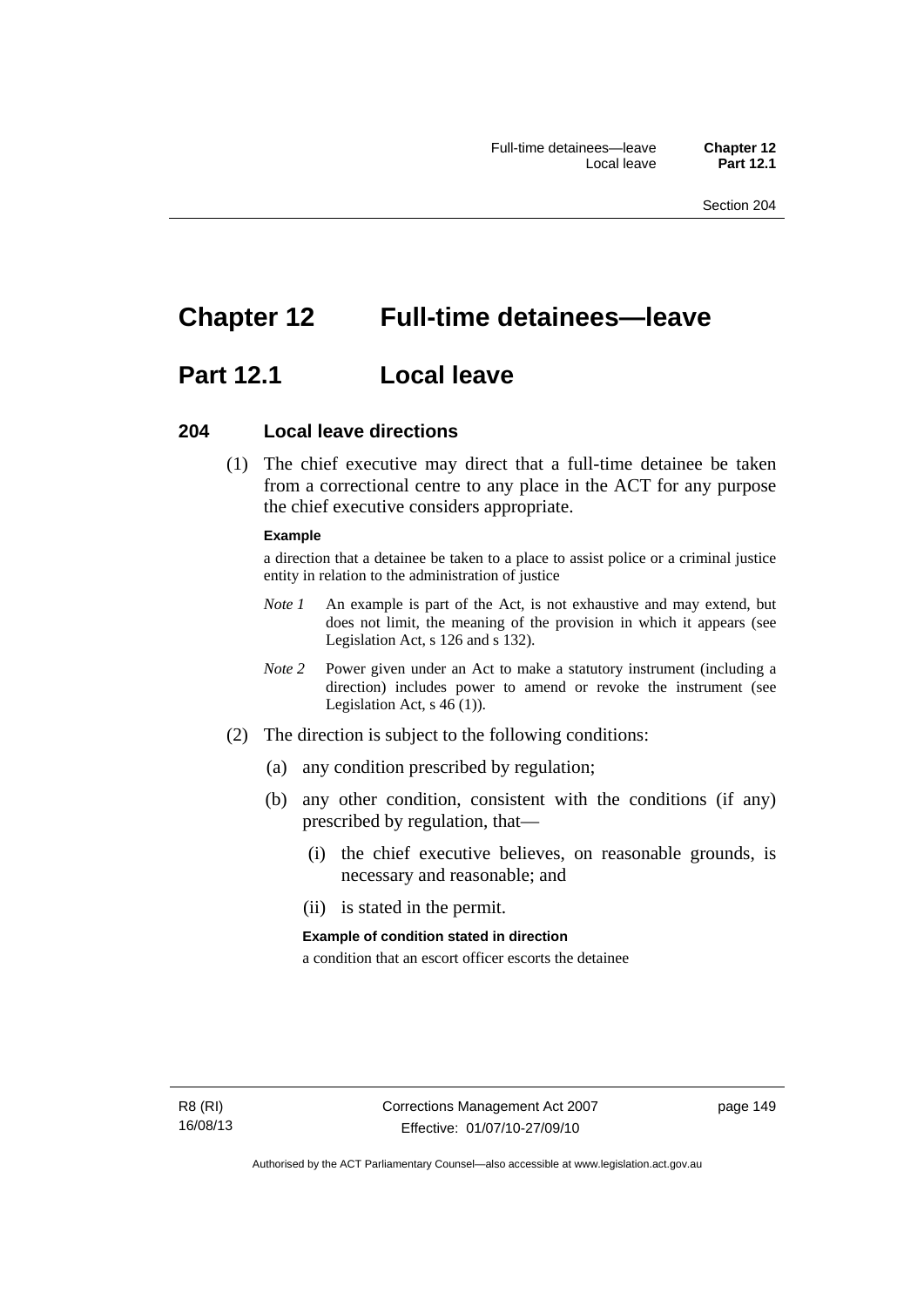#### **Chapter 12** Full-time detainees—leave<br>**Part 12.1** Local leave **Local leave**

Section 205

# **205 Local leave permits**

 (1) The chief executive may give a full-time detainee a written permit (a *local leave permit*) to be absent from a correctional centre for any purpose the chief executive considers appropriate.

#### **Examples of purposes**

- 1 to attend a health or rehabilitation service
- 2 to take part in work or work-related activities
- 3 for compassionate reasons
- *Note 1* An example is part of the Act, is not exhaustive and may extend, but does not limit, the meaning of the provision in which it appears (see Legislation Act, s 126 and s 132).
- *Note* 2 If a form is approved under s 228 for this provision, the form must be used.
- *Note 3* Power given under an Act to make a statutory instrument (including a direction) includes power to amend or revoke the instrument (see Legislation Act,  $s$  46 (1)).
- (2) The permit must include the following:
	- (a) the purpose for which the leave is granted;
	- (b) the period, not longer than 7 days, for which leave is granted.
- (3) The permit is subject to the following conditions:
	- (a) any condition prescribed by regulation;
	- (b) any other condition, consistent with the conditions (if any) prescribed by regulation, that—
		- (i) the chief executive believes, on reasonable grounds, is necessary and reasonable; and
		- (ii) is stated in the permit.

#### **Example of condition stated in permit**

a condition prohibiting association with a particular person or being near a particular place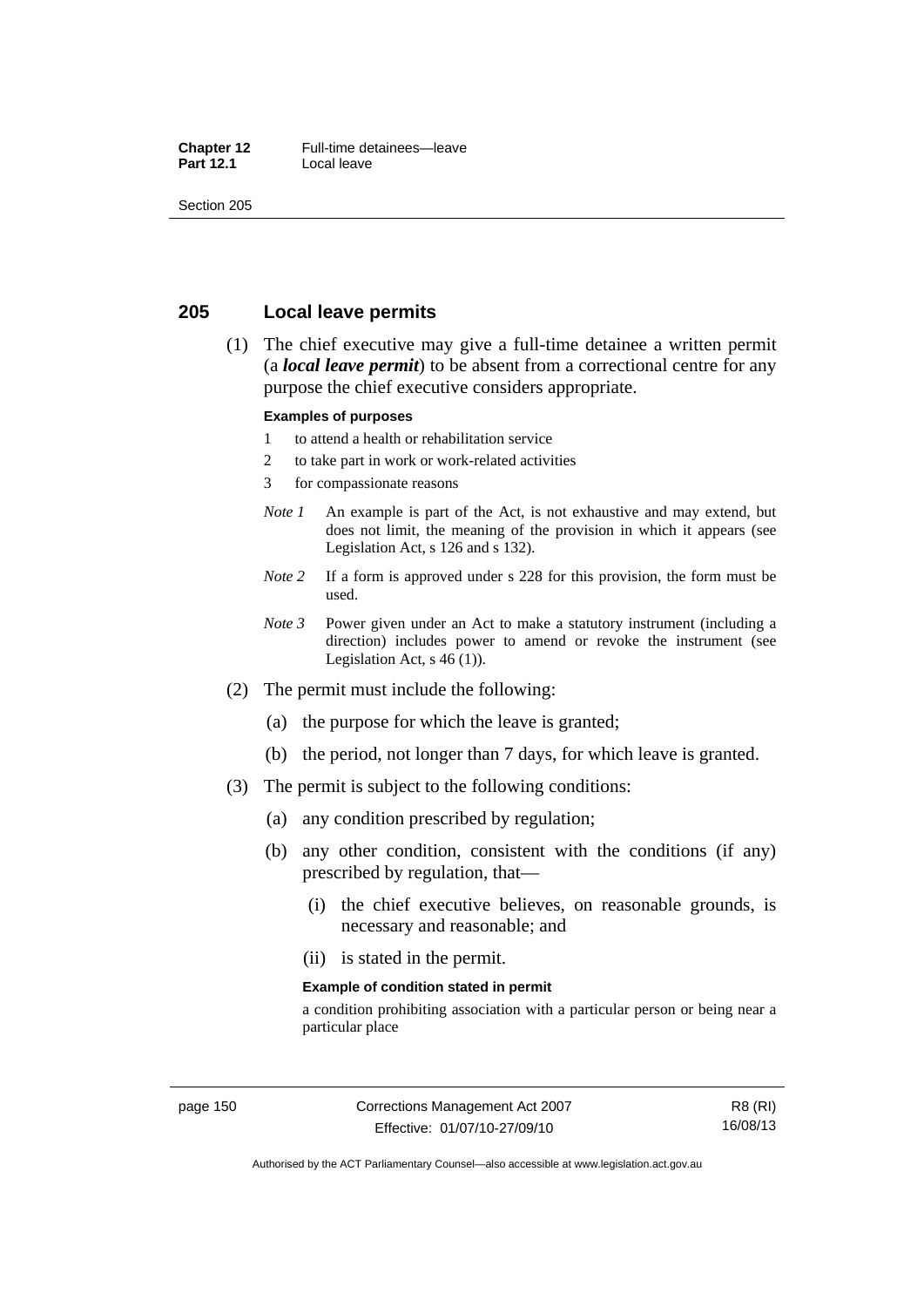# **Part 12.2 Interstate leave**

# **Division 12.2.1 General**

# **206 Definitions—pt 12.2**

In this part:

*corresponding chief executive*, of a participating State, means the person responsible for the administration of correctional centres (however described) for full-time detention in the participating State.

*corresponding leave law* means a law of a State or another Territory declared to be a corresponding leave law under section 207.

*escape*, in relation to an interstate detainee, includes fail to return to lawful custody at the end of the period to which the detainee's interstate leave permit applies.

*interstate detainee* means a person to whom an interstate leave permit under a corresponding leave law applies.

*participating State* means a State or another Territory where a corresponding leave law is in force.

# **207 Declaration of corresponding leave laws**

- (1) The Minister may declare that a law of a State or another Territory is a corresponding leave law.
- (2) The Minister may make the declaration only if satisfied that the law substantially corresponds to this part.
- (3) A declaration under this section is a notifiable instrument.

*Note* A notifiable instrument must be notified under the Legislation Act.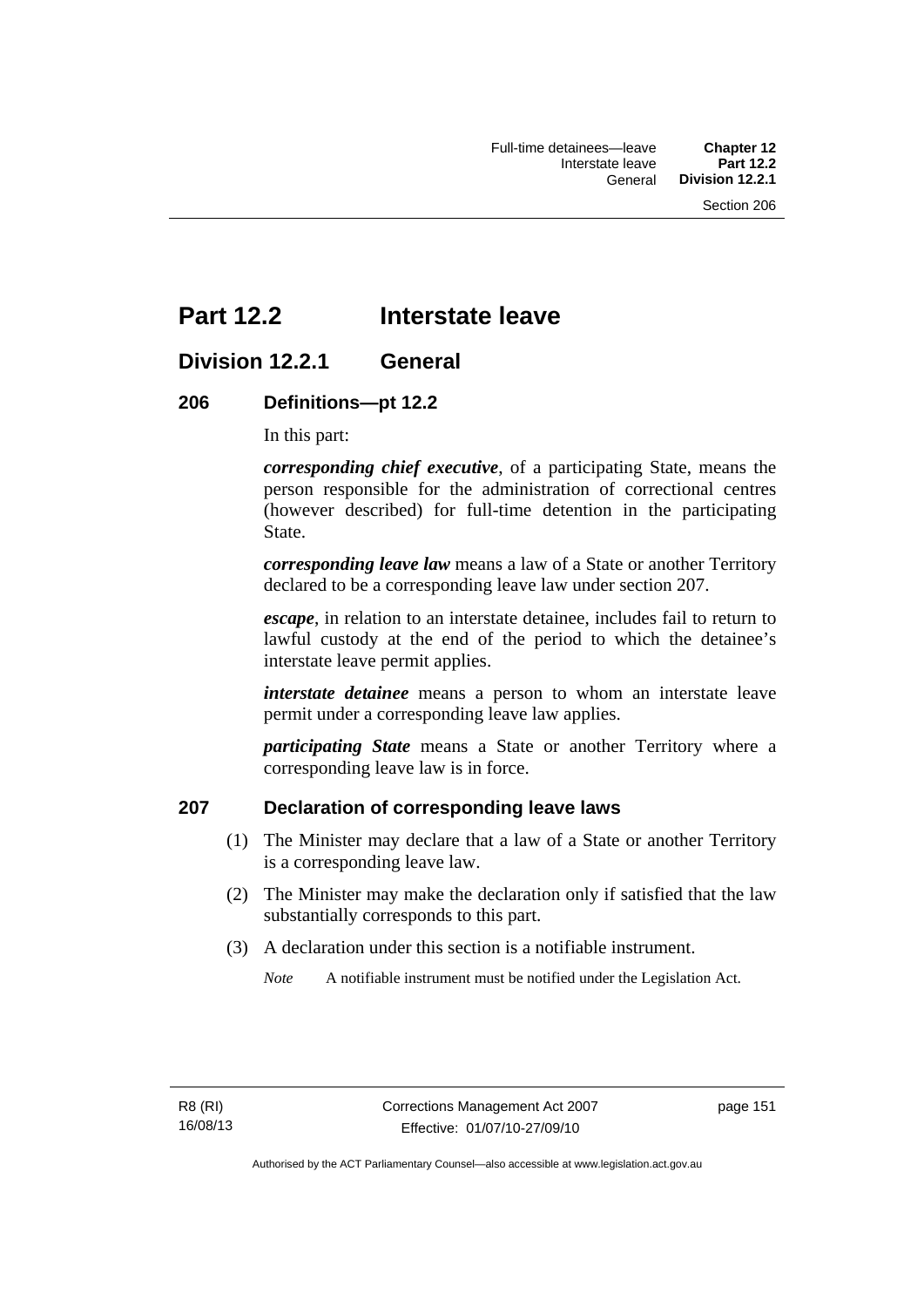# **Division 12.2.2 ACT permits for interstate leave**

## **208 Interstate leave permits**

- (1) The chief executive may, by written notice (an *interstate leave permit*) given to a full-time detainee, give the detainee leave to travel to and from, and remain in, a participating State.
- (2) An interstate leave permit must include the following details:
	- (a) the State or Territory to which the permit applies;
	- (b) the purpose for which the leave is granted;
	- (c) the period, not longer than 7 days, for which leave is granted.
	- *Note 1* If a form is approved under s 228 for this provision, the form must be used.
	- *Note 2* Power given under an Act to make a statutory instrument (including an interstate leave permit) includes power to amend or revoke the instrument (see Legislation Act, s 46 (1)).
- (3) An interstate leave permit may be issued—
	- (a) for a full-time detainee with a high security classification only if the leave is to enable the detainee to receive a health service or for a compassionate reason; or
	- (b) in any other case—for any purpose the chief executive believes, on reasonable grounds, is appropriate.
- (4) An interstate leave permit is subject to the following conditions:
	- (a) any condition prescribed by regulation;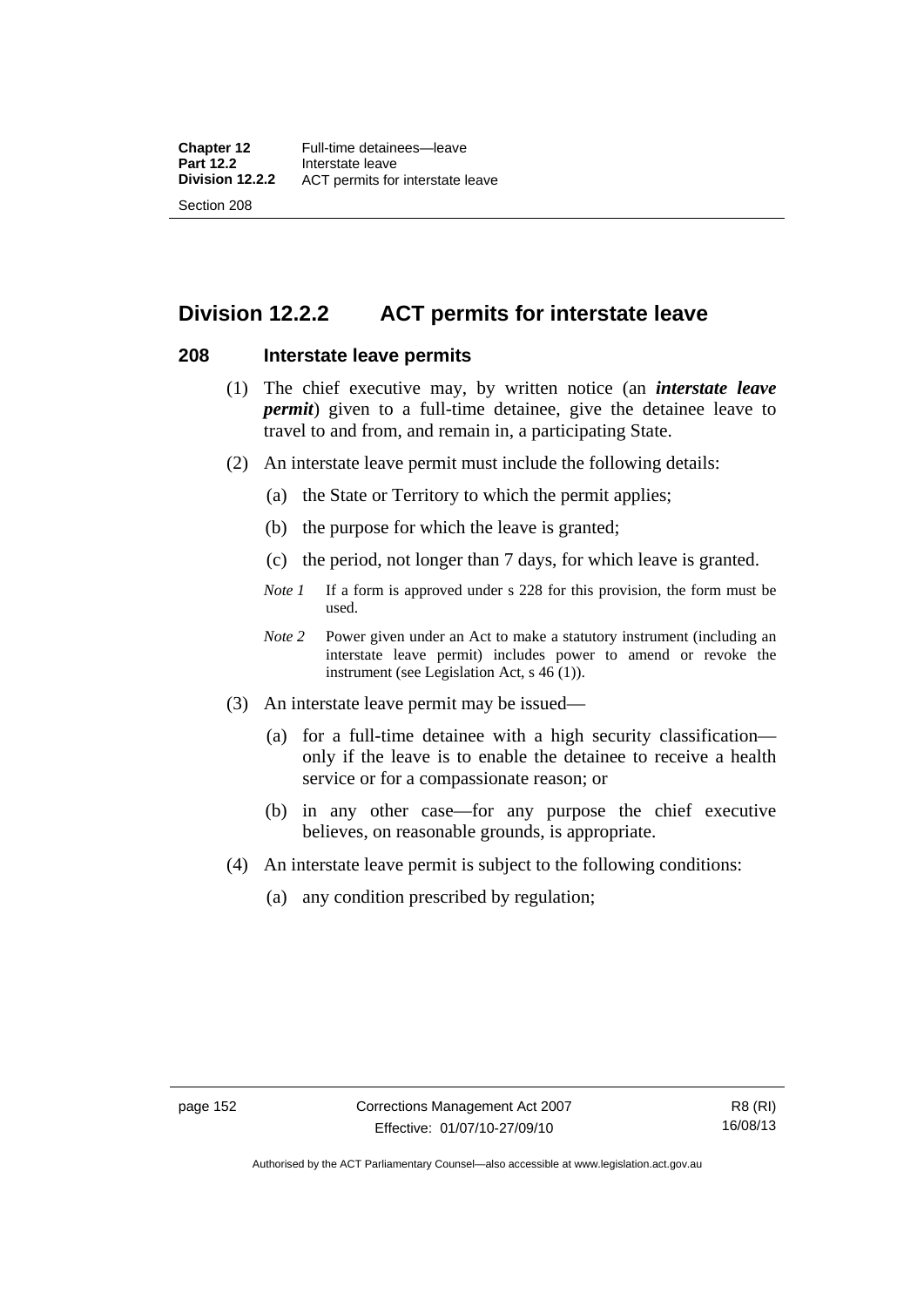- (b) any other condition, consistent with the conditions (if any) prescribed by regulation, that—
	- (i) the chief executive believes, on reasonable grounds, is necessary and reasonable; and
	- (ii) is stated in the permit.

#### **Examples of conditions stated in interstate leave permits**

- 1 a condition that an escort officer stated in the permit escort the detainee
- 2 a condition prohibiting association with a particular person or being near a particular place
- 3 a condition that an indigenous detainee travelling interstate to mark the birth or death of a relative be escorted by an indigenous elder or relative
- *Note* An example is part of the Act, is not exhaustive and may extend, but does not limit, the meaning of the provision in which it appears (see Legislation Act, s 126 and s 132).

# **209 Effect of ACT permit for interstate leave**

- (1) An interstate leave permit for a full-time detainee authorises the detainee to be absent from a correctional centre in accordance with the permit—
	- (a) unescorted; or
	- (b) if the permit is subject to a condition that an escort officer must escort the detainee—while under escort by the escort officer.
- (2) If an interstate leave permit is subject to a condition that the full-time detainee be escorted by an escort officer, the permit authorises the escort officer to escort the detainee in accordance with the permit—
	- (a) to and within the participating State stated in the permit (whether or not through any other jurisdiction); and
	- (b) back to the correctional centre.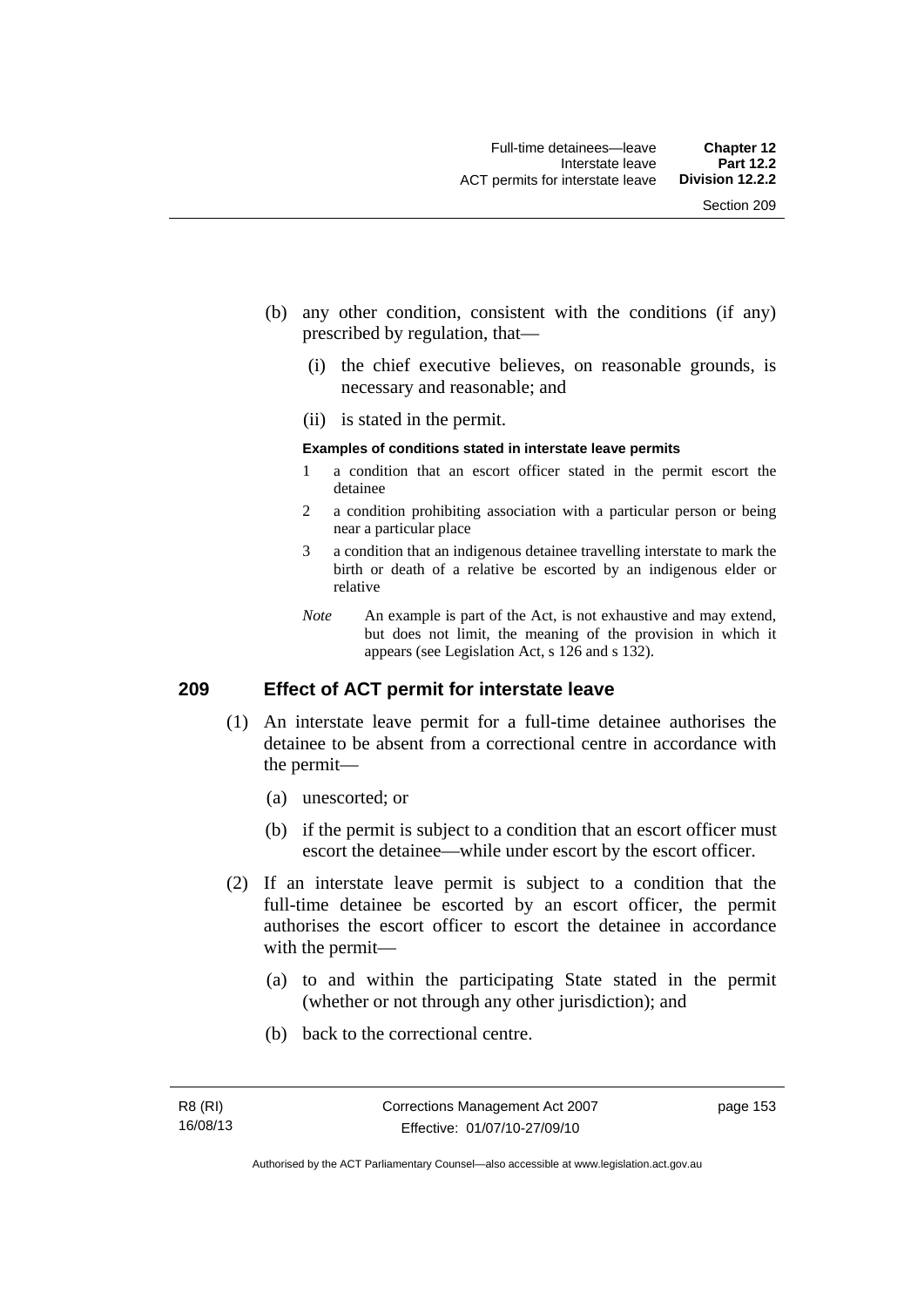# **210 Notice to participating States**

The chief executive must give written notice of an interstate leave permit given to a full-time detainee, and the period of the permit, to each of the following:

- (a) the corresponding chief executive of the participating State to which the permit applies;
- (b) the chief of police (however described) of the participating State to which the permit applies;
- (c) the chief of police (however described) of any other State or Territory through which the detainee may travel under the permit.

# **211 Powers of escort officers**

- (1) An escort officer escorting a full-time detainee under an interstate leave permit may, to keep custody of the detainee under the permit or to arrest the detainee if the detainee has escaped—
	- (a) give the detainee any direction that the officer believes, on reasonable grounds, is necessary and reasonable; and
	- (b) use force in accordance with part 9.7 (Use of force).
- (2) An escort officer escorting a full-time detainee under an interstate leave permit may conduct a scanning search, frisk search or ordinary search of the detainee if the officer suspects, on reasonable grounds, the detainee may be carrying a prohibited thing.
- (3) Part 9.4 (Searches) and part 9.5 (Seizing property) apply, with any necessary changes and any changes prescribed by regulation, in relation to a search under this section.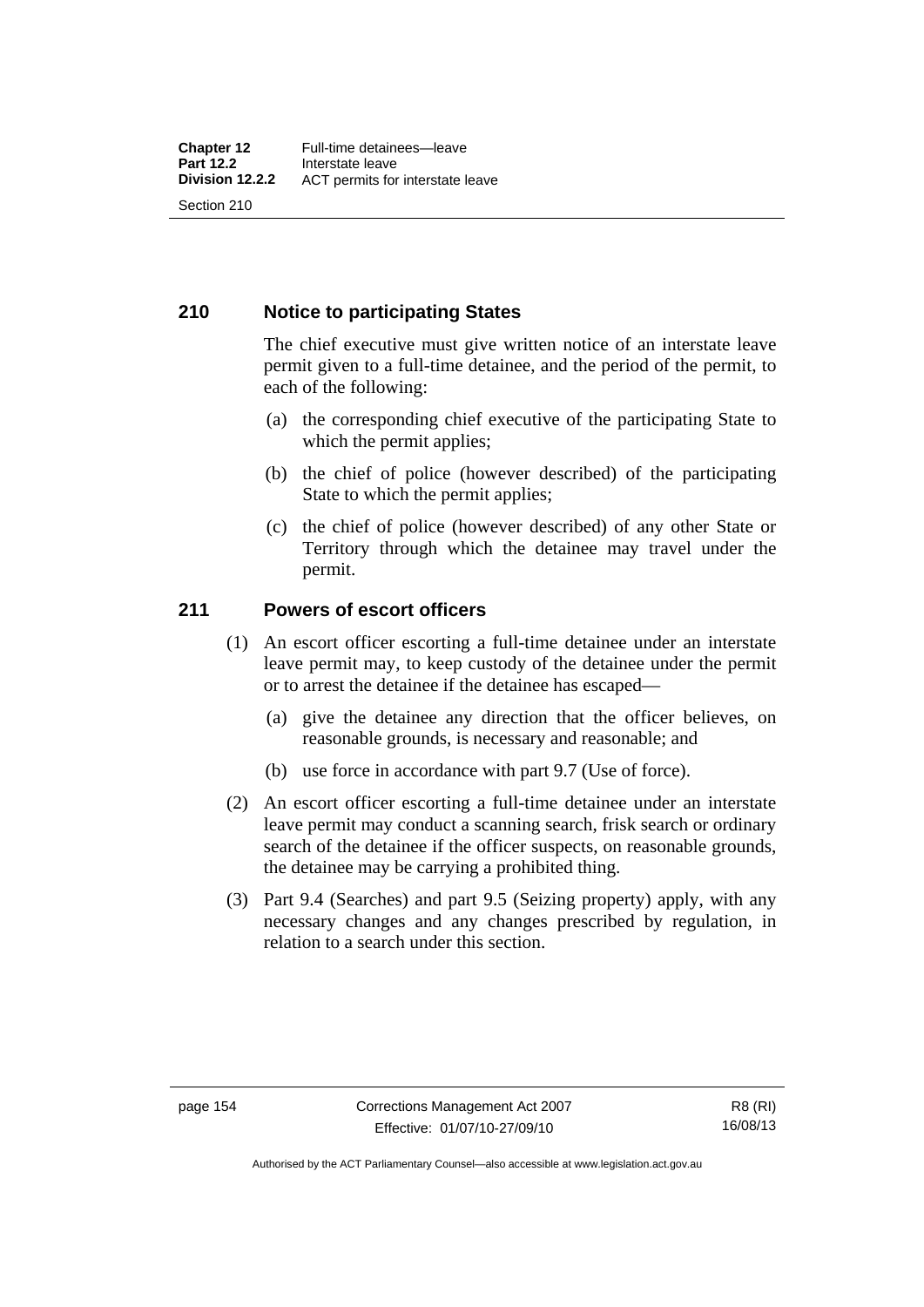# **212 Liability for damage etc**

- (1) The Territory is liable for any damage or loss sustained by anyone in a participating State that is caused by the conduct of a full-time detainee or an escort officer while in the participating State under an interstate leave permit.
- (2) This section does not affect any right the Territory may have against the detainee or escort officer for the damage or loss.

# **Division 12.2.3 Interstate leave under corresponding leave laws**

# **213 Effect in ACT of interstate leave permit under corresponding leave law**

- (1) This section applies to a person (an *interstate escort officer*) who is authorised under an interstate leave permit issued under a corresponding leave law to escort an interstate detainee to or from, or in, the ACT.
- (2) The interstate escort officer is authorised, in the ACT, to escort the interstate detainee in accordance with the interstate leave permit.

# **214 Powers of interstate escort officers**

- (1) This section applies if an interstate escort officer uses force, a weapon, or a means of restraint, in the ACT for—
	- (a) keeping custody of an interstate detainee under an interstate leave permit; or
	- (b) arresting an interstate detainee who has escaped.
- (2) The use of force, weapon or means of restraint is lawful in the ACT if it would have been lawful in the participating State where the interstate permit was issued.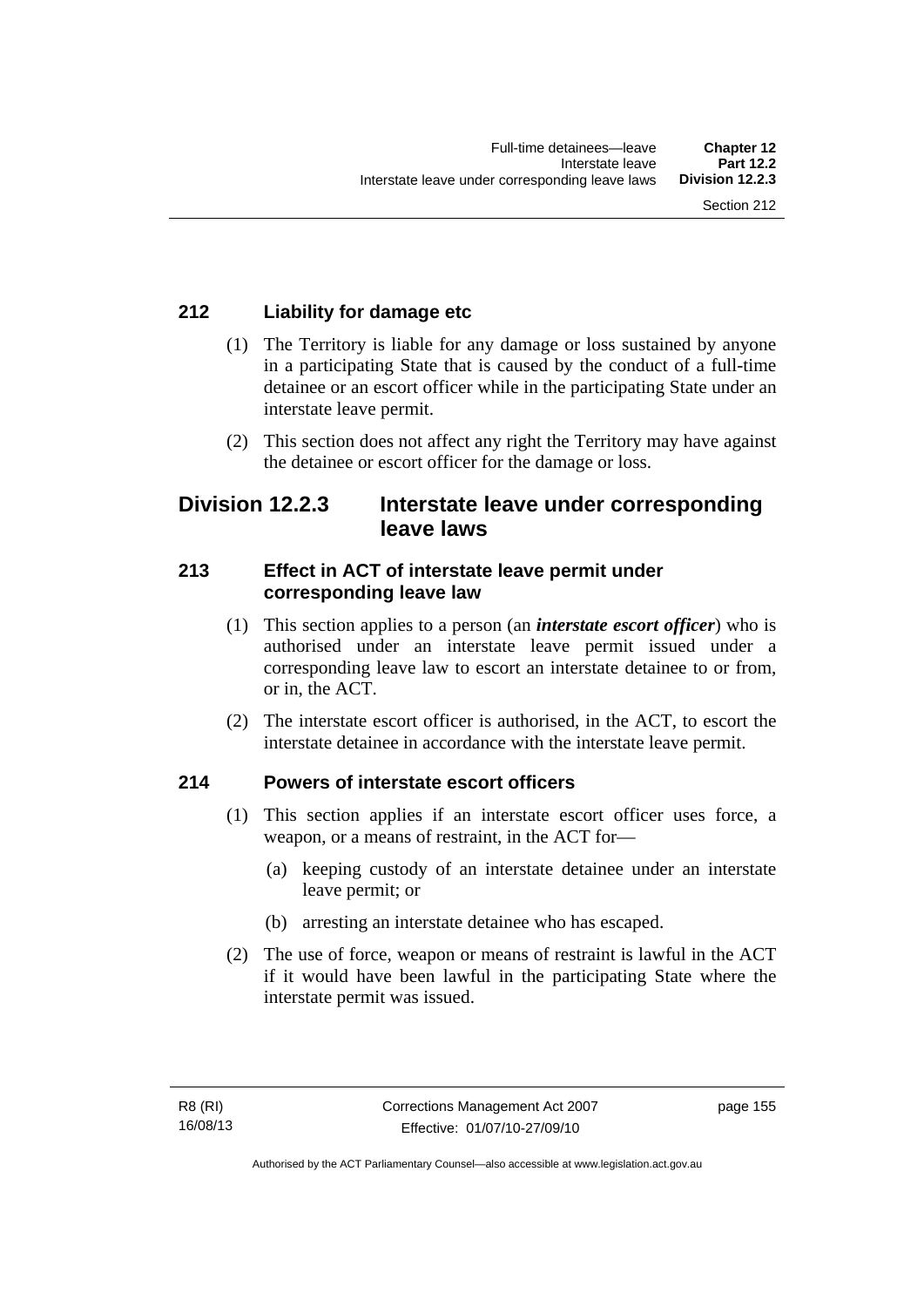# **215 Escape of interstate detainee**

- (1) This section applies to an interstate detainee in the ACT under an interstate leave permit issued under a corresponding leave law.
- (2) If the interstate detainee escapes from lawful custody, the detainee may be arrested without warrant by—
	- (a) an interstate escort officer for the detainee; or
	- (b) a police officer.
- (3) A police officer who arrests the detainee may return the detainee to an interstate escort officer for the detainee.
	- *Note* A police officer may also arrest without a warrant a person who has escaped from lawful custody or who is unlawfully at large (see *Crimes Act 1900*, s 212 and s 214).

## **216 Return of escaped interstate detainee**

- (1) This section applies if, in the ACT, an interstate detainee attempts to escape or is arrested after an escape.
- (2) The interstate detainee may be taken before a magistrate.
- (3) Despite the terms of the interstate detainee's interstate leave permit, the magistrate may by warrant (a *return warrant*)—
	- (a) order the return of the detainee to the participating State where the permit was issued; and
	- (b) order the interstate detainee to be delivered into the custody of a police officer or interstate escort officer for that purpose.
- (4) If a return warrant is issued for the interstate detainee, the detainee may be kept in detention until the earlier of the following events:
	- (a) the detainee is delivered into the custody of a police officer or interstate escort officer in accordance with the warrant;
	- (b) the end of 14 days after the day the warrant was issued.

R8 (RI) 16/08/13

Authorised by the ACT Parliamentary Counsel—also accessible at www.legislation.act.gov.au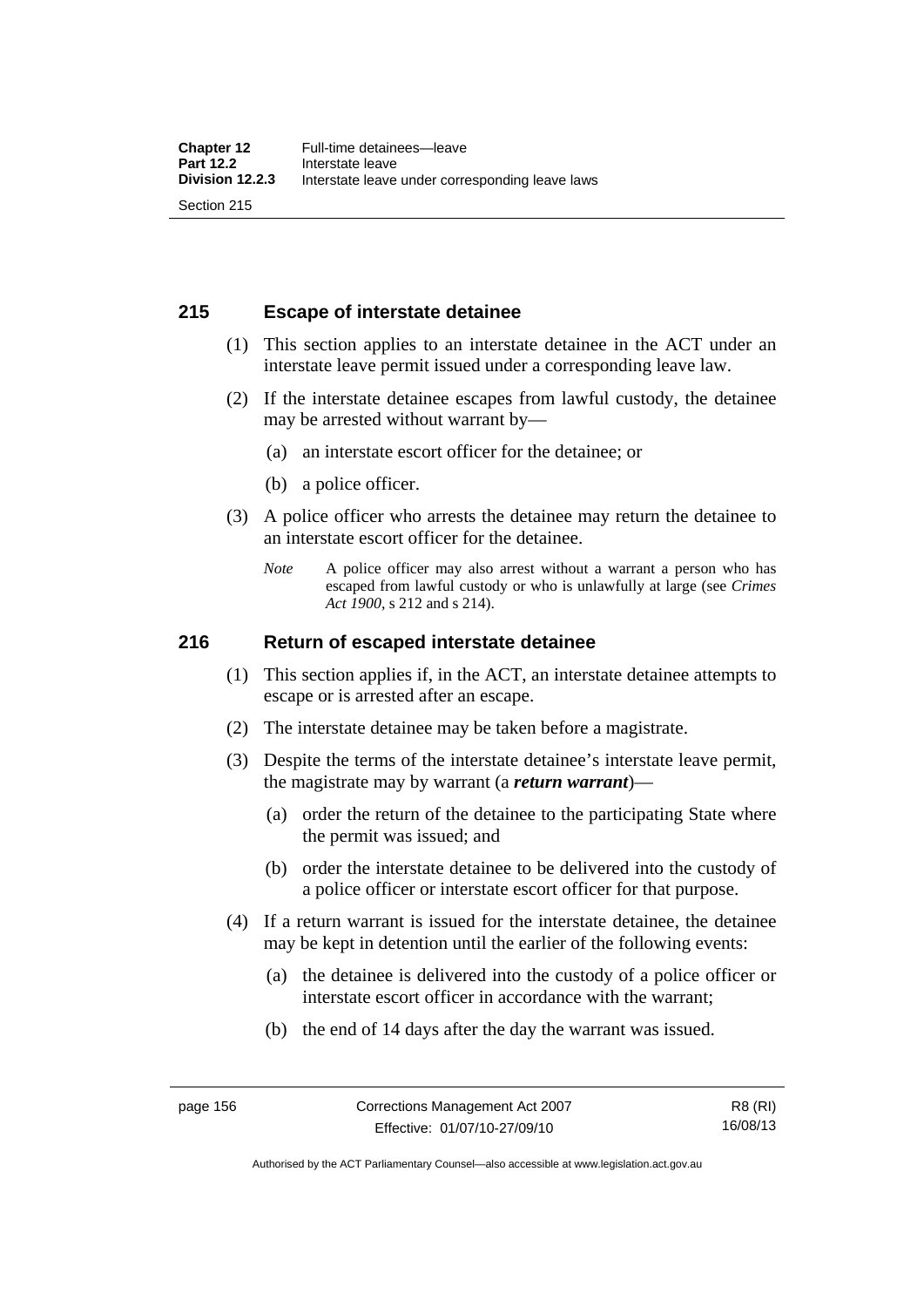(5) The return warrant ends if the interstate detainee is not delivered into the custody of a police officer or interstate escort officer, in accordance with the warrant, before the end of 14 days after the day the warrant is issued.

Authorised by the ACT Parliamentary Counsel—also accessible at www.legislation.act.gov.au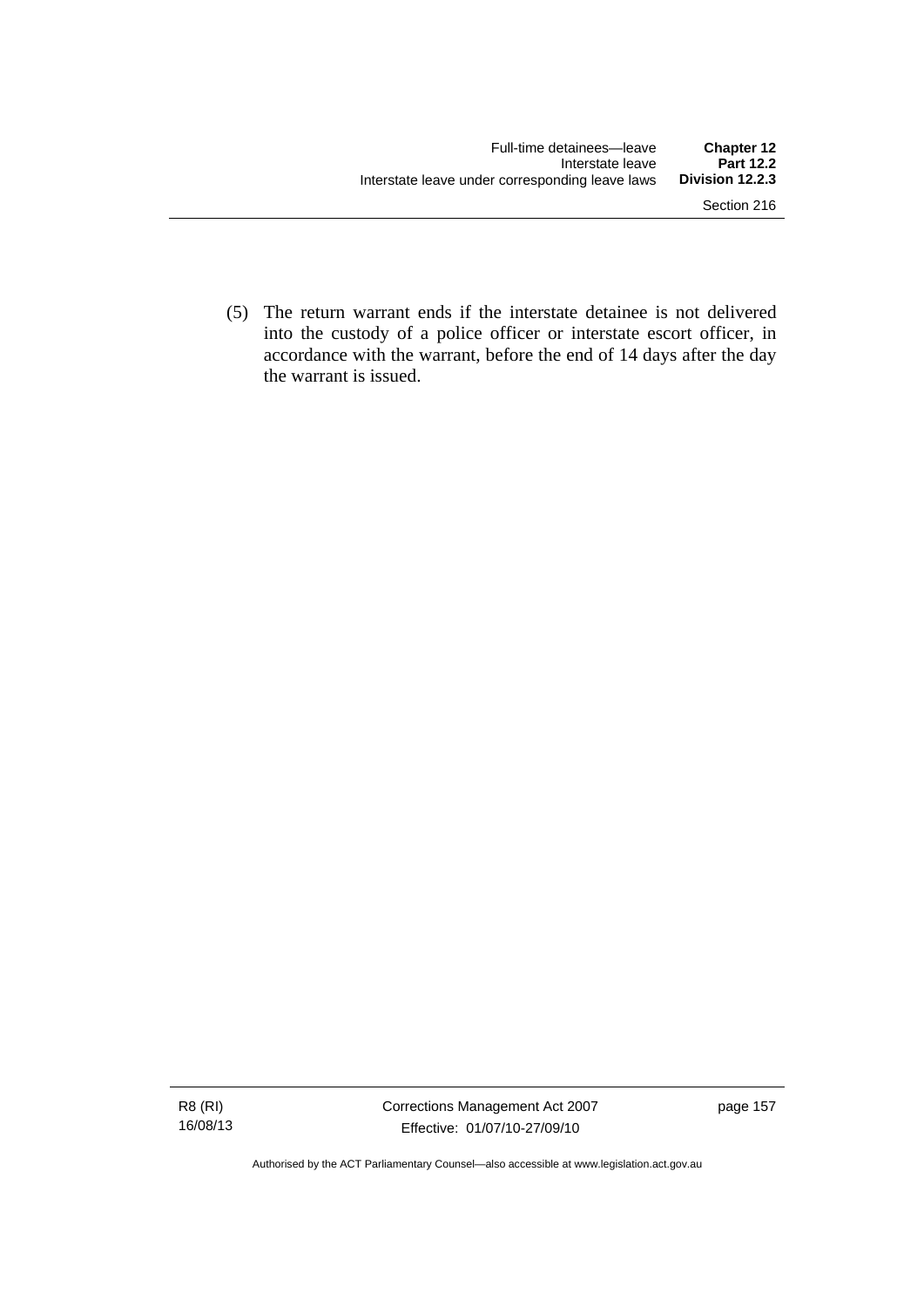#### **Chapter 13** Miscellaneous

# **Chapter 13 Miscellaneous**

## **217 Lawful temporary absence from correctional centre**

- (1) This section applies to a detainee who is absent from a correctional centre under any of the following:
	- (a) a direction by the chief executive, including a direction under—
		- (i) section 54 (Transfers to health facilities);
		- (ii) section 204 (Local leave directions);
	- (b) a local leave permit;
	- (c) an interstate leave permit;
	- (d) any other authority (however described) prescribed by regulation.
- (2) To remove any doubt, the detainee is—
	- (a) taken to be in the chief executive's custody; and
	- (b) if under escort by an escort officer—also taken to be in the escort officer's custody.

# **218 Detainee's work—no employment contract etc**

- (1) To remove any doubt, any work by a detainee under this Act, whether at a correctional centre or elsewhere, is taken not to create a contract of employment or a contract for services.
- (2) In particular, a contract of employment is taken not to exist between the following in relation to work by a detainee:
	- (a) the detainee and the Territory;
	- (b) the detainee and a person involved in the work;
	- (c) the Territory and a person involved in the work.

Authorised by the ACT Parliamentary Counsel—also accessible at www.legislation.act.gov.au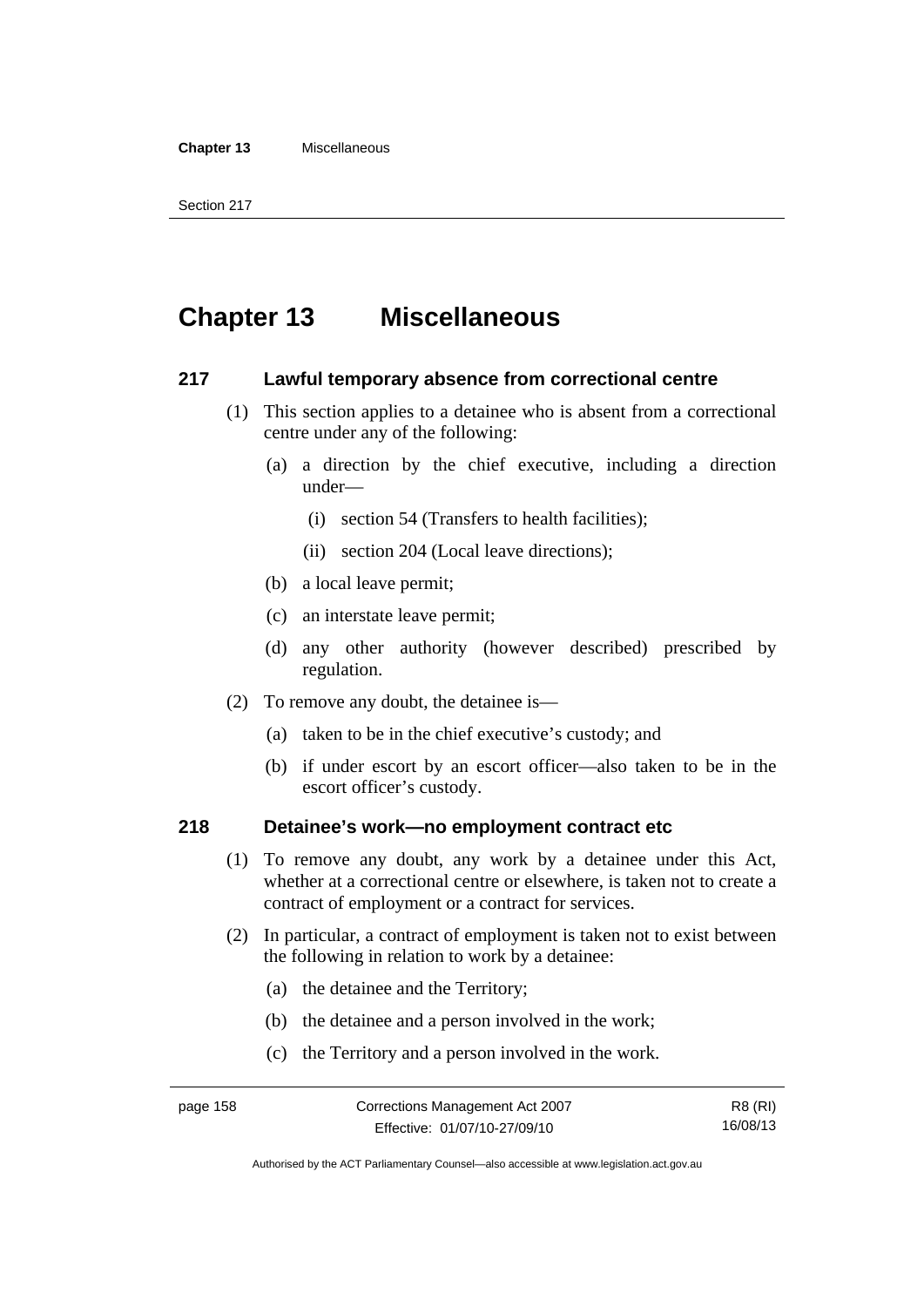# **219 Detainee's work—work safety**

- (1) The chief executive must ensure, as far as practicable, that the conditions in relation to work by a detainee, whether at a correctional centre or elsewhere, comply with requirements under the *Work Safety Act 2008* in relation to work by workers.
- (2) In particular, the chief executive must ensure that arrangements in relation to a detainee's work take account, as far as practicable, of the need—
	- (a) to secure the health, safety and welfare of the detainee; and
	- (b) to protect people at or near the workplace from risks to health or safety arising out of the activities of the detainee.
- (3) A regulation may provide for the application of the *Work Safety Act 2008* in relation to work by a detainee, including for changes to that Act in its application in relation to the work.

# **220 Personal injury management—detainees etc**

- (1) This section applies if—
	- (a) a detainee suffers injury that arises out of, or in the course of, the detainee's detention; or
	- (b) an offender, who is directed to do community service work under the *Crimes (Sentence Administration) Act 2005*, section 91, suffers injury that arises out of, or in the course of, the work.
- (2) A regulation may make provision in relation to the injury, including provision in relation to the following:
	- (a) injury management;
	- (b) vocational rehabilitation;
	- (c) compensation for a permanent injury;
	- (d) death benefits.

page 159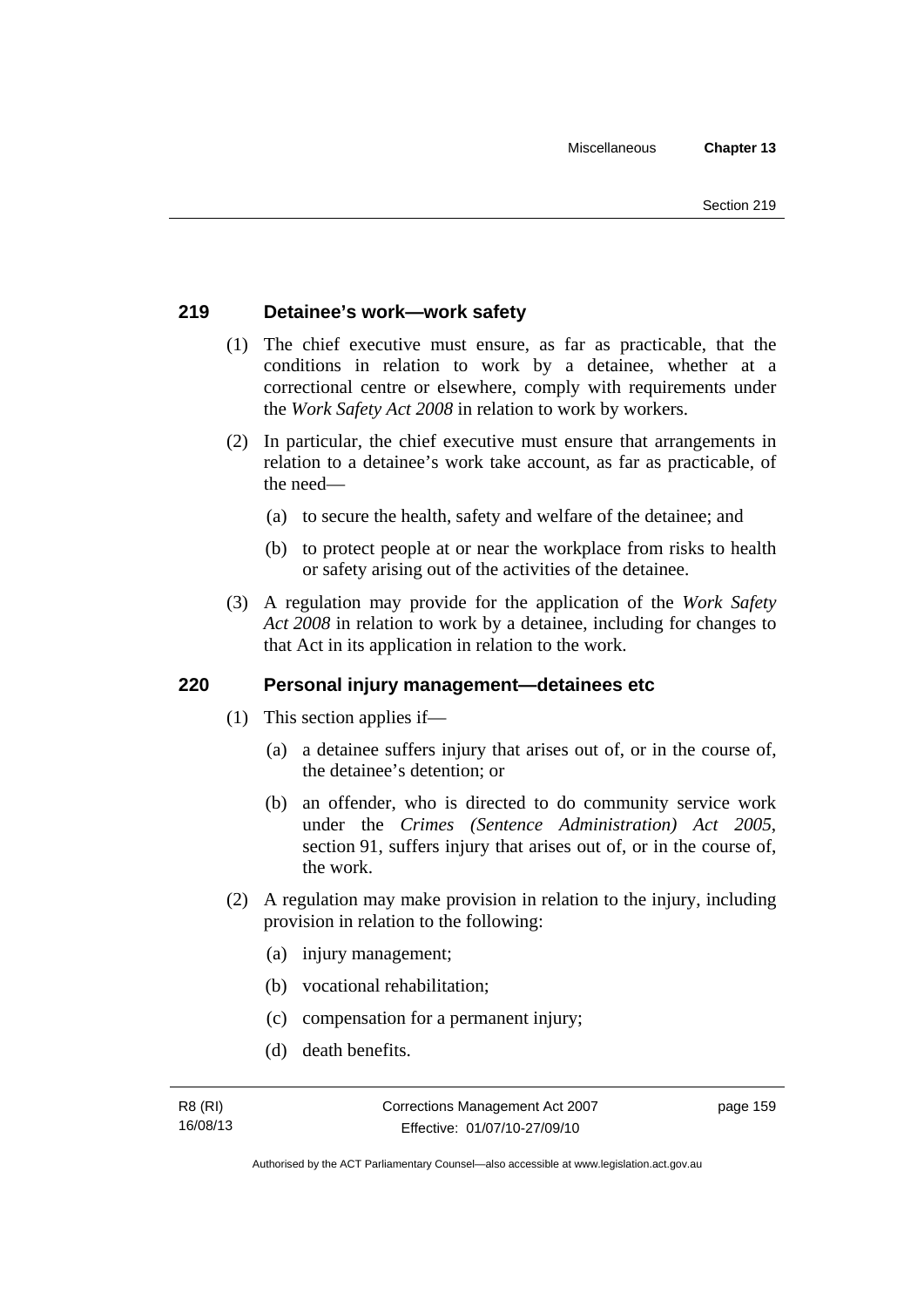(3) In this section:

*injury* includes—

- (a) disease; and
- (b) aggravation, acceleration and recurrence of an injury or disease.

# **221 Random testing of detainees—statistical purposes**

- (1) The chief executive may direct a number of randomly selected detainees at a correctional centre to provide test samples for detecting alcohol or drug abuse.
- (2) The chief executive must ensure that—
	- (a) no record is made that identifies the donor of a test sample; and
	- (b) the results of any tests conducted on the test samples are used only for statistical purposes.
- (3) In this section:

*random selection* means selection by a computer programmed to select names randomly from the register of detainees.

# **222 Confidentiality**

(1) In this section:

*corresponding corrections law* means a law of a State or another Territory declared to be a corresponding corrections law under section 225.

*court* includes a tribunal.

*Note* A *tribunal* includes any entity authorised to hear, receive and examine evidence (see Legislation Act, dict, pt 1).

*divulge* includes communicate.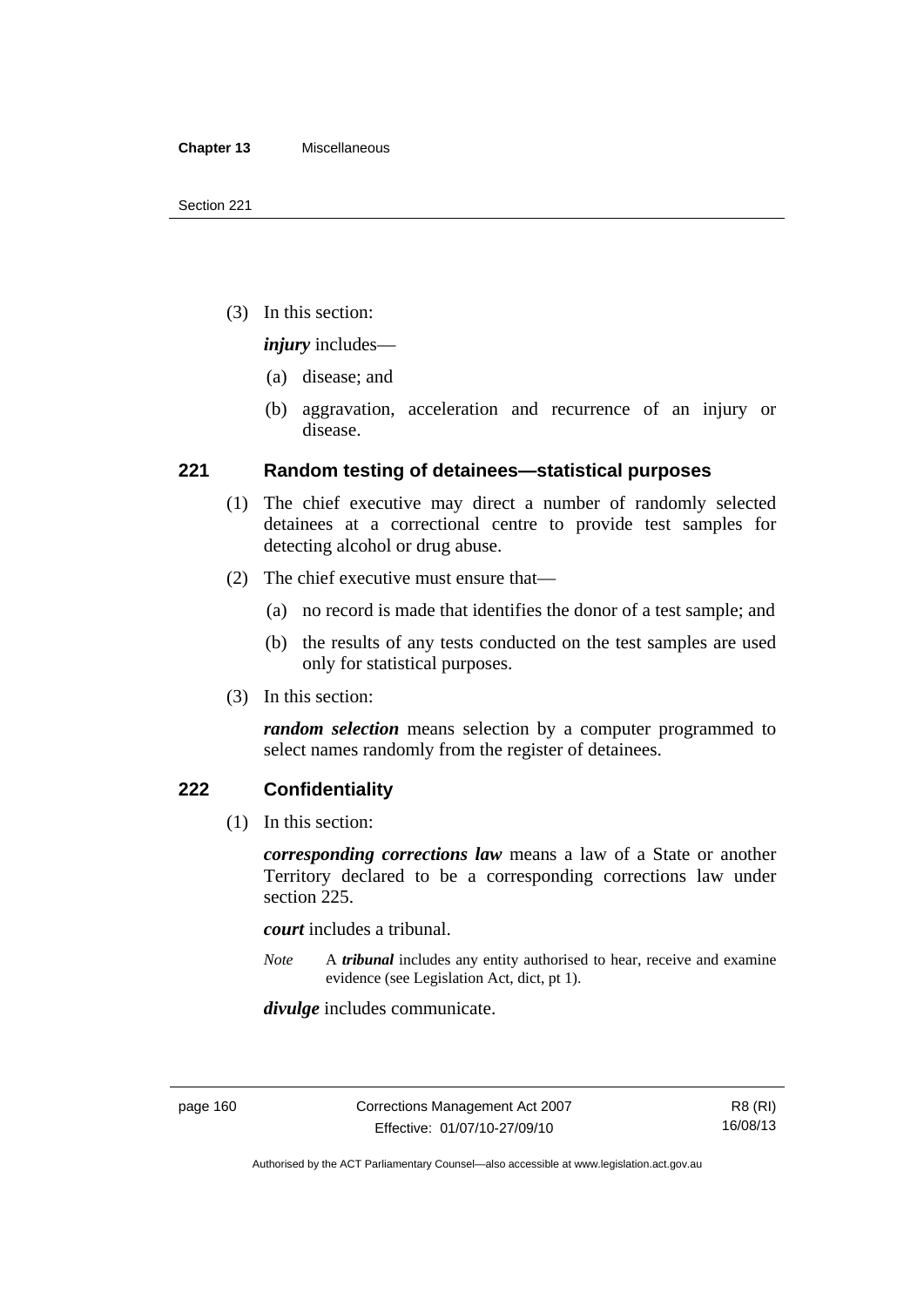## *person to whom this section applies* means a person who—

- (a) exercises, or has exercised, a function under this Act; or
- (b) is, or has been, otherwise involved in the administration of this Act.

*produce* includes allow access to.

*protected information* means information about a person that is disclosed to, or obtained by, a person to whom this section applies because of—

- (a) the exercise of a function under this Act by the person or someone else; or
- (b) the involvement of the person, or someone else, in the administration of this Act.
- (2) A person to whom this section applies commits an offence—
	- (a) if the person—
		- (i) makes a record of protected information about someone else; and
		- (ii) is reckless about whether the information is protected information about someone else; or
	- (b) if the person does something that divulges protected information about someone else and is reckless about whether—
		- (i) the information is protected information about someone else; and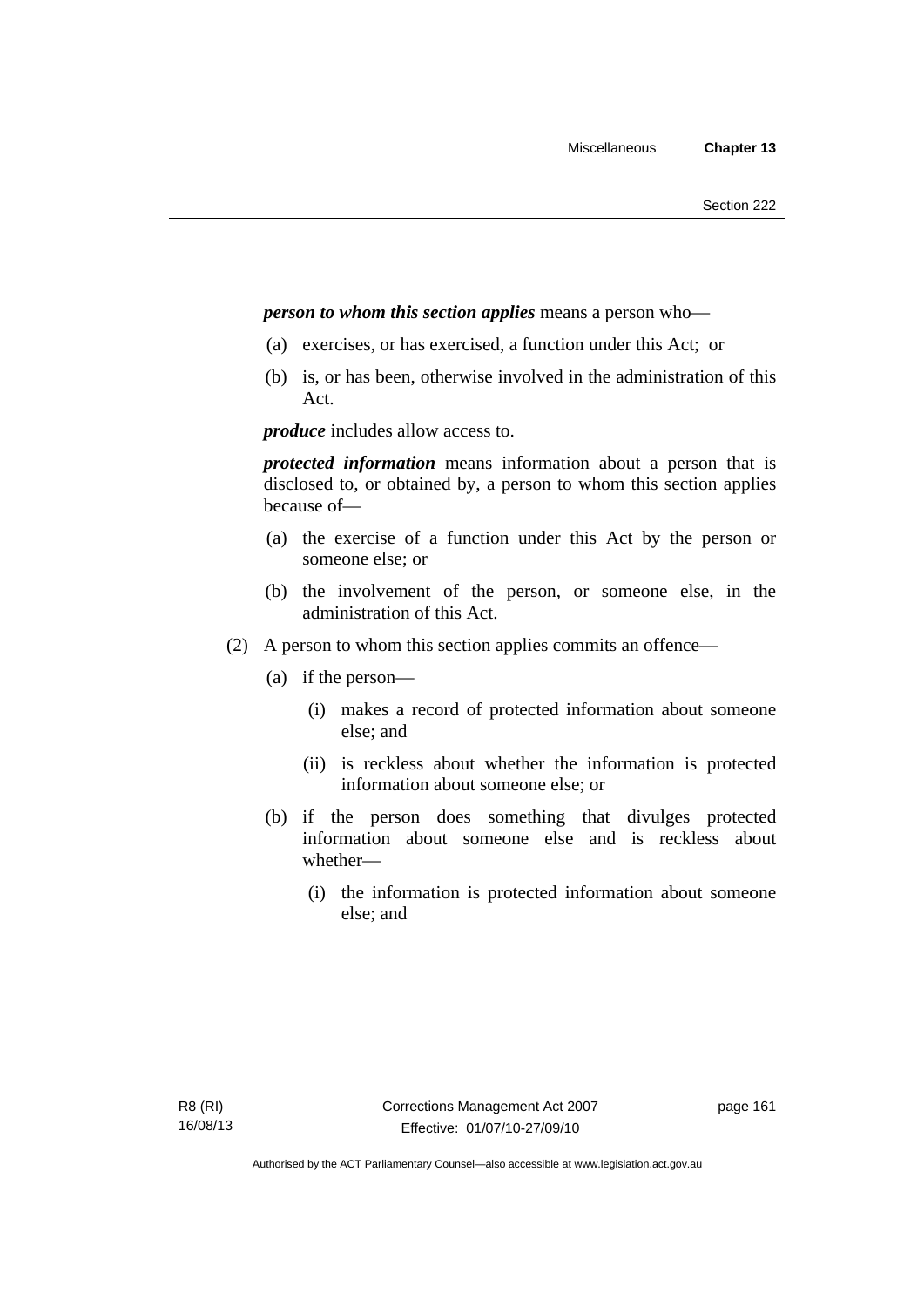(ii) doing the thing would result in the information being divulged to someone else.

Maximum penalty: 50 penalty units, imprisonment for 6 months or both.

- (3) Subsection (2) does not apply if the record is made, or the information is divulged, by the person as follows:
	- (a) under this Act or another territory law;
	- (b) in relation to the exercise of a function under this Act or another territory law;
	- (c) for the *Crimes (Sentencing) Act 2005*, section 136 (Information exchanges between criminal justice entities);
	- (d) to a person exercising a function under, or otherwise involved in the administration of, a corresponding corrections law;
	- (e) to a law enforcement agency;

*Note Law enforcement agency* is defined in the dictionary.

- (f) to an entity prescribed by regulation;
- (g) otherwise in relation to the administration of this Act or another territory law.
- (4) Subsection (2) does not apply to the divulging of protected information about someone—
	- (a) with the person's consent; or
	- (b) if authorised by the chief executive under subsection (5); or
	- (c) if the information only tells someone of the place where a detainee is held in detention; or
	- (d) if the information is disclosed under a regulation.

Authorised by the ACT Parliamentary Counsel—also accessible at www.legislation.act.gov.au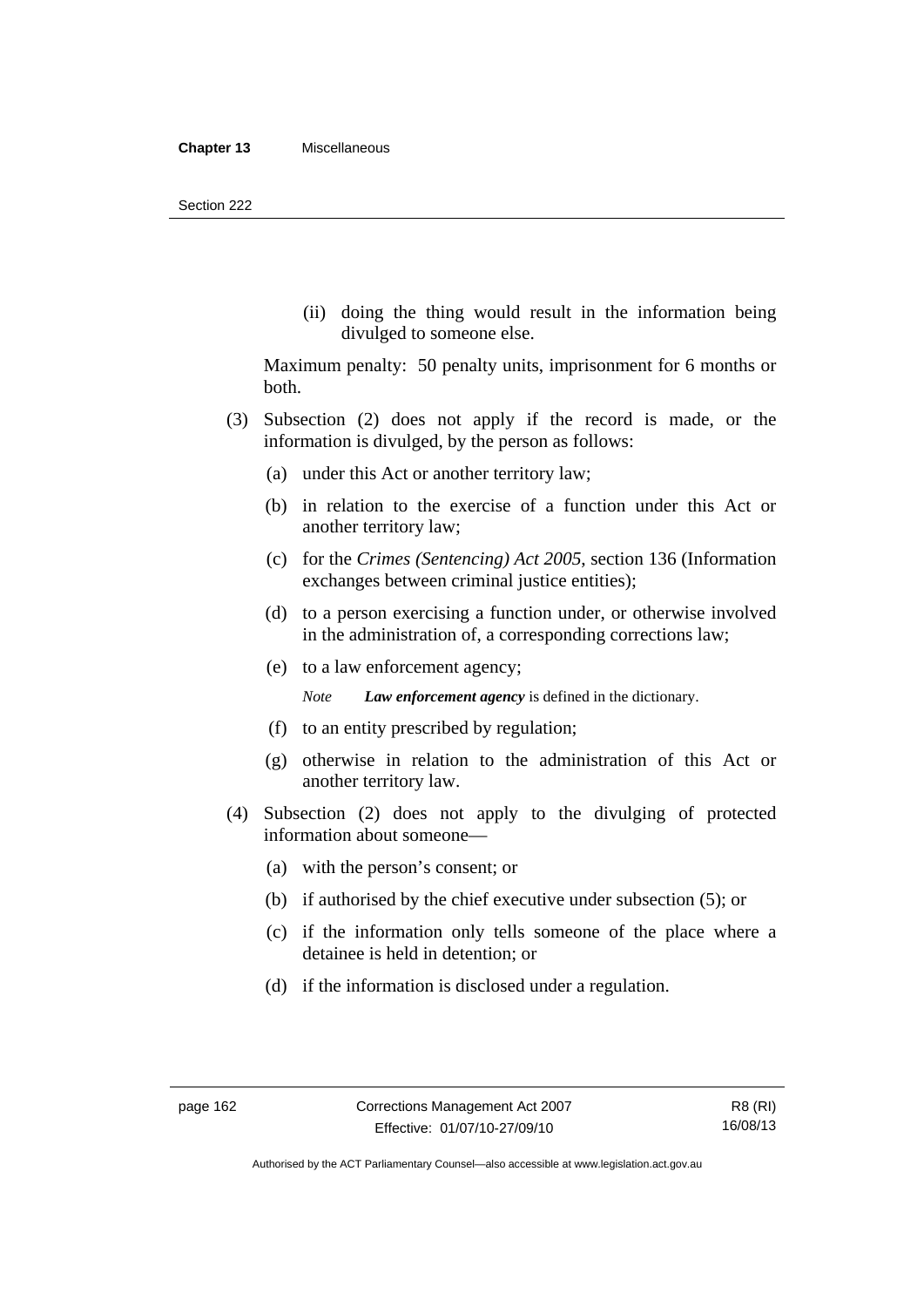- (5) The chief executive may, in writing, authorise the divulging of protected information about a person if the chief executive believes, on reasonable grounds, that divulging the information is—
	- (a) necessary to protect someone whose life or safety is in danger; or
	- (b) otherwise in the public interest.

# **223 Protection from liability**

- (1) This section applies to a person who—
	- (a) exercises, or has exercised, a function under this Act; or
	- (b) is, or has been, otherwise involved in the administration of this Act.
- (2) The person does not incur civil liability for an act or omission done honestly and without recklessness for this Act.
	- *Note* A reference to an Act includes a reference to the statutory instruments made or in force under the Act, including regulations and the corrections rules (see Legislation Act, s 104).
- (3) Any civil liability that would, apart from this section, attach to the person attaches instead to the Territory.

## **224 Corrections dogs**

A regulation may make provision in relation to the use of corrections dogs.

#### **Examples of provision made by regulation**

- 1 the training and approval of dogs for exercising functions under this Act
- 2 approvals for corrections officers to use corrections dogs
- *Note* An example is part of the Act, is not exhaustive and may extend, but does not limit, the meaning of the provision in which it appears (see Legislation Act, s 126 and s 132).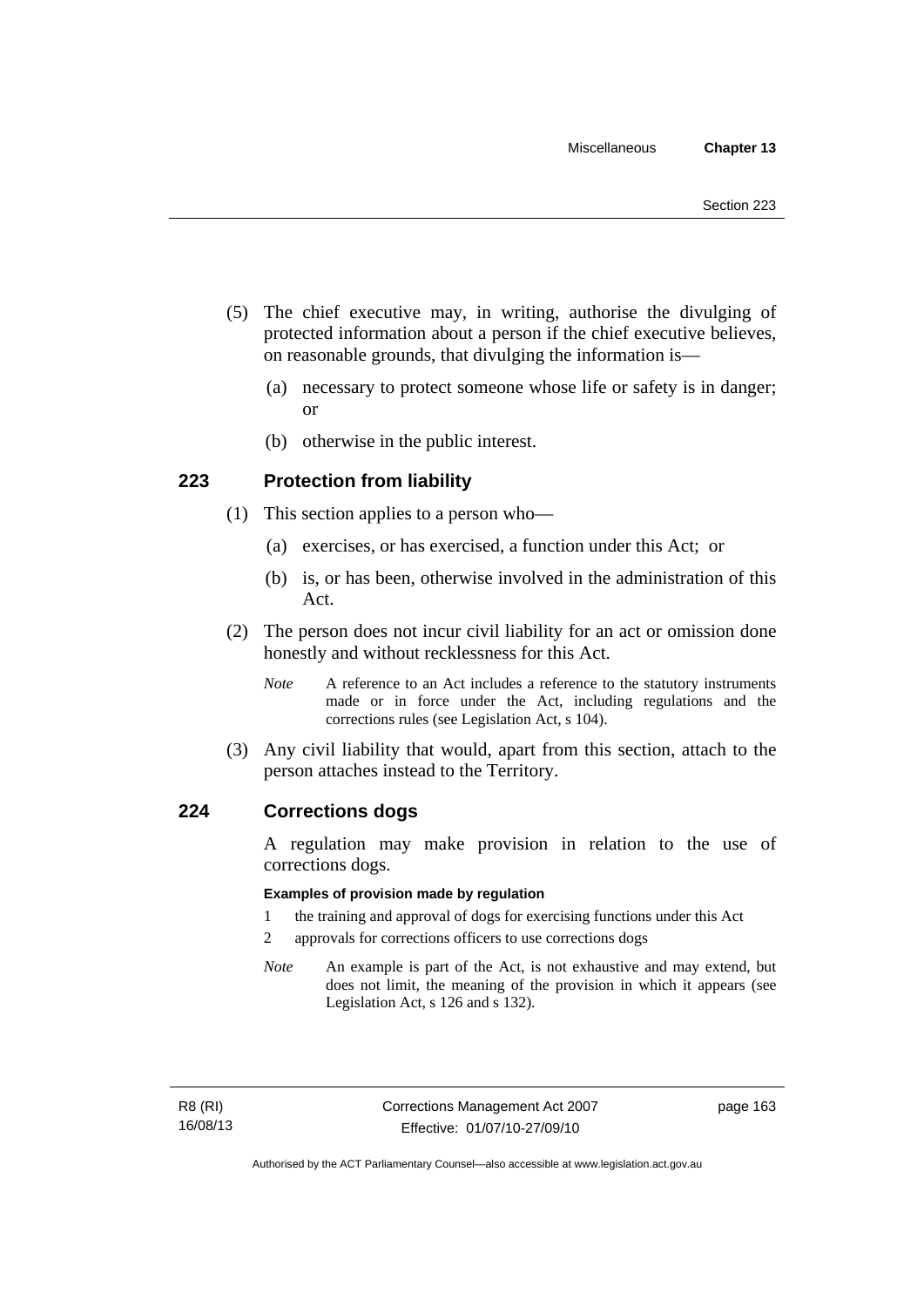#### **Chapter 13** Miscellaneous

# **225 Declaration of corresponding corrections law**

- (1) The Minister may declare that a law of a State or another Territory is a corresponding corrections law.
- (2) The Minister may make the declaration only if satisfied that the law substantially corresponds to this Act or a part of this Act.
- (3) A declaration is a notifiable instrument.

*Note* A notifiable instrument must be notified under the Legislation Act.

# **226 Evidentiary certificates**

- (1) A certificate that appears to be signed by or for the chief executive, and states any matter relevant to anything done or not done under this Act in relation to a detainee, is evidence of the matter.
- (2) Without limiting subsection (1), a certificate under subsection (1) may state any of the following:
	- (a) that a stated person did, or did not, occupy a position under this Act;
	- (b) that a stated person was, or was not, a detainee;
	- (c) that a stated instrument under this Act was, or was not, in force;
	- (d) that a stated disciplinary breach by a stated detainee was, or was not, admitted by the detainee or found proven at an inquiry for chapter 10 (Discipline);
	- (e) that a stated instrument is a copy of an instrument made, given, issued or received under this Act.
- (3) A certificate that appears to be signed by or for the chief executive, and states any matter prescribed by regulation for this section, is evidence of the stated matter.
- (4) A certificate mentioned in subsection (1) or (2) may state a matter by reference to a date or period.

R8 (RI) 16/08/13

Authorised by the ACT Parliamentary Counsel—also accessible at www.legislation.act.gov.au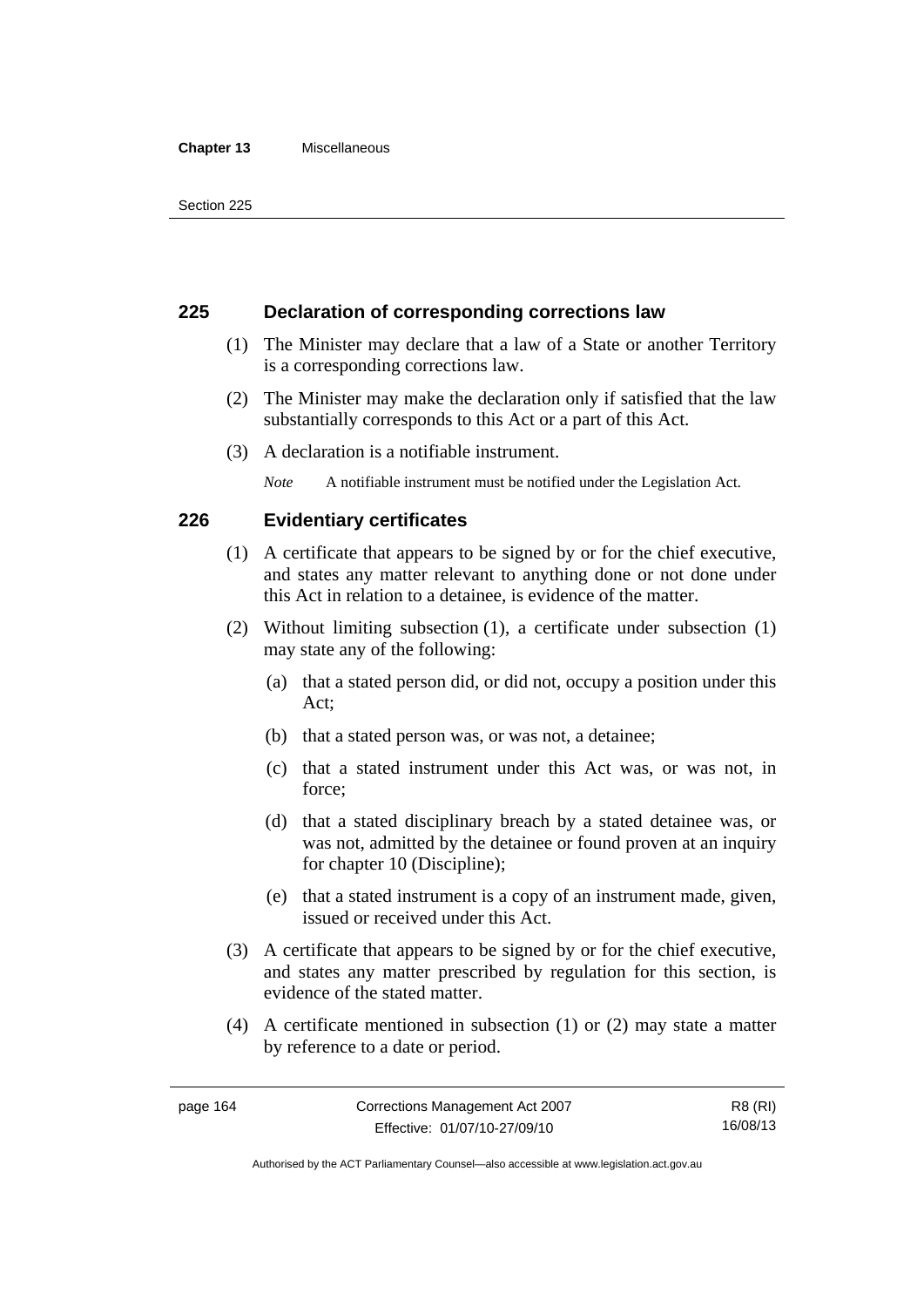- (5) A certificate of the results of the analysis of a substance under this Act, signed by an analyst appointed under subsection (8), is evidence of the facts stated in the certificate.
- (6) A court must accept a certificate or other document mentioned in this section as proof of the matters stated in it if there is no evidence to the contrary.
- (7) However, an instrument mentioned in subsection (2) (c), or certificate mentioned in subsection (5), must not be admitted in evidence by a court unless the court is satisfied that reasonable efforts have been made to serve a copy of the instrument or certificate on the person concerned.
- (8) The chief executive may appoint analysts for this Act.
	- *Note 1* For the making of appointments (including acting appointments), see the Legislation Act, pt 19.3.
	- *Note* 2 In particular, a person may be appointed for a particular provision of a law (see Legislation Act, s 7 (3)) and an appointment may be made by naming a person or nominating the occupant of a position (see s 207).
- (9) An appointment under subsection (8) is a notifiable instrument.
	- *Note* A notifiable instrument must be notified under the Legislation Act.

# **227 Determination of fees**

- (1) The Minister may determine fees for this Act.
	- *Note* The Legislation Act contains provisions about the making of determinations and regulations relating to fees (see pt 6.3).
- (2) A determination is a disallowable instrument.
	- *Note* A disallowable instrument must be notified, and presented to the Legislative Assembly, under the Legislation Act.

# **228 Approved forms**

 (1) The Minister may approve forms for this Act (other than forms for use in or in relation to a court).

| R8 (RI)  | Corrections Management Act 2007 | page 165 |
|----------|---------------------------------|----------|
| 16/08/13 | Effective: 01/07/10-27/09/10    |          |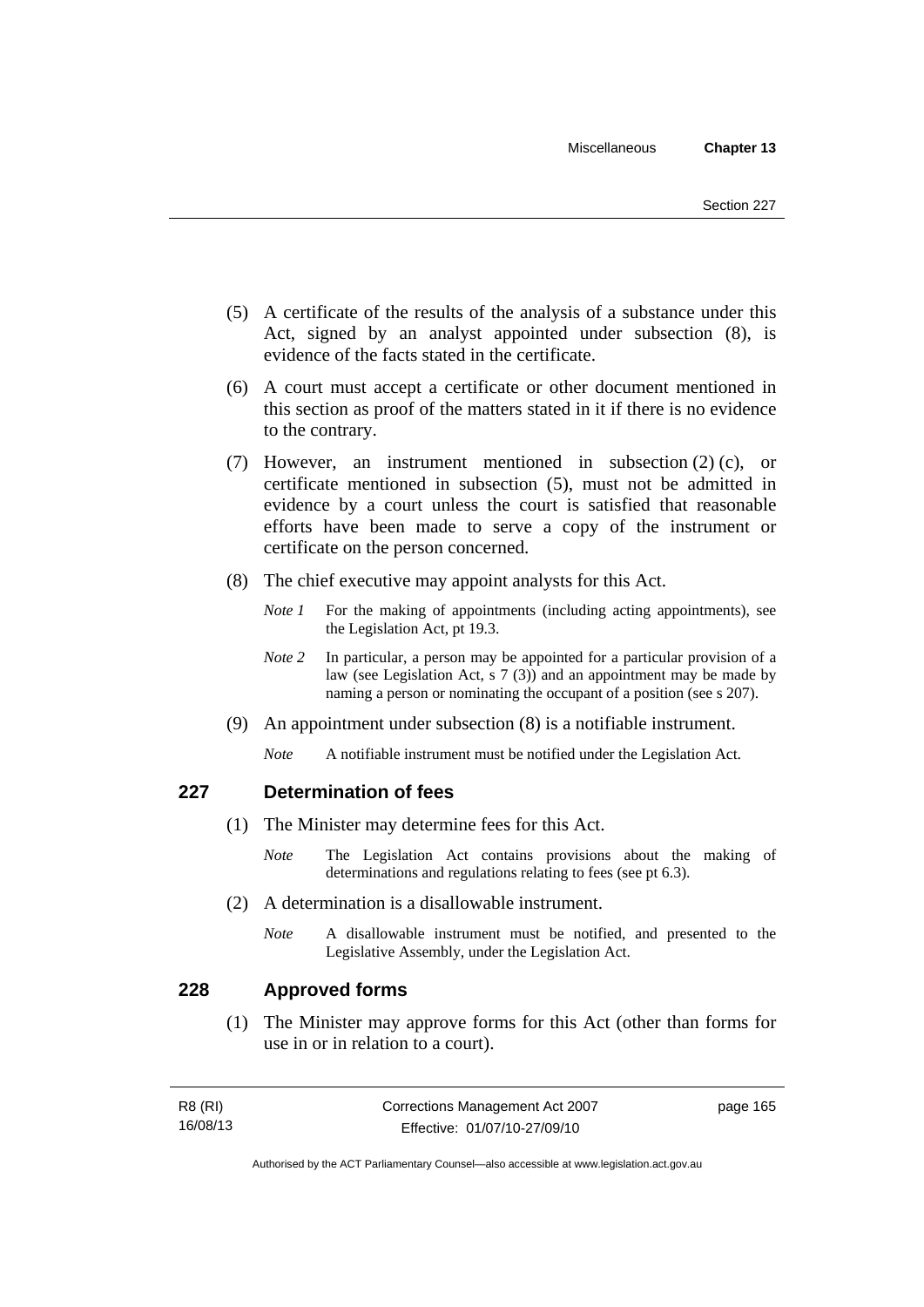(2) If the Minister approves a form for a particular purpose, the approved form must be used for that purpose.

*Note* For other provisions about forms, see the Legislation Act, s 255.

(3) An approved form is a notifiable instrument.

*Note* A notifiable instrument must be notified under the Legislation Act.

## **229 Regulation-making power**

(1) The Executive may make regulations for this Act.

- (2) In particular, a regulation may deal with any of the following:
	- (a) the administration of correctional centres;
	- (b) the detention of people in police and court cells;
	- (c) the escorting of detainees;
	- (d) living conditions at correctional centres, including the treatment of detainees;
	- (e) the inspection of correctional centres and investigation of complaints by detainees;
	- (f) the admission of detainees to correctional centres;
	- (g) the management and security of correctional centres, particularly in relation to any of the following:
		- (i) the assessment of risks and measures to contain risks;
		- (ii) the classification and management of detainees;
		- (iii) work or activities by detainees;
		- (iv) correctional centre routine;
		- (v) detainees' money or property;
		- (vi) communications by detainees with other people, whether by phone or mail or any other means;

R8 (RI) 16/08/13

Authorised by the ACT Parliamentary Counsel—also accessible at www.legislation.act.gov.au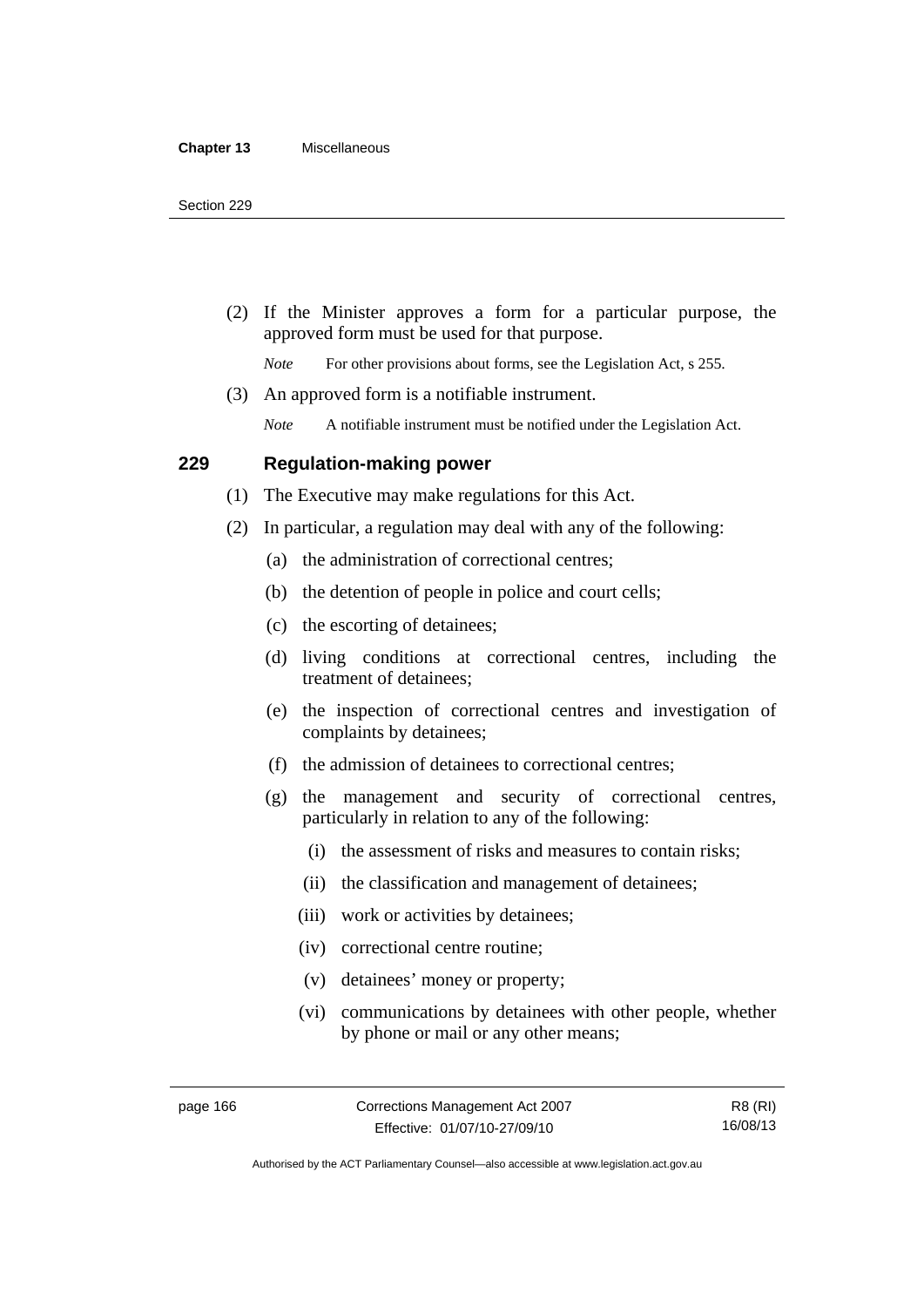- (vii) the movement or segregation of detainees;
- (viii) requirements for the wearing of uniforms by detainees;
	- (ix) searches of people or property and the seizure of property;
	- (x) alcohol or drug testing;
- (xi) the use of force;
- (xii) the analysis of things seized under this Act;
- (xiii) access to correctional centres;
- (xiv) good order and discipline;
- (xv) release procedures;
- (h) leave for detainees to be absent from correctional centres.
- (3) For chapter 10 (Discipline), a detainee's entitlements in relation to chapter 6 (Living conditions at correctional centres) include anything expressed to be an entitlement in a regulation made for a provision of chapter 6.
- (4) A regulation is taken to be consistent with this Act to the extent that it is capable of operating concurrently with this Act.
- (5) A regulation may apply, adopt or incorporate a law of another jurisdiction or an instrument, or a provision of a law of another jurisdiction or instrument, as in force from time to time.
	- *Note 1* The text of an applied, adopted or incorporated law or instrument, whether applied as in force from time to time or at a particular time, is taken to be a notifiable instrument if the operation of the Legislation Act, s 47 (5) or (6) is not disapplied (see s 47 (7)).
	- *Note 2* A notifiable instrument must be notified under the Legislation Act.
- (6) A regulation may create offences and fix maximum penalties of not more than 20 penalty units for the offences.
	- *Note* Regulations must be notified, and presented to the Legislative Assembly, under the Legislation Act.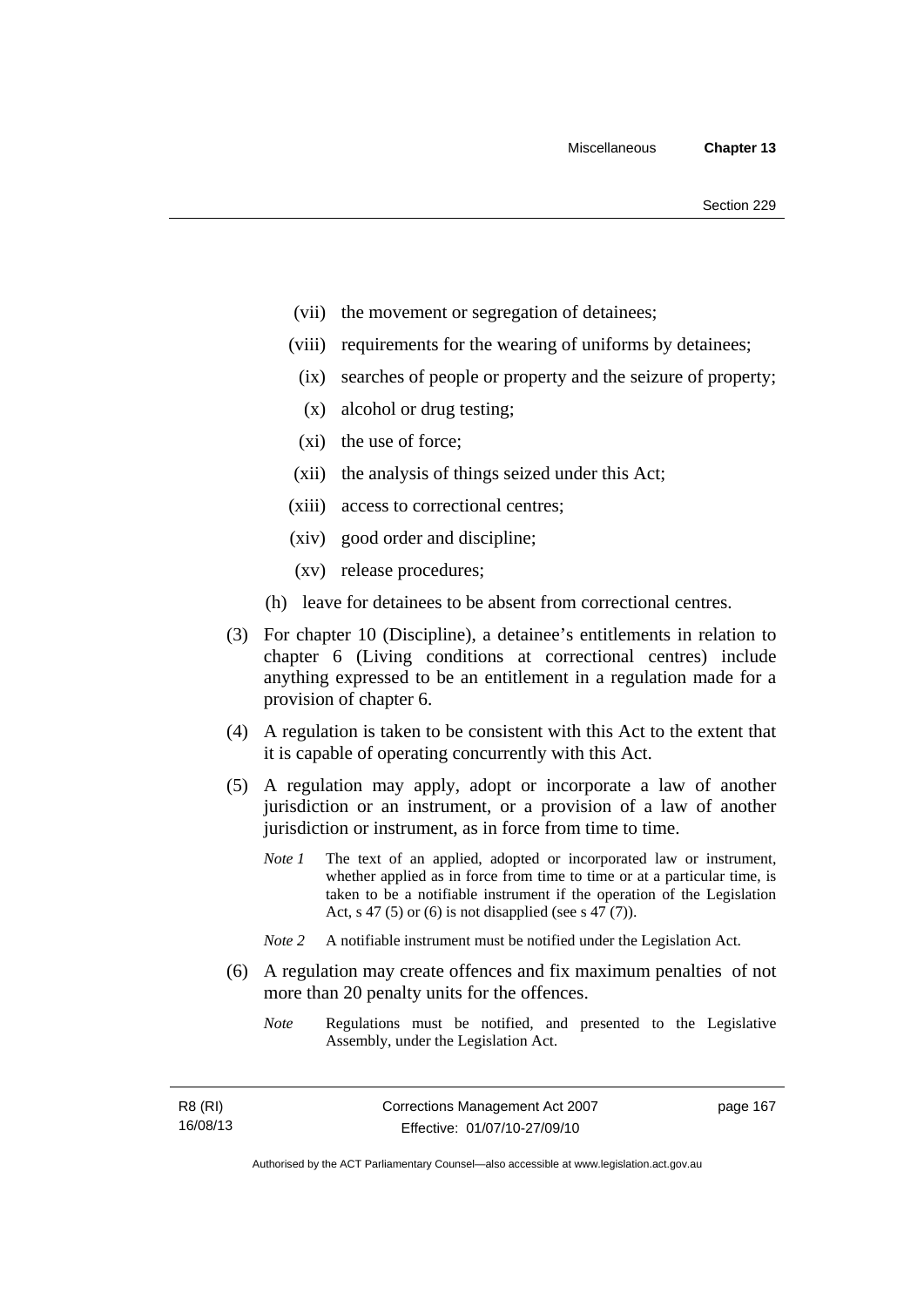#### **Chapter 50 Transitional**

Section 500

# **Chapter 50 Transitional**

# **500 Meaning of** *commencement day***—ch 50**

In this chapter:

*commencement day* means the day this chapter commences.

# **501 Application of Act to transitional detainees**

- (1) To remove any doubt, this Act applies to a person who is a detainee because of any of the following provisions of the *Crimes (Sentence Administration) Act 2005*:
	- (a) section 330 (Full-time imprisonment—sentenced offenders);
	- (b) section 331 (Full-time imprisonment—remandees);
	- (c) section 331A (Full-time imprisonment—other detainees).
- (2) When this section expires, the following note also expires:
	- section  $6(1)$ , note 2.
- (3) This section is a law to which the Legislation Act, section 88 (Repeal does not end effect of transitional laws etc) applies.
- (4) This section expires on the expiry of the *Crimes (Sentence Administration) Act 2005,* chapter 16 (Transitional—general).

# **502 Application of Act to transitional interstate leave permits**

- (1) A permit in force immediately before the commencement day under the Prisoners Interstate Leave Act, section 6 (Grants of interstate leave of absence permits) is taken, on and after the commencement day, to be an interstate leave permit under this Act.
- (2) This section is a law to which the Legislation Act, section 88 (Repeal does not end effect of transitional laws etc) applies.
- (3) This section expires on the expiry of the *Crimes (Sentence Administration) Act 2005,* chapter 16 (Transitional—general).

R8 (RI) 16/08/13

Authorised by the ACT Parliamentary Counsel—also accessible at www.legislation.act.gov.au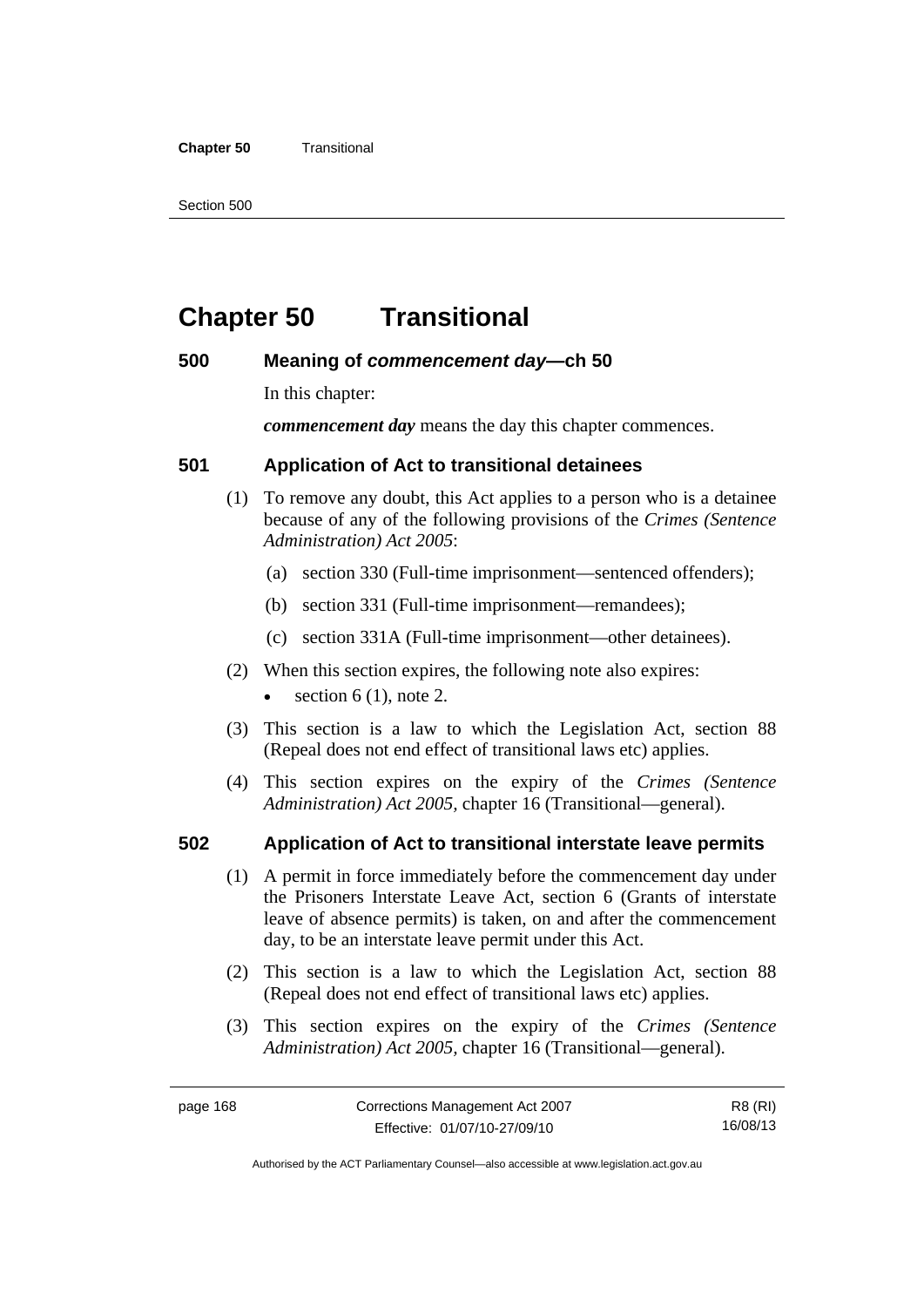(4) In this section:

*Prisoners Interstate Leave Act* means the *Prisoners Interstate Leave Act 1997* (repealed) as applied by the *Crimes (Sentence Administration) Act 2005*, section 605 (Old custody law continues).

# **505 Construction of outdated references**

- (1) In any Act, instrument made under an Act or a document, a reference to an earlier law is, in relation to anything to which this Act applies, a reference to this Act.
- (2) In any Act, instrument made under an Act or a document, a reference to a provision of an earlier law is, in relation to anything to which this Act applies, a reference to the corresponding provision of this Act.
- (3) In any Act, instrument made under an Act or a document, a reference to anything that is no longer applicable because of the repeal or amendment of an earlier law by the *Sentencing Legislation Amendment Act 2006*, and for which there is a corresponding thing under this Act, is taken to be a reference to the corresponding thing under this Act, if the context allows and if otherwise appropriate.
- (4) This section is a law to which the Legislation Act, section 88 (Repeal does not end effect of transitional laws etc) applies.
- (5) This section expires 10 years after the commencement day.
- (6) In this section:

*earlier law* means any of the following:

- (a) *Community Based Sentences (Transfer) Act 2003* (repealed);
- (b) *Crimes Act 1900*;
- (c) *Custodial Escorts Act 1998* (repealed);
- (d) *Magistrates Court Act 1930*;
- (e) *Parole Orders (Transfer) Act 1983* (repealed);

page 169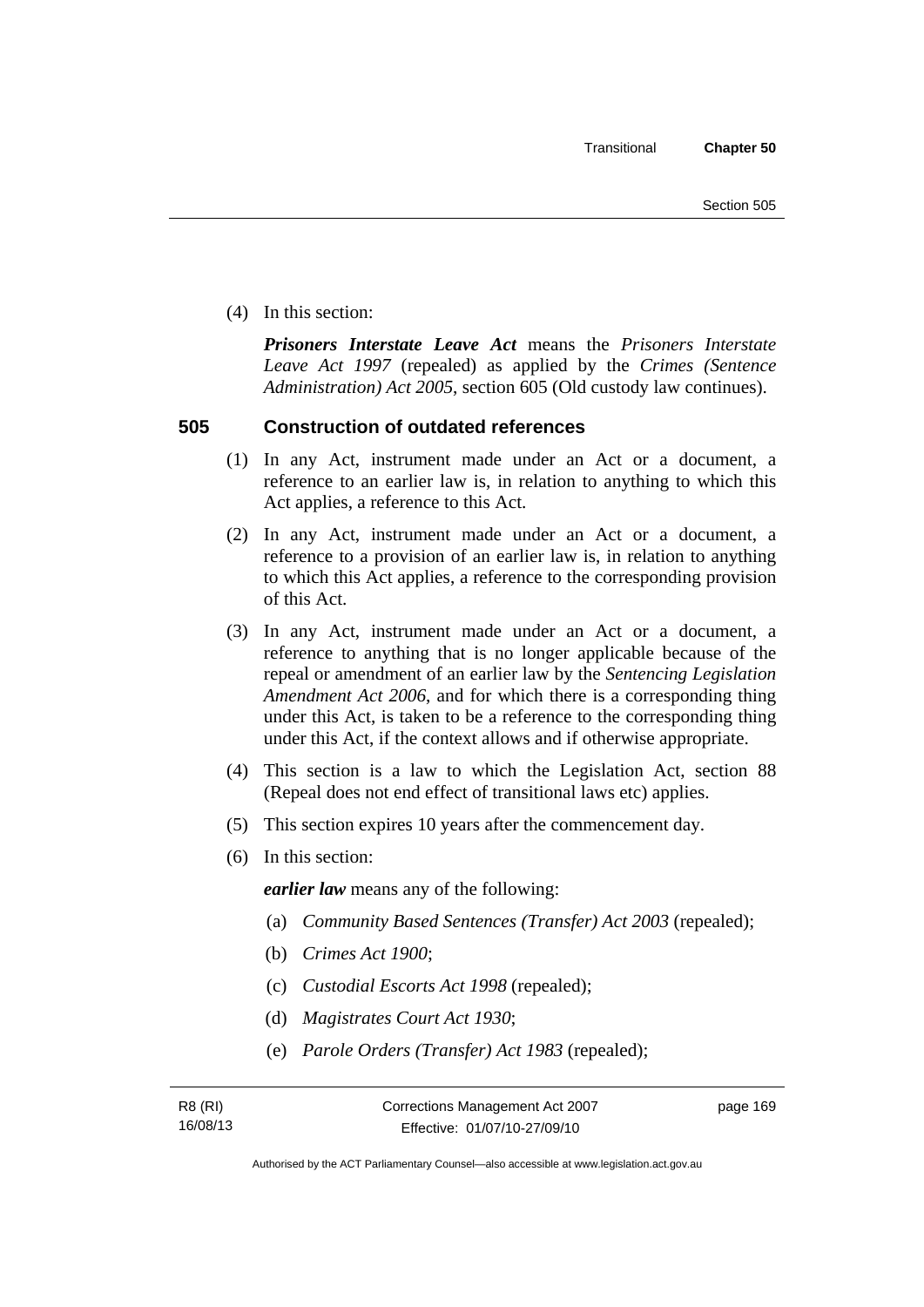Section 505

- (f) *Periodic Detention Act 1995* (repealed);
- (g) *Prisoners (International Transfer) Act 1999* (repealed);
- (h) *Prisoners Interstate Leave Act 1997* (repealed);
- (i) *Prisoners (Interstate Transfer) Act 1993* (repealed);
- (j) *Rehabilitation of Offenders (Interim) Act 2001* (repealed);
- (k) *Remand Centres Act 1976* (repealed);
- (l) *Removal of Prisoners Act 1968* (repealed);
- (m) *Supervision of Offenders (Community Service Orders) Act 1985* (repealed).
- *Note* A reference to an Act includes a reference to the statutory instruments made or in force under the Act, including any regulation (see Legislation Act, s 104).

page 170 Corrections Management Act 2007 Effective: 01/07/10-27/09/10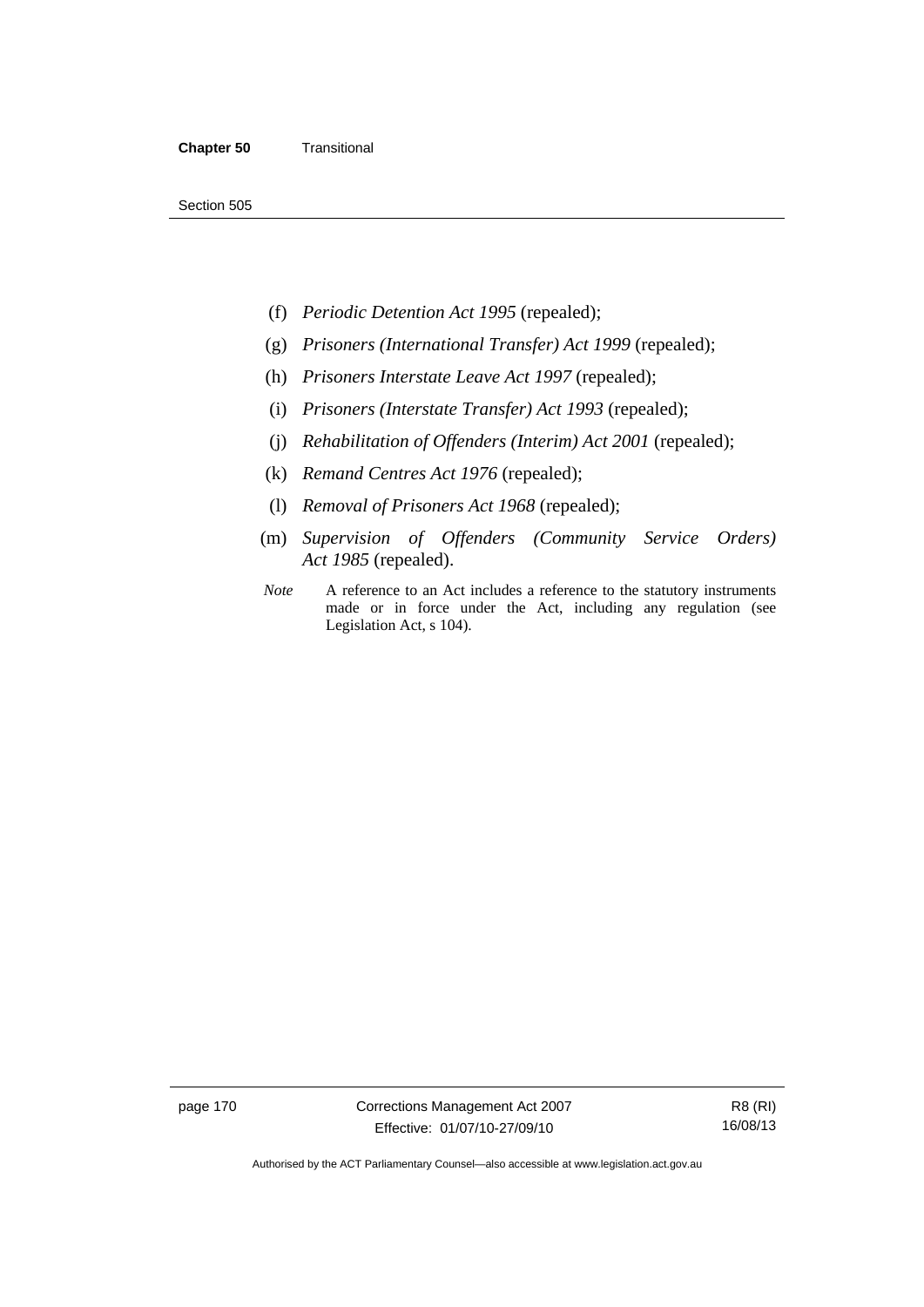# **Dictionary**

(see s 3)

*Note 1* The Legislation Act contains definitions and other provisions relevant to this Act.

*Note 2* For example, the Legislation Act, dict, pt 1, defines the following terms:

- $\bullet$  chief executive (see s 163)
- chief police officer
- civil partnership
- doctor
- domestic partner (see s 169 (1))
- Governor
- health practitioner
- human rights commissioner
- in relation to
- intersex person (see s 169B)
- judge
- Legislative Assembly
- magistrate
- NSW correctional centre
- nurse
- ombudsman
- police officer
- public advocate
- public employee
- public servant
- quarter
- sentence administration board
- transgender person (see s 169A (1) and (2))
- tribunal.

page 171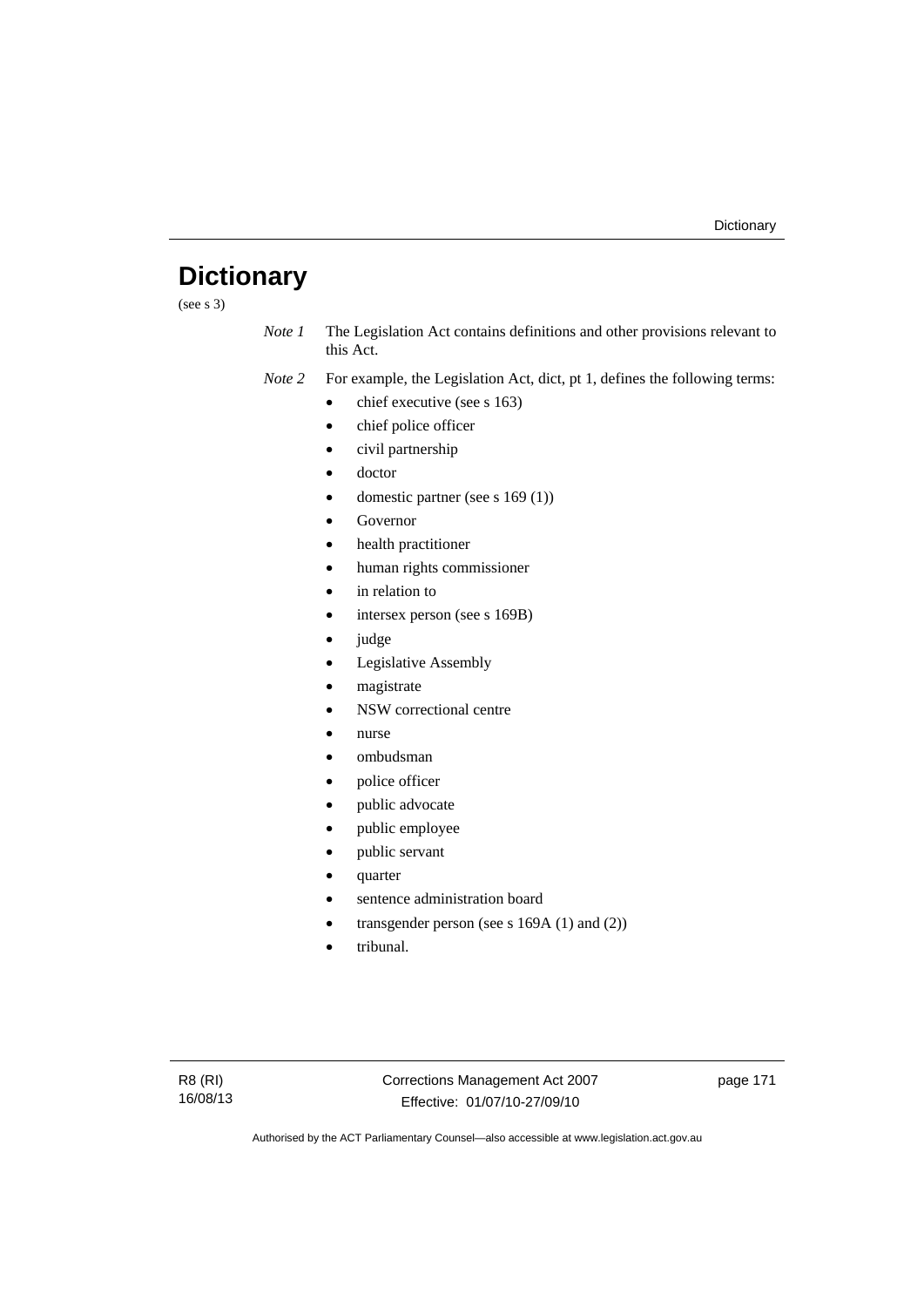*accredited person*, in relation to a detainee, means each of the following:

- (a) if the detainee is a sentenced offender—anyone involved in relation to the administration of the sentence;
- (b) a lawyer representing the detainee;
- (c) an official visitor;
- (d) the human rights commissioner;
- (e) the public advocate;
- (f) the ombudsman;
- (g) a person prescribed by regulation.
- *Note* Territory laws apply to a delegate of a person in the exercise of a delegation as if the delegate were the person who appointed the delegate (see Legislation Act, s 239 (2)).

*accused*—see section 151.

*activity*—see the *Crimes (Sentence Administration) Act 2005*, dictionary.

*adjudicator* means a person who is appointed as an adjudicator under section 177.

*administrative penalty*—see section 151.

*administrator*, in relation to a disciplinary breach—see section 151.

*admission*, of a detainee to a correctional centre—see section 63.

*body search*, of a detainee—see section 107.

*case management plan*, for a detainee, means the detainee's case management plan maintained under section 78.

*charge*—see section 151.

*charge notice*—see section 151.

*conduct* means an act or omission.

page 172 Corrections Management Act 2007 Effective: 01/07/10-27/09/10

R8 (RI) 16/08/13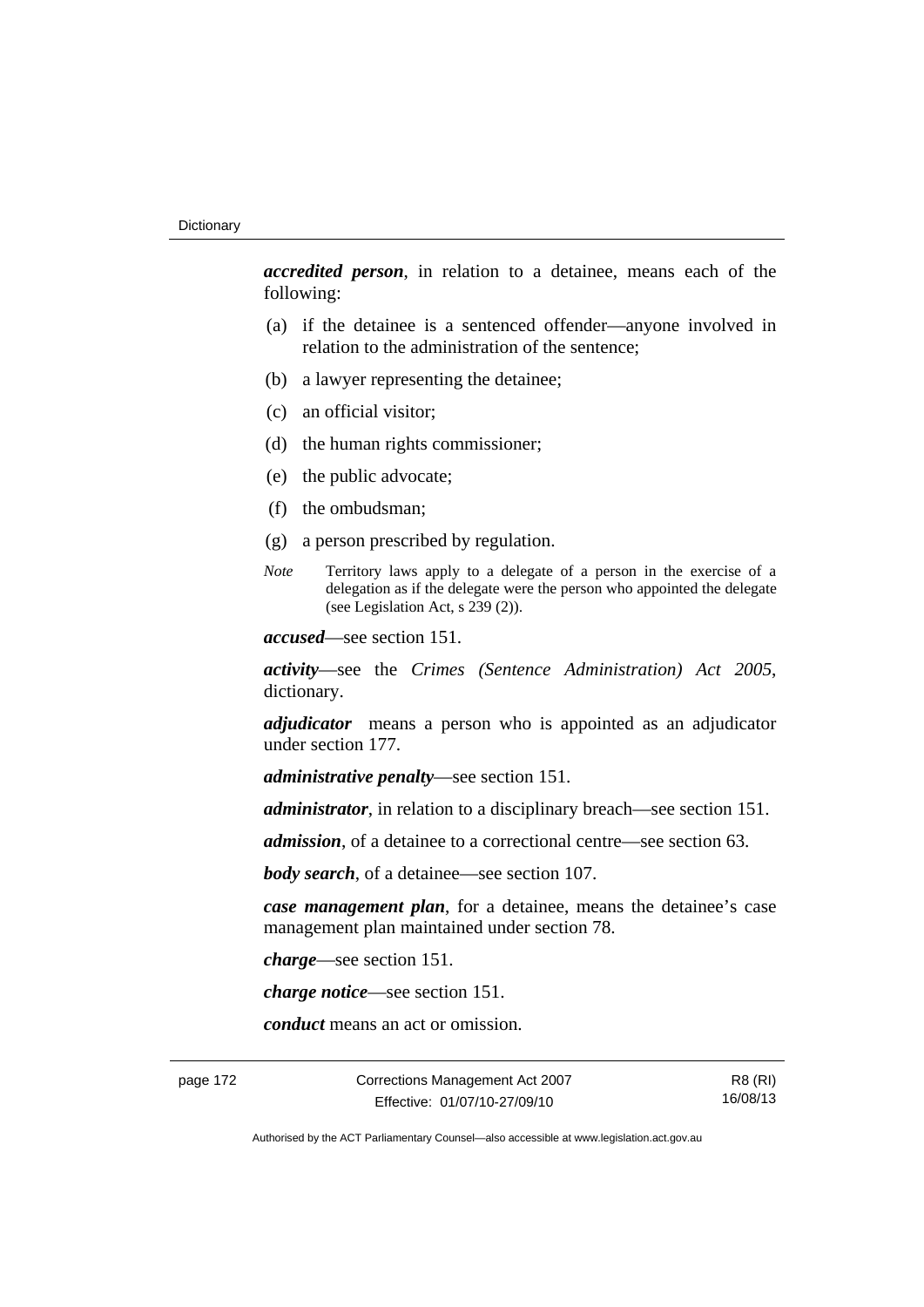*correctional centre* means a place declared to be a correctional centre under section 24.

*corrections dog* means a dog approved under the regulations to exercise functions as a corrections dog under this Act.

*corrections officer* means a person who is appointed as a corrections officer under section 19.

*corrections policy* means a corrections policy under section 14.

*corresponding chief executive*, for part 12.2 (Interstate leave)—see section 206.

*corresponding corrections law*—see section 225.

*corresponding leave law*, for part 12.2 (Interstate leave)—see section 206.

*court cell*, for chapter 4 (Detention in police and court cells etc) see section 29.

*detainee*—see section 6.

*detention period*, for an offender's periodic detention—see the *Crimes (Sentence Administration) Act 2005*, section 41.

*disciplinary action*—see section 151.

*disciplinary breach*—see section 151.

*disciplinary charge*—see section 151.

*drug*—see section 132.

*engage in conduct* means—

- (a) do an act; or
- (b) omit to do an act.

*escape*, for part 12.2 (Interstate leave)—see section 206.

*escort officer*, in relation to a person, means—

(a) a police officer; or

page 173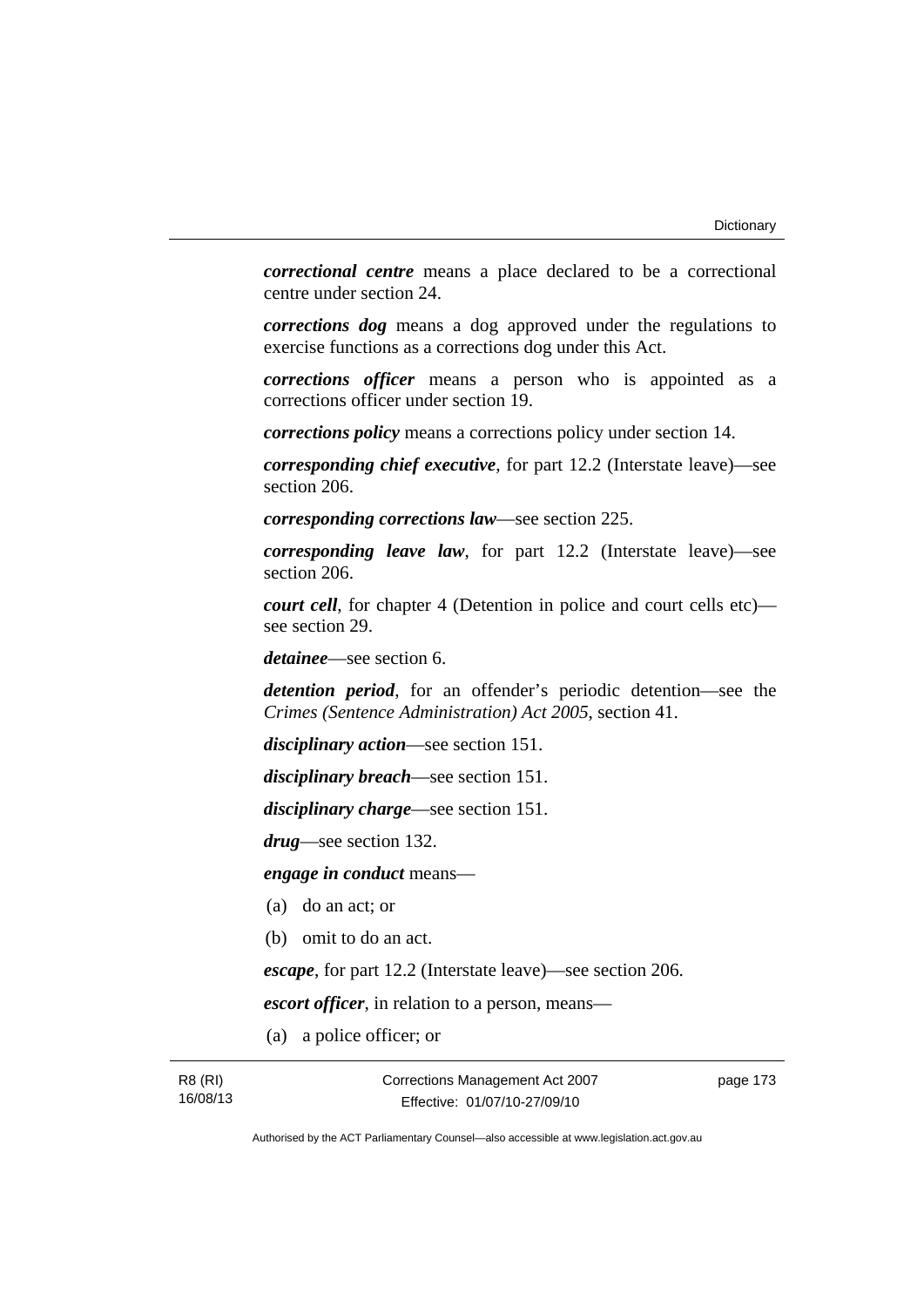(b) a corrections officer whose functions including escorting the person.

*family member*, of a detainee, means any of the following:

- (a) the detainee's domestic partner;
- (b) a parent, step-parent or grandparent of the detainee;
- (c) a child, step-child or grandchild of the detainee;
- (d) a brother, sister, step-brother or step-sister of the detainee;
- (e) a guardian or carer of the detainee.

*frisk search*—see section 107.

*full-time detainee*—see the *Crimes (Sentence Administration) Act 2005*, section 22 (1).

*health facility* means a hospital or other facility where health services are provided.

## *health service*—

- (a) means a service provided to someone (the *service user*) for any of the following purposes:
	- (i) assessing, recording, maintaining or improving the physical, mental or emotional health, comfort or wellbeing of the service user;
	- (ii) diagnosing or treating an illness, disability, disorder or condition of the service user; and
- (b) includes a service provided by a health practitioner in the practitioner's capacity as a health practitioner.

*hearing*, for an inquiry—see section 151.

*inquiry*—see section 151.

*interstate detainee*, for part 12.2 (Interstate leave)—see section 206. *interstate escort officer*—see section 213.

R8 (RI) 16/08/13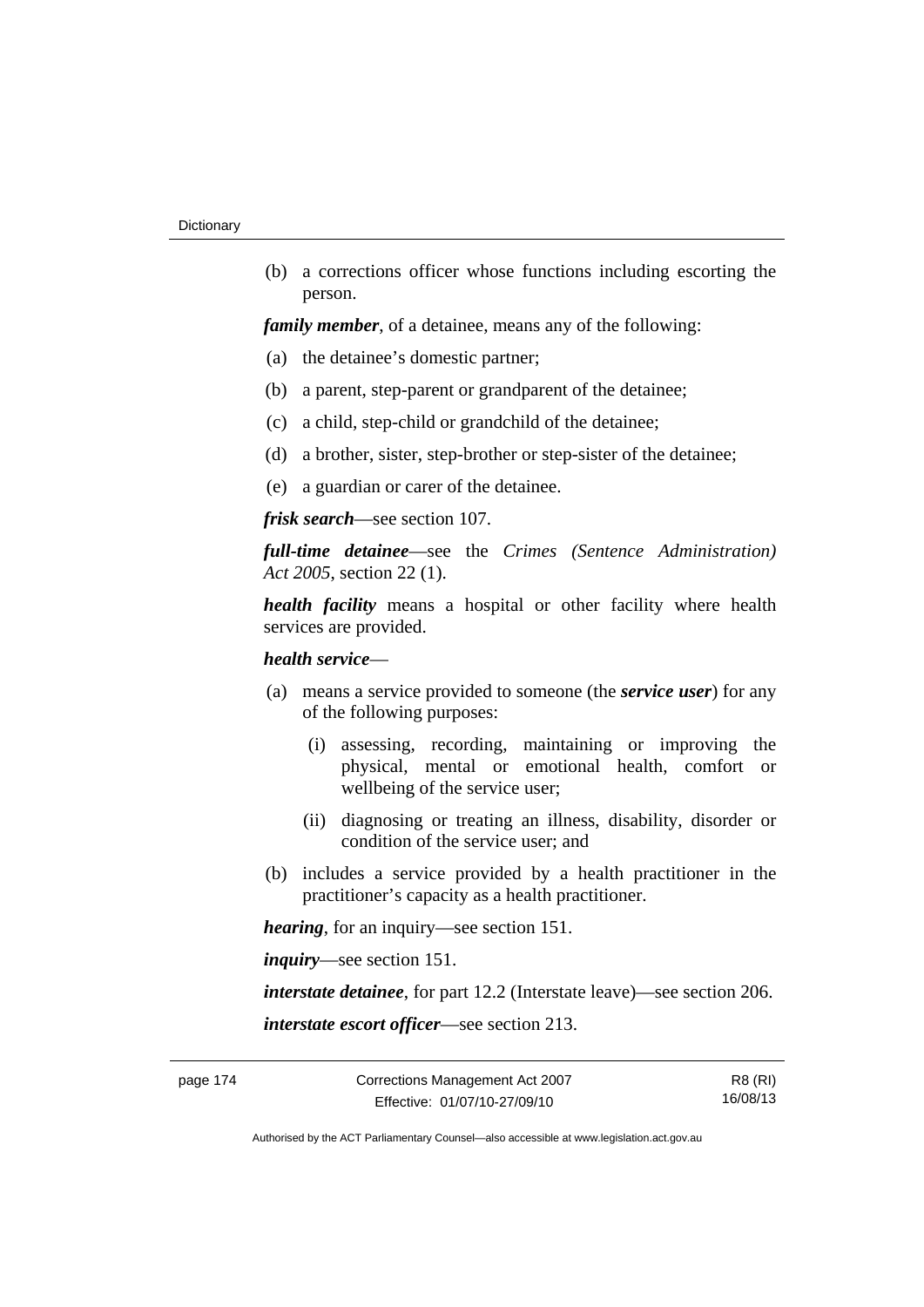*interstate leave permit*—see section 208.

*investigative segregation*—see section 151.

*investigator*—see section 151.

*investigator's report*—see section 151.

*law enforcement agency*—see the *Spent Convictions Act 2000*, dictionary.

*legally privileged—*a thing is *legally privileged* if client legal privilege attaches to the thing.

*local leave permit—*see section 205.

*mail* means postal mail.

*nonsmoking area*, at a correctional centre—see section 86.

*offender*—see the *Crimes (Sentence Administration) Act 2005*, dictionary.

*official visitor* means a person who is appointed as an official visitor under section 57.

*operating procedure* means an operating procedure under section 14.

*ordinary search*—see section 107.

*participating State*, for part 12.2 (Interstate leave)—see section 206.

*periodic detention*, for an offender—see the *Crimes (Sentence Administration) Act 2005*, section 40.

*personal monitoring device*—see section 101.

*police cell*, for Chapter 4 (Detention in police and court cells etc) see section 29.

*positive*, for a test sample for alcohol or a drug—see section 133.

*possession*, of a thing, includes the following:

(a) receiving or obtaining possession of the thing;

| R8 (RI)  | Corrections Management Act 2007 | page 175 |
|----------|---------------------------------|----------|
| 16/08/13 | Effective: 01/07/10-27/09/10    |          |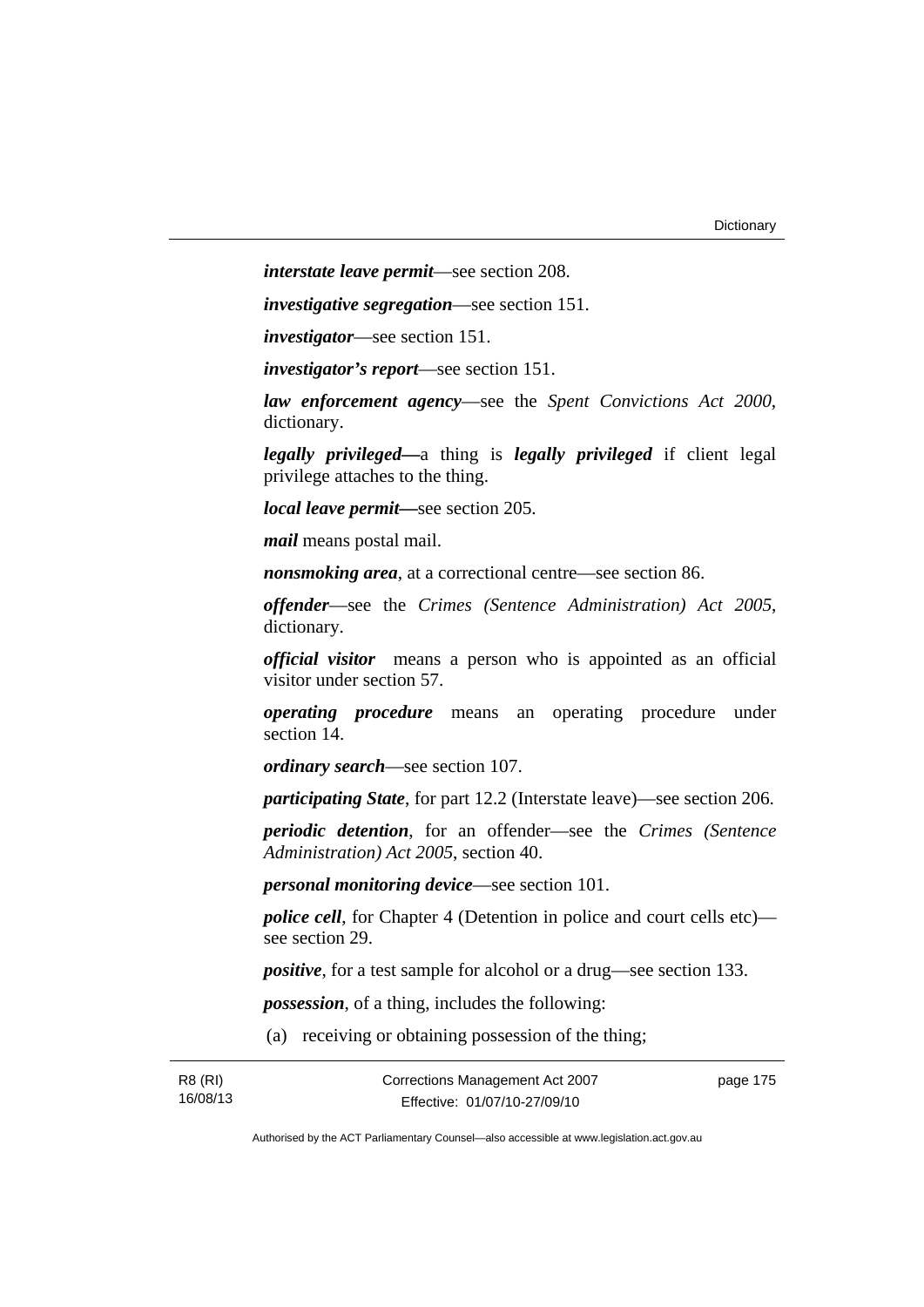- (b) having control over the disposition of the thing (whether or not having custody of the thing);
- (c) having joint possession of the thing.

## *presiding officer*—

- (a) for division 10.3.1 (Disciplinary action—with accused's consent)—see section 166; or
- (b) for division 10.3.2 (Internal disciplinary inquiry)—see section 169; or
- (c) for chapter 11 (Disciplinary inquiries)—see section 191.

*privilege*, in relation to a detainee—see section 151.

*prohibited area*, at a correctional centre—see section 85.

*prohibited thing* means a thing declared to be a prohibited thing under section 81.

*protected mail*—see section 104 (4).

*register of detainees* means the register kept under section 76.

*relevant presiding officer*, for division 10.3.5 (Disciplinary action)—see section 182.

*remandee*—see the *Crimes (Sentence Administration) Act 2005*, dictionary.

*review officer*, for division 10.3.3 (Internal review of inquiry decision)—see section 172.

*scanning search*—see section 107.

*security classification*, for a detainee, means the detainee's security classification under section 80.

*segregation*, of a detainee—see section 88.

*seizeable item*, for division 9.4.3 (Strip searches)—see section 113.

R8 (RI) 16/08/13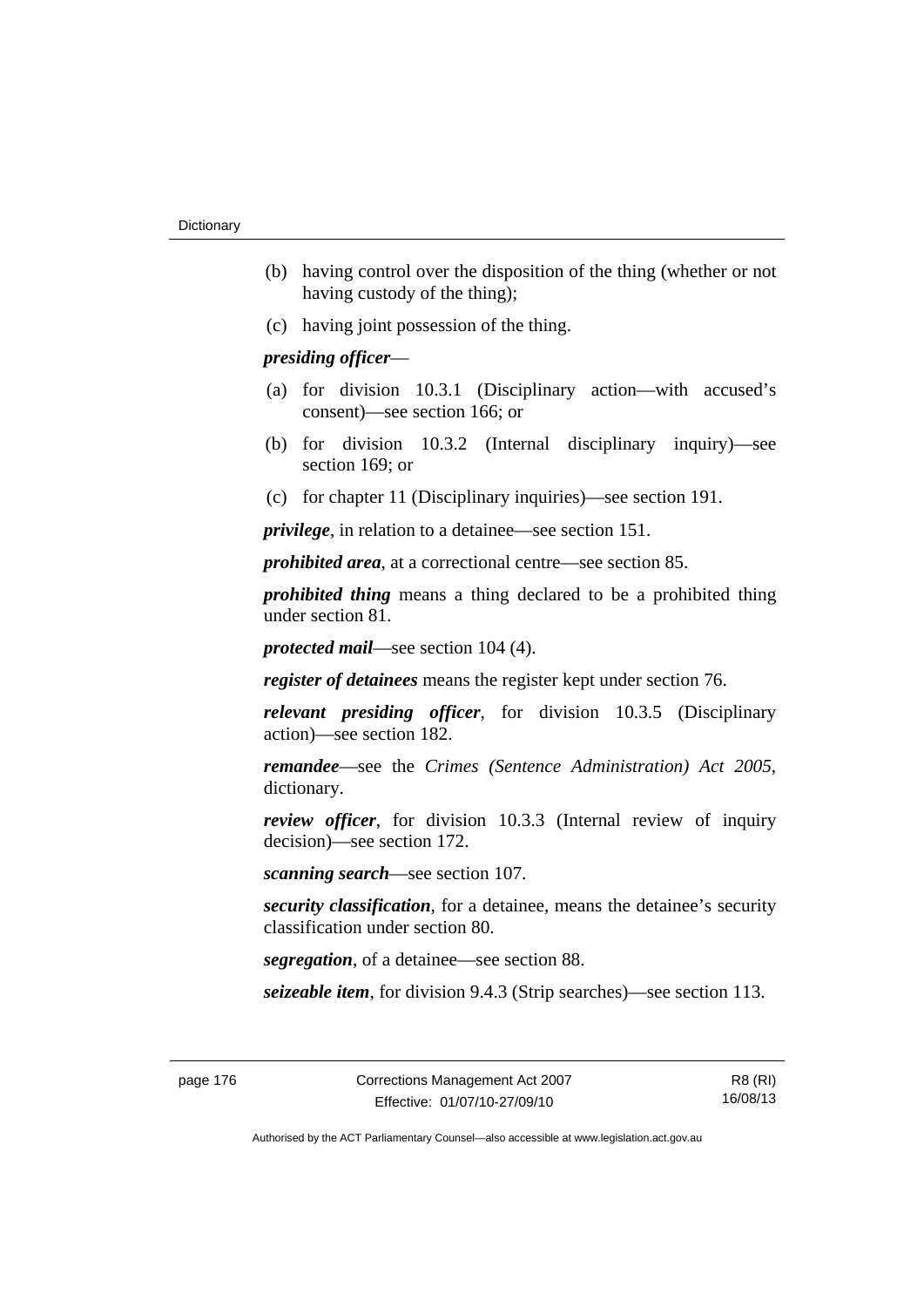*sentence—*see the *Crimes (Sentence Administration) Act 2005*, dictionary.

*separate confinement*, of a detainee—see section 151.

*strip search*, of a detainee—see section 107.

*test sample*—see section 132.

*visiting conditions*, at a correctional centre, means conditions declared under section 143 (Visiting conditions) in relation to the centre.

*visitor*, in relation to a correctional centre, includes a person wishing to enter the centre as a visitor.

R8 (RI) 16/08/13 Corrections Management Act 2007 Effective: 01/07/10-27/09/10

page 177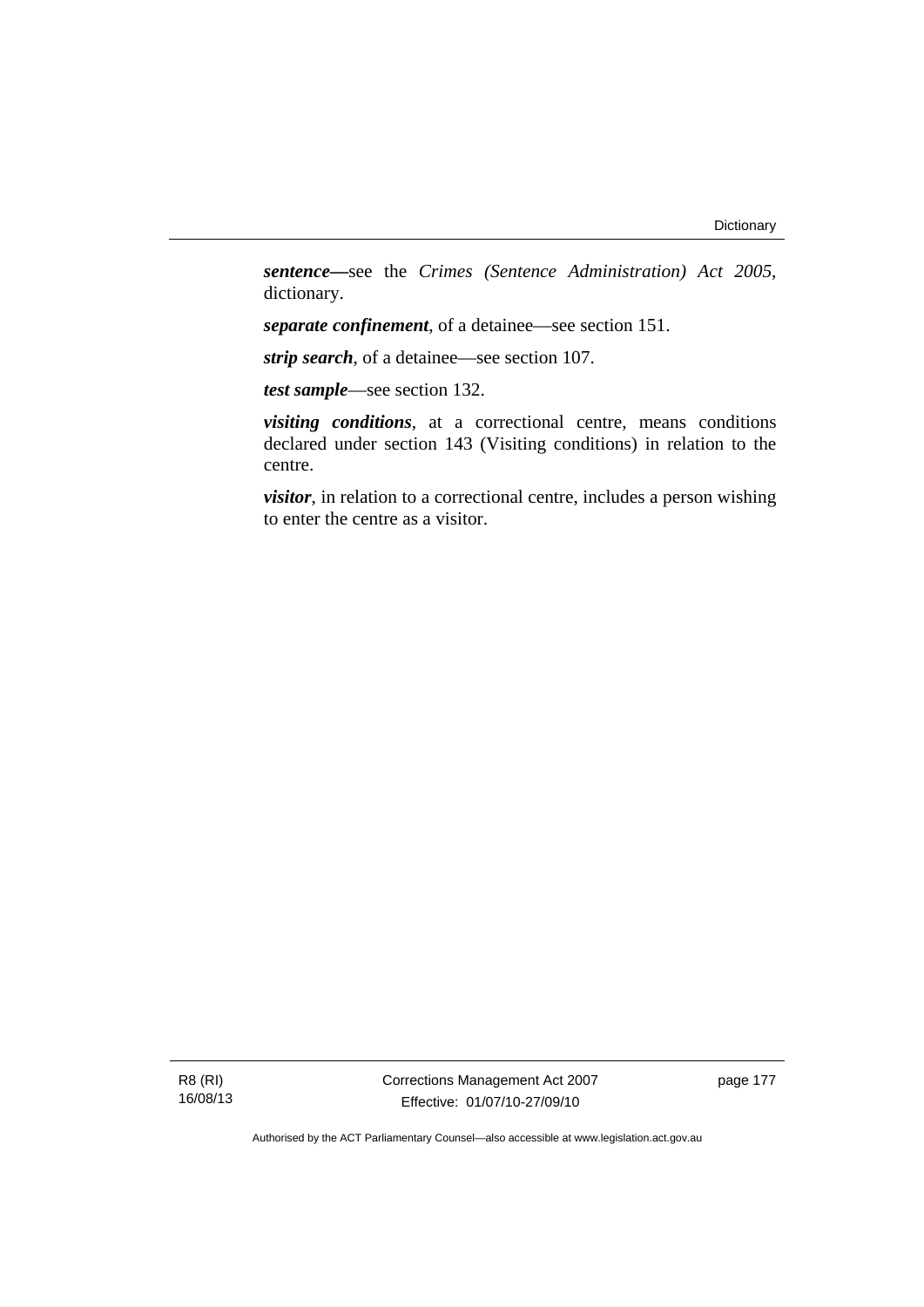1 About the endnotes

# **Endnotes**

# **1 About the endnotes**

Amending and modifying laws are annotated in the legislation history and the amendment history. Current modifications are not included in the republished law but are set out in the endnotes.

Not all editorial amendments made under the *Legislation Act 2001*, part 11.3 are annotated in the amendment history. Full details of any amendments can be obtained from the Parliamentary Counsel's Office.

Uncommenced amending laws and expiries are listed in the legislation history and the amendment history. These details are underlined. Uncommenced provisions and amendments are not included in the republished law but are set out in the last endnote.

If all the provisions of the law have been renumbered, a table of renumbered provisions gives details of previous and current numbering.

The endnotes also include a table of earlier republications.

| $reloc = relocated$<br>$Gaz = gazette$                                                                                                                                                                                                                                                                                                                                                                                                                                                                        |  |
|---------------------------------------------------------------------------------------------------------------------------------------------------------------------------------------------------------------------------------------------------------------------------------------------------------------------------------------------------------------------------------------------------------------------------------------------------------------------------------------------------------------|--|
| $R[X]$ = Republication No<br>$hdg =$ heading<br>$IA = Interpretation Act 1967$<br>$RI = reissue$<br>$ins = inserted/added$<br>$s = section/subsection$<br>$LA =$ Legislation Act 2001<br>$sch = schedule$<br>$LR =$ legislation register<br>$sdiv = subdivision$<br>$LRA =$ Legislation (Republication) Act 1996<br>$sub =$ substituted<br>$mod = modified/modification$<br>SL = Subordinate Law<br>$underlining = whole or part not commenced$<br>$o = order$<br>$om = omitted/repealed$<br>or to be expired |  |

## **2 Abbreviation key**

page 178 Corrections Management Act 2007 Effective: 01/07/10-27/09/10

R8 (RI) 16/08/13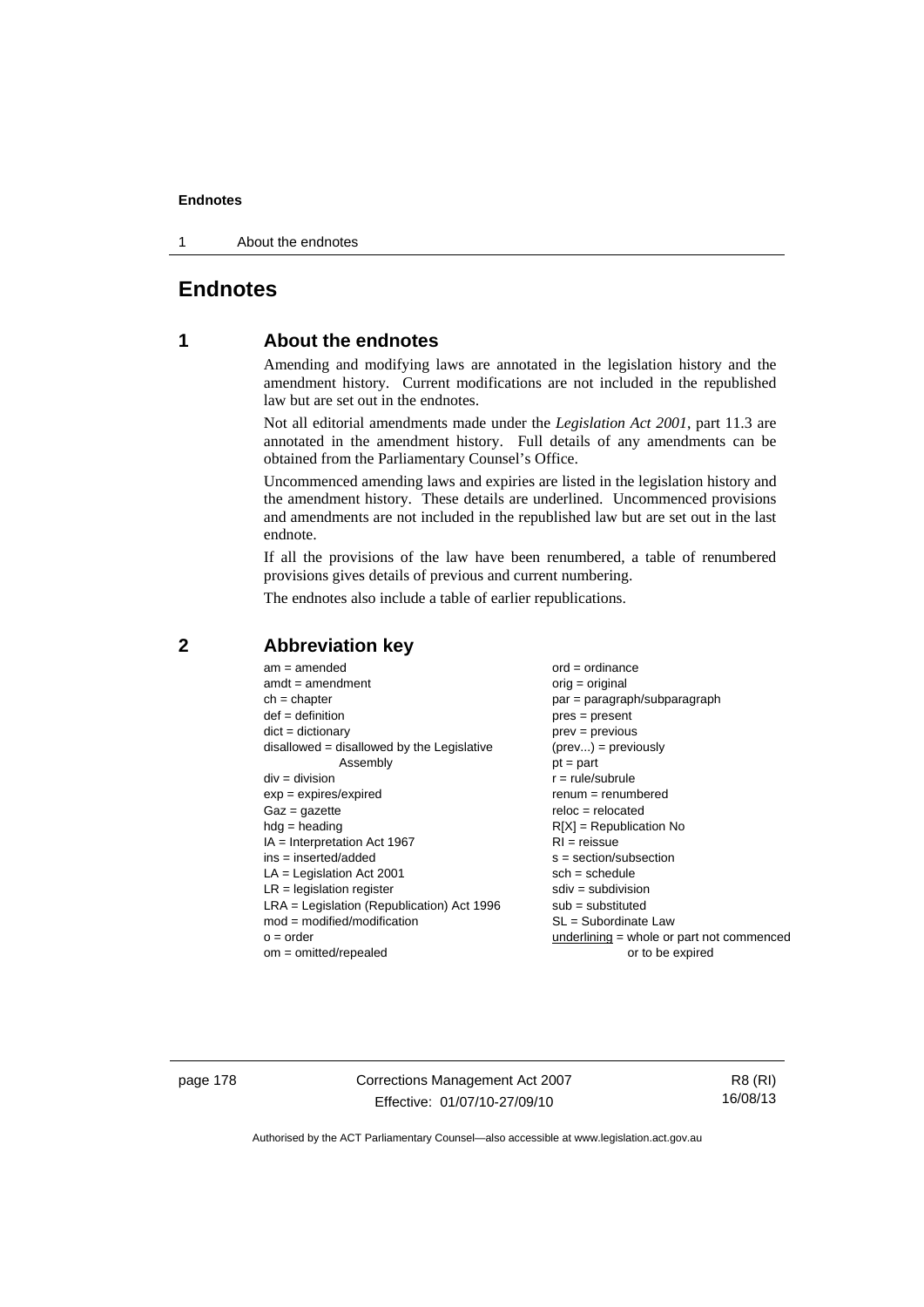## **3 Legislation history**

#### **Corrections Management Act 2007 A2007-15**

notified LR 18 June 2007

s 1, s 2 commenced 18 June 2007 (LA s 75 (1))

s 230 commenced 1 August 2007 (LA s 75AA)

sch 1 pt 1.2, pt 1.3 commenced 1 August 2007 (s 2 and CN2007-6)

remainder commenced 18 December 2007 (s 2 and LA s 79)

as amended by

#### **Civil Partnerships Act 2008 A2008-14 sch 1 pt 1.6**

notified LR 15 May 2008

s 1, s 2 commenced 15 May 2008 (LA s 75 (1))

sch 1 pt 1.6 commenced 19 May 2008 (s 2 and CN2008-8)

## **Children and Young People Act 2008 A2008-19 sch 1 pt 1.1**

notified LR 17 July 2008 s 1, s 2 commenced 17 July 2008 (LA s 75 (1)) sch 1 pt 1.1 commenced 9 September 2008 (s 2 and CN2008-13)

### **Children and Young People (Consequential Amendments) Act 2008 A2008-20 sch 2 pt 2.4**

notified LR 17 July 2008

s 1, s 2 commenced 17 July 2008 (LA s 75 (1))

s 3 commenced 18 July 2008 (s 2 (1))

sch 2 pt 2.4 commenced 9 September 2008 (s 2 (3) and see Children and Young People Act 2008 A2008-19, s 2 and CN2008-13)

#### **Crimes Legislation Amendment Act 2008 A2008-44 sch 1 pt 1.2**

notified LR 9 September 2008

s 1, s 2 commenced 9 September 2008 (LA s 75 (1))

sch 1 pt 1.2 commenced 30 May 2009 (s 2 and CN2009-4)

## **Corrections Management Amendment Act 2008 A2008-49**

notified LR 15 September 2008

s 1, s 2 commenced 15 September (LA s 75 (1)) remainder commenced 16 September 2008 (s 2)

## **Work Safety Legislation Amendment Act 2009 A2009-28 sch 2 pt 2.2**

notified LR 9 September 2009

s 1, s 2 commenced 9 September 2009 (LA s 75 (1))

R8 (RI) 16/08/13 Corrections Management Act 2007 Effective: 01/07/10-27/09/10

page 179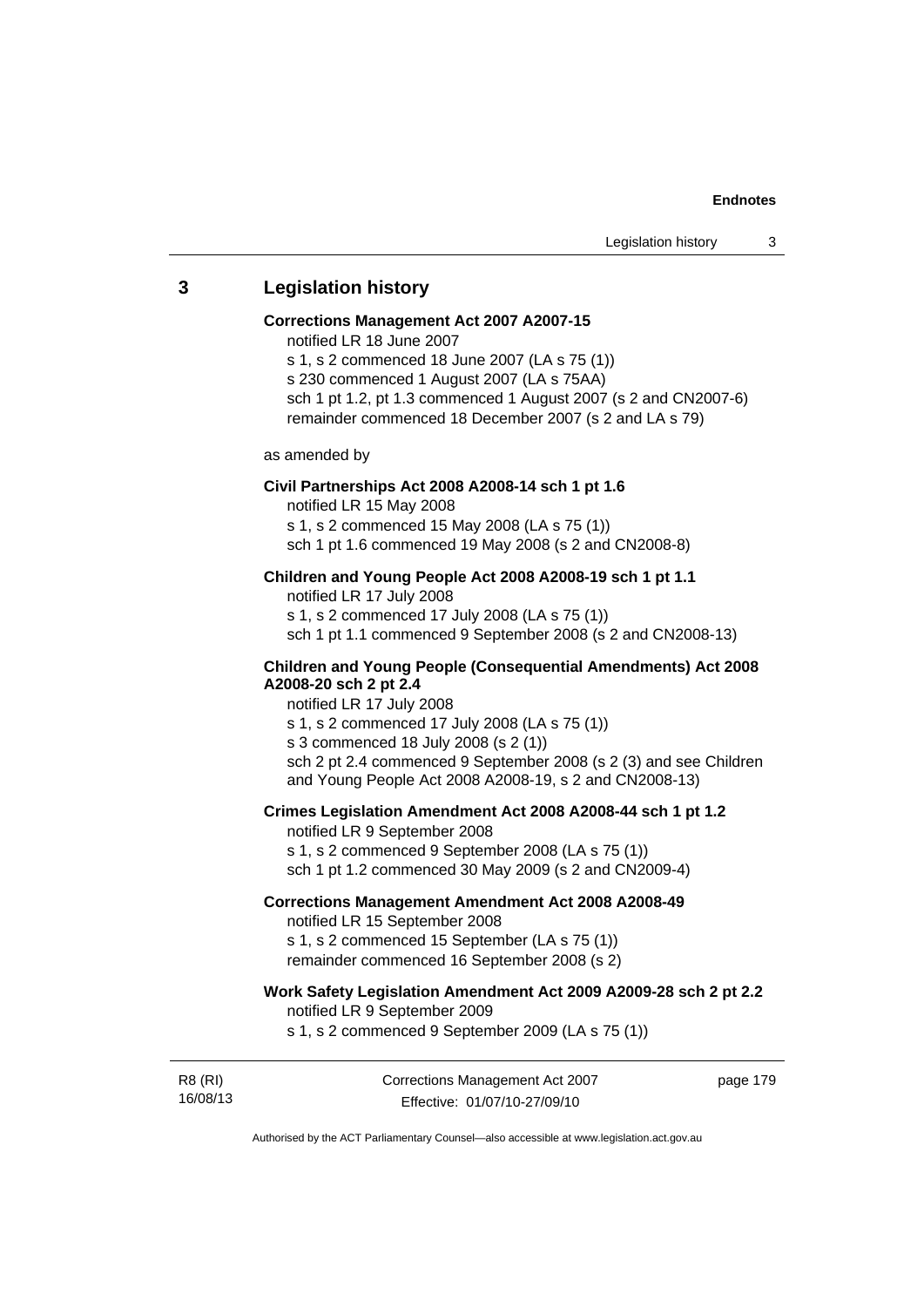| 4 | Amendment history |
|---|-------------------|
|---|-------------------|

sch 2 pt 2.2 commenced 1 October 2009 (s 2 and see Work Safety Act 2008 A2008-51, s 2 (1) (b) and CN2009-11)

### **Smoking (Prohibition in Enclosed Public Places) Amendment Act 2009 A2009-51 sch 1 pt 1.1**

notified LR 18 December 2009

- s 1, s 2 commenced 18 December 2009 (LA s 75 (1))
- sch 1 pt 1.1 commences on 1 December 2010 or, if before

1 December 2010 a commencement notice fixes another day, the day fixed (s 2 (1))

*Note* If a commencement notice has not fixed a commencement day that is earlier than 18 March 2011, the Act automatically commences on 18 March 2011 (see s 2 (2), LA s 79 does not apply to this Act).

#### **Health Practitioner Regulation National Law (ACT) Act 2010 A2010-10 sch 2 pt 2.4**

notified LR 31 March 2010 s 1, s 2 commenced 31 March 2010 (LA s 75 (1)) sch 2 pt 2.4 commenced 1 July 2010 (s 2 (1) (a))

## **4 Amendment history**

**Commencement**  s 2 om LA s 89 (4) **Application of Act—***detainees* s 6 am A2008-19 amdt 1.1 (1) note 2 exp 2 June 2011 (s 501 (2), (4) (LA s 88 declaration applies)) **Health practitioners—non-therapeutic functions**  s 22 hdg sub A2010-10 amdt 2.15<br>s 22 am A2010-10 amdt 2.15 am A2010-10 amdt 2.15 **Identity cards**  s 23 am A2010-10 amdt 2.20 **Definitions—ch 4**  am A2008-19 amdt 1.3 def *chief executive* ins A2008-19 amdt 1.2 def *young detainee* ins A2008-19 amdt 1.2 **Detention in police cells**  s 30 am A2008-19 amdt 1.4, amdt 1.5

page 180 Corrections Management Act 2007 Effective: 01/07/10-27/09/10

R8 (RI) 16/08/13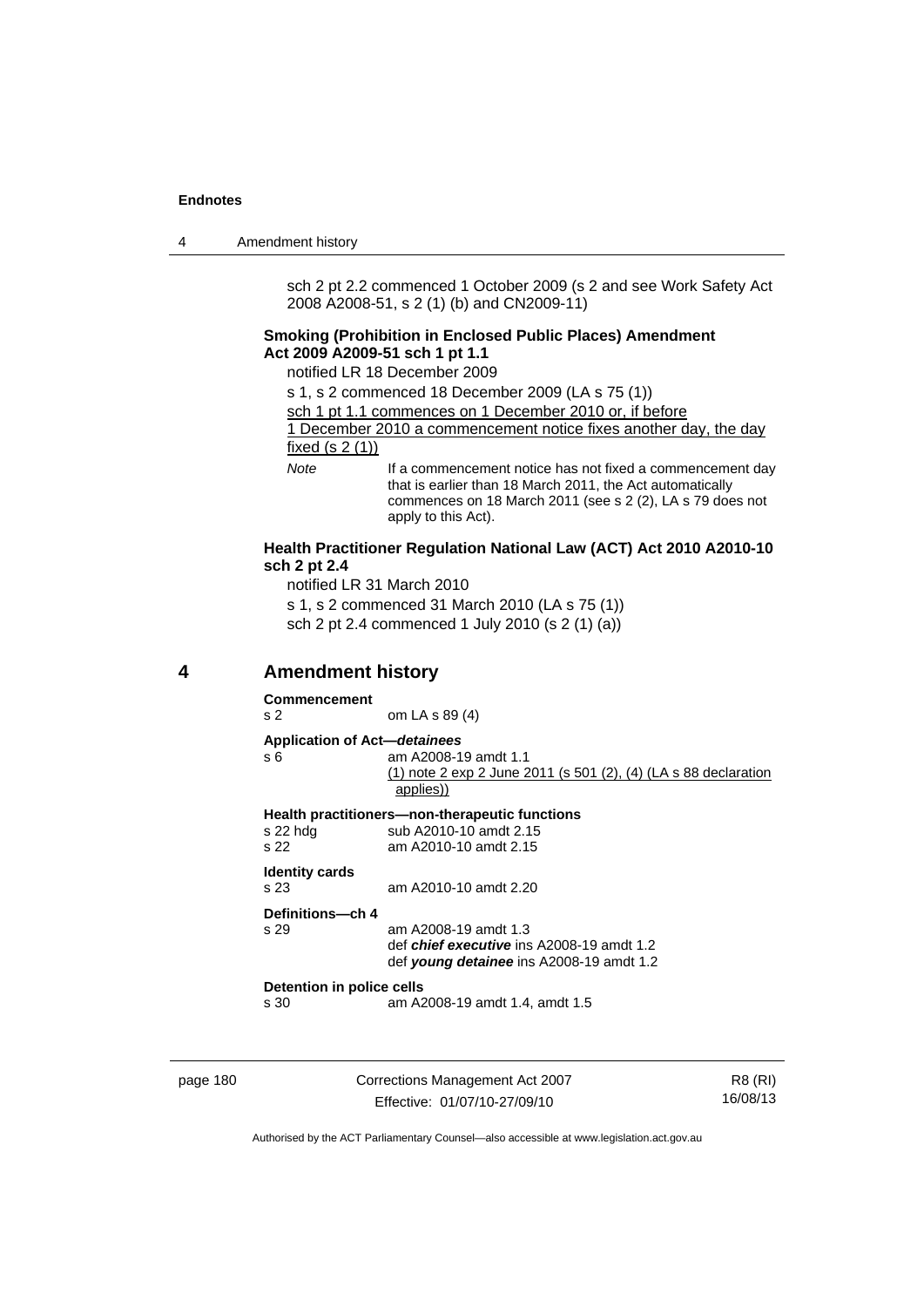```
Detention in police cells—search powers etc 
s 31 am A2008-19 amdt 1.6, amdt 1.7 
Detention in police cells—additional provisions for young detainees 
s 31A ins A2008-19 amdt 1.8 
                am A2008-44 amdt 1.14 
Detention in court cells 
s 33 am A2008-19 amdts 1.9-1.12 
Detention in court cells—additional provisions for young detainees 
s 33A ins A2008-19 amdt 1.13 
Detainees accommodated away from correctional centre 
s 34 am A2008-19 amdt 1.14 
Food and drink 
s 40 am A2010-10 amdt 2.20 
Health care 
s 53 am A2010-10 amdt 2.20 
Transfers to health facilities 
s 54 am A2010-10 amdt 2.20 
Identification of detainees 
s 65 am A2010-10 amdt 2.16 
Health reports 
s 77 am A2008-20 amdt 2.14 
Transgender and intersex detainees—sexual identity 
s 79 am A2010-10 amdt 2.20 
Nonsmoking areas 
s 86 am A2009-51 amdt 1.1
Management and security—corrections policies and operating procedures 
s 87 am A2008-14 amdt 1.17 
Meaning of seizeable item—div 9.4.3 
s 113 sub A2008-49 s 4 
Strip searches—when may be conducted 
s 113A ins A2008-49 s 4 
Strip searches—on suspicion 
s 113B ins A2008-49 s 4 
Strip searches—where prudent 
s 113C ins A2008-49 s 4
Body searches—directions 
s 116 am A2010-10 amdt 2.20
```
R8 (RI) 16/08/13 Corrections Management Act 2007 Effective: 01/07/10-27/09/10

page 181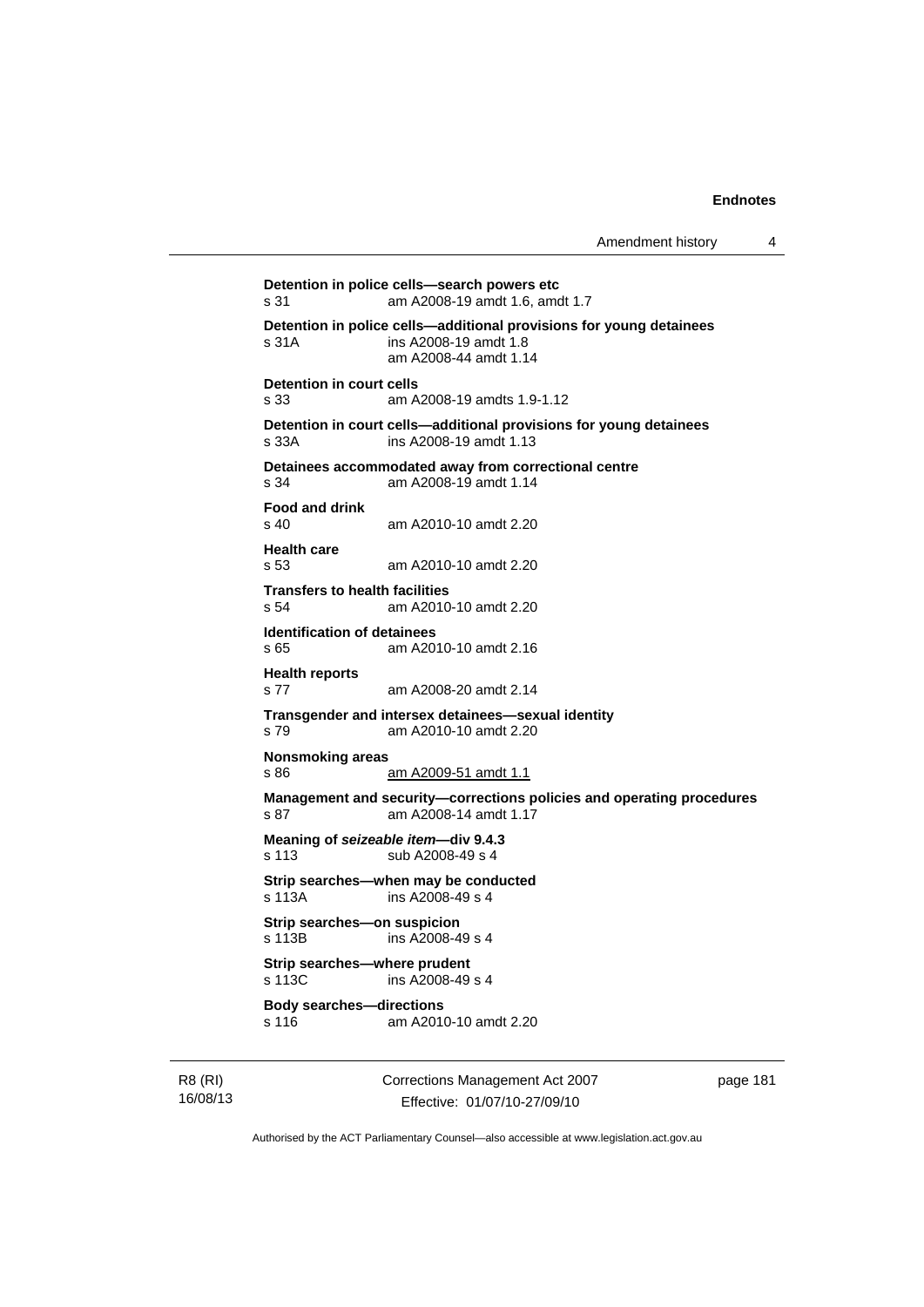4 Amendment history

**Body searches—presence of nurse and corrections officers**  s 117 am A2010-10 amdt 2.20 **Definitions—***drug* **and** *test sample* s 132 am A2010-10 amdt 2.20 **Alcohol and drug testing of detainees**  s 134 am A2010-10 amdt 2.20 **Use of restraints or weapons**  s 140 am A2010-10 amdt 2.17 **Detainee's work—work safety**  s 219 hdg sub A2009-28 amdt 2.3 s 219 am A2009-28 amdt 2.4, amdt 2.5 **Legislation amended—sch 1**  s 230 om LA s 89 (3) **Application of Act to transitional detainees**  s 501 exp 2 June 2011 (s 501 (4) (LA s 88 declaration applies)) **Application of Act to transitional interstate leave permits**  s 502 exp 2 June 2011 (s 502 (3) (LA s 88 declaration applies)) **Application of Act to certain transitional remandees**  s 503 exp 18 December 2009 (s 503 (6) (LA s 88 declaration applies)) **Transitional arrangements with NSW—Rehabilitation of Offenders (Interim) Act, s 94**  s 504 exp 18 December 2009 (s 504 (4) (LA s 88 declaration applies)) **Construction of outdated references**  s 505 exp 18 December 2017 (s 505 (5) (LA s 88 declaration applies)) **Crimes (Sentence Administration) Act 2005, ch 17 (Transitional—interim custody arrangements)—definition of** *Corrections Management Act 2007* s 506 exp 18 December 2009 (s 506 (4) (LA s 88 declaration applies)) **Transitional regulations**  exp 18 December 2009 (s 507 (4) (LA s 88 declaration applies)) **Consequential amendments**  sch 1 om LA s 89 (3) **Dictionary**  dict am A2008-14 amdt 1.18; A2010-10 amdt 2.18 def *health professional* om A2010-10 amdt 2.19

page 182 Corrections Management Act 2007 Effective: 01/07/10-27/09/10

R8 (RI) 16/08/13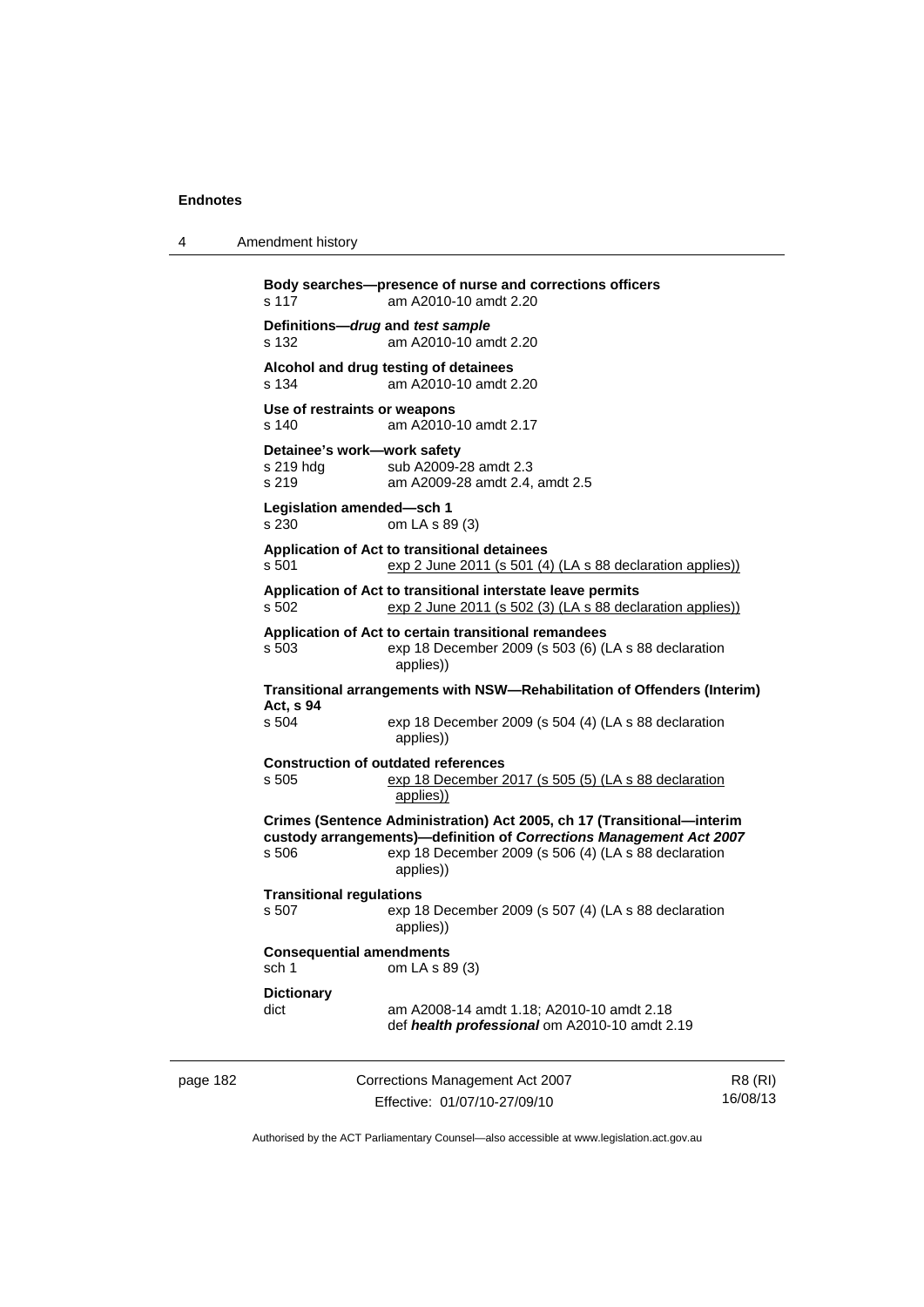def *health service* sub A2010-10 amdt 2.19 def *seizable item* ins A2008-49 s 5

# **5 Earlier republications**

Some earlier republications were not numbered. The number in column 1 refers to the publication order.

Since 12 September 2001 every authorised republication has been published in electronic pdf format on the ACT legislation register. A selection of authorised republications have also been published in printed format. These republications are marked with an asterisk (\*) in column 1. Electronic and printed versions of an authorised republication are identical.

| <b>Republication</b><br>No and date | <b>Effective</b>             | Last<br>amendment<br>made by | <b>Republication</b><br>for                                   |
|-------------------------------------|------------------------------|------------------------------|---------------------------------------------------------------|
| R <sub>1</sub><br>18 Dec 2007       | 18 Dec 2007–<br>18 May 2008  | not amended                  | new Act                                                       |
| R2                                  | 19 May 2008-                 | A2008-14                     | amendments by                                                 |
| 19 May 2008                         | 8 Sept 2008                  |                              | A2008-14                                                      |
| R <sub>3</sub><br>9 Sept 2008       | 9 Sept 2008-<br>15 Sept 2008 | A2008-44                     | amendments by<br>A2008-19 and<br>A2008-20                     |
| R4                                  | 16 Sept 2008-                | A2008-49                     | amendments by                                                 |
| 16 Sept 2008                        | 29 May 2009                  |                              | A2008-49                                                      |
| R5                                  | 30 May 2009-                 | A2008-49                     | amendments by                                                 |
| 30 May 2009                         | 30 Sept 2009                 |                              | A2008-44                                                      |
| R <sub>6</sub>                      | 1 Oct 2009-                  | A2009-28                     | amendments by                                                 |
| 1 Oct 2009                          | 18 Dec 2009                  |                              | A2009-28                                                      |
| R7 (RI)<br>16 July 2013             | 19 Dec 2009–<br>30 June 2010 | A2009-51                     | commenced expiry<br>reissue for textual<br>correction (s 505) |

R8 (RI) 16/08/13 Corrections Management Act 2007 Effective: 01/07/10-27/09/10

page 183